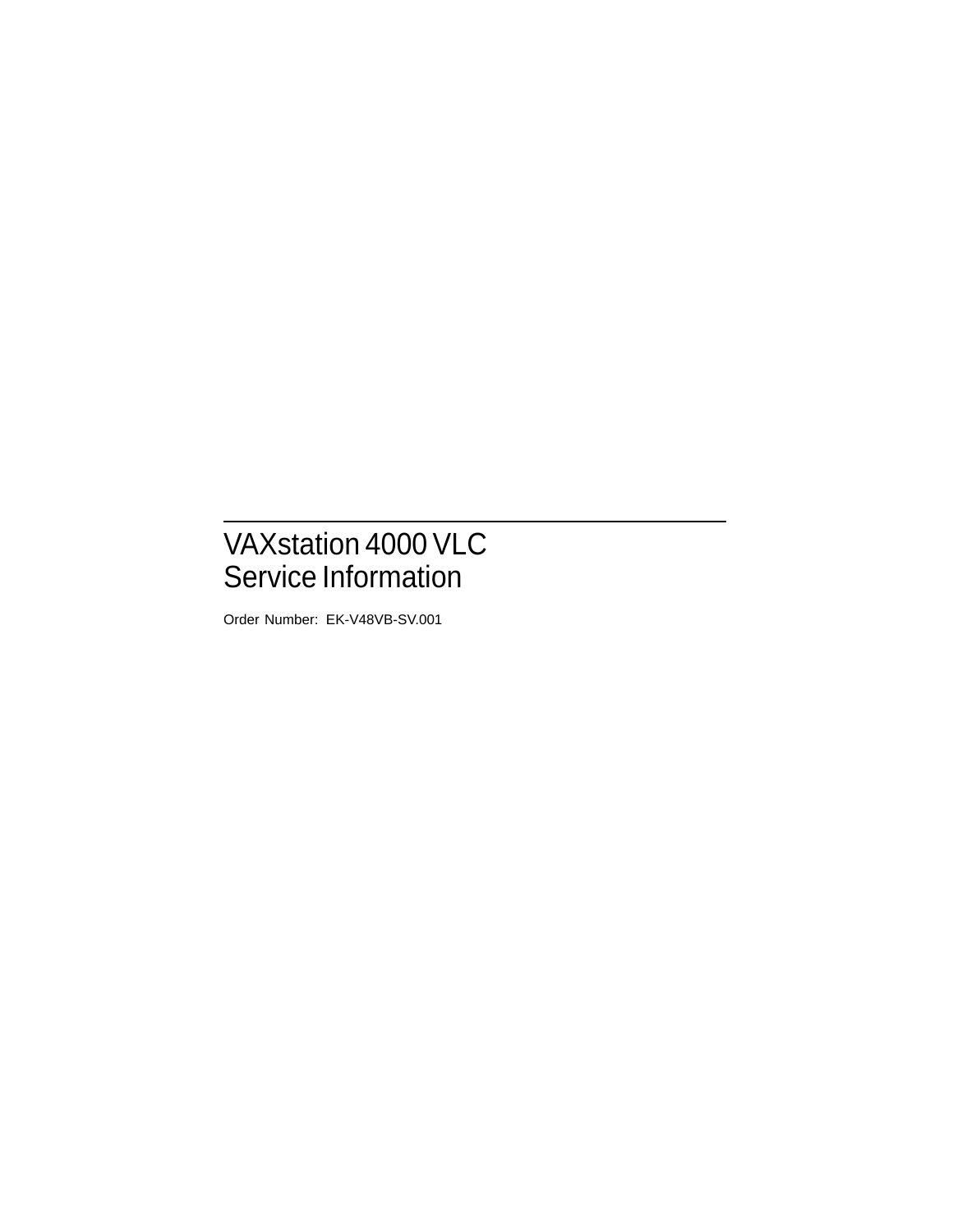<set\_trademark\_table>(no\_list)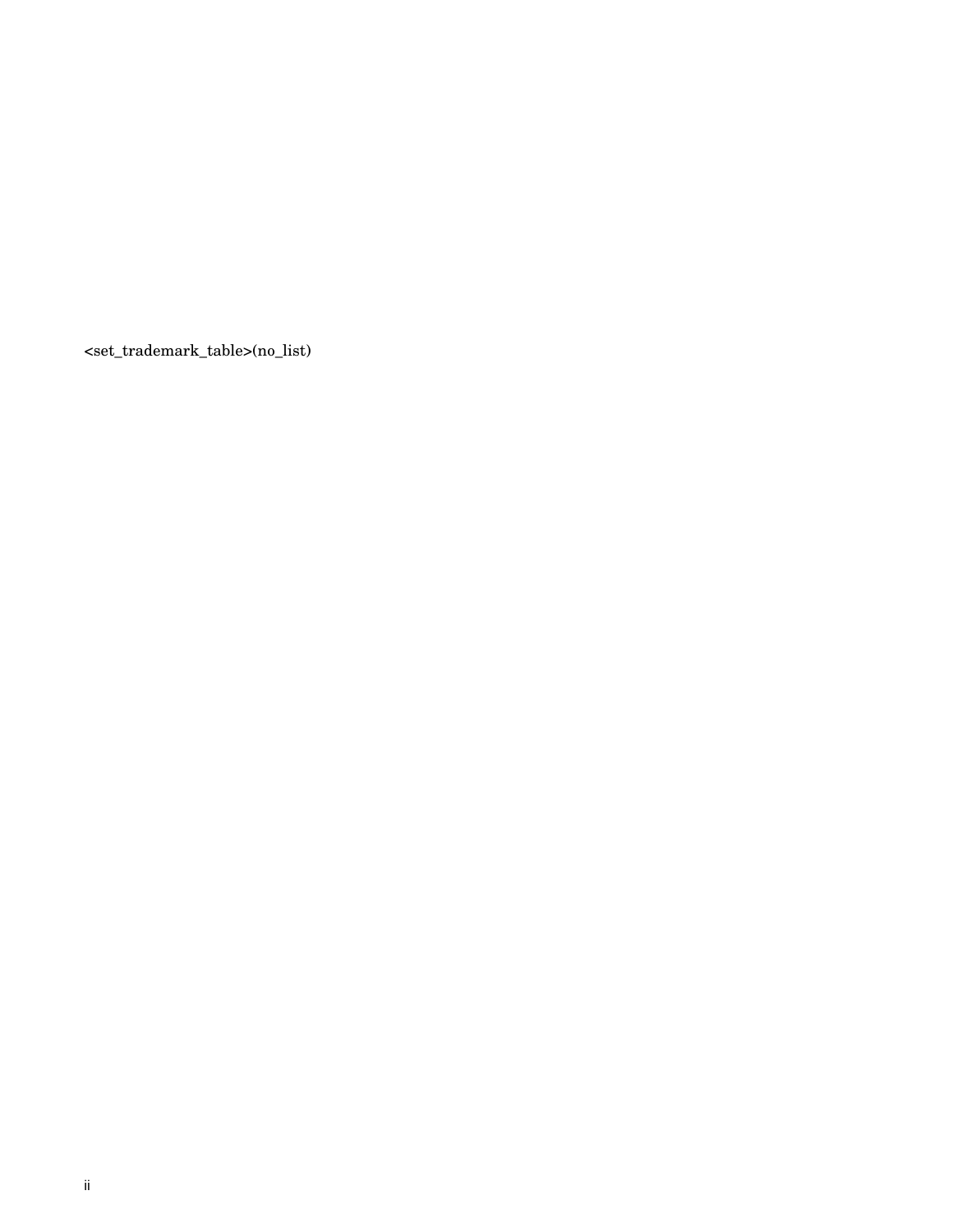#### **November 1991** <set\_fcc\_warning>(a)

© Digital Equipment Corporation 1990.

All Rights Reserved.

The following are trademarks of Digital Equipment Corporation: DEC, Digital, the DIGITAL logo, Ethernet, ThinWire, VAX, VAXstation, and VMS.

This document was prepared using VAX DOCUMENT, Version 2.0.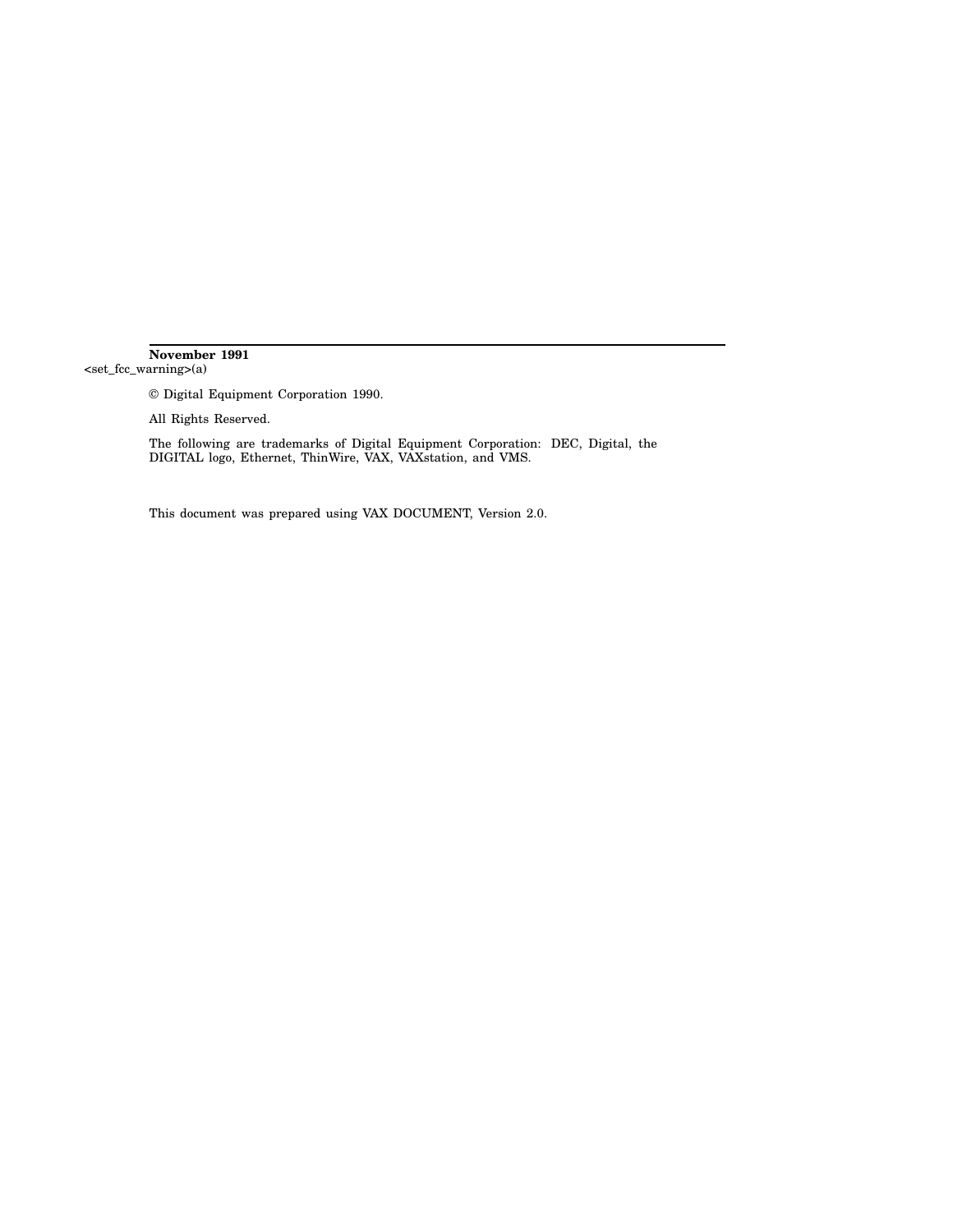# **Contents**

|   |       |                                              | xi       |
|---|-------|----------------------------------------------|----------|
| 1 |       | <b>VAXstation 4000 VLC System Components</b> |          |
|   | 1.1   |                                              | $1 - 1$  |
|   | 12    | Central Processor Unit                       | $1 - 6$  |
|   | 1.2.1 |                                              | $1 - 8$  |
|   | 1.2.2 |                                              | $1 - 9$  |
|   | 1.2.3 | Interrupt Sources and Ranking                | $1 - 10$ |
|   | 1.2.4 | Interrupt Vector Generation                  | $1 - 10$ |
|   | 1.3   |                                              | $1 - 11$ |
|   | 1.3.1 | Main Memory Requests                         | $1 - 12$ |
|   | 1.3.2 |                                              | $1 - 13$ |
|   | 1.3.3 |                                              | $1 - 13$ |
|   | 1.4   |                                              | $1 - 14$ |
|   | 1.4.1 |                                              | $1 - 14$ |
|   | 1.4.2 | Network Address ROM                          | $1 - 14$ |
|   | 1.5   |                                              | $1 - 15$ |
|   | 1.5.1 | Graphics Controller Screen Formats           | $1 - 16$ |
|   | 1.5.2 | Graphics Controller Communication            | $1 - 16$ |
|   | 1.6   |                                              | $1 - 17$ |
|   | 1.6.1 | Serial Line Controller Registers             | $1 - 17$ |
|   | 1.7   |                                              | $1 - 18$ |
|   | 1.7.1 |                                              | $1 - 18$ |
|   | 1.7.2 | TOY Clock Chip Register                      | $1 - 18$ |
|   | 1.8   | Network Controller Feature                   | $1 - 20$ |
|   | 1.8.1 |                                              | $1 - 20$ |
|   | 1.8.2 |                                              | $1 - 21$ |
|   | 1.9   | SCSI Controller Feature                      | $1 - 21$ |
|   | 1.9.1 |                                              | $1 - 22$ |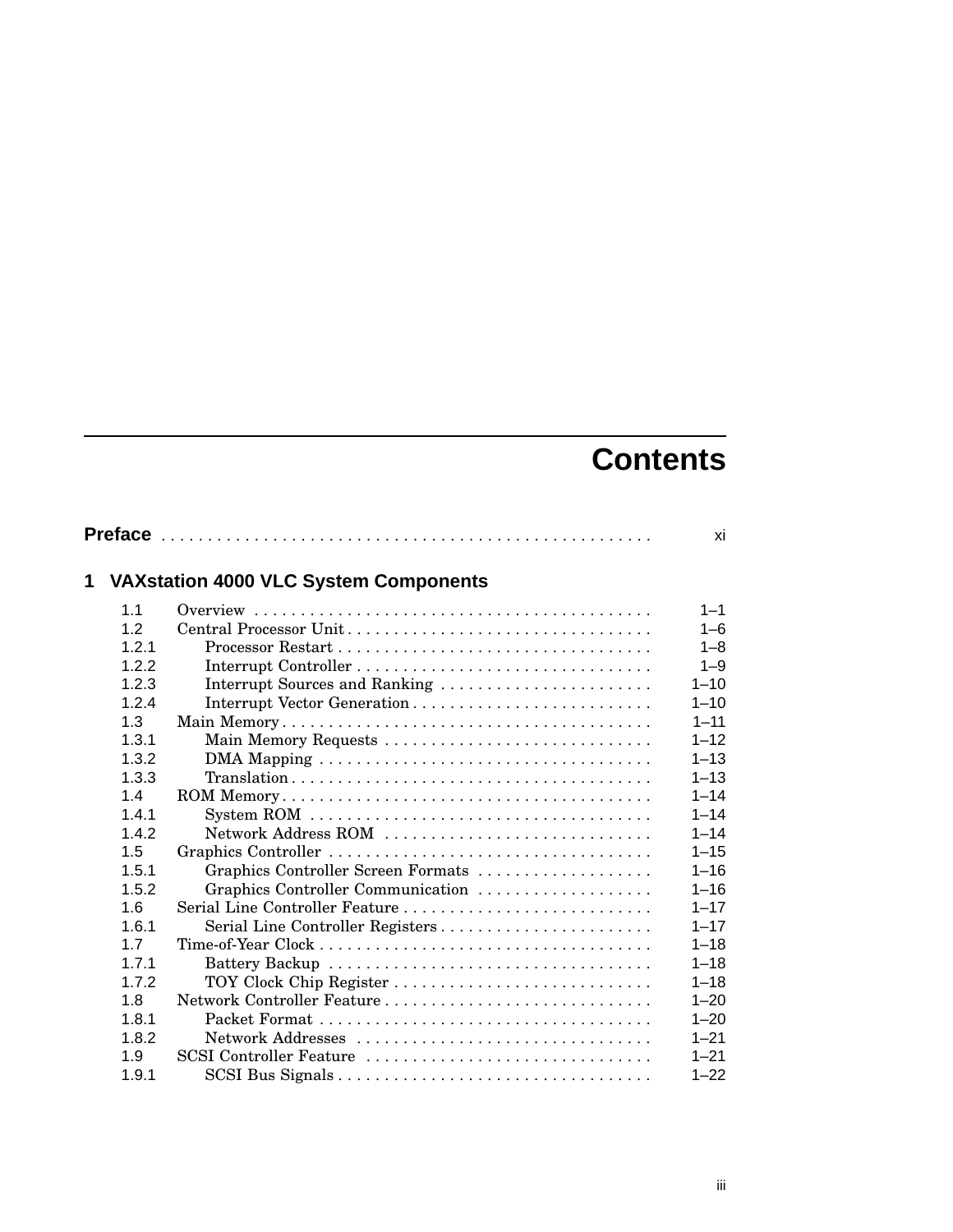# **2 VAXstation 4000 VLC System Configuration**

| 2.1     | VAX station 4000 VLC System Box                | $2 - 1$ |
|---------|------------------------------------------------|---------|
| 2.1.1   |                                                | $2 - 3$ |
| 2.1.2   |                                                | $2 - 3$ |
| 2.1.2.1 |                                                | $2 - 4$ |
| 2.1.3   | VAX station 4000 VLC System Controls           | $2 - 6$ |
| 2.1.4   |                                                | $2 - 7$ |
| 2.1.5   | VAX station 4000 VLC I/O Panel                 | $2 - 7$ |
| 2.1.6   | VAX station 4000 VLC System Box Specifications | $2 - 8$ |

## **3 VAXstation 4000 VLC Firmware**

|                               | $3 - 2$                  |
|-------------------------------|--------------------------|
|                               | $3 - 3$                  |
| Extended Self Test Overview   | $3 - 4$                  |
|                               | $3 - 5$                  |
|                               | $3 - 6$                  |
|                               | $3 - 6$                  |
|                               | $3 - 7$                  |
| Configuration Table Overview  | $3 - 9$                  |
|                               | $3 - 10$                 |
| Device Configuration Table    | $3 - 11$                 |
|                               | $3 - 15$                 |
|                               | $3 - 17$                 |
| Console Driver Interface      | $3 - 19$                 |
| Shared Console Interface Area | $3 - 20$                 |
|                               | $3 - 22$                 |
|                               | Main Configuration Table |

# **4 Diagnostic Testing**

| 4.1     |                                                                                     | $4 - 1$  |
|---------|-------------------------------------------------------------------------------------|----------|
| 4.1.1   |                                                                                     | $4 - 2$  |
| 4.1.2   |                                                                                     | $4 - 4$  |
| 4.1.3   | Displaying System Errors                                                            | $4 - 6$  |
| 42      | Running the Self Test $\dots \dots \dots \dots \dots \dots \dots \dots \dots \dots$ | $4 - 7$  |
| 4.2.0.1 | TOY/NVR Self Test                                                                   | $4 - 8$  |
| 4202    |                                                                                     | $4 - 9$  |
| 4203    |                                                                                     | $4 - 10$ |
| 4.2.0.4 | Cache Self Test                                                                     | $4 - 11$ |
| 4.2.0.5 | System Self Test                                                                    | $4 - 11$ |
| 4.2.0.6 | Floating Point Unit Self Test                                                       | $4 - 11$ |
| 4.2.0.7 |                                                                                     | $4 - 12$ |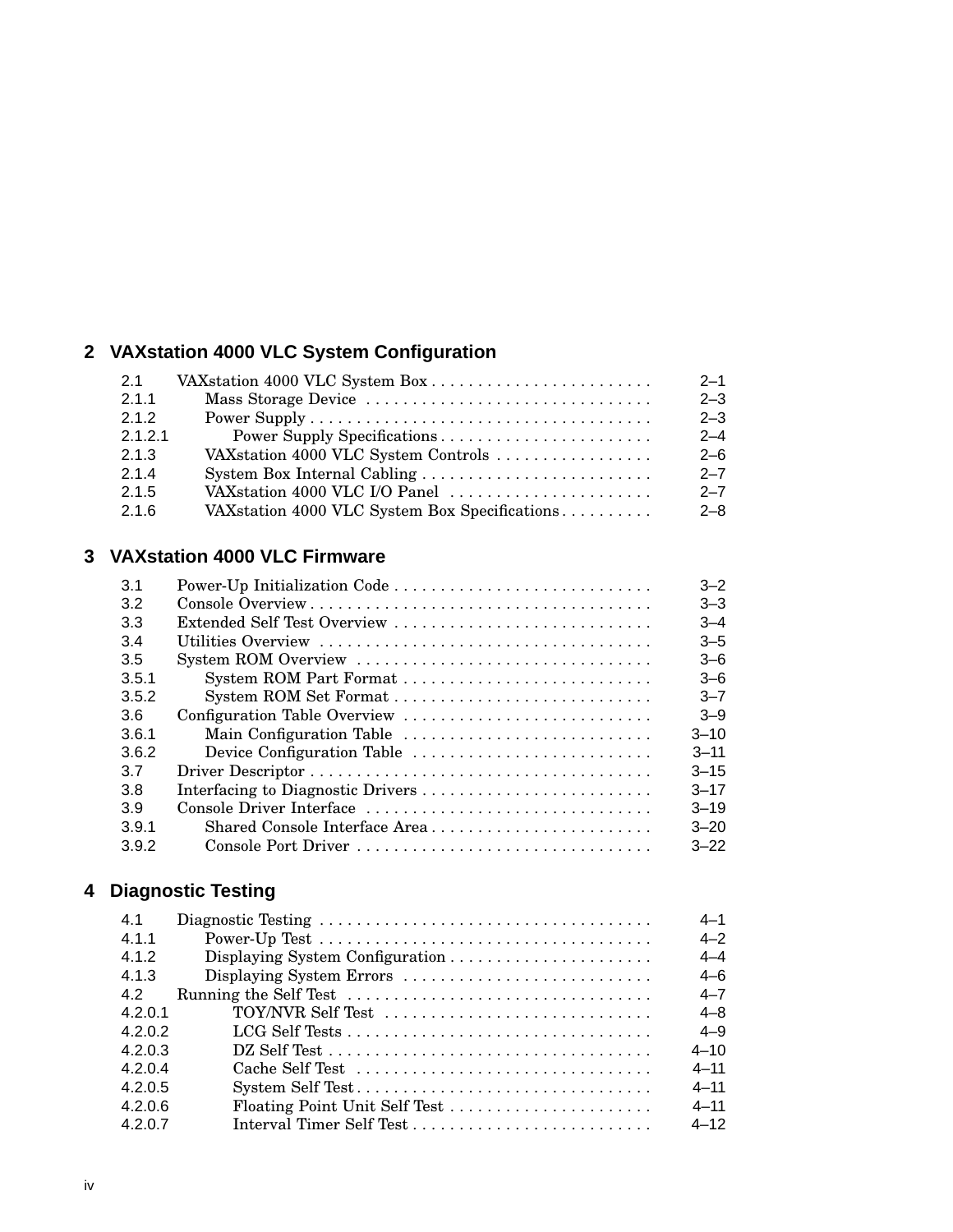| 4.2.0.8  |                                                                                              | $4 - 12$ |
|----------|----------------------------------------------------------------------------------------------|----------|
| 4.2.0.9  | Network Interconnect Self Test                                                               | $4 - 13$ |
| 4.2.0.10 |                                                                                              | $4 - 14$ |
| 4.2.0.11 |                                                                                              | $4 - 14$ |
| 4.3      |                                                                                              | $4 - 15$ |
| 4.4      |                                                                                              | $4 - 17$ |
| 4.4.1    | SET and SHOW Commands                                                                        | $4 - 18$ |
| 4.4.1.1  | SET and SHOW Command Syntax                                                                  | $4 - 19$ |
| 4.4.2    | SET and SHOW Parameters                                                                      | $4 - 19$ |
| 4.4.2.1  |                                                                                              | $4 - 19$ |
| 4.4.2.2  |                                                                                              | $4 - 20$ |
| 4.4.2.3  | $CONFIG \dots \dots \dots \dots \dots \dots \dots \dots \dots \dots \dots \dots \dots \dots$ | $4 - 20$ |
| 4.4.2.4  |                                                                                              | $4 - 21$ |
| 4.4.2.5  |                                                                                              | $4 - 22$ |
| 4.4.2.6  |                                                                                              | $4 - 23$ |
| 4.4.2.7  |                                                                                              | $4 - 23$ |
| 4.4.2.8  |                                                                                              | $4 - 24$ |
| 4.4.2.9  |                                                                                              | $4 - 24$ |
| 4.4.2.10 |                                                                                              | $4 - 25$ |
| 4.4.2.11 |                                                                                              | $4 - 25$ |
| 4.4.2.12 |                                                                                              | $4 - 26$ |
| 4.4.2.13 | PSE and PSWD                                                                                 | $4 - 26$ |
| 4.4.2.14 |                                                                                              | $4 - 27$ |
| 4.4.2.15 |                                                                                              | $4 - 27$ |
| 4.4.2.16 |                                                                                              | $4 - 27$ |
| 4.4.3    |                                                                                              | $4 - 28$ |
| 4.4.3.1  | DEPOSIT Commands                                                                             | $4 - 28$ |
| 4.4.3.2  |                                                                                              | $4 - 29$ |
| 4.4.3.3  |                                                                                              | $4 - 31$ |
| 4.4.4    | Processor Control Commands                                                                   | $4 - 31$ |
| 4.4.4.1  |                                                                                              | $4 - 32$ |
| 4.4.4.2  |                                                                                              | $4 - 33$ |
| 4.4.5    | INITIALIZE and UNJAM                                                                         | $4 - 33$ |
| 4.4.5.1  |                                                                                              | $4 - 33$ |
| 4.4.5.2  | Miscellaneous Console Commands                                                               | $4 - 34$ |
| 4.4.5.3  |                                                                                              | $4 - 34$ |
| 4.4.5.4  |                                                                                              | $4 - 34$ |
| 4.4.5.5  |                                                                                              | $4 - 34$ |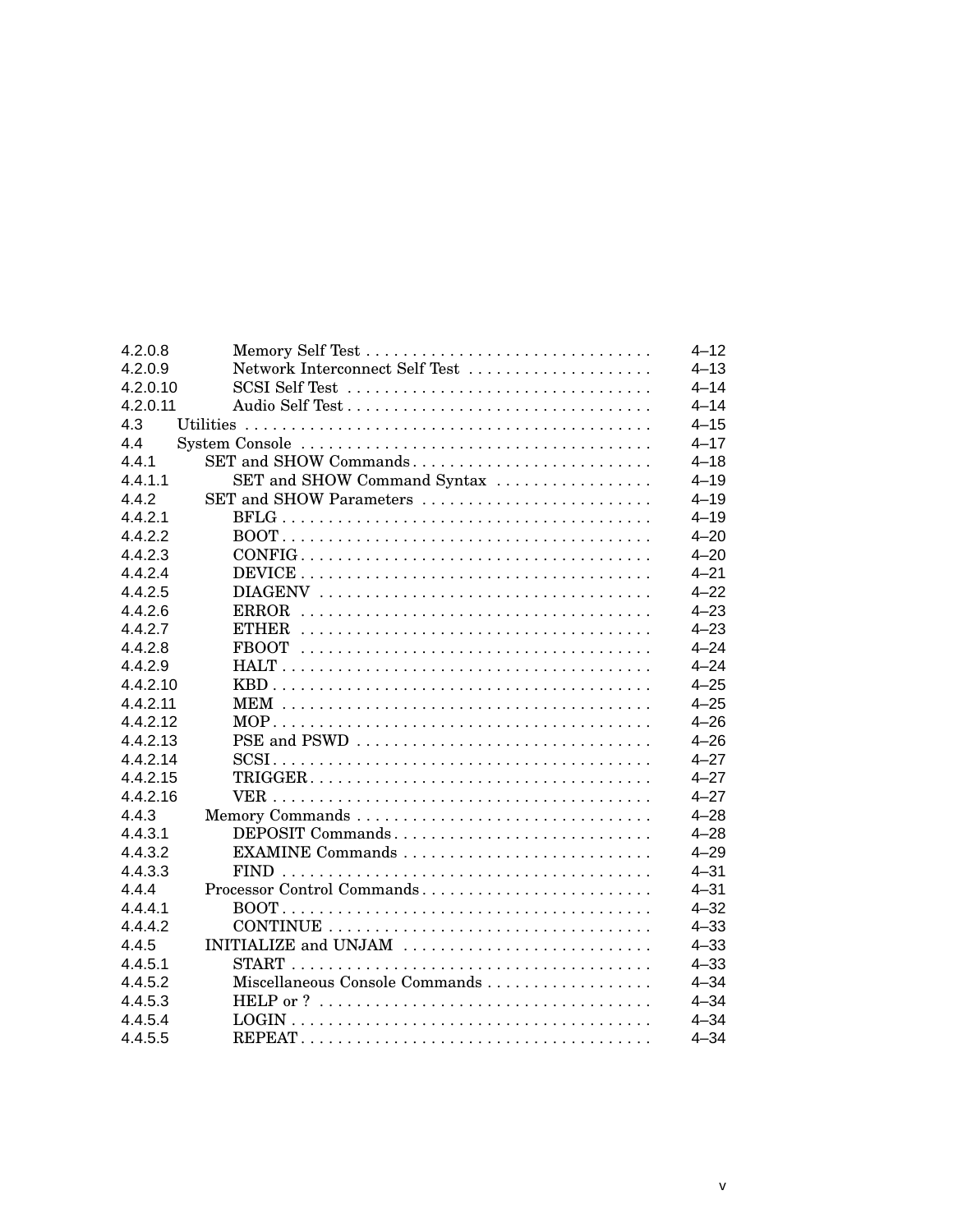# **5 Removing and Replacing FRUs**

| 5.1     | Cautions and Warnings                  | $5 - 1$  |
|---------|----------------------------------------|----------|
| 5.2     | VAXstation 4000 VLC FRUs               | $5 - 2$  |
| 5.3     |                                        | $5 - 5$  |
| 5.4     | Mass Storage Drive Removal             | $5 - 7$  |
| 5.4.1   | Hard Disk Drive Replacement            | $5 - 9$  |
| 5.5     | Power Supply Removal                   | $5 - 11$ |
| 5.5.1   | Power Supply Replacement               | $5 - 12$ |
| 5.6     | Removing the LCG Module                | $5 - 13$ |
| 5.7     | Removing the System Module             | $5 - 13$ |
| 5.7.1   |                                        | $5 - 14$ |
| 5.8     | MS40 Memory Module Removal             | $5 - 14$ |
| 5.8.0.1 | MS40 Memory Module Replacement         | $5 - 16$ |
| 5.9     | Clearing the System Password           | $5 - 17$ |
| 5.10    | Testing the VAXstation 4000 VLC System | $5 - 18$ |
| 5.10.1  |                                        | $5 - 18$ |
| 5.10.2  |                                        | $5 - 19$ |

# **A Self-Test Error Codes**

| A <sub>1</sub> |                                                 | $A-1$    |
|----------------|-------------------------------------------------|----------|
| A.1.1          | NVR Self-Test Error Codes                       | $A-1$    |
| A.1.2          | DZ Self-Test Error Codes                        | $A - 2$  |
| A.1.3          | Memory Self-Test Error Codes                    | $A-5$    |
| A.1.4          | Memory Management Unit Self-Test Error Codes    | A $-6$   |
| A.1.5          |                                                 | $A - 7$  |
| A.1.6          | System Device Self-Test Error Codes             | $A - 7$  |
| A.1.7          | SCSI Self-Test Error Codes                      | $A - 8$  |
| A.1.8          |                                                 | $A-17$   |
| A.1.9          | Floating Point Unit (FPU) Self-Test Error Codes | $A - 19$ |
| A.1.10         | Cache Self-Test Error Codes                     | $A-22$   |
| A 1 11         | LCG Self-Test Error Codes                       | $A - 23$ |
| A.1.12         | NI Self-Test Error Codes                        | $A - 29$ |

# **B Diagnostic LED Error Codes**

| <b>B.1</b>   |                                             | B-1   |
|--------------|---------------------------------------------|-------|
| <b>B.1.1</b> | Powerup/Initialization LED Codes, XXXX zzzz | $B-2$ |
| <b>B.1.2</b> | TOY/NVR LED Codes, OOOX zzzz                | $B-3$ |
| <b>B.1.3</b> |                                             | $B-3$ |
| <b>B.1.4</b> |                                             | $B-4$ |
| <b>B.1.5</b> |                                             | $B-4$ |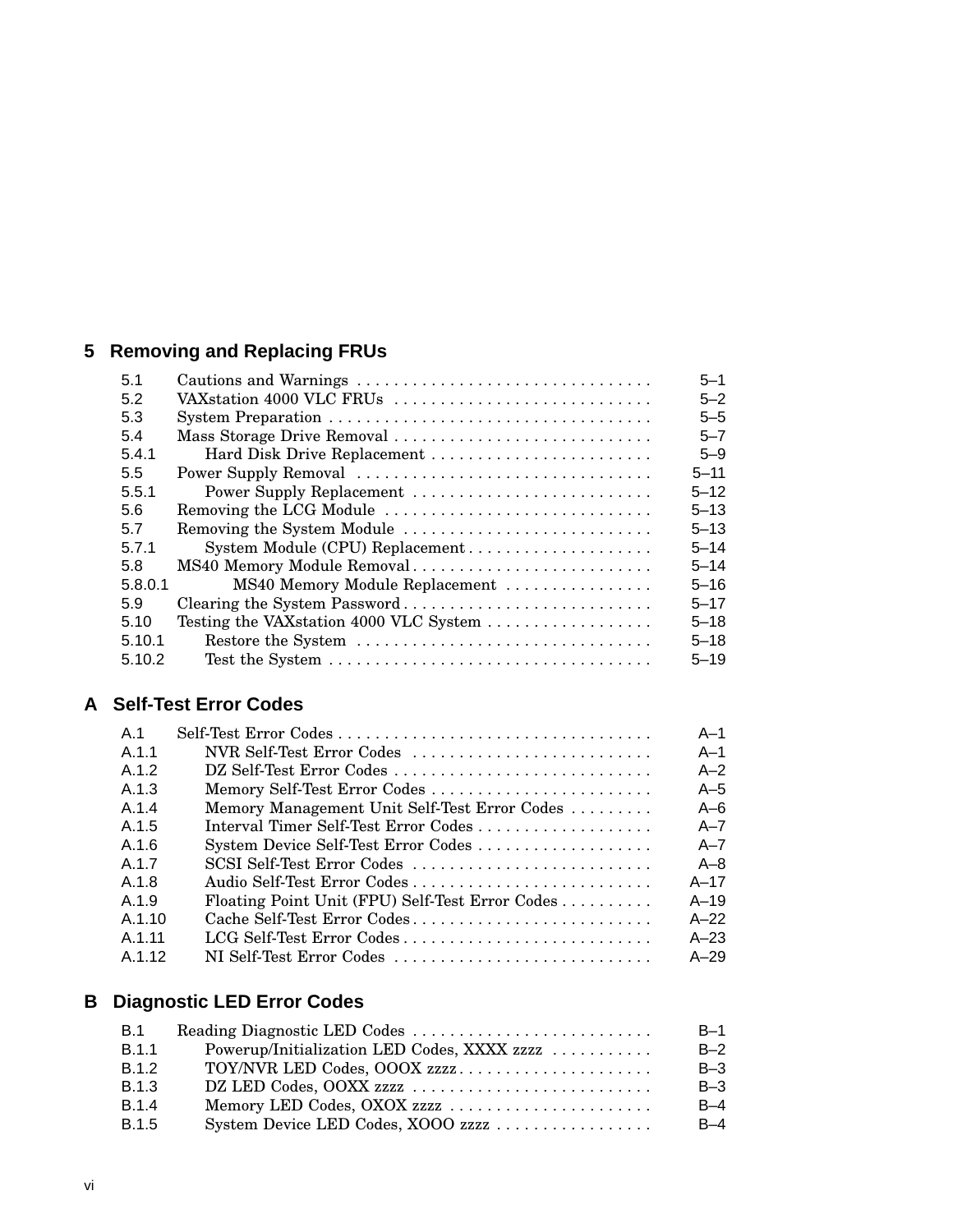| <b>B.1.6</b>  |                                                  | $B-4$   |
|---------------|--------------------------------------------------|---------|
| <b>B.1.7</b>  |                                                  | $B-5$   |
| <b>B.1.8</b>  |                                                  | $B-6$   |
| <b>B.1.9</b>  | Synchronous Communication Device LED Codes, XXOO |         |
|               |                                                  | $B-6$   |
| <b>B.1.10</b> | Cache LED Code, OXOO zzzz                        | $B - 8$ |
|               |                                                  |         |
|               | C Troubleshooting                                |         |
| C.1           | Troubleshooting Symptoms and Corrective Actions  | C—2     |
|               |                                                  |         |
|               | D VAX station 4000 VLC Part Numbers              |         |
|               |                                                  |         |
| D 1           |                                                  | D–1     |
|               |                                                  |         |

# **Index**

# **Examples**

| $4 - 1$ | SHOW DEVICE Command | 4–4     |
|---------|---------------------|---------|
| $4 - 2$ |                     | $4 - 5$ |
| -4–3    |                     | 4–6     |

# **Figures**

| $1 - 1$ | System Module Major Components                  | $1 - 3$  |
|---------|-------------------------------------------------|----------|
| $1 - 2$ | System Module Internal Connectors               | $1 - 5$  |
| $1 - 3$ | VAXstation 4000 VLC System Module Block Diagram | $1 - 7$  |
| $1 - 4$ |                                                 | $1 - 16$ |
| $1 - 5$ | Ethernet Packet Format                          | $1 - 20$ |
| $2 - 1$ | VAX station 4000 VLC System Box                 | $2 - 2$  |
| $2 - 2$ | Cricket Retaining Clip                          | $2 - 3$  |
| $2 - 3$ | Right Side of the System Box                    | $2 - 6$  |
| $2 - 4$ | VAX station 4000 VLC I/O Panel                  | $2 - 8$  |
| $3 - 1$ |                                                 | $3-6$    |
| $3 - 2$ |                                                 | $3 - 9$  |
| $3 - 3$ |                                                 | $3 - 10$ |
| $-3-4$  | Device Configuration Table                      | $3 - 12$ |
| $3 - 5$ | Driver Descriptor Data Structure                | $3 - 16$ |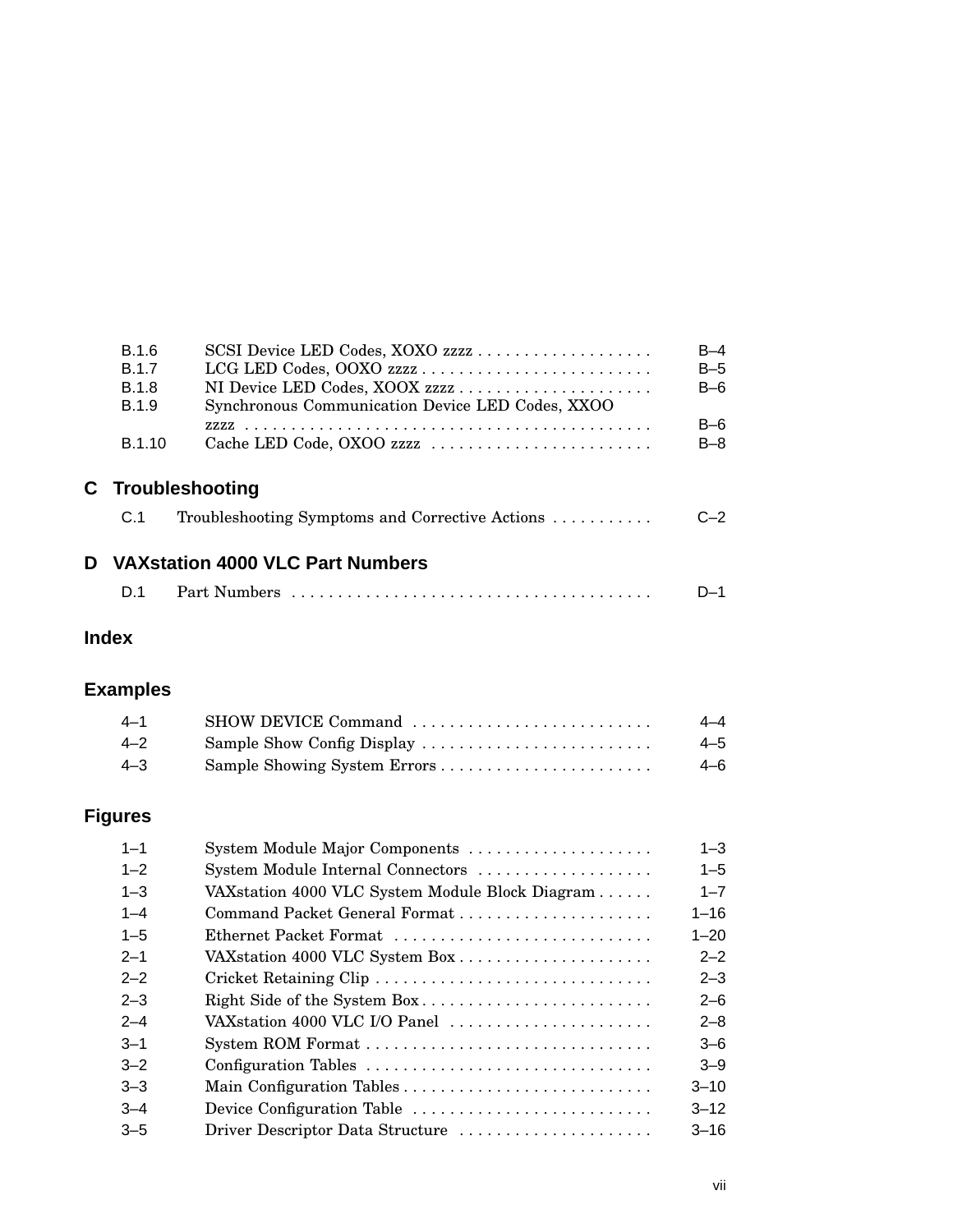| $3 - 6$ | Diagnostic Drive Console Support         | $3 - 17$ |
|---------|------------------------------------------|----------|
| $3 - 7$ | Console Structure                        | $3 - 19$ |
| $3 - 8$ | SCIA Data Structure                      | $3 - 21$ |
| $3 - 9$ | Console Port Driver Function Block       | $3 - 22$ |
| $4 - 1$ | Successful Power-Up                      | $4 - 2$  |
| $4 - 2$ | Unsuccessful Power-Up                    | $4 - 3$  |
| $4 - 3$ | Successful and Unsuccessful Self Test    | $4 - 7$  |
| $4 - 4$ |                                          | $4 - 16$ |
| $5 - 1$ | Location of System Box FRUs              | $5 - 2$  |
| $5 - 2$ |                                          | $5 - 3$  |
| $5 - 3$ | Right Side View of the System Box        | $5 - 4$  |
| $5 - 4$ | Removing the cover                       | $5 - 6$  |
| $5 - 5$ | Removing the RZ23L Hard Disk Drive       | $5 - 7$  |
| $5 - 6$ | RZ23L SCSI and Power Cables              | 5–8      |
| $5 - 7$ | RZ23L Disk Drive SCSI ID Jumper Location | $5 - 9$  |
| $5 - 8$ | Power Supply Removal                     | $5 - 12$ |
| $5 - 9$ | Password Clearing Points                 | $5 - 17$ |
|         |                                          |          |

# **Tables**

| CPU Restart Codes                                    | $1 - 8$  |
|------------------------------------------------------|----------|
| Interrupt Signal Sources                             | $1 - 10$ |
|                                                      | $1 - 11$ |
| Graphics Controller Screen Formats                   | $1 - 16$ |
|                                                      | $1 - 17$ |
| Serial Line Controller Register Addresses            | $1 - 18$ |
| TOY Chip Register Addresses                          | $1 - 19$ |
| Devices and Cable Part Numbers                       | $2 - 7$  |
| VAX station 4000 VLC System Box Operating Conditions | $2 - 9$  |
| VAXstation 4000 VLC System Box Electrical            |          |
|                                                      | $2 - 9$  |
| Directory Type Definitions                           | $3 - 14$ |
|                                                      | $3 - 14$ |
|                                                      | $3 - 15$ |
| Running Self Test Using the Test Command             | $4 - 7$  |
| Device Number and Self-Test Commands                 | $4 - 8$  |
| SET and SHOW Parameters                              | $4 - 18$ |
|                                                      |          |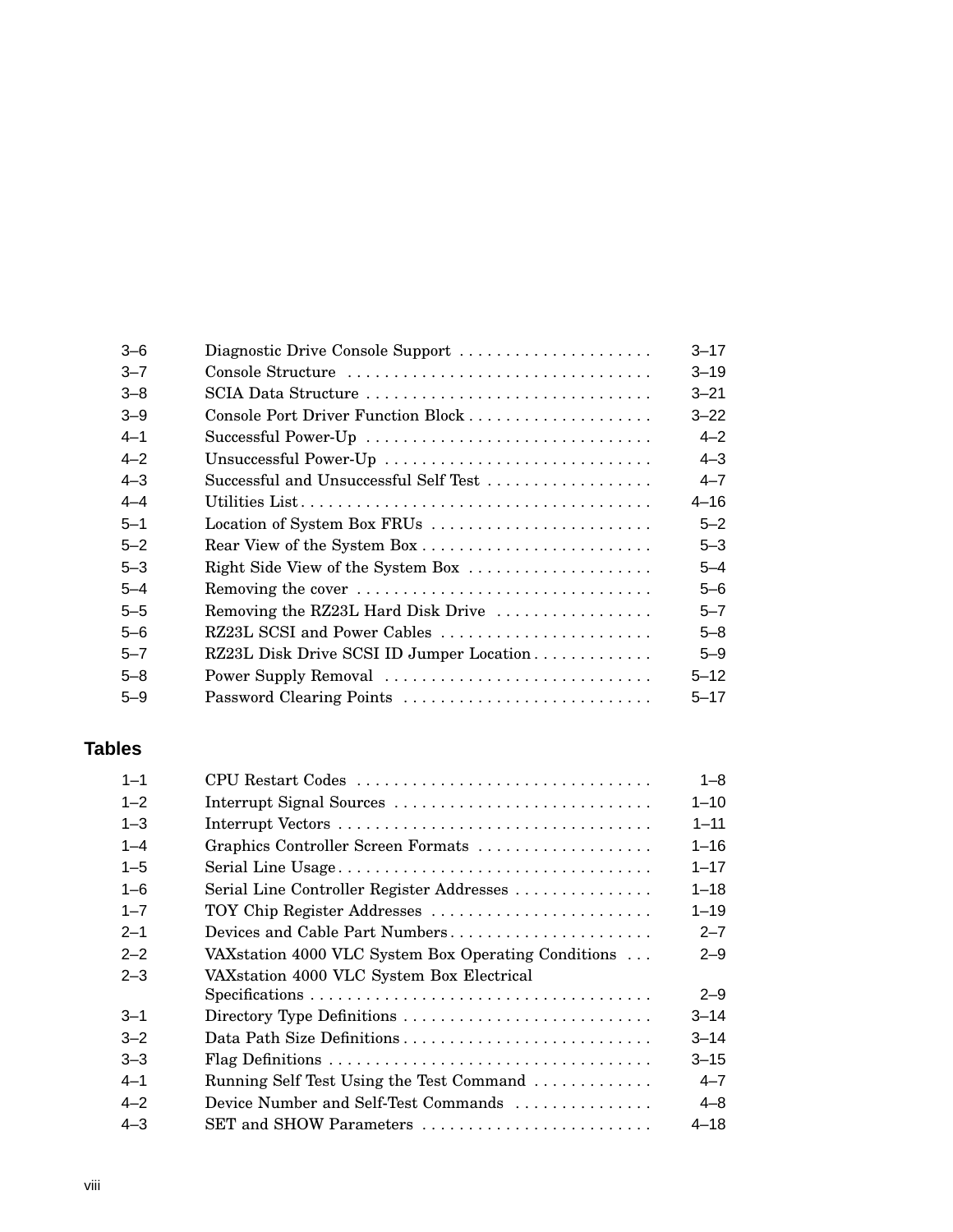| $4 - 4$ | Diagnostic Environments                         | $4 - 22$ |
|---------|-------------------------------------------------|----------|
| $4 - 5$ |                                                 | $4 - 22$ |
| $5 - 1$ | Hard Disk Drive SCSI Jumper Settings            | $5 - 10$ |
| $A-1$   | TOY/NVR Self-Test Error Codes                   | $A-1$    |
| $A-2$   | DZ Self-Test Error Codes                        | $A-2$    |
| $A-3$   | DZ Suberror Codes                               | $A-3$    |
| $A - 4$ |                                                 | $A-5$    |
| $A-5$   | Memory Management Unit Self-Test Error Codes    | $A - 6$  |
| $A-6$   | Interval Timer Self-Test Error Codes            | $A - 7$  |
| $A - 7$ | System Device Self-Test Error Codes             | $A - 7$  |
| $A - 8$ | SCSI Self-Test Error Codes                      | $A - 8$  |
| $A-9$   | Audio Self-Test Error Codes                     | $A-17$   |
| $A-10$  | FPU Self-Test Error Codes                       | $A-19$   |
| $A-11$  | Cache Self-Test Error Codes                     | $A-22$   |
| $A-12$  | LCG Self-Test Error Codes                       | $A - 23$ |
| $A-13$  | NI Self-Test Error Codes                        | $A-29$   |
| $B-1$   | Powerup and Initialization LED Codes            | $B-2$    |
| $B-2$   |                                                 | $B-3$    |
| $B-3$   |                                                 | $B-3$    |
| $B-4$   |                                                 | $B-4$    |
| $B-5$   | System Device LED Codes                         | $B-4$    |
| $B-6$   | SCSI Device LED Codes                           | $B-5$    |
| $B - 7$ | LCG LED Codes                                   | $B-5$    |
| $B-8$   |                                                 | $B-6$    |
| $B-9$   | Synchronous Communication Device LED Codes      | $B-7$    |
| $B-10$  | Cache LED Codes                                 | $B-8$    |
| $C-1$   |                                                 | $C-3$    |
| $C-2$   | Monitor Problems                                | $C-6$    |
| $C-3$   |                                                 | $C-6$    |
| $C-4$   | Keyboard Problems                               | $C-7$    |
| $C-5$   |                                                 | $C - 7$  |
| $C-6$   | Network Problems                                | $C - 7$  |
| $C - 7$ | Expansion Box Problems                          | $C-9$    |
| $D-1$   | FRU Part Numbers                                | $D-2$    |
| $D-2$   | Miscellaneous FRU Part Numbers                  | $D-3$    |
| $D-3$   | System and Expansion Box Cables and Terminators | $D-3$    |
| $D-4$   | Expansion Box (SZ03) FRU Part Numbers           | $D-4$    |
|         |                                                 |          |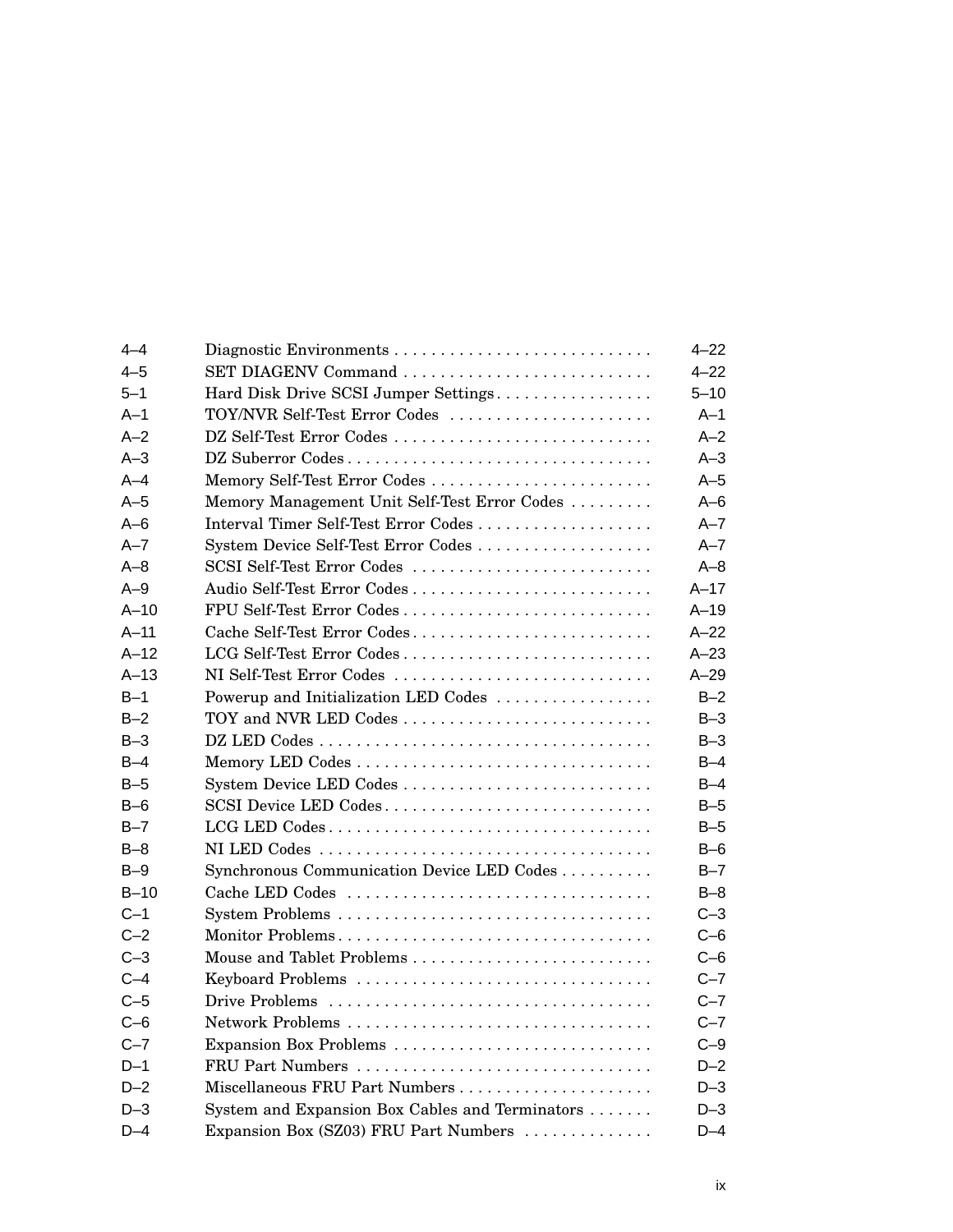| $D-5$   | Expansion Box (SZ16) FRU Part Numbers $\dots\dots\dots\dots$ | $D-4$ |
|---------|--------------------------------------------------------------|-------|
| $D-6$   | VAX station 4000 VLC Monitors                                | $D-5$ |
| $D - 7$ | Monitor and Graphic Module Cross Reference                   | $D-6$ |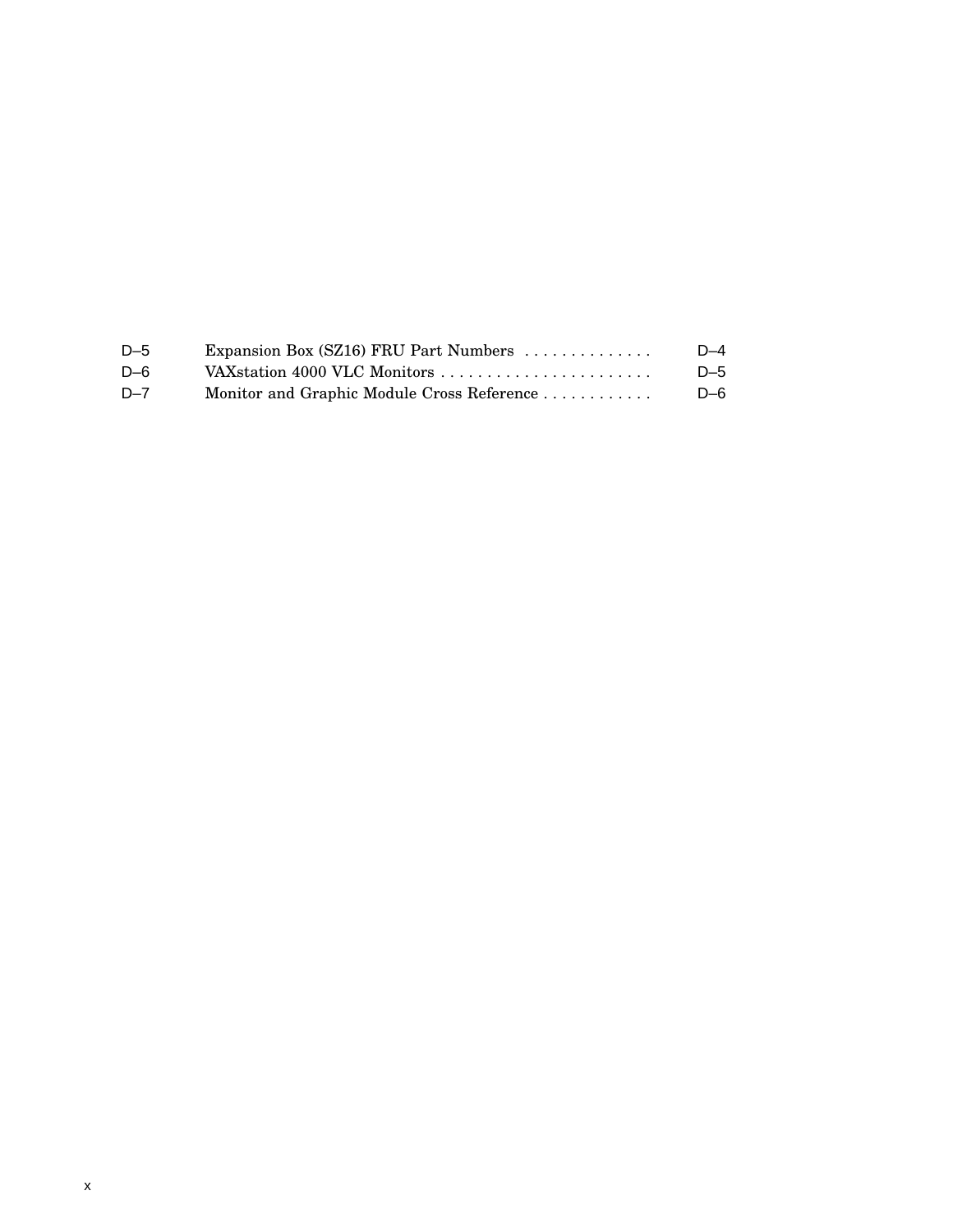# **Preface**

This manual is a support and reference document for Digital Service personnel who perform maintenance tasks on the VAXstation 4000 VLC workstation. It is also for qualified Digital customers who have a self-maintenance agreement with Digital Equipment Corporation.

## **Organization of this Manual**

This manual contains the following chapters:

- Chapter 1 Provides an overview of the VAXstation 4000 VLC system features, main memory, network interface and SCSI controllers.
- Chapter 2 Provides configuration information for the VAXstation 4000 VLC system.
- Chapter 3 Presents an overview of the VAXstation 4000 VLC diagnostic firmware.
- Chapter 4 Provides information on diagnostic testing.
- Chapter 5 Provides information on how to remove and replace system FRUs.
- Appendix A Contains the Self Test Error tables.
- Appendix B Contains the Diagnostic LED Error tables.
- Appendix C Contains the Troubleshooting/Problem Isolation tables.
- Appendix D Contains the Field Replaceable Unit (FRU) part number tables.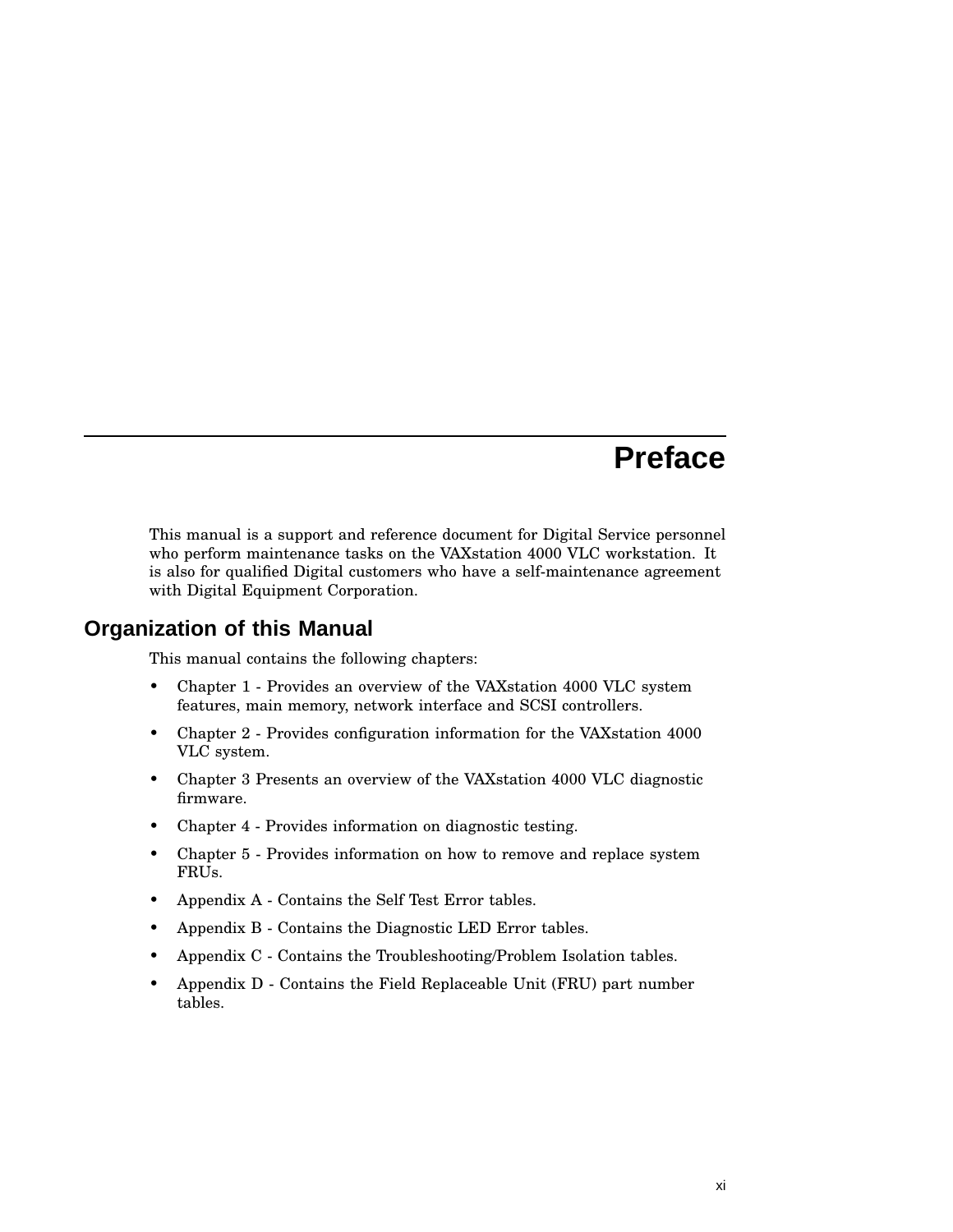# **Associated Documentation**

The following documents provide additional information which is closely related to the VAXstation 4000 VLC system:

- *VAXstation 4000 VLC Owner's Manual* Part number EK-VAXVL-OG
- *VAXstation 4000 VLC and Model 60 Operation Installation Guide* Part number EK-PMARI-IG
- *VAXstation 4000 VLC Pocket Service Guide* Part number EK-V466H-PS

#### **Conventions**

The conventions are used in this manual.

| <b>Convention</b>  | <b>Description</b>                                                          |
|--------------------|-----------------------------------------------------------------------------|
| WARNING            | Contains important information about personal safety.                       |
| <b>CAUTION</b>     | Contains information to prevent damage to the equipment.                    |
| <b>NOTE</b>        | Contain general information.                                                |
| PN                 | Part number                                                                 |
| <b>SHOW ERRORS</b> | Commands are shown in all capital letters to distinguish them<br>from text. |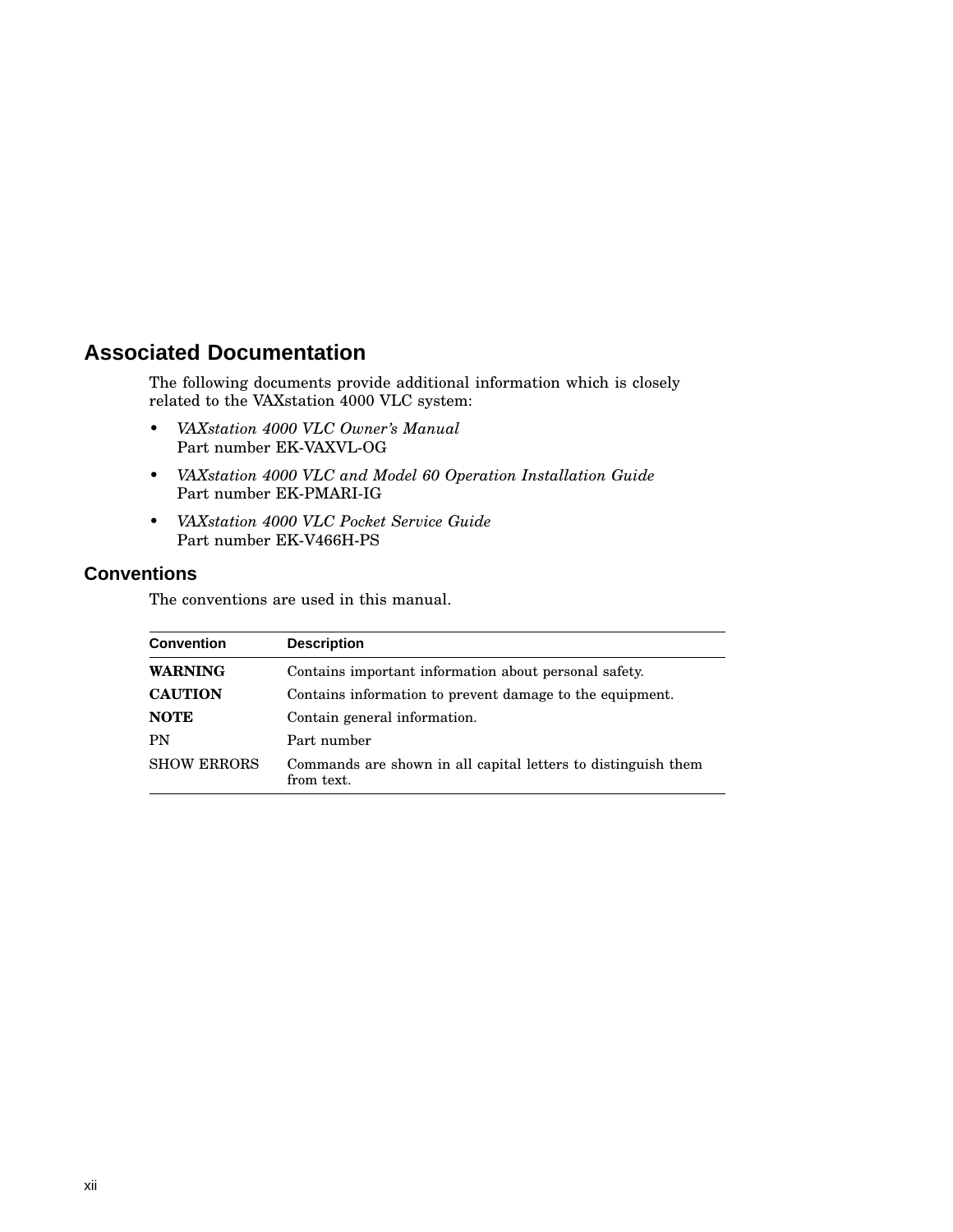# **1**

# **VAXstation 4000 VLC System Components**

This chapter describes the modules and features of the VAXstation 4000 VLC system. Information about the central processor (CPU), main memory, network interface, SCSI controller, and other components of the system are included.

#### **1.1 Overview**

The VAXstation 4000 VLC system module (PN 54-20768-01) forms the basis of the entire system. The VAXstation 4000 VLC system is a single-user engineering workstation, which includes the following:

- LK401 keyboard
- VSXXX-AA mouse or VSXXX-AB tablet
- Monochrome or color video monitor
- Mass storage device
- SCSI Ethernet controllers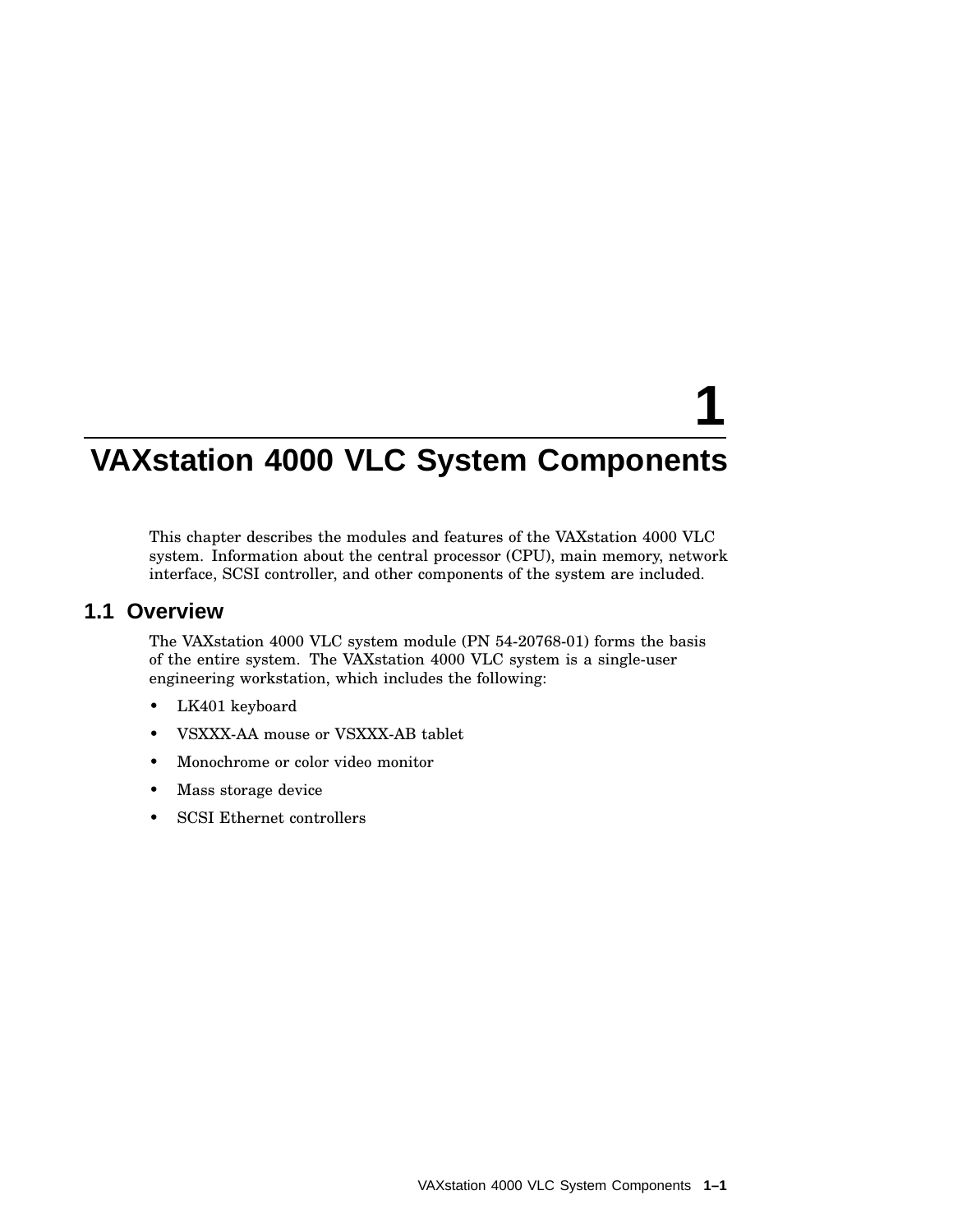Figure 1–1 shows the major components of the system module.

- **O** Base system ROMs
- **2** TOY clock
- **8** SCSI controller
- **O** S-chip
- $\bullet$  SOC chip
- Ethernet address ROM
- **O** Ethernet controller
- VAXstation 4000 VLC ASICs (Application Specific Intregated Circuits)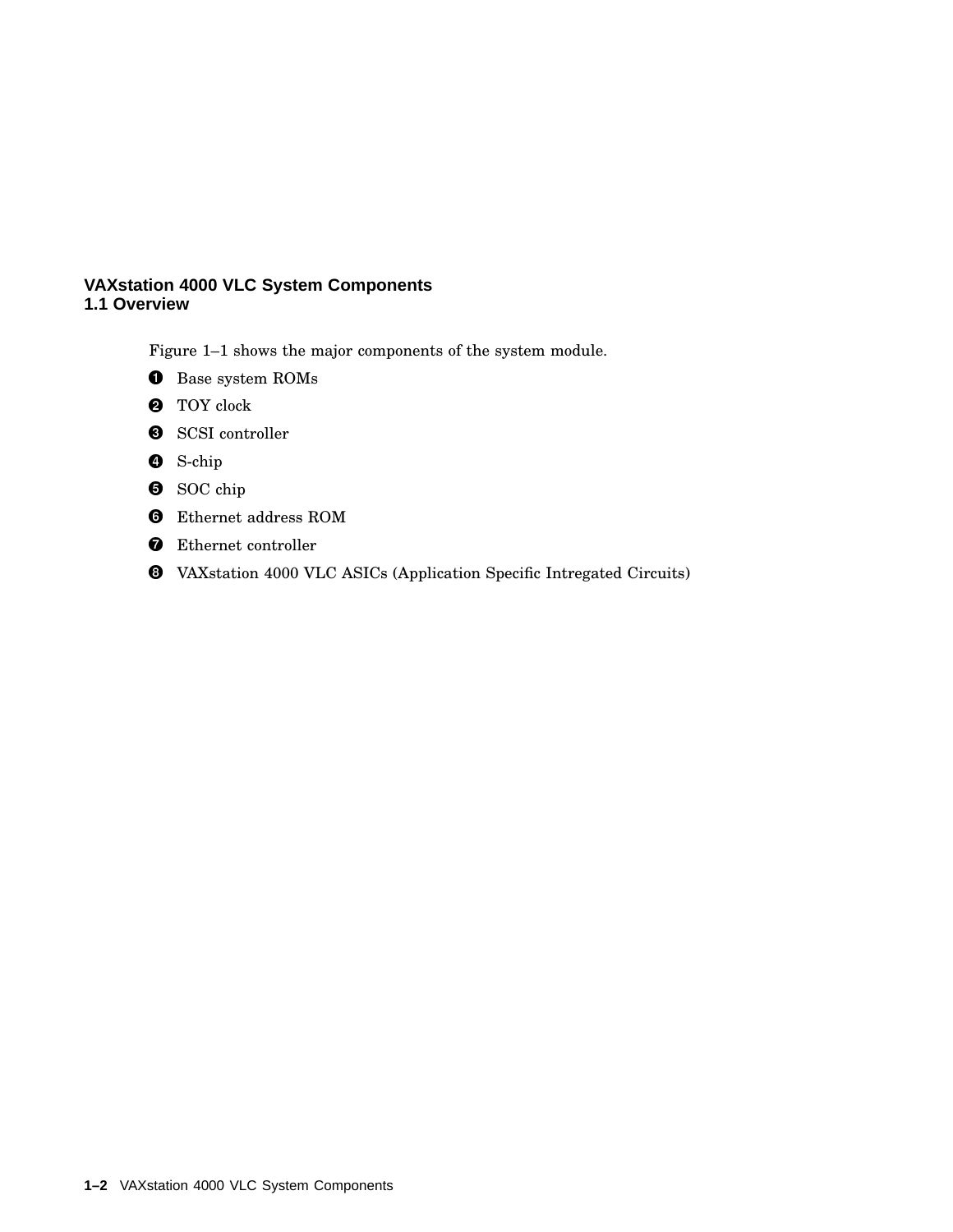

**Figure 1–1 System Module Major Components**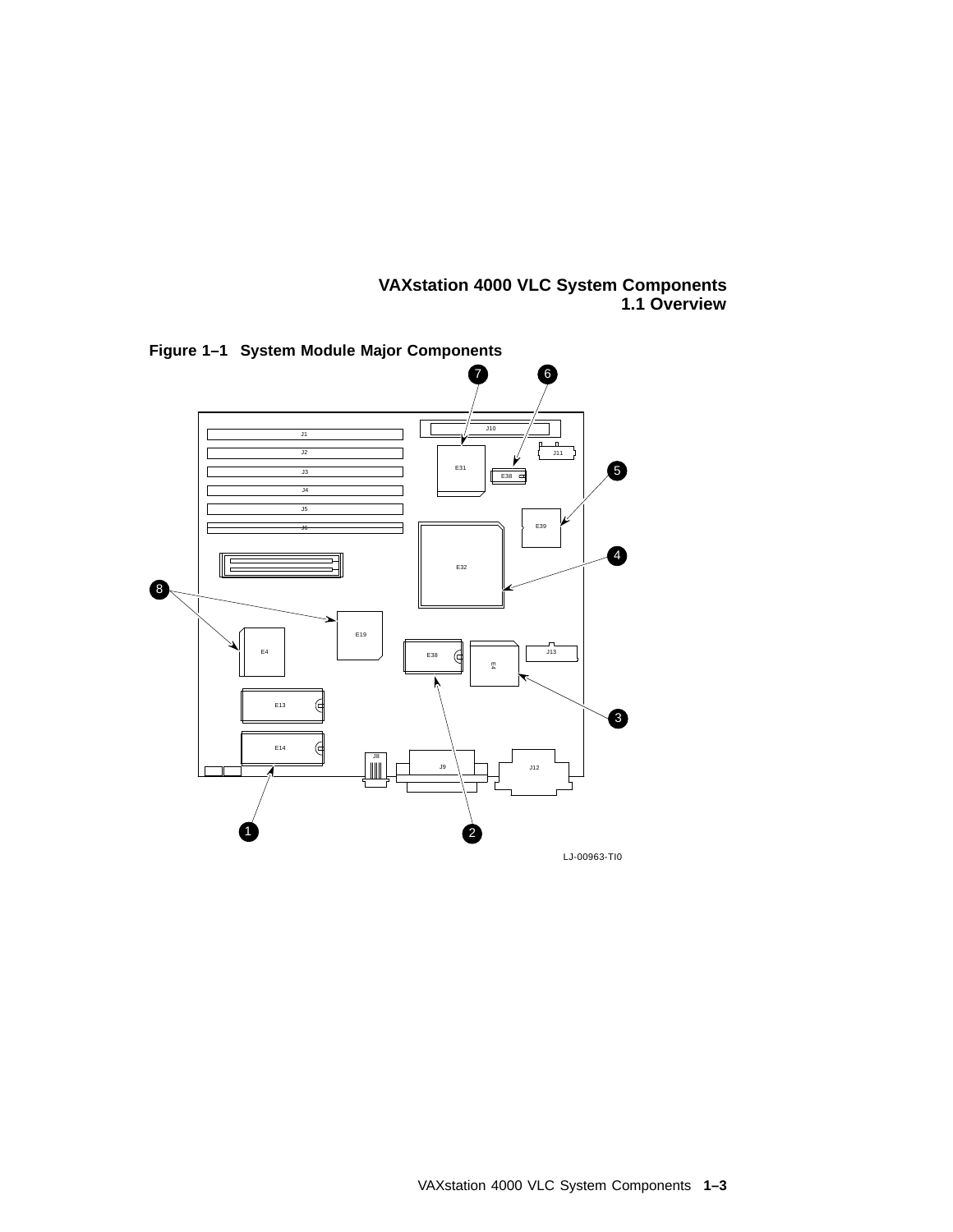Figure 1–2 shows the internal connector locations of the system module. Section 2.1.3 and Section 2.1.5 describe the system module external connectors.

- **O** Power connector
- **2** Mass storage connector
- **8** SCSI connector
- **4** Memory module connectors
- **O** Graphics module connector
- **O** NVR reset pads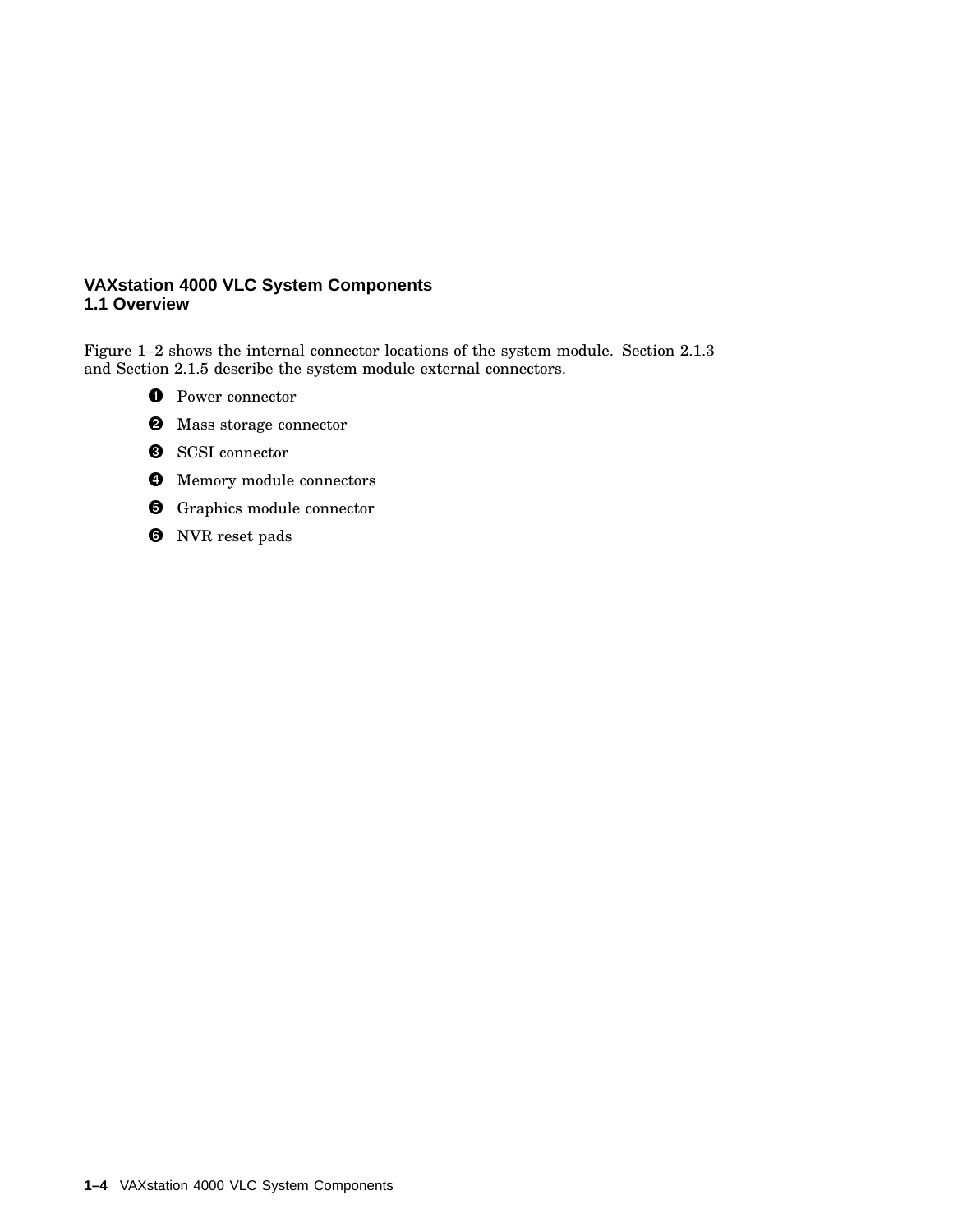

**Figure 1–2 System Module Internal Connectors**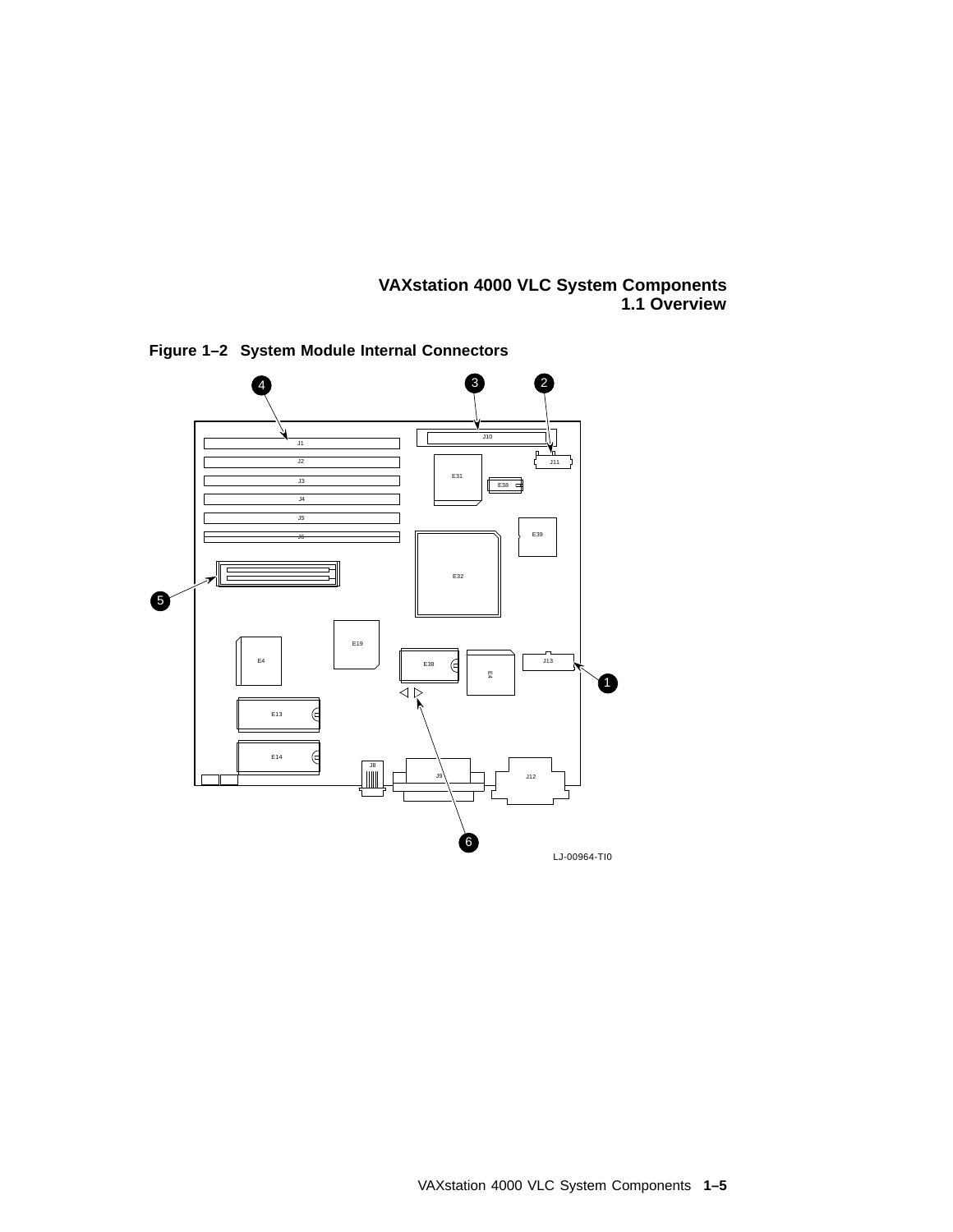## **1.2 Central Processor Unit**

The Central Processor Unit (CPU) chip is a 32-bit virtual memory microprocessor with integral floating point capability and on-chip cache, derived from the CVAX CPU, CFPA floating point unit and CVAX clock chips. The CPU key features are

| Feature                              | <b>Description</b>                                                                                                                                                                                                                                                                                                                                                      |
|--------------------------------------|-------------------------------------------------------------------------------------------------------------------------------------------------------------------------------------------------------------------------------------------------------------------------------------------------------------------------------------------------------------------------|
| Subset of VAX computer<br>data types | Byte, word, longword, quadword, character string, variable-<br>length bit field, and support for f_floating and g_floating<br>point data types.                                                                                                                                                                                                                         |
| Full base instruction<br>group       | Integer and logical, address, variable-length bit field,<br>control, procedure call, queue, character string instructions<br>CMPC3/CMPC5, LOCC, MOVC3/MOVC5, SCANC, SKPC<br>and SPANC, and operating system support. f floating,<br>The CFP chip supports d floating and g floating point<br>instructions.                                                              |
| Full VAX memory<br>management        | Includes a demand paged memory management unit fully<br>compatible with VAX computer memory management.<br>System space addresses are virtually mapped through<br>single-level page tables; process space addresses are<br>virtually mapped through double-level page tables.<br>Supports four gigabits of virtual memory and up to one<br>gigabits of physical memory. |
| On-chip memory cache                 | The CPU chip has 8 Kbytes of on-chip cache to improve<br>execution times by minimizing the use of the memory<br>subsystem.                                                                                                                                                                                                                                              |

Figure 1–3 is a block diagram of the VAXstation 4000 VLC system module.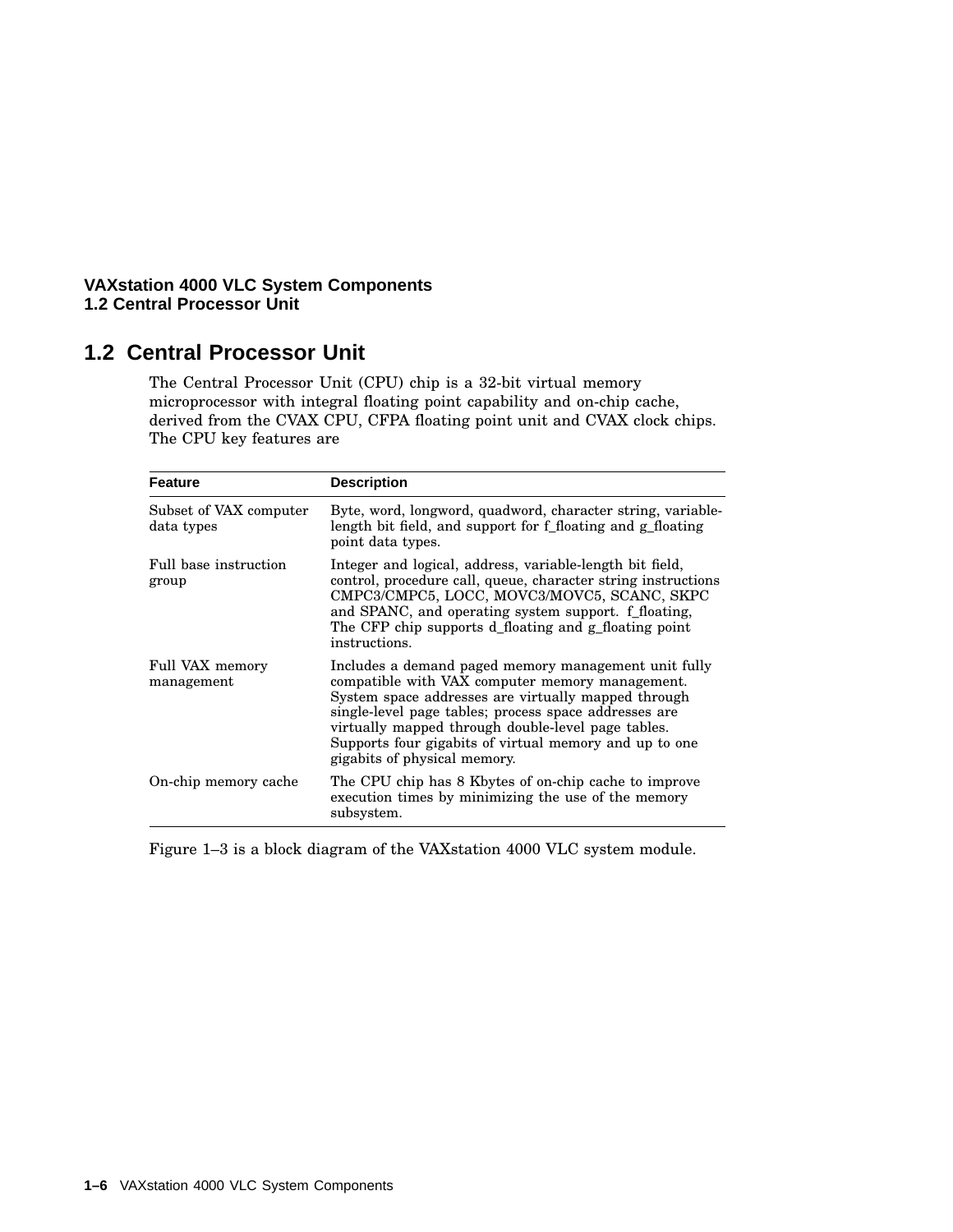

#### **Figure 1–3 VAXstation 4000 VLC System Module Block Diagram**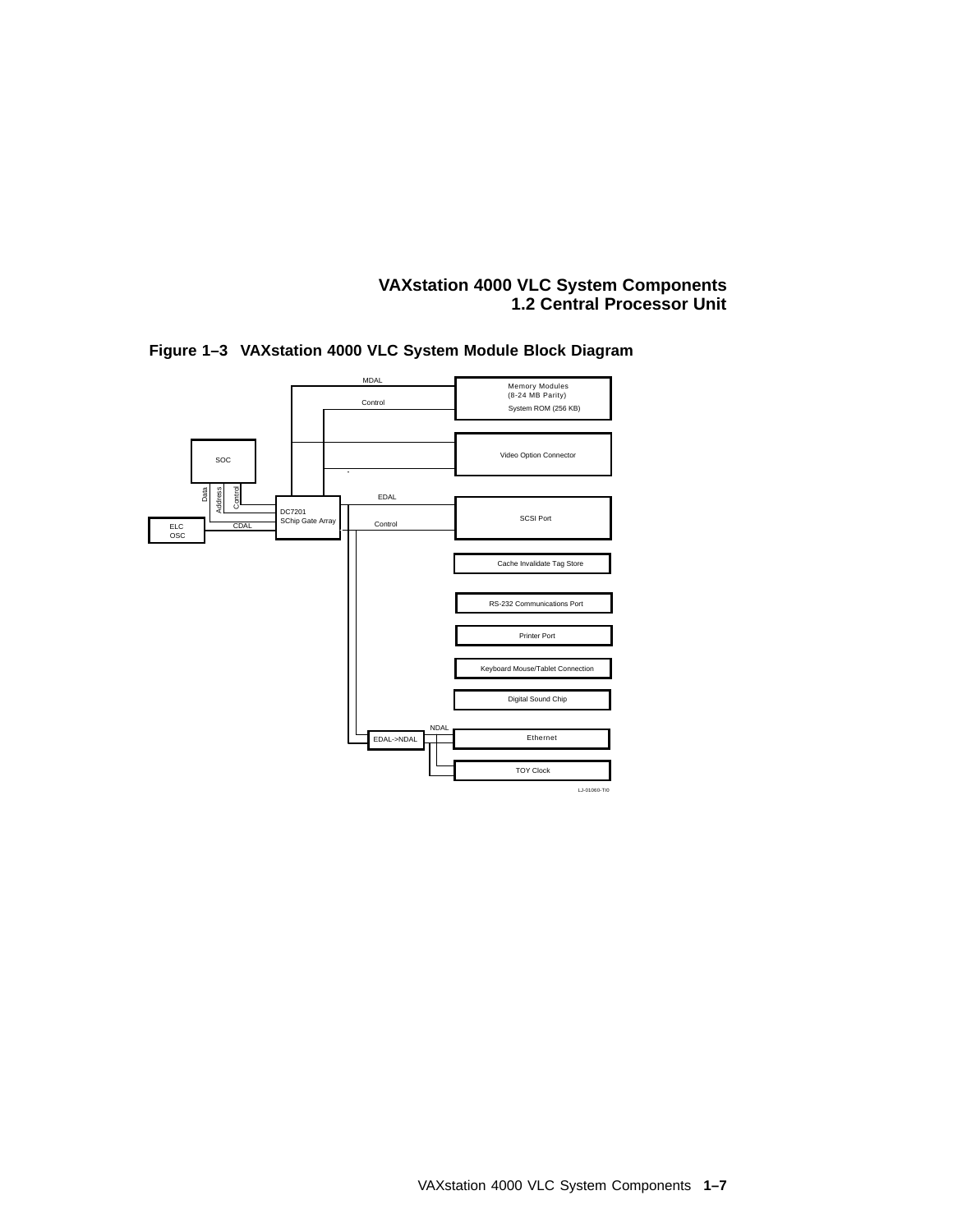#### **1.2.1 Processor Restart**

When the processor is signaled by the SYSRESET\_L or HALT\_L pins, or when it detects a severe corruption of its operating environment, it performs a restart process which saves some context in internal processor registers SAVPC and SEVPSL. The processor changes to the un-mapped mode, and begins to execute from the system ROM at address 2004.0000. The SAVPSL register contains a restart code that indicates the cause of the restart.

The systems console firmware determines which restarts are delivered to the operating system and which are displayed on the operator's console. The restart codes (in hex) are listed in Table 1–1.

| Code           | Reason                                                |
|----------------|-------------------------------------------------------|
| $\overline{2}$ | Halt asserted                                         |
| 3              | Power on                                              |
| 4              | Interrupt stack not valid during exception            |
| 5              | Machine check normal exception                        |
| 6              | Halt instruction executed in kernel mode              |
| 7              | SCB vector bits $\langle 1:0 \rangle = 11$            |
| 8              | SCB vector bits $\langle 1:0 \rangle = 10$            |
| A              | CHM <sub>x</sub> executed while on interrupt stack    |
| 10             | ACV or TNV during machine check exception             |
| 11             | ACV or TNV during kernel stack not valid exception    |
| 12             | Machine check during machine check exception          |
| 13             | Machine check during kernel stack not valid exception |
| 19             | $PSL < 26:24 > 101$ during interrupt or exception     |
| 1A             | $PSL < 26:24 > 110$ during interrupt or exception     |
| 1B             | $PSL > 26:24 > 111$ during interrupt or exception     |
| 1 <sub>D</sub> | $PSL < 26.24$ > = 101 during REI                      |
| 1E             | $PSL < 26.24$ > = 110 during REI                      |
| 1F             | $PSL < 26.24$ >=111 during REI                        |

**Table 1–1 CPU Restart Codes**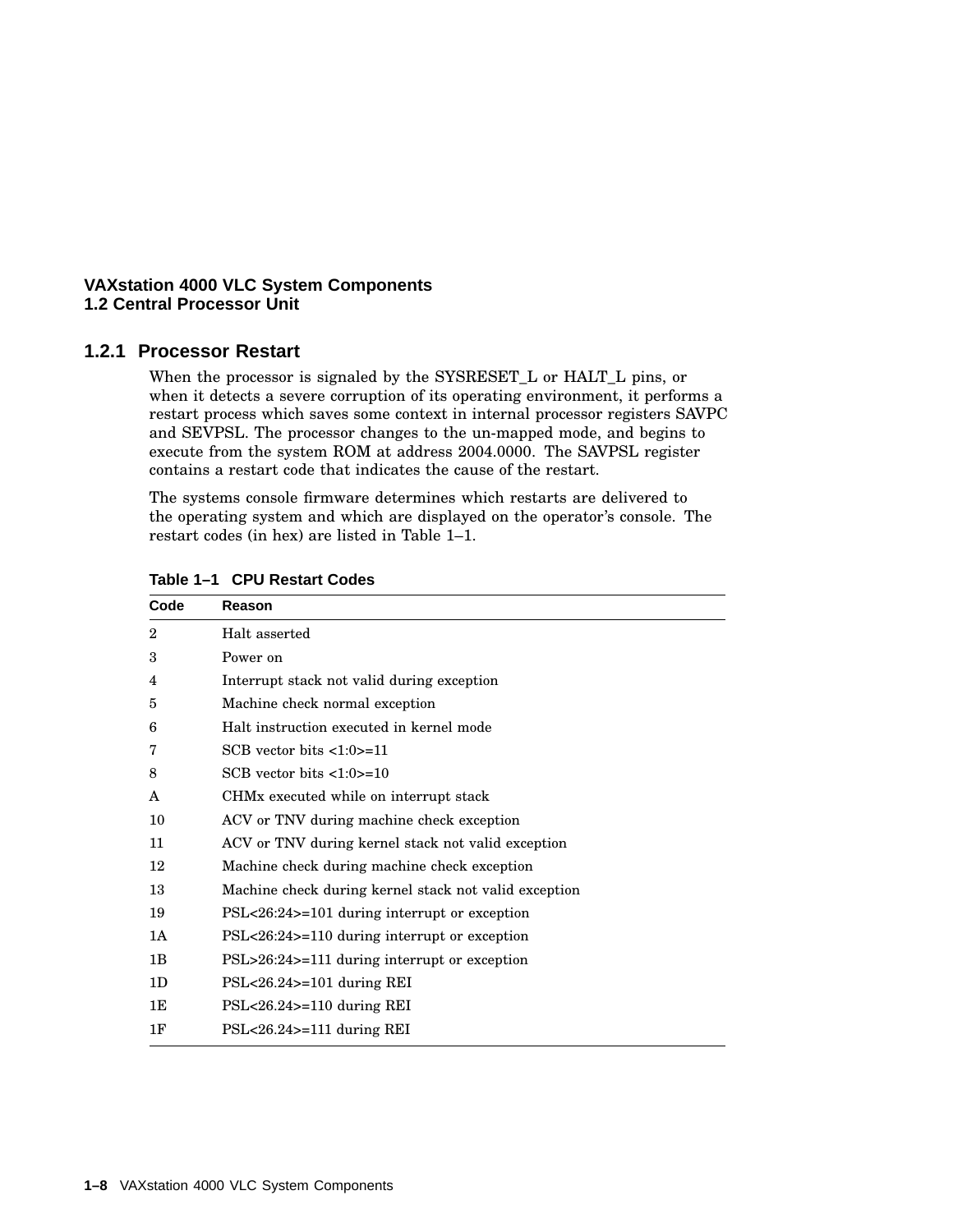The CPU restart process sets the state of the chip as follows:

| <b>SAVPC</b>  | Saved PC                                                                                                                                                                                                      |
|---------------|---------------------------------------------------------------------------------------------------------------------------------------------------------------------------------------------------------------|
| <b>SAVPSL</b> | Saved PSL $\langle 31:16, 7:0 \rangle$ in $\langle 31:16, 7:0 \rangle$<br>Saved MAPEN $\langle 0 \rangle$ in $\langle 15 \rangle$<br>Valid stack flag in <14><br>saved restart code in $\langle 13:8 \rangle$ |
| SP            | interrupt stack pointer                                                                                                                                                                                       |
| <b>PSL</b>    | 041F 0000 (hex)                                                                                                                                                                                               |
| PC.           | 2004 0000 (hex)                                                                                                                                                                                               |
| <b>MAPEN</b>  | 0                                                                                                                                                                                                             |
| SISR          | 0 (power-on only)                                                                                                                                                                                             |
| <b>ASTLVL</b> | 4 (power-on only)                                                                                                                                                                                             |
| ICCS          | 0 (power-on only)                                                                                                                                                                                             |
| MSER          | $0$ (power-on only)                                                                                                                                                                                           |
| <b>CADR</b>   | $0$ (power-on only)                                                                                                                                                                                           |
|               | All else else undefined                                                                                                                                                                                       |

#### **1.2.2 Interrupt Controller**

The interrupt controller section of the S-chip receives eight interrupt request signals from the system I/O devices, and synchronizes and latches them. The eight latched requests are then masked by individual Enable bits and the eight results are read to form a single interrupt. The interrupt is presented to the CPU on IRQ1\_L, interrupt priority level 15 (HEX).

The controller contains three 8-bit registers:

| INT REQ | Holds the latched interrupt requests received from I/O devices<br>(read-only).                                 |
|---------|----------------------------------------------------------------------------------------------------------------|
| INT MSK | Contains a mask which determines which interrupt requests will<br>generate a processor interrupt (read/write). |
| INT CLR | Enables a program to selectively reset interrupt request bits in<br>the INT REQ register (write-only).         |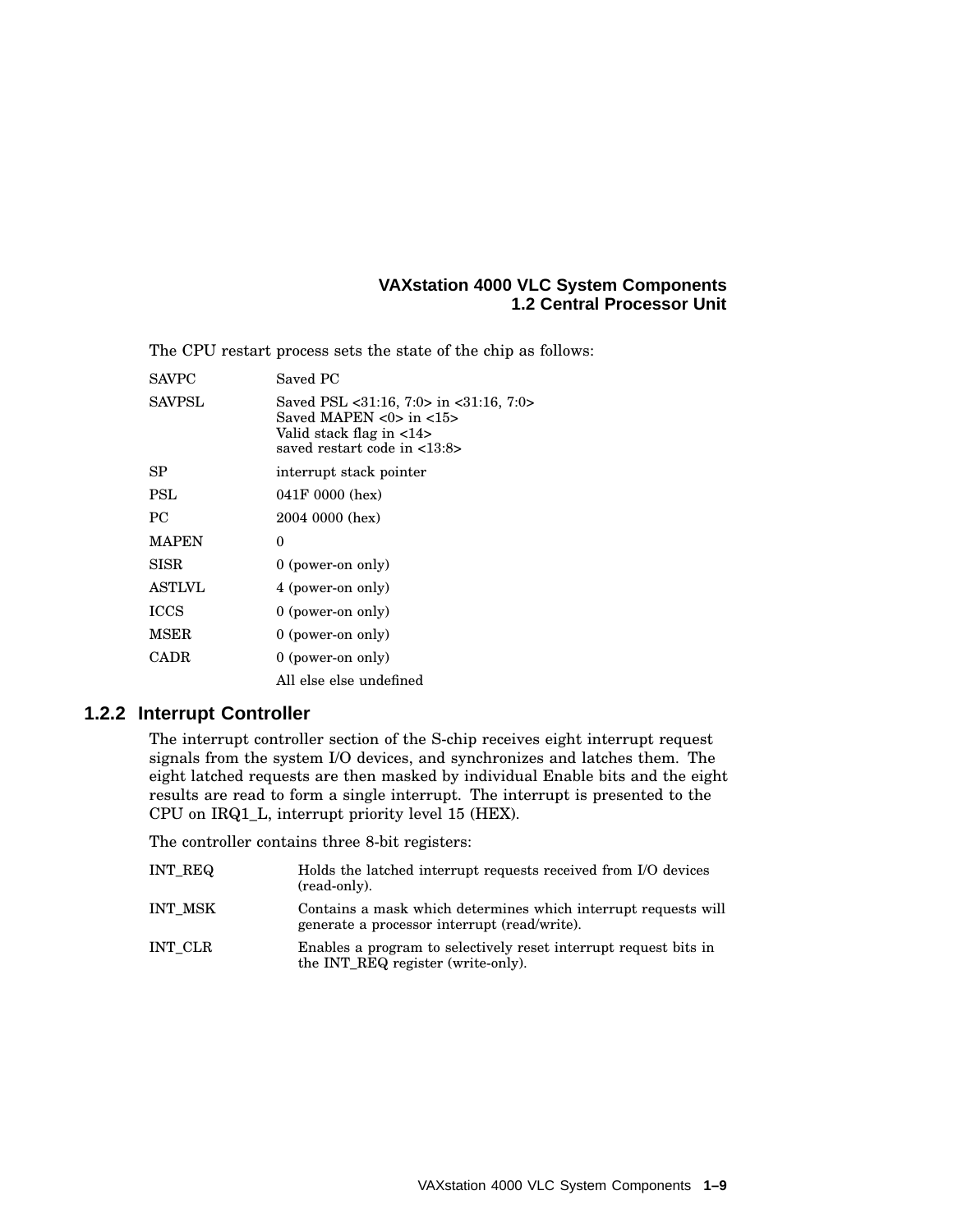#### **1.2.3 Interrupt Sources and Ranking**

There are eight interrupt sources, listed in Table 1–2. The interrupt numbers 7:0 indicate their bit positions in the registers and their relative priority when more than one request is pending; 7 is the highest priority.

Interrupts 0, 1, 4, and 5 are dedicated to devices on the VLC system module. Interrupts 2 and 3 come from optional devices.

| $1.4019 + 2.1119 + 1.00119 + 1.00119 + 1.00019 + 1.00019 + 1.00019 + 1.00019 + 1.00019 + 1.00019 + 1.00019 + 1.00019 + 1.00019 + 1.00019 + 1.00019 + 1.00019 + 1.00019 + 1.00019 + 1.00019 + 1.00019 + 1.00019 + 1.00019 + 1.00019 + 1.00019 + 1.0001$ |                |                                              |  |
|--------------------------------------------------------------------------------------------------------------------------------------------------------------------------------------------------------------------------------------------------------|----------------|----------------------------------------------|--|
| <b>Number</b>                                                                                                                                                                                                                                          | <b>Name</b>    | <b>Source</b>                                |  |
| 6                                                                                                                                                                                                                                                      | ST             | 79C30 controller request for service         |  |
| $\overline{5}$                                                                                                                                                                                                                                         | AR             | Asynchronous line receiver done or silo full |  |
| $\overline{4}$                                                                                                                                                                                                                                         | AT             | Asynchronous line transmit done              |  |
| 3                                                                                                                                                                                                                                                      | G1             | Graphics                                     |  |
| $\overline{2}$                                                                                                                                                                                                                                         | G <sub>0</sub> | Graphics                                     |  |
| 1                                                                                                                                                                                                                                                      | NI             | Network controller                           |  |
| $\theta$                                                                                                                                                                                                                                               | <b>SC</b>      | Storage controller                           |  |
|                                                                                                                                                                                                                                                        |                |                                              |  |

**Table 1–2 Interrupt Signal Sources**

#### **1.2.4 Interrupt Vector Generation**

When the CPU acknowledges an interrupt from the interrupt controller, the interrupt controller causes a vector number to be placed on the CDAL bus that corresponds to the highest priority pending interrupt. The interrupt controller obtains this vector number from a reserved location in the system module on board ROM. The conventional vector values established by the ROM firmware for the eight devices are listed in Table 1–3.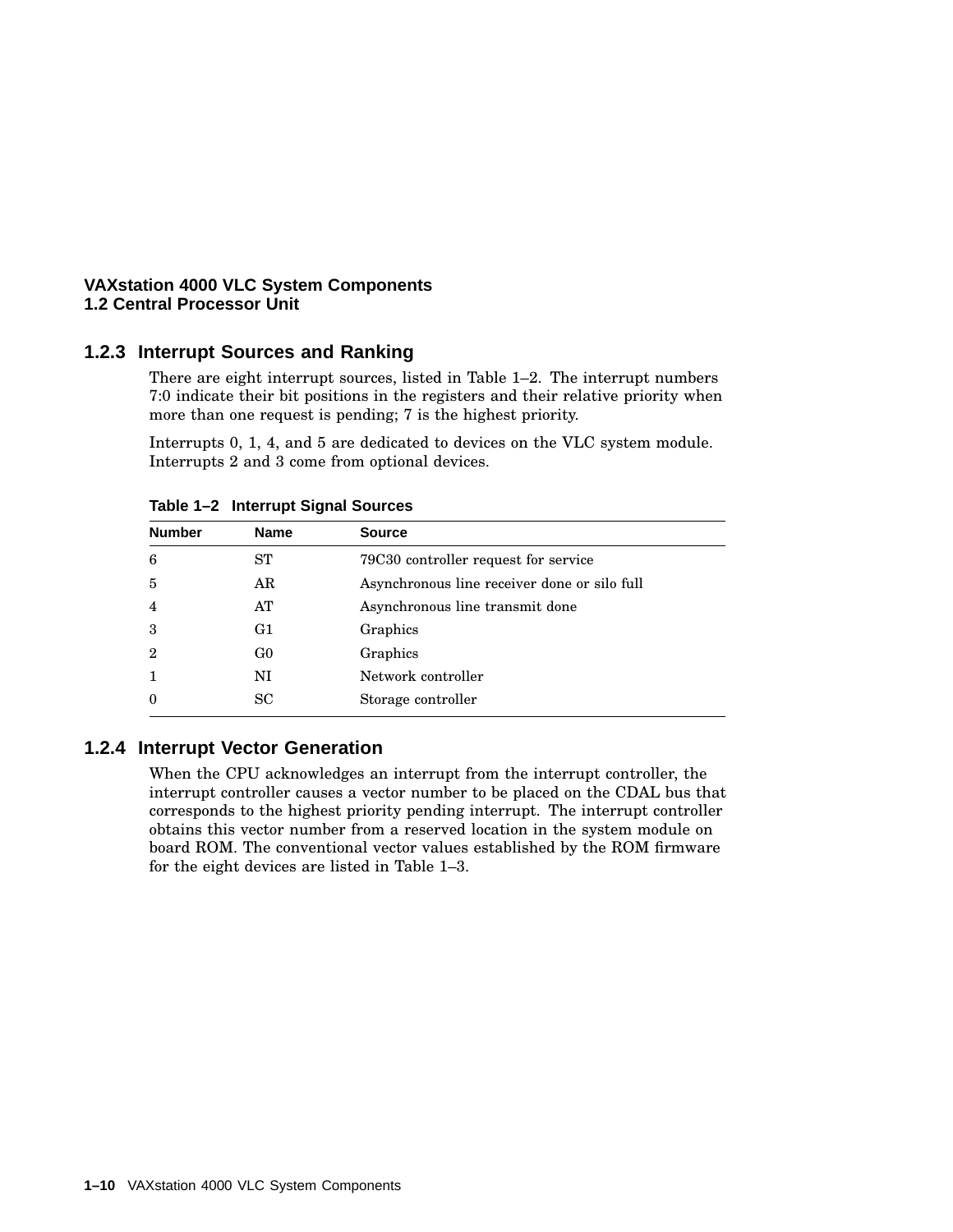| <b>Number</b> | <b>Name</b>    | <b>Vector</b>    | Р            | <b>Source</b>                                                     |
|---------------|----------------|------------------|--------------|-------------------------------------------------------------------|
| 6             | ST             | 02C <sub>4</sub> | $\bf{0}$     | 79C30 request for service                                         |
| 5             | AR             | 0250             | $\mathbf{0}$ | Asynchronous serial line controller<br>receiver done or silo full |
| 4             | AT             | 0254             | $\theta$     | Asynchronous serial line controller<br>transmit done              |
| 3             | G1             | 0244             | $\theta$     | Graphics interrupt 1                                              |
| 2             | G <sub>0</sub> | 0248             | $\bf{0}$     | Graphics interrupt 0                                              |
|               | NI             | 03F8             | $\theta$     | Network controller                                                |
|               | <b>SC</b>      | $_{03}$ FC       | $\theta$     | Storage controller                                                |

**Table 1–3 Interrupt Vectors**

## **1.3 Main Memory**

In the VAXstation 4000 VLC, system memory is not mounted on the system board. Memory requirements are derived from DRAM memory modules that are pluged into the system board. The system requires a minimum of 8 Mbytes (two 4-Mbyte memory modules) and can have as many as six memory modules installed, totaling 24 Mbytes.

When memory is added to a system, it must be added in pairs of memory modules yielding 8 Mbytes per pair. One memory module accomodates the low byte and the other stores the high byte. The system adjusts memory addressing automatically to always present a contiguous address range to the CPU, starting at physical address 0 and extending upwards to 1FF.FFFF.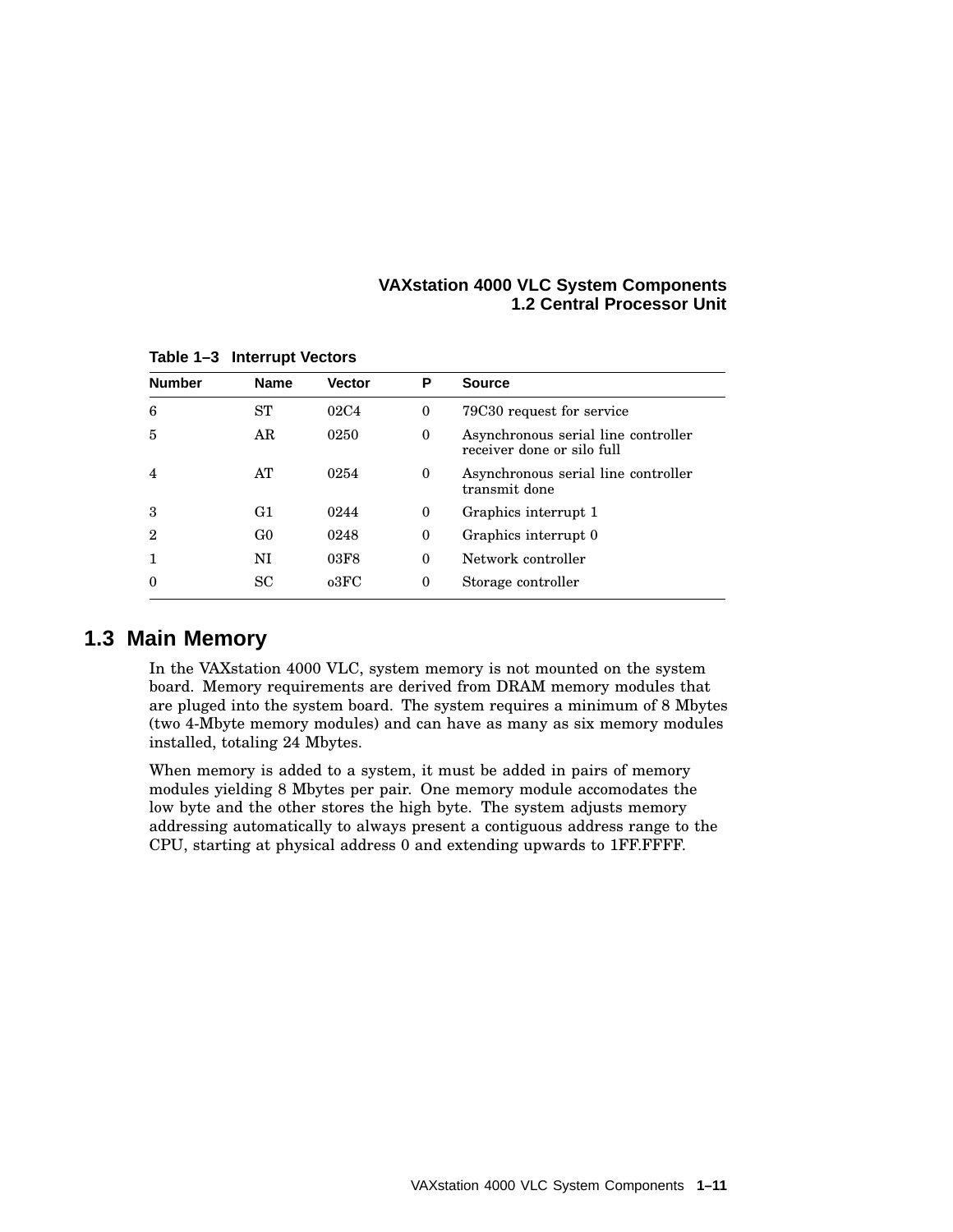#### **VAXstation 4000 VLC System Components 1.3 Main Memory**

The S-chip arbitrates between, and services requests for, main memory cycles from several sources: the Ethernet Controller (NI), Mass Storage Controller (SCSI), CPU, and Graphics Controller (GC) section of the S-chip. To minimize interaction between the requestors, the S-chip has three buses: the CDAL, which connects to the CPU; the EDAL, which connects to the Ethernet controller and the storage controller; and the MDAL, which connects to the memory system, including Video RAMs.

The S-chip is capable of performing several types of RAM cycles: longword, quadword, and octaword. Buffering between the requestors and the memory allows these cycles to maximize the available memory bandwidth.

The Ethernet controller and SCSI controller are DMA devices. The graphics controller can generate addresses independently. All three of these devices may attempt to write to memory locations that are currently cached. To maintain cache coherency, the CPU cache is checked and, if necessary, the entry is invalidated for writes requested by any of these devices. This could impose a significant load on the CPU to check the potential invalidates. For this reason the S-chip controls a separate invalidated filter that maintains a copy of the CPU cache tags. In this way only those writes that do require a cache invalidate can disturb the CPU.

#### **1.3.1 Main Memory Requests**

Main memory requests have a fixed priority as follows (highest to lowest):

- GC shift register load
- GC cursor buffer load
- Refresh
- NI Controller
- DC222
- Bus Adapter Controller
- SCSI Controller
- GC Address Generator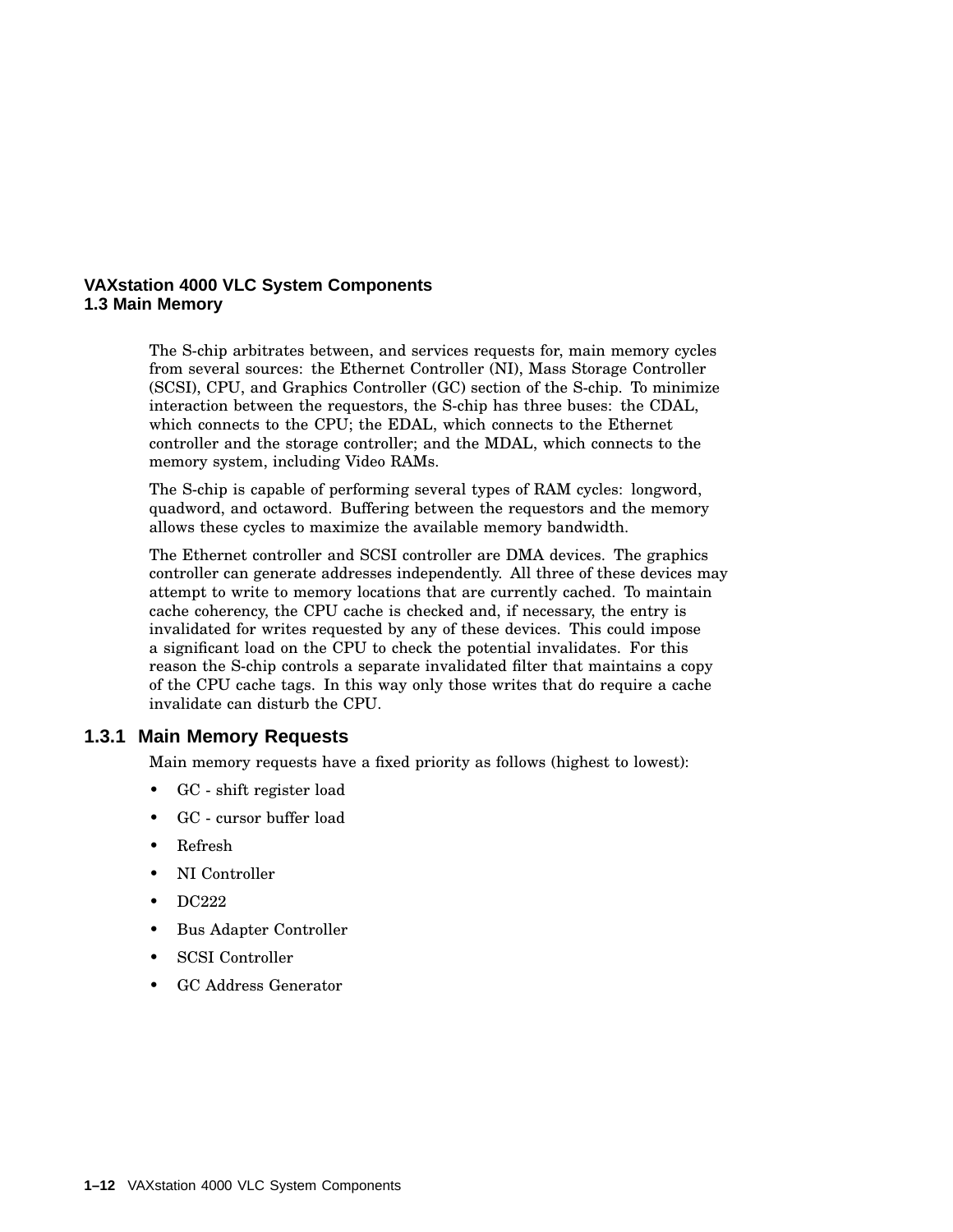#### **VAXstation 4000 VLC System Components 1.3 Main Memory**

#### **1.3.2 DMA Mapping**

The Ethernet and SCSI controllers access memory using a translation table stored in main memory. A Map Base Address Register (MAP\_BASE) within the S-chip points to this reserved section of memory. The 32,768 longwords extending upwards from MAP\_BASE provide translations for the page address supplied by either DMA device. Each DMA device has a two-entry cache of current translations kept in the S-chip. The operating system allocates entries for each DMA device in the translation table.

#### **1.3.3 Translation**

Each DMA controller has a 24-bit address counter for DMA transfers that has a page field (15-bits) and an address-within-page field (9-bits). When a DMA controller presents an address to the S-chip to perform a DMA cycle to or from main memory, the S-chip translates the address supplied using MAP\_BASE and the translation table contained in main memory as follows.

The bits <23:09> of the page field (the DMA controller-supplied address) are compared to the address value held in either the read or write translation cache for that DMA device. If the addresses match and if the entry is marked valid, the associated page address held in a field of the cache entry is connected with the address-within-page field of the supplied address to form the actual address to be used and the DMA cycle proceeds.

If the address match failed, indicating that the DMA transfer is to an address on a different page than the last DMA transfer the device initiated, bits <23:09> of the DMA address supplied are connected with bits <24:17> of MAP\_BASE to form a new 23-bit longword aligned map register address. This address is used to retrieve data from the translation table in main memory. Bits <15:00> of the data that returned from memory are connected with the original address-within-page bits supplied by the controller to form a 25-bit address that is the actual address to be accessed. Bits <15:00> that were retrieved from the translation table are stored as a new value in the appropriate translation cache associated with the DMA device and the valid bit set for the entry.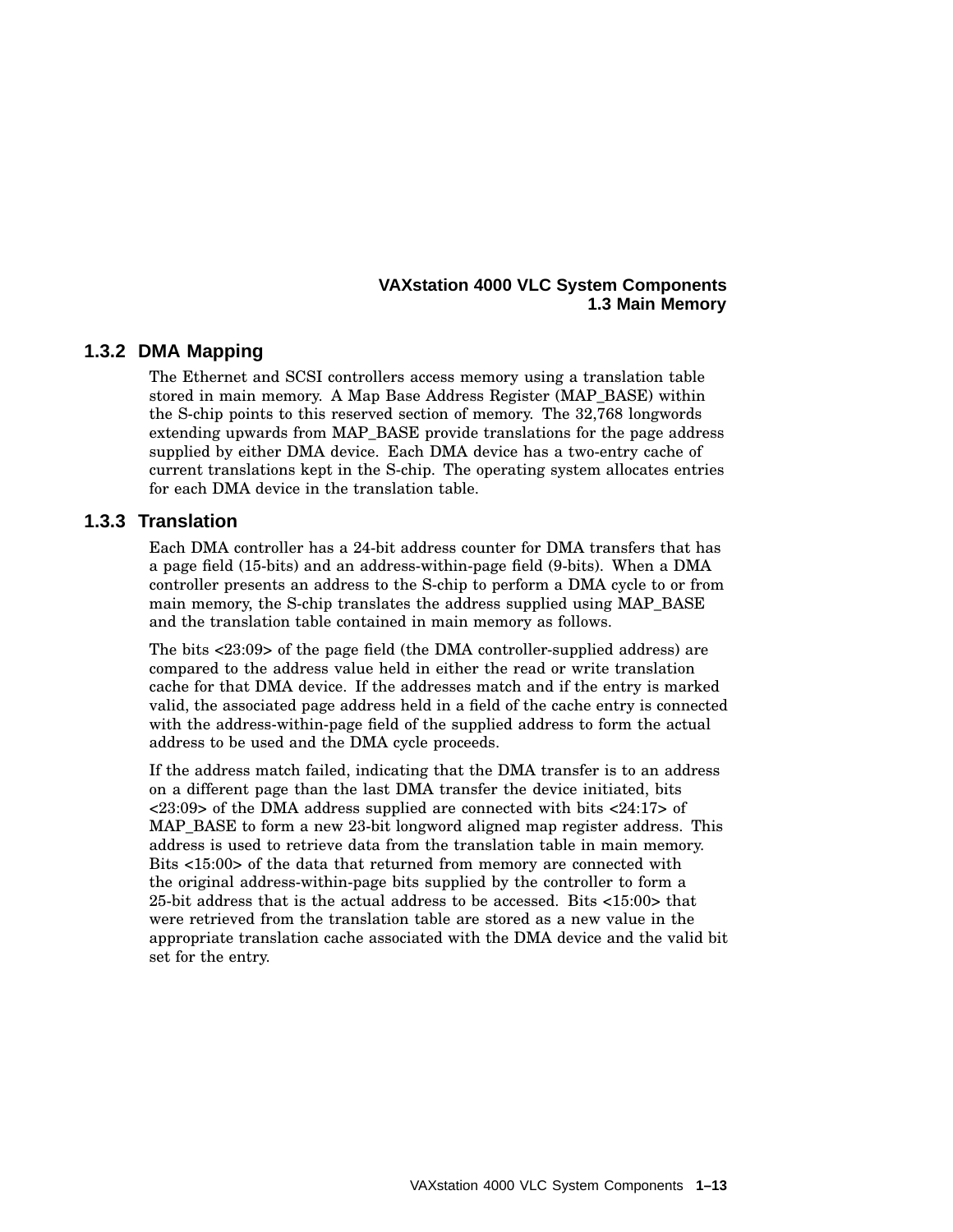#### **VAXstation 4000 VLC System Components 1.4 ROM Memory**

## **1.4 ROM Memory**

The VAXstation 4000 VLC ROM contains the processor restart, diagnostic, console code, and bootstrap programs.

#### **1.4.1 System ROM**

The system ROM data is stored in two EPROM chips that hold 256 Kbytes of data. The data is in physical addresses 2004.0000 through 2007.FFFF. The ROM data path is 32 bits wide. Some physical addresses in the ROM have fixed use.

| 2004.0000 | Processor restart address. The processor begins execution at this<br>address in non-mapped mode when a processor restart occurs.                                                                                                                                                                             |
|-----------|--------------------------------------------------------------------------------------------------------------------------------------------------------------------------------------------------------------------------------------------------------------------------------------------------------------|
| 2004.0004 | System type register SYS TYPE. The contents of this longword<br>supplement the internal processor SID register to identify the<br>processor and system type.                                                                                                                                                 |
| 2004.0020 | Interrupt vector numbers. Eleven consecutive longwords starting<br>at this address are automatically referenced by the hardware to<br>supply the interrupt vector numbers for the eleven interrupt sources<br>connected to the interrupt controller plus the three unused hardware<br>interrupts of the CPU. |

#### **1.4.2 Network Address ROM**

A 32-byte ROM on the system module contains the network address for the system. Information from this ROM is read in the low-order bytes of 32 consecutive longwords at physical addresses 2009.0000 through 2009.007C. The network address occupies the first six bytes (addresses 2009.0000 through 2009.0014). The byte at 2009.0000 is the first byte to be transmitted or received in an address field of an Ethernet packet: its low-order bit is transmitted or received first in the serial bit stream.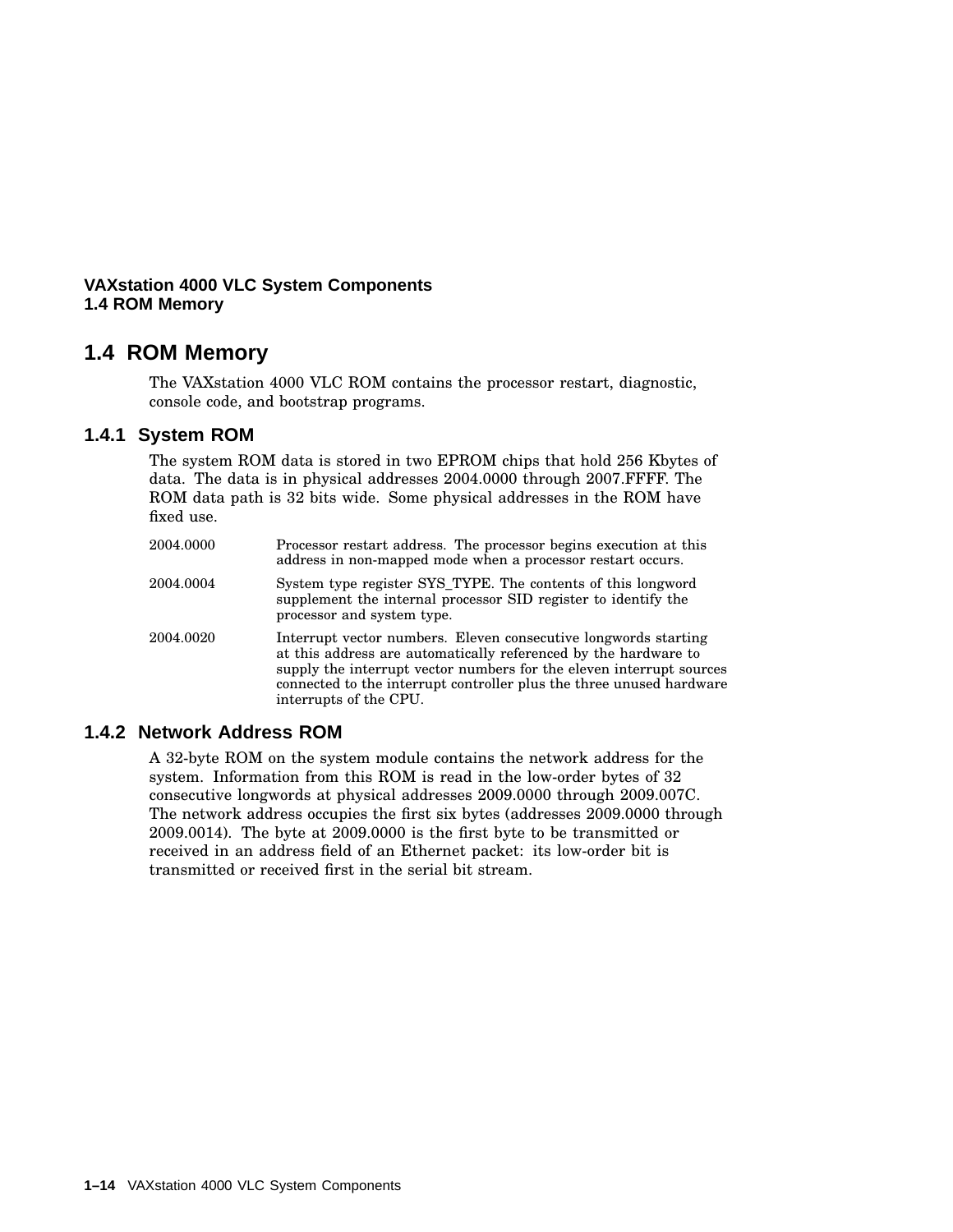#### **VAXstation 4000 VLC System Components 1.5 Graphics Controller**

## **1.5 Graphics Controller**

The graphics controller is a part of the memory control section of the S-chip. The graphics controller competes with other devices for memory cycles. Graphics operations, however, have the lowest priority of all devices requesting memory cycles.

The graphics controller supports both 8-plane and single-plane 2D graphics and can execute the most commonly used primitives of DECwindows. The controller draws by way of linear addressing. The types of operations supported are

- **Lines**
- One, two, and three operand rasterops
- Text

Rasterops can be

- Solid colored
- Tiled
- Stippled
- Color expanded
- Plane compacted

All operations can be performed to the frame buffer and non-displayable main system memory using virtual addressing with multiple clipping rectangles for overlapping window hardware support.

The VAXstation 4000 VLC workstation has no video frame buffer; one of several video option modules can be added to the system module to provide the frame buffer from which pixels are output to the monitor. The video option modules carry video RAMS, pixel timing, and output digital-to-analog conversion/level sifters. The interface to the system module is at the "nibble" level, one quarter of the pixel rate.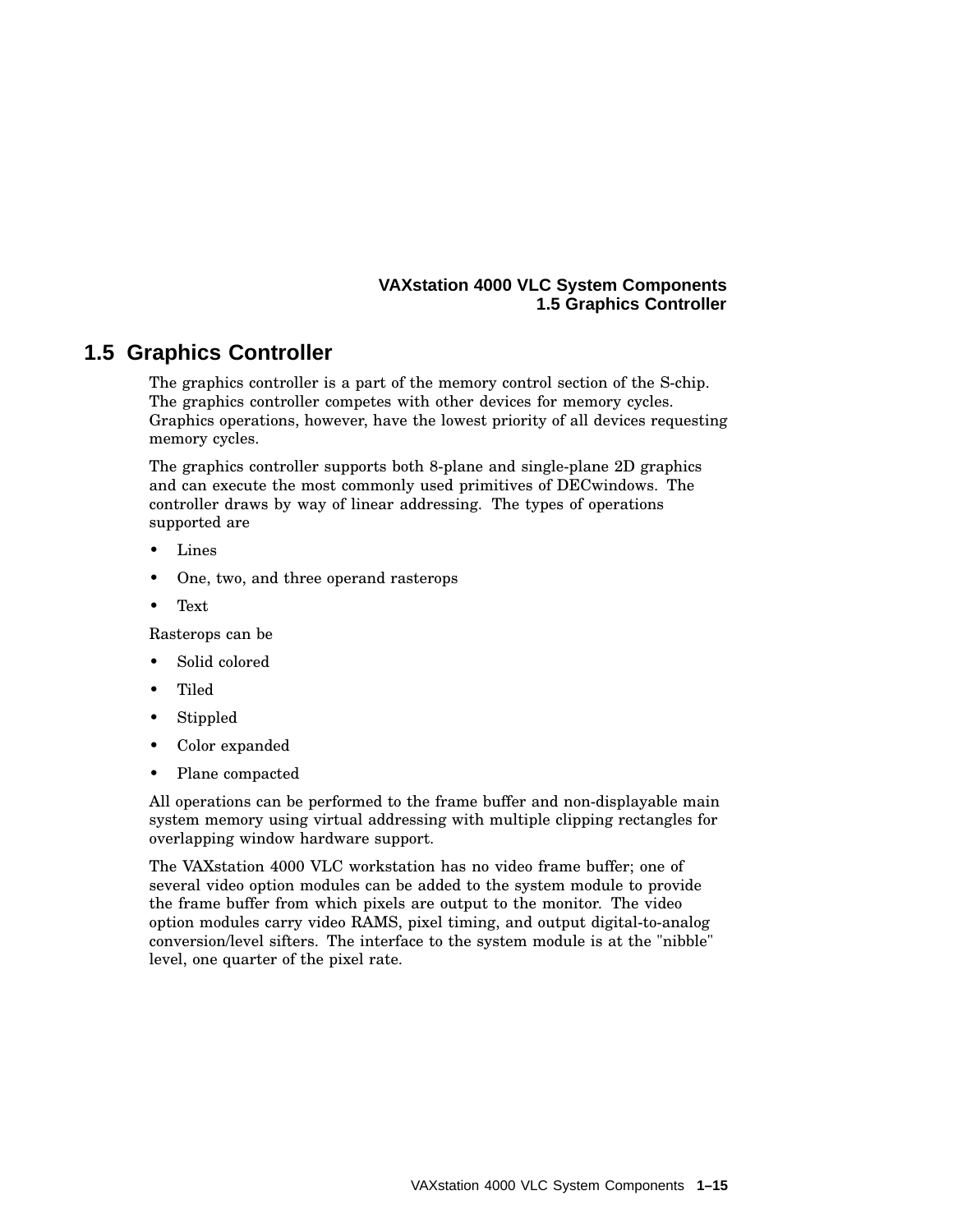#### **VAXstation 4000 VLC System Components 1.5 Graphics Controller**

#### **1.5.1 Graphics Controller Screen Formats**

The graphics controller supports several formats, which may not be supported by individual video frame buffer modules. Table 1–4 lists the screen formats supported by the graphics controller.

| Format            | Color     | <b>Monochrome</b> | <b>Refresh Rate</b> |
|-------------------|-----------|-------------------|---------------------|
| 1280 x 1024       | Supported | Supported         | 66 Hz               |
| $1024 \times 768$ | Supported | Supported         | TBS                 |
| $800 \times 600$  | Supported | Not Supported     | 60 Hz               |
| $1024 \times 864$ | Supported | Supported         | 60 Hz               |

**Table 1–4 Graphics Controller Screen Formats**

#### **1.5.2 Graphics Controller Communication**

Commands are passed from the CPU to the graphics controller in variable length packets. The controller accepts the command packet data and, if it is not busy and if the Clip List feature is not enabled, loads the command directly into its registers for execution. If the graphics controller is busy, or the Clip List feature is enabled, the command packet data is written by the controller into a circular buffer area in main memory - the LCG Command FIFO. The size and location of the FIFO are two of the setup parameters required by the graphics controller. Figure 1–4 shows a command packet.

**Figure 1–4 Command Packet General Format**

|  | <b>OPCODE</b> Specific |  | Flags | <b>OPCODE</b> |  |
|--|------------------------|--|-------|---------------|--|

More Longwords, specified by <23:22> in FLAGS above ...

LJ-00125-TI0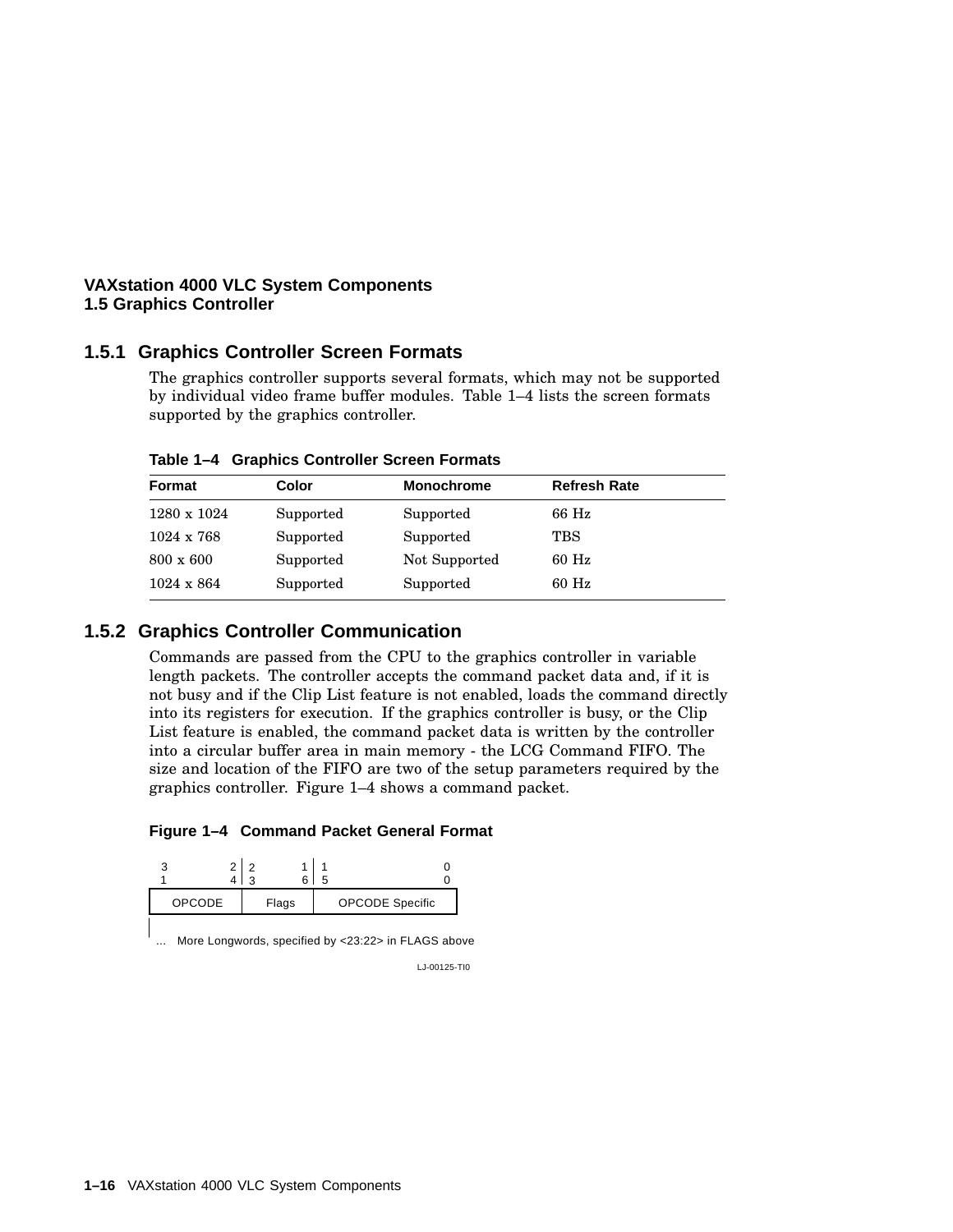#### **VAXstation 4000 VLC System Components 1.6 Serial Line Controller Feature**

## **1.6 Serial Line Controller Feature**

The system module serial line controller handles four asynchronous serial lines. The controller and a 48-entry silo shared by all four receive lines are parts of the S-chip. The four serial lines are numbered 0 through 3, and each has a particular primary use, as listed in Table 1–5.

**Table 1–5 Serial Line Usage**

| Line           | <b>Device</b>                                                                                                                                     |
|----------------|---------------------------------------------------------------------------------------------------------------------------------------------------|
| $\theta$       | Keyboard<br>Connected to 4-pin modular jack (MJ) mounted on the video module. Data leads only.<br>Supports the LK401 Keyboard                     |
| $\mathbf{1}$   | Pointer<br>Connected to a miniature DIN connector mounted on the video module. Data leads<br>only. Supports VSXXX-AA mouse or VSXXX-AB Tablet.    |
| $\overline{2}$ | Communications<br>Connected to a 25-pin D-sub connector mounted on the system module, RS423<br>compatible. Data leads plus modem control signals. |
| 3              | Printer<br>Connected to a 6-pin MMJ mounted on the system module. DEC423 data leads only.                                                         |

Line 3 connects to a printer through a BC16E cable. If a special jumper is installed in 5 on the system module, a break condition sensed on this line triggers the CPU halt signal, restarting the system with a code 2.

#### **1.6.1 Serial Line Controller Registers**

The serial line controller has eight addressable registers. These registers are listed in Table 1–6 with the addresses and names.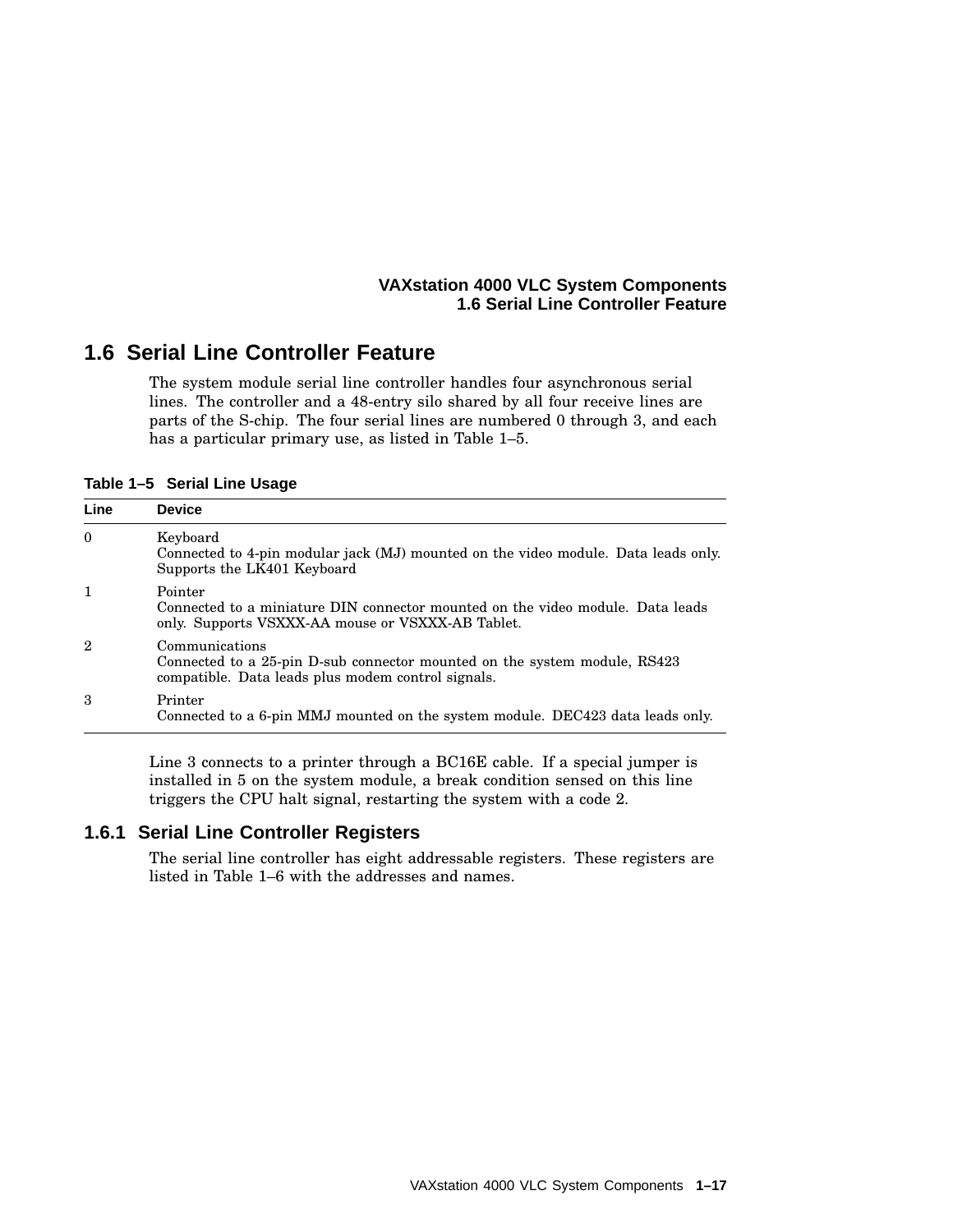#### **VAXstation 4000 VLC System Components 1.6 Serial Line Controller Feature**

| <b>Address</b> | <b>Name</b>     | <b>Access</b> | <b>Description</b>                    |  |
|----------------|-----------------|---------------|---------------------------------------|--|
| 200A.0000      | SER CSR         | R/W           | Control and status register           |  |
| 200A.0004      | <b>SER RBUF</b> | R             | Receiver buffer - oldest data in silo |  |
| 200A.0004      | <b>SER_LPR</b>  | W             | Line parameter register               |  |
| 200A.0008      | SER TCR         | R/W           | Transmitter control register          |  |
| 200A.000C      | <b>SER MSR</b>  | $_{\rm R}$    | Modem status register                 |  |
| 200A.000C      | <b>SER TDR</b>  | W             | Transmitter data register             |  |
| 200A.0010      | DZ LPR0         | R             | Line parameter register, line 0       |  |
| 200A.0014      | DZ LPR1         | $_{\rm R}$    | Line parameter register, line 1       |  |
| 200A.0018      | DZ LPR2         | $_{\rm R}$    | Line parameter register, line 2       |  |
| 200A.001C      | DZ LPR3         | $_{\rm R}$    | Line parameter register, line 3       |  |
|                |                 |               |                                       |  |

**Table 1–6 Serial Line Controller Register Addresses**

## **1.7 Time-of-Year Clock**

The time-of-year (TOY) clock is a watch chip that keeps the date and time of day. The chip contains 50 bytes of general purpose RAM storage and a 32.768 KHz time base oscillator. An internal battery powers the chip and oscillator while the system is off.

#### **1.7.1 Battery Backup**

A battery in the TOY chip supplies power to the clock while system power is off. This battery should last 10 years.

#### **1.7.2 TOY Clock Chip Register**

The TOY clock chip contains 64 8-bit registers. Ten of the registers contain date and time data, four are control and status registers, and the remaining 50 provide general purpose RAM storage. The registers occupy 64 consecutive longwords of address space, shown in Table 1–7.

Each register is accessed using bit <9:2> of the longword; bits <31:10> and <1:0> are ignored on writing and undefined on reading.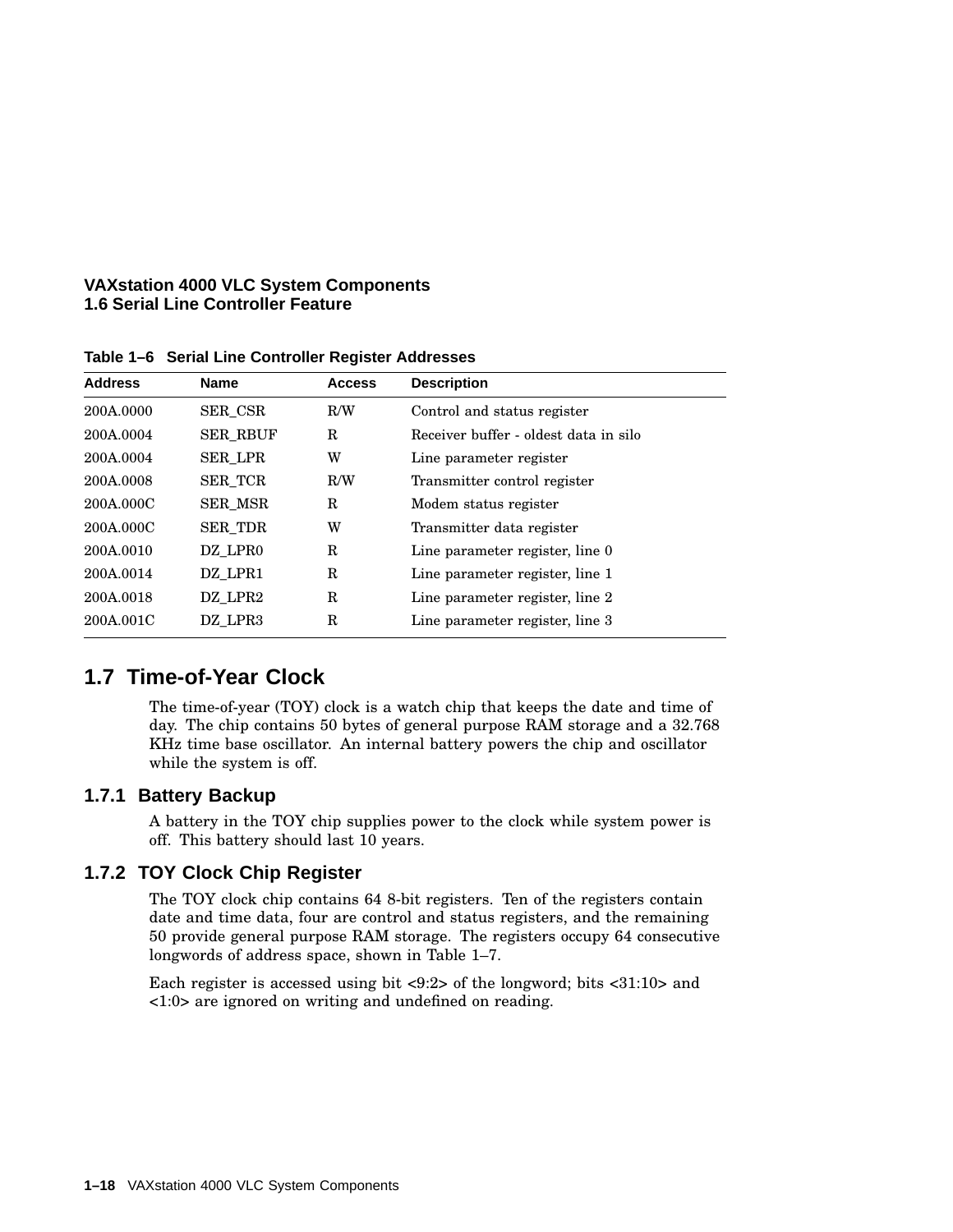#### **VAXstation 4000 VLC System Components 1.7 Time-of-Year Clock**

| <b>Address</b> | <b>Name</b> | <b>Description</b>        |
|----------------|-------------|---------------------------|
| 200B.0000      | WAT_SEC     | Time seconds, 059         |
| 200B.0004      | WAT ALMS    | Alarm seconds (not used)  |
| 200B.0008      | WAT_MIN     | Time minutes, 059         |
| 200B.000C      | WAT_ALMM    | Alarm minutes (not used)  |
| 200B.0010      | WAT_HOUR    | Time hours, 023           |
| 200B.0014      | WAT_ALMH    | Alarm hours (not used)    |
| 200B.0018      | WAT_DOW     | Day of week, 17           |
| 200B.001C      | WAT DAY     | Day of month, 131         |
| 200B.0020      | WAT_MON     | Month of year, 112        |
| 200B.0024      | WAT_YEAR    | Year of century, 099      |
| 200B.0028      | WAT_CSRA    | Time base divisor         |
| 200B.002C      | WAT_CSRB    | Date mode and format      |
| 200B.0030      | WAT_CSRC    | Interrupt flag (not used) |
| 200B.0034      | WAT_CSRD    | Valid RAM and time flag   |
| 2008.0038      |             | First byte of RAM data    |
|                |             |                           |
|                |             |                           |
|                |             |                           |
| 200B.00FC      |             | Last byte of RAM data     |

**Table 1–7 TOY Chip Register Addresses**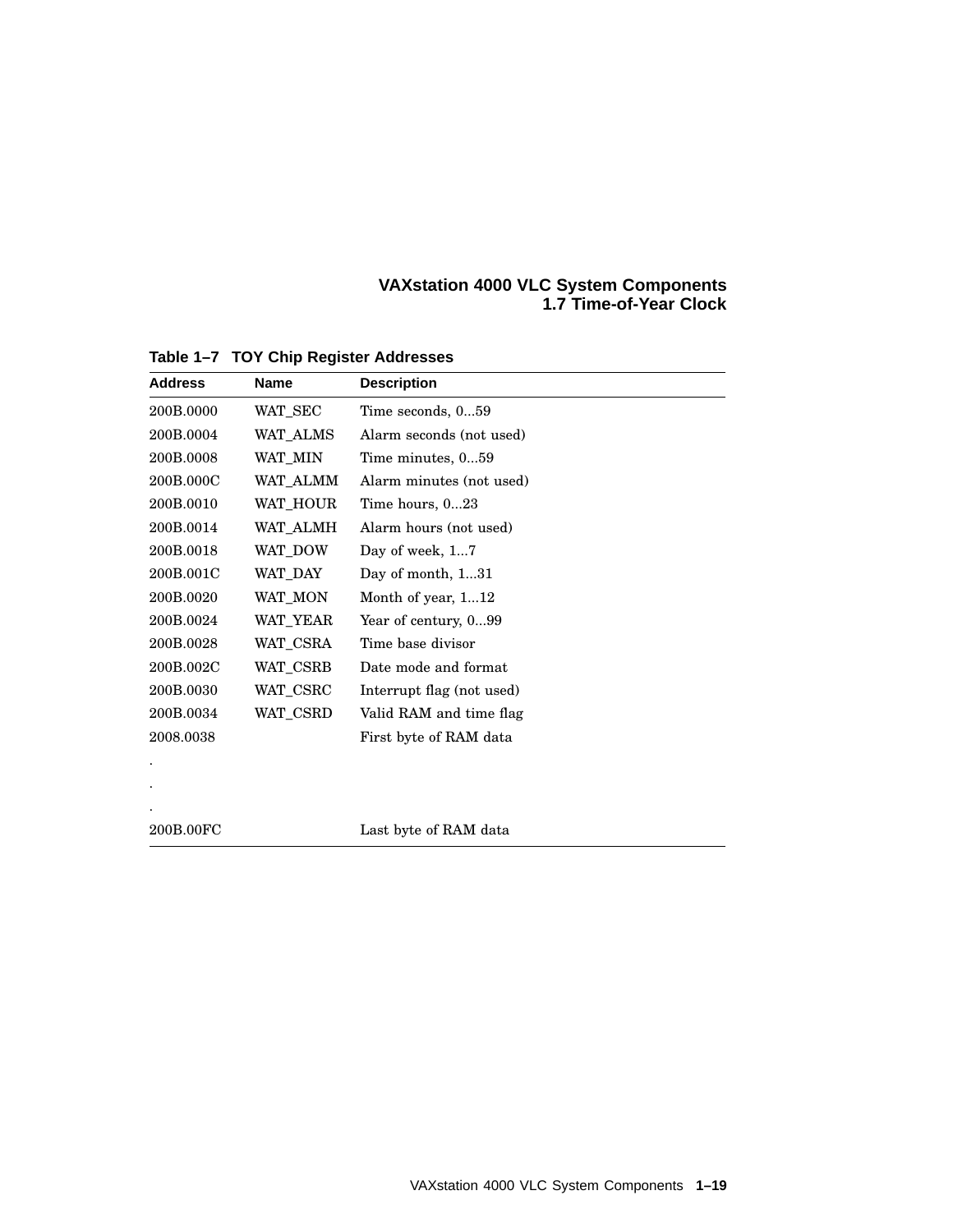#### **VAXstation 4000 VLC System Components 1.7 Time-of-Year Clock**

**Note**

Because each register spans two bytes on the system bus, only *word* or *longword* instructions can be used to manipulate these registers. Instructions for modifying bits such as BBSS, BBSC, BBCC and BBCS cannot be used because they generate byte instructions for readmodify-write cycles which corrupt that portion of the register not being accessed.

## **1.8 Network Controller Feature**

The VAXtation 4000 VLC workstation can be connected to an Ethernet network by connecting a transceiver cable to a standard Ethernet connector. The network controller is part of the system module and consists of a Lance Ethernet controller chip, a serial interface adapter, an Ethernet transceiver chip, and a 15-pin D-sub connector for standard Ethernet transceiver cable.

#### **1.8.1 Packet Format**

Data is passed over the Ethernet at a serial data rate of 10 million bits per second in variable length packets. Each packet has the format shown in Figure 1–5.



**Figure 1–5 Ethernet Packet Format**

The minimum size of a packet is 64 bytes. Packets shorter than this are called *runt packets* and are treated as erroneous when received by the network controller.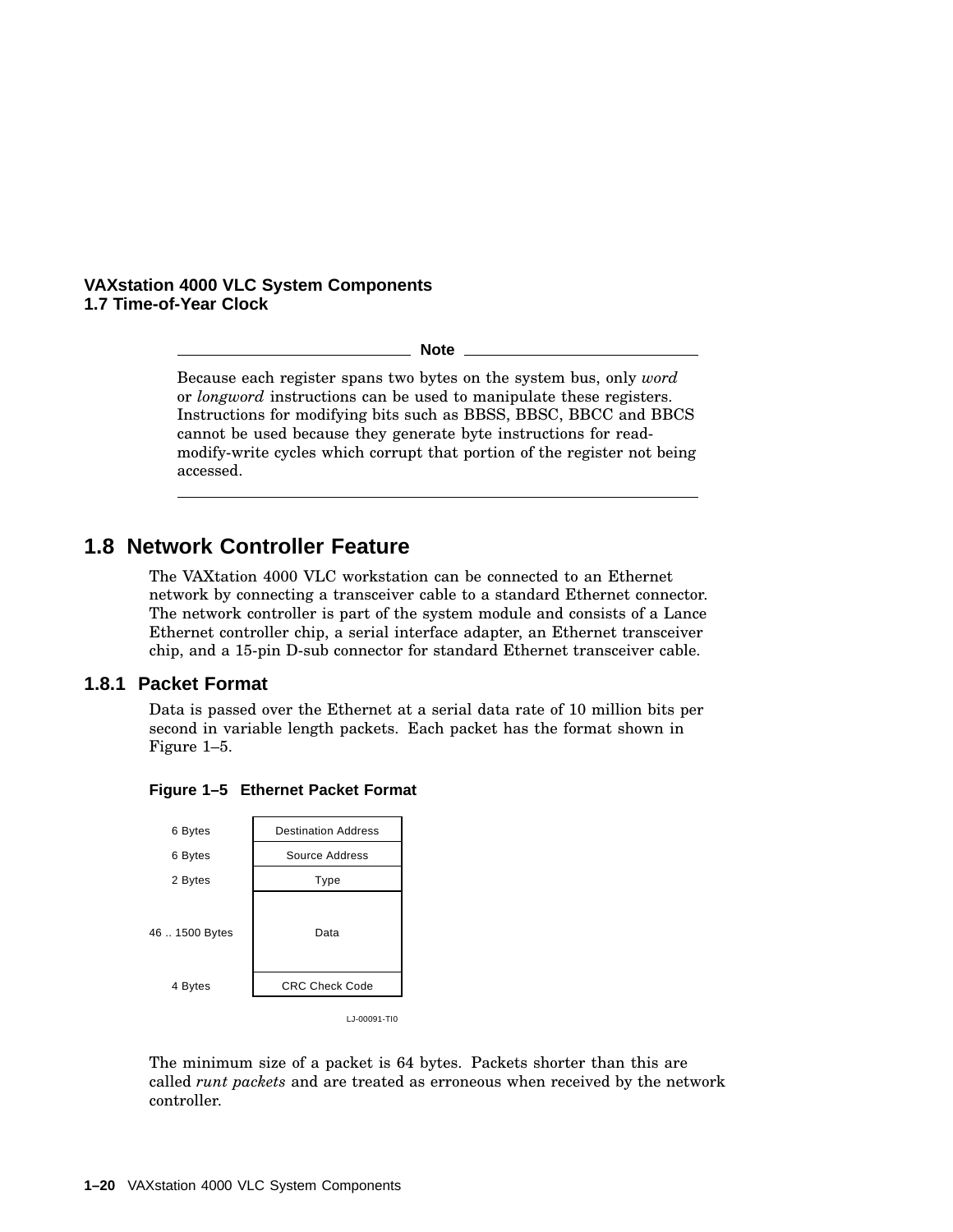#### **VAXstation 4000 VLC System Components 1.8 Network Controller Feature**

#### **1.8.2 Network Addresses**

Ethernet network addresses are 48 bits (6 bytes) long. There are two types of network addresses.

- Physical Address: The unique address associated with a particular workstation on the Ethernet network. Should be different from the physical address of any other workstation on that Ethernet network.
- Multicast Address: A multi-destination address associated with one or more workstations on a given Ethernet network (also called a logical address). There are two kinds of multicast addresses.
	- Multicast-Group Address: An address associated by higher-level convention with a group of logically related workstations.
	- Broadcast Address: A pre-defined multicast address which denotes the set of all workstations on the Ethernet network.

Bit 0 (the least significant bit of the first byte) of an address denotes the type of address.

- $0$  = Physical addresses
- $1 = Multicast address$

For either type of address, the remaining 47 bits form the address value. A value of 48 ones is always treated as the broadcast address.

The physical address of each VAXstation 4000 VLC workstation is determined before the system ships from the factory. The physical address is stored in the Ethernet Address ROM on the system module.

### **1.9 SCSI Controller Feature**

The controller conforms to the ANSI Small Computer System Interface (SCSI) specification. It has a single port, connecting to devices within the system enclosure and allowing for external expansion.

The SCSI controller interface is a single-ended, bi-directional, 8-bit wide bus. In addition to the system module, as many as seven devices can be attatched to the controller. Devices can be either an initiator or target. An initiator originates an operation by sending a command to a specific target. A target performs an operation that was requested by an initiator. The VAXstation 4000 VLC workstation is always the initiator and all other SCSI devices attached to it are targets.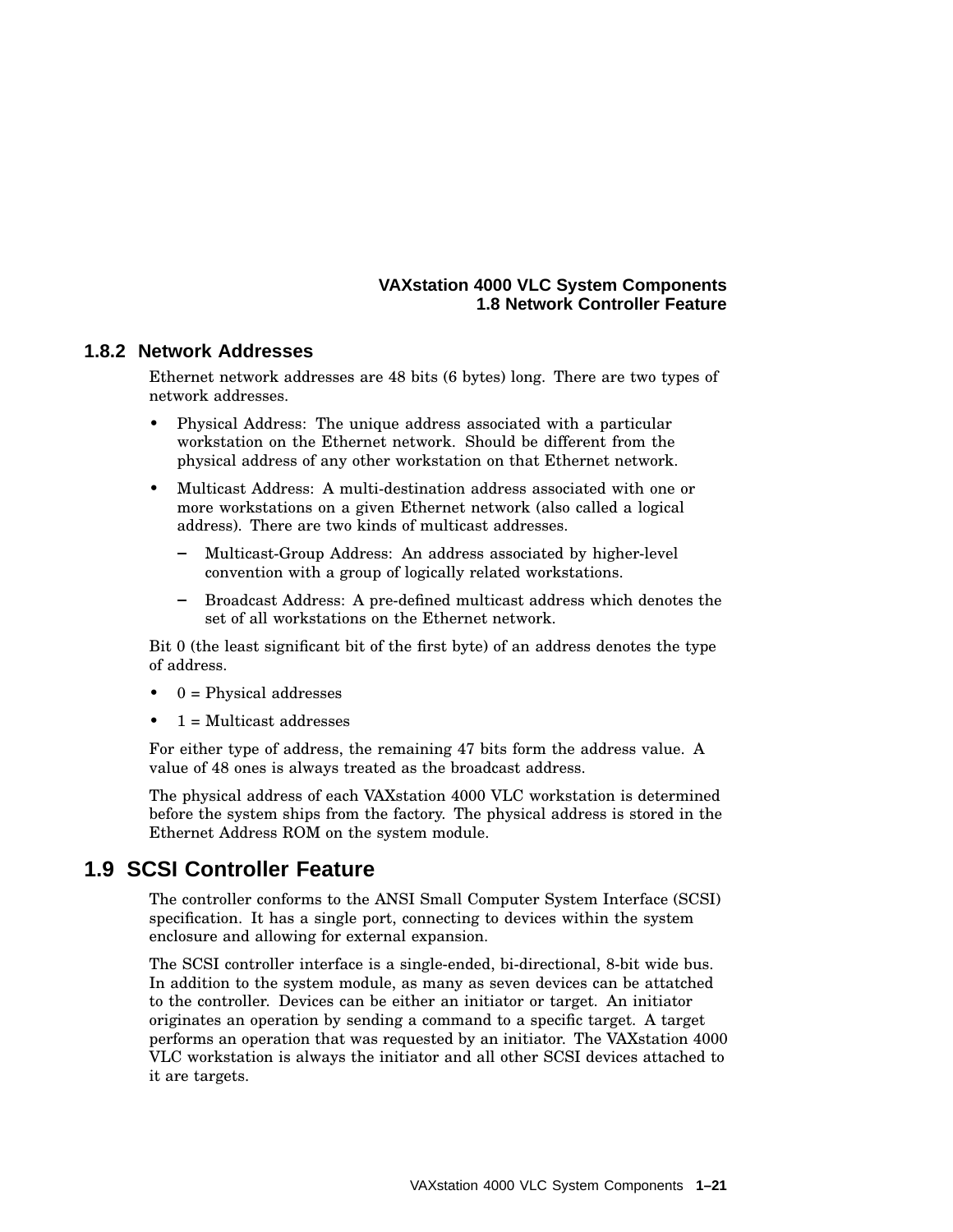#### **VAXstation 4000 VLC System Components 1.9 SCSI Controller Feature**

Each device attached to the SCSI bus is identified by a unique device ID number in the range 0 to 7. The device IDs of the initiator and targets are both placed on the data bus by asserting the data bits corresponding to the device ID number. This number is controlled by programs that drive the SCSI interface and is not fixed in the VAXstation 4000 VLC workstation hardware.

The interface consists of 18 signal lines; some are driven by initiators and some by targets. The bus is permanently terminated at the SCSI controller end and must always be terminated at each end. External termination can take place either at

- The expansion connector on the rear of the system enclosure
- The second expansion connector on the last storage expansion unit in the SCSI chain.

#### **1.9.1 SCSI Bus Signals**

The following is a brief description of SCSI bus signals.

DB7..0 and DBP

Comprise an 8-bit parallel data bus with an associated odd parity bit. The use of the parity bit is optional but strongly encouraged. These lines can be driven by either an initiator or a terminator, depending upon the direction of data transfer.

• RST

Signals all devices on the SCSI bus to reset to their initial power-on states. Thereafter, it should be asserted only as a last resort during error recovery since it indirectly affects all devices on the bus. An RST signal generated by some other device on the bus causes an internal reset of he 53C94 chip used in this controller and sets the interrupt request bit (INT in register SCS\_STATUS).

• BSY and SEL

Are used by initiators and targets during the arbitration, selection, and re-selection bus phases to establish or resume a logical connection between an initiator and a target. Once the connection is established, the target asserts BSY and the SEL signal is not driven by anything.

• C/D, I/O and MSG

Collectively indicate one of six possible information transfer phases, according to the following table. These signals are always driven by the target device.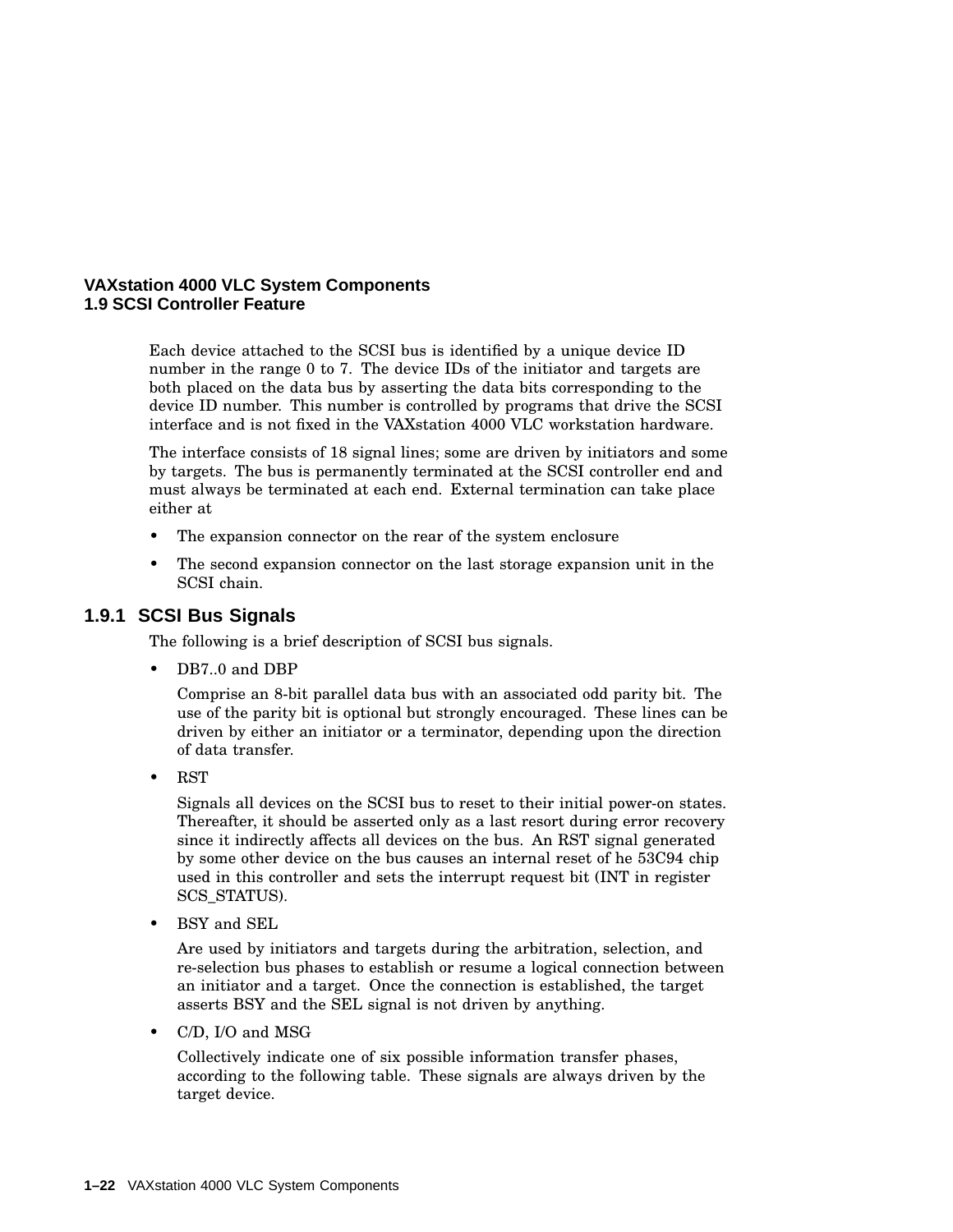| <b>VAXstation 4000 VLC System Components</b> |
|----------------------------------------------|
| <b>1.9 SCSI Controller Feature</b>           |

| <b>MSG</b>       | C/D          | VO.          | <b>Phase name</b> | <b>Transfer direction</b> |
|------------------|--------------|--------------|-------------------|---------------------------|
| $\boldsymbol{0}$ | $\mathbf{0}$ | $\bf{0}$     | Data out          | to target                 |
| $\boldsymbol{0}$ | $\mathbf{0}$ | $\mathbf{1}$ | Data in           | to initiator              |
| $\mathbf{0}$     | 1            | $\bf{0}$     | Command           | to target                 |
| $\theta$         | 1            | $\mathbf{1}$ | Status            | to initiator              |
| 1                | $\mathbf{0}$ | $\mathbf{0}$ |                   | (reserved)                |
| 1                | $\Omega$     | 1            |                   | (reserved)                |
| 1                | 1            | $\bf{0}$     | Message out       | to target                 |
|                  | 1            | 1            | Message in        | to initiator              |

#### • ATN

Is used by an initiator to signal a target that it has a message ready. The target can receive the message by entering the "message out" phase. ATN is always driven by an initiator.

• REQ and ACK

Are used to synchronize information transfers over the data bus during any of the six information transfer phases. REQ is always driven by the target. ACK is always driven by the initiator.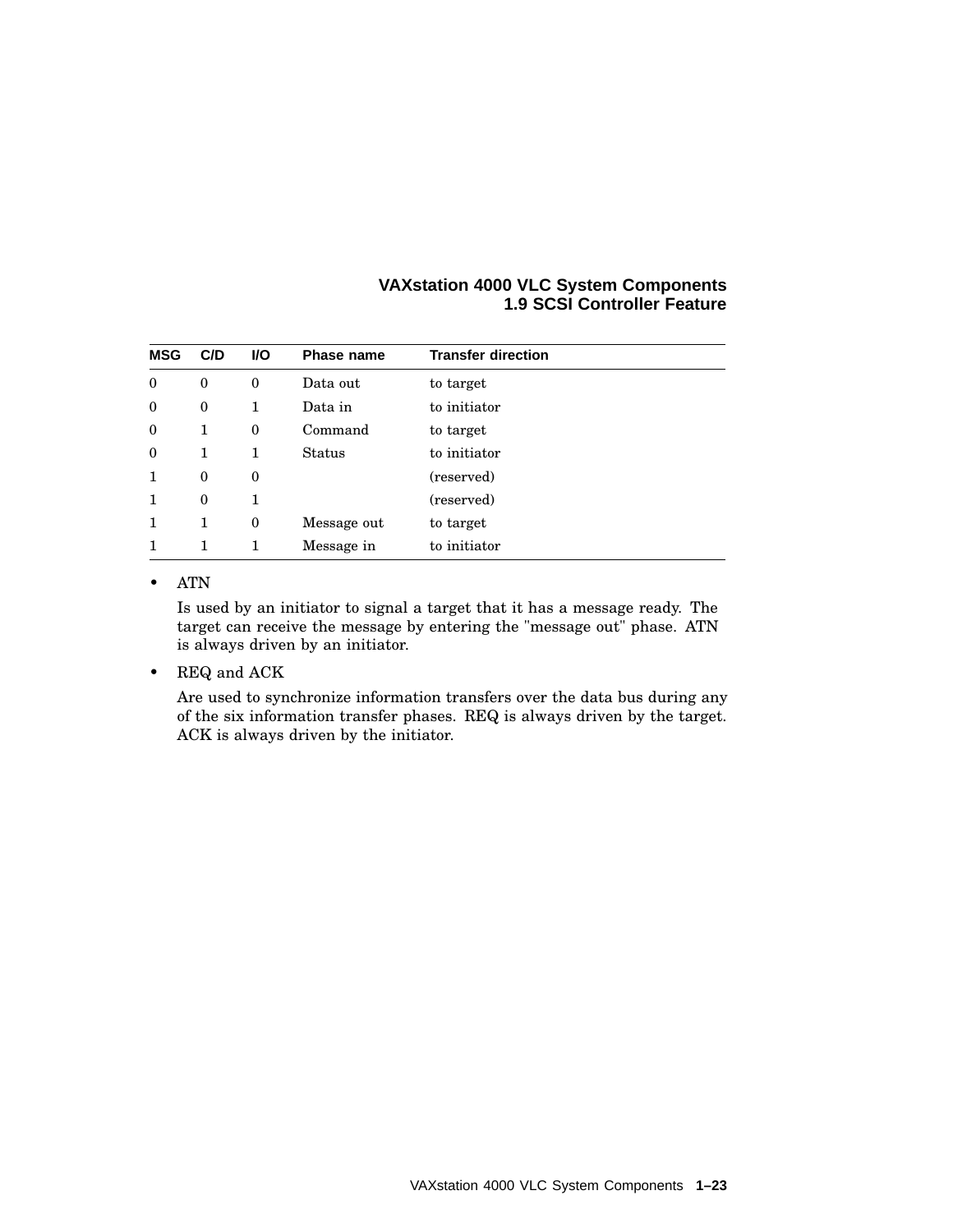# **2 VAXstation 4000 VLC System Configuration**

This chapter describes the system box used with the VAXstation 4000 VLC workstation.

# **2.1 VAXstation 4000 VLC System Box**

The system box is used for desktop installation of the VAXstation 4000 VLC system. Figure 2–1 shows the system box and its components. Refer to Appendix D for a complete list of field replaceable units and part numbers.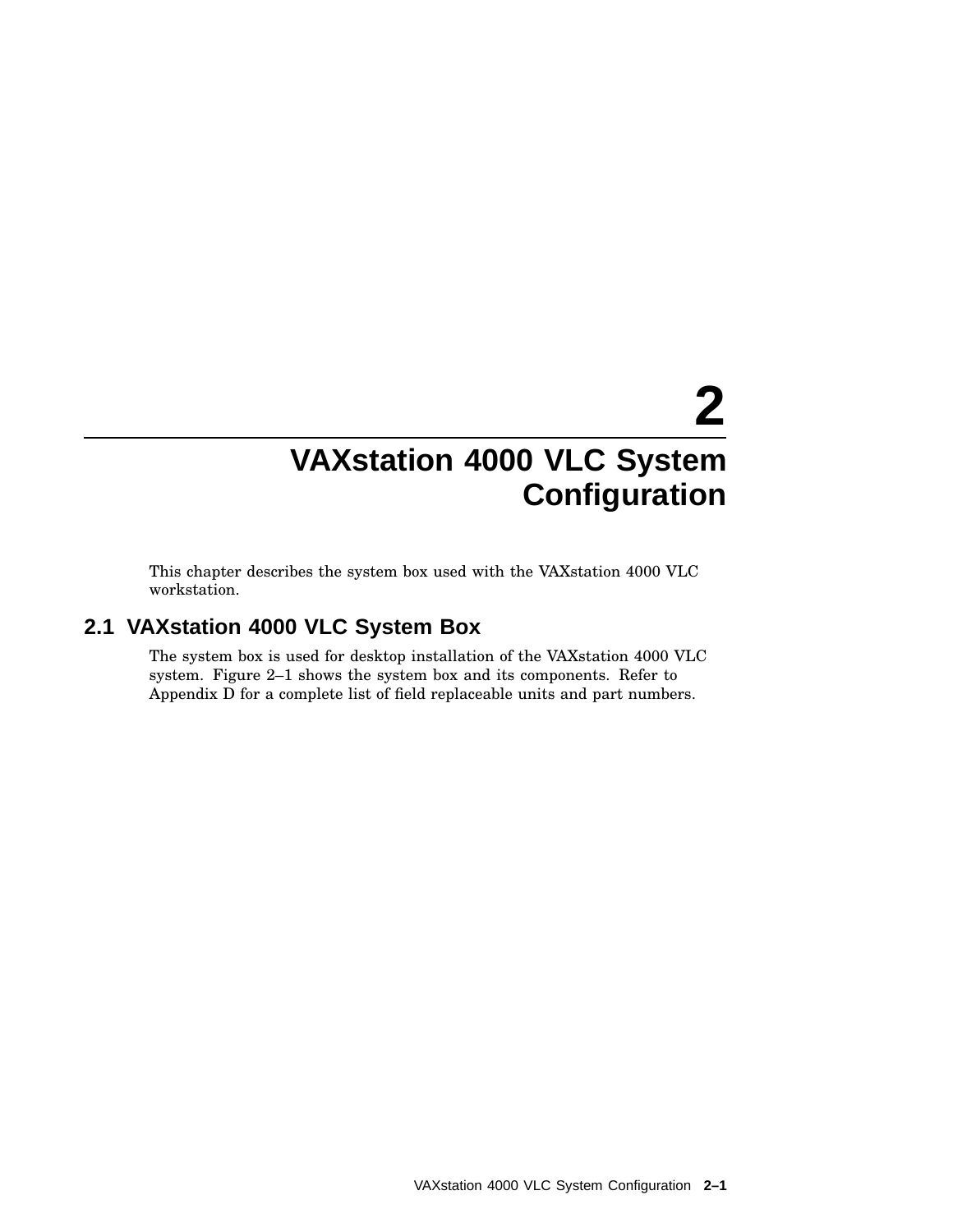- **O** System module (PN 54-20768-01)
- **2** Power supply (PN 70-22712-01)
- RZ23L 121 Mbyte disk drive (PN 70-28115-01)(Optional)
- **4** Memory modules (PN 20-36110-05)
- **G** Graphics/Audio modules:

Module-1 (PN 54-20772-01) Module-2 (PN 54-20774-01) Module-3 (PN 54-20776-01) Module-4 (PN 54-20776-02)



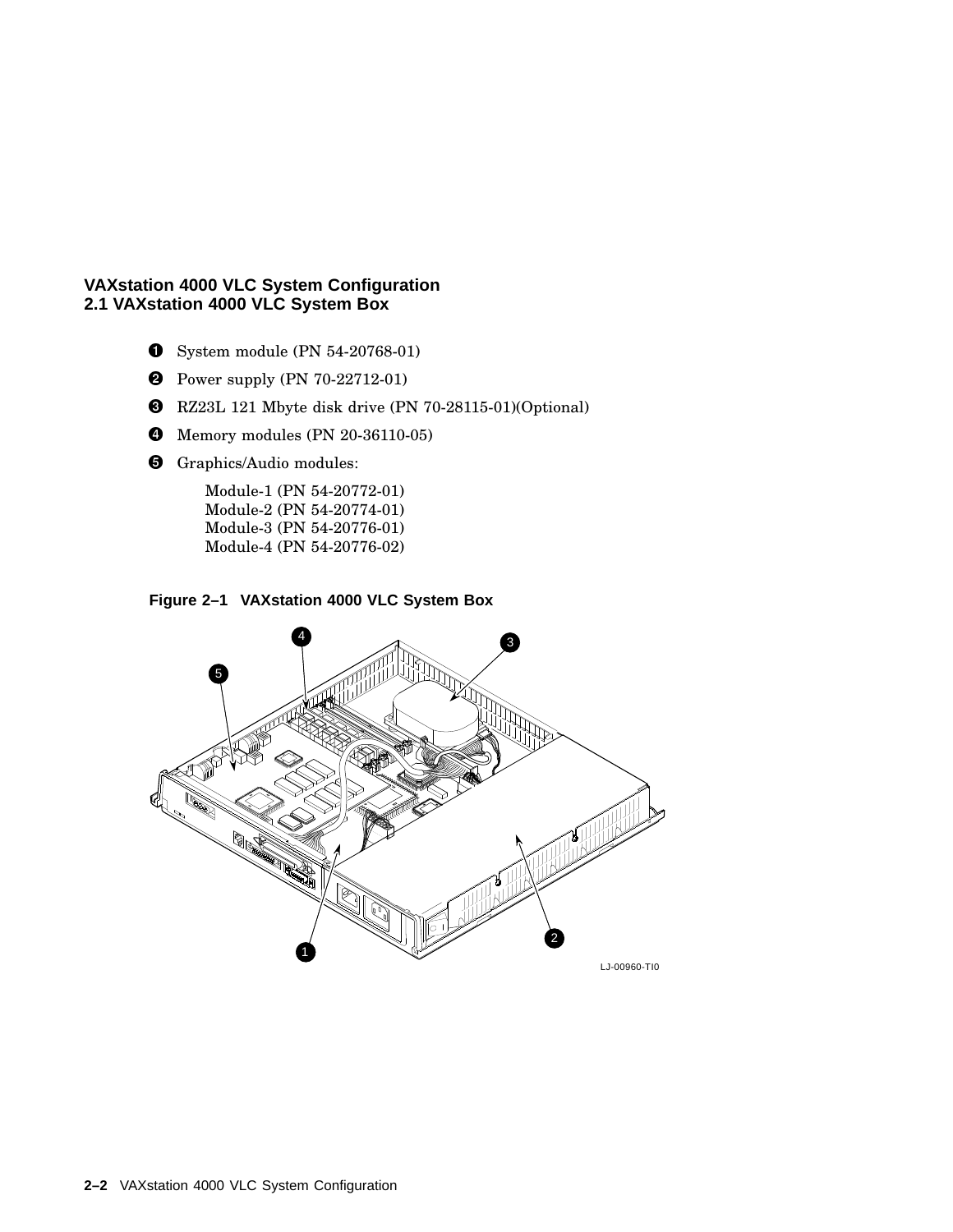#### **2.1.1 Mass Storage Device**

The system box holds one RZ23L 121 Mbyte half-height drive. The drive is mounted using a cricket retaining clip on one side of the drive. Figure 2–2 shows the system box with the RZ23L drive removed, revealing the cricket retaining clip.

#### **Figure 2–2 Cricket Retaining Clip**



LJ-01386-TI0

## **2.1.2 Power Supply**

The VAXstation 4000 VLC system box uses the Model H7109-00 power supply. This power supply has two AC power connectors, located at the rear of the metal container, to connect the system to a wall outlet and to the system monitor. The power switch and power OK LED are located on the side of the unit. There is a -9.0 V LED inside the power supply, which is visible from the outside of the power supply. The power supply also has one 12 V fan for cooling the system.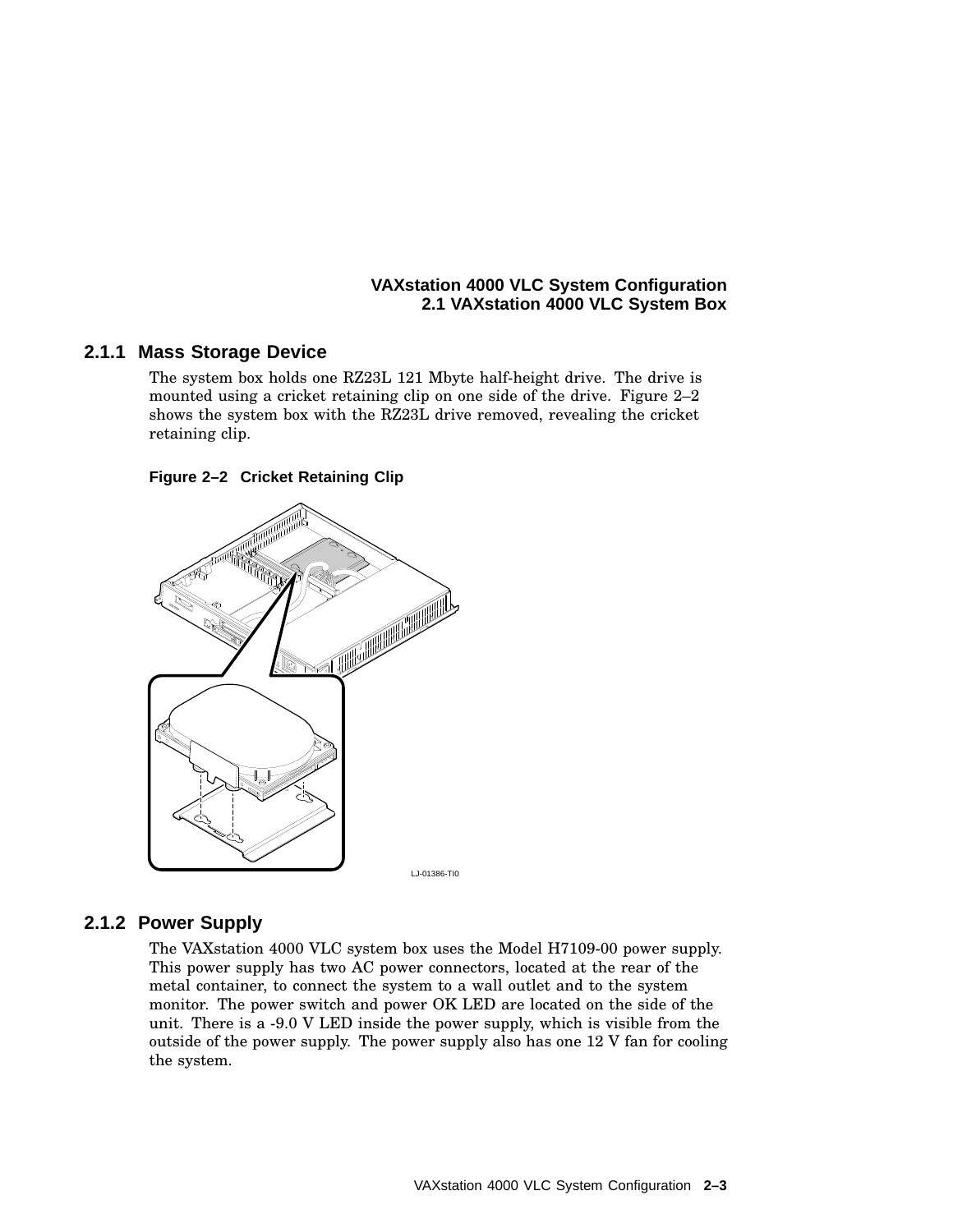The power supply has an automatic voltage select (AVS ) circuit to automatically select the AC input of either 100 to 120 Vac or 220 to 240 Vac. The supply is a 106 watt  $(W)$  unit. It supplies the following voltages:

| Volts dc | Ampere |  |
|----------|--------|--|
| $+5.1$   | 10.0   |  |
| $+3.3$   | 1.98   |  |
| $+12.1$  | 3.5    |  |
| $-12.0$  | 0.39   |  |

The H7109 supplies power to the following components:

- System module (Supplies power for option modules installed in the system.)
- Mass storage devices
- Cooling fan
- AC Power for system monitor
- LCG Controllor module

#### **2.1.2.1 Power Supply Specifications**

The following tables list the power supply specifications.

| <b>Parameter</b>            |                               | <b>Specifications</b>                         |  |  |  |
|-----------------------------|-------------------------------|-----------------------------------------------|--|--|--|
| Line voltage                | 120 V                         | 240 V                                         |  |  |  |
| Voltage tolerance           | 88 V to 132 V                 | 176 V to 264 V                                |  |  |  |
| Frequency                   | $60$ Hz                       | $50$ Hz                                       |  |  |  |
| Frequency tolerance         | $47$ Hz to 63 Hz              | $47$ Hz to 63 Hz                              |  |  |  |
| Input current               | $2.7 A$ (max.)<br>$4.0$ (max) | $1.2$ A (max) PS only<br>2.0 A (max) AUX only |  |  |  |
| Inrush current              | 45.0 A PS only<br>(max.) cold | 45.0 A PS only<br>(max.) cold                 |  |  |  |
| Power consumption<br>(max.) | 163 W                         | 163 W                                         |  |  |  |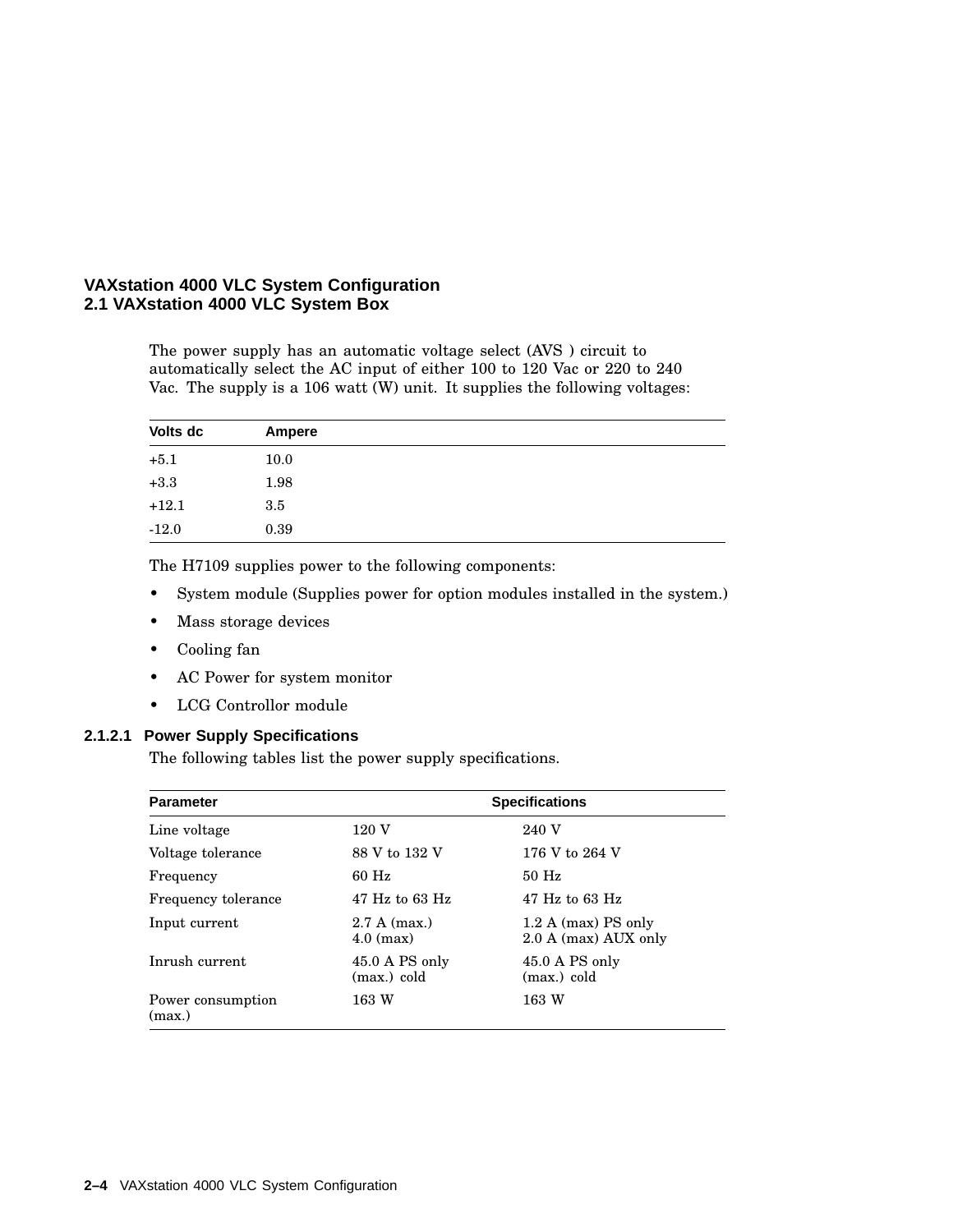| <b>Parameter</b>                                                                 | <b>Specifications</b>           |                                                       |                                                                           |  |  |  |
|----------------------------------------------------------------------------------|---------------------------------|-------------------------------------------------------|---------------------------------------------------------------------------|--|--|--|
|                                                                                  | <b>Minimum</b>                  | <b>Typical</b>                                        | <b>Maximum</b>                                                            |  |  |  |
| $+5.1$ V reg.<br>Short term                                                      | 4.90 V                          | 5.05 V                                                | 5.20 V                                                                    |  |  |  |
| $+5.1$ V reg.<br>Long term                                                       | $+4.85$ V                       | $+5.10~\mathrm{V}$                                    | $+5.25$ V                                                                 |  |  |  |
| $+12.1$ V reg.<br>Short term                                                     | $+11.70V$                       | $+12.10$ V                                            | $+12.50$ V                                                                |  |  |  |
| $+12.1$ V reg.<br>Long term                                                      | $+11.50$ V                      | $+12.10$ V                                            | $+12.70$ V                                                                |  |  |  |
| $-12.0 V$ reg.<br>Long term                                                      | $-11.40V$                       | $-12.00V$                                             | $-12.60$ V                                                                |  |  |  |
| $+3.3$ V Long term                                                               | $+3.13$ V                       | $+3.3 V$                                              | $+3.46$ V                                                                 |  |  |  |
| Load range<br>$+3.3$ V<br>$+5.1$ V<br>$+12.1V$<br>$-12.0V$                       | 0.80A<br>1.2A<br>0.18A<br>0.14A |                                                       | 1.98A<br>10.0 A<br>3.5A<br>0.39A                                          |  |  |  |
| Ripple and noise<br>1Hz to 10Hz<br>$+3.3$ V<br>$+5.1 V$<br>$+12.1 V$<br>$-12.0V$ |                                 | $20.0 \text{ mV}$<br>30.0 <sub>m</sub> V<br>$50.0$ mV | $30.0 \text{ mV}$<br>$50.0$ mV<br>$70.0 \text{ mV}$<br>$120.0 \text{ mV}$ |  |  |  |
| Ripple and noise<br>(except $+5.1$ V and $+3.3$ V)<br>10 MHz to 50 MHz           |                                 | $1.0\%$                                               | 2.0%                                                                      |  |  |  |
| Ripple and noise<br>10 MHz to 50 MHz<br>$+5.1$ V<br>$+3.3$ V                     |                                 | $30 \text{ mV}$<br>$20 \text{ mV}$                    | $50 \text{ mV}$<br>$30 \text{ mV}$                                        |  |  |  |

## **Power Supply Output Characteristics**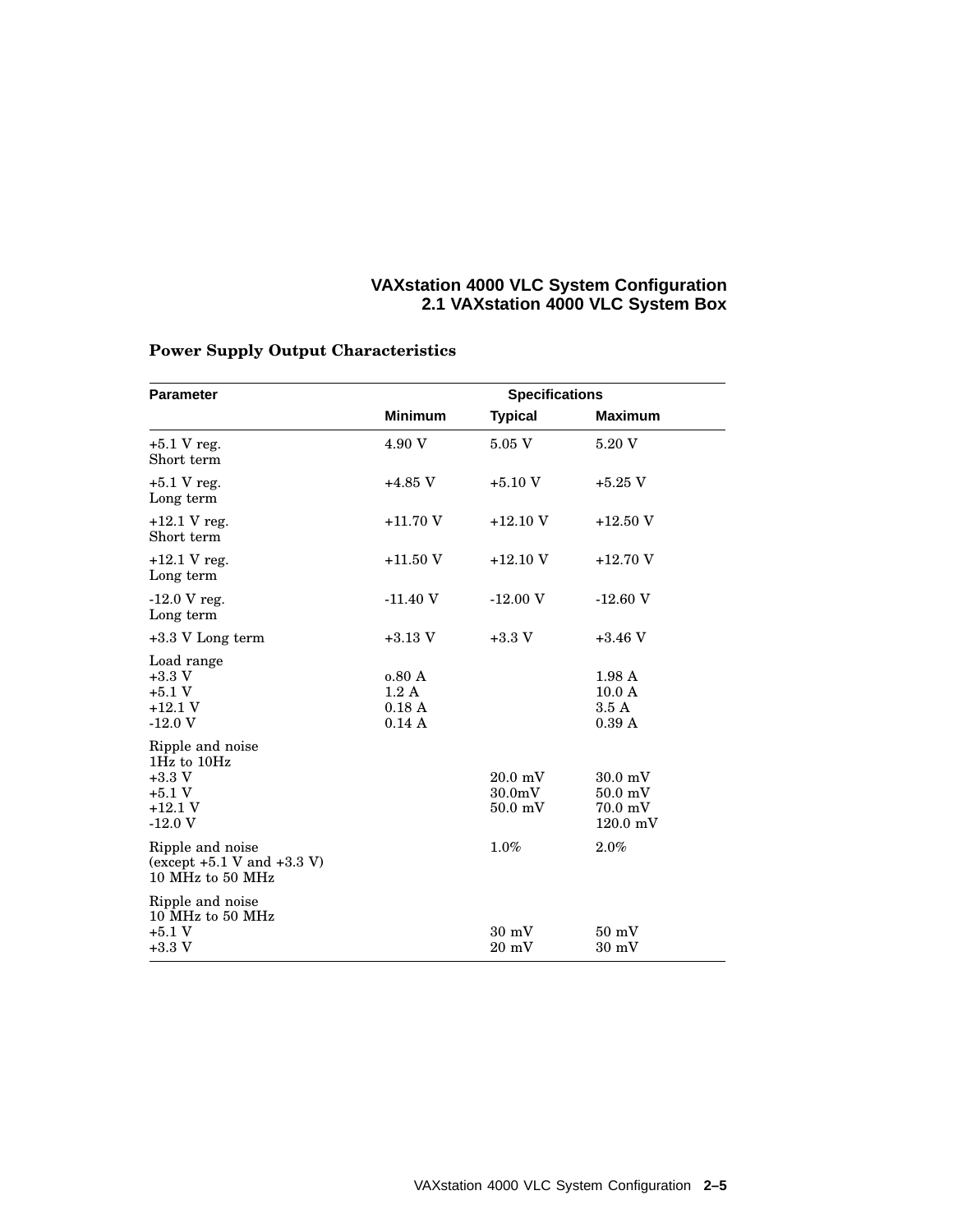## **2.1.3 VAXstation 4000 VLC System Controls**

The AC power switch is located on the left rear of the system box. The switch controls the AC power to the power supply but does not affect the power outlet provided for add-on peripherals at the rear of the system box.

The power OK LED is a small, green indicator visible at the left front of the system box. The LED is lit when AC power is applied and the correct output voltage levels are present. Some controls and indicators for the VAXstation 4000 VLC system are located on the right rear of the system box. Figure 2–3 shows the right rear side of the system box.

- Audio In/Out This jack is a four pin MJ type connector.
- Halt console switch When actuated, this momentary switch sends a Halt signal to the CPU module.
- Console select switch Use this switch to select either the graphics terminal or printer/console port as the system console.
- **O** Keyboard connector
- **6** Mouse connector

#### **Figure 2–3 Right Side of the System Box**

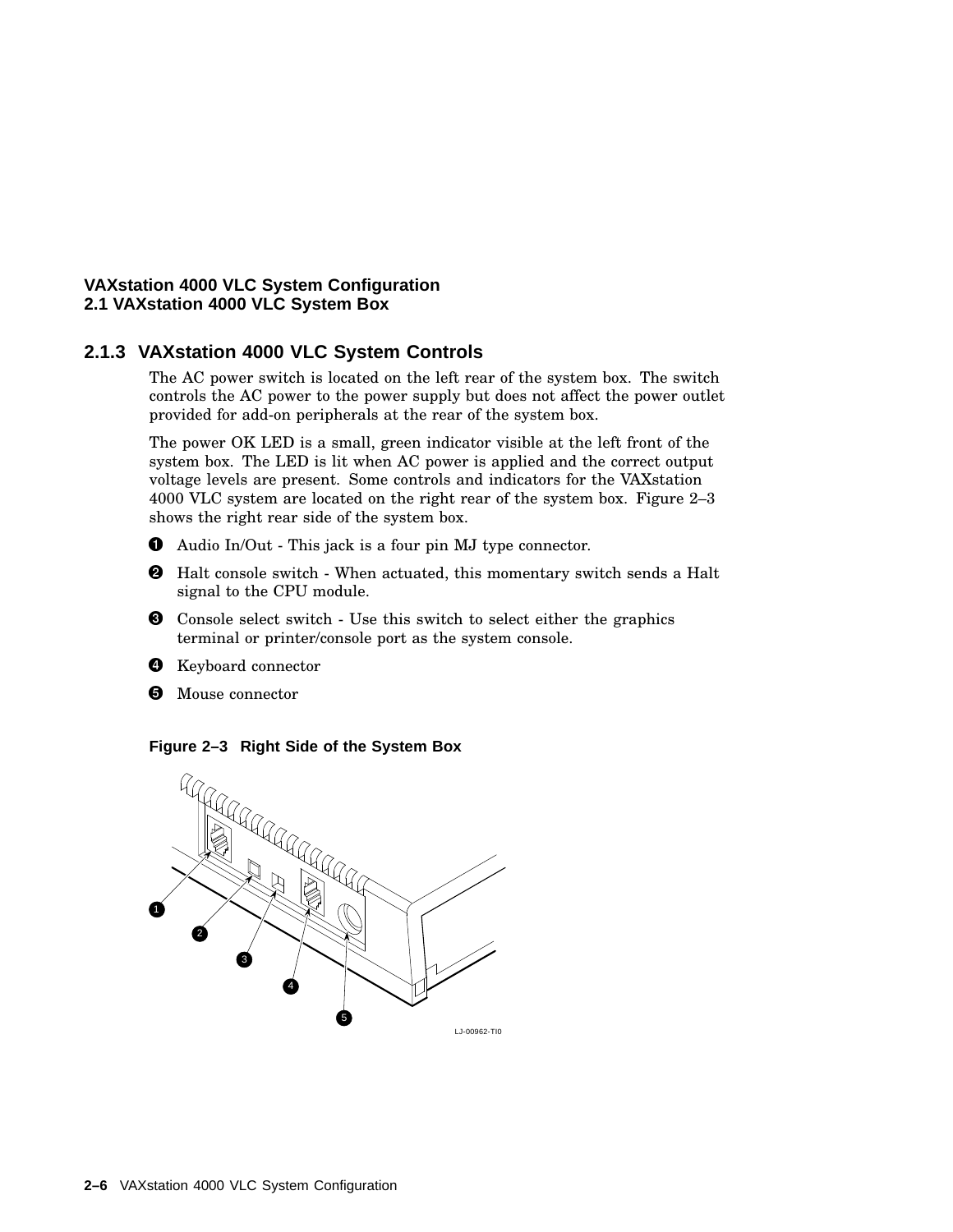## **2.1.4 System Box Internal Cabling**

Table 2–1 lists the system box cabling and cable part numbers.

| Table 2–1 Devices and Cable Part Numbers |  |  |  |
|------------------------------------------|--|--|--|
|                                          |  |  |  |

| <b>System Device</b> | Cable P/N   |  |
|----------------------|-------------|--|
| Monitor power cable  | 17-00606-01 |  |
| System power cable   | 17-00442-01 |  |
| Internal power cable | 17-02876-01 |  |
| Internal SCSI cable  | 17-03191-01 |  |

## **2.1.5 VAXstation 4000 VLC I/O Panel**

External devices connect to the I/O panel on the back of the system box. Figure 2–4 shows the rear of the system box and the I/O connectors. The system configuration determines which external devices connect to the I/O panel.

- **O** Diagnostic LEDs
- Video monitor connector
- Printer/Console port
- **O** RS232
- **6** SCSI connector
- **O** Thick-wire Ethernet connector
- AC power to H7109 power supply
- **3** AC power for video monitor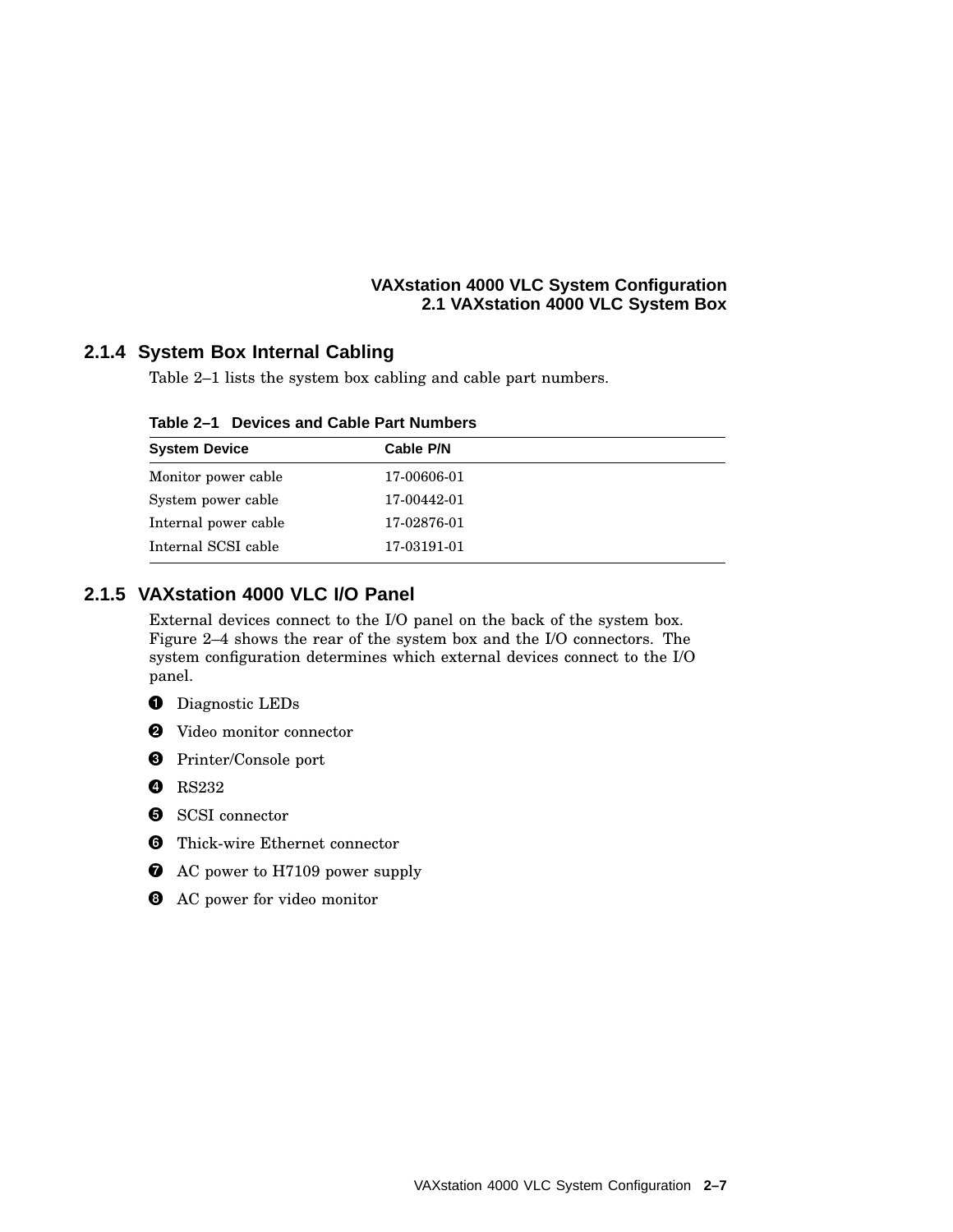**Figure 2–4 VAXstation 4000 VLC I/O Panel**



## **2.1.6 VAXstation 4000 VLC System Box Specifications**

Table 2–2 lists the system box operating conditions and Table 2–3 lists the electrical specifications.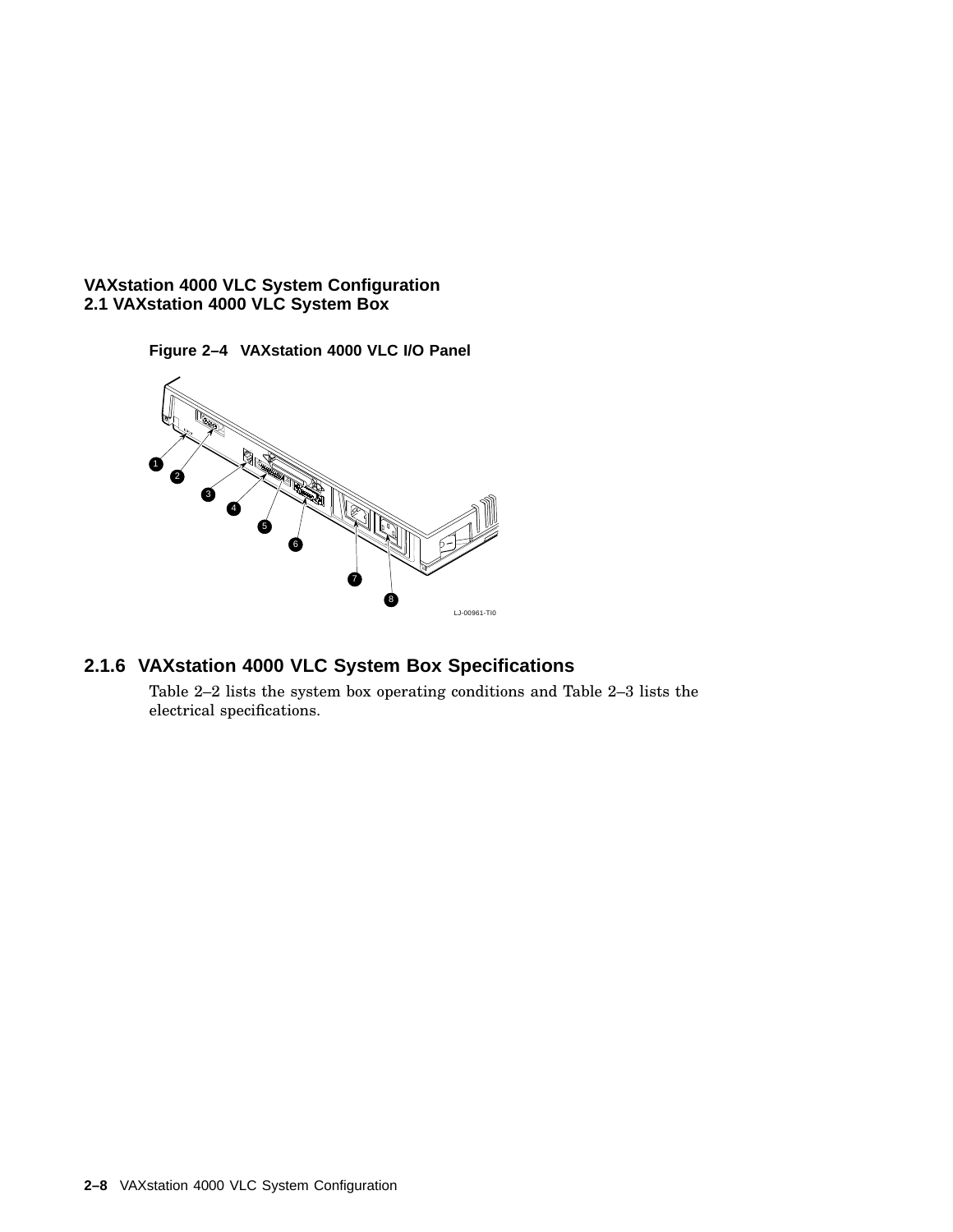| Temperature range                     | $15^{\circ}$ C to $32^{\circ}$ C (59 $^{\circ}$ F to 90 $^{\circ}$ F) (with tape or floppy)<br>$0^{\circ}$ C to $40^{\circ}$ C (32 $^{\circ}$ F to 104 $^{\circ}$ F) (without tape of floppy) |
|---------------------------------------|-----------------------------------------------------------------------------------------------------------------------------------------------------------------------------------------------|
| Maximum rate of<br>temperature change | $11^{\circ}$ C (52 $^{\circ}$ F) per hour                                                                                                                                                     |
| Relative humidity                     | $20\%$ to $80\%$                                                                                                                                                                              |
| Altitude                              | 2400 m at $36^{\circ}$ C (8000 ft at $96^{\circ}$ F)                                                                                                                                          |
| Maximum wet bulb<br>temperature       | $28^{\circ}$ C (82 $^{\circ}$ F)                                                                                                                                                              |
| Minimum dew point                     | $2^{\circ}$ C (36 $^{\circ}$ F)                                                                                                                                                               |

#### **Table 2–2 VAXstation 4000 VLC System Box Operating Conditions**

## **Table 2–3 VAXstation 4000 VLC System Box Electrical Specifications**

| Input voltage   | 88 Vac to 132 Vac<br>176 Vac to 264 Vac |
|-----------------|-----------------------------------------|
| Frequency range | $47$ to $63$ Hz                         |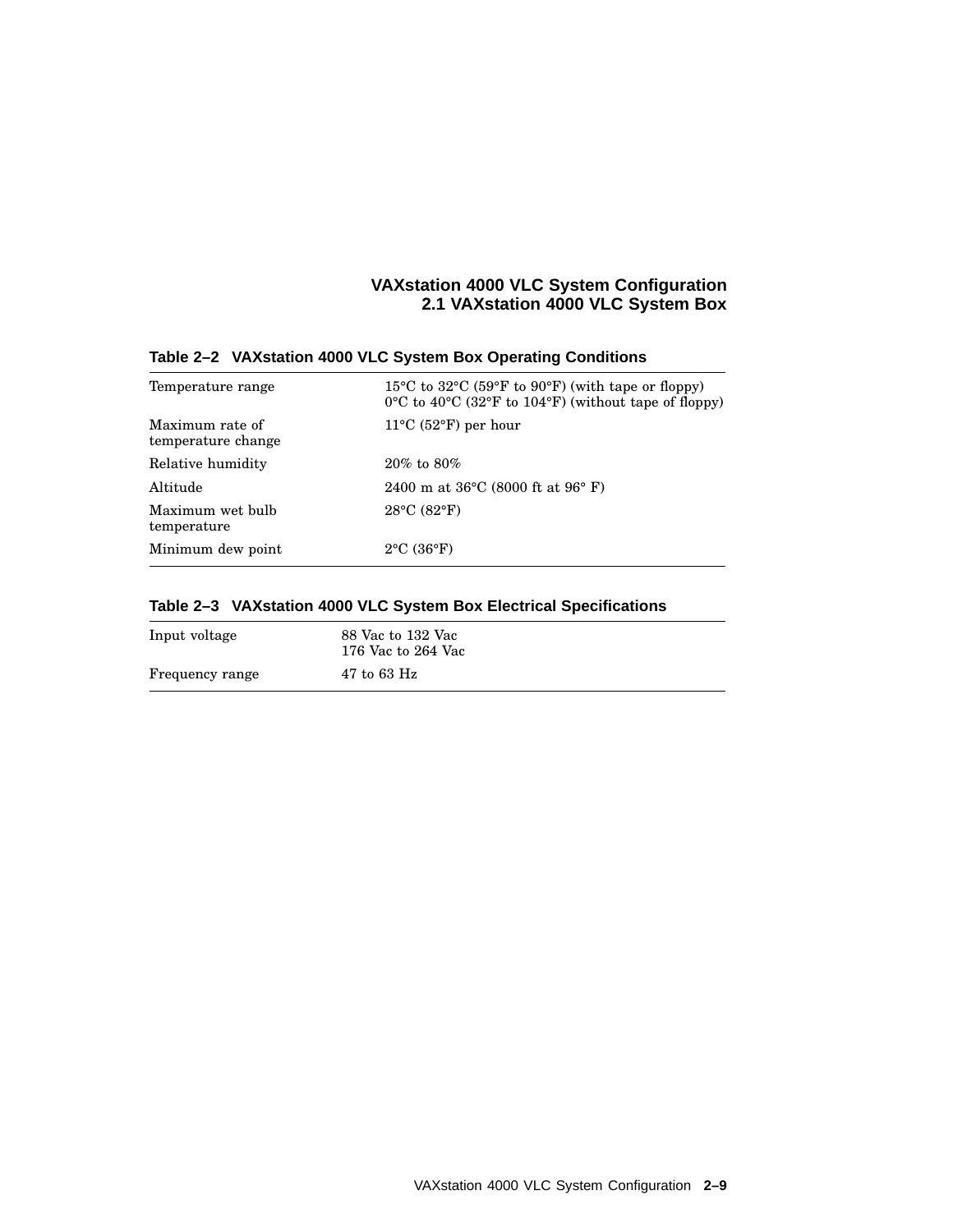# **3 VAXstation 4000 VLC Firmware**

This chapter is an overview of the VAXstation 4000 VLC system firmware. The firmware is located in two EPROMs that hold a total of 256K bytes of data. The firmware has the following four areas of operation:

- Power-Up initialization code
- Console
- Extended self test code
- Utilities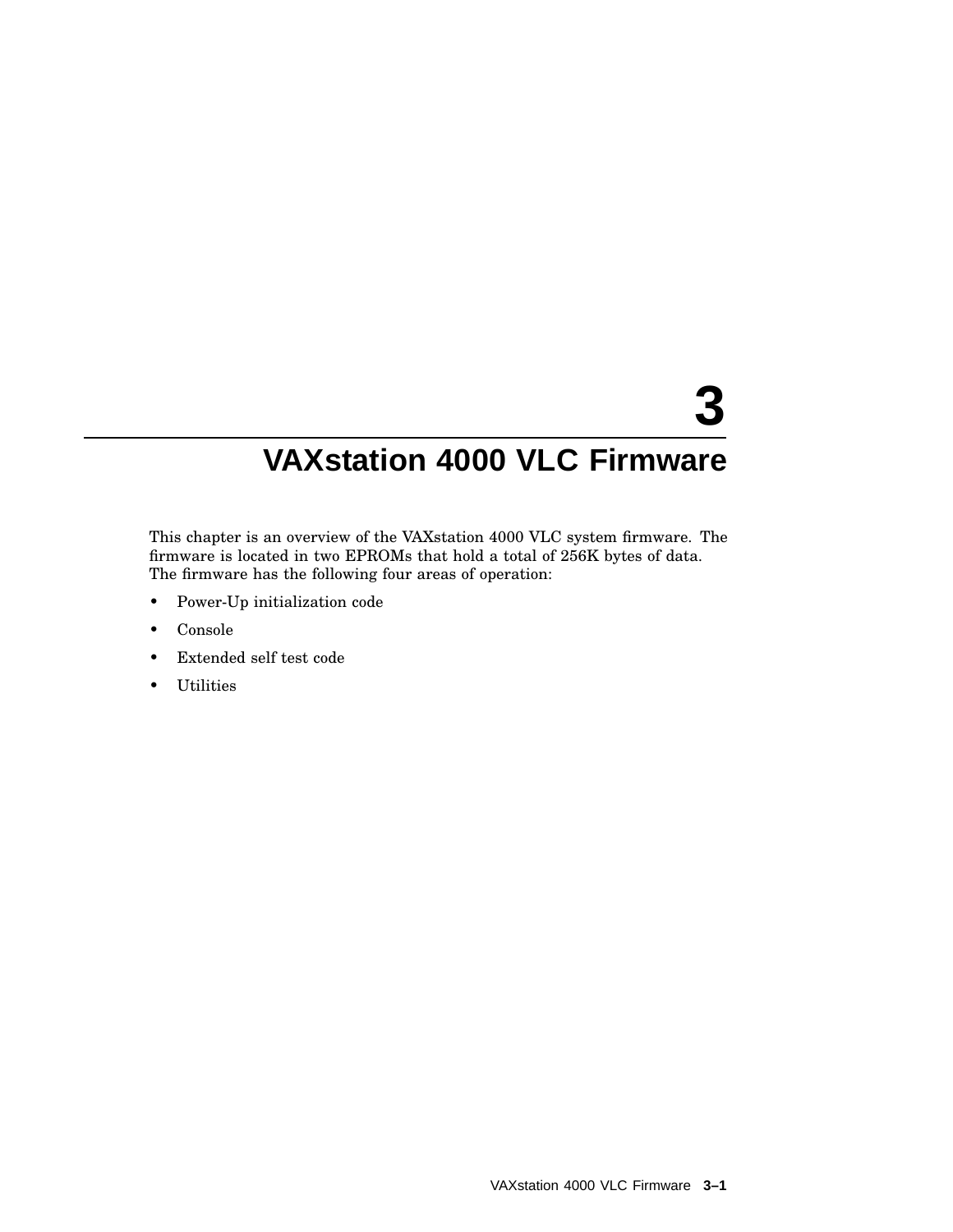#### **VAXstation 4000 VLC Firmware 3.1 Power-Up Initialization Code**

# **3.1 Power-Up Initialization Code**

The power-up initialization code executes when power to the system is turned on. The power-up initialization code sequence is:

- 1. The system tests enough memory to allow it to bring up the console for building console and device structures.
- 2. The system checks its configuration for optional devices.
- 3. The system tests the Time-of-Year (TOY) clock and the non-volatile RAM. If the test fails, the power-up test stops.
- 4. The system constructs the master configuration table (MCT), the device configuration Table (DCT), driver descriptor, shared console interface area, and a blank page frame map.
- 5. The system tests the serial lines. If the test fails, the console terminal is not enabled.

#### **Note**

If the alternate console switch is set for alternate console, the terminal connected to line three of the serial port is used as the console.

6. The system invokes the console device initialization routine.

The system type and ROM ID are displayed on the console device followed by its memory capacity and the Ethernet address.

- 7. The system test dispatcher tests the functional blocks of the system. The dispatcher runs the tests in the following order:
	- a. Memory test
	- b. Clock test
	- c. Memory management unit (MMU) test
	- d. Floating point unit (FPU) test
	- e. Interval timer test
	- f. Miscellaneous system board test (checksums, interrupt controller test, Ethernet ID ROM)
	- g. Network controller test
	- h. SCSI Controller test
	- i. Sound chip test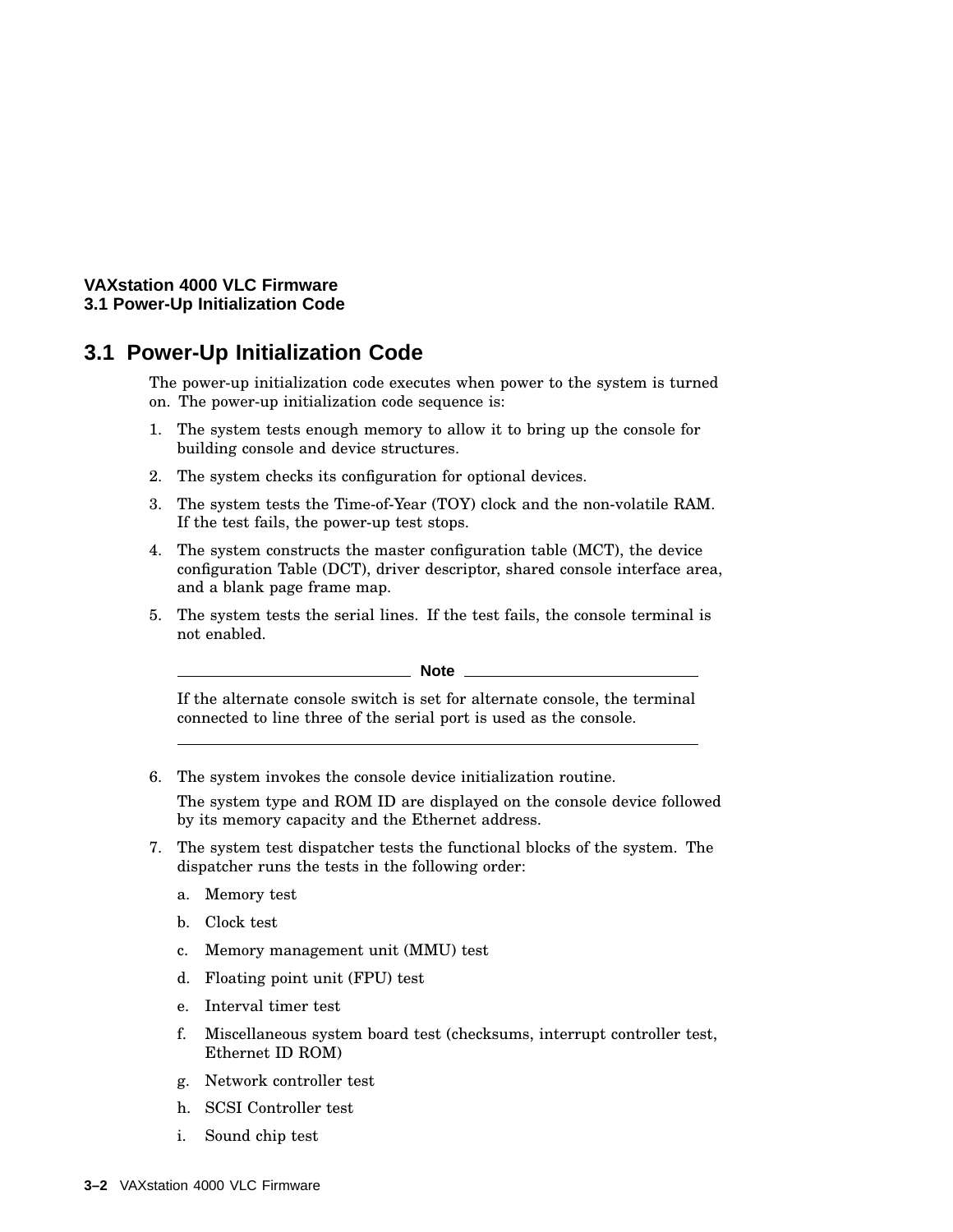#### **VAXstation 4000 VLC Firmware 3.1 Power-Up Initialization Code**

If any device fails during testing, the dispatcher continues to test the remaining devices until all tests are completed.

#### **Note**

If halts are enabled the console prompt (>>>) displays. If halts are disabled, the system autoboots using the default device stored in NVR or the Ethernet,if no device is specified.

## **3.2 Console Overview**

Console mode allows operation of a console device. The console device can be

- A workstation video device and LK401 keyboard and mouse
- A terminal connected to line three of the serial port
- A remote system connected over the Ethernet

Console mode can be entered if

- The console HALT parameter is set to halt (3) at power-up.
- A HALT instruction is executed with the HALT parameter set to halt (3).
- A severe processor condition occurs (such as an invalid interrupt stack).
- An external HALT is detected (pressing the halt button at the front panel)

In console mode input and output (I/O) routines are used by the

- Power-Up self test
- Extended self test
- **Utilities**
- VMB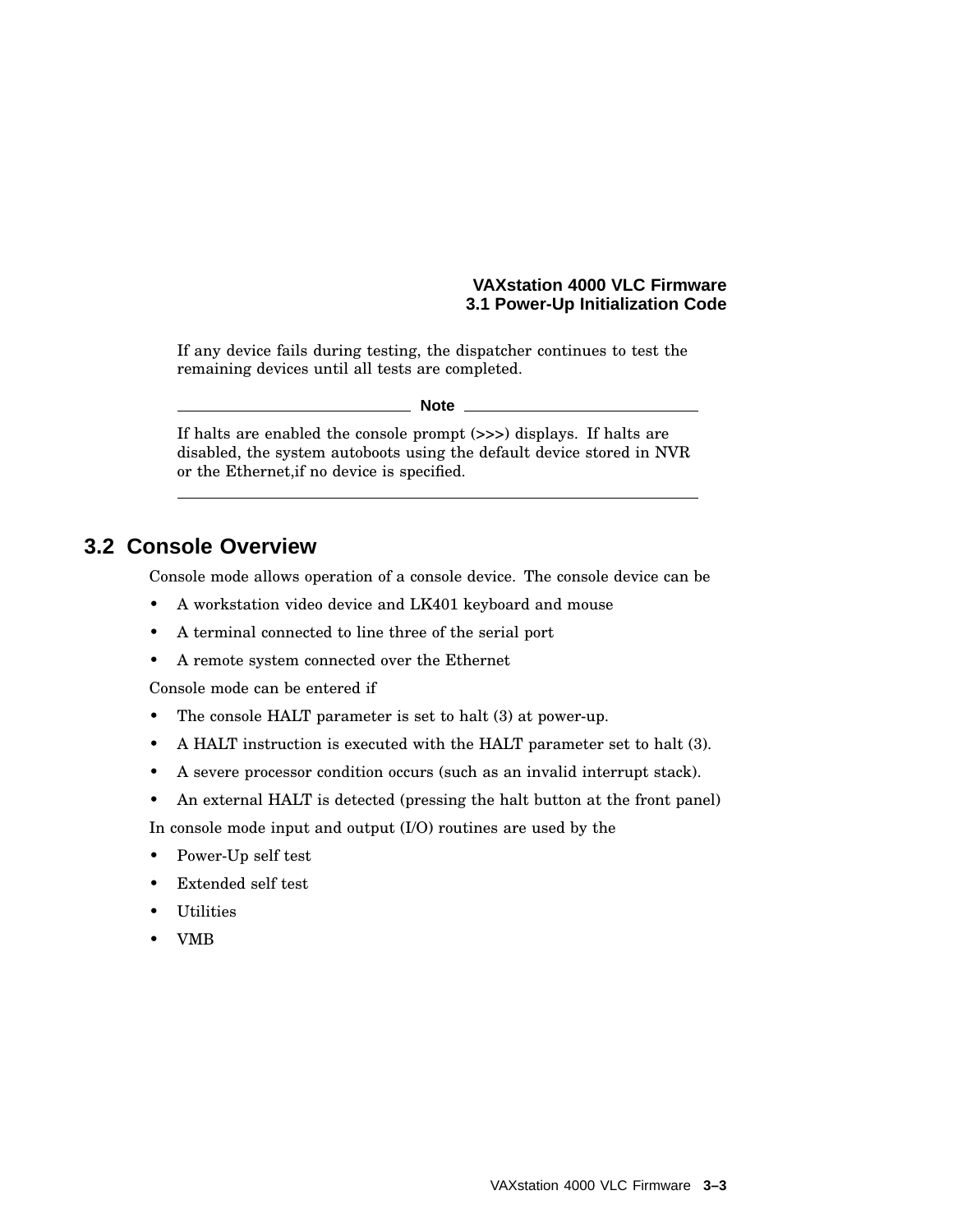#### **VAXstation 4000 VLC Firmware 3.3 Extended Self Test Overview**

# **3.3 Extended Self Test Overview**

You start the extended self tests by entering the "TEST" command at the console prompt, followed by the number or numbers of the test you wish to run. The test dispatcher runs the self test you request until an error occurs or until all tests have completed.

The test dispatcher uses the main configuration table (MCT), device configuration table (DCT), and drive descriptor data structures when running thje self test. The test dispatcher performs the following steps when running the self test:

- 1. Indexes the MCT using the device number
- 2. Gets a pointer to the DCT using the MCT
- 3. Locates the pointer to the device directory entries in the DCT
- 4. Scans the directories for the self test directory type (=1)
- 5. Reads the flags field of the DCT to determine if the self test needs to be loaded into RAM. If the diagnostic test needs to be loaded into RAM, the dispatcher allocates the memory space and copies the test from ROM to RAM.
- 6. Reads the flags field in the DCT to determine if the diagnostic test requires a shared diagnostic driver. If the self test uses a shared diagnostic driver, the dispatcher determines the directory entry and the pointer of the driver descriptor from reading the DCT. If the shared driver is not already in RAM, the dispatcher allocates space and copies the driver from ROM to RAM.
- 7. Calls the device self-test interface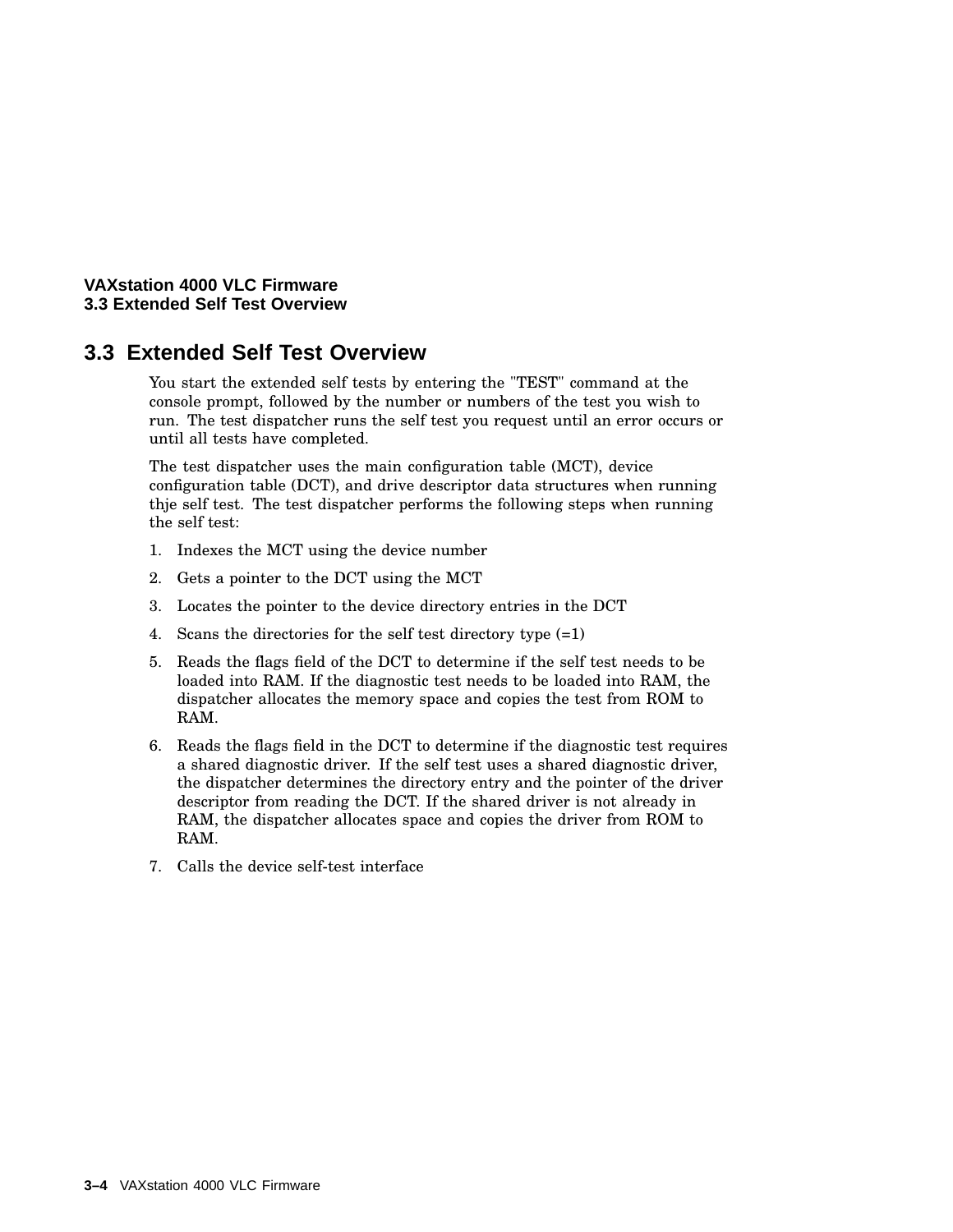#### **VAXstation 4000 VLC Firmware 3.4 Utilities Overview**

# **3.4 Utilities Overview**

To start a utility test, enter the following command at the console prompt.

TEST/UTIL dev\_nbr util\_nbr op1...opn

| /UTIL    | Tells the test dispatcher to run a utility         |
|----------|----------------------------------------------------|
| dev nbr  | Is the device number on which the utility operates |
| util nbr | Is the utility number                              |
| op1_opn  | Is one to n optional parameters                    |

The console mode passes a list of parameters to the test dispatcher. The test then uses the main configuration table (MCT), device configuration table (DCT), and driver descriptor data structures when running the utility. The dispatcher performs the following when running a utility:

- Indexes into the MCT useing the device number
- Gets a pointer to the device DCT from the MCT
- Finds a pointer to the device directory entries in the DCT
- Scans all the directories for the utility directory type (=3)
- Reads the flags field in the DCT to determine if the utility needs to be loaded into RAM. If the utility needs to be loaded into RAM, the dispatcher allocates memory for loading the utility and copies it from ROM to RAM.
- Reads the flags field in the DCT to determine if the utility uses a shared diagnostic driver. If the utility uses a shared diagnostic driver, the dispatcher determines the directory entry and pointer to the driver descriptor from the DCT. If the shared driver is not already in RAM, the dispatcher allocates RAM space and copies the driver from ROM to RAM.
- Calls the utility entry point
- Checks the parameters passed. If they are out of range or if too many are passed, the dispatcher sends an illegal parameter message.
- Prompts the user if more parameters are needed
- Prompts the user if the utility being used will destroy any user data
- Starts the utility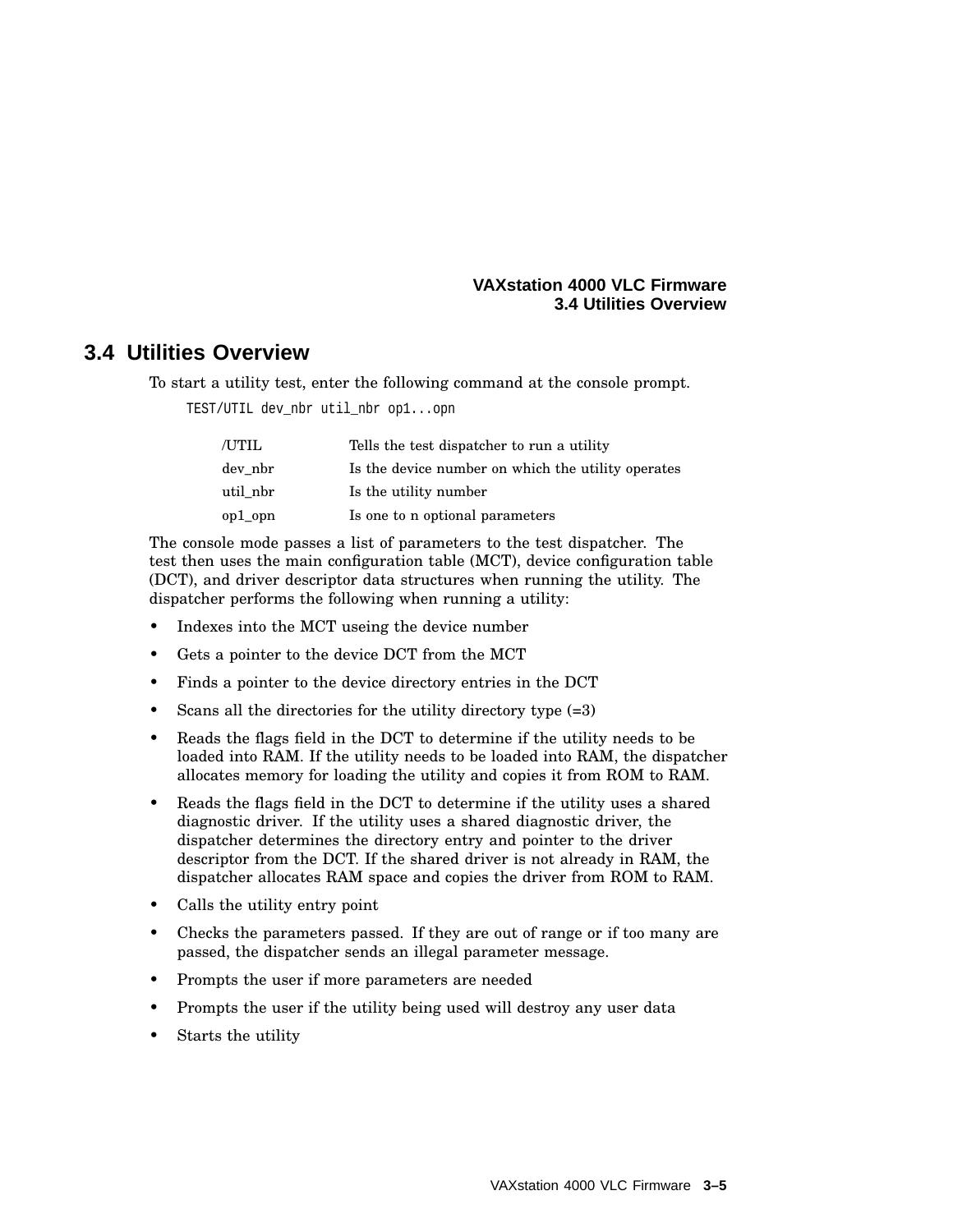#### **VAXstation 4000 VLC Firmware 3.5 System ROM Overview**

# **3.5 System ROM Overview**

The VAXstation 4000 VLC system firmware contains 256K bytes of ROM split into two 64K byte by sixteen-bit wide ROMs. This provides the 32-bit wide memory data path shown in Figure 3–1.

| Word 1  |         | Word 0 |         |         |          |
|---------|---------|--------|---------|---------|----------|
| Byte 3  | Byte 2  |        | Byte 1  | Byte 0  | Base+00h |
| Byte 7  | Byte 6  |        | Byte 5  | Byte 4  | Base+04h |
| Byte 11 | Byte 10 |        | Byte 9  | Byte 8  | Base+08h |
| Byte 15 | Byte 14 |        | Byte 13 | Byte 12 | Base+0ch |
|         |         |        |         |         |          |

#### **Figure 3–1 System ROM Format**

LJ-00092-TI0

The firmware ROMs supply some information on a per byte basis for ease of manufacture and development, and other information (software and tables) is supplied by the set of ROM parts.

## **3.5.1 System ROM Part Format**

• Version (word 02h)

Contains the low eight bits of the version number of the console code for the VAXstation 4000 VLC system firmware.

• ROM byte number (byte 03h)

Indicates the position of the byte among the set of ROMs used to implement the firmware. This value is equal to the low two bits of the physical address of the first byte in the ROM part. The value ranges from 0 to 3.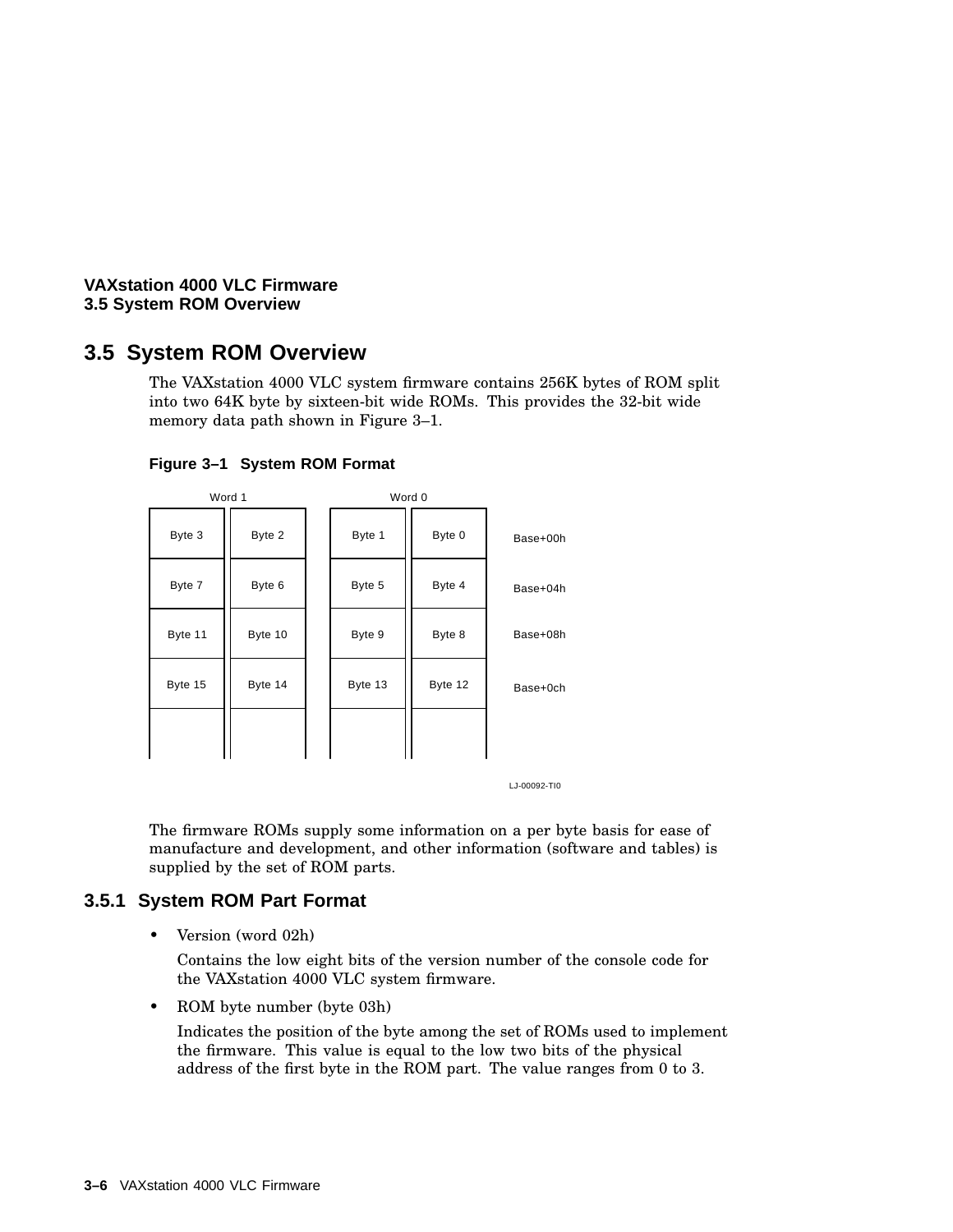#### **VAXstation 4000 VLC Firmware 3.5 System ROM Overview**

• Manufacturing check data (bytes 04h - 06h)

Used for a quick check of the ROM. The data are 55h, AAh, and 33h.

• ROM part length (byte 07h)

Indicates the length of the ROM part divided by the data path width in bytes.

• Checksum (last byte)

Each ROM byte contains a simple eight-bit add and rotate checksum. In a 16-bit ROM the last two bytes contain a checksum: one checksum for each byte address in the device.

## **3.5.2 System ROM Set Format**

The physical addresses in the ROM set are fixed.

• 2004.000 processor restart address

The VAXstation 4000 VLC hardware begins execution at this address

- At power-up
- At the execution of a kernel mode halt instruction
- When a break signal is received from the console device
- When the HALT button is depressed
- When the CPU detects a severe corruption of the operating environment
- 2004.0004 SYS TYPE

This longword is the System Type Register. The VAXstation 4000 VLC system type value is 0401.0102.

• 2004.0008 reserved for ROM part data

These 24 bytes are reserved for information contained in each ROM byte.

• 2004.0020 interrupt vector numbers

These eleven longwords are used by the VAXstation 4000 VLC hardware as part of the interrupt process.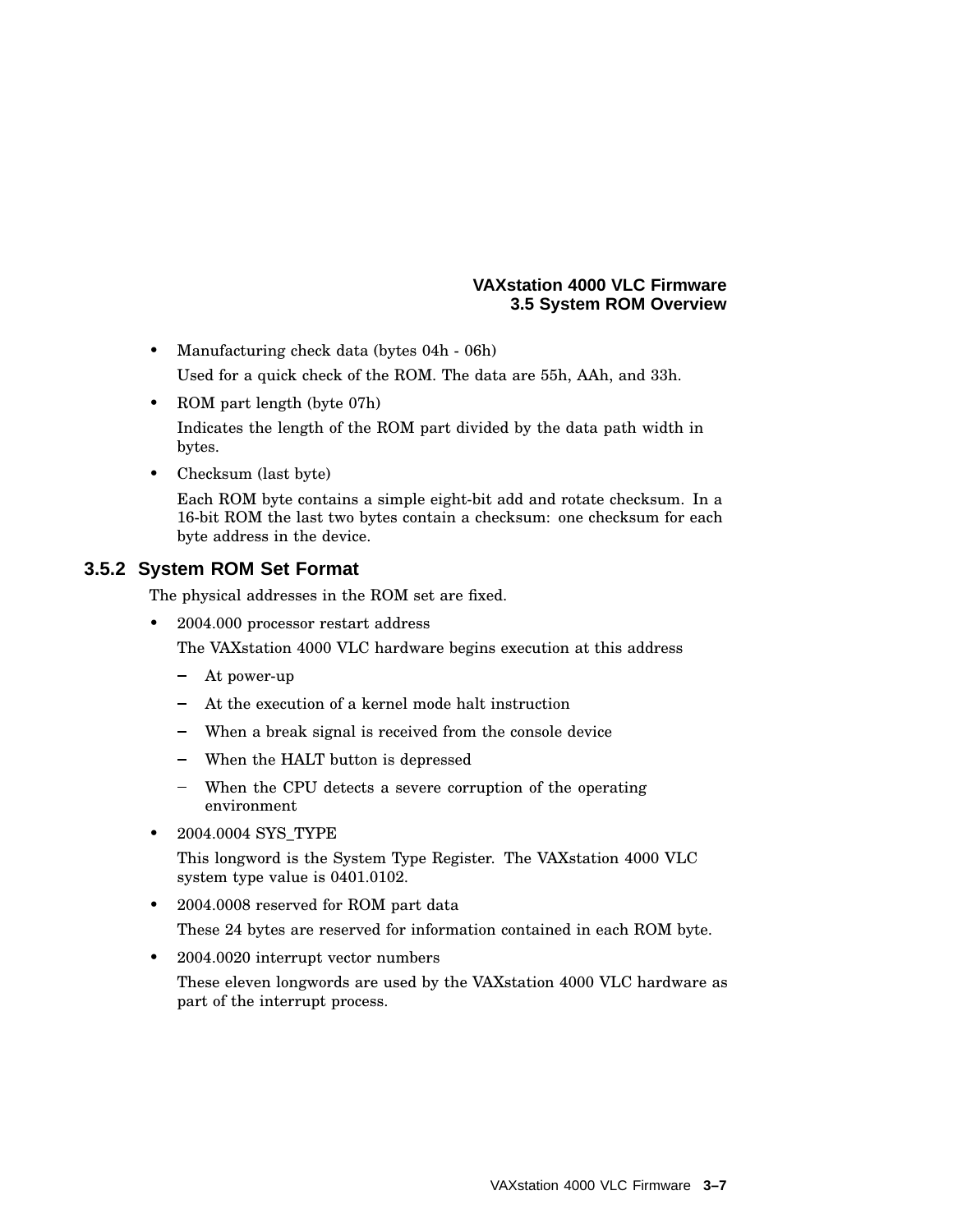#### **VAXstation 4000 VLC Firmware 3.5 System ROM Overview**

- 2004.004C console I/O routines There are eight I/O routines provided in the system ROM. Entry points for these routines are located at longword intervals in this area.
- 2004.0070 reserved
	- Reserved so all ROM set data that follows is in the same relative position.
- 2004.0078 system console firmware revision number

This word contains the system console firmware revision number.

• 2004.007A system diagnostic firmware revision number

This word contains the system diagnostic firmware revision number.

• 2004.007C diagnostic descriptor

This longword contains the physical address of the beginning of the system level diagnostic boot block. A value of zero indicates that there is no system level diagnostic present in the firmware ROM.

• 2004.0080 pointers to keyboard map

These two longwords point to the tables used in translating the LK401 main array keycodes to character codes. The first longword contains the physical address of the beginning of the keyboard tables. The second longword contains the physical address of the beginning of the keyboard mapping tables.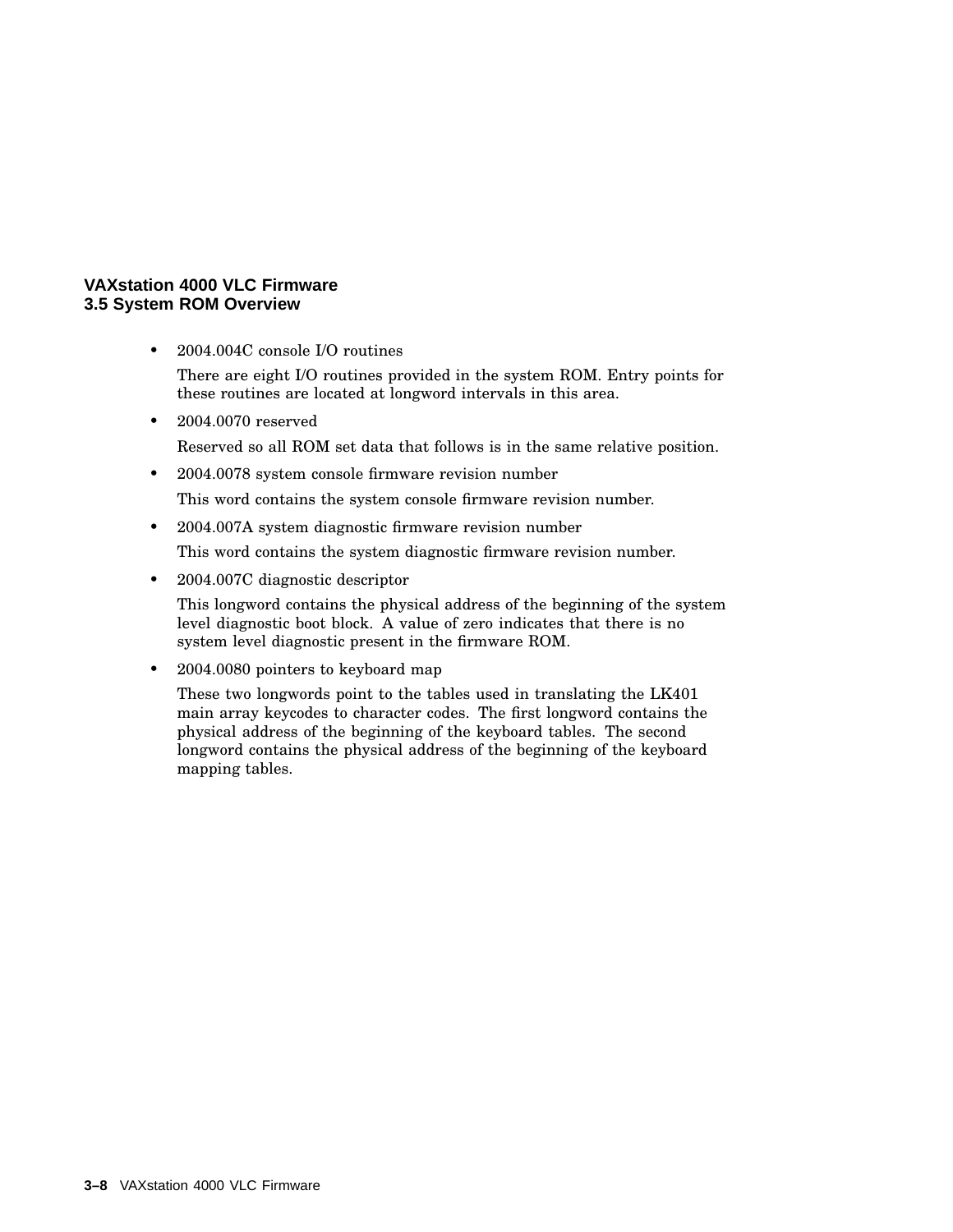# **3.6 Configuration Table Overview**

Information about the VAXstation 4000 VLC workstation devices is saved in the system configuration tables by the power-up initialization code. The code sizes the system by reading the ROM-based DCT and builds a memory resident configuration data structure. Figure 3–2 shows how the data structures link together.





The power-up initialization code saves a pointer to the scratch RAM in NVR in four consecutive bytes. The scratch RAM contains a pointer to the MCT at its base address. The MCT contains pointers to the DCT.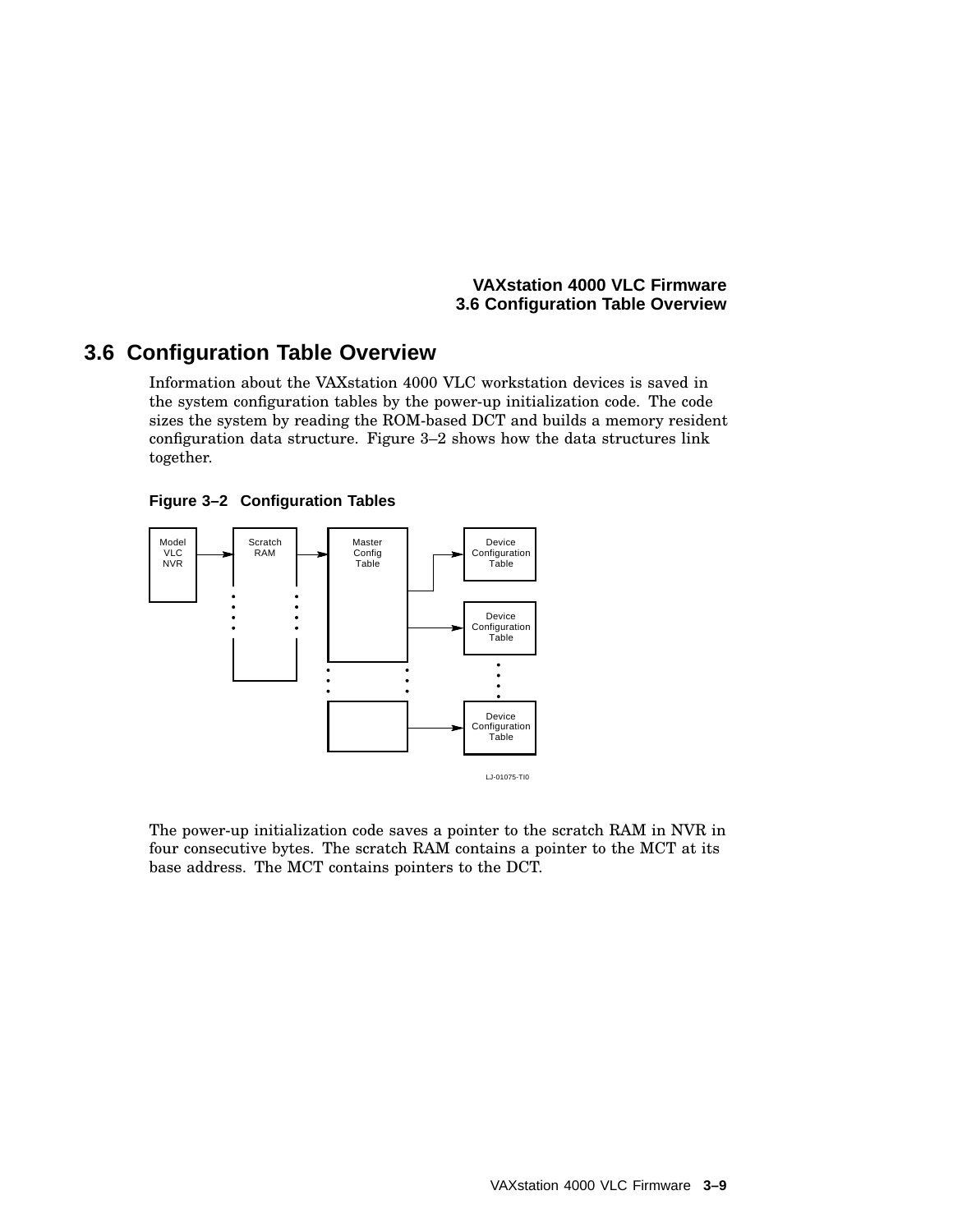## **3.6.1 Main Configuration Table**

The main configuration table (MCT) contains a list of the devices in the system and a pointer to the device configuration table for each device. The MCT is built at power-up and resides in the diagnostic area in memory. The MCT gives the test dispatcher a single interface into the various components of the system. The MCT is shown in Figure 3–3.

| Minor Version ID                      | Major Version ID                      |                          |  |  |
|---------------------------------------|---------------------------------------|--------------------------|--|--|
| Number of Devices                     | <b>Edit Version ID</b>                |                          |  |  |
| 0                                     | Device ID                             |                          |  |  |
|                                       | Pointer to Device Configuration Table |                          |  |  |
| 0                                     | Device ID                             |                          |  |  |
|                                       | Pointer to Device Configuration Table |                          |  |  |
|                                       |                                       |                          |  |  |
|                                       |                                       |                          |  |  |
|                                       |                                       |                          |  |  |
| 0                                     | Device ID                             | Number of Devices *8     |  |  |
| Pointer to Device Configuration Table |                                       | (Number of Devices *8)+4 |  |  |
|                                       |                                       | LJ-00104-TI0             |  |  |

#### **Figure 3–3 Main Configuration Tables**

The components of the Main Configuration Table are

Major version ID

The version number is used to track major changes in the diagnostic interface.

• Minor version ID

The version number is used to track minor changes in the diagnostic interface.

• Edit version ID

This is reserved for use by diagnostic developers.

• Number of devices

This is the number of entries in the MCT table.

The next three fields are replicated for each device in the system.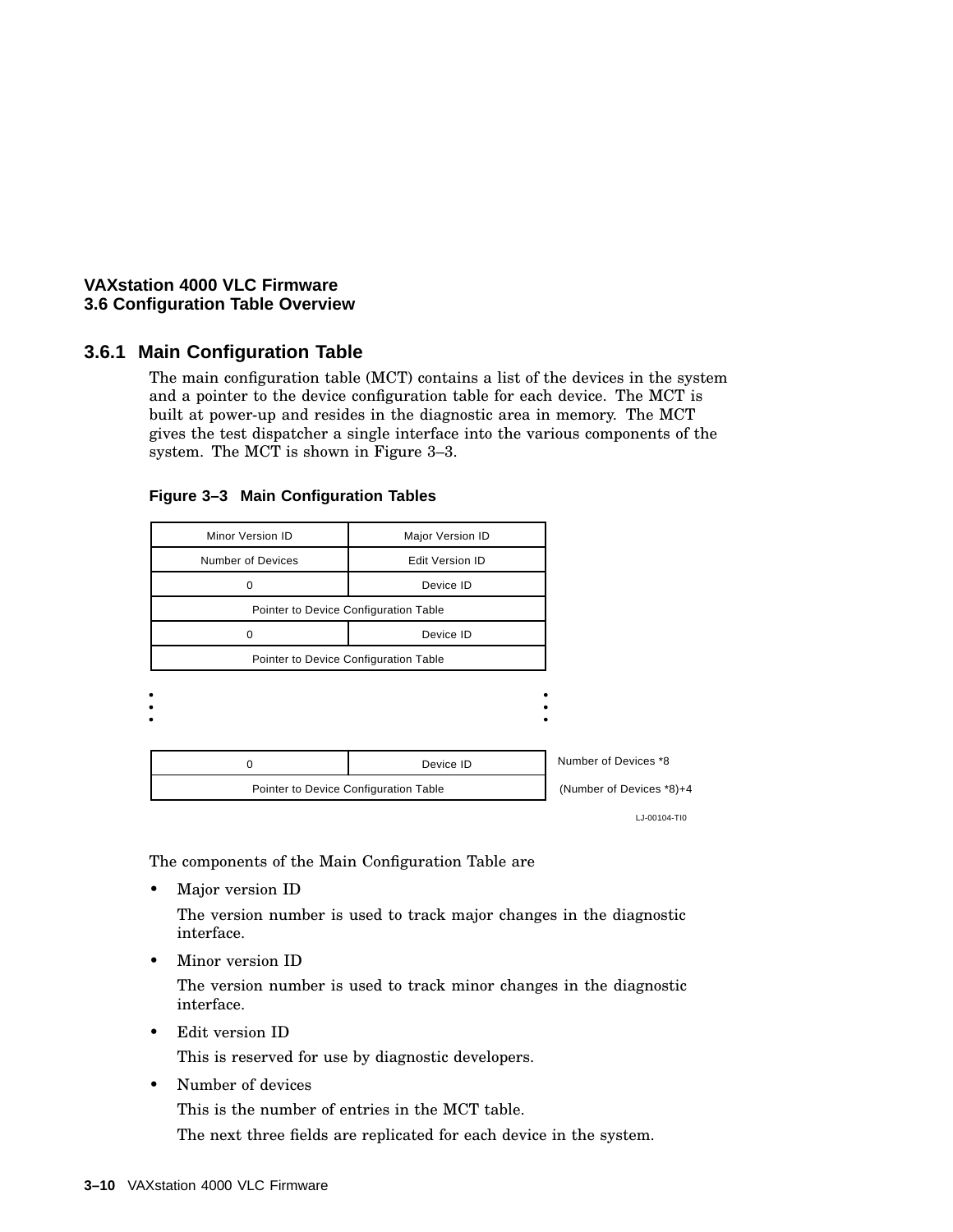• Device ID

This is the device ID number/

- Must be zero This is reserved for future use.
- Pointer-to-Device configuration table This points to the DCT for this particular device.

## **3.6.2 Device Configuration Table**

There is a device configuration table (DCT) entry for each device in the system. The DCT contains extended information about the device, such as:

- Device name
- Diagnostic code location
- Header information

The test dispatcher and the system test monitor use this data to fetch the appropriate diagnostic code to execute from the ROM or to load into RAM. The DCT is shown in Figure 3–4.

**Note** \_

In Figure 3–4 there is reference made to system test in elements 2C, 30 and 34. These elements currently do not exist in the VAXstation 4000 VLC, but may be added in future revisions.

The components of the Device Configuration Table are

• Major Version ID

The version number is used to track major changes in the device diagnostic routines.

• Minor Version ID

The version number is used to track minor changes in the device diagnostic routines.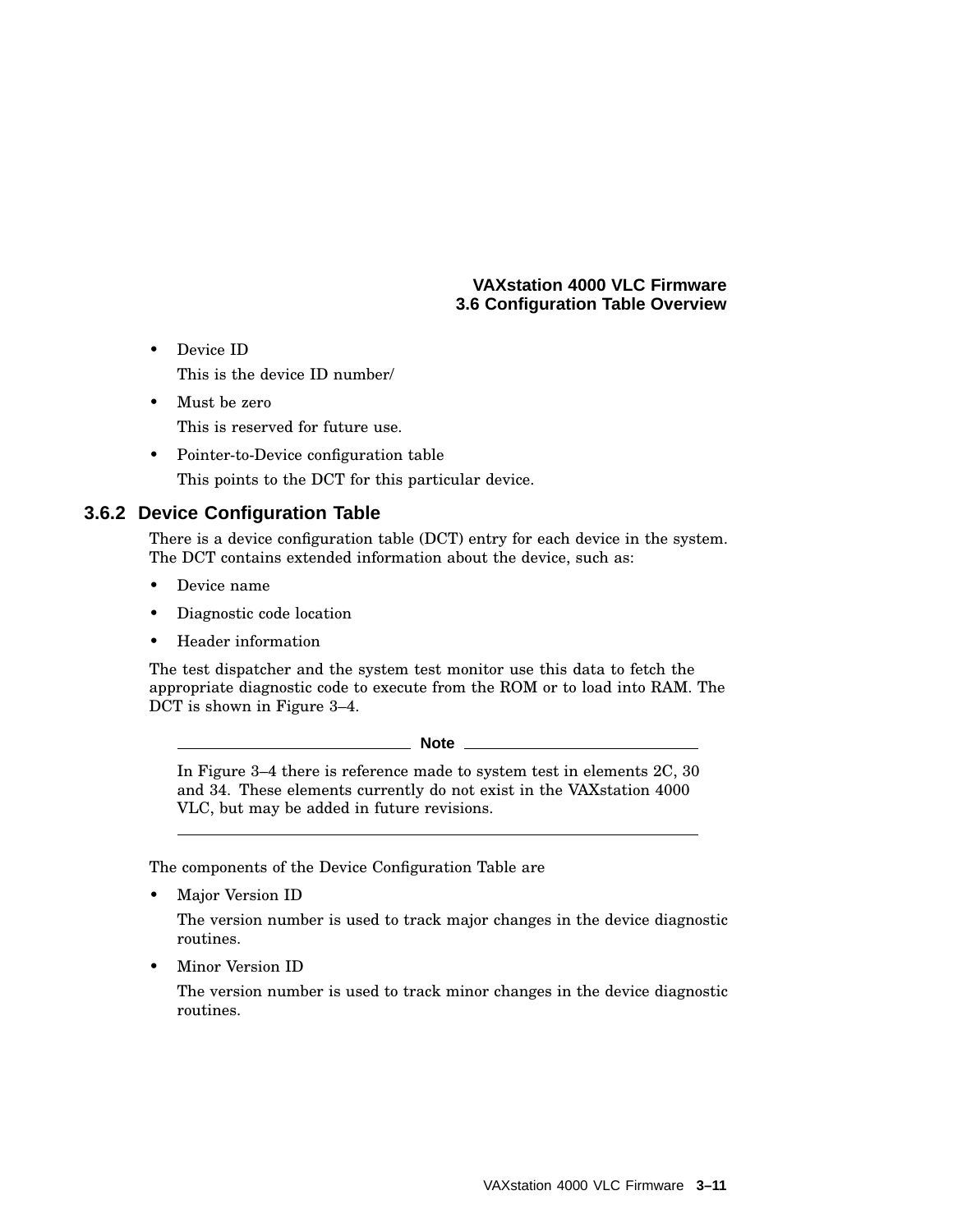| Minor Version ID            |                                        | Major Version ID       |
|-----------------------------|----------------------------------------|------------------------|
| Number of Devices           |                                        | <b>Edit Version ID</b> |
|                             | Device<br>Name                         |                        |
|                             | Pointer to Driver Descriptors          |                        |
|                             | Device Status                          |                        |
|                             | <b>Pointer to Extended Status</b>      |                        |
|                             | Size of Extended Status                |                        |
| Pointer to Extended Config  |                                        |                        |
| Pointer to Permanent Memory |                                        |                        |
| Size of Permanent Memory    |                                        |                        |
| <b>System Test Status</b>   |                                        |                        |
|                             | Pointer to Extended System Test Status |                        |
|                             | Size of Extended System Test Status    |                        |
| Flags                       | <b>DPSIZE</b>                          | <b>DIRTYP</b>          |
| Physical Address of Module  |                                        |                        |
|                             | Code Length                            |                        |
|                             | <b>Entry Point Offset</b>              |                        |

## **Figure 3–4 Device Configuration Table**

| Flags                      | <b>DPSIZE</b> | <b>DIRTYP</b> | (NBR |  |
|----------------------------|---------------|---------------|------|--|
| Physical Address of Module |               |               |      |  |
| Code Length                |               |               |      |  |
| <b>Entry Point Offset</b>  |               |               |      |  |
|                            |               |               |      |  |

 $D = DIRS-1$ <sup>\*</sup>10)+2C

LJ-00105-TI0

• Device ID

The device ID number.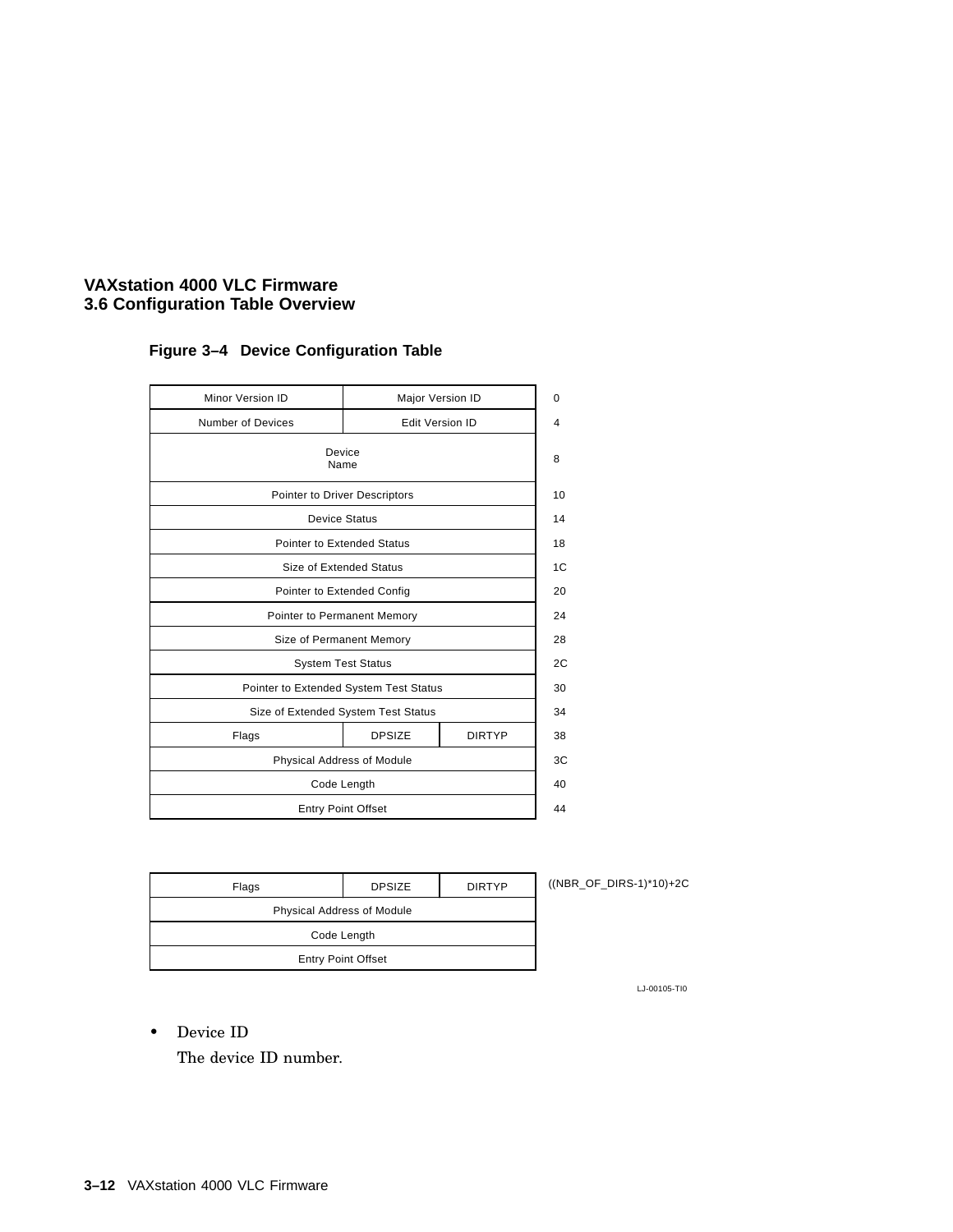• Number of directories

This is the number of directory entries for the device. A directory entry tells the user where to find a particular component of code for the device.

• Device Name

The device name is ASCII. This is used by the show configuration utility and the system test to display information about the device.

• Pointer-to-Driver descriptors

The pointerss to the drive descriptor area associated with the device.

• Device status

This is saved from the last time that the self test was run on the device. The show configuration utility uses this field to display information about the device. The device status is split into two words: the lower word is the error field and the upper word is the FRU thought to be faulty.

Size of extended device status

This is the length of the extended device status in bytes. The extended device status can be up to 16 longwords of information. The extended status displays when the user enters the SHOW ERRORS command at the console prompt.

• Pointer-to-Extended-Device status

This points to any extended information that is saved by the device self test.

• Pointer-to-Extended-Configuration data

This points to extended configuration information about the device. For example, the SCSI self test code uses this field to save a pointer to information about the devices connected to the SCSI bus. The information displays when the user enters the SHOW CONFIG command at the console prompt.

• Pointer to permanent memory allocated

This points to the permanent memory that has been allocated. The field is filled in by the diagnostic the first time that it allocates memory.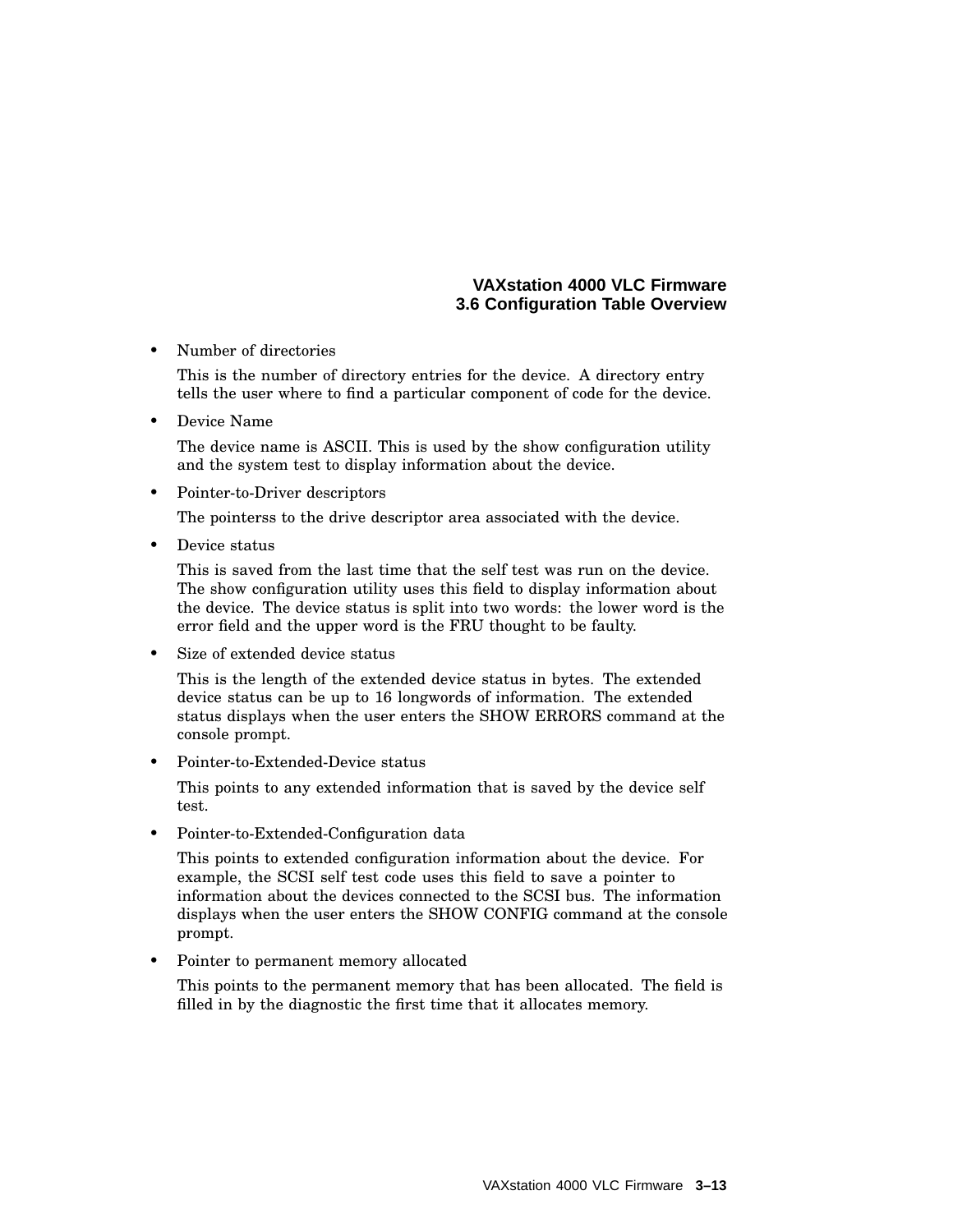• Size of permanent memory allocated

This is the amount of permanent memory (in pages) that has been allocated. This field is filled in by the diagnostic the first time that it allocates memory.

- System test status Note that the VAXstation 4000 VLC system does not perform a system test.
- Pointer-to-Extended-System-Test status Note that the VAXstation 4000 VLC does not perform a system test.
- Size of Extended System Test Status Note that the VAXstation 4000 VLC does not perform a system test.
- Directory type

Contains the type of directory entry that the previous elements refer to. Table 3–1 lists the directory type.

| Table 3-1 Directory Type Definitions |  |  |  |
|--------------------------------------|--|--|--|
|--------------------------------------|--|--|--|

| <b>Definition</b> | <b>Meaning</b>                    |
|-------------------|-----------------------------------|
|                   | Self test directory entry         |
| $\overline{2}$    |                                   |
| 3                 | Utility directory entry           |
| $\overline{4}$    | Console routine directory entry   |
| 5                 | Unjam routine directory entry     |
| 6                 | Diagnostic driver directory entry |

• Data path size

This contains the data path size of the ROM in which the piece of code resides. The path size is listed in Table 3–2.

**Table 3–2 Data Path Size Definitions**

| <b>Definition</b> | Meaning                      |
|-------------------|------------------------------|
|                   | ROM width is one byte wide   |
| 2                 | ROM width is two bytes wide  |
|                   | ROM width is four bytes wide |

• Flags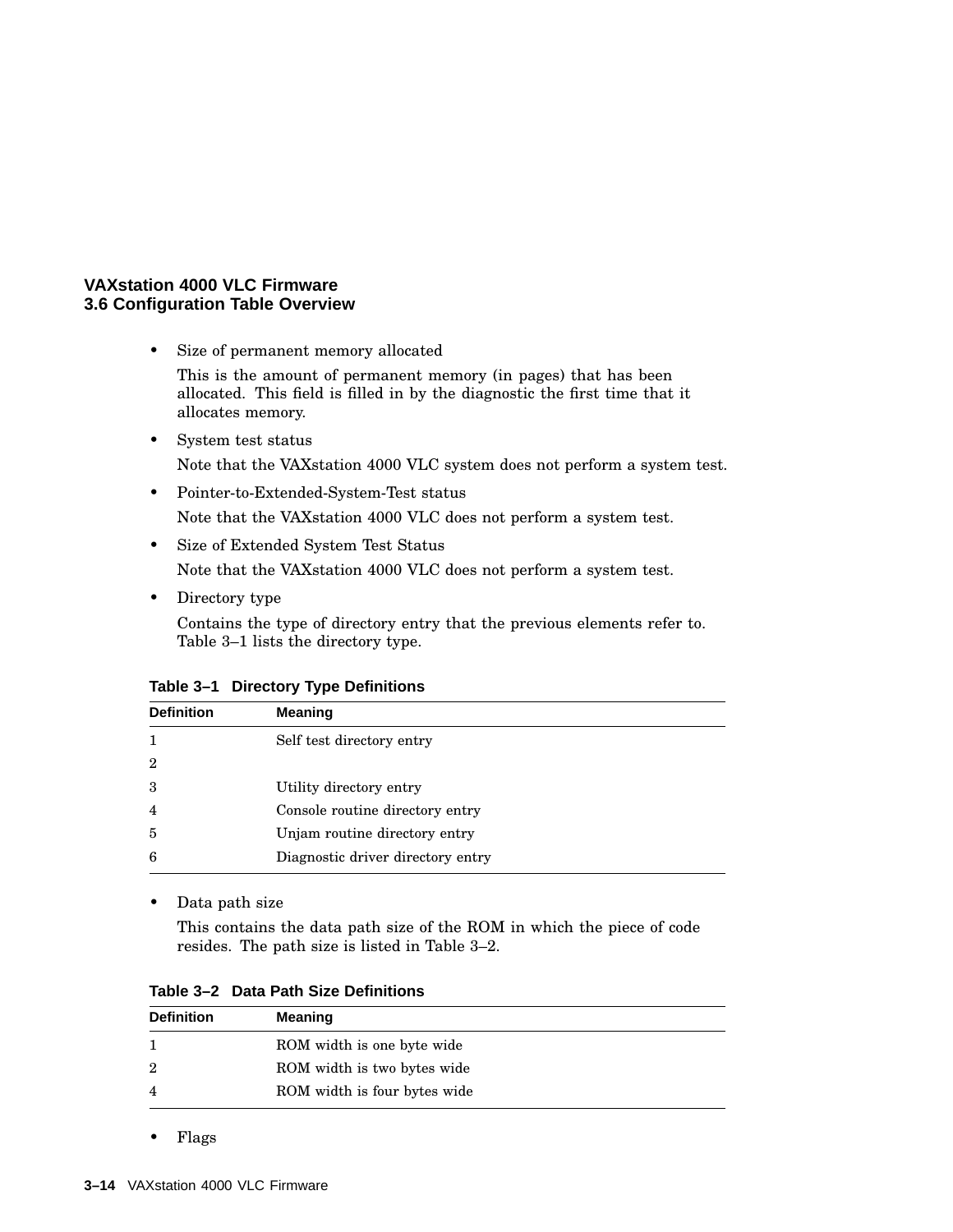This contains flag data associated with the particular device routine. Table 3–3 lists the flag definitions.

**Table 3–3 Flag Definitions**

| <b>Definition</b> | <b>Meaning</b>                                                                                         |
|-------------------|--------------------------------------------------------------------------------------------------------|
| Bit $15=1$        | Code must be loaded into RAM at power-up and memory marked as<br>unavailable to the operating system.  |
| Bit $14=1$        | Code must be loaded into RAM to execute. The memory is released<br>after execution is complete.        |
| Bit $13=1$        | Code has been loaded into RAM at power-up and memory marked as<br>unavailable to the operating system. |
| $Bit 0=1$         | Code uses shared diagnostic driver.                                                                    |

• Length of code

This contains the length of code in bytes.

• Physical address of the module

This contains the physical address for this particular component of the code.

• Entry point offset

This contains the offset from the beginning of the code to where the entry point is.

# **3.7 Driver Descriptor**

Any device that provides a shared port driver or shared class driver must provide a descriptor that tells the base system firmware, system test monitor, and any other piece of software specific information about the drive. A driver descriptor has the format shown in Figure 3–5.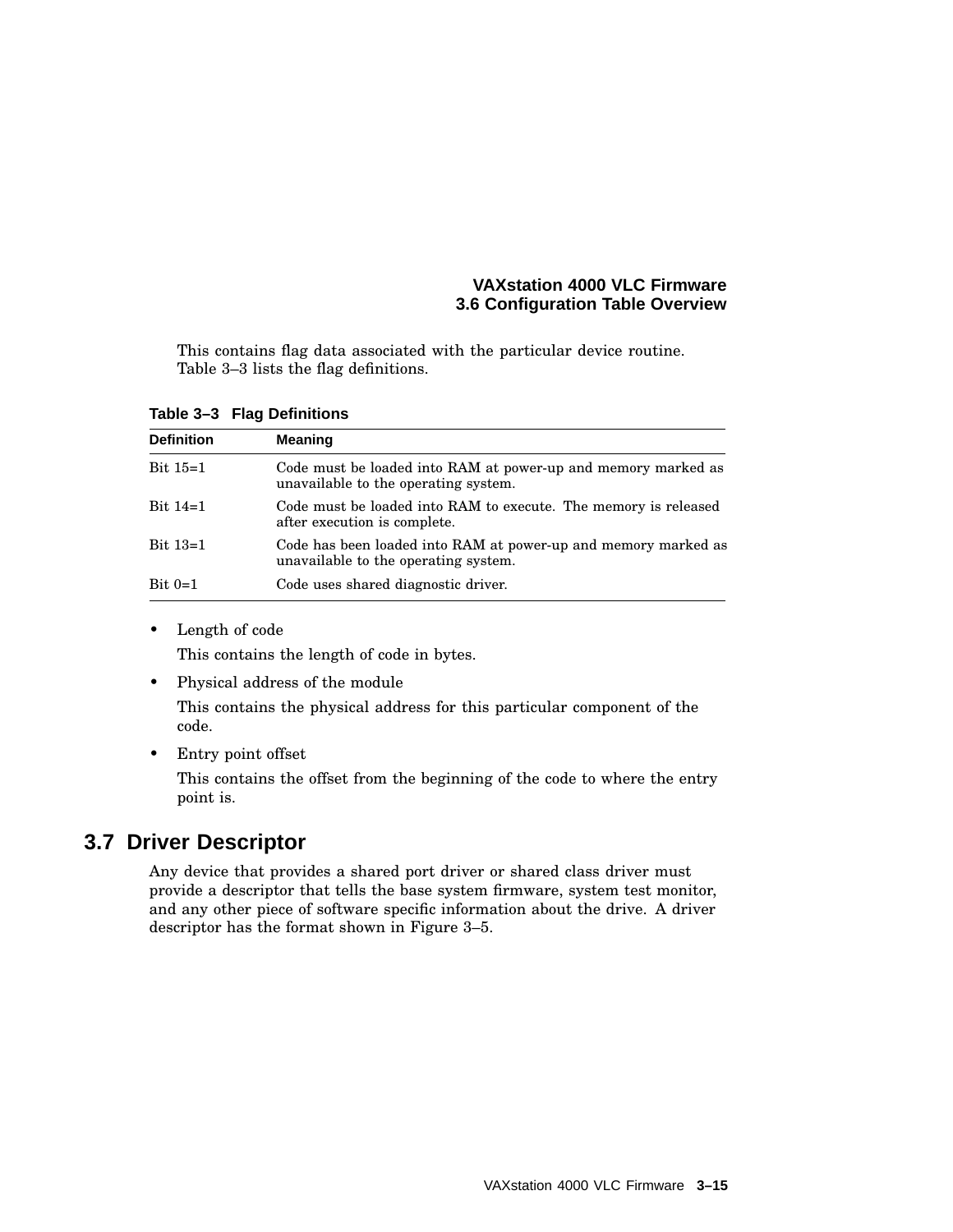#### **VAXstation 4000 VLC Firmware 3.7 Driver Descriptor**

#### **Figure 3–5 Driver Descriptor Data Structure**



LJ-00106-TI0

The fields of the driver descriptor are

Device ID

Use this to ensure that the driver descriptor ID matches the function block ID. This allows a function the ability to determine if it is being used correctly.

• Address of the driver

This contains the address of the device driver. This address may be a ROM or RAM memory address.

• Length of the driver

This contains the length of the device driver in bytes. This field is used by both the base system ROM and the system test monitor to determine the amount of code that needs to be loaded into RAM.

• Entry point offset of the driver

This contains the number of bytes from the beginning of the device driver to the INIT\_DRIVER function.

Size of driver data area

This contains the length in bytes of the amount of memory that a driver needs for its parameters and local data.

• Address of the driver data area

This contains the address of the device driver data area that the driver uses to store local data.

• Address of the I/O segment table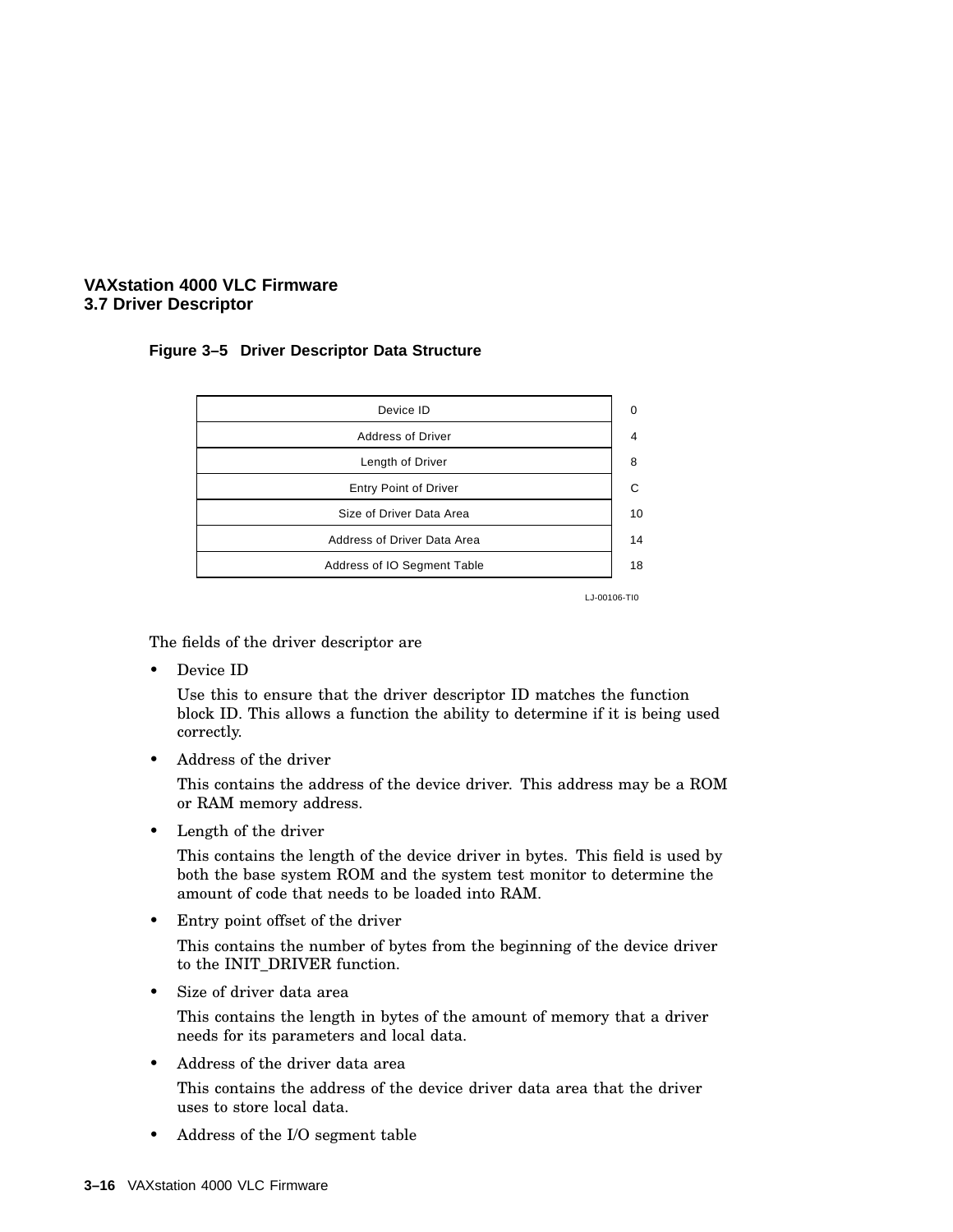#### **VAXstation 4000 VLC Firmware 3.7 Driver Descriptor**

This contains the address of the I/O segment table.

# **3.8 Interfacing to Diagnostic Drivers**

The Network device contains

- Routines to UNJAM the device
- Self-test routines
- System test routines
- Console routines
- A shared diagnostic driver routine

Figure 3–6 shows how these pieces of code relate to each other.





A user application performs console input/output to the network by calling the console code which calls the network diagnostic driver. The console, self test, system test, and UNJAM routines interface to the diagnostic driver in similar ways. All diagnostic routines, utilities, and console routines

- Allocate memory for the driver data area
- Allocate memory for the diagnostic function block or console function block
- Call the INIT\_DRIVER routine with the following parameters:
	- Pointer to the I/O Segment Table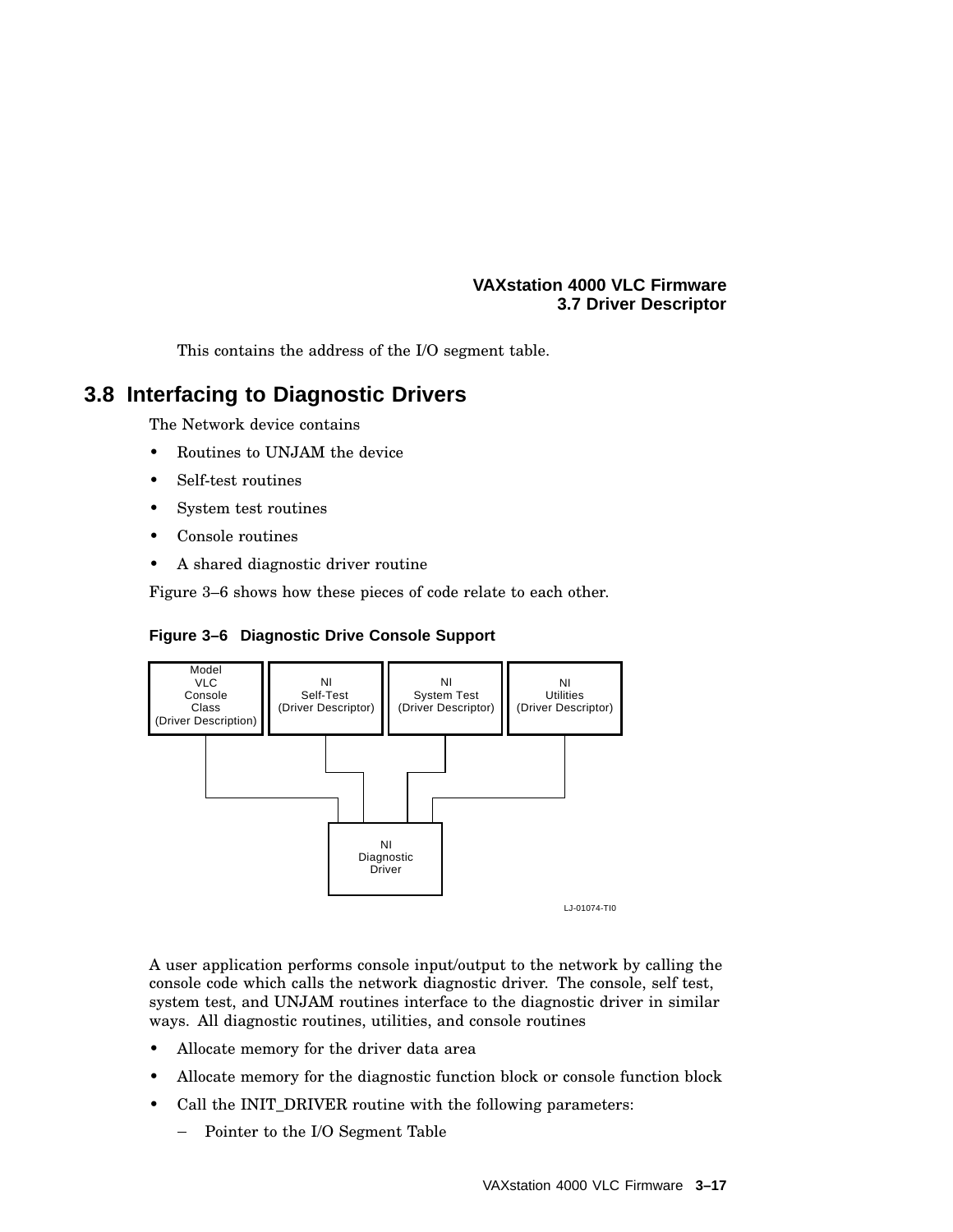#### **VAXstation 4000 VLC Firmware 3.8 Interfacing to Diagnostic Drivers**

- Pointer to the Driver Data Area
- Pointer to the Driver Function Block or Console Function Block
- Pointer to the Shared Console Interface Area; or add zero if this is not a console driver
- As many as two additional device specific parameters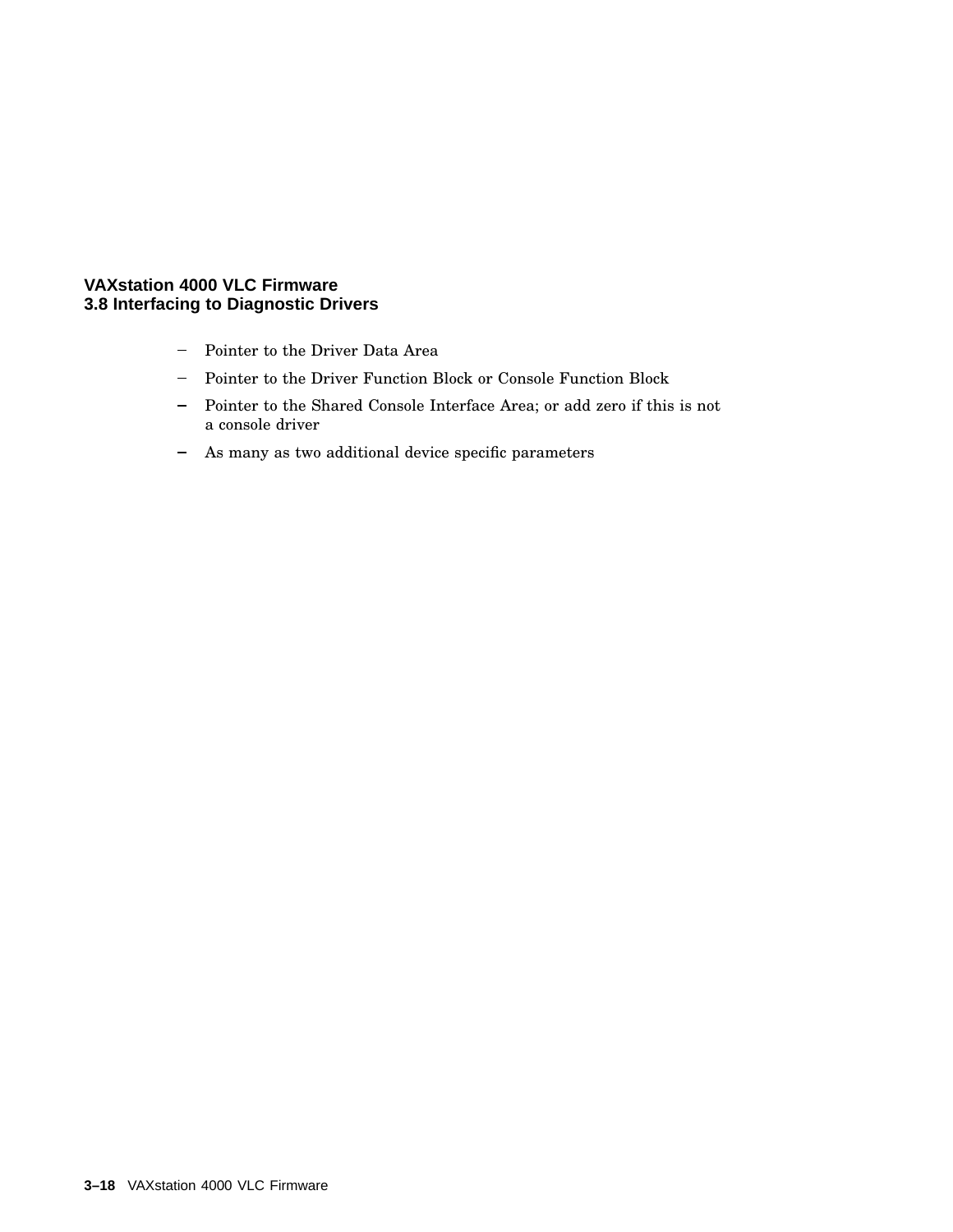#### **VAXstation 4000 VLC Firmware 3.9 Console Driver Interface**

# **3.9 Console Driver Interface**

The VAXstation 4000 VLC system console code is split into a class/port driver scheme. The class driver contains the main console functions, such as PUT\_CHARACTER and GET\_CHARACTER. The port drivers contain the device-specific code required to support this functionality. Figure 3–7 shows the devision of the console functionality.

#### **Figure 3–7 Console Structure**

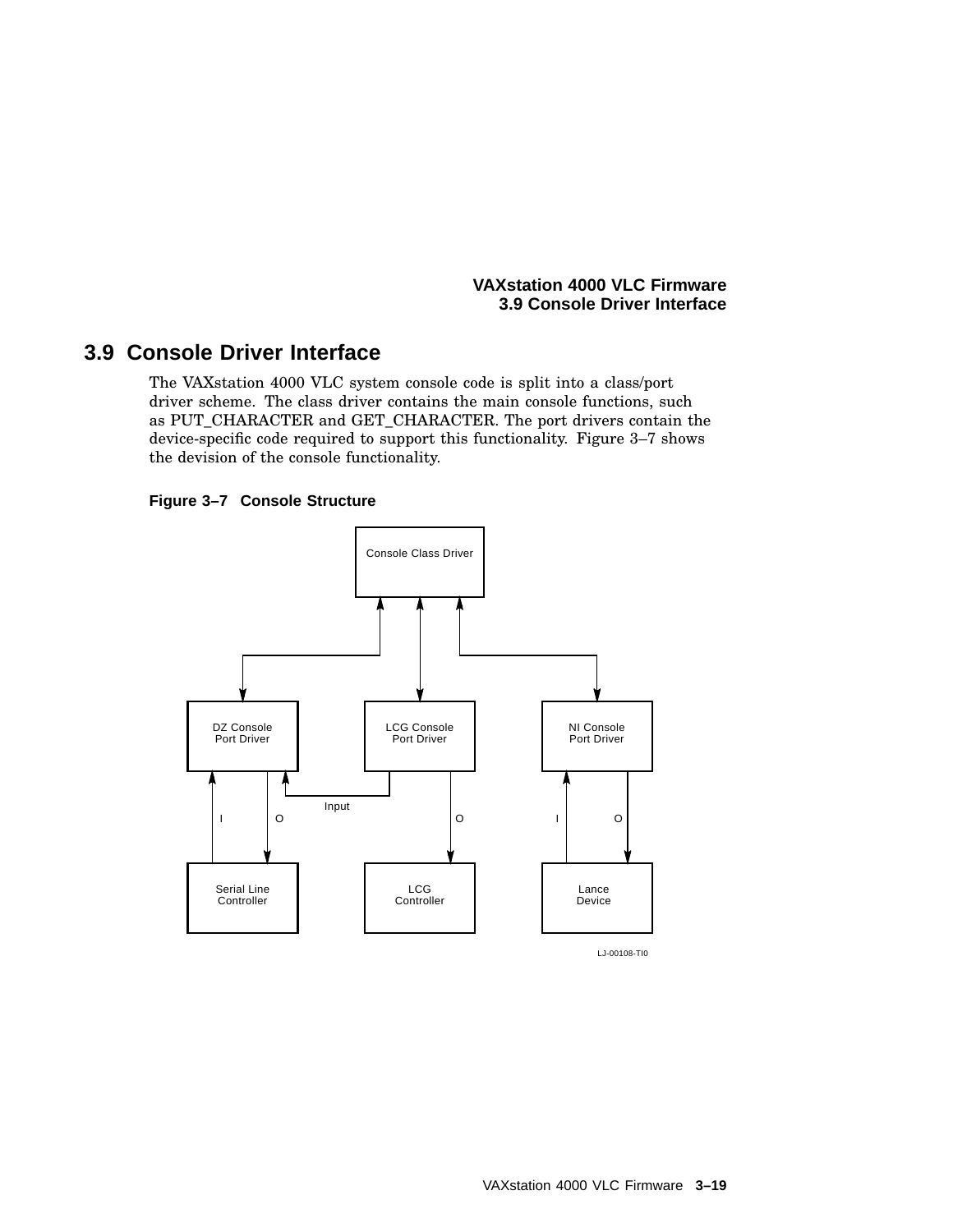

The console device can require either one or two channels to perform I/O with the console device. If the console device is a graphics terminal with an LK401 keyboard, the console program interfaces with the serial line device driver for ASCII input and with the graphics device driver for output. If the console device is a terminal connected to a serial line, the console responds to the serial line driver for both input and output.

The console class driver contains the generic routines that interface to the console and use applications to perform terminal input and output transactions. The console class driver interfaces with the port driver depending on the current console device.

If the console port driver does not support PUT\_CHARACTER or GET\_ CHARACTER functionality, it must interface with the appropriate port driver to perform the needed function.

#### **3.9.1 Shared Console Interface Area**

The shared console interface area (SCIA) consists of a console class driver descriptor and three port driver descriptors. The port driver descriptors can be associated with a DZ port driver, a graphics output driver, and a network driver.

The SCIA provides an interface to the console terminal that isolates the implementation specifics of accessing the console terminal. It is designed to allow the console drivers to run in both virtual and physical mode.

The SCIA is set up by the power-up initialization code. After it is set up, the software can use this area to interface with the console class driver routine. The shared console performs the following:

- Raw character I/O to the console terminal
- Higher level of I/O functions that handle XON/XOFF flow, ASCII bell character, and LK401 keyboard translation are handled by the DZ driver.
- Data structures that allow the system software to map all console code and I/O space references into virtual memory as needed

The SCIA data structure is shown in Figure 3–8.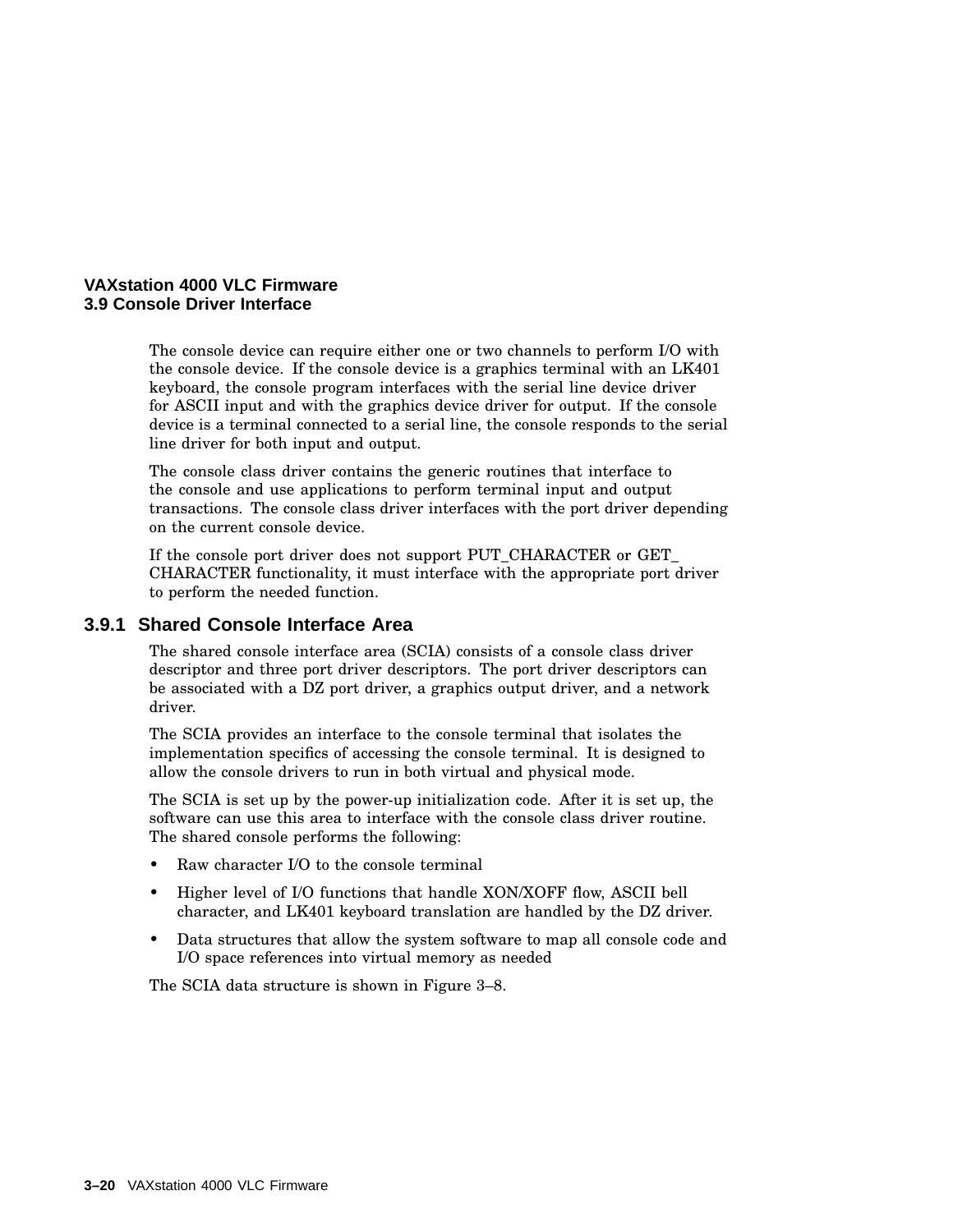## **VAXstation 4000 VLC Firmware 3.9 Console Driver Interface**

| Console Type                                  |
|-----------------------------------------------|
| LK401 Keyboard Type                           |
| Address of US Font Table                      |
| Address of MCS Font Table                     |
| Address of Keyboard Translation Table         |
| Address of Keyboard Map Table                 |
| Console Class Device ID                       |
| Console Class Driver Driver Descriptor        |
| DZ Device ID                                  |
| DZ Port Driver Driver Descriptor              |
| <b>Graphics Device ID</b>                     |
| <b>Graphics Port Driver Driver Descriptor</b> |
| NI Device ID                                  |
| NI Port Driver Driver Descriptor              |
| VMS Debug Device ID                           |
| VMS Debug Port Device Driver                  |

# **Figure 3–8 SCIA Data Structure**

| XXX Device ID                 |
|-------------------------------|
| <b>XXX Port Device Driver</b> |

LJ-00109-TI0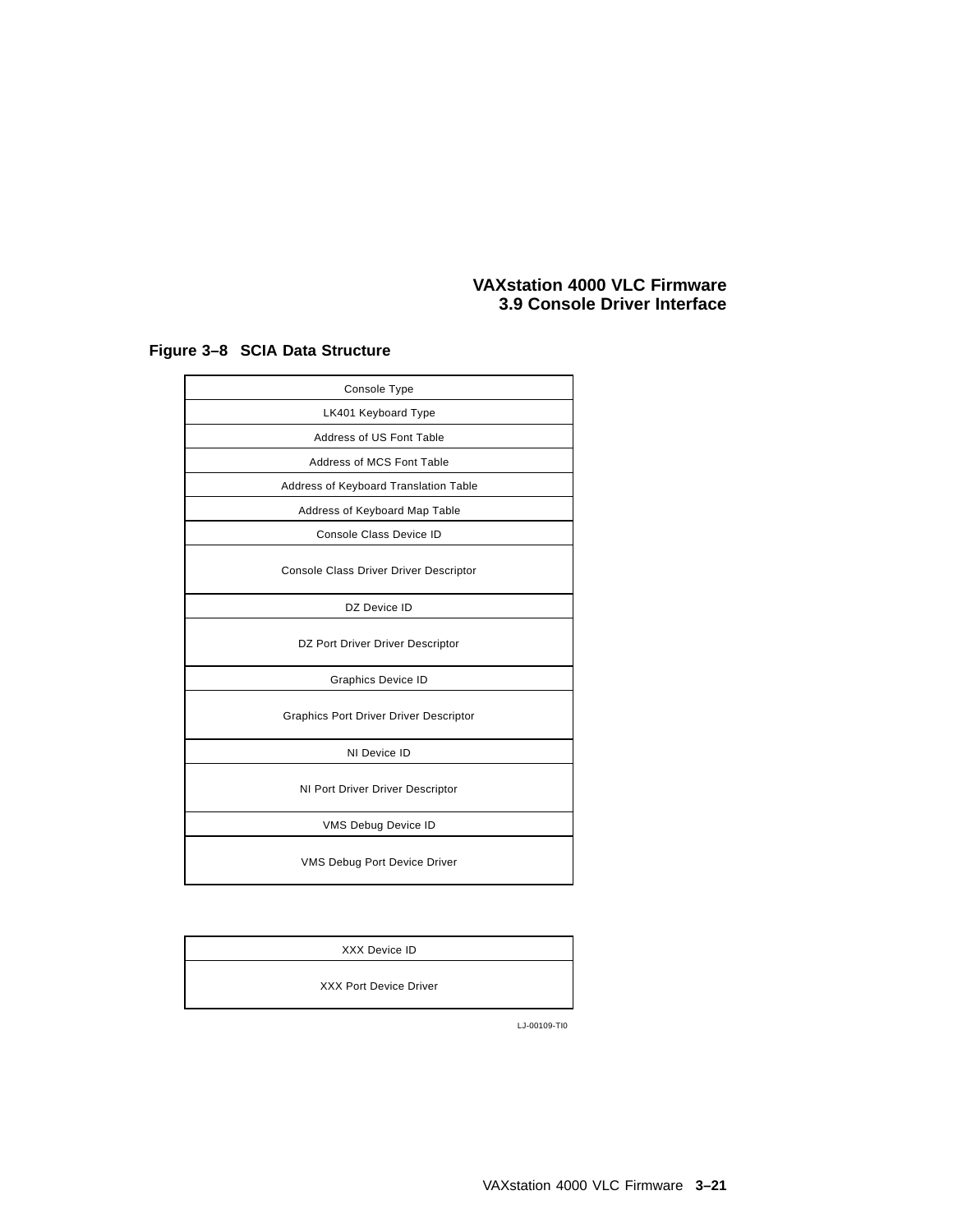#### **VAXstation 4000 VLC Firmware 3.9 Console Driver Interface**

## **3.9.2 Console Port Driver**

The console port driver descriptor fields are the same as the console class driver descriptors except the port driver contains pointers to the console port level routines. The port driver supports all functions whether the device supports console output only, or console I/O. Figure 3–9 shows the functional block of the port driver.

## **Figure 3–9 Console Port Driver Function Block**

| Device Id                  |
|----------------------------|
| <b>INIT DRIVER Pointer</b> |
| <b>GETCHAR Pointer</b>     |
| <b>PUTCHAR Pointer</b>     |
| RESET_INPUT Pointer        |
| INIT INPUT Pointer         |
| RESET OUTPUT Pointer       |
| INIT_OUTPUT Pointer        |

LJ-00110-TI0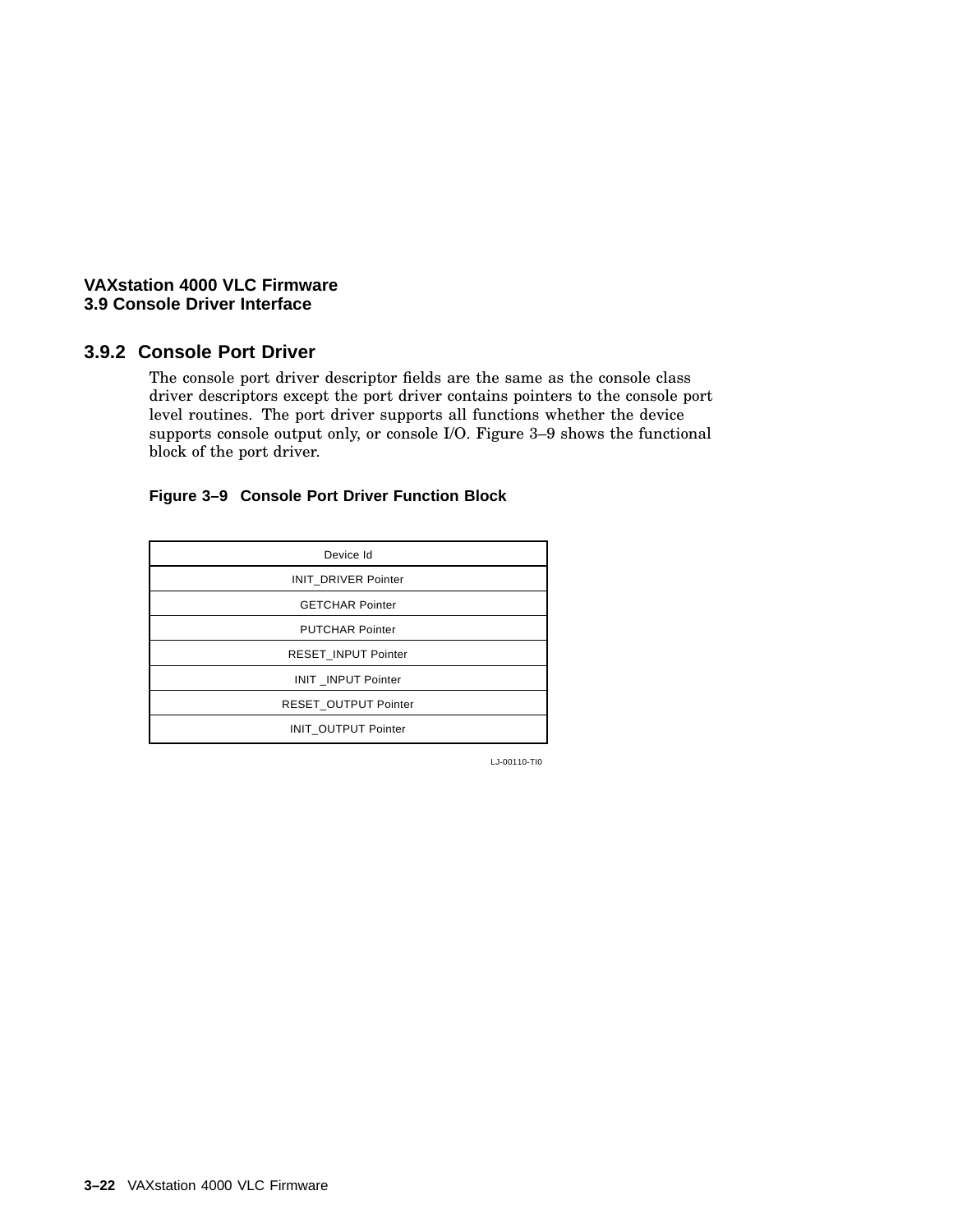# **4 Diagnostic Testing**

This chapter describes the diagnostic testa, test commands, and error codes provided with the VAXstation 4000 VLC system.

# **4.1 Diagnostic Testing**

System troubleshooting involves several types of tests:

• Power-Up Self Test

This test includes initialization and power-up testing of all devices.

• Extended Self Test

This test executes when a user runs a self-test diagnostic by entering a TEST command at the console prompt.

• Utilities Test

This test provides tools to test and align a video monitor and initialize disk drives.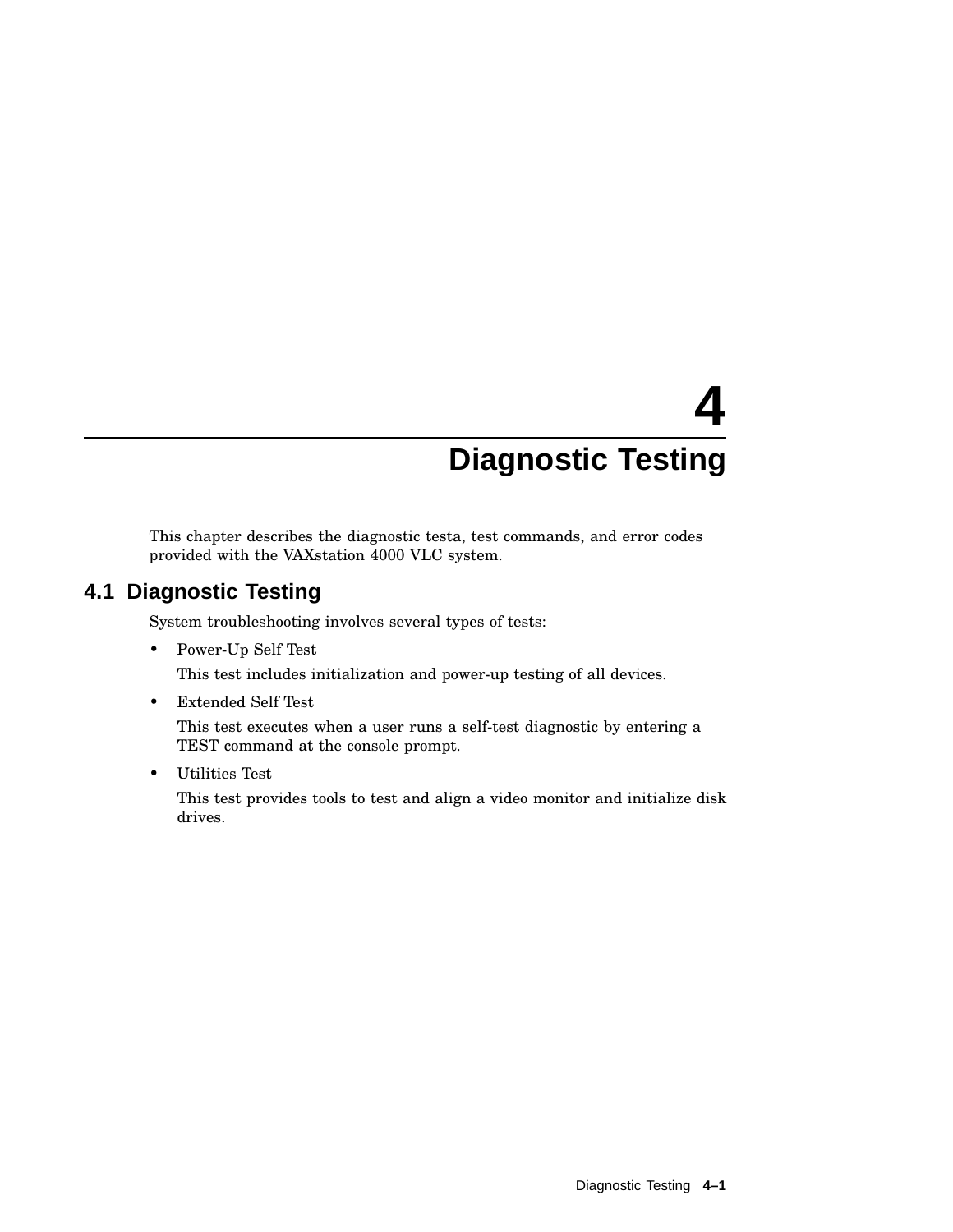## **4.1.1 Power-Up Test**

Figure 4–1 depicts the console screen after a successful power-up test is completed.

#### **Figure 4–1 Successful Power-Up**

| KA48-A V1.0<br>32MB<br>08-00-2b-04-03-12 |               |
|------------------------------------------|---------------|
| OK<br>>>                                 |               |
|                                          |               |
|                                          |               |
|                                          | LJ-001384-TIC |

Figure 4–2 depicts the console screen after an unsuccessful power-up test is completed.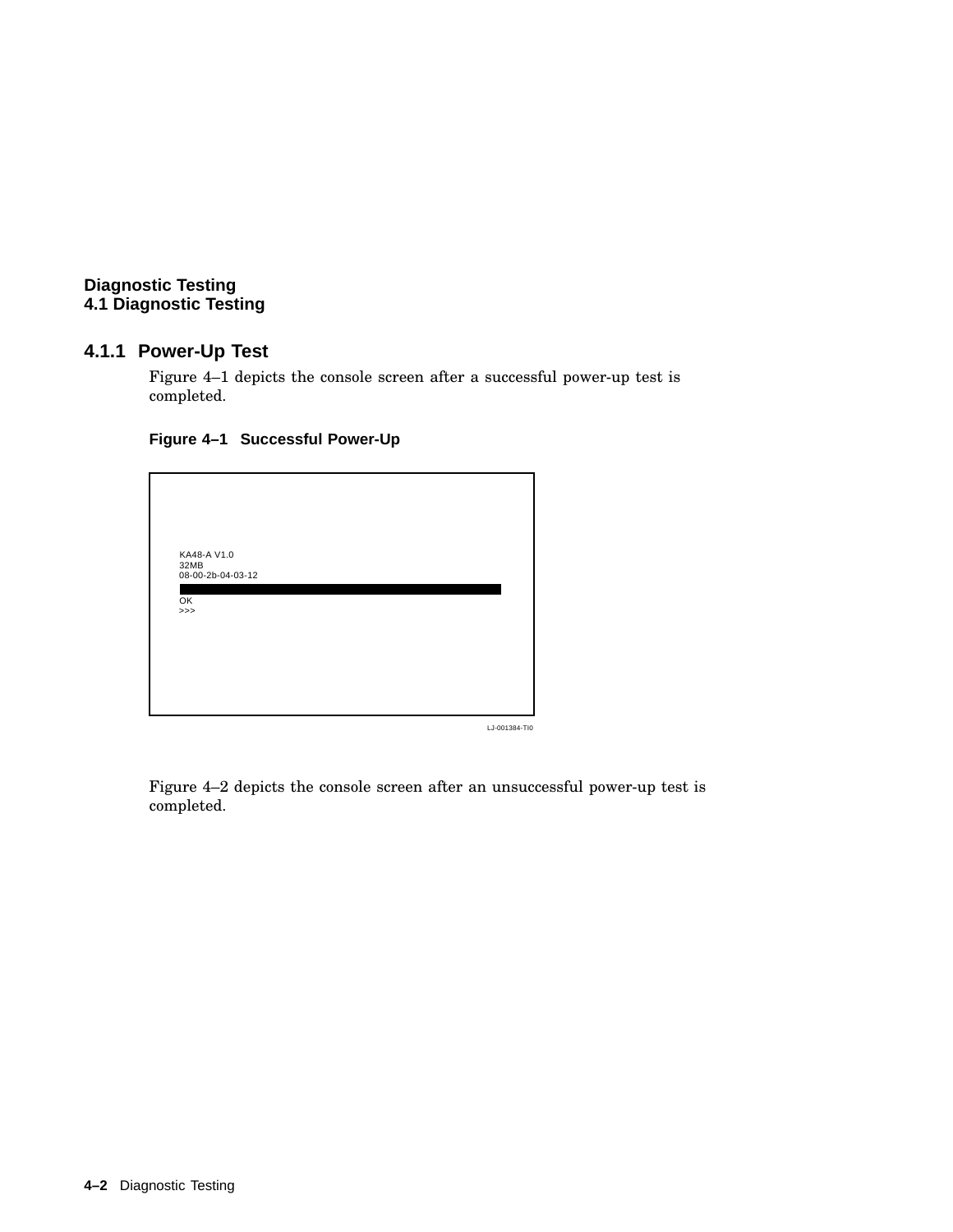## **Figure 4–2 Unsuccessful Power-Up**



LJ-01385-TI0

Error information is given in the following format:

Fru Dev\_nbr Dev\_nam Err\_nbr

| <b>Message</b> | <b>Meaning</b>                                                                                                                                                  |
|----------------|-----------------------------------------------------------------------------------------------------------------------------------------------------------------|
| Fru            | The name of the failed FRU                                                                                                                                      |
| Dev nbr        | Device number of the failed device                                                                                                                              |
| Dev nam        | Device name of the failed device                                                                                                                                |
| Err nbr        | A decimal number that corresponds with a specific device failure.<br>The number refers to specific error tables for problem isolation and<br>repair procedures. |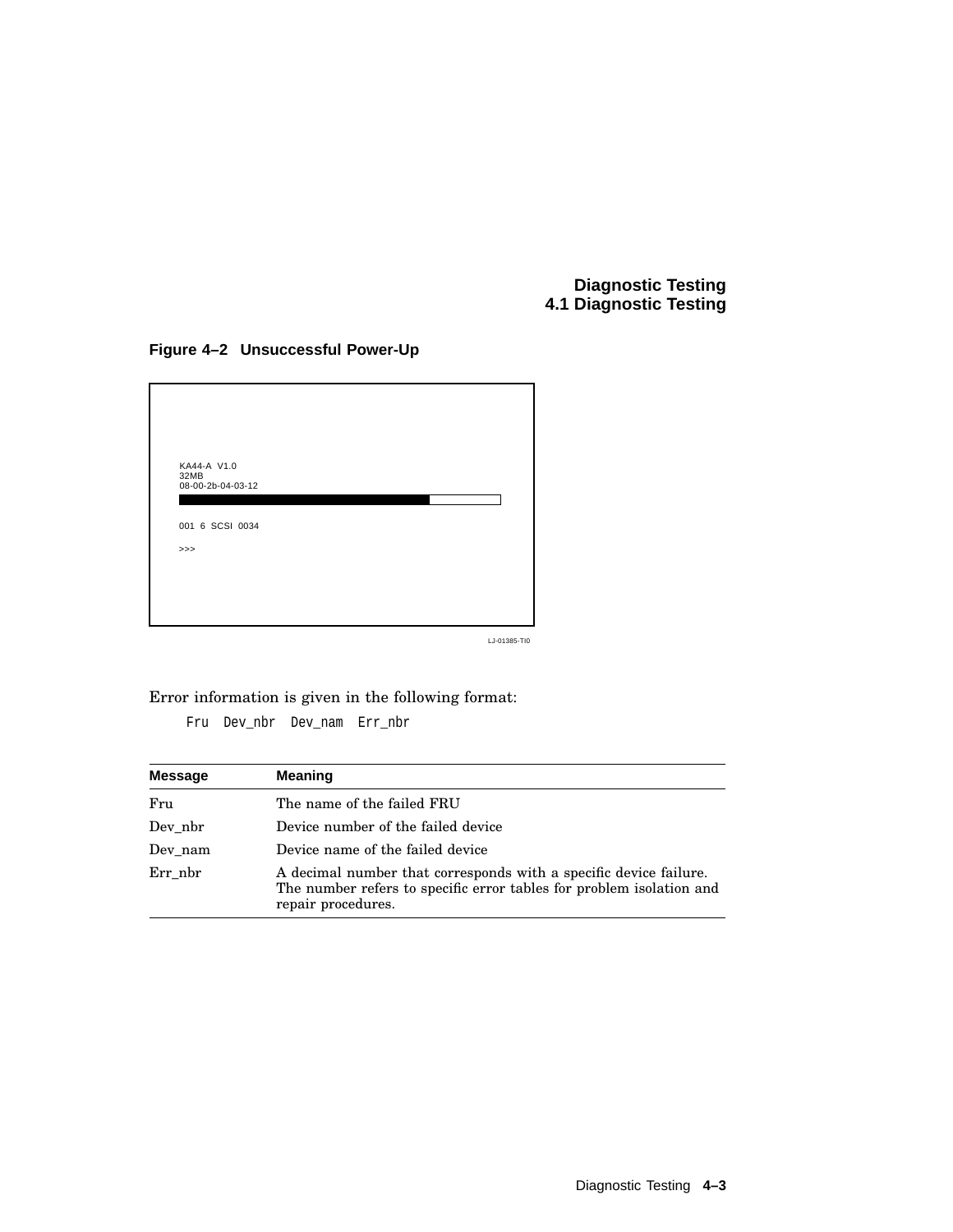### **4.1.2 Displaying System Configuration**

The VAXstation 4000 VLC system firmware provides two commands that determine what type of mass storage devices are included in the system and what the overall system configuration is.

To determine the presence of storage devices such as a hard disks, diskette drives, or other drives, at the console prompt enter the SHOW DEVICE command.

The SHOW DEVICE command results in the information shown in Example 4–1.

#### **Example 4–1 SHOW DEVICE Command**

>>> SHOW DEVICE

| VMS/VMB | ADDR  | DEVTYPE                       | NUMBYTES | RM/FX     | WP | DEVNAM       | REV  |
|---------|-------|-------------------------------|----------|-----------|----|--------------|------|
|         |       |                               |          |           |    |              |      |
| ESA0    |       | $08 - 00 - 2B - 17 - EA - FD$ |          |           |    |              |      |
| DKA100  | A/1/0 | DISK                          | 121 MB   | FX        |    | RZ23L        | 1F25 |
| DKA300  | A/3/0 | RODISK                        | 594 MB   | <b>RM</b> | WР | RRD42        | 1.1A |
| MKA500  | A/5/0 | TAPE                          |          | <b>RM</b> |    | <b>TZK10</b> | 00AD |
| HostID  |       | INITR                         |          |           |    |              |      |
| DKA700  | A/7/0 | DISK                          | 332 MB   | FX        |    | RZ55         | 0900 |

!Column Meanings:

| VMS/VMB |  |                                                |  |  |  |  | - The VMS device name, and console boot name for the device. |  |
|---------|--|------------------------------------------------|--|--|--|--|--------------------------------------------------------------|--|
| ADDR    |  | - Ethernet hardware address or SCSI device ID. |  |  |  |  |                                                              |  |
|         |  | The SCSI device ID has the format:             |  |  |  |  |                                                              |  |

A/DEVICE\_ID/LOGICAL\_ID

The LOGICAL ID is always 0.

| DEVTYPE | - Device type, RODISK is a read-only disk (CDROM).                |
|---------|-------------------------------------------------------------------|
|         | NUMBYTES - Drive capacity. Capacity is not be displayed for empty |
|         | removable media drives                                            |
| RM/FX   | - Indicates whether the drive has removable or fixed media.       |
| WP      | - Indicates whether the drive is write protected.                 |
| DEVNAM  | - Device name for the drive.                                      |
| REV     | - Firmware revision level for the drive.                          |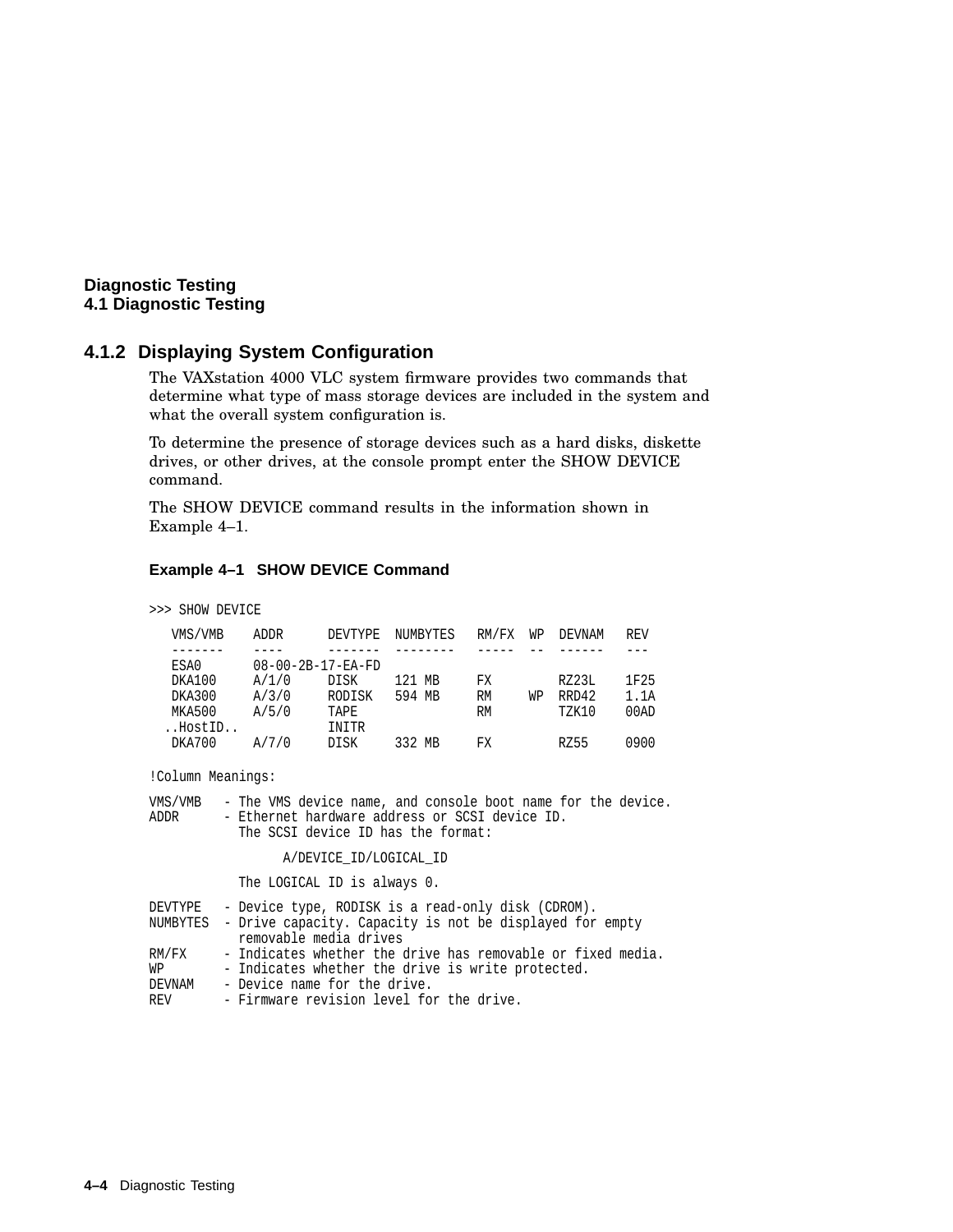To determine the presence of devices other than internal storage devices and to determine the quantity of memory in the system, enter the SHOW CONFIG command at the console prompt.

The system presents a configuration table similar to Example 4–2.

## **Example 4–2 Sample Show Config Display**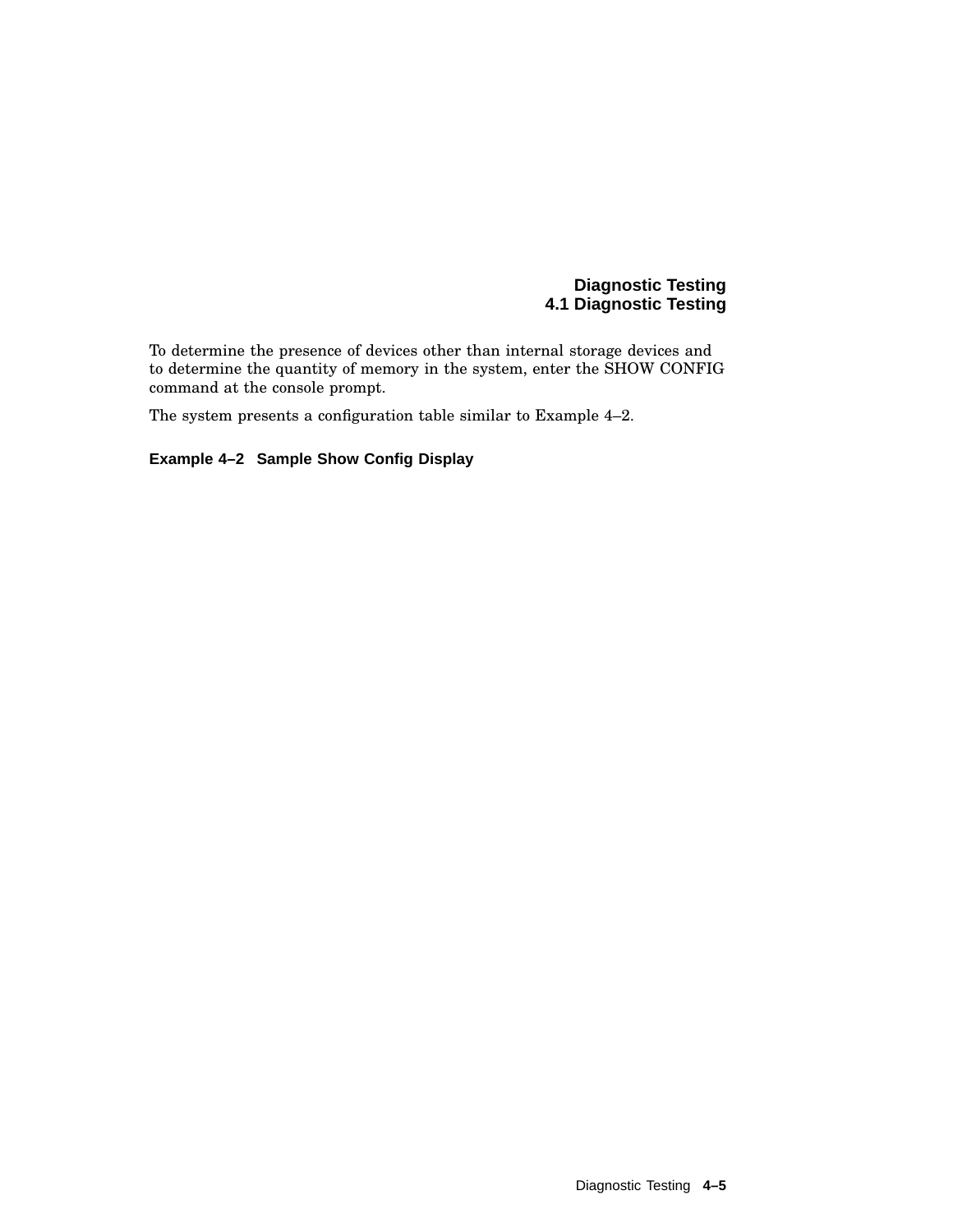# **Diagnostic Testing 4.1 Diagnostic Testing**

# **4.1.3 Displaying System Errors**

To obtain detailed error information about any failing device in the system use the SHOW ERROR utility. To determine if an error has occurred on a particular device, enter the SHOW ERROR command followed by the device number. To show all of the system errors, enter the command without a device number. If errors are present, a message similar to Example 4–3 is presented.

#### **Example 4–3 Sample Showing System Errors**

Error information is given in the following format:

Fru Dev\_nbr Dev\_nam Err\_nbr

| <b>Message</b> | <b>Meaning</b>                                                                                                                                                  |
|----------------|-----------------------------------------------------------------------------------------------------------------------------------------------------------------|
| Fru            | The name of the failed FRU                                                                                                                                      |
| Dev nbr        | Device number of the failed device                                                                                                                              |
| Dev nam        | Device name of the failed device                                                                                                                                |
| Err nbr        | A decimal number that corresponds with a specific device failure.<br>The number refers to specific error tables for problem isolation and<br>repair procedures. |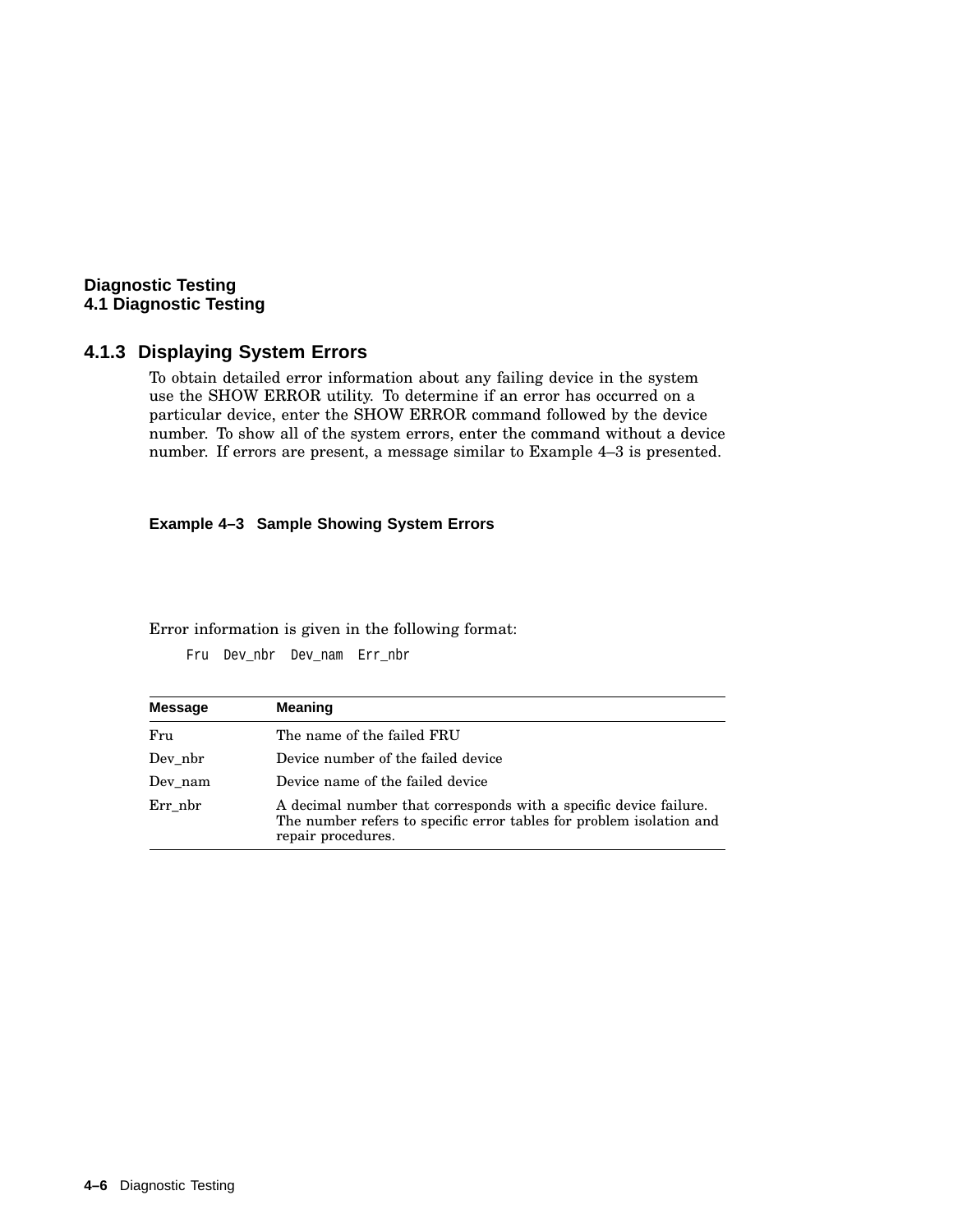# **4.2 Running the Self Test**

Table 4–1 shows the format conventions for running the self test using the TEST command.

| Table 4-1 Running Self Test Using the Test Command |  |  |
|----------------------------------------------------|--|--|
|                                                    |  |  |

| Command    | <b>Action</b>                                         |
|------------|-------------------------------------------------------|
| T d1       | Run the self test on device number d1                 |
| T d1:d2    | Run the self test on devices numberered d1 through d2 |
| T d $1,d2$ | Run the self test on devices d1 and d2                |

#### **Example**

**T 10:8,6,5:3** tests devices 10 through 8, then device 6, and then devices 5 through 3)

Figure 4–3 is a sample of the console display when a successful and unsuccessful self test has been run.

# **Figure 4–3 Successful and Unsuccessful Self Test**



The error message format is the same as the power-up self-test error message shown in Figure 4–2.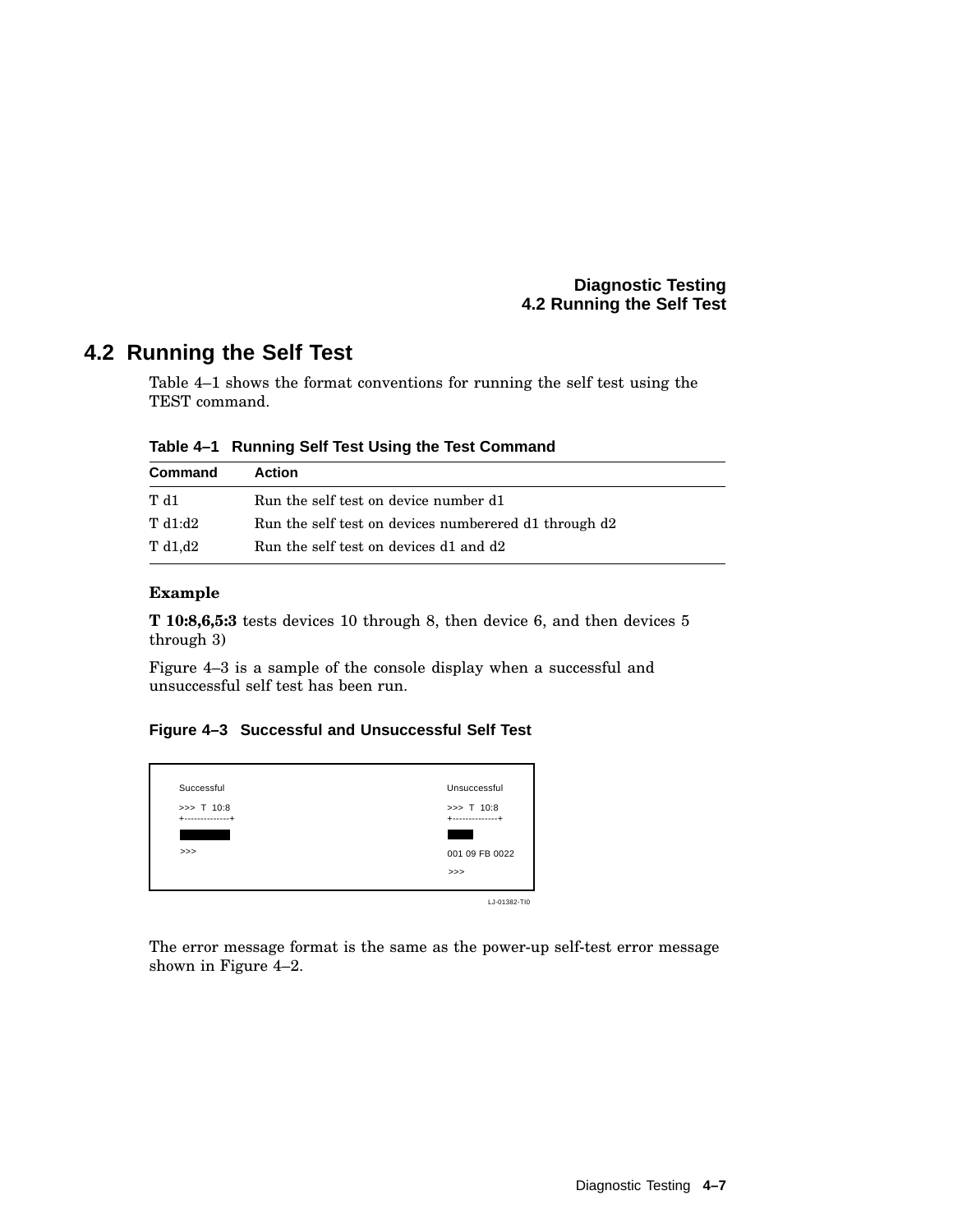Table 4–2 lists the VAXstation 4000 VLC system configuration modules and the associated self-test commands.

| <b>Number</b>  | <b>Mnemonic</b> | <b>Name</b>                            | <b>Self-Test Command</b>             |
|----------------|-----------------|----------------------------------------|--------------------------------------|
| 1              | NVR.            | Non-volatile RAM                       | T1 or T NVR                          |
| $\overline{2}$ | LCG             | Low cost graphics                      | T <sub>2</sub> or T <sub>LCG</sub>   |
| 3              | DZ              | Serial line controller                 | T <sub>3</sub> or T <sub>DZ</sub>    |
| 4              | cache           | Cache memory                           | T <sub>4</sub> or T CACHE            |
| 5              | mem             | Memory                                 | T5 or T MEM                          |
| 6              | <b>FPU</b>      | Floating point unit                    | T6 or T FPU                          |
| 7              | TТ              | Interval timer                         | T <sub>7</sub> or T <sub>IT</sub>    |
| 8              | <b>SYS</b>      | Miscellaneous system board<br>hardware | T8 or T SYS                          |
| 9              | NI              | Network interface                      | T <sub>9</sub> or T NI               |
| 10             | SCSI            | Network SCSI controller                | T <sub>10</sub> or T <sub>SCSI</sub> |
| 11             | AUD             | Sound chip                             | T <sub>11</sub> or T AUD             |

**Table 4–2 Device Number and Self-Test Commands**

The different self tests are described in the following tables.

#### **4.2.0.1 TOY/NVR Self Test**

| <b>Self Test</b> | <b>Function</b>                                                                                                                                                                                                                                 |
|------------------|-------------------------------------------------------------------------------------------------------------------------------------------------------------------------------------------------------------------------------------------------|
| <b>NVR</b>       | Checks the non-volital RAM for valid data. If the NVR is not<br>initialized, a register test is performed on all NVR locations and the<br>NVR is initialized. If the NVR is initialized, ONLY the temporary<br>locations in the NVR are tested. |
| <b>TOY</b>       | Determines if the time has been set in the TOY clock. If not, all<br>the TOY registers are tested. This test writes and reads all possible<br>values that a TOY register can hold.                                                              |

Table 4–1 and Table 4–2 provide information on how to run the TOY and NVR self tests. Refer to Section A.1.1 for a list of the TOY and NVR error codes and Section B.1.2 for a list of the TOY and NVR diagnostic LED codes.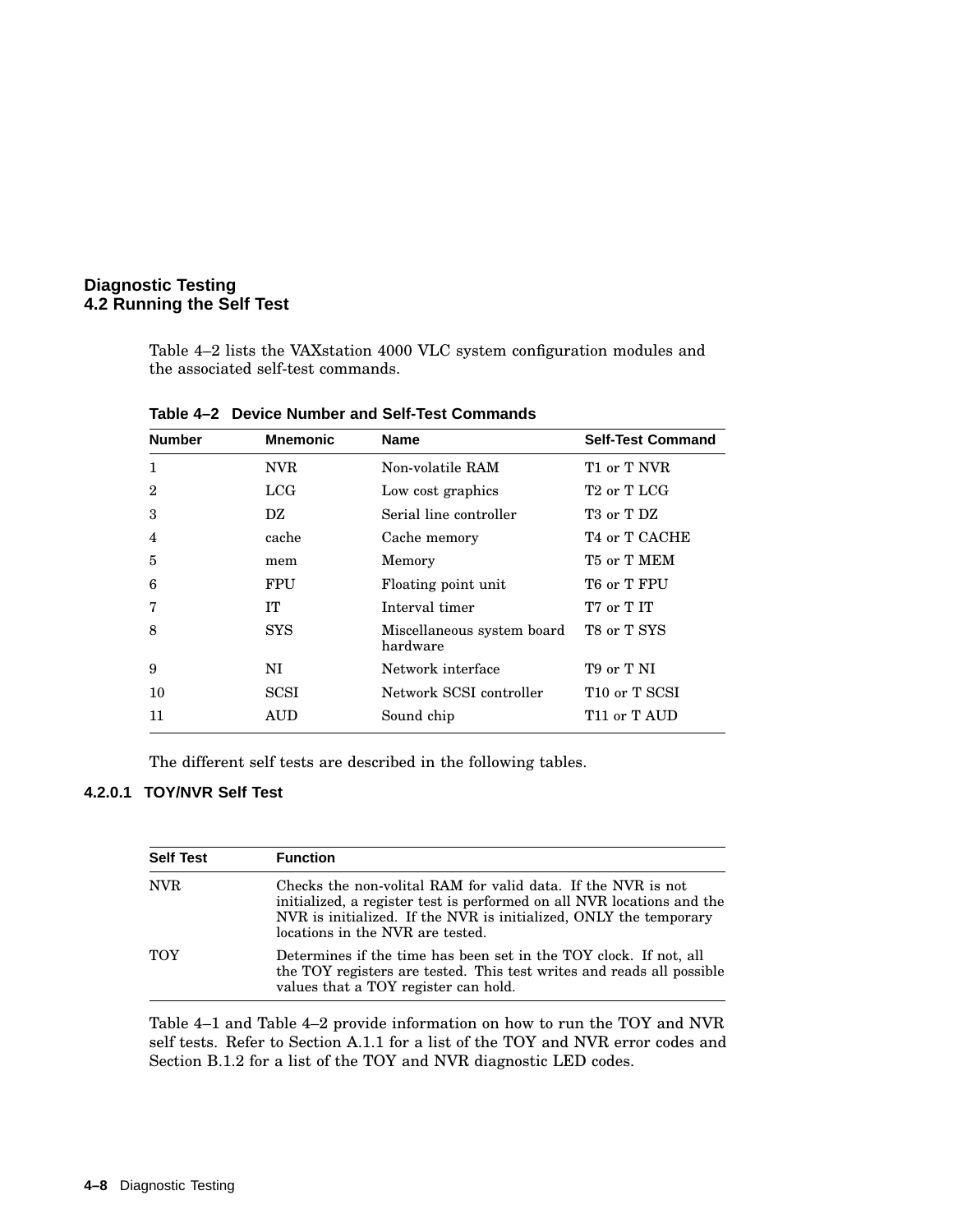#### **4.2.0.2 LCG Self Tests**

| <b>Self Test</b>                   | <b>Function</b>                                                                                                                                                                                                              |
|------------------------------------|------------------------------------------------------------------------------------------------------------------------------------------------------------------------------------------------------------------------------|
| Video Test                         | Tests the communication between the S-chip and VRAM. It<br>initializes the brooktree, sets up the video screen, and sets up<br>the video registers in the S-chip.                                                            |
| Register Test                      | Uses the longword format to read/write test all LCG S-chip registers.                                                                                                                                                        |
| FIFO Test                          | Creates a FIFO and clip list in the contiguous physical memory and<br>tests set up packets, int/status bits, put/get pointers, FIFO, and clip<br>control flags, FIFO status bits, and ensures that the FIFO can be<br>reset. |
| AG Test                            | Calls all of the LCG address generator-specific self-test routines.<br>These routines test the drawing functions, logic unit functions, and<br>glyph functions.                                                              |
| Virtual<br>Addressing<br>Mode Test | Calls all of the LCG virtual drawing-specific self-test routines.                                                                                                                                                            |

**Note**

The LCG self test does not run in user mode (diagenv 1) as it clears the console. Refer to Section 4.4.2.5 for information on Diagenv parameters.

Refer to Table 4–1 and Table 4–2 for information on how to run the LCG self test. Refer to Section A.1.11 for a list of the LCG self-test error codes and Section B.1.7 for a list of the LCG diagnostic LED codes.

#### **Note**

The low resolution frame buffer clock jumpers must be correctly installed before power-up.

The panel Alternate Console switch must be **down** for graphics console and **up** for the DZ port.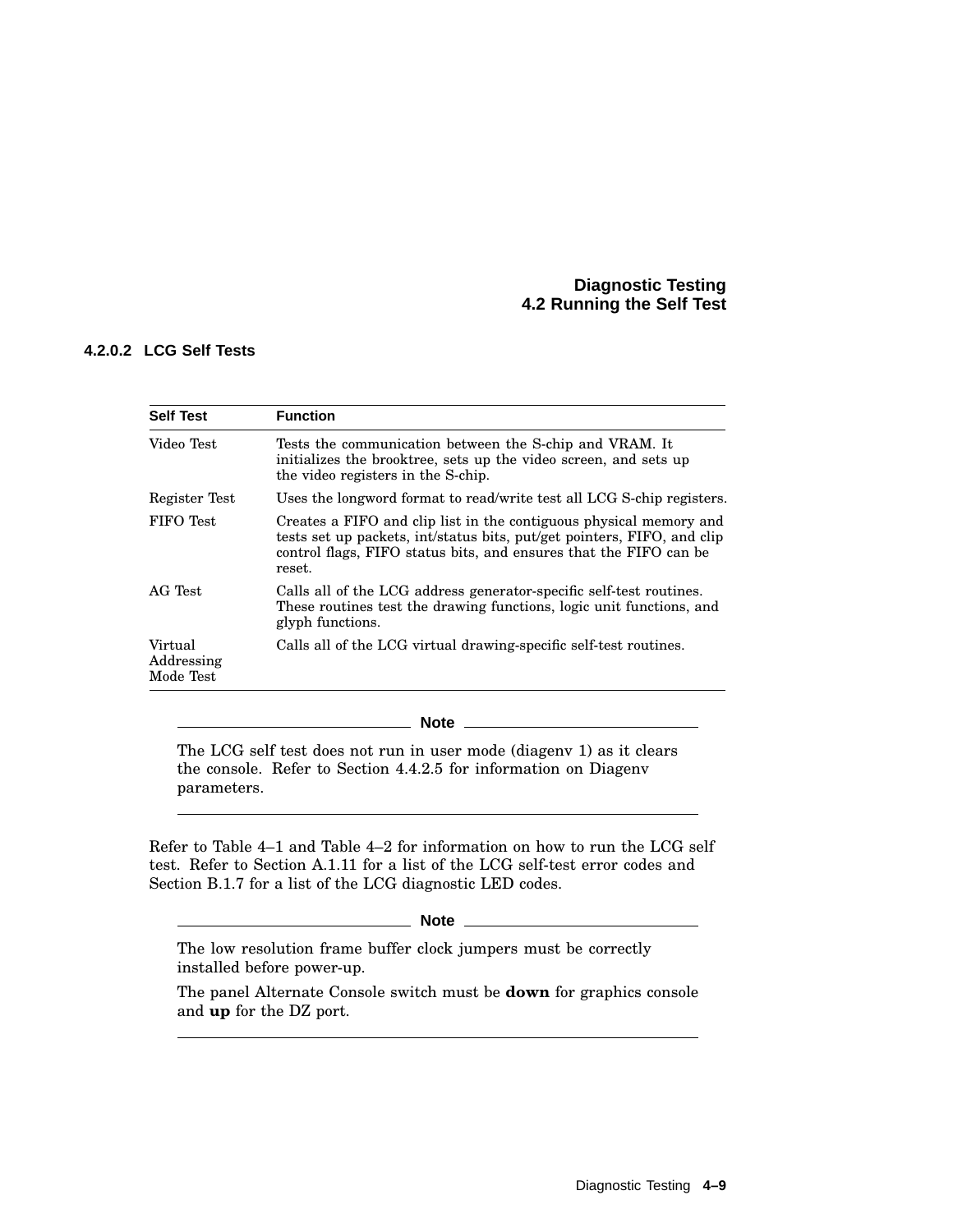#### **4.2.0.3 DZ Self Test**

| <b>Self Test</b> | <b>Function</b>                                                                                                                                                                                                                                                                                                                                                  |
|------------------|------------------------------------------------------------------------------------------------------------------------------------------------------------------------------------------------------------------------------------------------------------------------------------------------------------------------------------------------------------------|
| Reset Test       | Resets the DZ chip and sets up the lines to default values. An error<br>occurs if the device does not reset or the line parameters are not set<br>up correctly.                                                                                                                                                                                                  |
| Polled Test      | Test each line in the internal loopback mode by using the chip in the<br>polled mode. Characters are transmitted out a line and are expected<br>to be looped back.                                                                                                                                                                                               |
| Interrupt Test   | Tests each line by running interrupt driven. If the diagnostic<br>environment is Digital Services or Manufacturing, the lines are<br>tested using an external loopback device on the communication port.<br>Interrupts are disabled and characters are sent out the lines not in<br>use by the console device. The characters are expected to be looped<br>back. |
| LK401 Test       | Checks for the presence of a LK401 keyboard when the console<br>device is a video device.                                                                                                                                                                                                                                                                        |
| Mouse Test       | Checks for the presence of a mouse when the console device is a<br>video device.                                                                                                                                                                                                                                                                                 |

Refer to Table 4–1 and Table 4–2 for information on running the DZ self test. Refer to Section A.1.2 for a list of the DZ self-test error codes and Section B.1.3 for a list of the DZ diagnostic LED codes.

#### **Note**

The DZ interrupt test fails in the Customer Service or Manufacturing environments if external loopbacks are not present on the communication port.

The mouse test fails if the mouse is not plugged in and the console is a video device.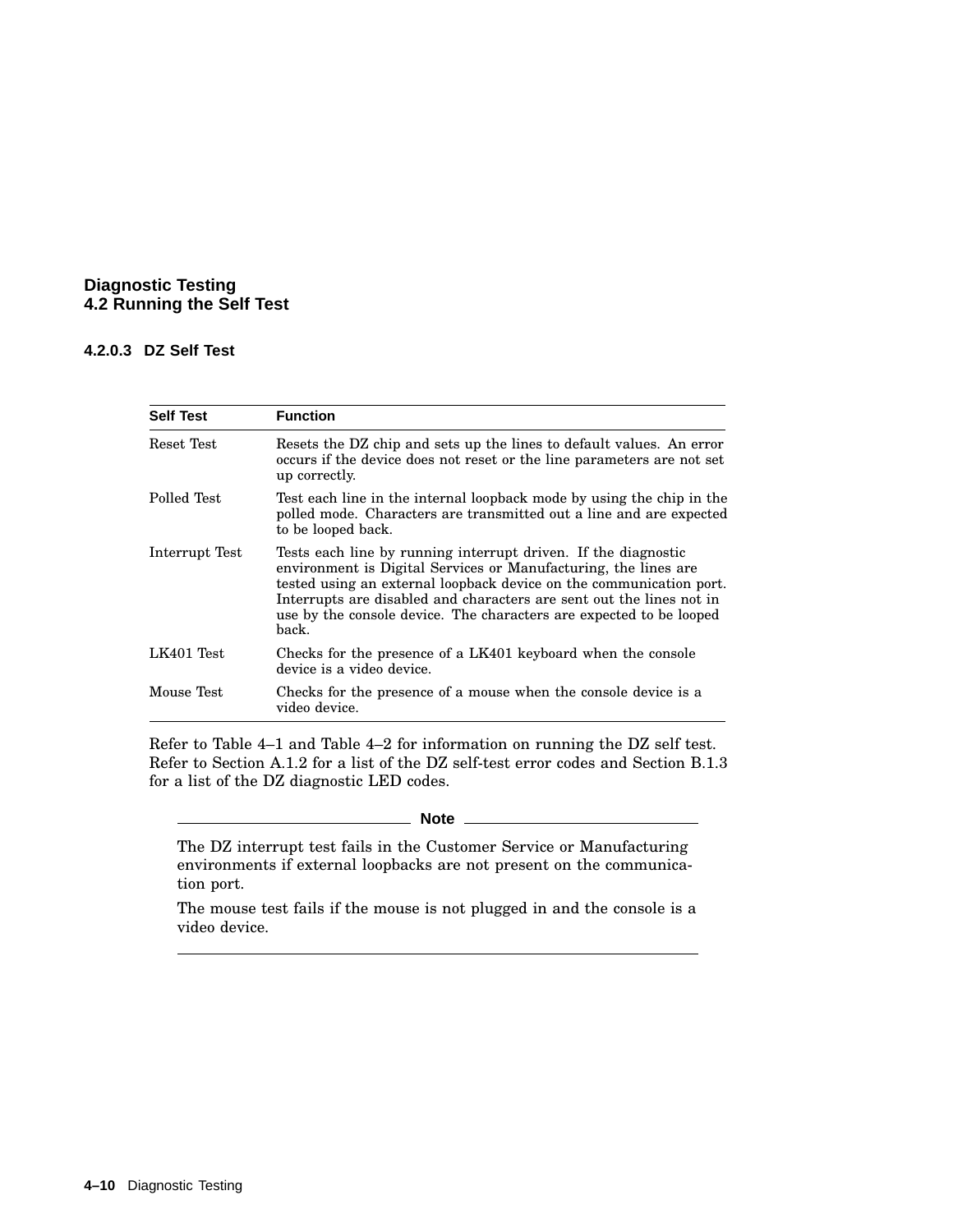#### **4.2.0.4 Cache Self Test**

| <b>Self Test</b>          | <b>Function</b>                                                                                                                                                                                                                                                                                               |  |
|---------------------------|---------------------------------------------------------------------------------------------------------------------------------------------------------------------------------------------------------------------------------------------------------------------------------------------------------------|--|
| <b>DATA</b> Store<br>Test | Tests the data store in the SOC primary cache. A two-pass memory<br>test is performed on the data store. Performs a read/compare<br>/complement/write in forward and reverse directions. The data store<br>is accessed through the I/O address space. Only the cache banks<br>enabled in the BEHR are tested. |  |
| TAG Store Test            | Tests the tag store in the SOC primary cache. A two-pass memory<br>test is performed on the tag store. Performs a read/compare<br>/complement/write in forward and reverse directions. The tag store<br>is accessed through the I/O address space. Only the cache banks<br>enabled in the BEHR are tested.    |  |

Refer to Table 4–1 and Table 4–2 for information on running the cache self test. Refer to Section A.1.10 for a list of the cache self-test error codes and Section B.1.10 for a list of cache self-test diagnostic LED codes.

# **4.2.0.5 System Self Test**

| <b>Self Test</b> | <b>Function</b>                                                                                                                     |
|------------------|-------------------------------------------------------------------------------------------------------------------------------------|
| System ROM       | Checks the system ROMs one byte at a time to ensure that they<br>contain the correct manufacturing check data and correct checksum. |
| Filter RAM       | Makes two passes on the invalidate filter RAMs. The test detects all<br>stuck addressing and data faults.                           |

Refer to Table 4–1 and Table 4–2 for information on how to run the SYS self test. Refer to Section A.1.6 for a list of system self-test error codes and Section B.1.5 for a list of system self-test diagnostic LED codes.

#### **4.2.0.6 Floating Point Unit Self Test**

| <b>Self Test</b>     | <b>Function</b>                                                                                                                                        |
|----------------------|--------------------------------------------------------------------------------------------------------------------------------------------------------|
| Instruction<br>Tests | Performed on the floating point unit (FPU). A failure occurs if the<br>instruction produces unexpected results during execution of the<br>instruction. |

Refer to Table 4–1 and Table 4–2 for information on how to run the FPU self test. Refer to Section A.1.9 for a list of FPU self-test error codes.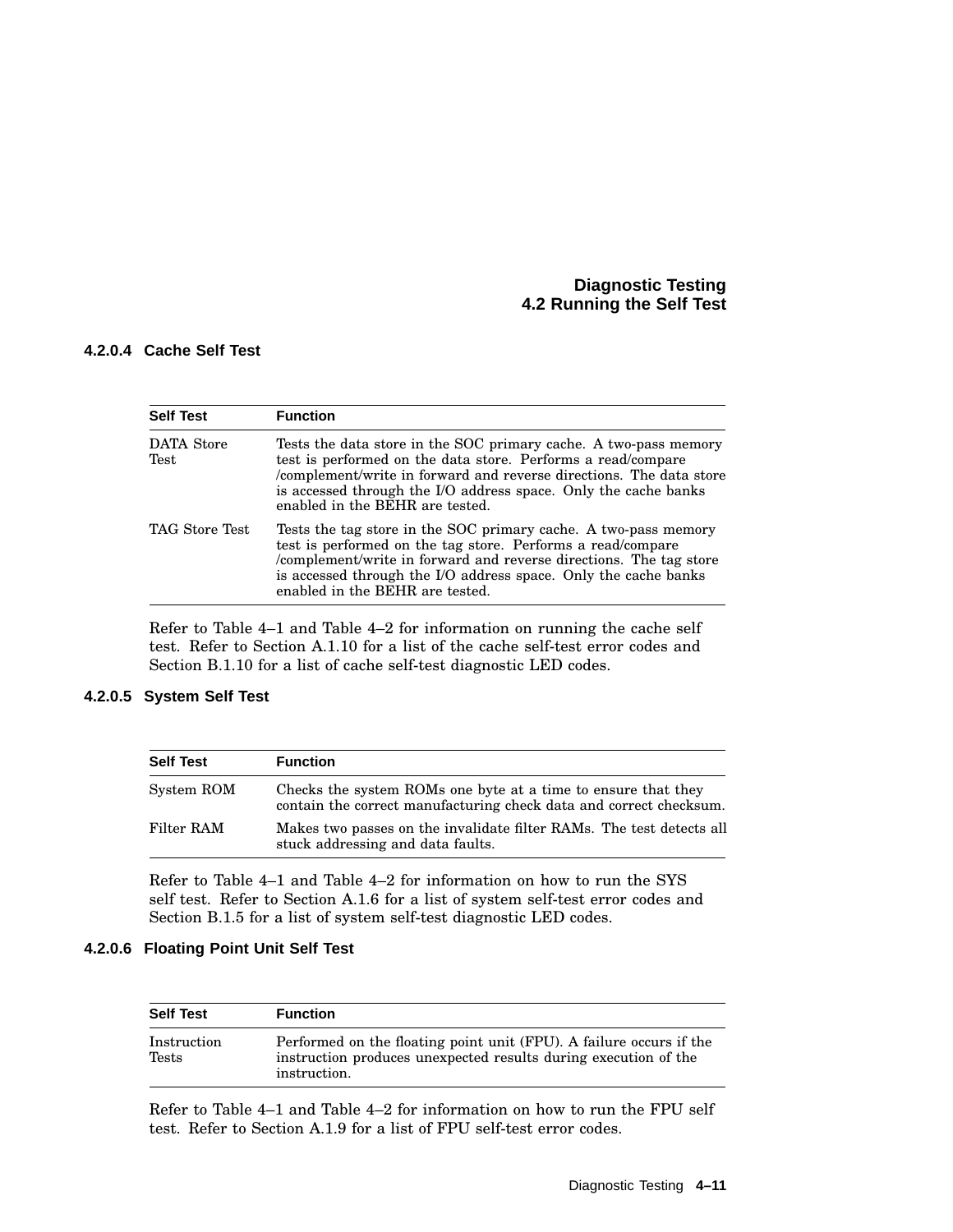#### **4.2.0.7 Interval Timer Self Test**

| <b>Self Test</b> | <b>Function</b>                                                                                                                                                             |
|------------------|-----------------------------------------------------------------------------------------------------------------------------------------------------------------------------|
| Interrupt Test   | Enables the interval timer interrupts. It lowers the IPL for 30 ms<br>and counts the number of interrupts. If there are too few or too<br>many interrupts, an error occurs. |

Refer to Table 4–1 and Table 4–2 for information on how to run the IT self test. Refer to Section A.1.5 for a list of IT self-test error codes.

# **4.2.0.8 Memory Self Test**

| <b>Self Test</b>         | <b>Function</b>                                                                                                                                                                                                                                         |
|--------------------------|---------------------------------------------------------------------------------------------------------------------------------------------------------------------------------------------------------------------------------------------------------|
| <b>Byte Mask Test</b>    | Checks the byte mask signals generated by the CPU. This test is<br>performed on each page boundary. Once the test is complete, all free<br>memory is filled with AAh.                                                                                   |
| Memory Test<br>(forward) | A read/compare/complement/write is performed on the memory in<br>the forward direction. If a page is found to be bad, the appropriate<br>bit in the memory bitmap is cleared.                                                                           |
| Memory Test<br>(reverse) | Starts at the last address to be tested and performs a read/compare<br>/complement/write on memory. If a page is found to be bad, the<br>appropriate bit in the memory bitmap is cleared.                                                               |
| <b>Final Parity</b>      | Fills all of memory with a pattern of 01h (an odd bit pattern) to<br>verify that the parity bit can be changed. A parity error occurs if the<br>parity bit is not changed. The pattern 01010101h is the known state<br>of unused memory after power-up. |

Refer to Table 4–1 and Table 4–2 for information on how to run the Memory self test. Refer to Section A.1.3 for a list of memory self-test error codes and Section B.1.4 for a list of memory self-test diagnostic LED codes.

**Note**

If memory modules are not configured correctly, the memory self test fails and those modules are not configured.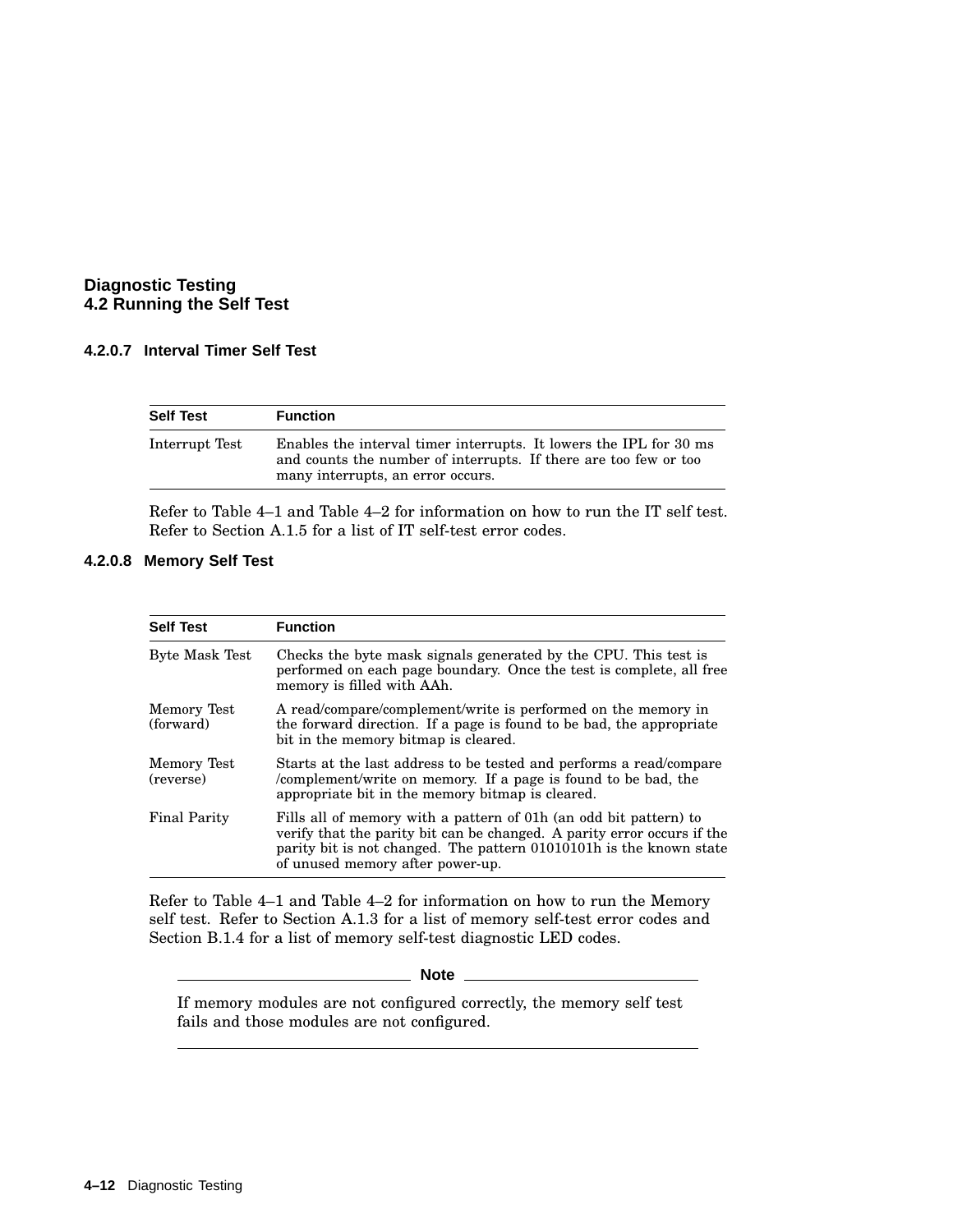#### **4.2.0.9 Network Interconnect Self Test**

| <b>Self Test</b>                                 | <b>Function</b>                                                                                                                                                                                                                                              |
|--------------------------------------------------|--------------------------------------------------------------------------------------------------------------------------------------------------------------------------------------------------------------------------------------------------------------|
| Network<br>Address ROM<br>${\rm Test}$           | Verifies the 32 byte network address ROM that contains the unique<br>6-byte network address and the 2-byte checksum and test data byte.<br>It checks for a null or multicast address, calculates/compares the<br>checksum, and verifies the test data bytes. |
| <b>LANCE</b><br>Register Test                    | Tests the address and data paths to the LANCE register address<br>port (RAP) and the register data port (RDP) for each of the four<br>control status registers (CSRs).                                                                                       |
| <b>LANCE</b>                                     | Sets up the LANCE data structures and initializes the LANCE                                                                                                                                                                                                  |
| Initialization                                   | chip, causing the LANCE to perform a single word DMA read to the                                                                                                                                                                                             |
| Test                                             | system memory.                                                                                                                                                                                                                                               |
| <b>LANCE</b><br>Internal<br>Loopback             | Verifies the correct operation of the LANCE transmitter and receiver<br>during an internal loopback, and verifies the burst-mode DMA read<br>and write on non-word-aligned data buffers for packets of different<br>lengths and data patterns.               |
| <b>LANCE</b>                                     | Enables, forces, and services the LANCE interrupts for initializa-                                                                                                                                                                                           |
| Interrupt Test                                   | tion, transmission, and reception using internal loopback.                                                                                                                                                                                                   |
| LANCE CRC                                        | Tests the LANCE CRC generation on transmission. It checks for                                                                                                                                                                                                |
| Test                                             | detection of a bad CRC on reception using internal loopback.                                                                                                                                                                                                 |
| <b>LANCE</b> Receive<br><b>MISS/BUFF</b><br>Test | Checks LANCE operation for missed packets and buffer error during<br>reception with internal loopback.                                                                                                                                                       |
| <b>LANCE</b>                                     | Verifies collision detection and retry during transmission with                                                                                                                                                                                              |
| <b>Collision Test</b>                            | internal loopback.                                                                                                                                                                                                                                           |
| <b>LANCE Address</b>                             | Tests the LANCE receiver address filtering for broadcast,                                                                                                                                                                                                    |
| <b>Filtering Test</b>                            | promiscuous, and null destinations during internal loopback.                                                                                                                                                                                                 |

Refer to Table 4–1 and Table 4–2 for information on how to run the NI self test. Refer to Section A.1.12 for a complete list of NI self tests and their error codes and Section B.1.8 for a list of NI self-test diagnostic LED codes.

**Note**

You must install an external loopback connector or a network connection (cable) at the selected network port before running the self test.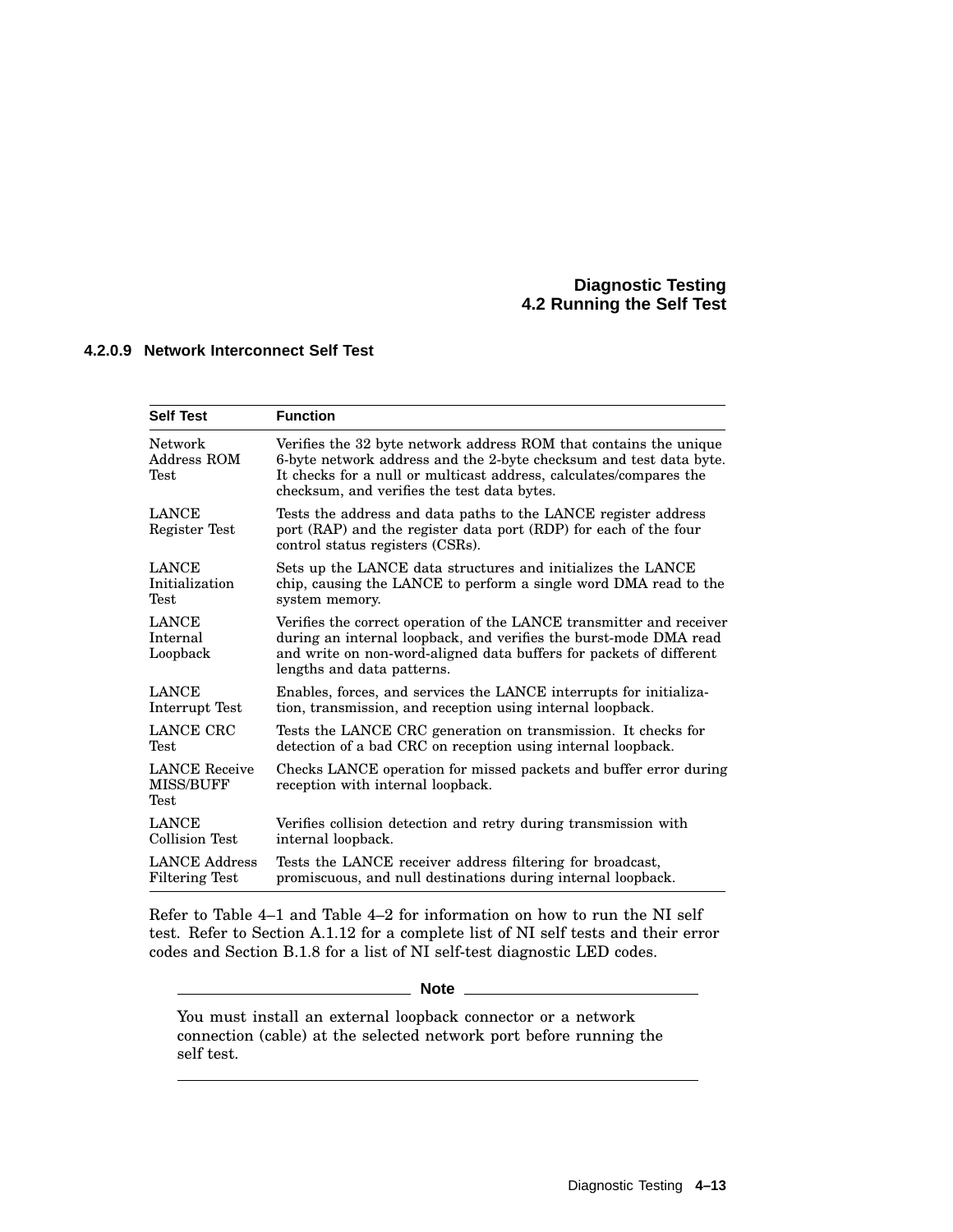#### **4.2.0.10 SCSI Self Test**

| <b>Self Test</b>      | <b>Function</b>                                                                                                                                                                                                                                                                                                                                                                                                                                                        |
|-----------------------|------------------------------------------------------------------------------------------------------------------------------------------------------------------------------------------------------------------------------------------------------------------------------------------------------------------------------------------------------------------------------------------------------------------------------------------------------------------------|
| Register Test         | Verifies that the 53C94B controller chip registers are fully<br>functional. All read/write bits that can be written are written<br>to. It also verify the bits.                                                                                                                                                                                                                                                                                                        |
| Interrupt Test        | Verifies the SCSI bits in the interrupt mask register, interrupt<br>request register, and the interrupt clear register. A SCSI interrupt<br>forced, with the SCSI bit in the interrupt mask first set and then<br>cleared. This is repeated for both a high interrupt priority level and<br>a low priority level.                                                                                                                                                      |
| Data Transfer<br>Test | Verifies SCSI bus communication between the controller and the<br>available peripherals and also verifies the data path of the controller<br>to the S-chip and to memory. A series of four inquiry commands are<br>issued to each device. The commands are issued in the programmed<br>I/O mode, asynchronous mode with DMA, asynchronous mode with<br>the DMA starting on a non-word-aligned boundary and crossing a<br>page boundary, and synchronous mode with DMA. |

Refer to Table 4–1 and Table 4–2 for information on how to run the SCSI self test. Refer to Section A.1.7 for a list of SCSI self-test error codes and to Section B.1.6 for a list of SCSI self-test diagnostic LED codes.

**Note**

CDROM devices will fail in extended mode if media is not installed in removable media drive.

If some or all devices do not show up in the configuration display after running the self test, make sure all devices have a unique ID number and that power is supplied to all devices and the system module. Be sure the SCSI cable is connected to the system module and devices, and that the bus is terminated.

# **4.2.0.11 Audio Self Test**

| <b>Self Test</b> | <b>Function</b>                                           |
|------------------|-----------------------------------------------------------|
| Register Tests   | Performs a write/read to registers in the 79C30 DSC chip. |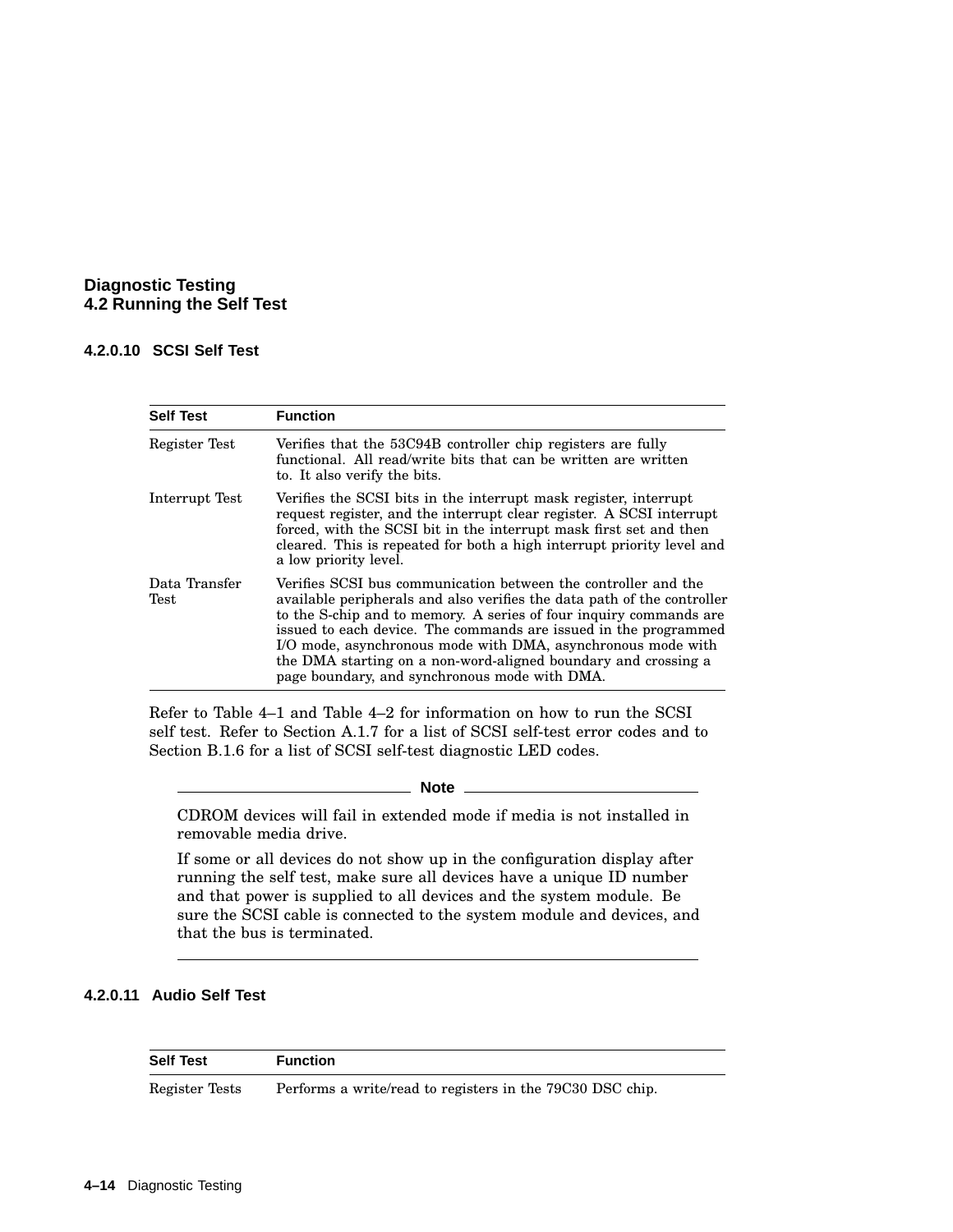| <b>Self Test</b> | <b>Function</b>                                                                             |
|------------------|---------------------------------------------------------------------------------------------|
| Interrupt Test   | Enables interrupts, and sends and receives an 8-byte packet by way<br>of internal loopback. |
| Audio Test       | Generates and outputs a sequence of 8 audible tones.                                        |

Refer to Table 4–1 and Table 4–2 for information on how to run the Audio self test. Refer to Section A.1.8 for a list of Audio self-test error codes.

# **4.3 Utilities**

These test commands run or display the available utilities. Utilities can be run with all parameters input at the command line or the utility prompts for additional input when necessary. The format of a utility run completely from the command line is

>>> T [EST]/UT[ility] dev\_nbr util\_nbr opt\_p1,...,opt\_pn

| dev nbr            | The number of the device on which you want to run the<br>utility                                                                                          |
|--------------------|-----------------------------------------------------------------------------------------------------------------------------------------------------------|
| util_nbr           | The number of the utility that you want to run. The<br>devices can have more than one utility.                                                            |
| $opt\_p1$ ,,opt pn | Optional parameters possibly needed by a utility. For<br>example, a SCSI utility could need to know the target ID<br>of the device to run the utility on. |

If you are unfamiliar with the utilities on a particular device, enter the TEST/UTILITY command followed by the device number or name. The utility prompts for additional information if needed. For example, if you want to run an LCG utility, first type enter T/UT 2. The LCG main utility routine displays a list of available utilities (see Figure 4–4). Then the prompt LCG\_util>>> displays. Enter the number of the utility that you want to run. In this example, utility 8 is selected.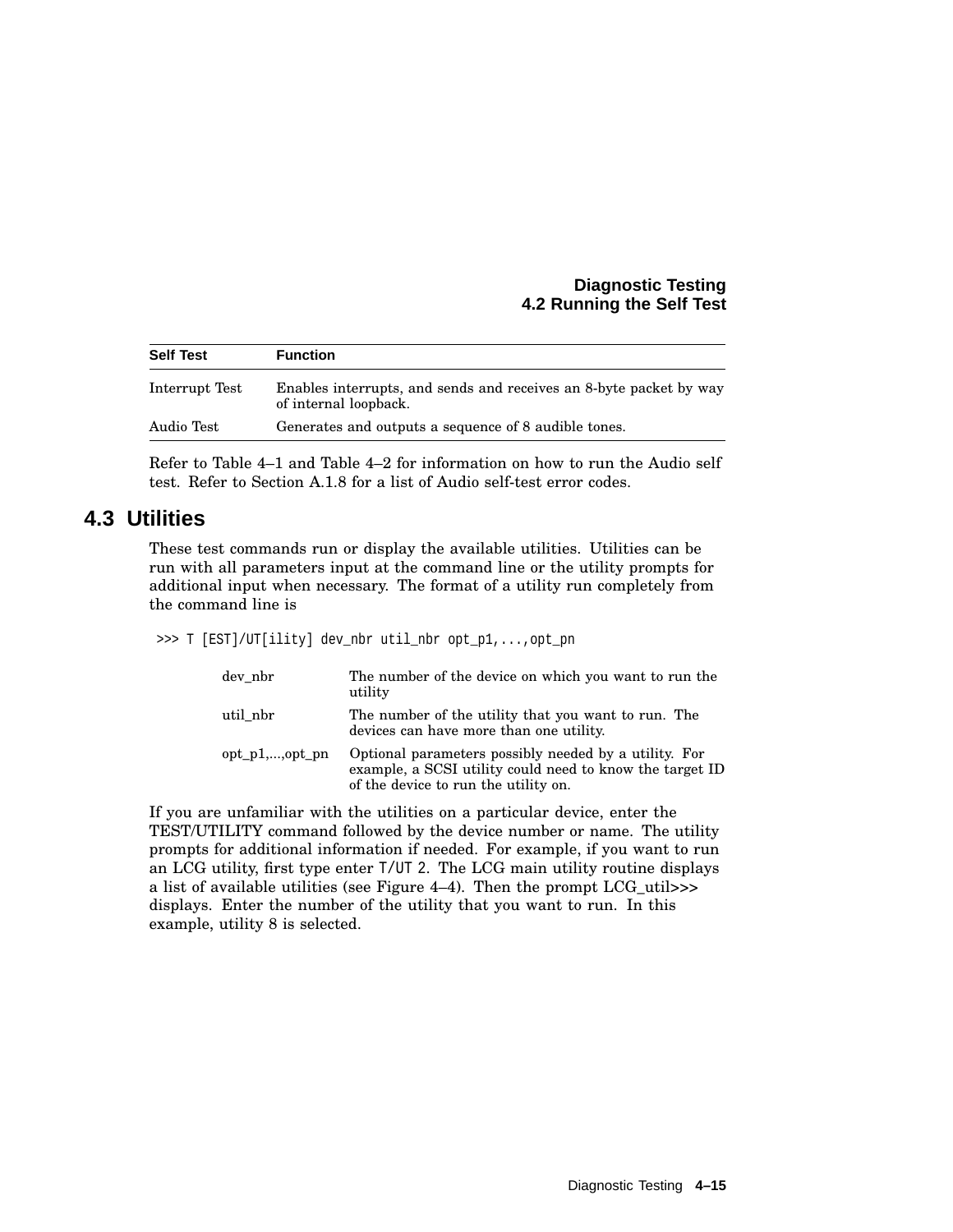#### **Diagnostic Testing 4.3 Utilities**

#### **Figure 4–4 Utilities List**

| $\Rightarrow$ T/UT 2                                                                                                                                                    |
|-------------------------------------------------------------------------------------------------------------------------------------------------------------------------|
| 0 - LCG-WH-SCRN<br>1 - LCG-RD-SCRN<br>2 - LCG-BL-SCRN<br>3 - LCG-GN-SCRN<br>4 - LCG-4C-CBAR<br>5 - LCG-8C-CBAR<br>6 - LCG-8G-GSCL<br>7 - LCG-EE-SCRN<br>8 - LCG-CI-XHCT |
| LCG_util>>> 8                                                                                                                                                           |

LJ-01383-TI0

Control returns to the console if you enter an illegal utility number.

If you run a utility that will destroy the contents of a mass storage device, the following displays:

dev\_nam OK ?

dev\_nam Device whose contents will be lost.

Enter OK followed by Return to start the utility. If any other combination of keys are entered control is returned to the console.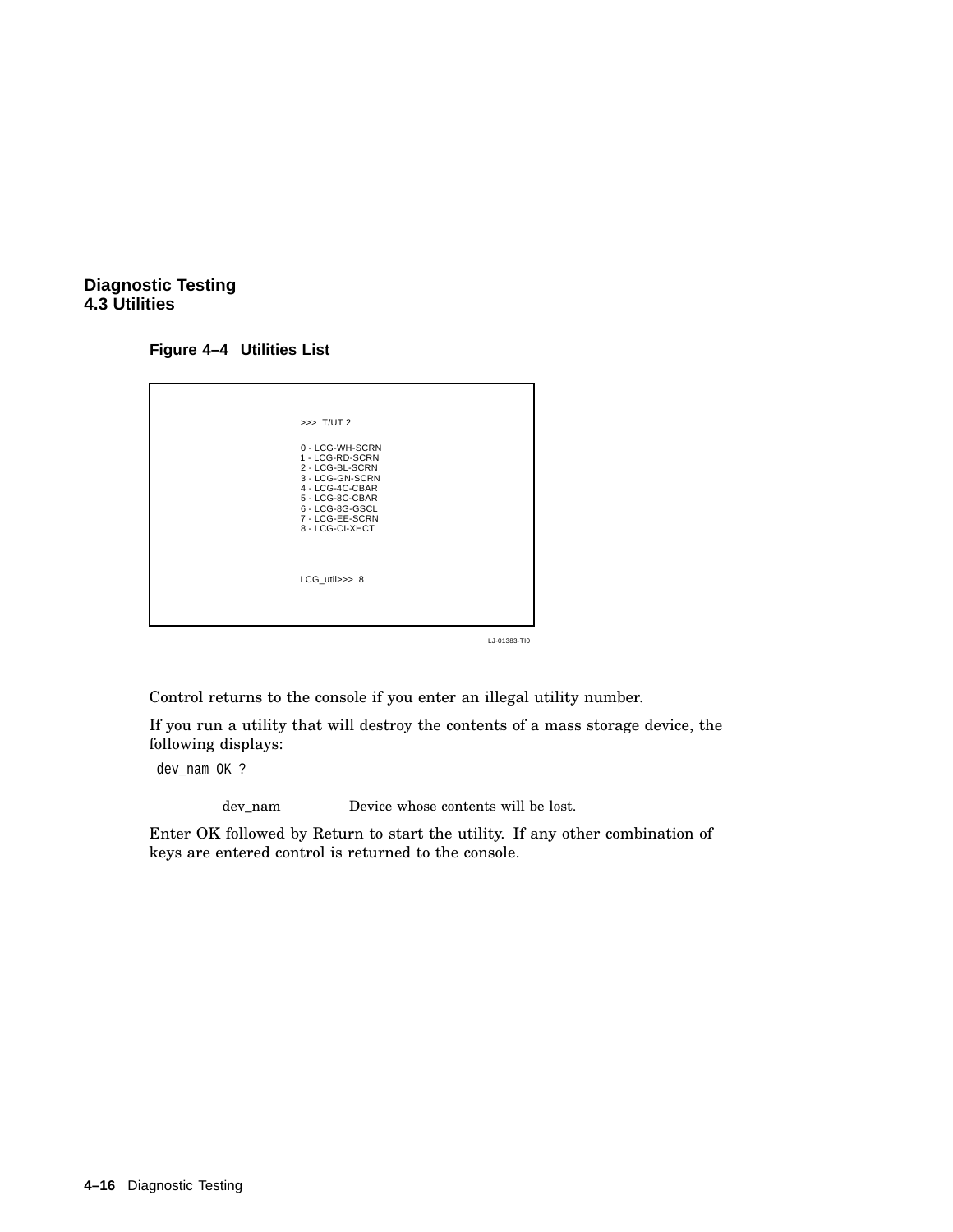# **4.4 System Console**

This section describes the standard console commands for the VAXstation 4000 VLC system. The console commands are divided into three functional groups.

• SET/SHOW Commands

Use these commands to set or examine system parameters and configuration.

- Memory Commands These include the DEPOSIT, EXAMINE, FIND, MOVE, and SEARCH commands.
- Processor Control Commands These commands are BOOT, CONTINUE, HALT, INIT, START, and UNJAM.
- Miscellaneous Commands HELP or ?, LOGIN, and REPEAT.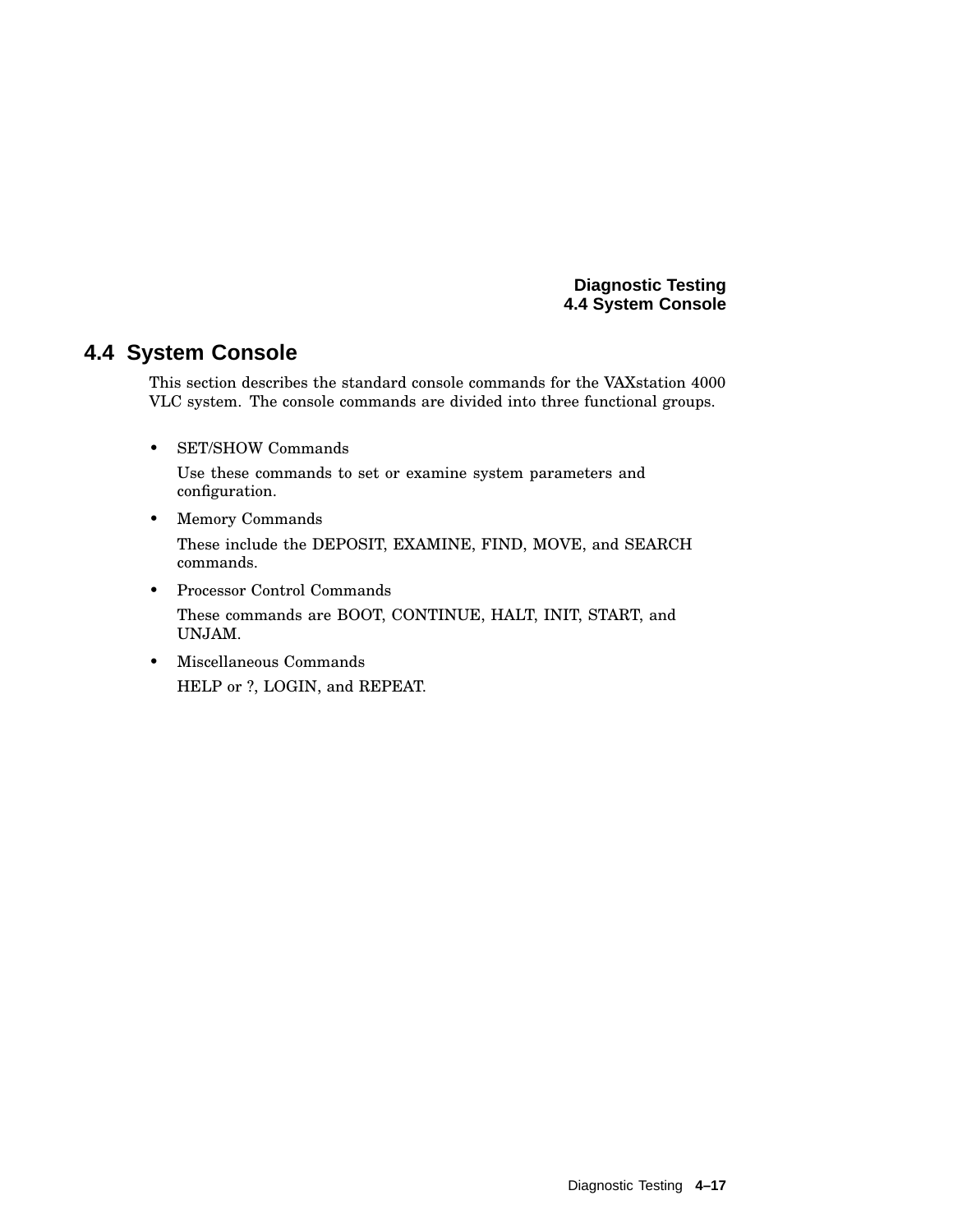# **4.4.1 SET and SHOW Commands**

Use the SET and SHOW commands to set and examine system parameters. Table 4–3 lists the SET and SHOW parameters and their meanings.

| <b>Parameter</b> | <b>Meaning</b>                           |  |  |  |  |  |
|------------------|------------------------------------------|--|--|--|--|--|
| <b>BFLG</b>      | Default bootflag                         |  |  |  |  |  |
| <b>BOOT</b>      | Default boot device                      |  |  |  |  |  |
| <b>CONFIG</b>    | System configuration                     |  |  |  |  |  |
| <b>DEVICE</b>    | Ethernet and SCSI devices information    |  |  |  |  |  |
| <b>DIAGENV</b>   | Diagnostic environment (mode)            |  |  |  |  |  |
| <b>ETHER</b>     | Ethernet hardware address                |  |  |  |  |  |
| <b>ERROR</b>     | Errors from the last system or self test |  |  |  |  |  |
| <b>ESTAT</b>     | Status from the last system test         |  |  |  |  |  |
| <b>FBOOT</b>     | Powerup memory test flag                 |  |  |  |  |  |
| <b>HALT</b>      | Halt recovery action                     |  |  |  |  |  |
| <b>KBD</b>       | Keyboard language                        |  |  |  |  |  |
| <b>MEM</b>       | Memory address range                     |  |  |  |  |  |
| <b>MOP</b>       | MOP listener                             |  |  |  |  |  |
| <b>PSE</b>       | Password enable                          |  |  |  |  |  |
| <b>PSWD</b>      | Password                                 |  |  |  |  |  |
| <b>SCSI</b>      | System SCSI ID                           |  |  |  |  |  |
| TRIGGER          | Enable network console                   |  |  |  |  |  |
| VER              | System ROM version                       |  |  |  |  |  |

**Table 4–3 SET and SHOW Parameters**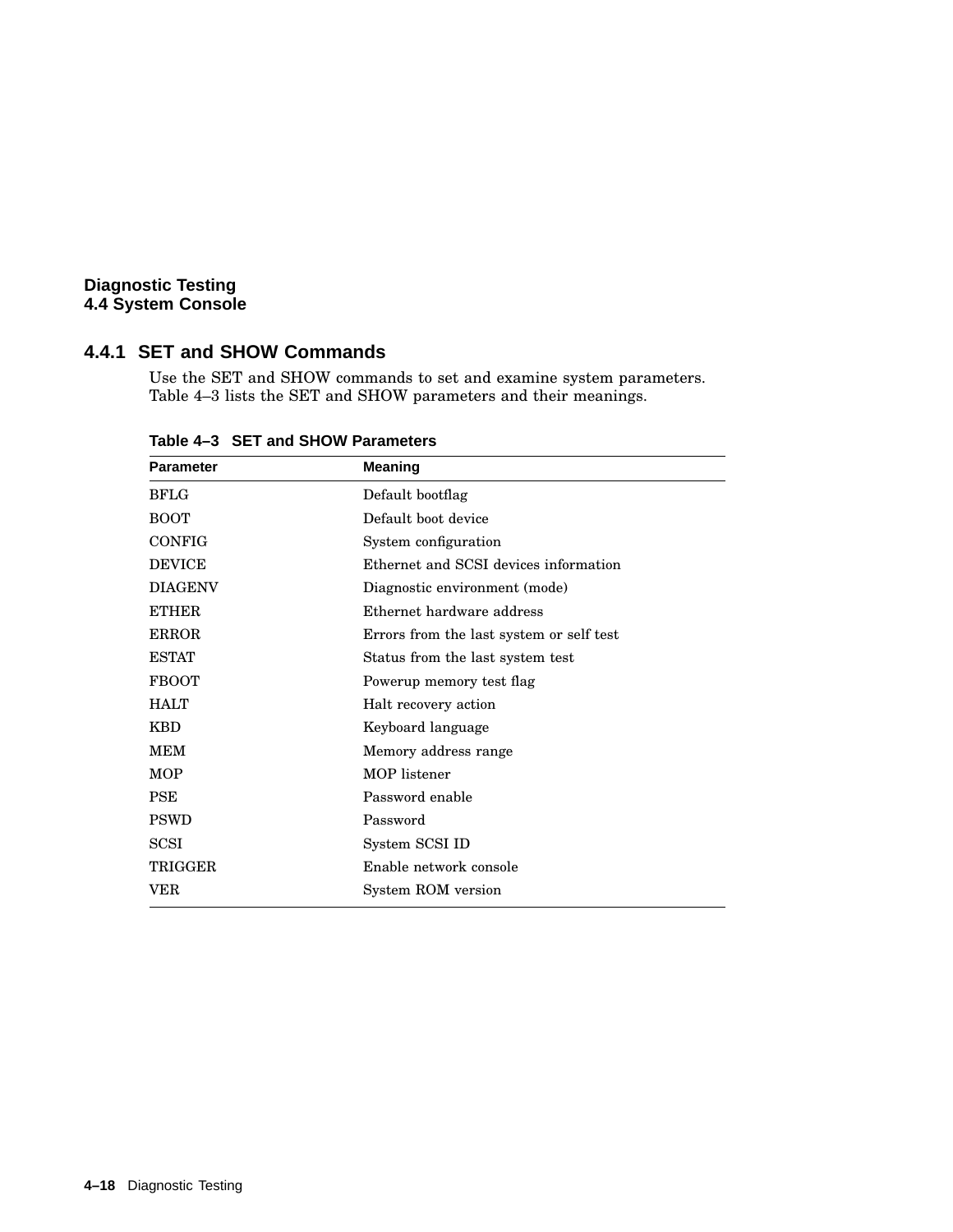#### **4.4.1.1 SET and SHOW Command Syntax**

The SET and SHOW command syntax is

>>> SHOW parameter

>>> SET parameter value

#### **Example:**

>>> SHOW BOOT >>> SET BOOT DKA200:

# **4.4.2 SET and SHOW Parameters**

This section describes each of the SET and SHOW parameters.

#### **4.4.2.1 BFLG**

The BFLG parameter is the default bootflag. It is equivalent to R5:xxxxxxxx in the boot command. BFLG is normally set to 0.

#### **Example:**

```
>>> SET BFLG 00000001 ! Set BLFG to
                         conversational boot
   BFLG = 00000001
>>> SHOW BFLG
    BLFG = 00000001
```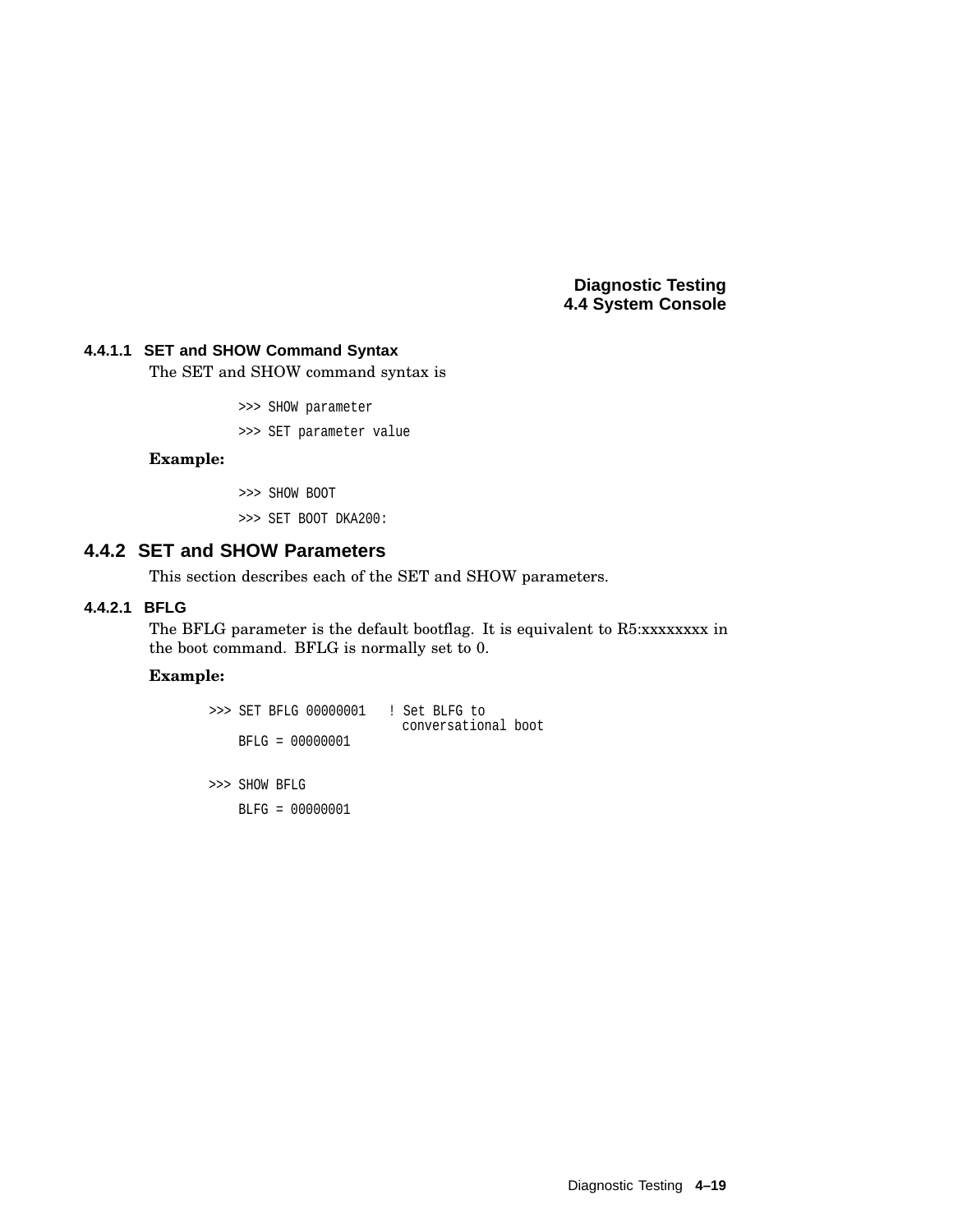#### **4.4.2.2 BOOT**

The BOOT parameter is the default boot device. The boot device can be set to a bootable SCSI drive or the network device. To see the valid device boot names, enter the SHOW DEVICE command. The first column lists the boot names.

#### **Example:**

>>> SET BOOT DKA200 BOOT = DKA200 >>> SHOW BOOT BOOT = DKA200

#### **4.4.2.3 CONFIG**

The CONFIG parameter displays the system configuration and device status. The SET command does not apply to this parameter. Use the SHOW DEVICE command for more information on SCSI devices.

#### **Example:**

```
>>> SHOW CONFIG
KA48-A BL3-186-B3.1
08-00-2B-F3-31-03
16 MB
DEVNBR DEVNAM INFO
------ ------ ----<br>1 NVR OK
      NVR<br>LCG
   2 LCG HR - 8 PLN FB - 2.7
   3 DZ OK
   4 CACHE OK<br>5 MEM OK
      MEM16MB = SY=8MB, S0/S1=8MB, S2/S3=0MB, S4/S5=0MB
   6 FPU OK
   7 IT<br>8 SYS
        SYS OK
   9 NI OK
   10 SCSI OK
               1-RZ23L 6-INITR
   11 AUD OK
```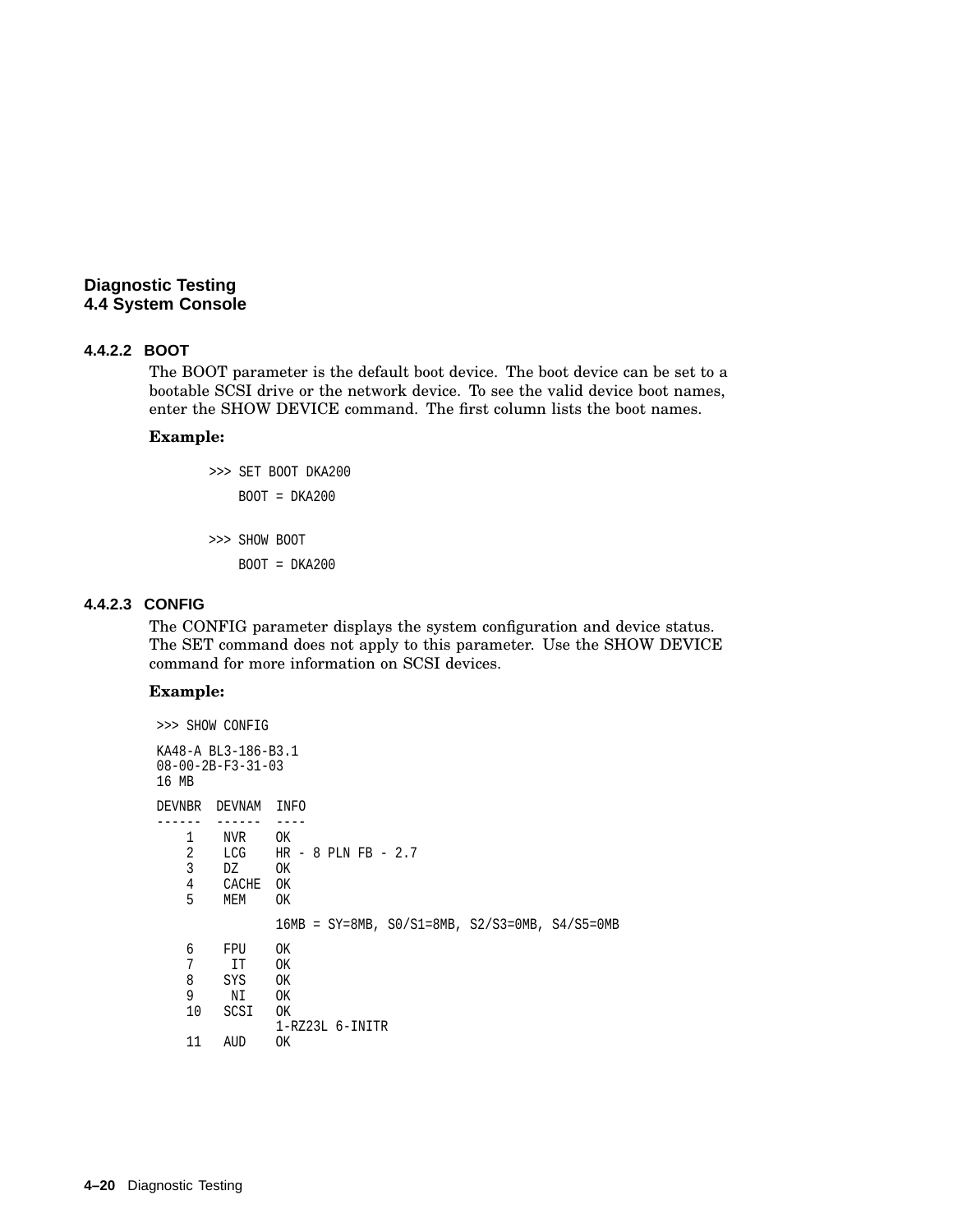#### **4.4.2.4 DEVICE**

The DEVICE parameter displays SCSI and Ethernet device information. The SET command does not apply to this parameter.

# **Example:**

>>> SHOW DEVICE

| ADDR  | DEVTYPE     | NUMBYTES                      | RM/FX | WΡ | DEVNAM       | <b>REV</b> |
|-------|-------------|-------------------------------|-------|----|--------------|------------|
|       |             |                               |       |    |              |            |
|       |             |                               |       |    |              |            |
| A/1/0 | DISK        | 121 MB                        | FX    |    | RZ23L        | 1F25       |
| A/3/0 | RODISK      | 594 MB                        | RM    | WΡ | RRD42        | 1.1A       |
| A/5/0 | <b>TAPE</b> |                               | RM    |    | <b>TZK10</b> | 00AD       |
|       | INITR       |                               |       |    |              |            |
| A/7/0 | DISK        | 332 MB                        | FX    |    | RZ55         | 0900       |
|       |             | $08 - 00 - 2B - 17 - EA - FD$ |       |    |              |            |

!Column Meanings:

| VMS/VMB<br>ADDR | - The VMS device name, and console boot name for the device.<br>- Ethernet hardware address or SCSI device ID.<br>The SCSI device ID has the format: |
|-----------------|------------------------------------------------------------------------------------------------------------------------------------------------------|
|                 | A/DEVICE ID/LOGICAL ID                                                                                                                               |
|                 | The LOGICAL ID is always 0.                                                                                                                          |
| DEVTYPE         | - Device type, RODISK is a read-only disk (CDROM).                                                                                                   |

| NUMBYTES - Drive capacity. Capacity is not be displayed for empty |  |                                                             |  |  |  |  |  |
|-------------------------------------------------------------------|--|-------------------------------------------------------------|--|--|--|--|--|
|                                                                   |  | removable media drives                                      |  |  |  |  |  |
| RM/FX                                                             |  | - Indicates whether the drive has removable or fixed media. |  |  |  |  |  |

| . <i>. .</i> | www.composition.com/www.com/www.com/www.com/www.com/www.com/www.com/www.com/www. |  |  |  |  |  |
|--------------|----------------------------------------------------------------------------------|--|--|--|--|--|
| WP           | - Indicates whether the drive is write protected.                                |  |  |  |  |  |

- DEVNAM Device name for the drive.
- REV Firmware revision level for the drive.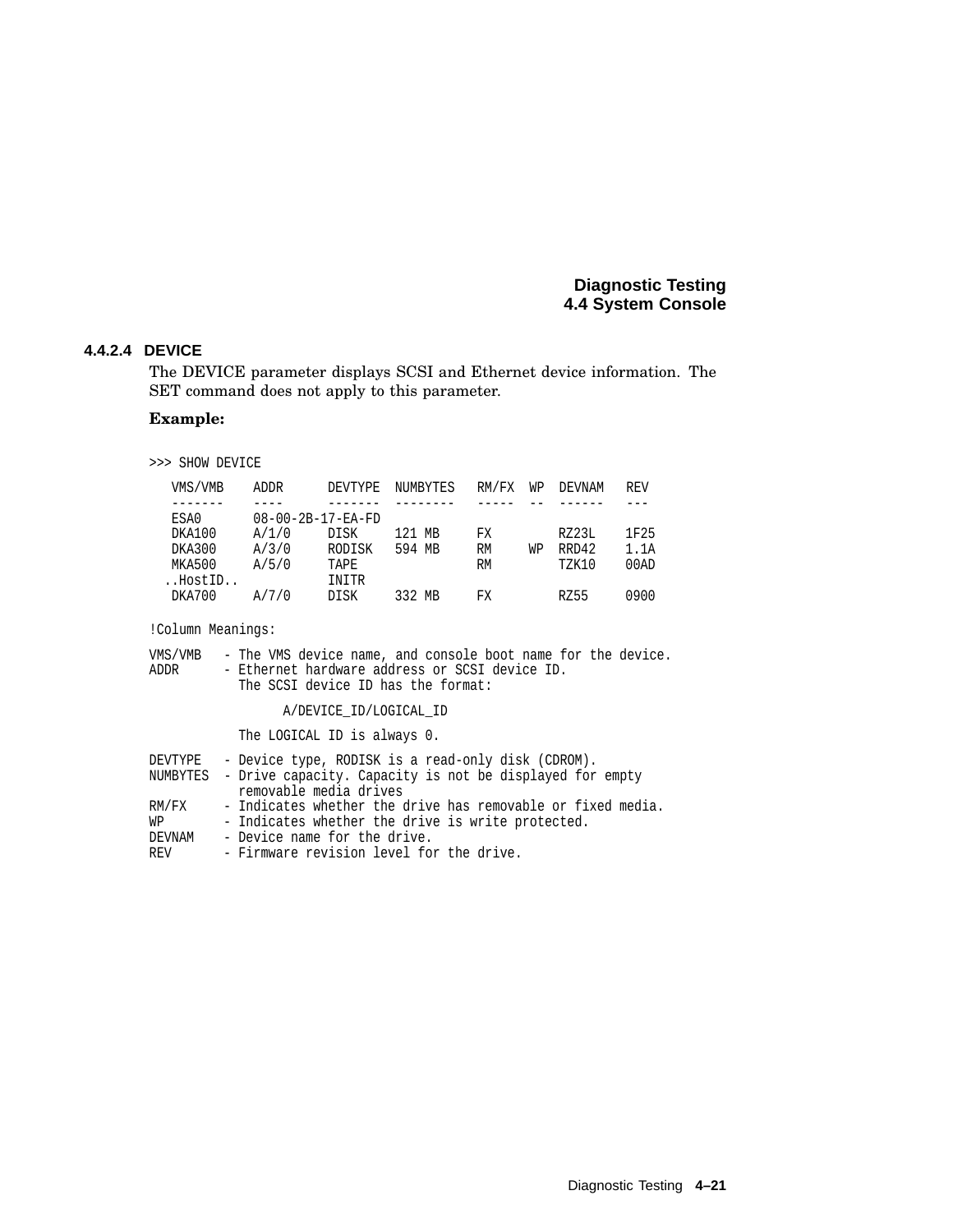# **4.4.2.5 DIAGENV**

The DIAGENV parameter determines the diagnostic environment that the diagnostics run under. Table 4–4 lists the diagnostic environments and their usage.

| <b>Mode</b>                        | Usage                                                                                                                     |
|------------------------------------|---------------------------------------------------------------------------------------------------------------------------|
| Customer                           | No setup is required.<br>Default mode on powerup.                                                                         |
| Customer Service                   | Provides a more thorough test than in customer mode.<br>Some tests require loopback connectors for successful completion. |
| Manufacturing                      | Some tests require loopback connectors for successful completion.                                                         |
| Loop on error;<br>Customer Service | The system loops on a test when an error occurs.                                                                          |
| Loop on error;<br>Manufacturing    | The system loops on a test when an error occurs.                                                                          |

**Table 4–4 Diagnostic Environments**

To set the diagnostic environment, enter a console command listed in Table 4–5.

| Command                     | Result                                                         |
|-----------------------------|----------------------------------------------------------------|
| <b>SET DIAGENV 1</b>        | Resets environment to Customer mode.                           |
| <b>SET DIAGENV 2</b>        | Sets environment to Customer Service mode.                     |
| <b>SET DIAGENV 3</b>        | Sets environment to Manufacturing mode.                        |
| <b>SET DIAGENV 80000001</b> | Sets environment to loop on error in Customer<br>Service mode. |
| SET DIAGENV 80000002        | Sets environment to loop on error in Manufacturing<br>mode.    |

**Table 4–5 SET DIAGENV Command**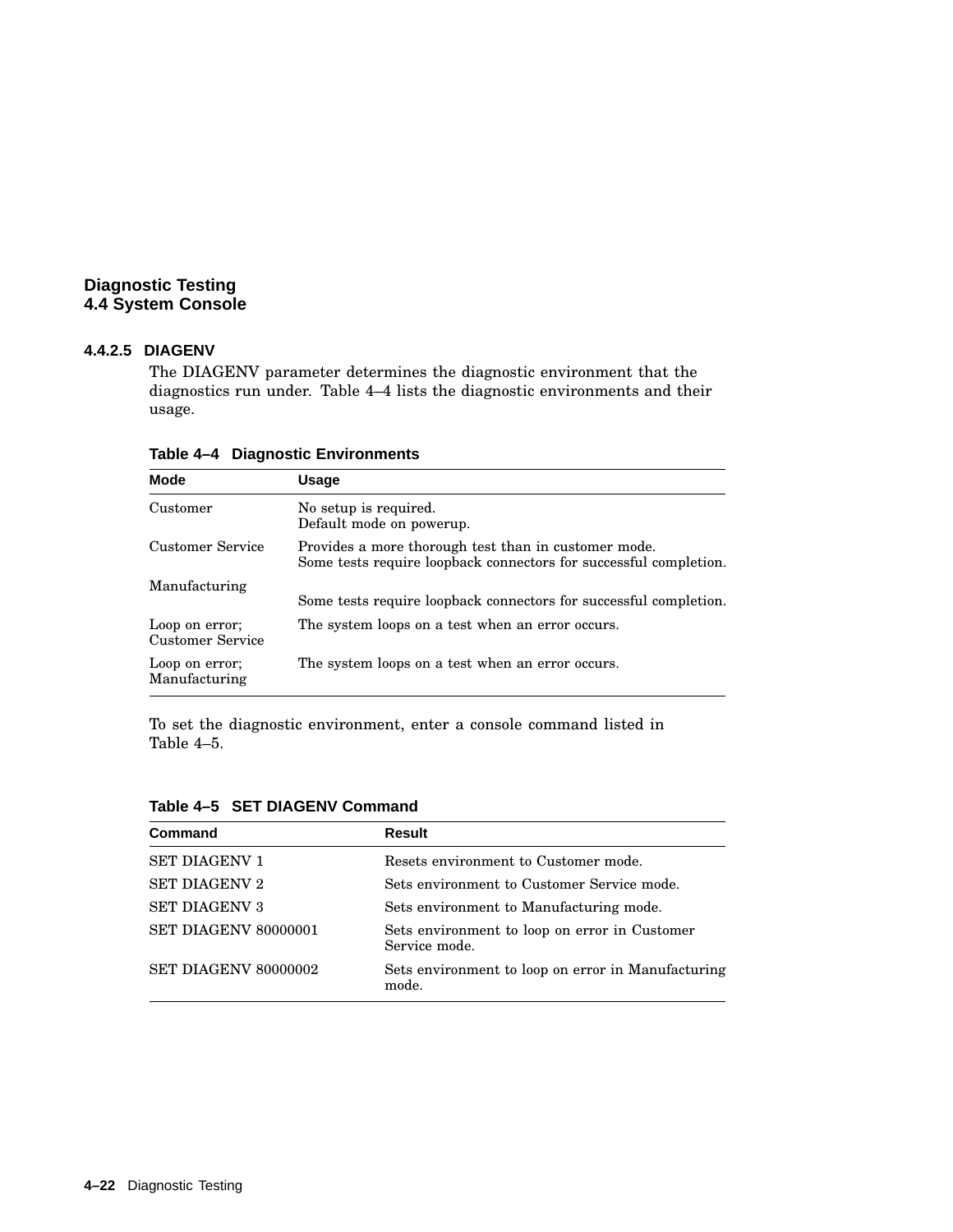#### **Example:**

```
>>> SET DIAGENV 2
   DIAGENV = 2
>>> SHOW DIAGENV
   DIAGENV = 2
```
# **4.4.2.6 ERROR**

The ERROR parameter displays extended error information about any errors that occur during the last execution of:

- Powerup self test
- Extended self test
- System test.

The SET command does not apply.

#### **Example:**

>>> SHOW ERROR ?? 150 10 SCSI 0032 150 000E 00000005 001D001D 03200000 00000024 (cont.) 00000002 00000000 00000004

# **4.4.2.7 ETHER**

The ETHER parameter displays the Ethernet hardware address. The SET command does not apply.

#### **Example:**

>>> SHOW ETHER ETHERNET = 08-00-2B-1B-48-E3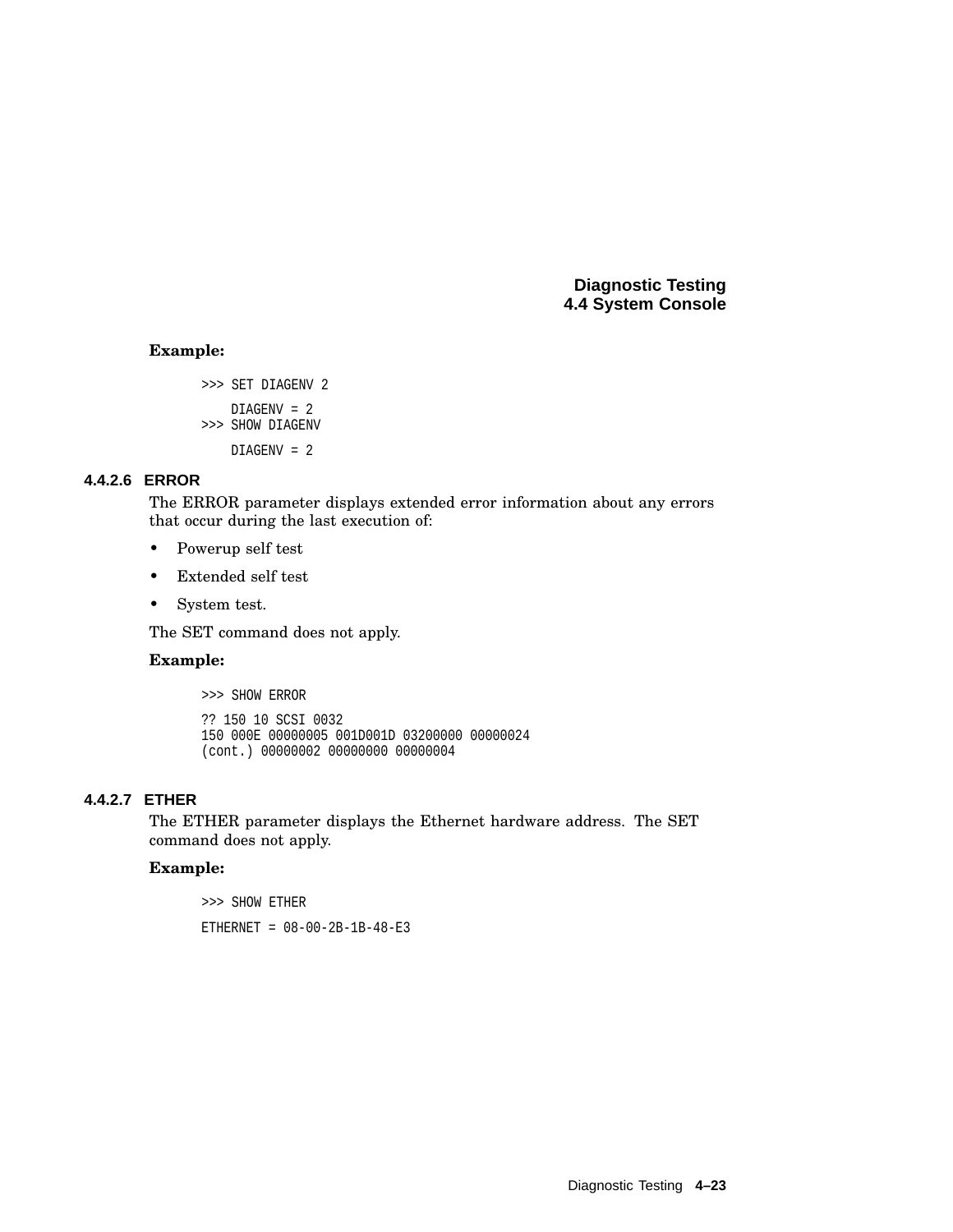# **4.4.2.8 FBOOT**

The FBOOT (fast boot) parameter determines whether the memory is tested on powerup. The powerup test time is reduced when main memory and FB memory are not tested.

- When FBOOT = 0 the memory is tested on powerup.
- When FBOOT = 1 the memory test is not done on powerup.
- The setting only affects the powerup test.
- FBOOT should only be set to 1 when troubleshooting requires a number of power cycles and memory is not the suspected fault.

#### **Example:**

```
>>> SET FBOOT 1 ! Enables fast powerup test.
   FBOOT = 1>>> SHOW FBOOT
   FBOOT = 1
```
#### **4.4.2.9 HALT**

The HALT parameter determines the recovery action that the system takes after powerup, system crash, or halt. The following table lists the HALT parameter values and their meanings:

| <b>Value</b> | <b>Meaning</b>                                                                                   |
|--------------|--------------------------------------------------------------------------------------------------|
|              | Systems tries to restart operating system. If restart fails, then the<br>system tries to reboot. |
| 2            | System tries to reboot.                                                                          |
| 3            | System halts and enters console mode.                                                            |

#### **Example:**

>>> SET HALT 2  $HALT = 2$ >>> SHOW HALT  $HALT = 2$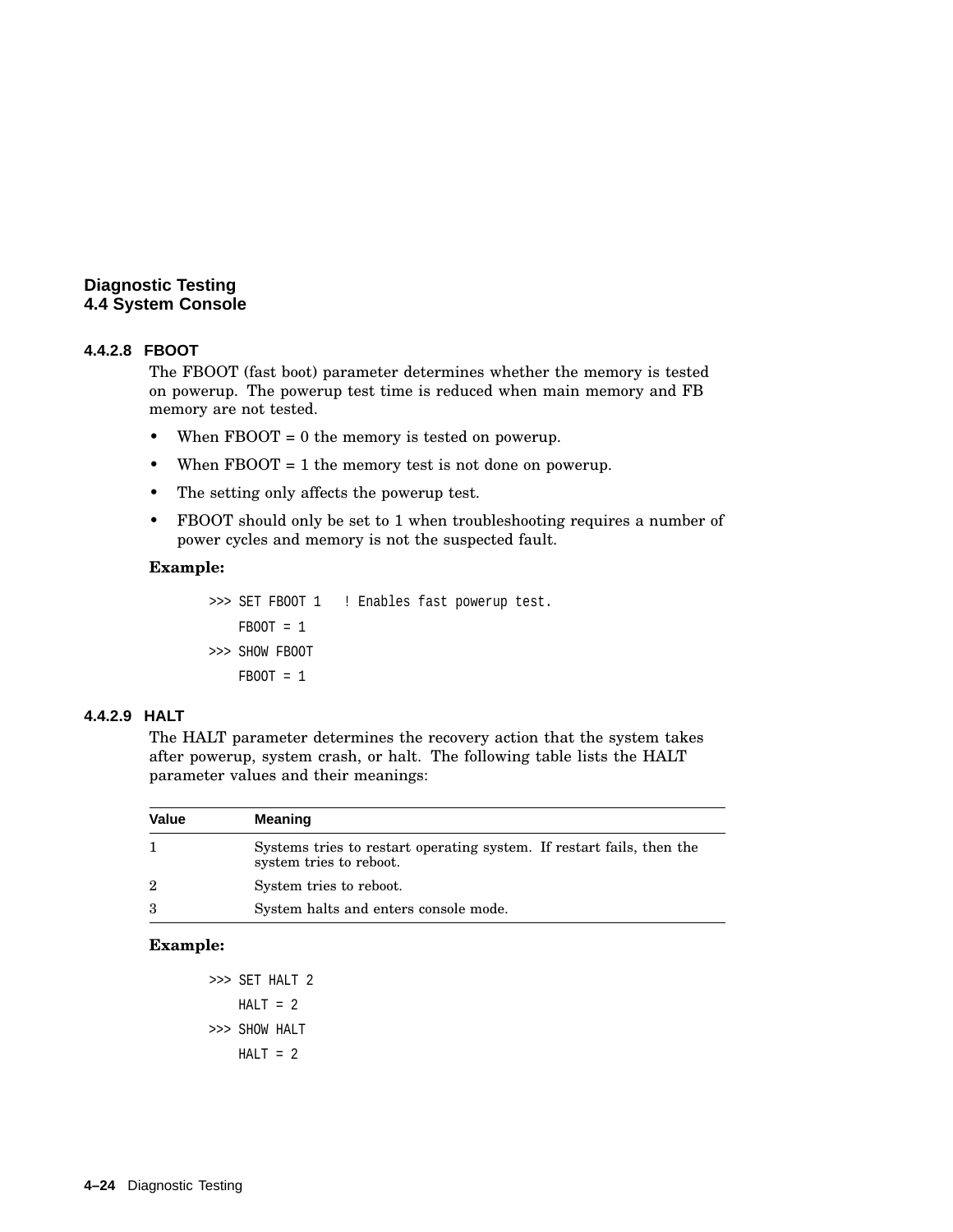#### **4.4.2.10 KBD**

The KBD parameter determines the keyboard language.

- The SHOW KBD command displays the numeric keyboard code only.
- The SET KBD command displays the language choices and the numeric code.

#### **Example:**

```
>>> SET KBD
0) Dansk 8) Francais (Suisse Romande)
1) Deutsch 9) Italiano
2) Deutsch (Schweiz) 10) Nederlands
3) English 11) Norsk
4) English (British/Irish) 12) Portugues
5) Espanol 13) Suomi
6) Francais 14) Svenska
7) Francais (Canadian) 15) Vlaams
  3 >>> 4 ! Enter numeric code
>>> SHOW KBD
KBD = 4
```
#### **4.4.2.11 MEM**

The MEM parameter displays the memory address range and the unavailable memory address range. The unavailable range is memory the console uses, and memory that is marked unavailable by the diagnostics. The SET command does not apply.

#### **Example:**

```
>>> SHOW MEM
       MEM_TOP = 01000000
       MEM BOT = 00000000
         MEM_NOT_AVAIL
```
----------------- 00FC0800:00FFFFFF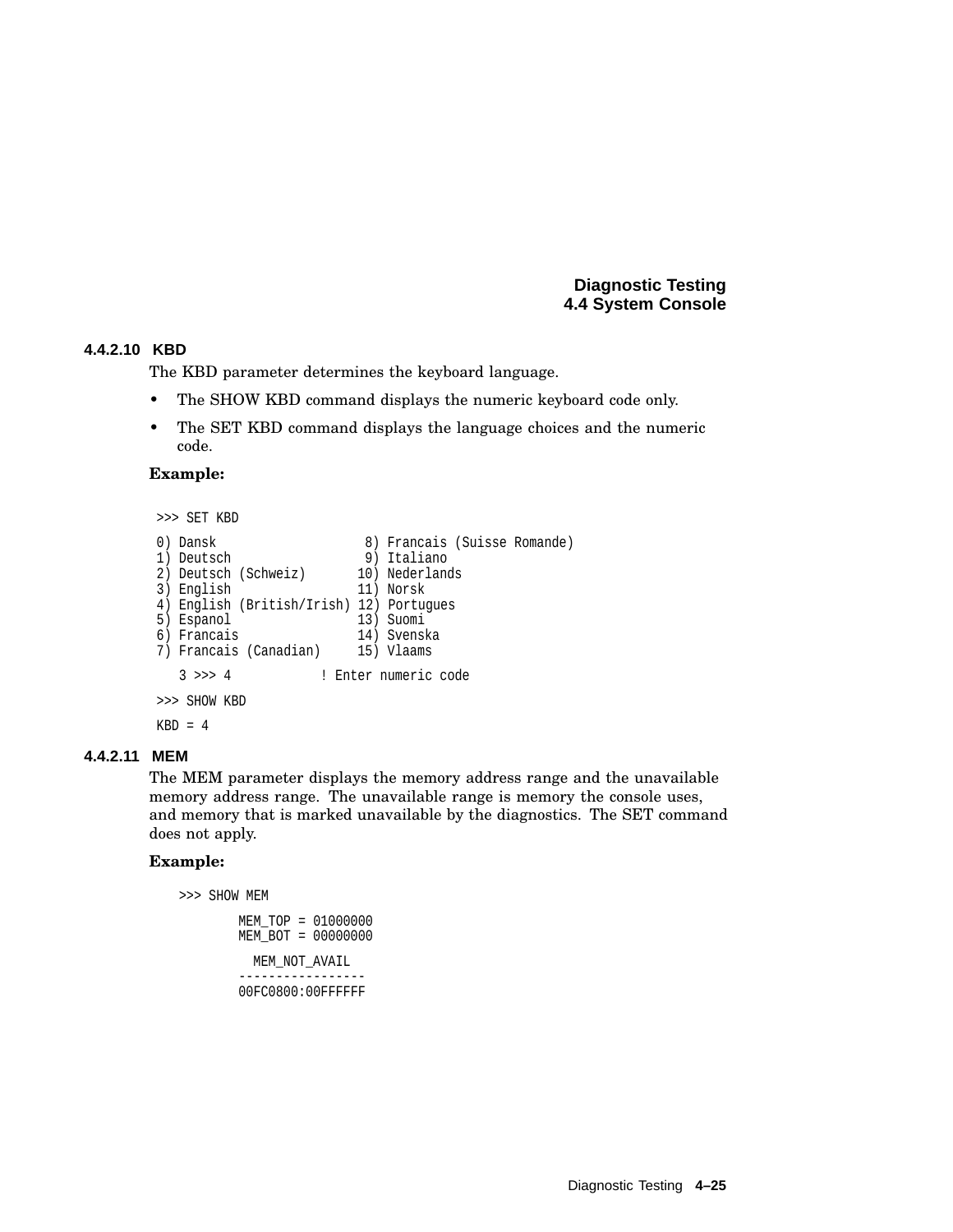#### **4.4.2.12 MOP**

The MOP bit enables the NI (Ethernet) listener while the system is in console mode. The listener can send and receive messages on the network. The default mode is listener enabled (MOP = 1).

#### **Example:**

>>> SET MOP 1 MOP = 1 >>> SHOW MOP MOP = 1

#### **4.4.2.13 PSE and PSWD**

The PSE parameter is the enable console password bit. This enables the console password to restrict access to the console. You use the PSWD parameter to set the console password.

Remember these key points.

- The password must be exactly 16 characters.
- Valid password characters are numbers 0 through 9 and letters A through F only.
- The password feature is enabled when PSE = 1.
- The password feature is disabled when  $PSE = 0$ .
- SHOW PSWD does not apply.

#### **Example:**

```
>>> SET PSWD
PSDW0>>> xxxxxxxxxxxxxxxx ! Old password (only if a
                           password has been
                            previously set)
PSWD1>>> 1234567890ABCDEF ! New password
PSWD2>>> 1234567890ABCDEF ! Verify new password
>>> SET PSE 1
PSE = 1
```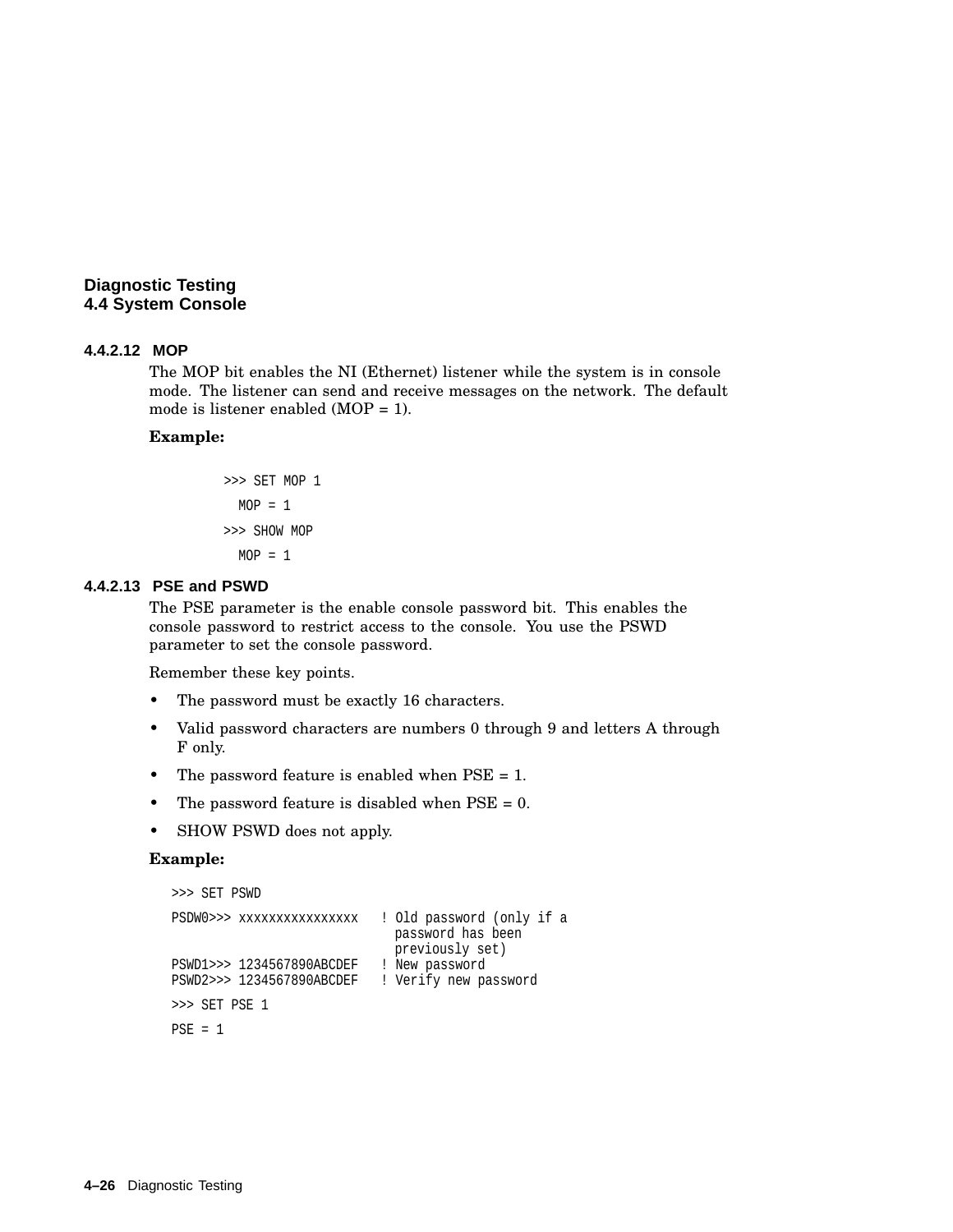#### **4.4.2.14 SCSI**

This parameter is the SCSI ID for the system; it should be set to 6. The system SCSI ID should never be changed.

#### **Example:**

>>> SHOW SCSI  $SCSI = 6$ 

# **4.4.2.15 TRIGGER**

The TRIGGER bit enables the Entity-Based Module (EMB). With EMB and the NI listener enabled (TRIGGER = 1, MOP = 1) you can access the console or boot the system from a remote system.

#### **Example:**

```
>>> SHOW TRIGGER
  TRIGGER = 0
>>> SET TRIGGER 1
  TRIGGER = 1
```
#### **4.4.2.16 VER**

The VER parameter displays the system ROM version. The SET command does not apply.

#### **Example:**

>>> SHOW VER VER = V1.0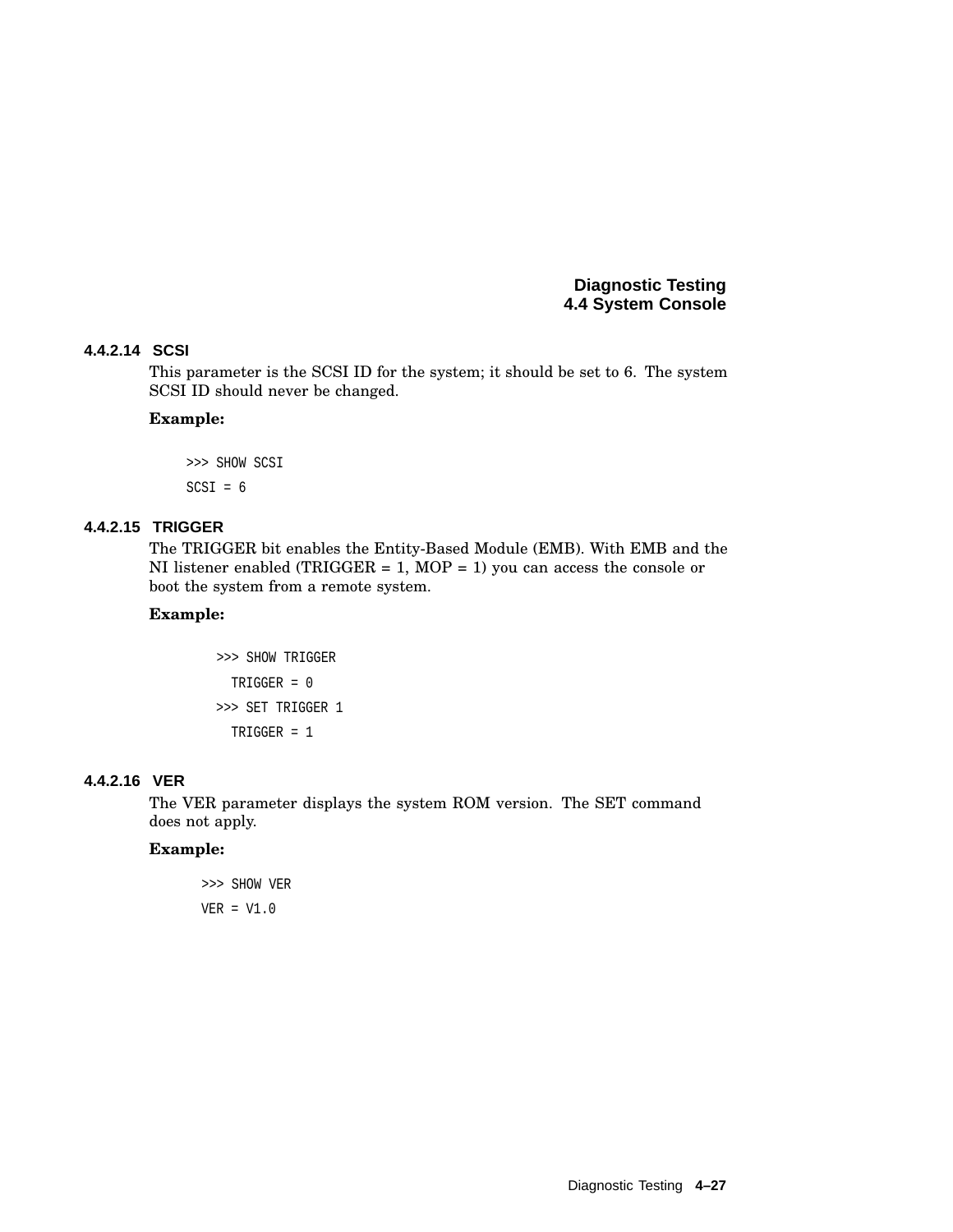# **4.4.3 Memory Commands**

There are three memory commands you use to manipulate memory and registers. They are essentially the same as other VAX workstaion commands.

| Command        | <b>Function</b>                                            |
|----------------|------------------------------------------------------------|
| <b>DEPOSIT</b> | Enter a value(s) into memory location(s) or register(s).   |
| <b>EXAMINE</b> | Display the contents of memory location(s) or register(s). |
| <b>FIND</b>    | Finds a good section of memory or restart parameter block. |

#### **4.4.3.1 DEPOSIT Commands**

Use the DEPOSIT command to write to memory locations from the console.

## **Syntax:**

DEPOSIT /QUALIFIERS ADDRESS DATA

The qualifiers can specify the following:

- Data size:
	- $-$  /B byte (8 bits)
	- $-$  /W word (16 bits)
	- /L longword (32 bits)
	- $-$  /Q quadword (64 bits)
- Address type:
	- $-$  /V virtual address
	- /P physical address
	- /I internal processor register
	- $-$  /G general purpose register
	- /M machine register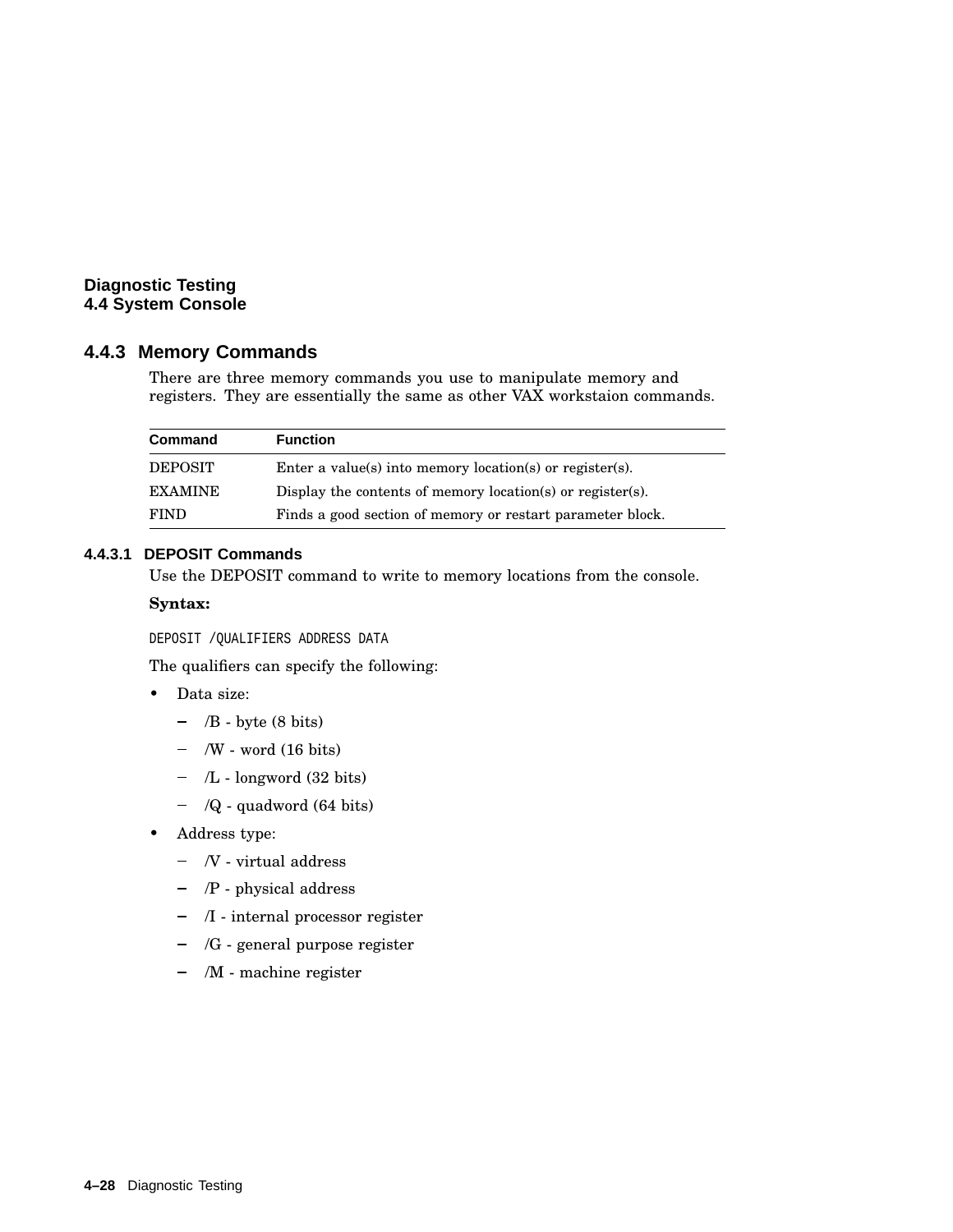• Range of addresses:

/N:X specifies that the X+1 locations be written with the value specified by DATA.

• Protection:

/U unprotects a protected memory location. An example of a protected area is the area of memory that the console uses.

The ADDRESS specifies the address (or first address) to be written.

DATA values must be given in HEX.

#### **Example:**

```
!This example writes the value 01234567 into 6 longword
!locations starting at address 00100000.
```
>>> DEPOSIT/P/N:5 00100000 01234567

| P 00100000 01234567 |  |
|---------------------|--|
| P 00100004 01234567 |  |
| P 00100008 01234567 |  |
| P 0010000C 01234567 |  |
| P 00100010 01234567 |  |
| P 00100014 01234567 |  |

#### **4.4.3.2 EXAMINE Commands**

Use the EXAMINE command to display specific memory locations from the console.

### **Syntax:**

EXAMINE /QUALIFIERS ADDRESS

The qualifiers can specify the following:

- Data size:
	- $-$  /B byte (8 bits)
	- $-$  /W word (16 bits)
	- $-$  /L longword (32 bits)
	- $-$  /Q quadword (64 bits)
- Address type:
	- $-$  /V virtual address
	- /P physical address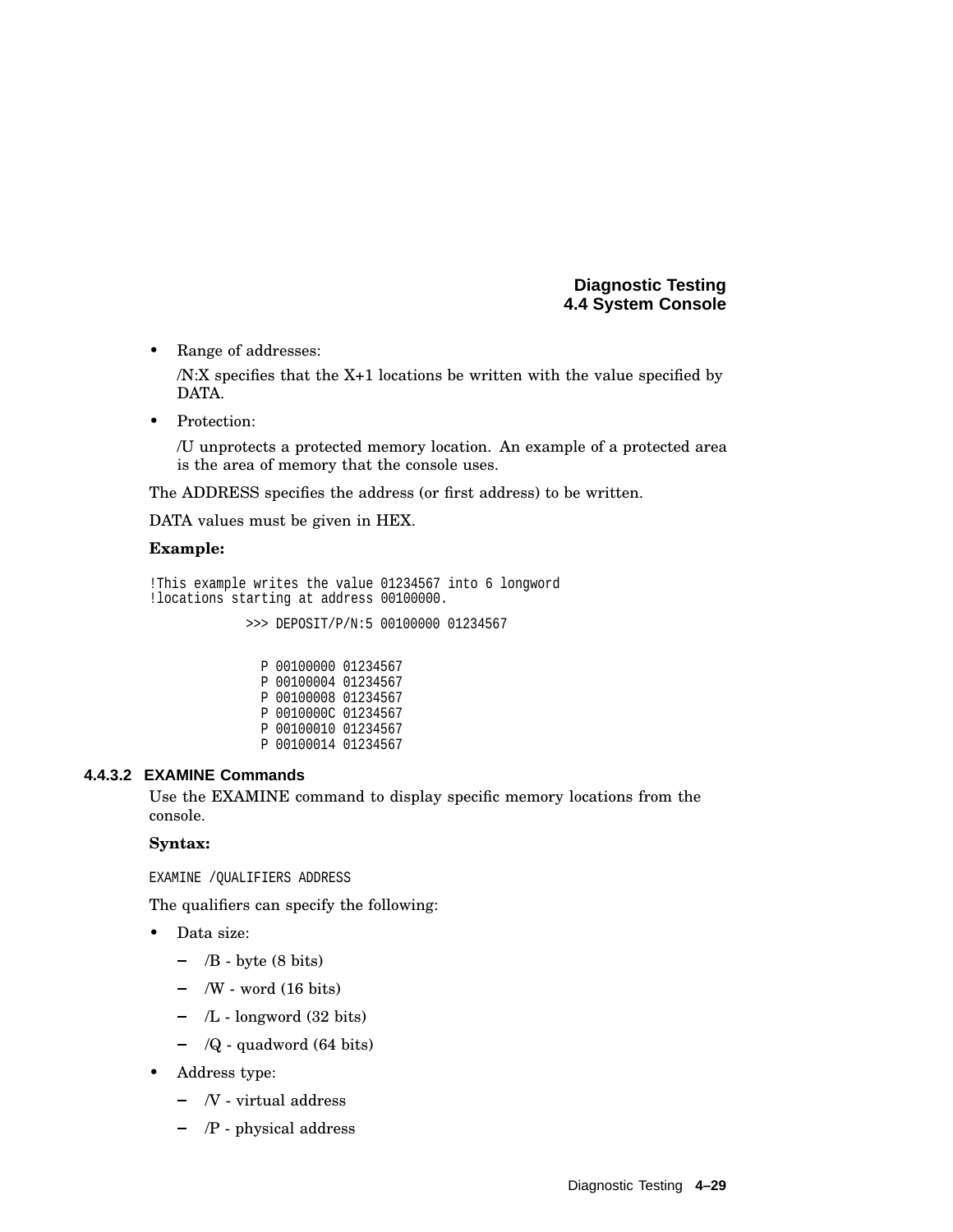- /I internal processor register
- /G general purpose register
- /M machine register
- Range of addresses:

/N:X specifies that the X+1 locations be written.

• Protection:

/U unprotects a protected memory location. An example of a protected area is the area of memory that the console uses.

The ADDRESS specifies the address (or first address) to be read.

# **Example:**

!This example reads the Ethernet hardware address.

>>> EXAMINE/P/N:5 20090000

P 20090000 0000FF08 P 20090004 0000FF00 P 20090008 0000FF2B P 2009000C 0000FF1B P 20090010 0000FF48 P 20090014 0000FFE3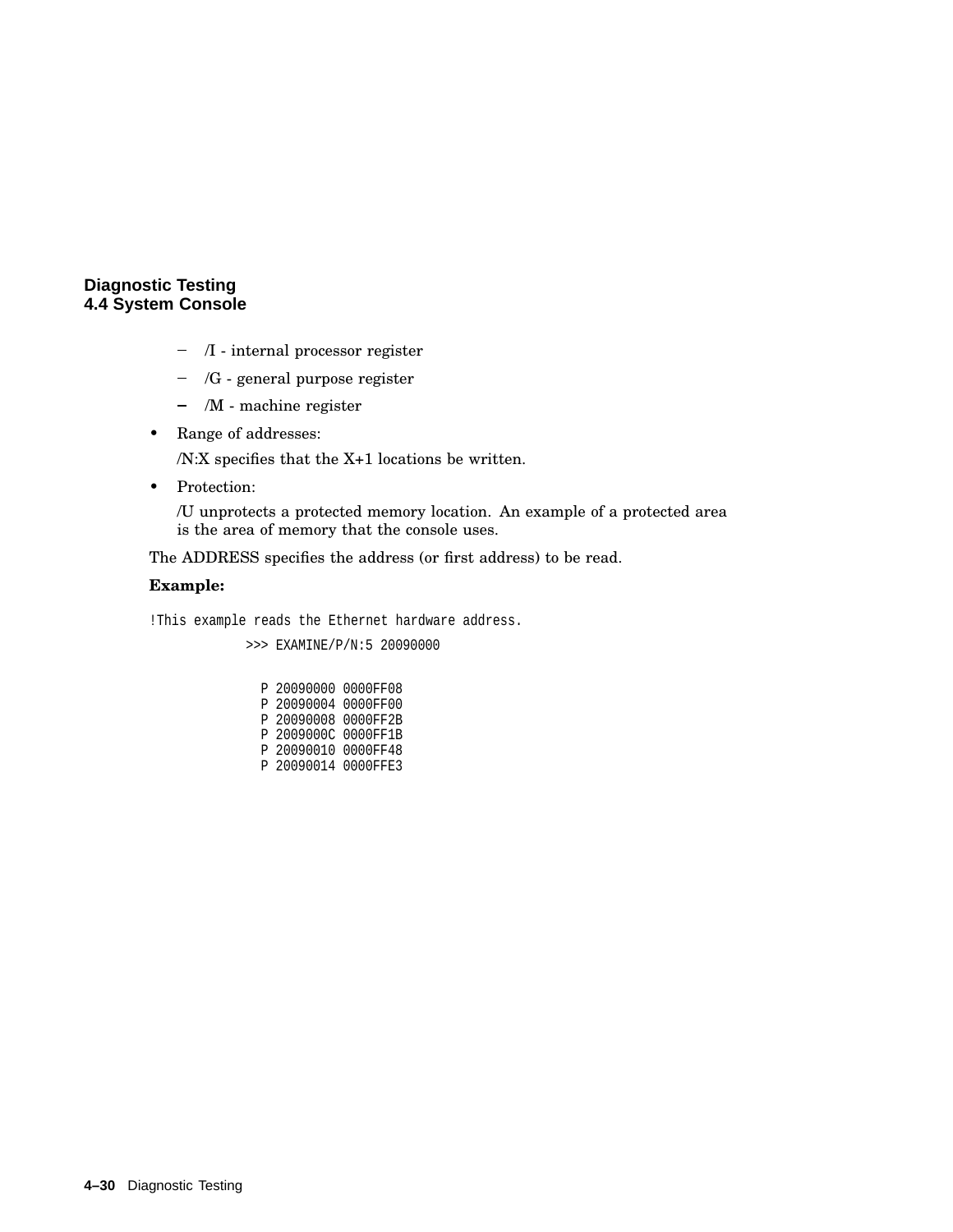# **4.4.3.3 FIND**

Use the FIND command to search memory for either:

- A page-aligned 128KB segment of good memory
- A restart parameter block (RPB)

If the segment is found, the starting address plus 512 is left in the stack pointer (SP)

If the segment is not found an error message displays.

# **Syntax:**

>>> FIND /qualifier

| Oualifier | Meaning                  |
|-----------|--------------------------|
| /MEMORY   | 128 kb section of memory |
| /RPB      | restart parameter block  |

# **4.4.4 Processor Control Commands**

The following are the processor control commands. The commands are essentially the same as other VAX workstations commands.

| <b>Command</b>    | <b>Function</b>                                            |
|-------------------|------------------------------------------------------------|
| <b>BOOT</b>       | Bootstraps the operating system                            |
| <b>CONTINUE</b>   | Starts the CPU running at the current program counter (PC) |
| HALT              | Stops the CPU                                              |
| <b>INITIALIZE</b> | Initializes processor registers                            |
| <b>START</b>      | Starts the CPU at a given address                          |
| <b>UNJAM</b>      | Sets devices to an initial state                           |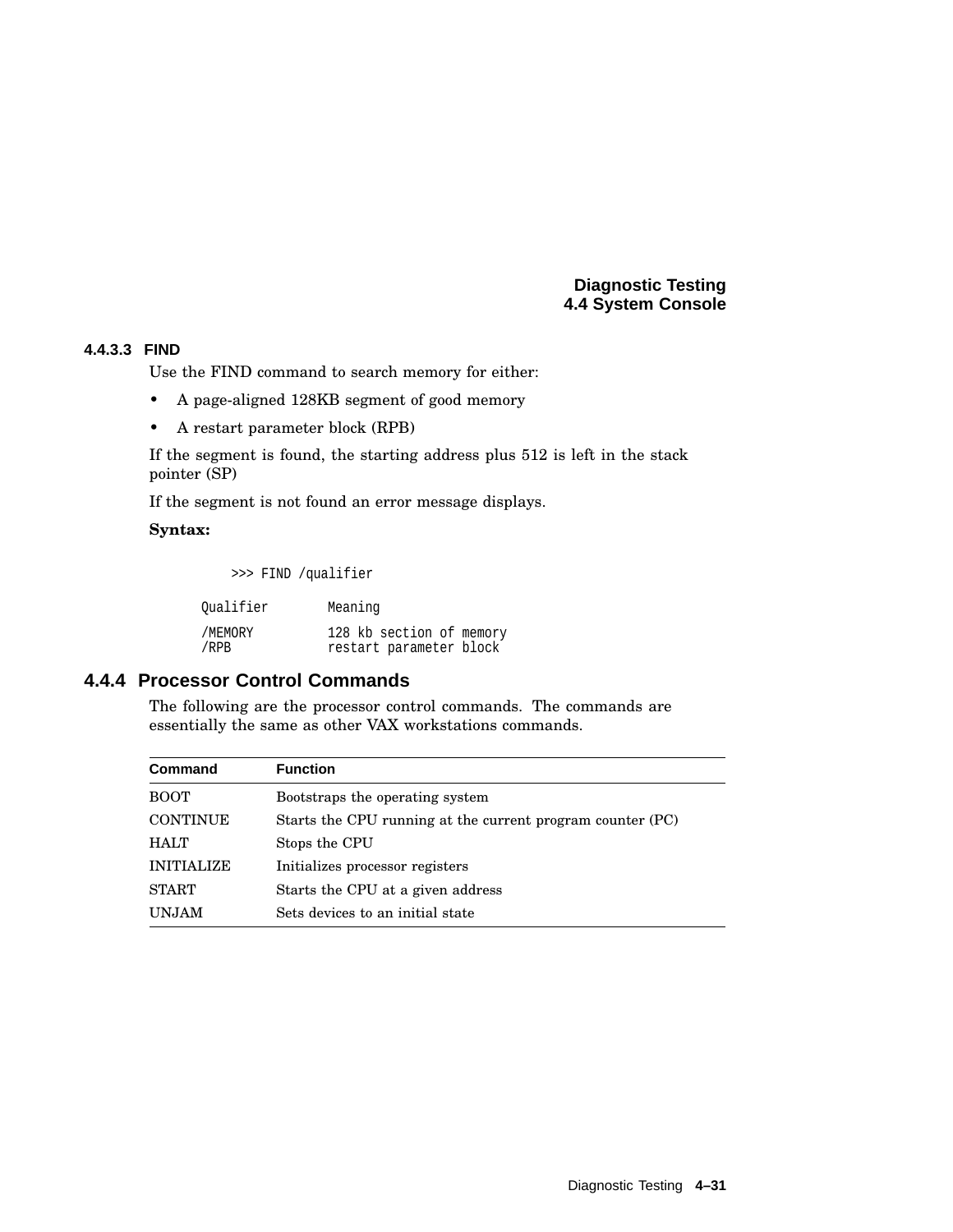#### **4.4.4.1 BOOT**

The boot command starts the bootloader that loads the operating system and starts it. The boot command causes the system to exit console mode and enter program mode.

#### **Syntax:**

>>> boot /qualifier device, second\_device

The following table describes the command syntax.

| Term          | <b>Meaning</b>                                                                                                                                                                  |
|---------------|---------------------------------------------------------------------------------------------------------------------------------------------------------------------------------|
| /qualifier    | Sets the value for R5 for the bootloader. Used to select a boot<br>on the disk, or a conversational boot. The qualifier can be<br>specified in either of the following formats: |
|               | /R5:XXXXXXXX<br>$\bullet$                                                                                                                                                       |
|               | <b>/XXXXXXXX</b><br>٠                                                                                                                                                           |
| device        | The primary boot device. If no device is specified, the system<br>attempts to boot the default device. Set the default boot device<br>with the SET BOOT command.                |
| second device | The device the bootloader tries to boot if the primary boot<br>device fails.                                                                                                    |

#### **Example:**

>>> BOOT /R5:00000001 DKA200, DKA400

In the example, the system tries to perform a conversational boot from DKA200. If the system cannot boot from DKA200, it tries a conversational boot from DKA400.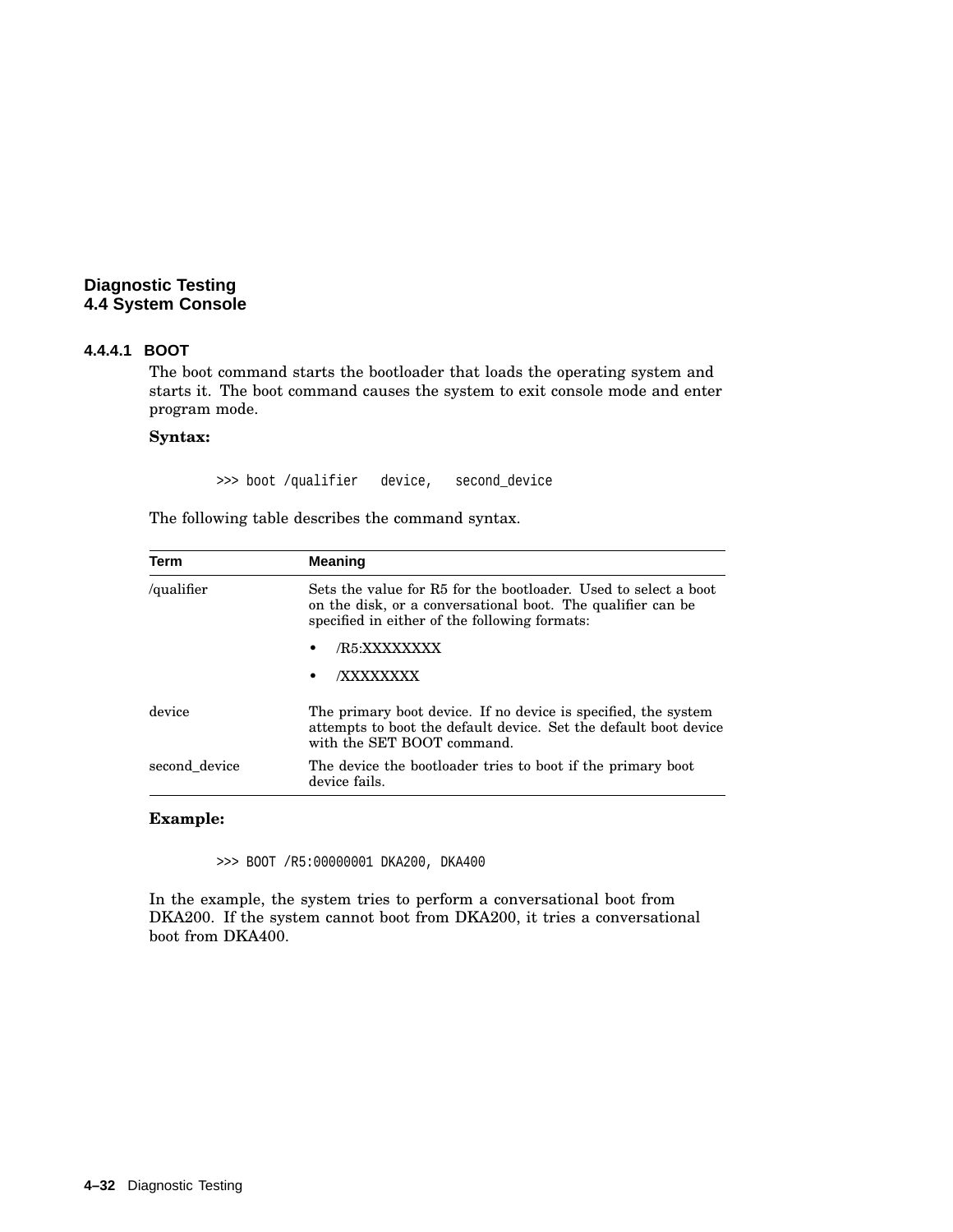#### **4.4.4.2 CONTINUE**

The CONTINUE command switches the system from console mode to program mode. The CPU starts running at the current program counter.

#### **Example:**

>>> CONTINUE

# **4.4.5 INITIALIZE and UNJAM**

UNJAM resets the system devices. The INITIALIZE command resets the processor registers. Together these commands reset the system. UNJAM must be entered first.

#### **Example:**

>>>UNJAM >>>INITIALIZE

# **4.4.5.1 START**

Use the Start command to set the program counter and start the CPU. The command causes the system to exit console mode and enter program mode.

#### **Syntax:**

>>> START ADDRESS

! ADDRESS is the value loaded into the PC.

#### **Example:**

!This example starts the bootloader. >>> START 200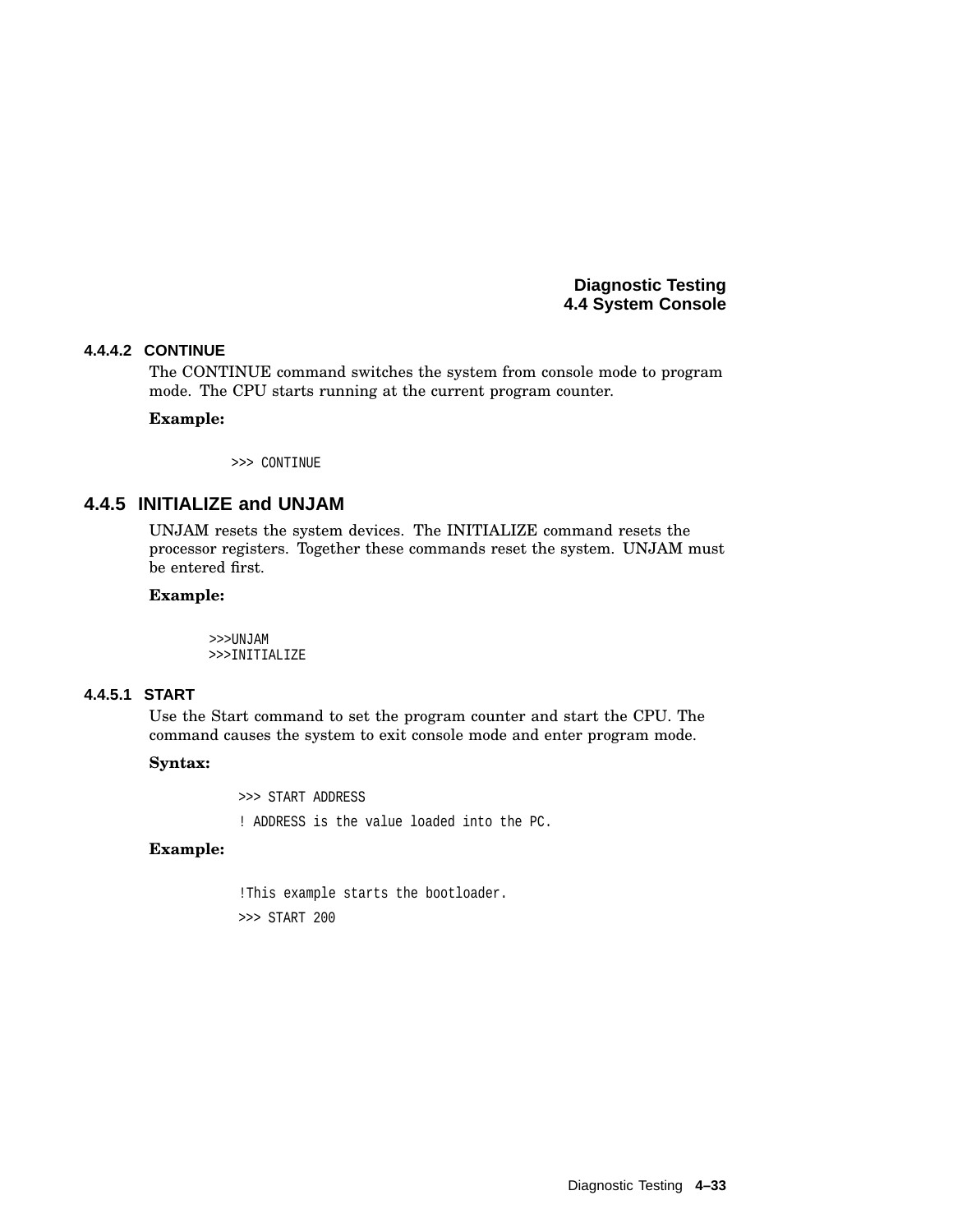# **4.4.5.2 Miscellaneous Console Commands**

The following are miscellaneous console commands.

| Command       | <b>Function</b>                                                |
|---------------|----------------------------------------------------------------|
| HELP or ?     | Lists console commands and syntax.                             |
| LOGIN         | Enables restricted console commands when PSE and PSWD are set. |
| <b>REPEAT</b> | Continuously repeats a console command.                        |

# **4.4.5.3 HELP or ?**

The HELP command or the question mark (?) list the console commands and the syntax allowed with each command.

#### **4.4.5.4 LOGIN**

The LOGIN command enables restricted console commands when the PSE bit is set. Enter the console password on the line following the LOGIN command.

# **4.4.5.5 REPEAT**

The REPEAT command repeats a console command entered on the same line as and following REPEAT.

- BOOT, INIT, and UNJAM cannot be repeated.
- The command is terminated by CRTL C.

#### **Example:**

```
>>> REPEAT TEST MEM ! Repeats the memory test.
               .
               .
\begin{tabular}{ll} \multicolumn{2}{l} {\bf CTRL} & C \\ \multicolumn{2}{l}{\bf CTRL} & C \\ \end{tabular}! Terminates test.
>>>
```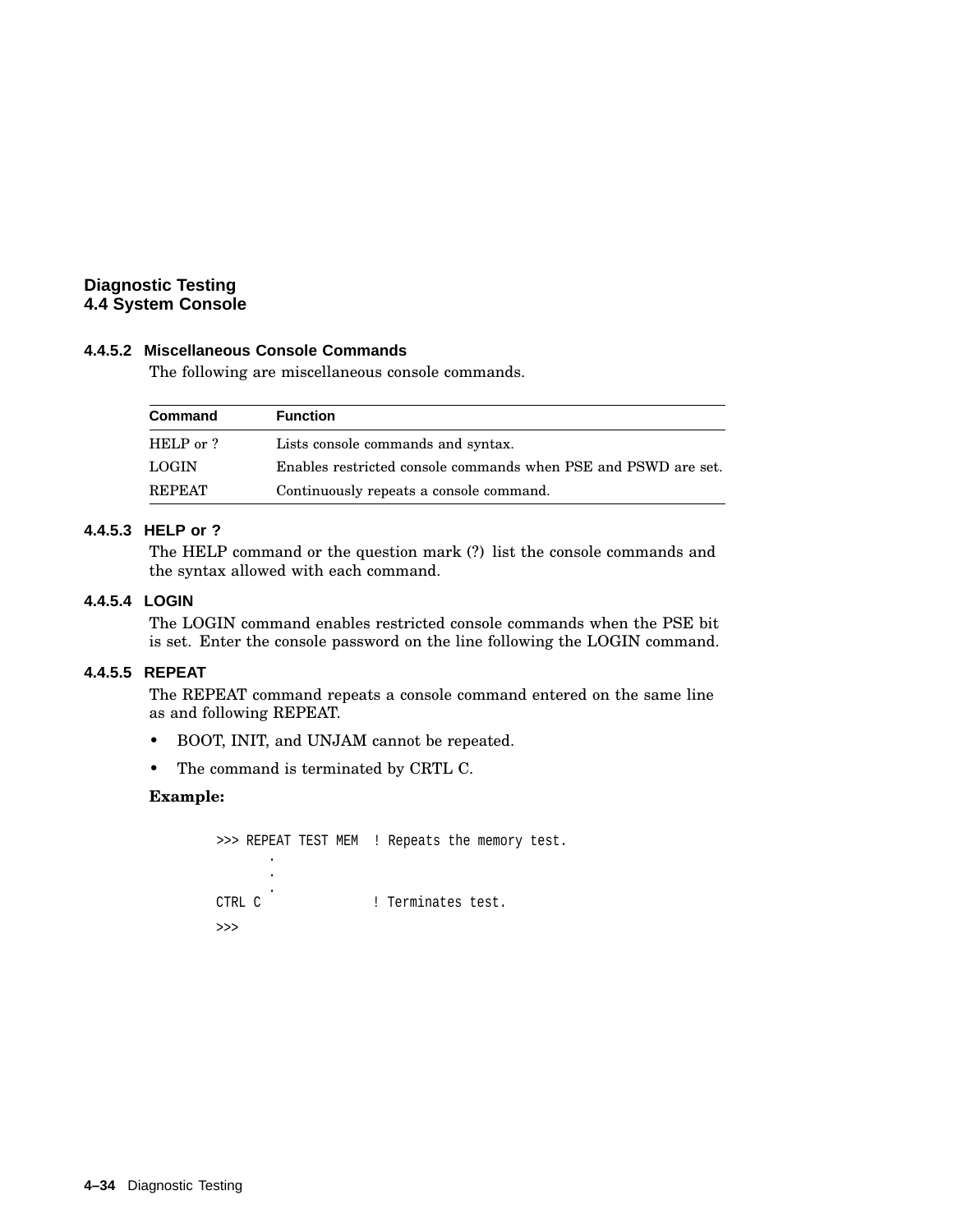# **5 Removing and Replacing FRUs**

This chapter describes how to remove and replace the field replaceable units (FRUs) in the VAXstation 4000 VLC system box. Table D–1 lists the VLC FRUs and their part numbers.

Each section describes the removal procedure for the FRU. Unless otherwise specified, you install a FRU by reversing the steps in the removal procedure.

# **5.1 Cautions and Warnings**

Removing and replacing FRUs must be done by only Digital Services personnel or maintenance personnel trained specifically by Digital.

**Note** \_

It is the customer's responsibility to back up all software before the Digital Services Representative arrives. This ensures that data is not lost during the service process. The customer should also shut down the workstation software. Before performing any maintenance work, Digital Services personnel must confirm that the customer has completed both of these tasks.

**caution**

Electrostatic discharge (ESD) can damage integrated circuits. Always use a grounded wrist strap (part number 29-11762-00) and worksurface-to-earth ground when removing and replacing any FRU.

**warning**

Turn power to the mointor off, then disconnect the power cord from the power source before performing any of these procedures.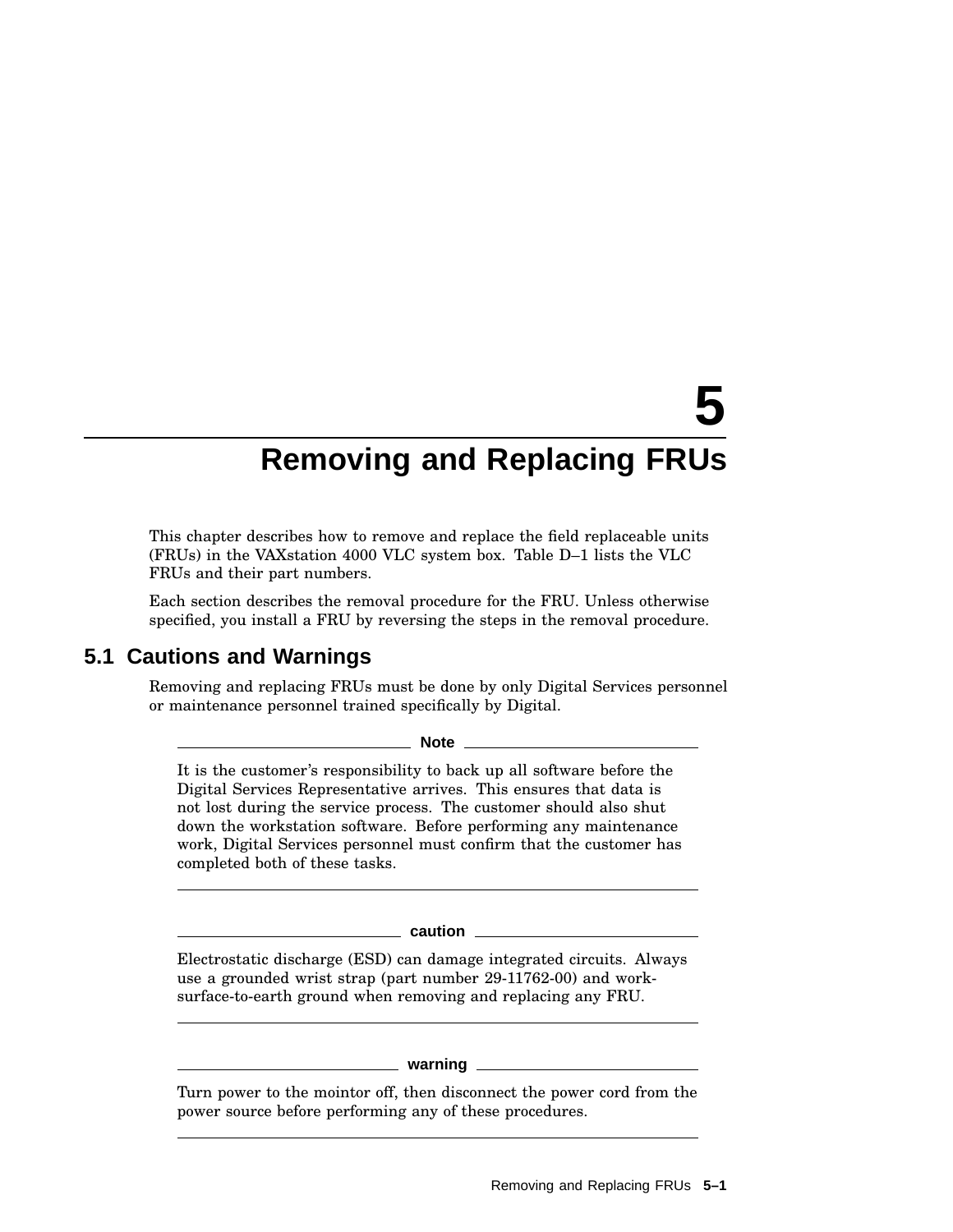**Removing and Replacing FRUs 5.1 Cautions and Warnings**

# **5.2 VAXstation 4000 VLC FRUs**

Figure 5–1 shows the location of the VAXstation 4000 VLC system FRUs.

- CPU module (PN 54-20768-01)
- **2** Power supply (PN H7109-00)
- RZ23L 121Mbyte disk drive (PN RZ23-E)
- Memory modules (PN 20-36110-05)
- **O** LCG Graphics/Audio module (PN 54-20772-01)

# **Figure 5–1 Location of System Box FRUs**

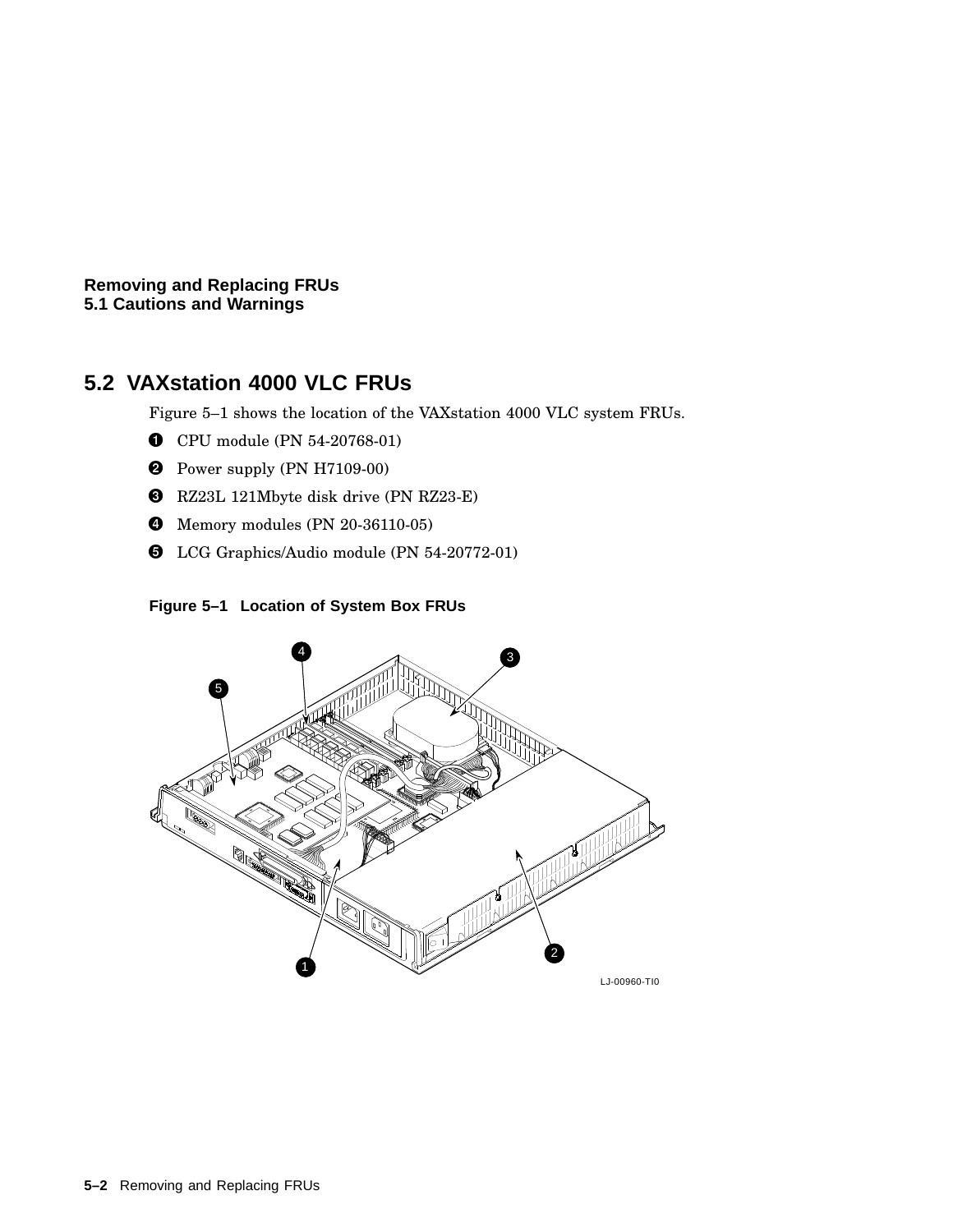# **Removing and Replacing FRUs 5.2 VAXstation 4000 VLC FRUs**

The I/O panel located at the rear of the system box provides for connection of external devices to the system. Figure 5–2 shows the rear of the system box and its I/O connectors.

- **O** Diagnostic LEDs
- Video monitor connector
- Printer/Console port
- **O** RS232 Communications port
- **O** SCSI connector
- **O** Thickwire Ethernet connector
- AC power to H7109 power supply
- **3** AC power for video monitor

**Figure 5–2 Rear View of the System Box**

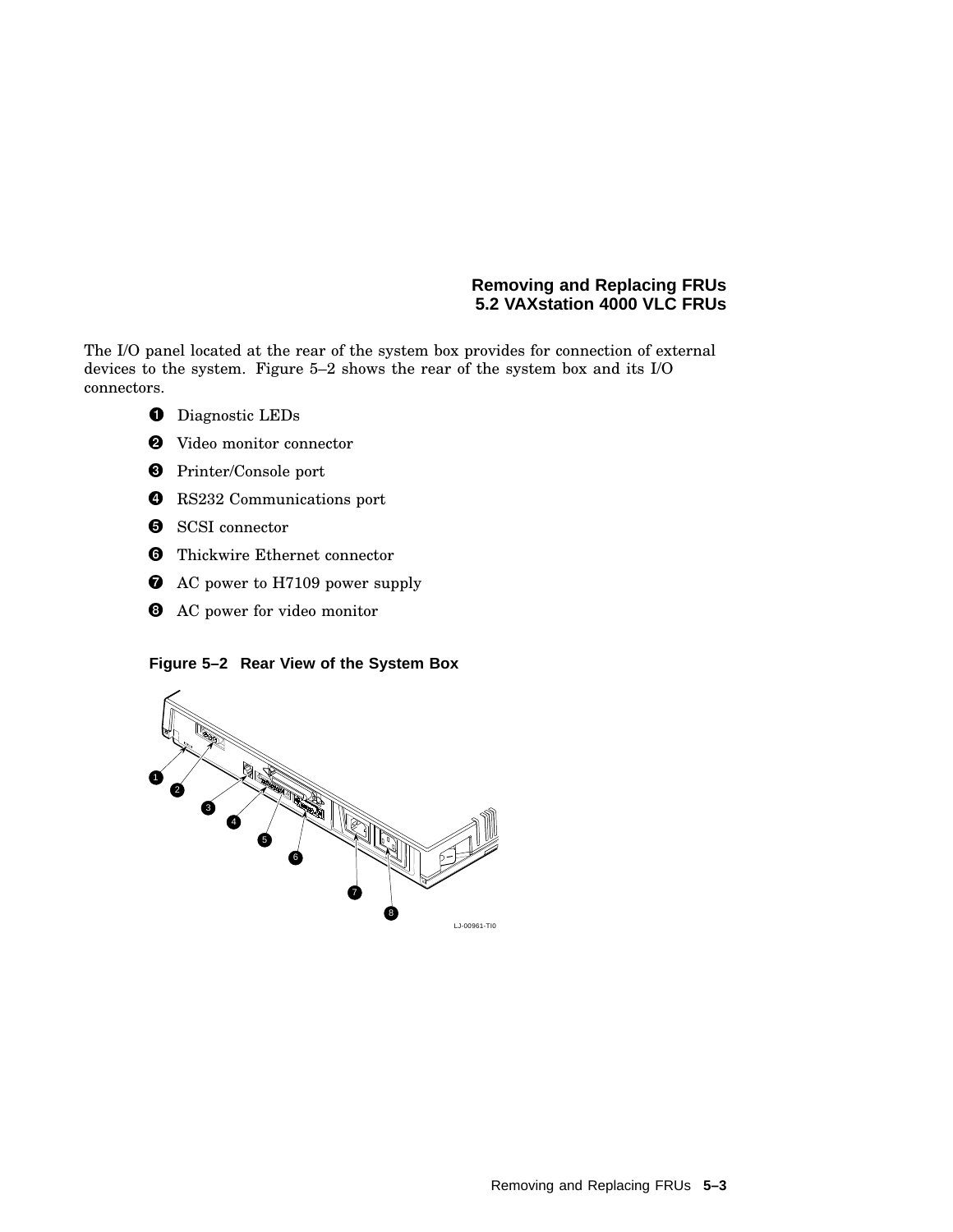# **Removing and Replacing FRUs 5.2 VAXstation 4000 VLC FRUs**

Figure 5–3 shows the connectors and controls located on the right side of the VAXstation 4000 VLC system box.

**O** Audio in/out

This is a four-pin, MJ-type connector.

**2** Halt console switch

When actuated, this momentary switch sends a Halt signal to the CPU module.

**O** Console select switch

This switch selects either the graphics terminal or printer/console port as the system console.



**6** Mouse connector

#### **Figure 5–3 Right Side View of the System Box**

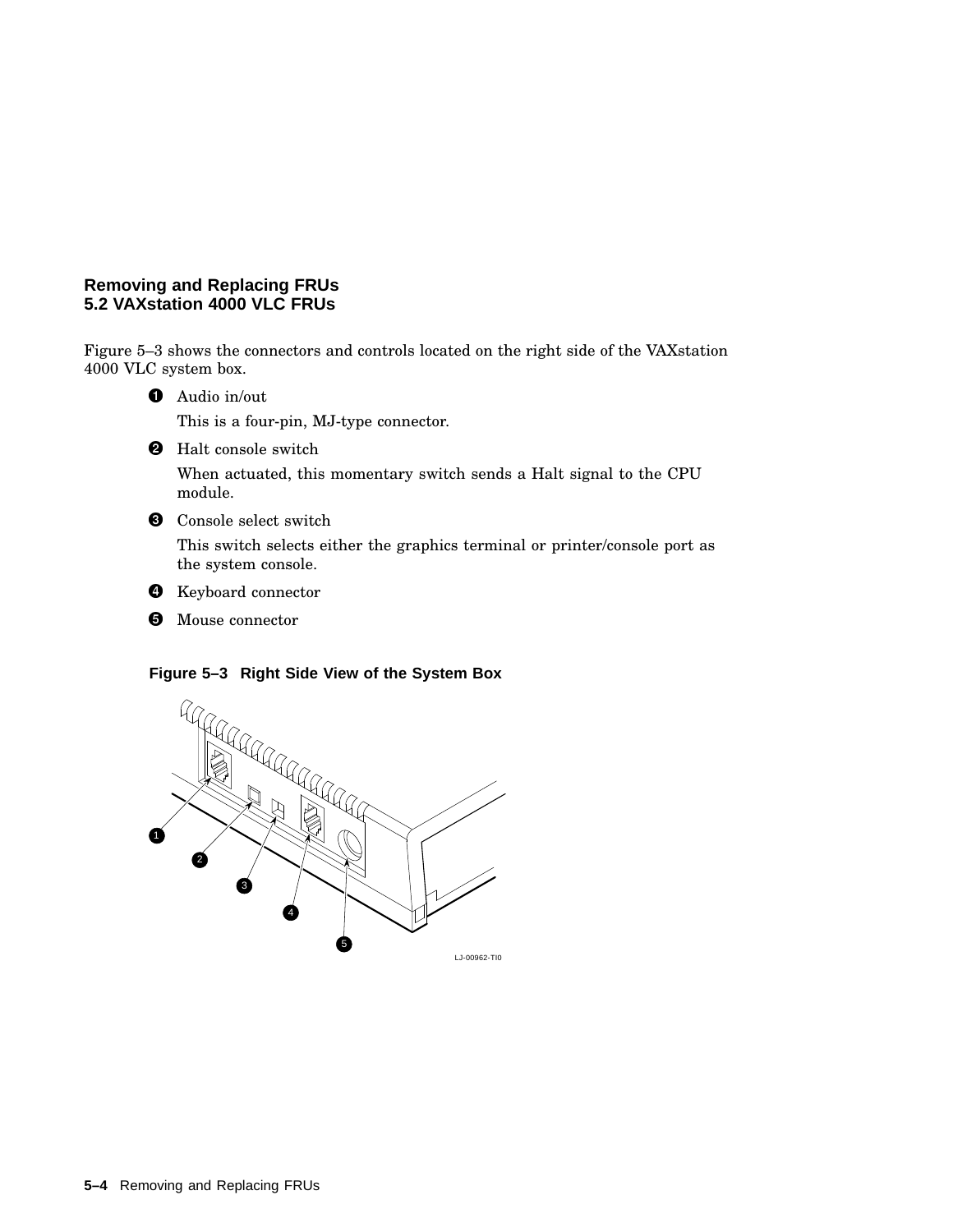#### **Removing and Replacing FRUs 5.3 System Preparation**

# **5.3 System Preparation**

Perform the following to prepare the system for removing or replacing FRUs.

- 1. Turn power to the operating system off.
- 2. Enter console mode by pressing the halt button (Figure 5–3) located on the right rear of the system box.
- 3. After adding a new device or module to the system, halt the system after the power-up test so diagnostics can be run to determine if the new device or module is connected correctly. At the console prompt, type:

>>> SET HALT 3 Return >>>

- 4. Before adding a new device or module, review the current system configuration. After adding the new device or module, compare the old configuration with the current one to help verify that all devices are present and functioning correctly. Record the current system configuration information for reference.
	- To determine the presence of devices, test status, and to determine the quantity of memory inside the system, enter:

```
>>>SHOW CONFIG Return
```
A configuration appears similar to the following:

```
KA48-A BL3-186-B3.1
80-00-2B-F3-31-03
16 MB
DEVNBR DEVNAM INFO
------ ------ ----<br>1 NVR OK
   1 NVR
   2 LCG HR - 8 PLN FB - 2.7<br>3 DZ OK
       3 DZ OK
    4 CACHE OK
        MEM OK
                16MB = S0/S1=8MB, S2/S3=0MB, S4/S5=0MB
    6 FPU OK
         IT8 SYS OK<br>9 NI OK
    9 NI<br>10 SC:
        SCSI OK
                1-RZ23L 6-INITR
    11 AUD OK
```
To determine the quantity of memory in the system, refer to line 5 of the configuration display.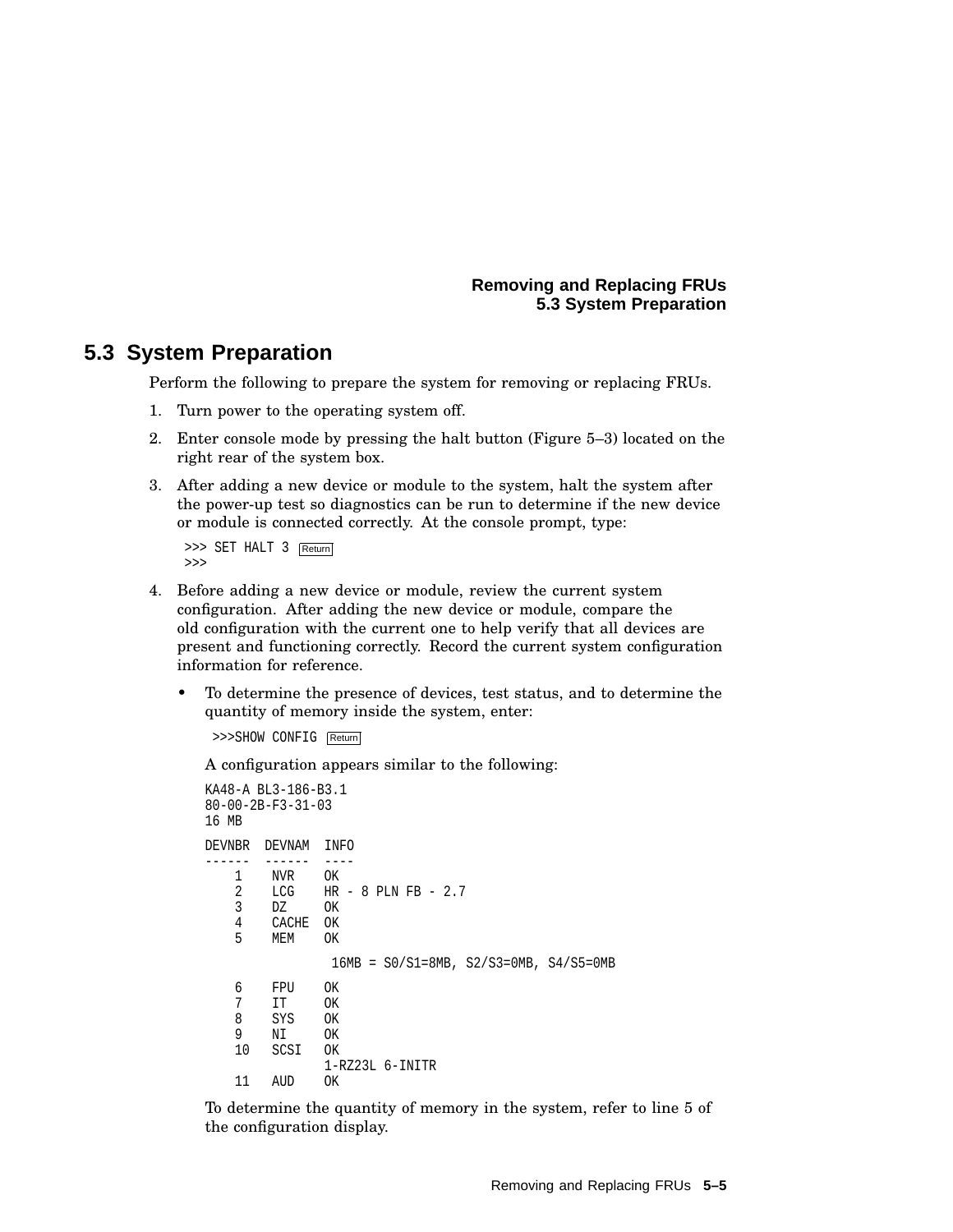# **Removing and Replacing FRUs 5.3 System Preparation**

5. Turn the system off (0).

**Warning**

Turn power to the monitor off for at least three minutes before removing the power cord. Remove the power cord from the monitor before moving the monitor. The monitor is heavy and may require two people to lift it.

- 6. Disconnect the system power cord from the wall outlet and then from the system.
- 7. Disconnect the monitor power cord from the back of the system.
- 8. Remove the monitor from the top of the system and set it aside.
- 9. Remove the system cover by gently pushing in on the tabs located on left side of the cover. Lift the cover up and away. (Figure 5–4). Releasing the cover could be easier if the system box is turned on the side to access the release tabs easier.

#### **Figure 5–4 Removing the cover**

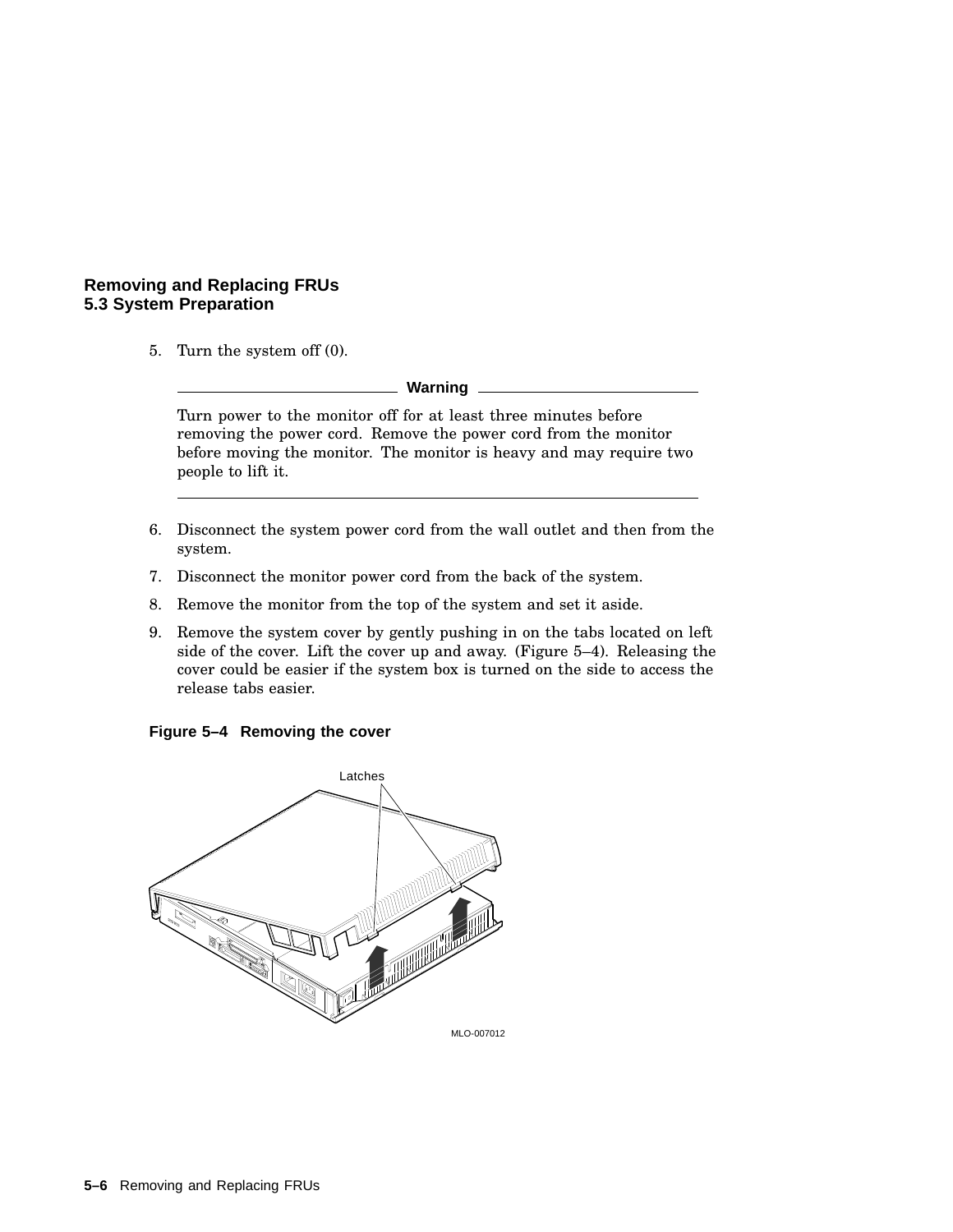# **Removing and Replacing FRUs 5.4 Mass Storage Drive Removal**

# **5.4 Mass Storage Drive Removal**

**Note**

Refer to Section 5.3 before removing or replacing a device or module.

This section describes how to remove the mass storage device from the VAXstation 4000 VLC workstation. Figure 5–5 shows the RZ23L drive with its cricket retaining clip in the foreground and skid plate with mounting bolt holes underneath the drive.



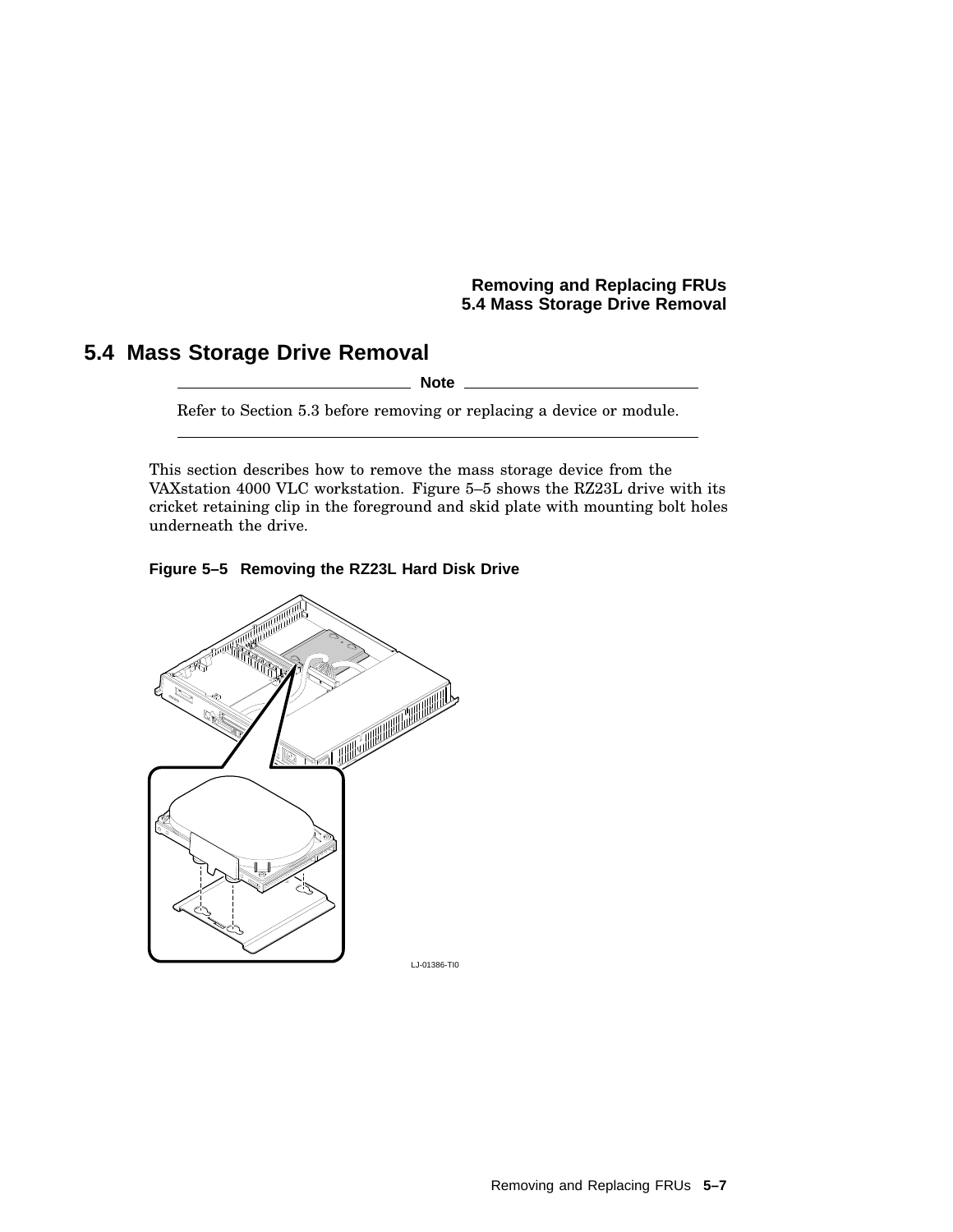#### **Removing and Replacing FRUs 5.4 Mass Storage Drive Removal**

To remove the hard disk drive, perform the following steps:

- 1. Depress the cricket clip on the side of the drive and slide the drive back until the metal pegs (on the bottom of the drive) are aligned with the mounting holes on the skid plate.
- 2. Disconnect both the SCSI and dc power cables from the drive (Figure 5–6).

**Figure 5–6 RZ23L SCSI and Power Cables**



- 3. Lift the drive and bracket from the system box.
- 4. Remove the drive bracket from the drive.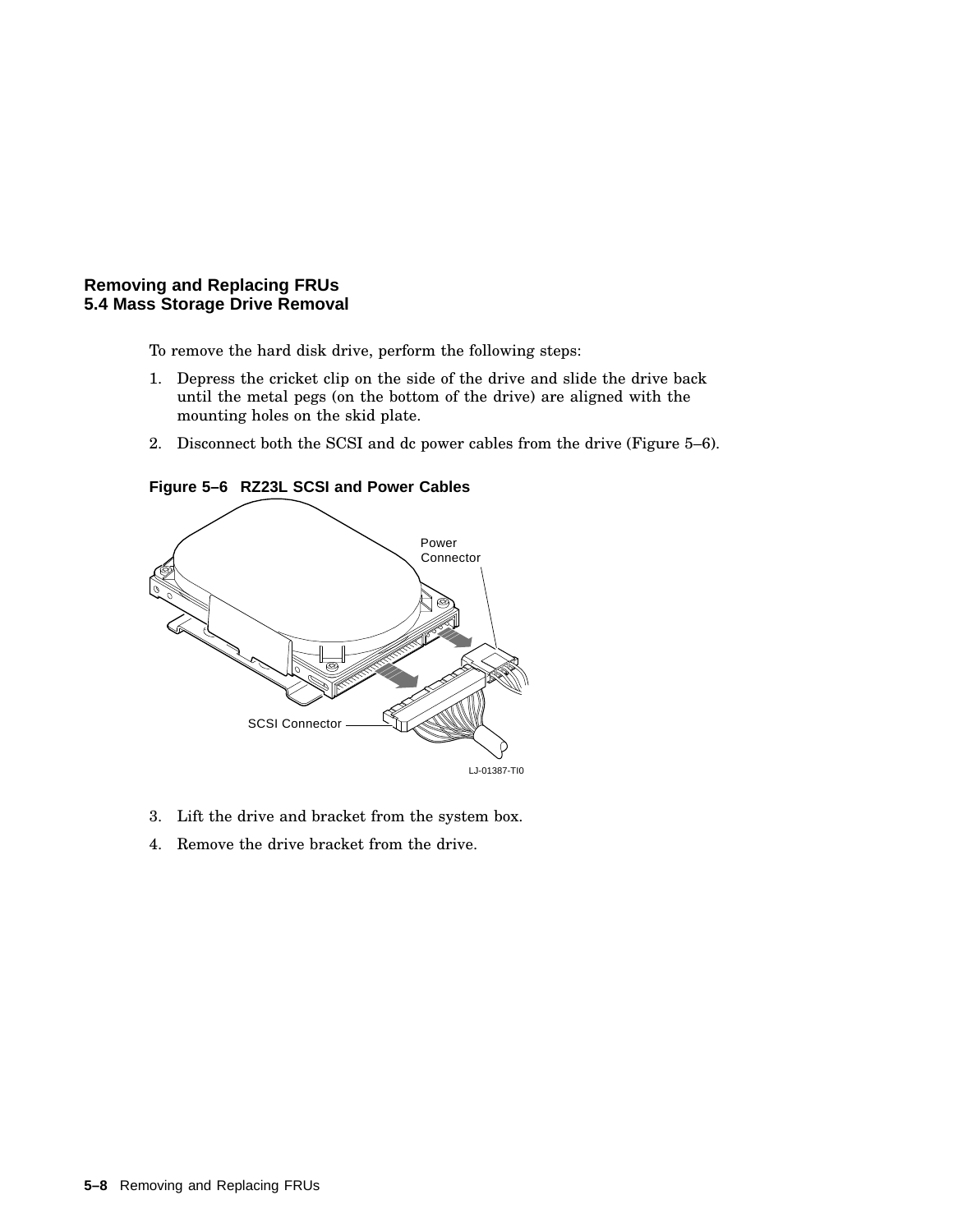**Removing and Replacing FRUs 5.4 Mass Storage Drive Removal**

# **5.4.1 Hard Disk Drive Replacement**

Before installing the new hard disk drive, verify the SCSI ID setting on the drive.

The SCSI jumpers allow you to select a distinct unit number for each SCSI device. It is essential that each device have a unique number (0-7, octal). Figure 5–7 shows the location of the hard disk drive SCSI ID jumpers (ID number 4 selected).



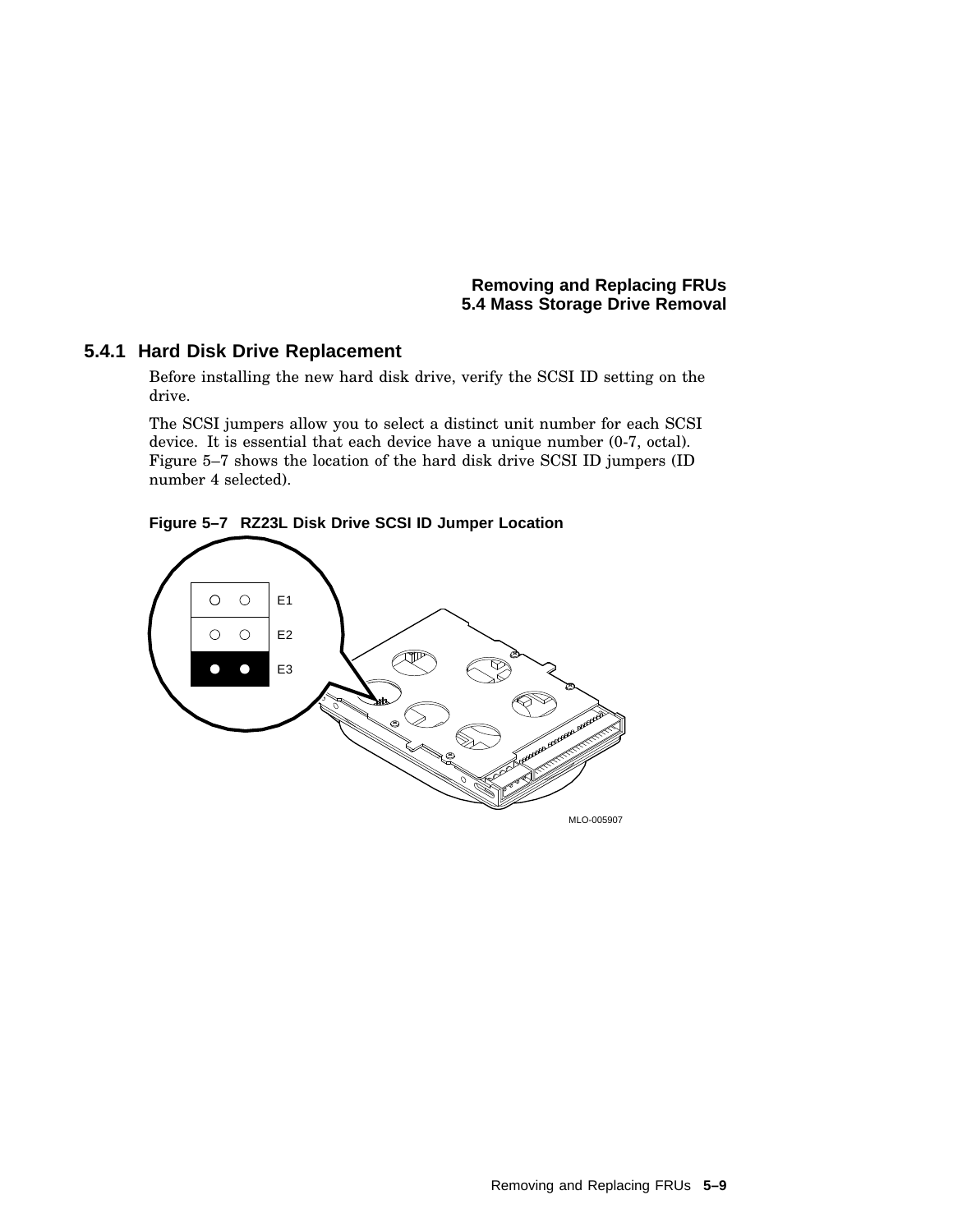#### **Removing and Replacing FRUs 5.4 Mass Storage Drive Removal**

Set the SCSI ID jumpers of the top disk drive as specified in Table 5–1. The jumpers are used in the following manner:

- Install the jumper for ON.
- Remove the jumper for OFF.

**Note**

Disk drives are normally assigned address numbers 0-3. Other devices, such as tape drives, are assigned higher numbers (5 and higher). The unique SCSI ID number must be set for each SCSI device installed in the system.

| <b>SCSI ID</b> | E <sub>1</sub> | E <sub>2</sub> | E3  | <b>Comment</b>                       |
|----------------|----------------|----------------|-----|--------------------------------------|
| $\mathbf{0}$   | Out            | Out            | Out |                                      |
| 1              | In             | Out            | Out |                                      |
| $\overline{2}$ | Out            | In             | Out |                                      |
| 3              | In             | In             | Out |                                      |
| 4              | Out            | Out            | In  |                                      |
| 5              | In             | Out            | In  |                                      |
| 6              | Out            | In             | In  | Usually reserved for SCSI controller |
| 7              | In             | In             | In  |                                      |

**Table 5–1 Hard Disk Drive SCSI Jumper Settings**

To install a new drive, reverse the steps in Section 5.4.1. However, when replacing the drive it is easer when the cables are attached to the drive before mounting the drive in the system box.

**Note**

When installing the hard disk drive into the bracket, you must apply pressure on the drive to seat it properly.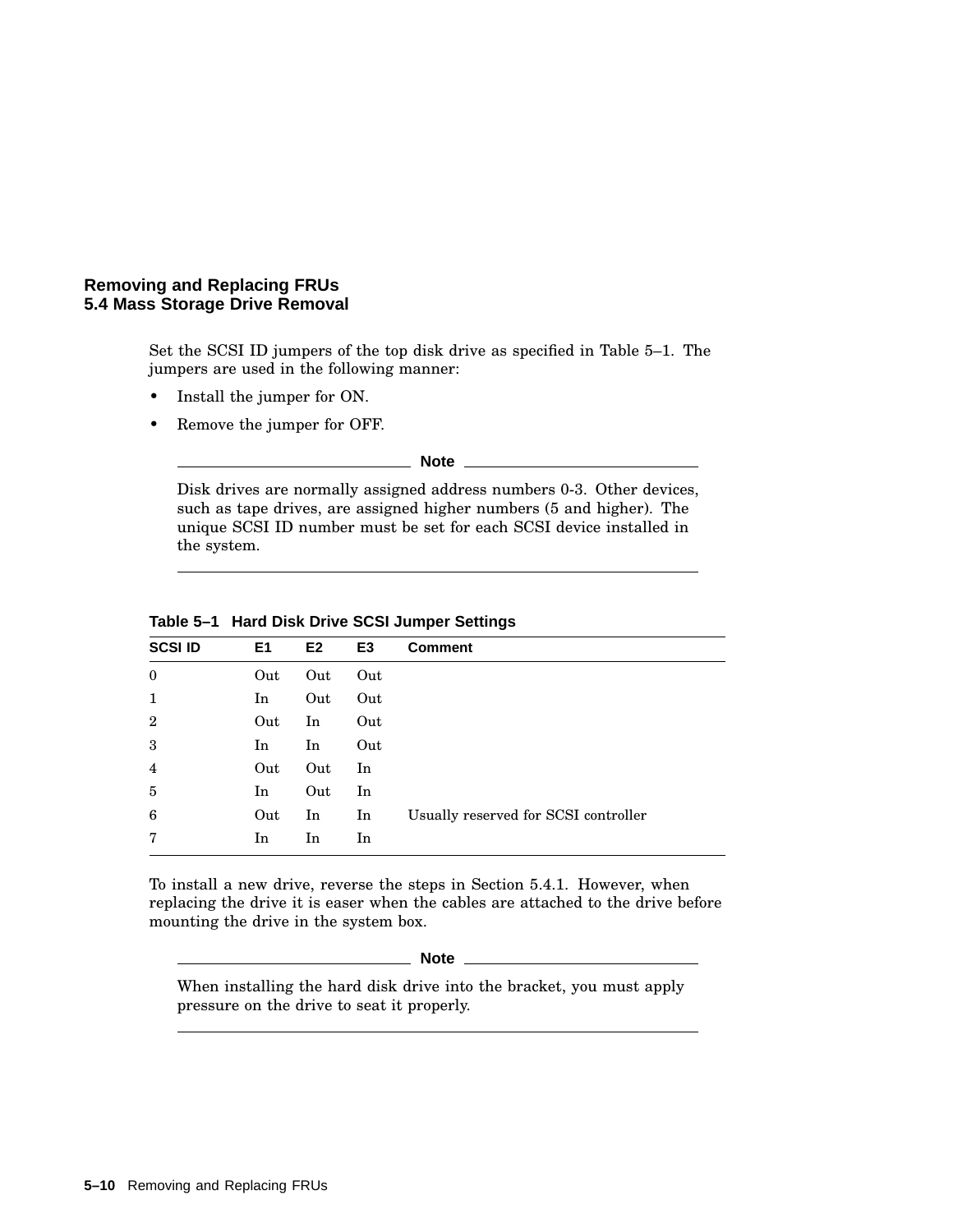### **Removing and Replacing FRUs 5.5 Power Supply Removal**

# **5.5 Power Supply Removal**

**CAUTION**

Wear an antistatic wrist strap and place an antistatic mat under the system when removing and replacing any modules.

This section describes how to remove the power supply from the VAXstation 4000 VLC system box. Figure 5–1 shows the location of the power supply. To remove the power supply perform the following steps:

- 1. Disconnect the monitor and power supply power cords from the ac connectors at the rear of the unit.
- 2. Remove the top cover (Section 5.3, Figure 5–4).
- 3. Disconnect the power supply power cable from the J13 connector of the system module (Figure 5–8).
- 4. Loosen the two torque screws holding the power supply against the left side of the system box. Figure 5–8 shows the location of the torque screws as seen from the rear of the system box.
- 5. Tilt the power supply up until the bottom clears the system box, then lift the power supply up and out.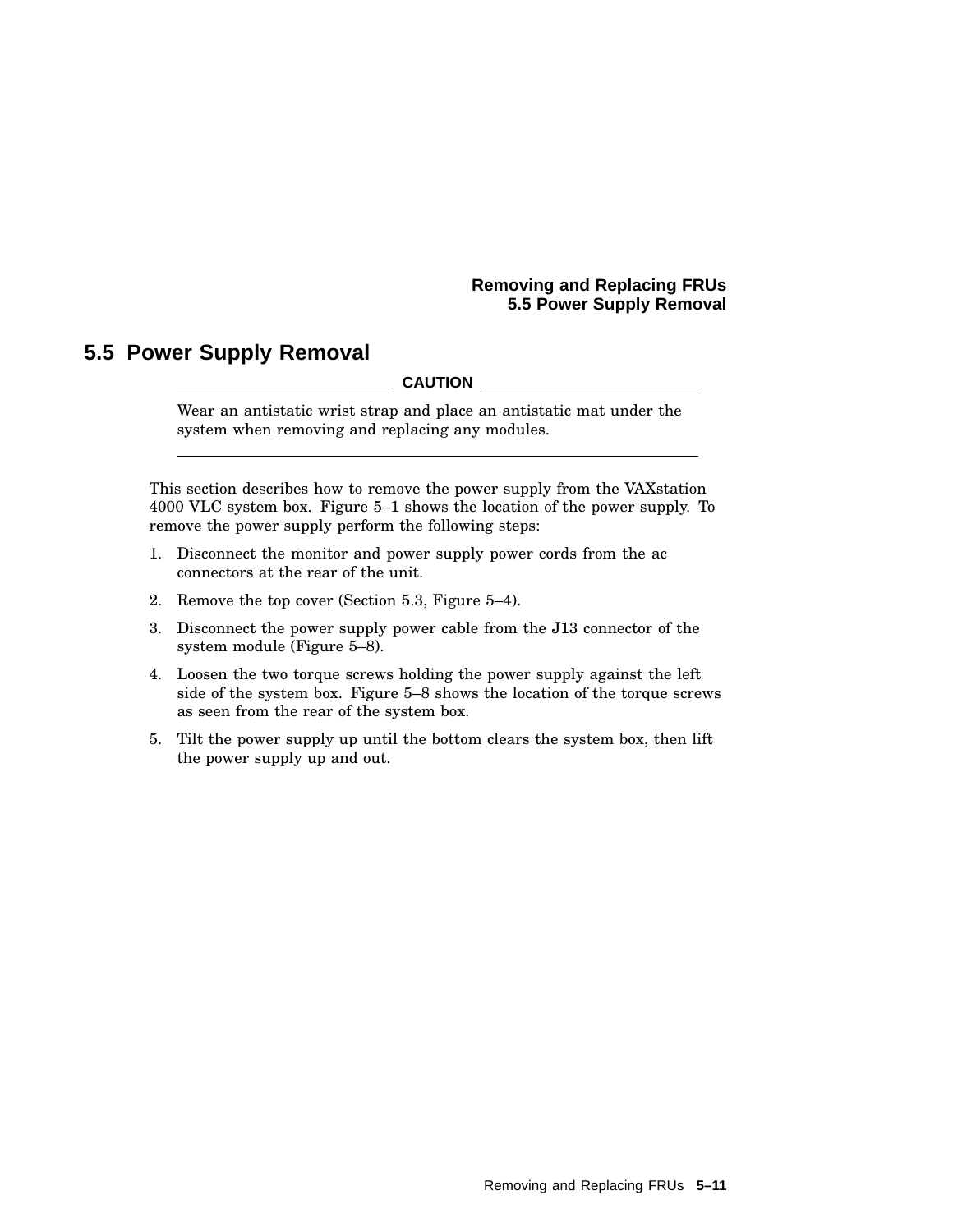





# **5.5.1 Power Supply Replacement**

**Note**

Refer to Section 5.3 before removing or replacing a device or module.

When replacing the power supply, ensure that the power supply you are installing is identical to the one you remove from the system. When installing a power supply into a VAXstation 4000 VLC workstaion, install the H7109 power supply.

**Note**

Use care when handling the power supply. Do not attempt to open the power supply.

To install a new power supply, reverse the steps in Section 5.5.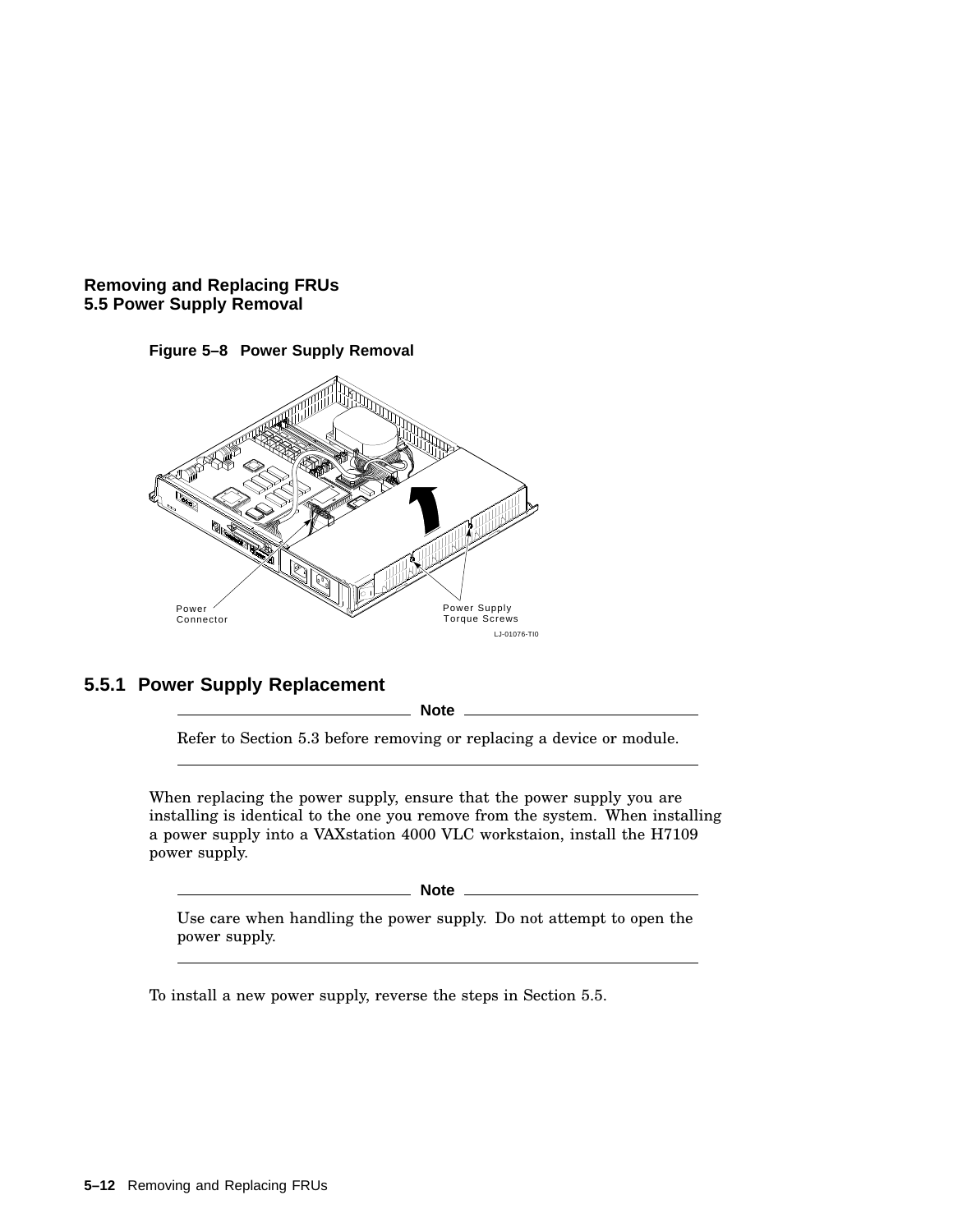### **Removing and Replacing FRUs 5.6 Removing the LCG Module**

# **5.6 Removing the LCG Module**

**CAUTION**

Wear an antistatic wrist strap and place an antistatic mat under the system when removing and replacing any modules.

To remove the LCG module perform the following steps:

- 1. Disconnect the power cords (monitor and power supply) from the two ac connectors at the rear of the unit.
- 2. Locate and remove the two mounting screws of the LCG module.
- 3. Lift the LCG module up and to the rear until the video jack has cleared the plastic system box enclosure.

To install a new LCG module, reverse the steps in Section 5.6.

# **5.7 Removing the System Module**

**CAUTION**

Wear an antistatic wrist strap and place an antistatic mat under the system when removing and replacing any modules.

To remove the system module (CPU), perform the following steps:

- 1. Remove the LCG graphics/audio module.
- 2. Disconnect the cables attached to the CPU module at the rear of the system.
- 3. Remove the MS40 memory modules.
- 4. Remove the five rivets and three screws from the front of the CPU module.
- 5. Remove the system module (CPU) by lifting it enough so that it clears the two guides at the right front and left of the module.
- 6. Using the large center connector, pull the module toward the front of the system box and lift it out.

**Note**

The Ethernet ROM must be removed and installed on the new system module or the NVR settings will be lost.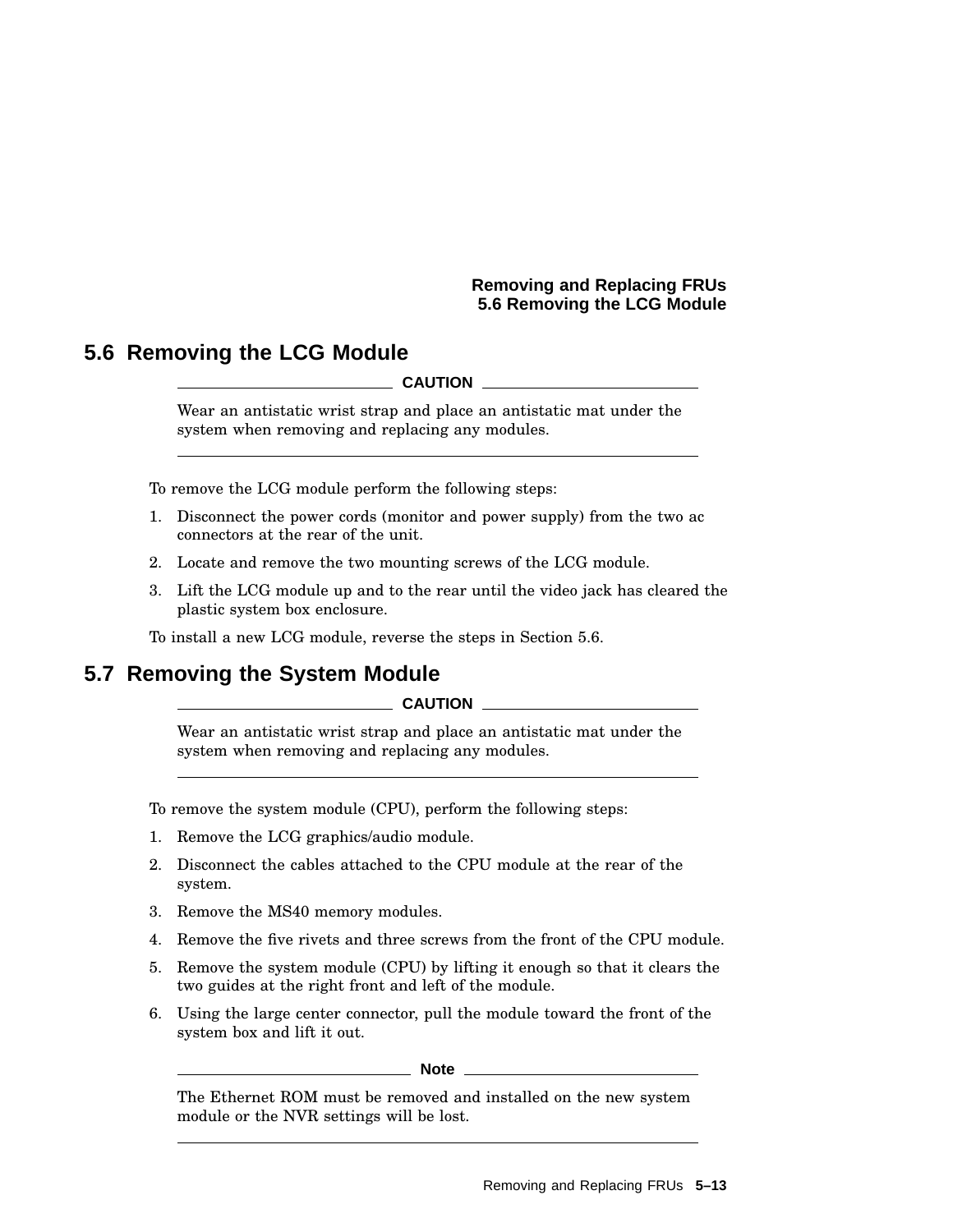**Removing and Replacing FRUs 5.7 Removing the System Module**

# **5.7.1 System Module (CPU) Replacement**

Be sure to protect the system module from damage due to static charge when replacing or removing the system module.

To install a new system module (CPU), reverse the steps in Section 5.7.

# **5.8 MS40 Memory Module Removal**

**Note**

There must always be at least two memory modules in a VAXstation 4000 VLC workstation.

# **CAUTION 1**

Memory module components are easily damaged by static electricity. An antistatic wriststrap should always be worn when installing or removing memory components.

#### **CAUTION 2**

The memory modules are keyed and should be installed in only one direction. Excessive force applied to a module when it is not properly aligned with the connector can cause permanent damage to either the memory module or the connector.

#### **CAUTION 3**

Wear an antistatic wrist strap and place an antistatic mat under the system when removing and replacing any modules.

#### **Note** <u><u>Note</u> 1996 **1997**</u>

Memory modules must always be removed starting from the front of the system. For example, if you are going to replace the module towards the rear of the system board, you must remove any modules starting at the front and working toward the back. Memory modules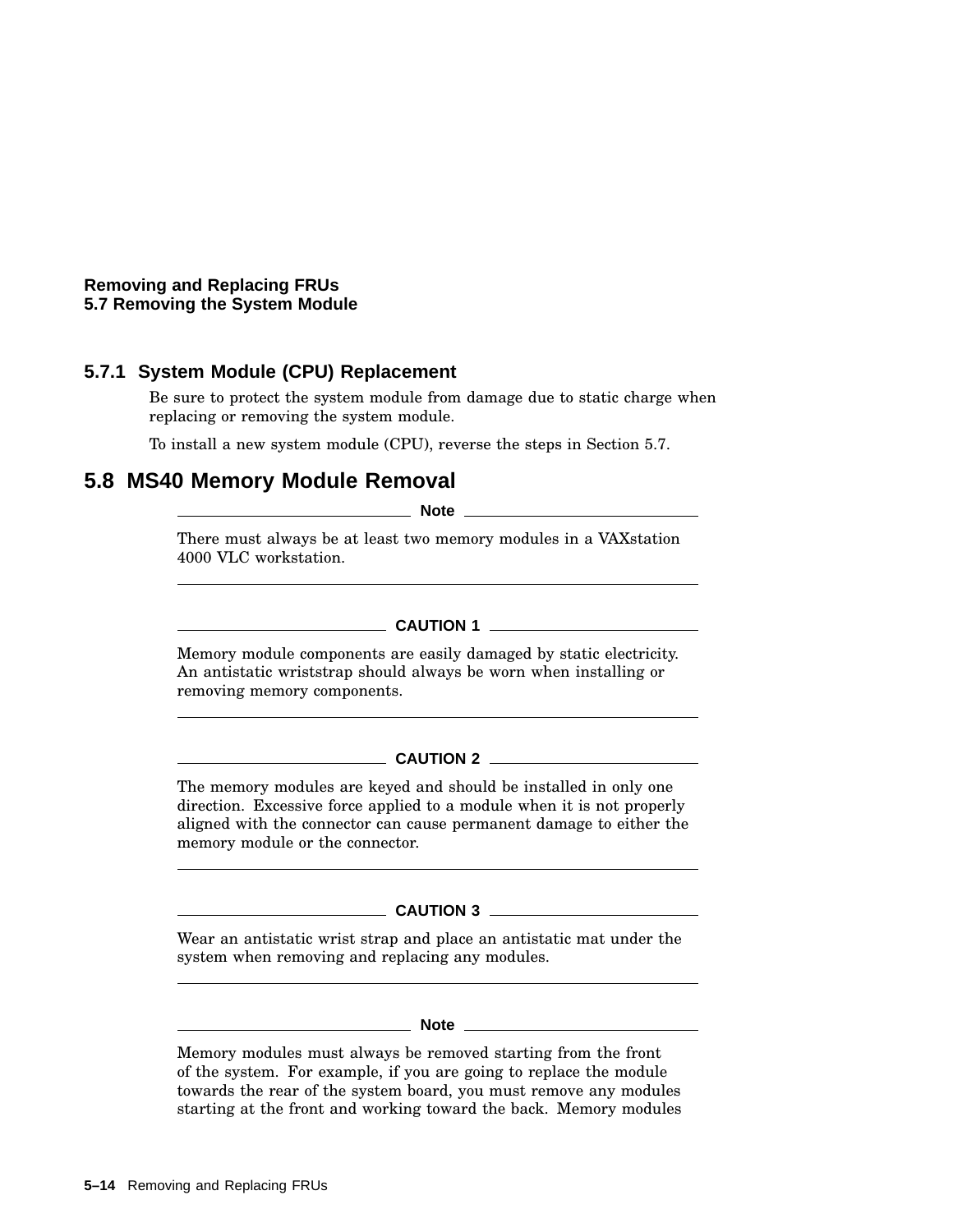#### **Removing and Replacing FRUs 5.8 MS40 Memory Module Removal**

are numbered on the right edge of the memory connectors located on the system board.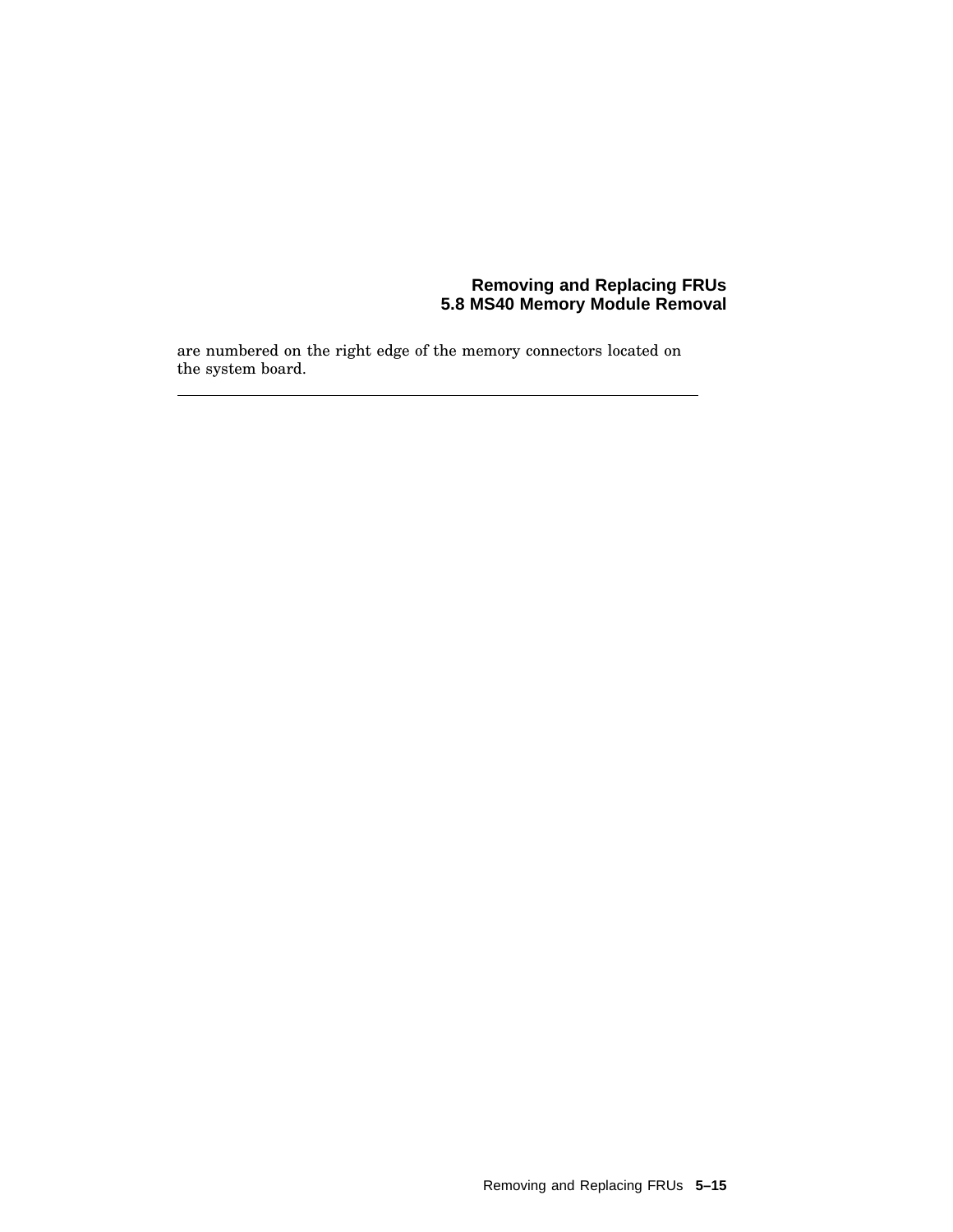#### **Removing and Replacing FRUs 5.8 MS40 Memory Module Removal**

This section describes how to remove the MS40 memory module from the system. The memory modules are shown in Figure 5–1. To remove the MS40 memory modules perform the following steps:

- 1. Release the two metal retainers at each end of the memory module connector.
- 2. Rotate the module backward approximately 55 degress to the rear of the unit and lift it out of the slot.

**Note**

Failure to release the two module retainers will permanently damage the module connector located on the system board.

#### **5.8.0.1 MS40 Memory Module Replacement**

**Note** \_\_

There is only one type of memory module available for the VAXstation 4000 VLC workstation, the 4 Mbyte (MS40-AA). Be sure that you have the correct module before installation. To identify the module locate the etch on the left side of the memory module.

To install a new MS40 memory module perform the following steps:

- 1. Place the module in the connector with it tilted at approximately 55 degrees backwards. Be sure the double notched lower corner of the module is away from the power supply.
- 2. Pivot the module upwards until the metal tabs connect with the module and latch it into place.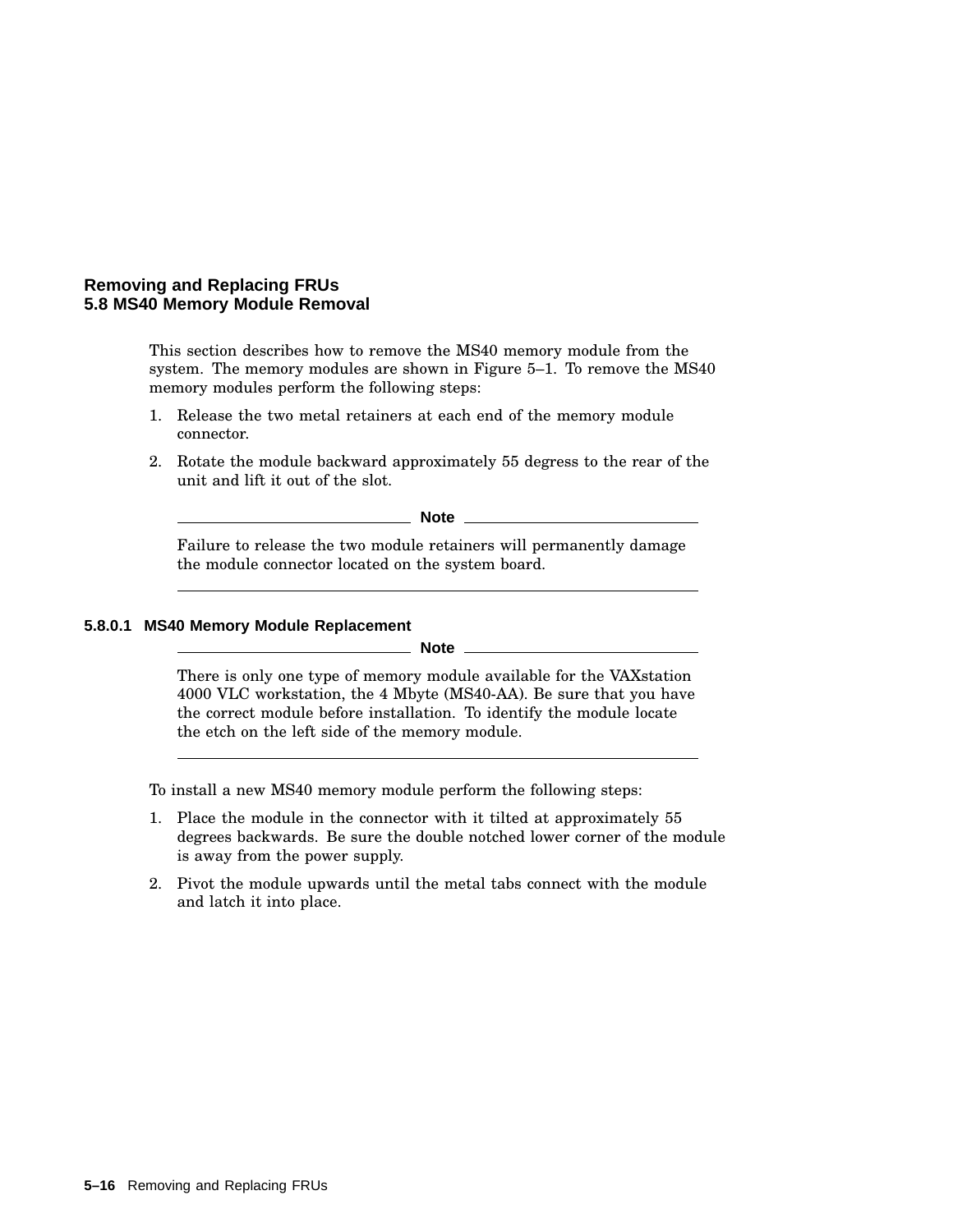**Removing and Replacing FRUs 5.9 Clearing the System Password**

# **5.9 Clearing the System Password**

To clear the system password

- 1. Turn power to the system off.
- 2. Ground the two triangles onto the system module using a screwdriver. Figure 5–9 shows the grounding points on the CPU module.



**Figure 5–9 Password Clearing Points**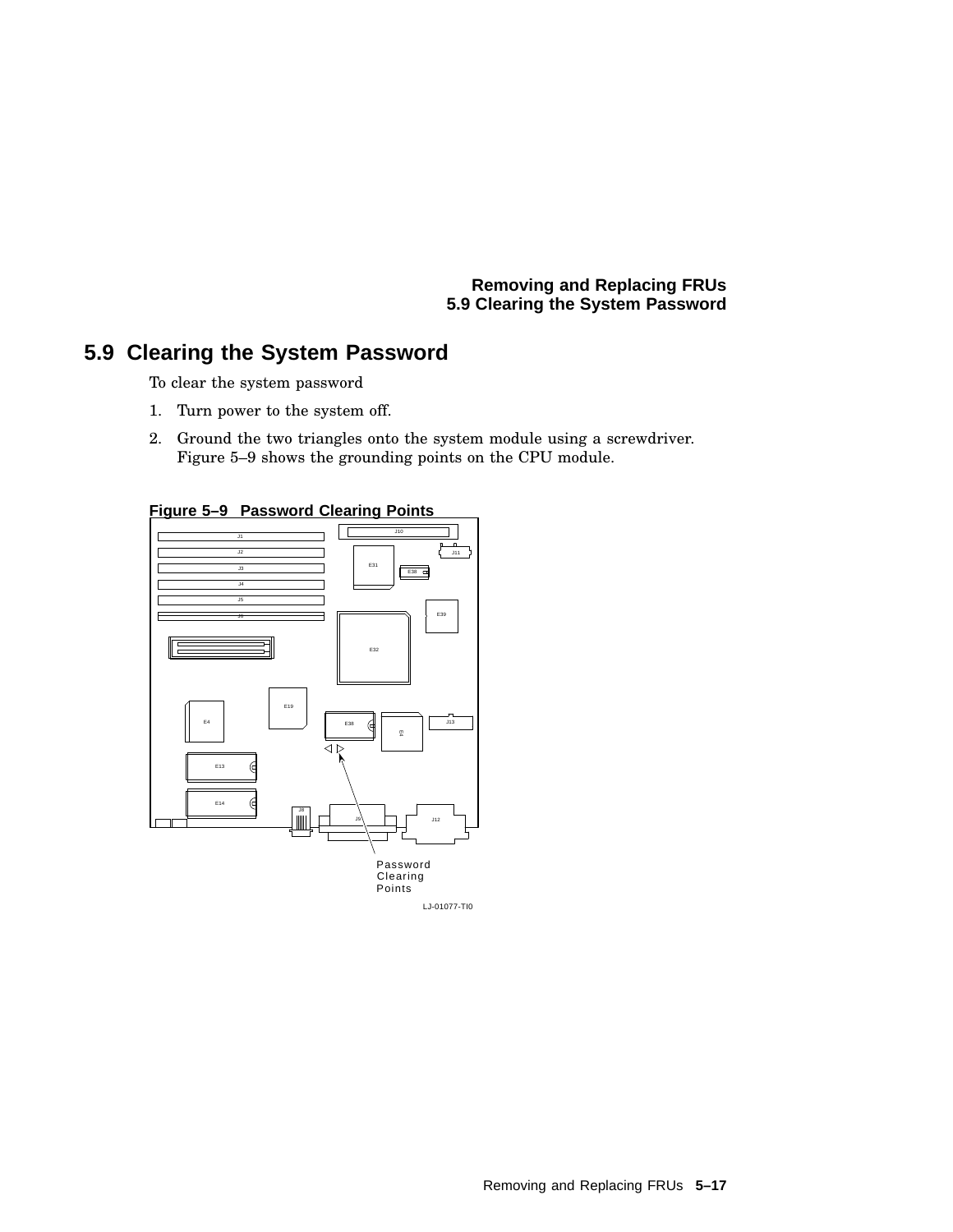# **Removing and Replacing FRUs 5.10 Testing the VAXstation 4000 VLC System**

# **5.10 Testing the VAXstation 4000 VLC System**

This section describes how to test the system after removing or replacing any FRUs.

# **5.10.1 Restore the System**

Before you can test the system, you must restore the system to its previous operating state. To restore the system, perform the following steps:

- 1. Replace the system cover. Align the teeth of the cover with the teeth on the side of the system enclosure and lower the cover until it clicks into place.
- 2. Reconnect any cables that you disconnected from the rear of the system.
- 3. Reconnect the monitor.
- 4. Plug the system power cord into the wall outlet.
- 5. Turn power to the system on.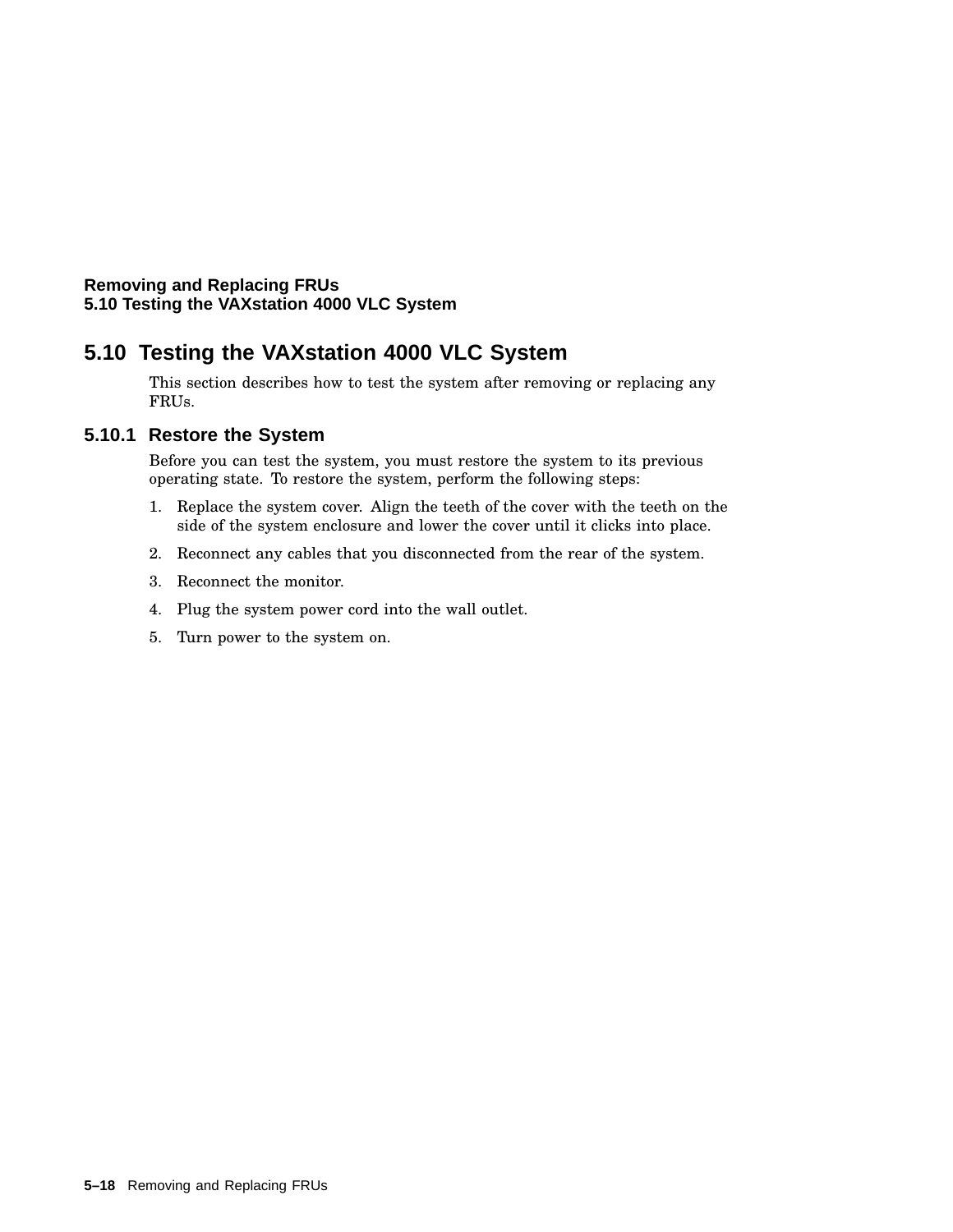### **Removing and Replacing FRUs 5.10 Testing the VAXstation 4000 VLC System**

### **5.10.2 Test the System**

Test the system to confirm that all devices and modules are connected correctly. Do the following to test the system:

- 1. Note any power-up error or status messages on the monitor screen.
- 2. Display the system device configuration by using the SHOW CONFIG command. (See Section 5.3.) Compare the latest configuration display with the configuration display you viewed during site preparation. You should see the new device and the other devices present in the system. Verify that no error messages appears on the monitor screen.
- 3. Verify that all devices are interacting properly by using the TEST 1:11 command to run the expanded self test.
- 4. Verify that drives are set to the correct SCSI IDs using the SHOW DEVICE command.
- 5. If problems occur, check the following to ensure that
	- a. All cables inside and outside the system are connected.
	- b. All modules are fully seated in the connectors.
	- c. SCSI IDs are set correctly. Each drive should have a differenct SCSI Id.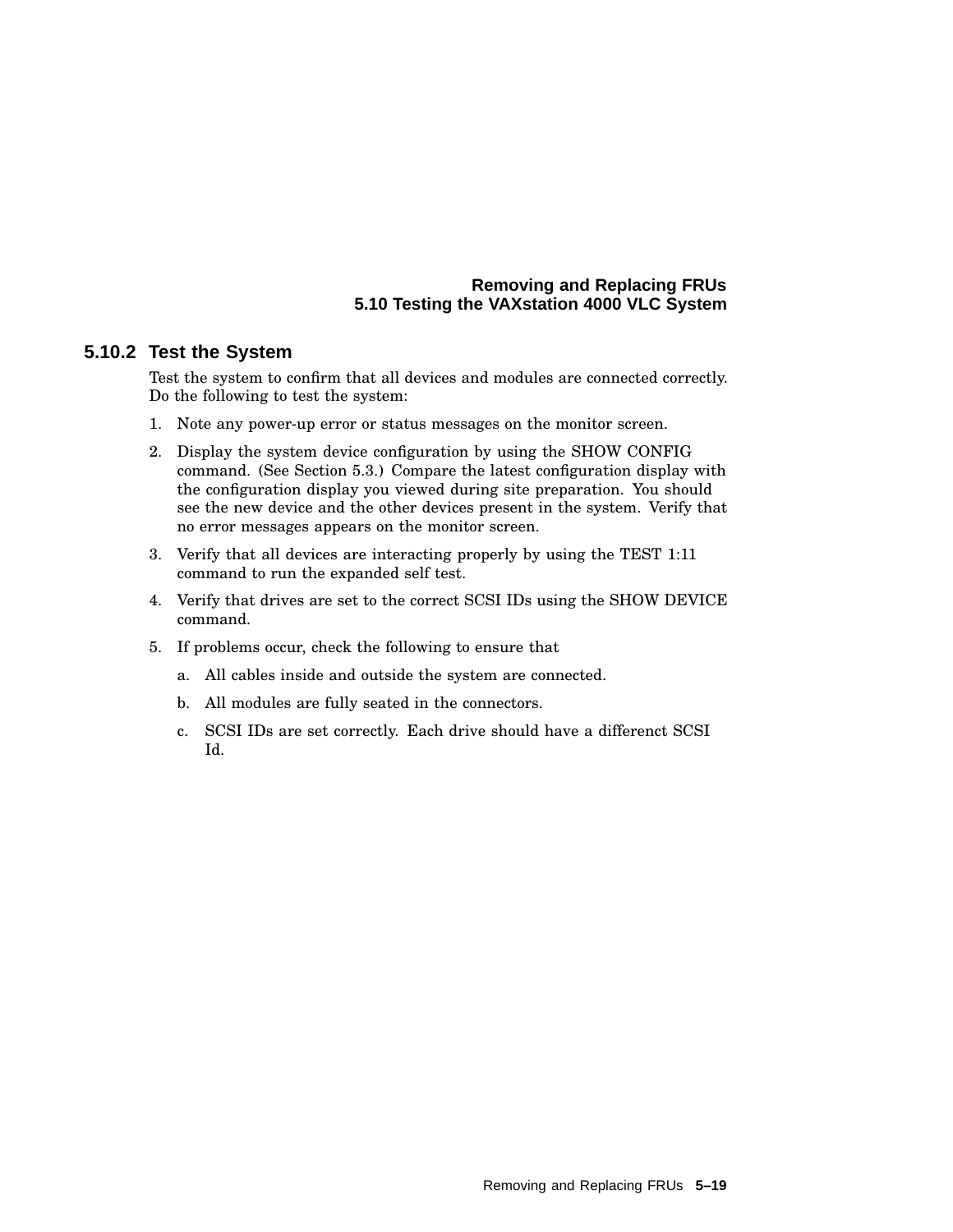# **A Self-Test Error Codes**

# **A.1 Self-Test Error Codes**

The system reports two kinds of self-test errors: those that display on the console immediatly after running the self test, and extended self test errors. The first type consists of one or two question marks to indicate a nonfatal or fatal error, the failing FRU, the failed device, and a general error code. The second type of error (extended), displays more detailed information. To view an extended error, you must type SHOW ERROR at the console prompt, after the self test has reported an error.

# **A.1.1 NVR Self-Test Error Codes**

Table A–1 lists the TOY/NVR self-test error codes.

| <b>Error-DEC</b> | Error-HEX | <b>Meaning</b>                                     |
|------------------|-----------|----------------------------------------------------|
| $\mathbf{1}$     | 1         | Self test was successful                           |
| $\overline{4}$   | 4         | Battery was found to be bad                        |
| 8                | 8         | NVR register test has failed                       |
| 12               | С         | Battery down and NVR register test has failed      |
| 16               | 10        | TOY register test has failed                       |
| 32               | 20        | Valid RAM and time bit has failed to set           |
| 36               | 24        | VRT bit failure and battery was found to be bad    |
| 44               | 2C        | Battery down, VRT failure, and NVR test has failed |
| 48               | 30        | TOY register test and VRT has failed               |
| 64               | 40        | Battery check test has failed                      |
|                  |           | (continued on next page)                           |

**Table A–1 TOY/NVR Self-Test Error Codes**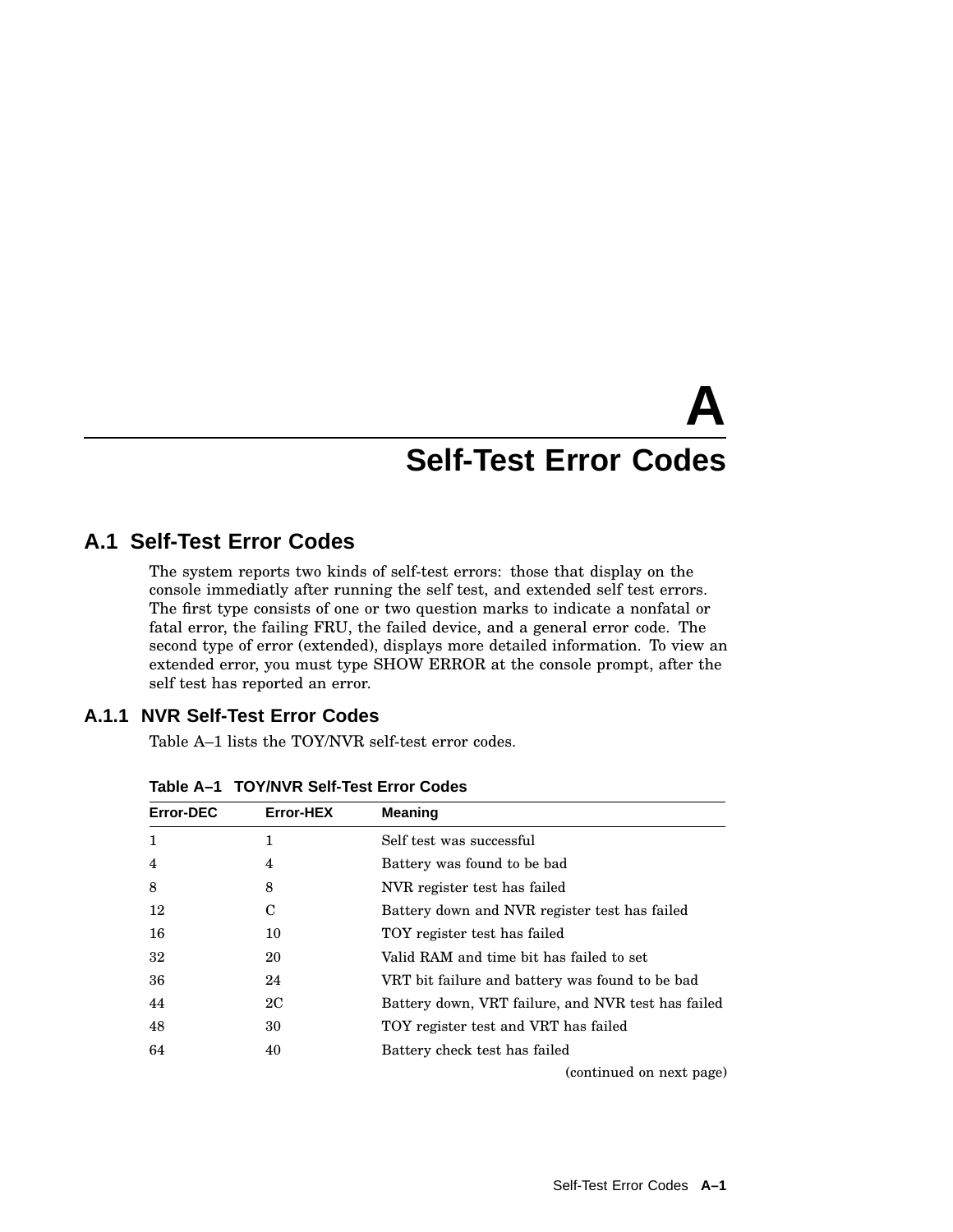| <b>Error-DEC</b> | Error-HEX | <b>Meaning</b>                                                    |
|------------------|-----------|-------------------------------------------------------------------|
| 72               | 48        | Battery check test has failed and NVR register test<br>has failed |
| 96               | 60        | VRT bit failure and battery check test has failed                 |
| 104              | 68        | Battery check, VRT, and NVR test has failed                       |
| 128              | 80        | Update in progress has failed to clear; hard error                |
| 129              | 81        | Update in progress has failed to clear; soft error                |
| 160              | A0        | Update in progress has failed and VRT bit has failed              |

**Table A–1 (Cont.) TOY/NVR Self-Test Error Codes**

# **A.1.2 DZ Self-Test Error Codes**

Table A–2 lists the DZ error codes.

| <b>Error-DEC</b> | Error-HEX | <b>Meaning</b>                               |
|------------------|-----------|----------------------------------------------|
| 16               | 10        | DZ reset test has failed                     |
| 32               | 20        | DZ read LPR test has failed                  |
| 48               | 30        | DZ Modem test has failed                     |
| 64               | 40        | DZ polled test has failed                    |
| 80               | 50        | DZ interrupt driver transfer test has failed |
| 96               | 60        | DZ LK401 test has failed                     |
| 112              | 70        | DZ mouse test has failed                     |
| 128              | 80        | DZ INIT DRIVER has failed                    |
| 144              | 90        | No memory to use for data area               |

| Table A-2 DZ Self-Test Error Codes |  |  |  |
|------------------------------------|--|--|--|
|------------------------------------|--|--|--|

The DZ self test does not display extended error information when an error occurs. Use the SHOW ERROR command to view the extended error information.

#### **Extended Error Format 0010 :**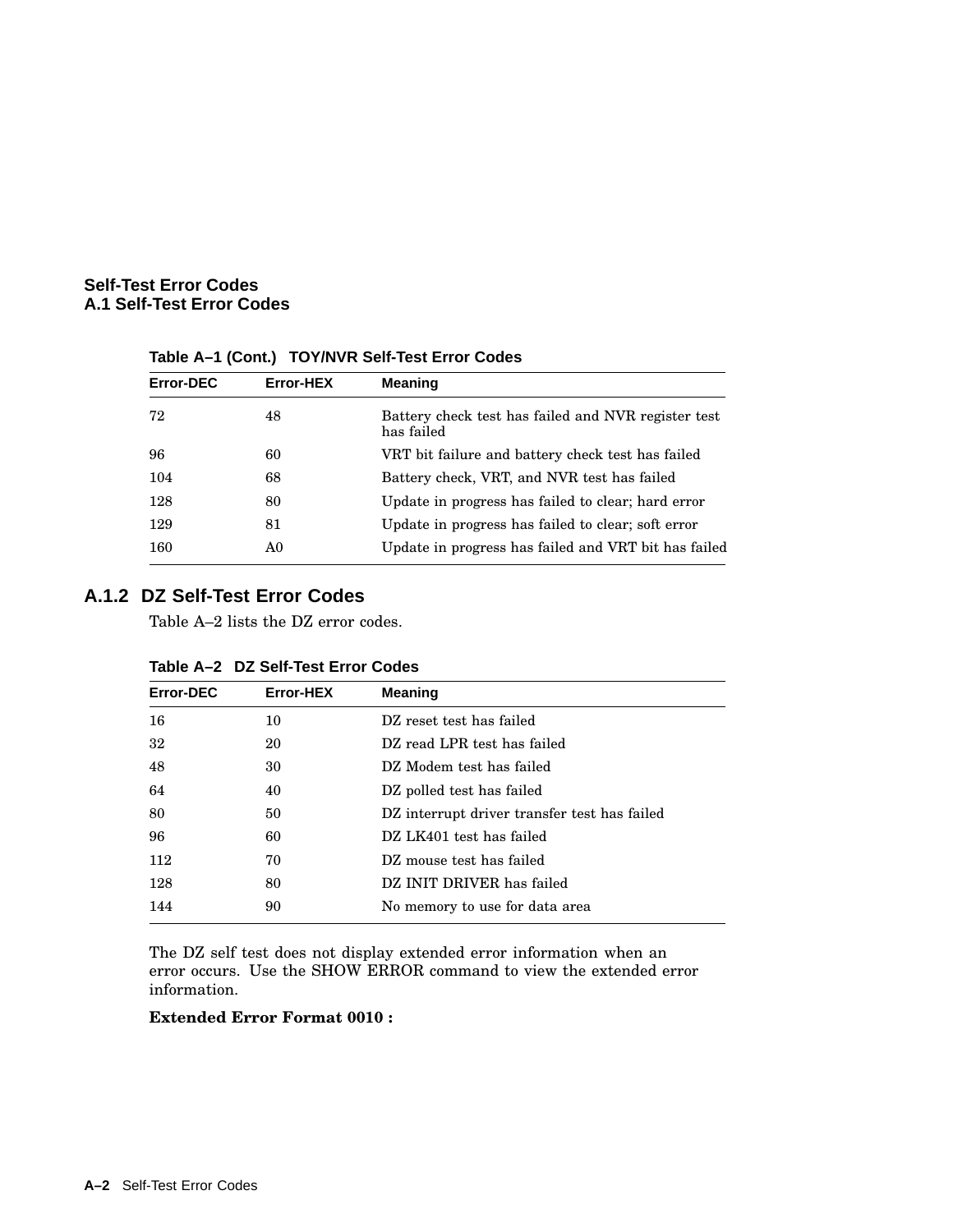001 0010 sssssssss cccccccc llllllll rrrrrrrr eeeeeeee

| <b>Message</b>   | <b>Meaning</b>      |
|------------------|---------------------|
| <b>SSSSSSSSS</b> | Suberror code       |
| cccccccc         | Value of the DZ CSR |
| 11111111         | Line number         |
| rrrrrrr          | Data read back      |
| eeeeeeee         | Expected data       |

This format is used by the DZ read LPR test.

Table A–3 lists the DZ suberror codes.

| Suberror-HEX | <b>Meaning</b>                              |
|--------------|---------------------------------------------|
|              | <b>Read LPR</b>                             |
| 21           | READ LPR Baud rate is incorrectly set       |
| 22           | READ LPR Character width is incorrectly set |
| 23           | READ LPR Parity bit is incorrectly set      |
| 24           | READ LPR Receiver on bit is incorrectly set |
|              | DZ Modem Test                               |
| 31           | Failed RTS <-> CTS loopback                 |
| 32           | Failed DSRS <-> DSR & CD loopback           |
| 33           | Failed LLBK <-> SPDMI loopback              |
| 34           | Failed DTR <-> RI loopback                  |
|              | (continued on next page)                    |

| Table A-3 DZ Suberror Codes |
|-----------------------------|
|-----------------------------|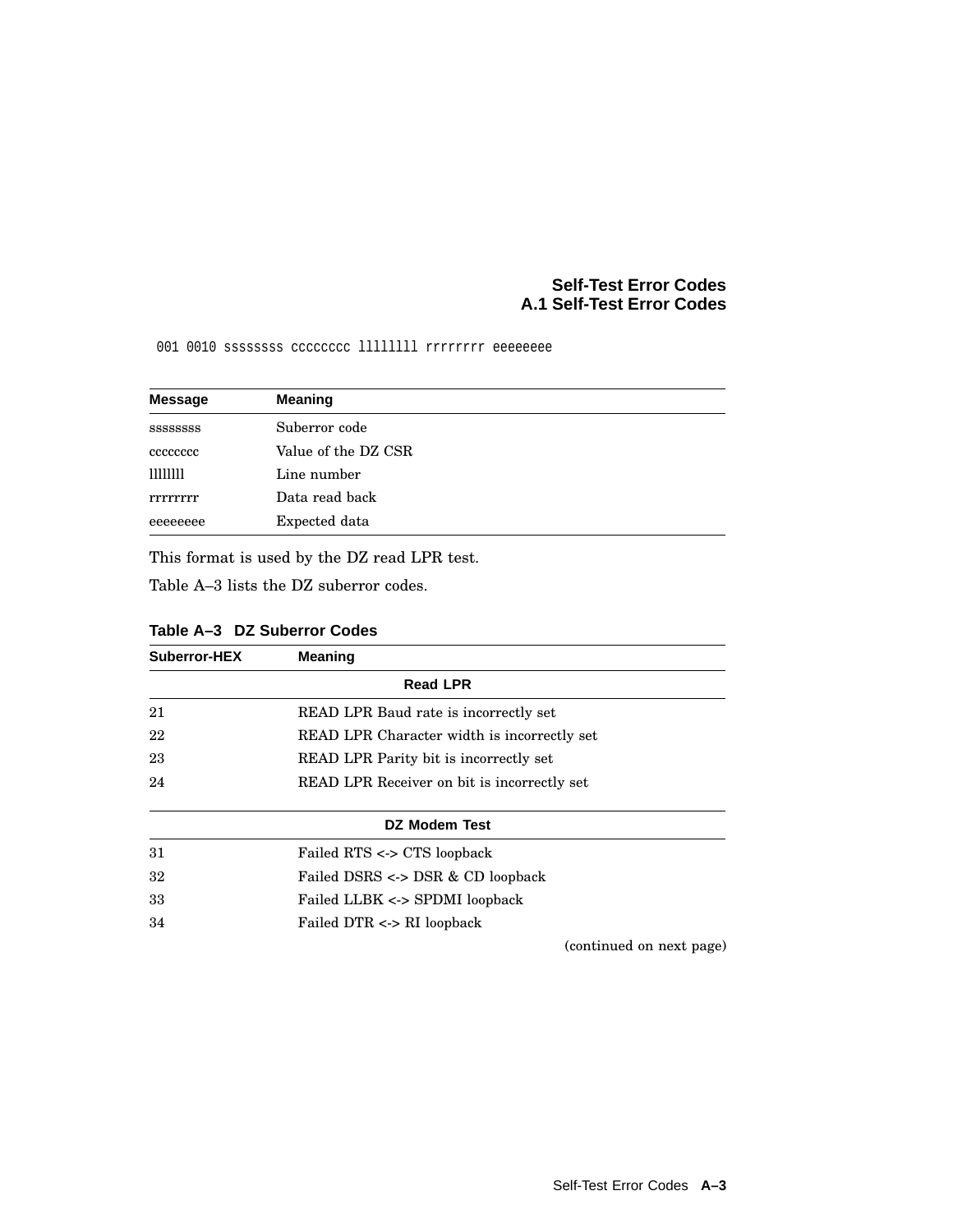| <b>Suberror-HEX</b> | <b>Meaning</b>                              |  |
|---------------------|---------------------------------------------|--|
|                     | <b>DZ Polled Test</b>                       |  |
| 41                  | Transfer has timed out                      |  |
| 42                  | Data is invalid                             |  |
| 43                  | Parity error                                |  |
| 44                  | Framing error                               |  |
| 45                  | Overrun error                               |  |
| 46                  | Character received != Character transmitted |  |
|                     | <b>DZ Interrupt Test</b>                    |  |
| 51                  | Transfer has timed out                      |  |
| 52                  | Data is invalid                             |  |
| 53                  | Parity Error                                |  |
| 54                  | <b>Framing Error</b>                        |  |
| 55                  | Overrun Error                               |  |
| 56                  | Character received != Character transmitted |  |
|                     | DZ LK401 Test                               |  |
| 61                  | Transfer has timed out                      |  |
| 62                  | LK401 has failed self test                  |  |
|                     | <b>DZ Mouse test</b>                        |  |
| 71                  | Transfer has timed out                      |  |
| 72                  | Mouse has failed self test                  |  |
|                     |                                             |  |

# **Table A–3 (Cont.) DZ Suberror Codes**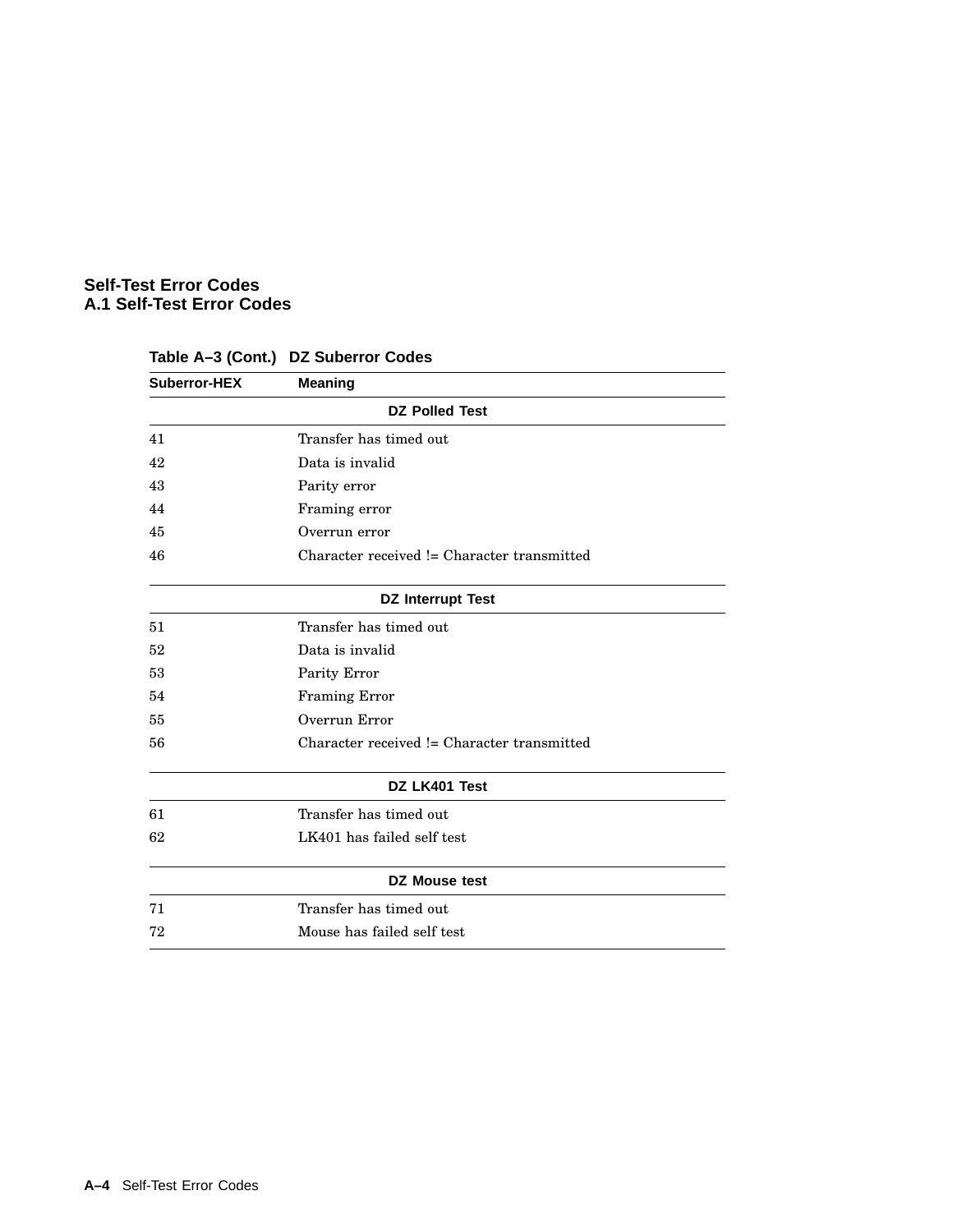# **A.1.3 Memory Self-Test Error Codes**

Table A–4 lists the memory self-test error codes.

| <b>Error-DEC</b> | <b>Error-HEX</b> | <b>Meaning</b>                                     |
|------------------|------------------|----------------------------------------------------|
| 64               | 40 <sub>h</sub>  | 16 MB memory modules are mismatched                |
| 66               | 42h              | Gap found between memory module pairs              |
| 68               | 44h              | 16 MB memory module found on a PVAX2               |
| 70               | 46h              | 4 MB module found after 16 MB module               |
| 72               | 48h              | Memory modules not plugged in pairs                |
| 256              | 100 <sub>h</sub> | Failure has occured in the byte mask test          |
| 260              | 104h             | Parity error occured during the byte mask test     |
| 514              | $202\mathrm{h}$  | Data compare error occured during the forward pass |
| 516              | 204h             | Parity error occured during the forward pass       |
| 770              | 302 <sub>h</sub> | Data compare error occured during the reverse pass |
| 772              | 304h             | Parity error occured during the reverse pass       |
| 1028             | 404h             | Parity error occured during parity test #1         |
| 1288             | 504h             | Parity error occured during parity test #2         |

**Table A–4 Memory Self-Test Error Codes**

The memory self test does not display extended error information when an error occurrs. Use the SHOW ERROR command to view the extended error information. The extended error code can be as shown.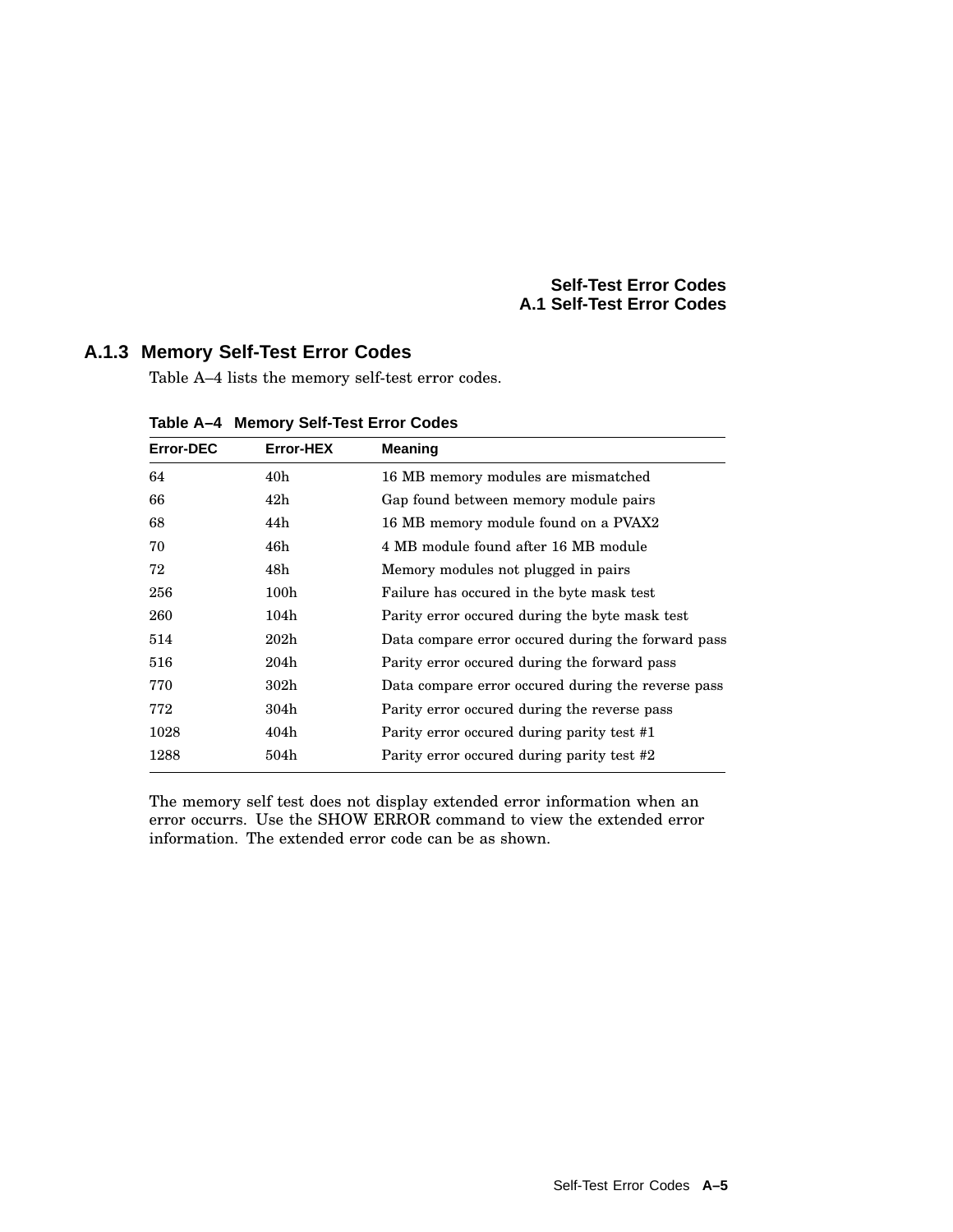#### **Extended Error Format**:

xxx 4 MEM yyyy xxx 00a bbbbbbbb cccccccc dddddddd eeeeeeee

| <b>Message</b> | <b>Meaning</b>                                          |  |
|----------------|---------------------------------------------------------|--|
| <b>XXX</b>     | The failed FRU                                          |  |
| уууу           | The error code in HEX                                   |  |
| 00a            | Extended error information format type                  |  |
| bbbbbbb        | The contents of the memory system error register (MSER) |  |
| cececcec       | The failing address                                     |  |
| dddddddd       | The expected data                                       |  |
| eeeeeeee       | The data that was read                                  |  |

# **A.1.4 Memory Management Unit Self-Test Error Codes**

Table A–5 lists the memory management unit (MMU) self-test error codes.

**Table A–5 Memory Management Unit Self-Test Error Codes**

| <b>Error-DEC</b> | Error-HEX | Meaning                                        |
|------------------|-----------|------------------------------------------------|
| 2                |           | Could not find 64 Kbyte of memory for the test |
| $\overline{4}$   |           | Failure in the MMU                             |
| 8                |           | Illegal vector during MMU test                 |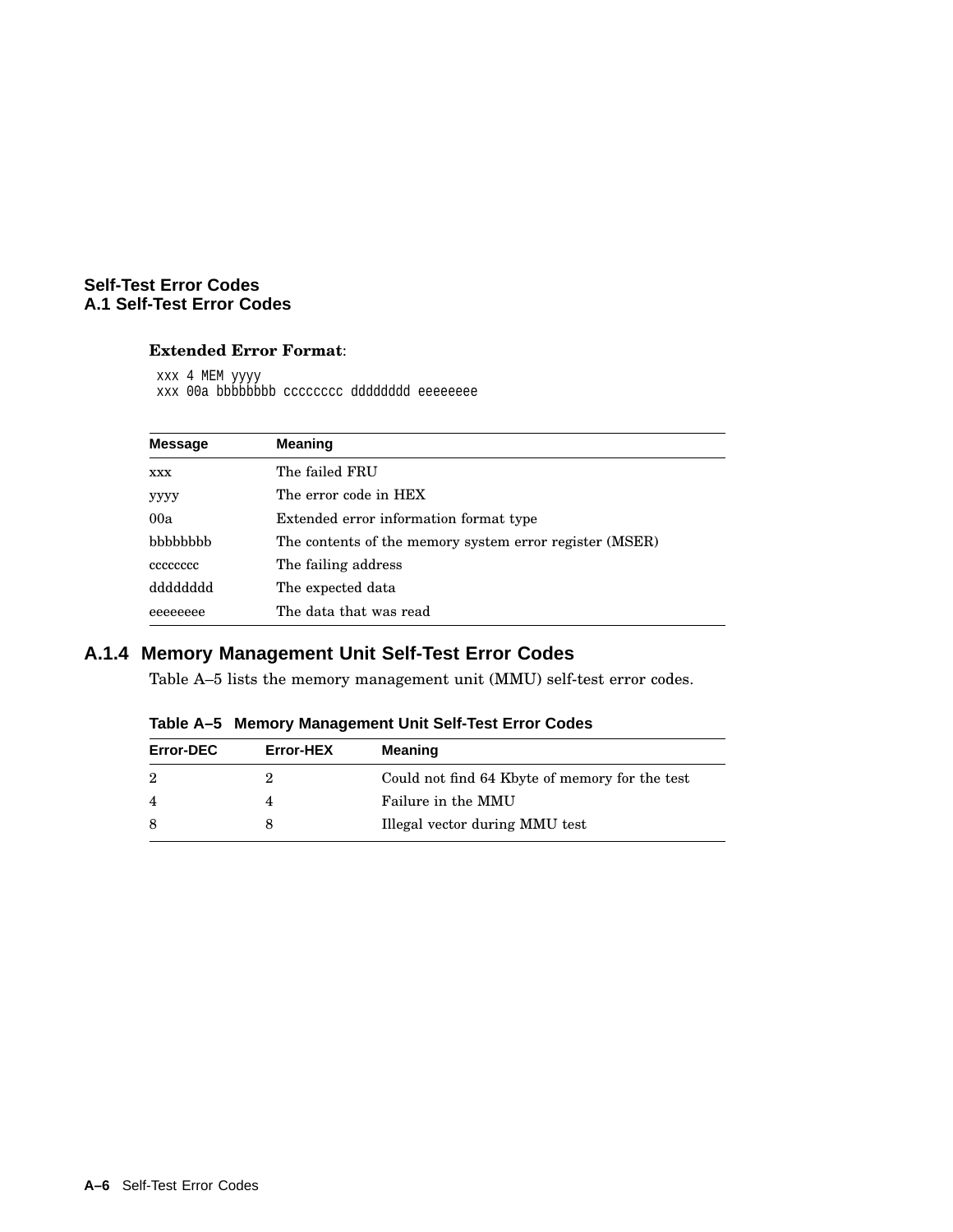# **A.1.5 Interval Timer Self-Test Error Codes**

Table A–6 lists the interval timer self-test error codes.

| Table A–6   Interval Timer Self-Test Error Codes |  |  |  |  |  |
|--------------------------------------------------|--|--|--|--|--|
|--------------------------------------------------|--|--|--|--|--|

| <b>Error-DEC</b> | Error-HEX | Meaning                                                |
|------------------|-----------|--------------------------------------------------------|
|                  |           | Interval timer is not interrupting at the correct rate |

# **A.1.6 System Device Self-Test Error Codes**

Table A–7 lists the system device self-test error codes.

| Table A-7 System Device Self-Test Error Codes |  |  |  |
|-----------------------------------------------|--|--|--|
|                                               |  |  |  |

| <b>Error-DEC</b> | <b>Error-HEX</b> | Meaning                     |
|------------------|------------------|-----------------------------|
| $\overline{2}$   |                  | System ROM test has failed  |
| 128              | 80               | Invalidate filter RAM error |

The SYS self test does not display extended error information when an error occurs. Use the SHOW ERROR command to view the extended error information. The extended error code format is shown next.

#### **Extended Error Format 0010 :**

This format displays when there is an invalidate filter ram error.

001 0010 aaaaaaaa rrrrrrrr eeeeeeee

| <b>Message</b> | <b>Meaning</b>                        |
|----------------|---------------------------------------|
| 001            | The FRU number (system board)         |
| 0010           | The format number                     |
| аааааааа       | The failing invalidate filter address |
| rrrrrrrr       | The data read                         |
| eeeeeeee       | The data expected                     |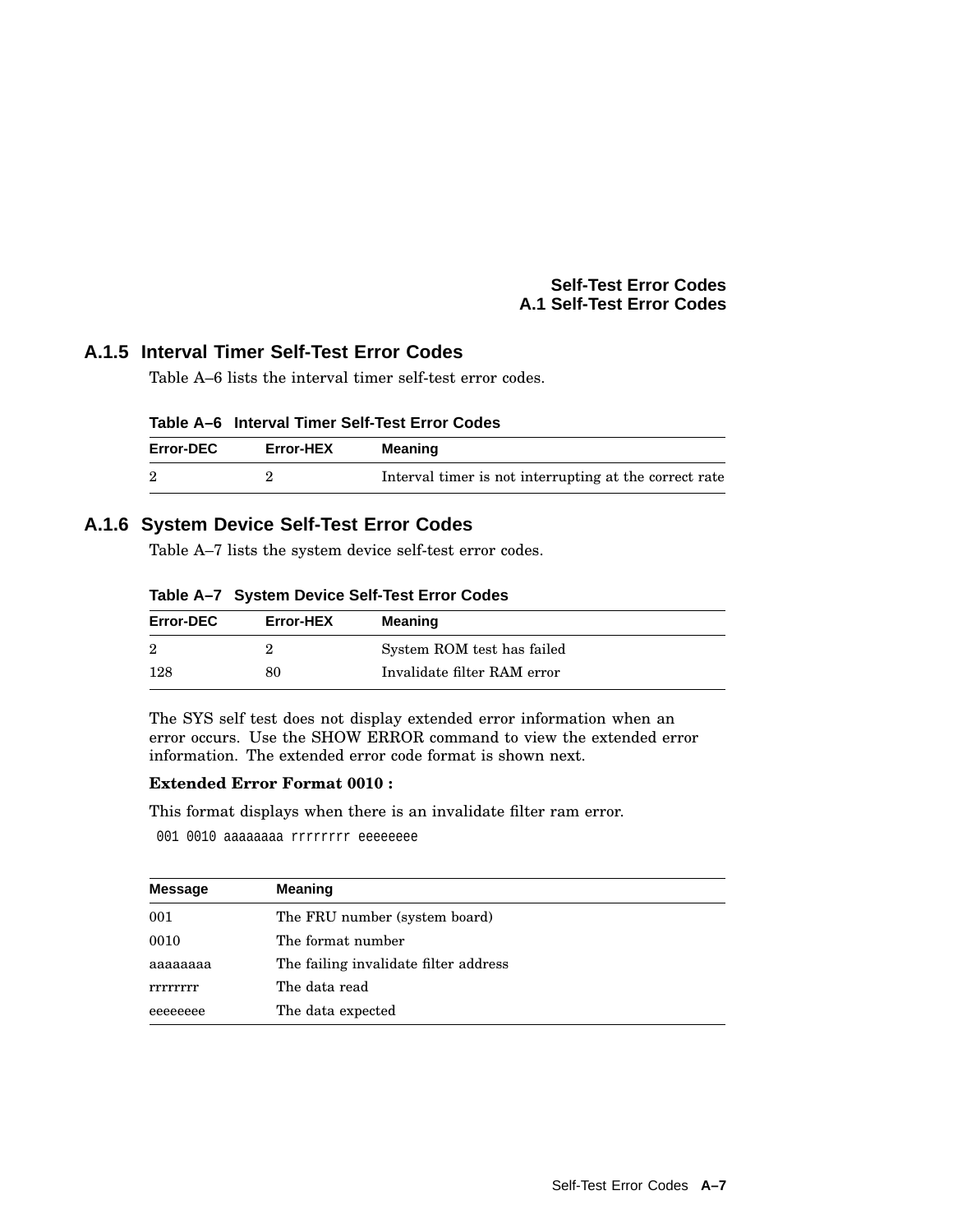# **A.1.7 SCSI Self-Test Error Codes**

Table A–8 lists the SCSI self-test error codes.

| <b>Error-DEC</b> | <b>Error-HEX</b> | <b>Meaning</b>                                                |
|------------------|------------------|---------------------------------------------------------------|
| $\overline{2}$   | $\overline{2}$   | SCSI Reset Register Test has failed                           |
| 4                | 4                | SCSI Configuration Registers Test has failed                  |
| 6                | 6                | SCSI Fifo Register Test has failed                            |
| 8                | 8                | SCSI Transfer Count Registers Test has failed                 |
| 10               | A                | SCSI Interrupt, Status Registers Test has failed              |
| 20               | 14               | SCSI Interrupt Test No Cause has failed                       |
| 22               | 16               | SCSI Interrupt Test High Ipl, Mask Disabled has<br>failed     |
| 24               | 18               | SCSI Interrupt Test High Ipl, Mask Enabled has<br>failed      |
| 26               | 1A               | SCSI Interrupt Test Low Ipl, Mask Disabled has<br>failed      |
| 28               | 1 <sub>C</sub>   | SCSI Interrupt Test Low Ipl, Mask Enabled has<br>failed       |
| 30               | 1E               | SCSI Data Transfer Test, Prom Function has failed             |
| 32               | 20               | SCSI Data Transfer Test, DMA Mapping has failed               |
| 34               | 22               | SCSI Data Transfer Test, Non-DMA Inquiry has<br>failed        |
| 36               | 24               | SCSI Data Transfer Test, Not Enough Data<br>Returned          |
| 38               | 26               | SCSI Data Transfer Test, DMA Inquiry has failed               |
| 40               | 28               | SCSI Data Transfer Test, Non-DMA/DMA<br>Miscompare            |
| 42               | 2A               | SCSI Data Transfer Test, DMA Inquiry Nonaligned<br>has failed |
| 44               | 2C               | SCSI Data Transfer Test, Non-DMA/DMA<br>Nonaligned Miscompare |
| 46               | 2E               | SCSI Data Transfer Test, Synchronous Inquiry has<br>failed    |

**Table A–8 SCSI Self-Test Error Codes**

(continued on next page)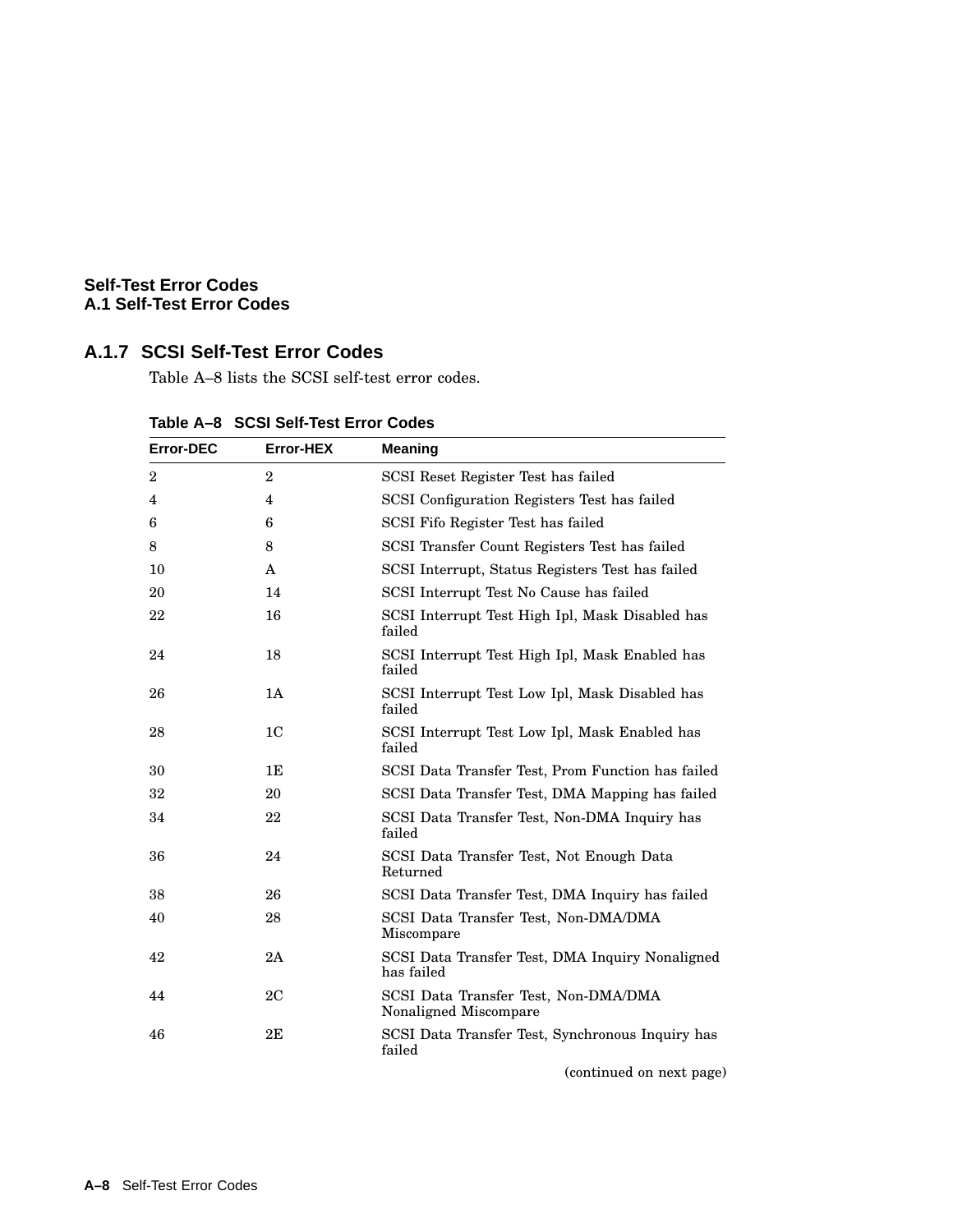| <b>Error-DEC</b> | Error-HEX | <b>Meaning</b>                                             |
|------------------|-----------|------------------------------------------------------------|
| 48               | 30        | SCSI Data Transfer Test, Non-DMA/Synchronous<br>Miscompare |
| 50               | 32        | SCSI Minimal Device Test has failed                        |
| 60               | 3C        | SCSI Map Error Test, DMA Mapping has failed                |
| 62               | ЗE        | SCSI Map Error Test, DMA Inquiry has failed                |
| 64               | 40        | SCSI Map Error Test, Map Error Will Not Clear              |
| 66               | 42        | SCSI Map Error Test, Map Error Will Not Set                |
| 68               | 44        | SCSI Map Error Test, Parity Error Will Not Clear           |
| 70               | 46        | SCSI Map Error Test, Prom Function has Failed              |
| 80               | 50        | SCSI Prom Function has failed                              |
| 82               | 52        | SCSI Init Driver has failed                                |

**Table A–8 (Cont.) SCSI Self-Test Error Codes**

The SCSI self test does not display extended error information when an error occurs. Use the SHOW ERROR command to view the extended error information. The extended error code can be as shown.

#### **Extended Error Format 0001 :**

This format is used by the register test.

001 0001 aaaaaaaa bbbbbbbbb cccccccc dddddddd

| Message         | <b>Meaning</b>                                         |
|-----------------|--------------------------------------------------------|
| аааааааа        | The error code                                         |
| <b>bbbbbbbb</b> | The address of the register or location being accessed |
| cececcec        | The expected data or data written                      |
| qqqqqqqqq       | The actual data or data read                           |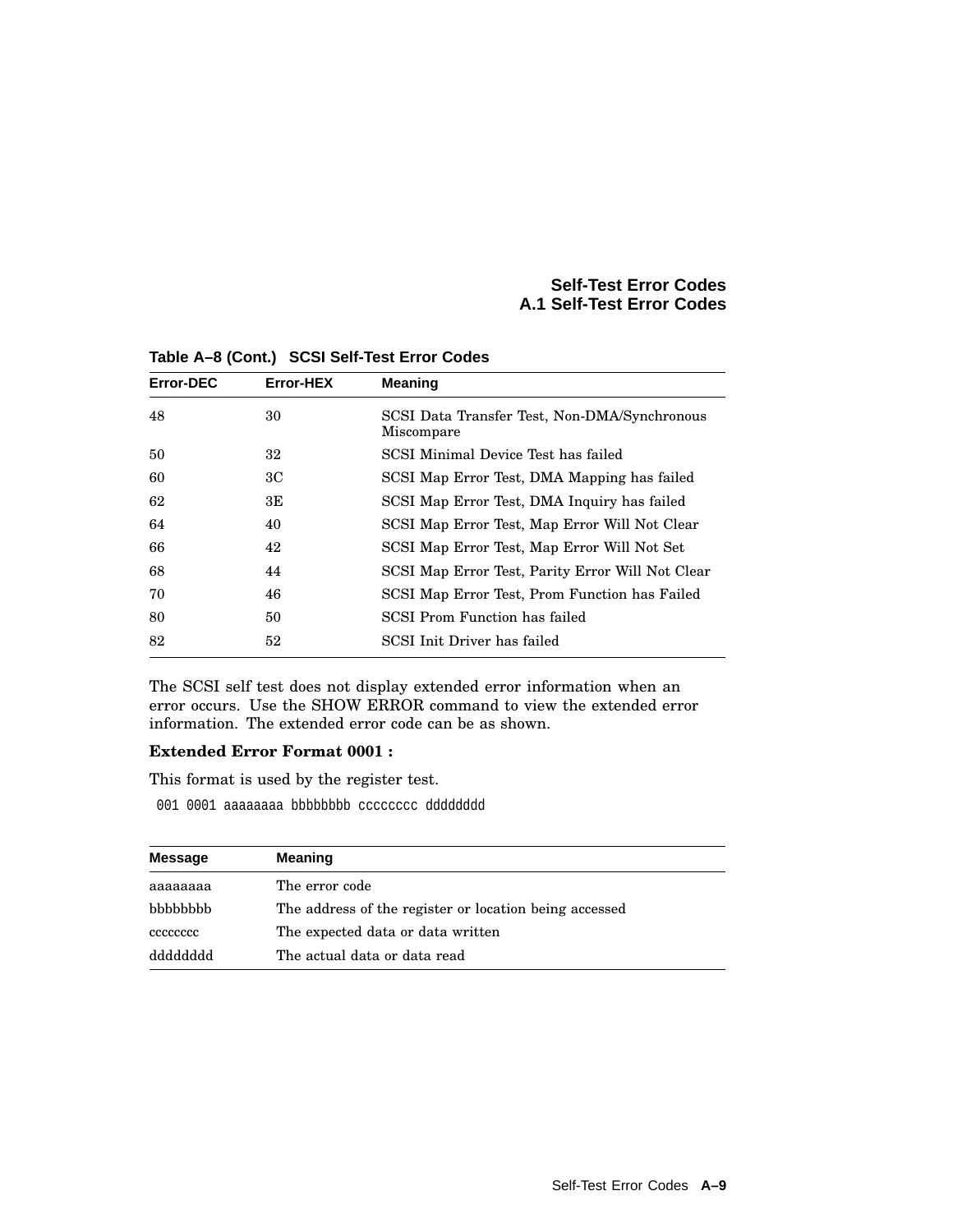# **Extended Error Format 000B :**

This format is used by the register test.

001 000B aaaaaaaa bbbbbbbbb cccccccc

| Message  | <b>Meaning</b>                                         |
|----------|--------------------------------------------------------|
| aaaaaaaa | The error code                                         |
| bbbbbbb  | The address of the register or location being accessed |
| cececcec | Information about the error                            |

# **Extended Error Format 000C :**

This format is used by the interrupt test.

001 000C aaaaaaaa bbbbbbbb cccccccc dddddddd eeeeeeee ffffffff

| <b>Message</b> | <b>Meaning</b>                                |
|----------------|-----------------------------------------------|
| аааааааа       | The error code                                |
| bbbbbbbb       | Information about the error                   |
| cececcec       | Contents of interrupt mask register           |
| dyppppppp      | Contents of interrupt request register        |
| eeeeeeee       | Contents of controller status register        |
|                | Contents of the controller interrupt register |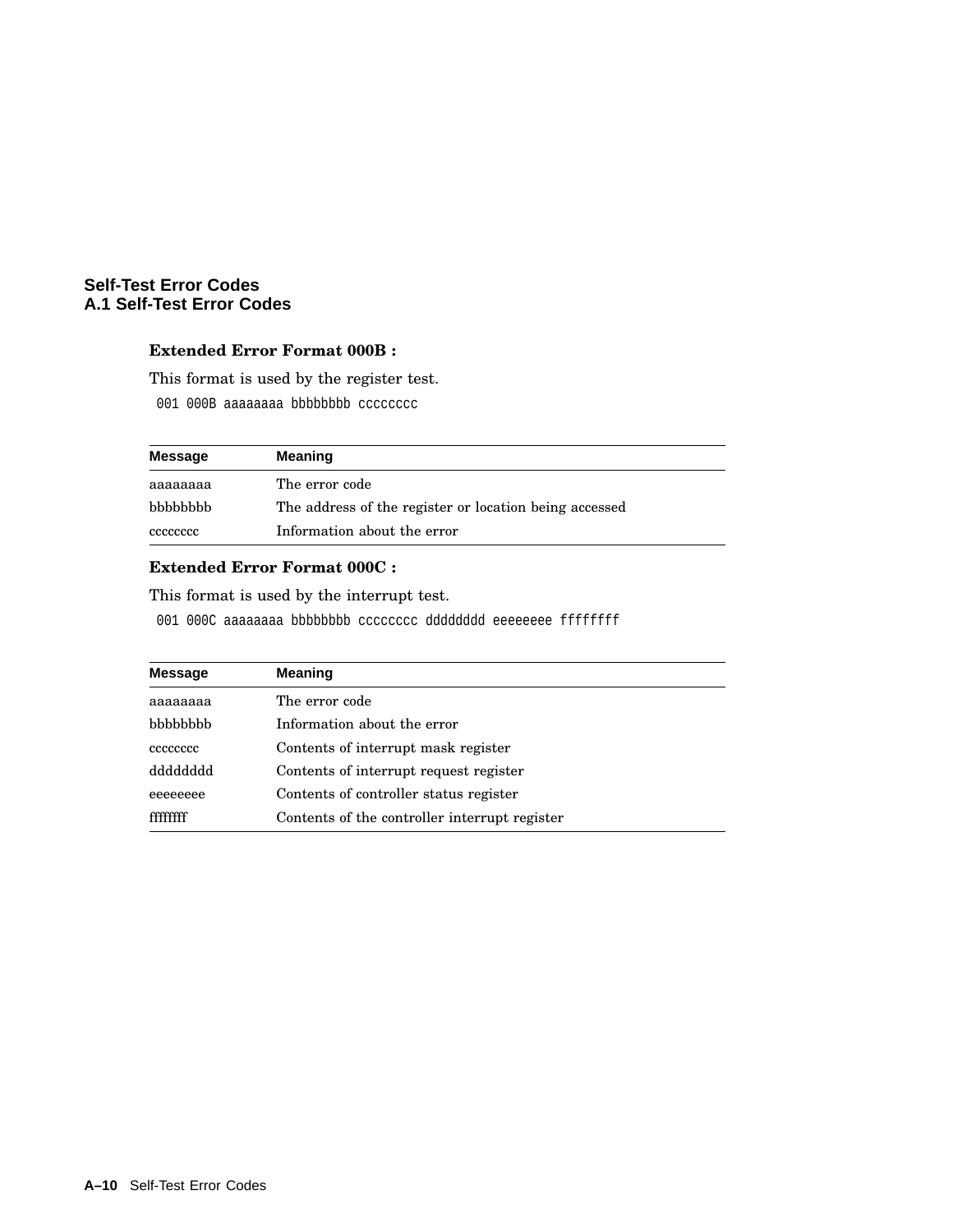#### **Extended Error Format 000D :**

This format is used when not enough data is returned to the self test after a SCSI command is executed.

aaa 000D bbbbcccc ddddeeee ffffgggg hhhhhhhh

| <b>Message</b> | <b>Meaning</b>                    |
|----------------|-----------------------------------|
| aaa            | The FRU                           |
| bbbb           | The logical unit number           |
| cccc           | The device ID                     |
| dddd           | The actual command opcode         |
| eeee           | The current command opcode        |
| ffff           | The error code                    |
| gggg           | The mode of operation             |
| hhhhhhh        | the number of data bytes received |

#### **Extended Error Format 000E :**

This format is used when execution of a SCSI command fails.

aaa 000E bbbbcccc ddddeeee ffffgggg hhhhiiii jjjjjjjj kkkkllll mmmmmmmm

| <b>Message</b>   | <b>Meaning</b>                                                          |
|------------------|-------------------------------------------------------------------------|
| aaa              | The FRU                                                                 |
| bbbb             | The logical unit number                                                 |
| cccc             | The device ID                                                           |
| dddd             | The actual command opcode                                               |
| eeee             | The current command opcode                                              |
| ffff             | The error code                                                          |
| gggg             | The mode of operation                                                   |
| hhhh             | Byte 14 of the request sense packet (device FRU)                        |
| iiii             | Information about the error                                             |
| <b>ijjjjjjjj</b> | SCSI bus phase at the time of the error                                 |
| kkkk             | The contents of the controller status register at the time of the error |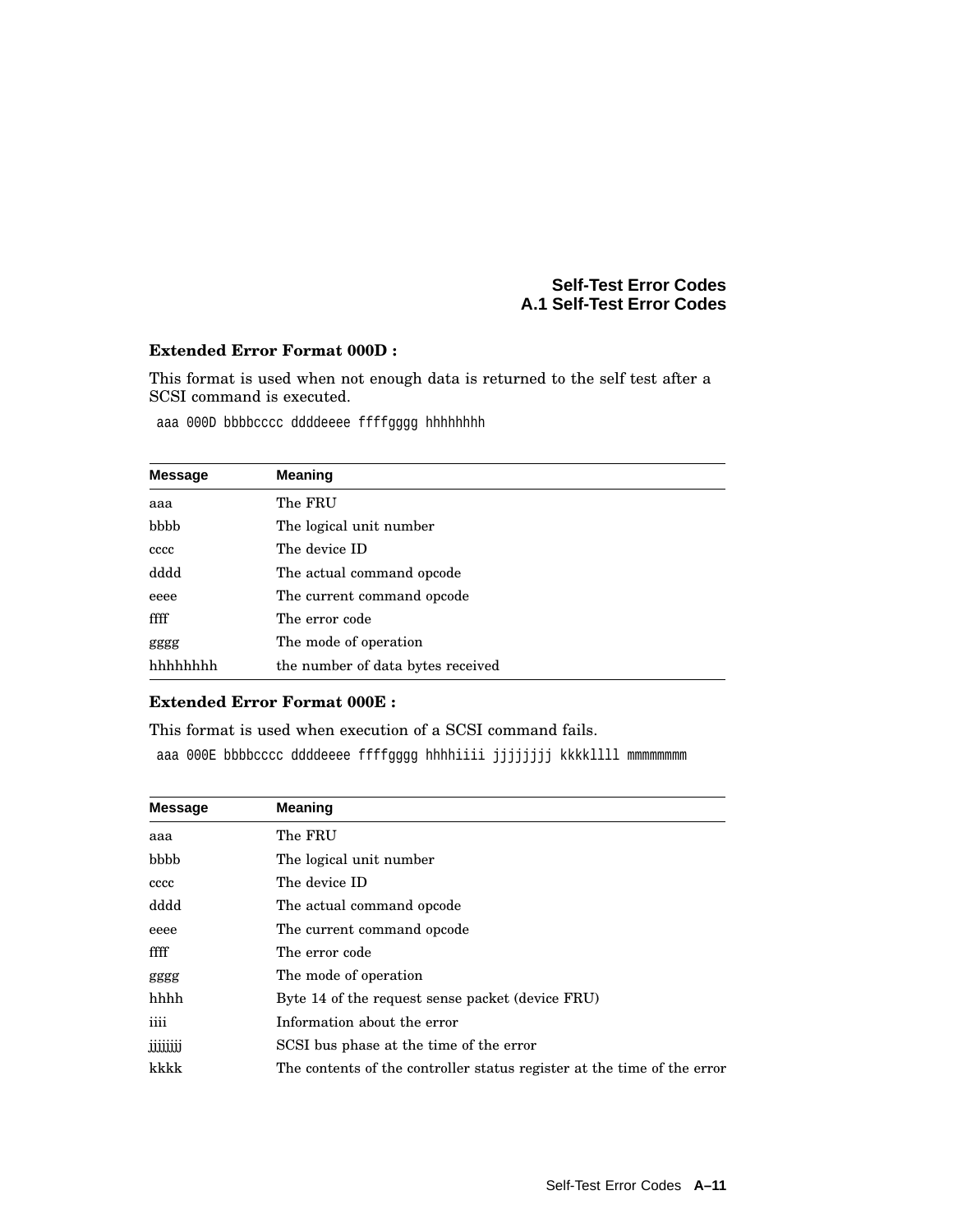| Message  | <b>Meaning</b>                                                                |  |  |
|----------|-------------------------------------------------------------------------------|--|--|
| 1111     | The contents of the controller interrupt register at the time of the<br>error |  |  |
| mmmmmmmm | The request sense key                                                         |  |  |

# **Extended Error Format 000F :**

This format is used when the status phase returns a bad status, or when a bad sense key is seen after a request sense.

aaa 000F bbbbcccc ddddeeee ffffgggg hhhhiiii jjjjjjjj kkkkkkkk

| <b>Message</b> | <b>Meaning</b>                                   |
|----------------|--------------------------------------------------|
| aaa            | The FRU                                          |
| bbbb           | Logical unit number                              |
| cccc           | Device ID                                        |
| dddd           | Actual command opcode                            |
| eeee           | Current command opcode                           |
| ffff           | Error code                                       |
| gggg           | Mode of operation                                |
| hhhh           | Byte 14 of the request sense packet (device FRU) |
| iiii           | Information about the error                      |
| jjjjjjjj       | Status byte returned in the status phase         |
| kkkkkkkk       | Request sense key                                |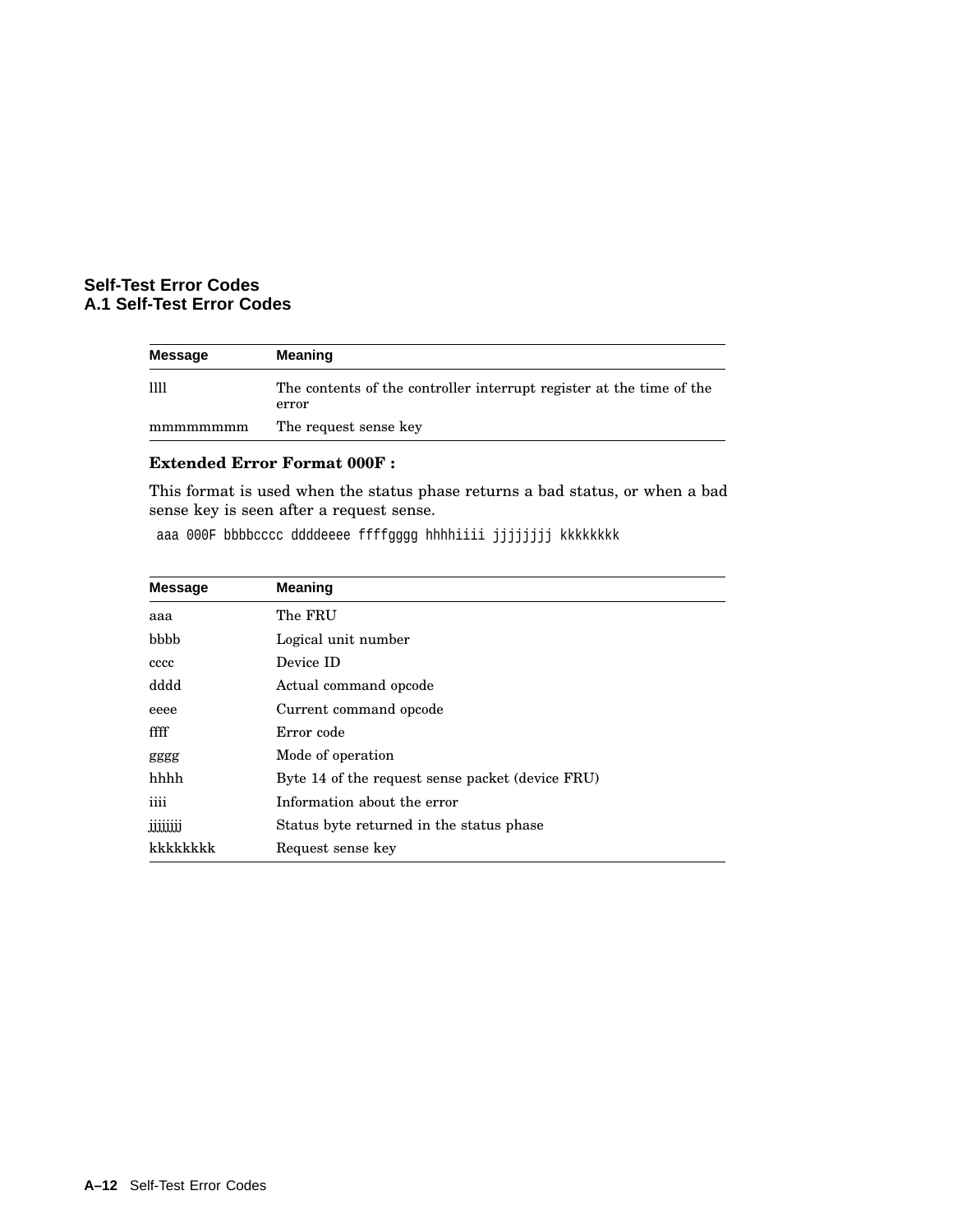#### **Extended Error Format 0010 :**

This format is used when a request sense command is executed, but not enough sense bytes are received.

aaa 0010 bbbbcccc ddddeeee ffffgggg hhhhiiii jjjjjjjj kkkkkkkk

| <b>Message</b> | <b>Meaning</b>                                                |  |
|----------------|---------------------------------------------------------------|--|
| aaa            | The FRU                                                       |  |
| bbbb           | Logical unit number                                           |  |
| cccc           | Device ID                                                     |  |
| dddd           | Actual command opcode                                         |  |
| eeee           | Current command opcode                                        |  |
| ffff           | Error code                                                    |  |
| gggg           | Mode of operation                                             |  |
| hhhh           | Byte 14 of the request sense packet (device FRU)              |  |
| iiii           | Information about the error                                   |  |
| jjjjjjjj       | Number of bytes of sense data returned from the request sense |  |
| kkkkkkkk       | Request sense key                                             |  |

# **Extended Error Format 0011 :**

This format is used when the data out phase sends less bytes than expected. aaa 0011 bbbbcccc ddddeeee ffffgggg hhhhiiii jjjjkkkk llllllll mmmmmmmm

| <b>Message</b> | <b>Meaning</b>                                   |
|----------------|--------------------------------------------------|
| aaa            | The FRU                                          |
| bbbb           | Logical unit number                              |
| cccc           | Device ID                                        |
| dddd           | Actual command opcode                            |
| eeee           | Current command opcode                           |
| ffff           | Error code                                       |
| gggg           | Mode of operation                                |
| hhhh           | Byte 14 of the request sense packet (device FRU) |
| iiii           | Information about the error                      |
|                |                                                  |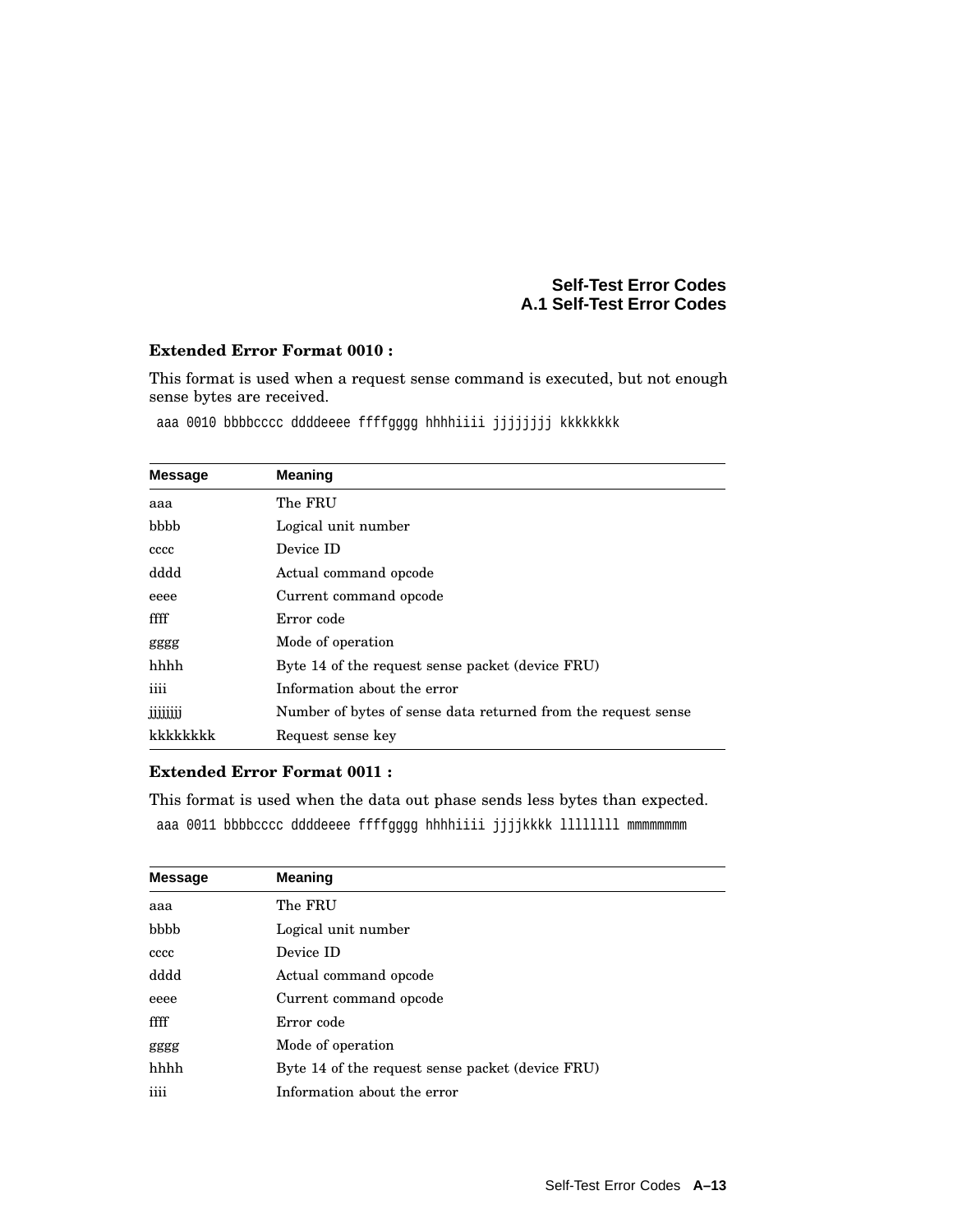| Message  | <b>Meaning</b>                                                         |
|----------|------------------------------------------------------------------------|
| jjjj     | Contents of the controller status register at the time of the error    |
| kkkk     | Contents of the controller interrupt register at the time of the error |
| 11111111 | Number of bytes actually sent in the data in/out phase                 |
| mmmmmmmm | Number of bytes that should have been sent in the data in/out phase    |

#### **Extended Error Format 0012 :**

This format is used when an unsupported message is seen.

aaa 0012 bbbbcccc ddddeeee ffffgggg hhhhiiii jjjjjjjj kkkkllll mmmmmmmm

| <b>Message</b> | <b>Meaning</b>                                                            |  |
|----------------|---------------------------------------------------------------------------|--|
| aaa            | The FRU                                                                   |  |
| bbbb           | Logical unit number                                                       |  |
| cccc           | Device ID                                                                 |  |
| dddd           | Actual command opcode                                                     |  |
| eeee           | Current command opcode                                                    |  |
| ffff           | Error code                                                                |  |
| gggg           | Mode of operation                                                         |  |
| hhhh           | Byte 14 of the request sense packet (device FRU)                          |  |
| iiii           | Information about the error                                               |  |
| jjjjjjj        | First message byte of the message in the phase that the error<br>occurred |  |
| kkkk           | Contents of the controller interrupt register at the time of the error    |  |
| Ш              | Contents of the controller status register at the time of the error       |  |
| mmmmmmm        | Request sense key                                                         |  |

# **Extended Error Format 0013 :**

This format is used by the map error test.

aaa 0013 bbbbcccc dddddddd eeeeeeee ffffffff gggggggg hhhhhhhh iiiiiiii

| Message | <b>Meaning</b> |
|---------|----------------|
| aaa     | The FRU        |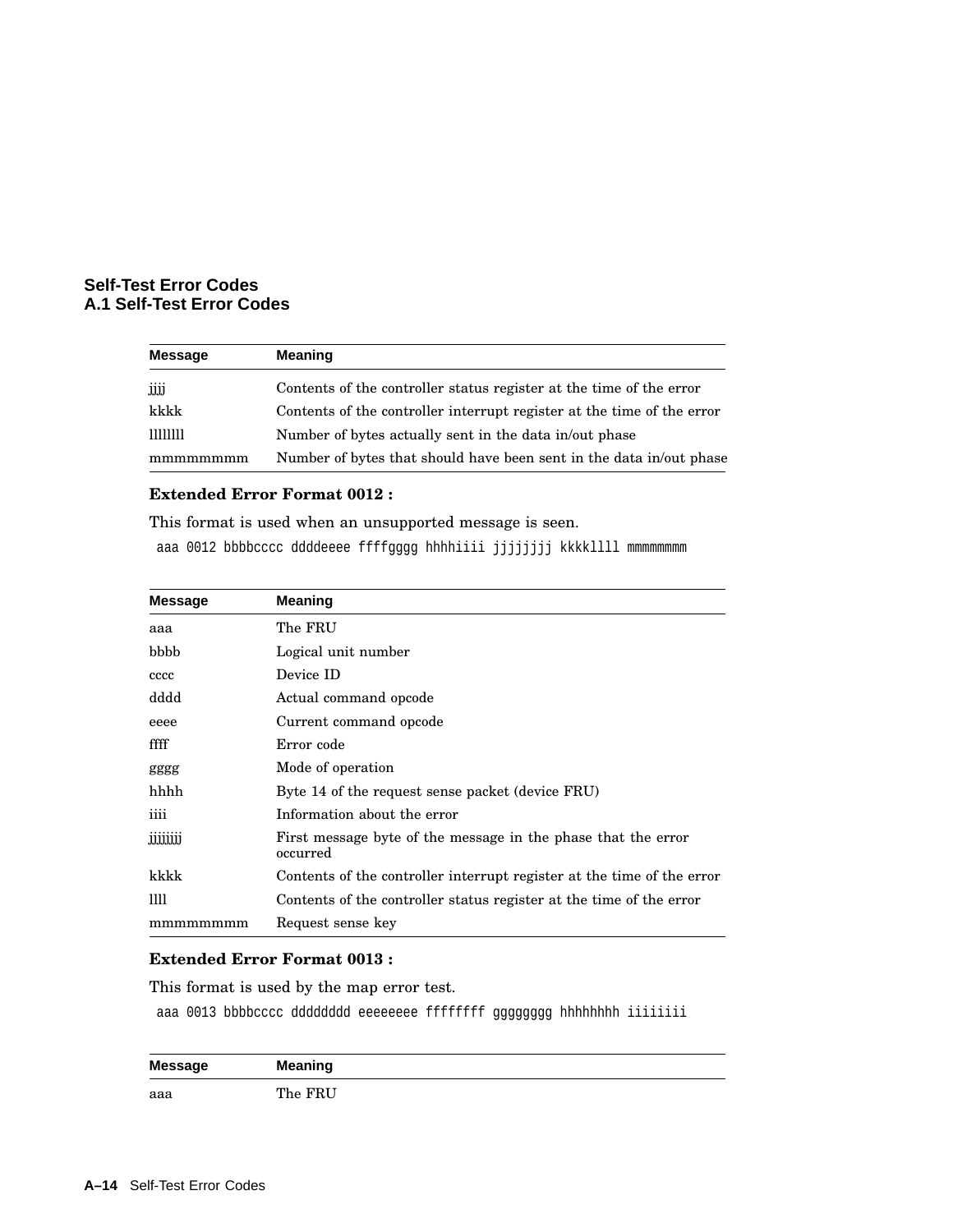| <b>Message</b> | <b>Meaning</b>                                |  |  |
|----------------|-----------------------------------------------|--|--|
| bbbb           | Logical unit number                           |  |  |
| cccc           | Device ID                                     |  |  |
| dddddddd       | DMA address where the SCSI command is located |  |  |
| eeeeeeee       | DMA address where the SCSI data is located    |  |  |
| ffffffff       | Contents of the parity control register       |  |  |
| gggggggg       | Map register address                          |  |  |
| hhhhhhh        | Contents of the map register                  |  |  |
| 11111111       | Error code                                    |  |  |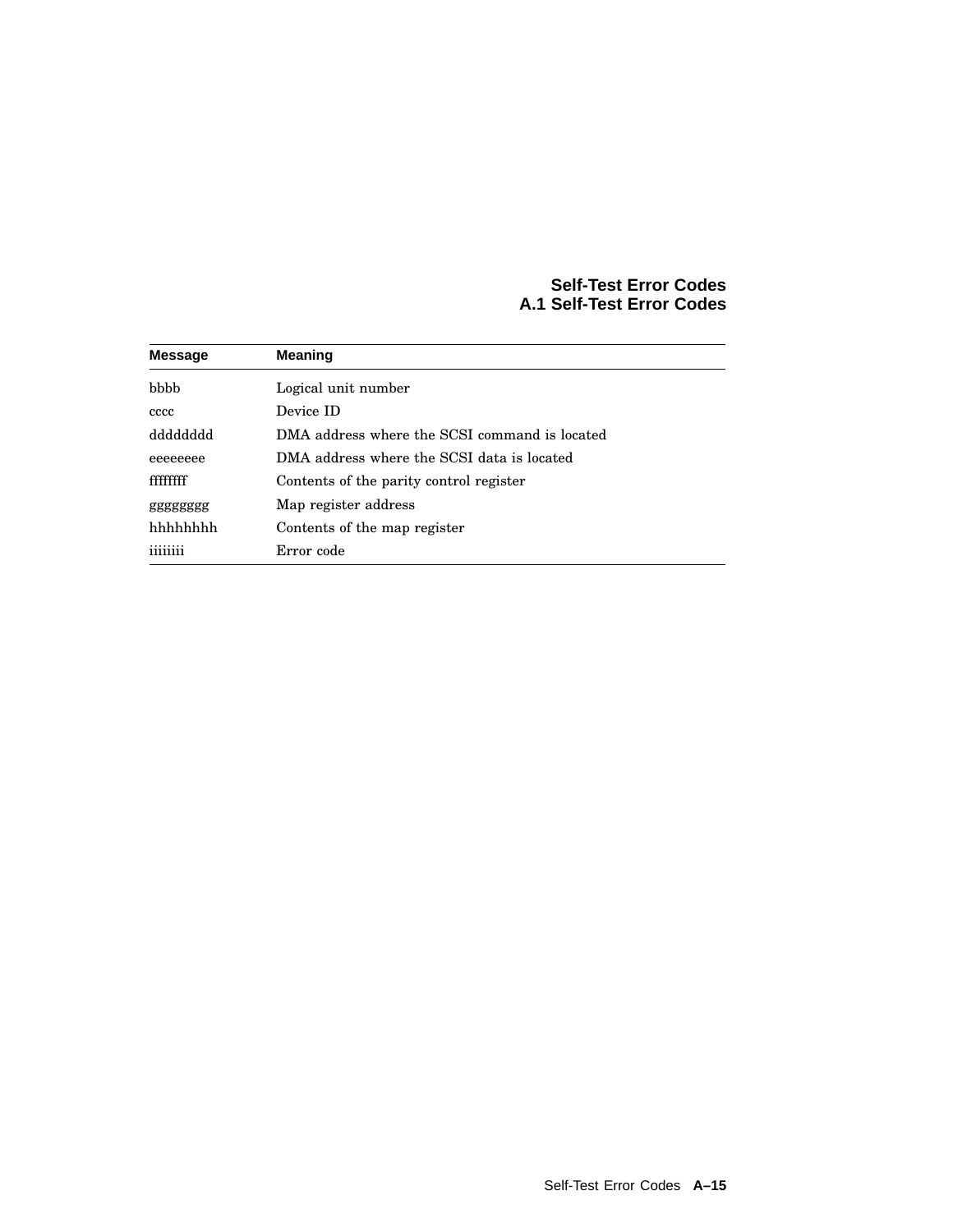#### **Extended Error Format 14 :**

This format is used by the data transfer test when the number of bytes received from two transfers are different.

aaa 0014 bbbbbbbb cccccccc dddddddd

| Message  | <b>Meaning</b>             |
|----------|----------------------------|
| aaa      | The FRU                    |
| bbbbbbbb | First number of the bytes  |
| cececcec | Second number of the bytes |
| dddddddd | Error code                 |

# **Extended Error Format 0015 :**

This format is used by the data transfer test when the data bytes received from two transfers are compared and found to be different.

aaa 0015 bbbbbbbbb cccccccc

| <b>Message</b> | <b>Meaning</b>                 |  |  |
|----------------|--------------------------------|--|--|
| aaa            | The FRU                        |  |  |
| bbbbbbb        | Number of the byte that failed |  |  |
| cccccccc       | Error code                     |  |  |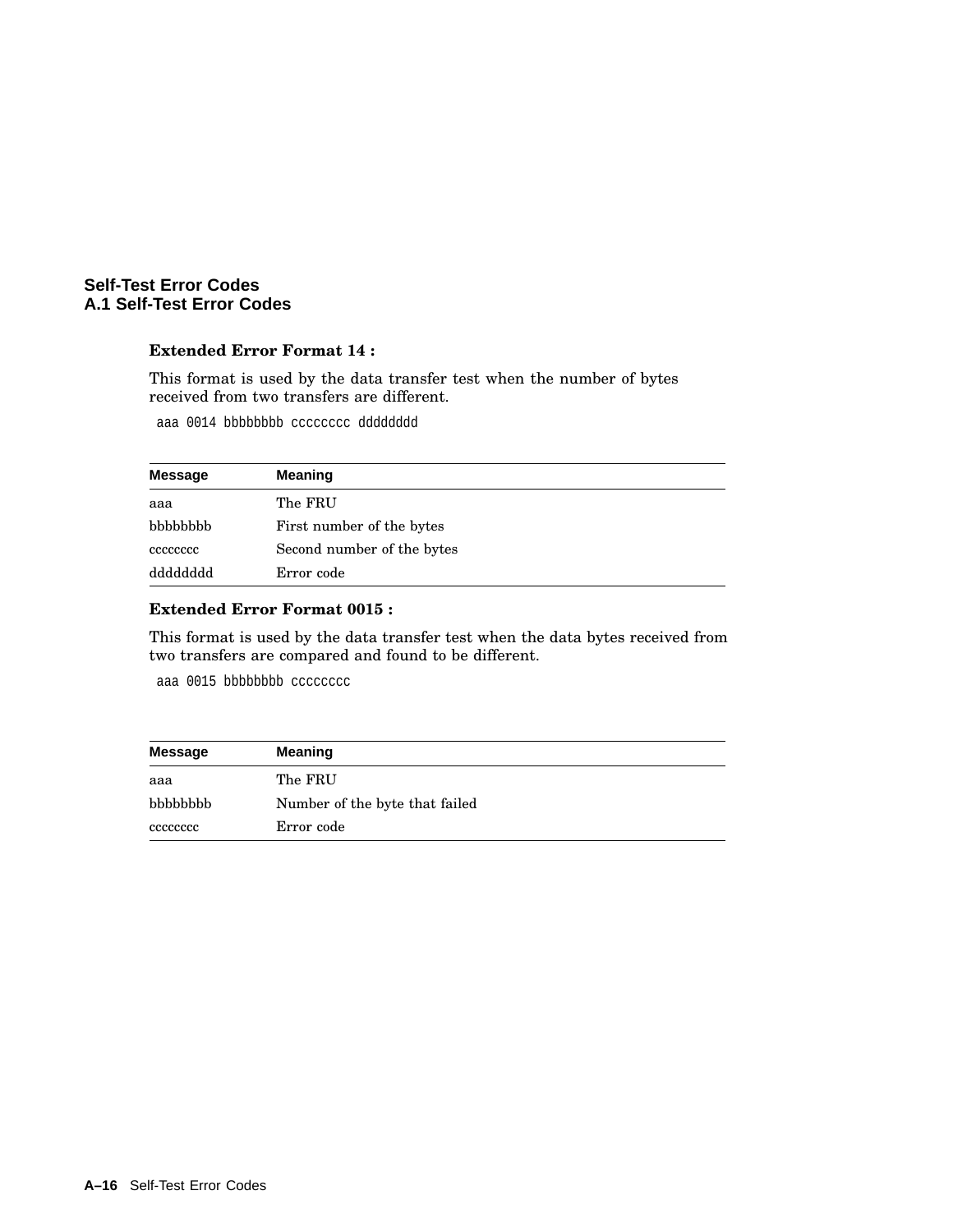# **A.1.8 Audio Self-Test Error Codes**

Table A–9 lists the audio self-test error codes.

| <b>Error-DEC</b> | Error-HEX      | <b>Meaning</b>                                      |
|------------------|----------------|-----------------------------------------------------|
| $\overline{2}$   | $\mathbf{2}$   | AUD\$LIU LSR SAE Register Test has failed           |
| 4                | 4              | AUD\$LIU LPR SAE Register Test has failed           |
| 6                | 6              | AUD\$LIU LPR NZE Register Test has failed           |
| 8                | 8              | AUD\$LIU LMR1 SAE Register Test has failed          |
| 10               | A              | AUD\$LIU_LMR2_SAE Register Test has failed          |
| 16               | 10             | AUD\$MUX_MCR1_SAE Register Test has failed          |
| 18               | 12             | AUD\$MUX_MCR2_SAE Register Test has failed          |
| 20               | 14             | AUD\$MUX MCR3 SAE Register Test has failed          |
| 32               | 20             | AUD\$MAP_MMR1_SAE Register Test has failed          |
| 34               | 22             | AUD\$MAP_MMR2_SAE Register Test has failed          |
| 36               | 24             | AUD\$MAP_DIGITAL_LOOPBACK1 Test has failed          |
| 38               | 26             | AUD\$MAP_DIGITAL_LOOPBACK2 Test has failed          |
| 40               | 28             | AUD\$MAP_DIGITAL_LOOPBACK3 Test has failed          |
| 48               | 30             | AUD\$INTR_RECEIVE_BYTE_AVAILABLE Test has<br>failed |
| 50               | 32             | AUD\$INTR_BAD_DLC_LOOPBACK_DATA Test<br>has failed  |
| 52               | 34             | AUD\$INTR TIME OUT Test has failed                  |
| 56               | 36             | AUD\$INTR_INVALID_IR_VALUE Test has failed          |
| 58               | 38             | AUD\$INTR_NO_INT_GENERATED Test has failed          |
| 60               | 3A             | AUD\$INTR_NOT_ALL_INTS_RCVD Test has failed         |
| 62               | 3 <sub>C</sub> | AUD\$INTR_INT_NOT_DISABLED Test has failed          |

**Table A–9 Audio Self-Test Error Codes**

The AUD self test does not display extended error information in decimal when an error occurs. Use the SHOW ERROR command to view the extended error information in HEX. The extended error codes can be of several types as shown.

# **Extended Error Format 0010 :**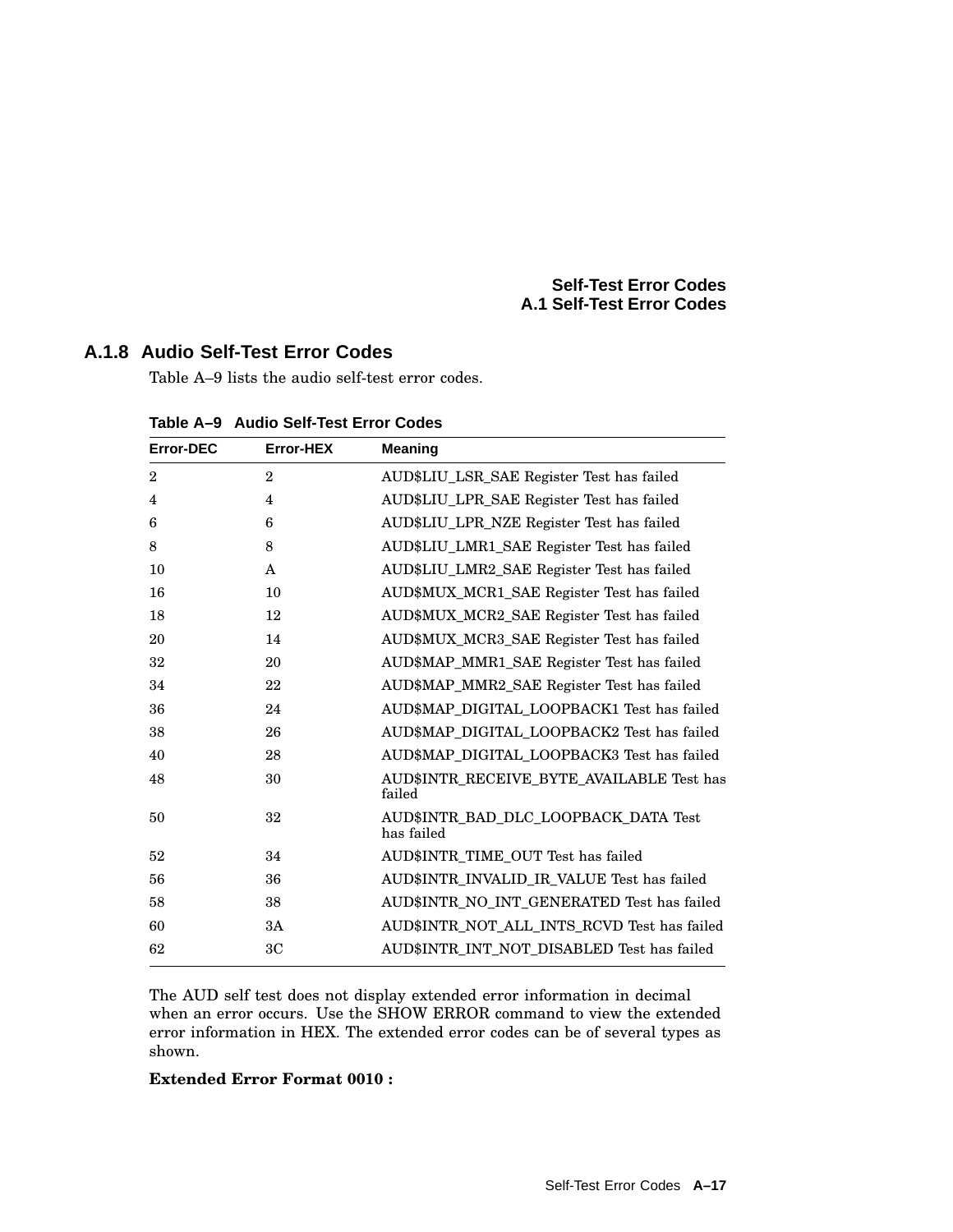This format is used by all of the audio register test. aaa 0010 bbbbbbbb cccccccc dddddddd

| <b>Message</b> | <b>Meaning</b>                 |  |  |  |
|----------------|--------------------------------|--|--|--|
| aaa            | The FRU                        |  |  |  |
| bbbbbbb        | Error number                   |  |  |  |
| cccccccc       | Contents of data register (DR) |  |  |  |
| dddddddd       | TBS                            |  |  |  |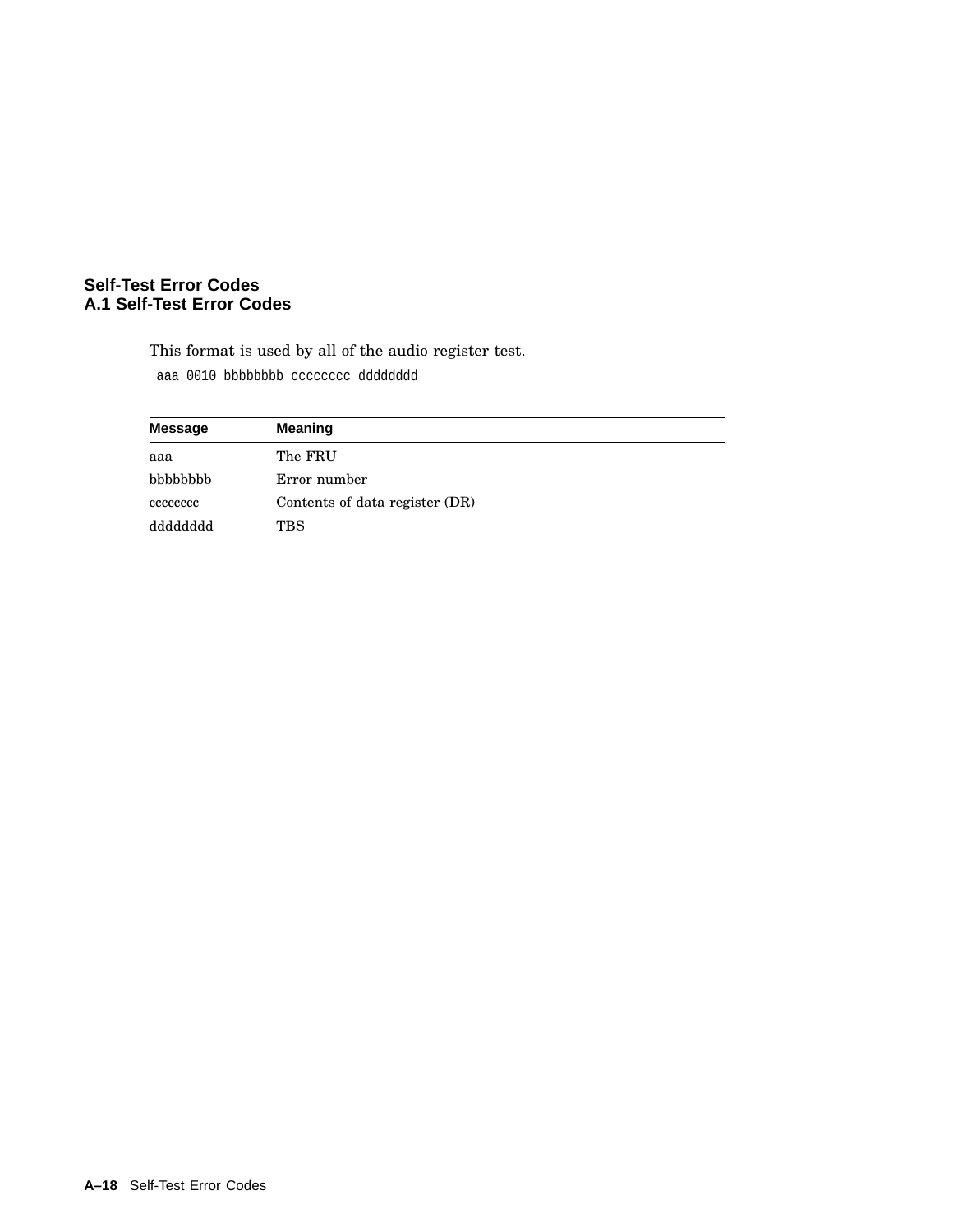### **Extended Error Format 0011 :**

This format is used by all of the audio register test.

aaa 0011 bbbbbbbb cccccccc dddddddd

| Message  | <b>Meaning</b>                                 |
|----------|------------------------------------------------|
| aaa      | The FRU                                        |
| bbbbbbbb | Error number                                   |
| cececcec | Contents of D channel status register 2 (DSR2) |
| dddddddd | TBS                                            |

# **Extended Error Format 0012 :**

This format is used by all of the audio register test.

aaa 0012 bbbbbbbb cccccccc dddddddd

| <b>Message</b> | <b>Meaning</b> |
|----------------|----------------|
| aaa            | The FRU        |
| bbbbbbb        | Error number   |
| cccccccc       | 0              |
| dddddddd       | <b>TBS</b>     |

# **A.1.9 Floating Point Unit (FPU) Self-Test Error Codes**

Table A–10 lists the FPU self-test error codes.

| Error-DEC | Error-HEX | Meaning                                               |
|-----------|-----------|-------------------------------------------------------|
| 258       | 102       | MOVF instruction test has failed                      |
| 260       | 104       | Unexpected Exception has occured during MOVF<br>test  |
| 514       | 202       | MNEGF instruction test has failed                     |
| 516       | 204       | Unexpected Exception has occured during MNEGF<br>test |

**Table A–10 FPU Self-Test Error Codes**

(continued on next page)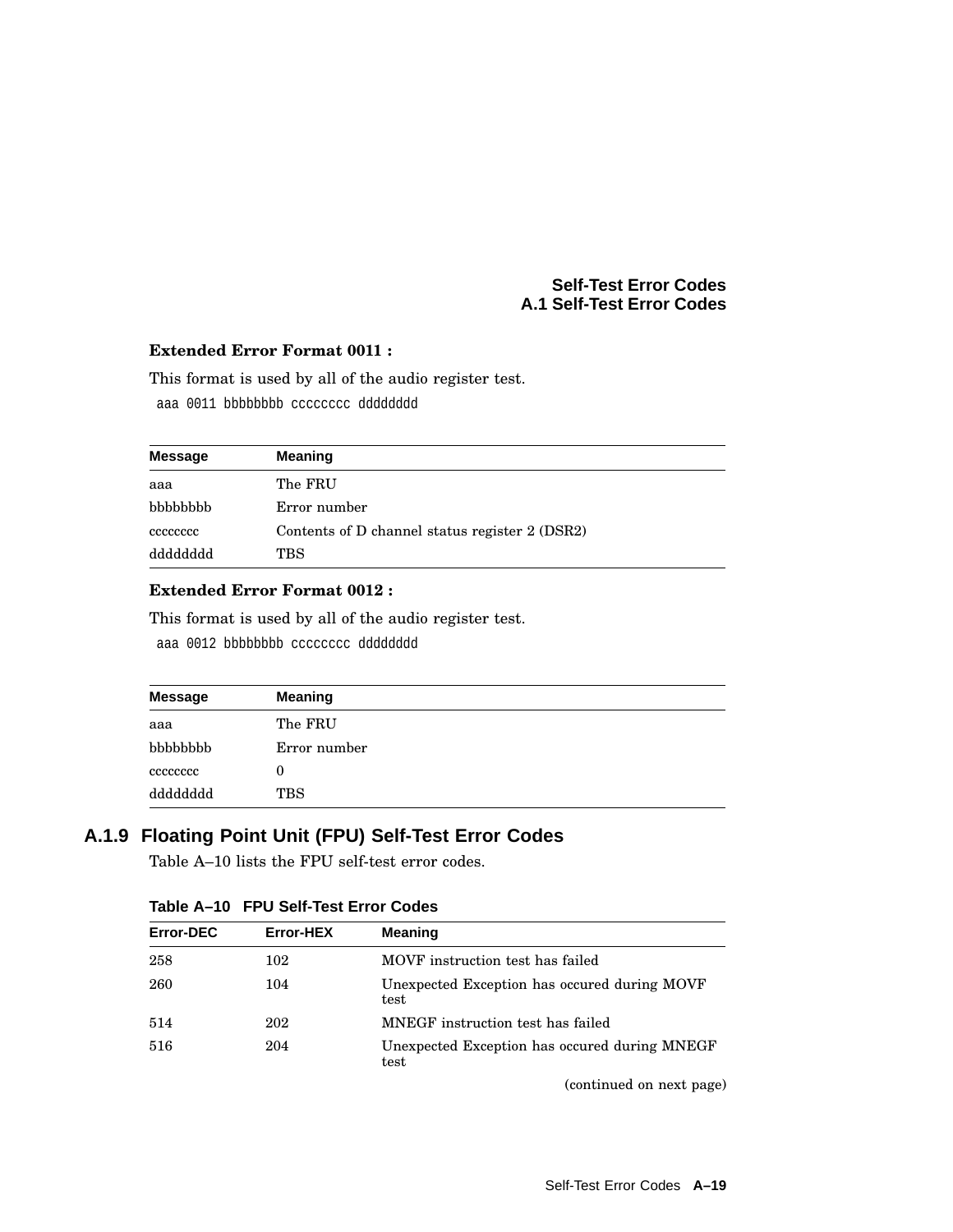| <b>Error-DEC</b> | Error-HEX       | <b>Meaning</b>                                               |  |
|------------------|-----------------|--------------------------------------------------------------|--|
| 770              | 302             | ACBF instruction test has failed                             |  |
| 772              | 304             | Unexpected Exception has occured during ACBF<br>test         |  |
| 1026             | 402             | ADDF2/ADDF3 instruction test has failed                      |  |
| 1028             | 404             | Unexpected Exception has occured during ADDFx<br>test.       |  |
| 1282             | 502             | CMPF instruction test has failed                             |  |
| 1284             | 504             | Unexpected Exception has occured during CMPF<br>test         |  |
| 1538             | 602             | CVTFD/CVTFG instruction test has failed                      |  |
| 1540             | 604             | Unexpected Exception has occured during CVTFD<br>/CVTFG test |  |
| 1794             | 702             | CVTFx instruction test has failed                            |  |
| 1796             | 704             | Unexpected Exception has occured during CVTFx<br>test        |  |
| 2050             | 802             | CVTxF instruction test has failed                            |  |
| 2052             | 804             | Unexpected Exception has occured during CVTxF<br>test        |  |
| 2306             | 902             | DIVF2/DIVF3 instruction test has failed                      |  |
| 2308             | 904             | Unexpected Exception has occured during DIVFx<br>test        |  |
| 2562             | A <sub>02</sub> | <b>EMODF</b> instruction test has failed                     |  |
| 2564             | A <sub>04</sub> | Unexpected Exception has occured during EMODF<br>test        |  |
| 2818             | <b>B02</b>      | MULF2/MULF3 instruction test has failed                      |  |
| 2820             | <b>B04</b>      | Unexpected Exception has occured during MULFx<br>test        |  |
| 3074             | C <sub>02</sub> | POLYF instruction test has failed                            |  |
| 3076             | CO <sub>4</sub> | Unexpected Exception has occured during POLYF<br>test        |  |
| 3330             | D <sub>02</sub> | SUBF2/SUBF3 instruction test has failed                      |  |
|                  |                 | (continued on next page)                                     |  |

# **Table A–10 (Cont.) FPU Self-Test Error Codes**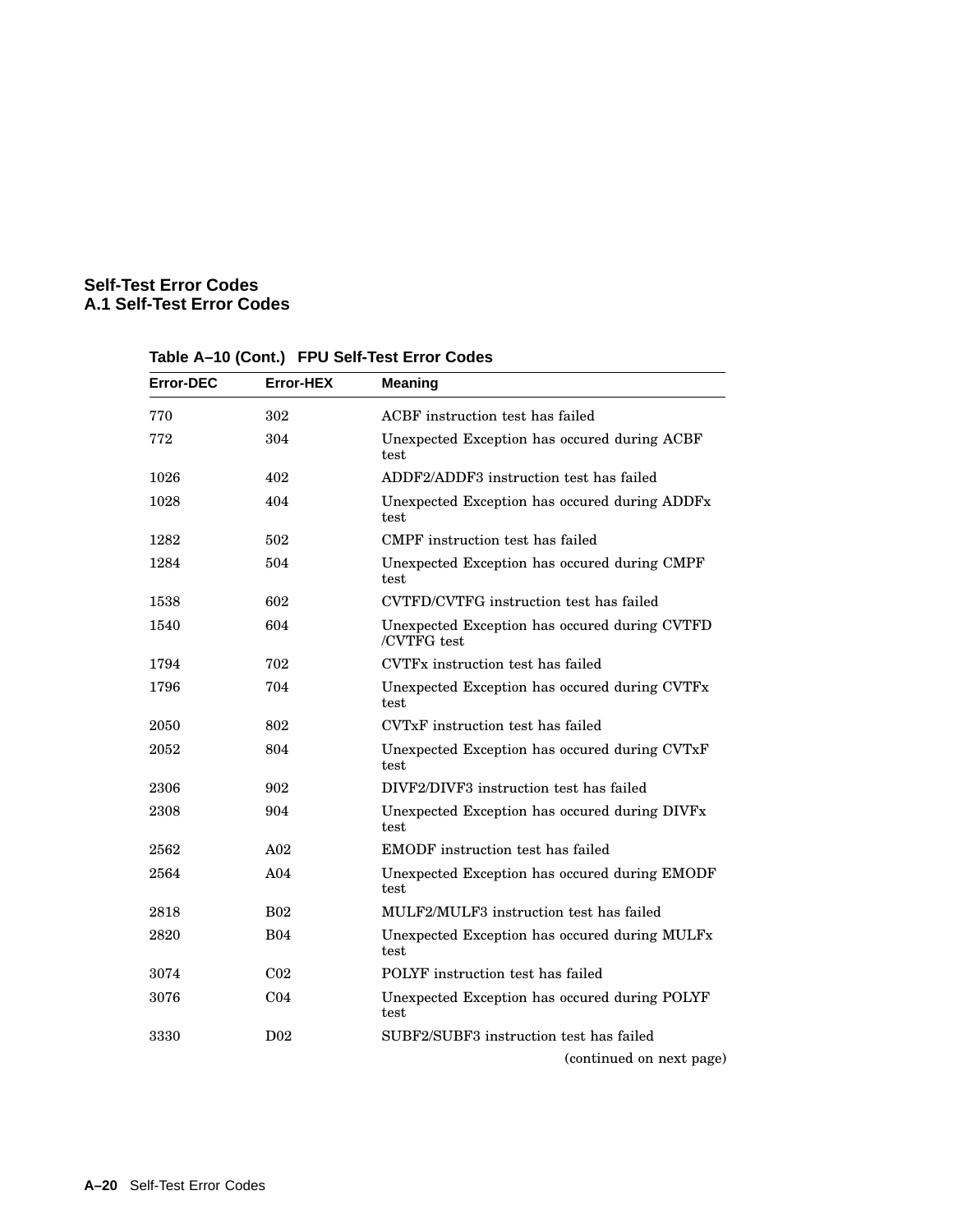| Error-DEC | Error-HEX       | <b>Meaning</b>                                                    |
|-----------|-----------------|-------------------------------------------------------------------|
| 3332      | D <sub>04</sub> | Unexpected Exception has occured during SUBF <sub>x</sub><br>test |
| 3586      | E02             | TSTF instruction test has failed                                  |
| 3588      | E04             | Unexpected Exception has occured during TSTF test                 |

**Table A–10 (Cont.) FPU Self-Test Error Codes**

The FPU self test displays extended error information when an error occurs. Use the SHOW ERROR command to view the extended error information. The extended error code can be as shown.

### **Extended Error Format**:

This format is used by the FPU sef test when it receives an exception while running one of the floating point tests.

001 000 VVVVVVVV EEEEEEEE EEEEEEEE EEEEEEEE EEEEEEEE EEEEEEEE EEEEEEEE

| <b>Message</b>   | <b>Meaning</b>                                                                  |
|------------------|---------------------------------------------------------------------------------|
| <b>VVVVVVVVV</b> | Vector of the unexpected interrupt                                              |
| <b>EEEEEEEE</b>  | Other exception data; ONLY prints out on machine checks and<br>arithmetic traps |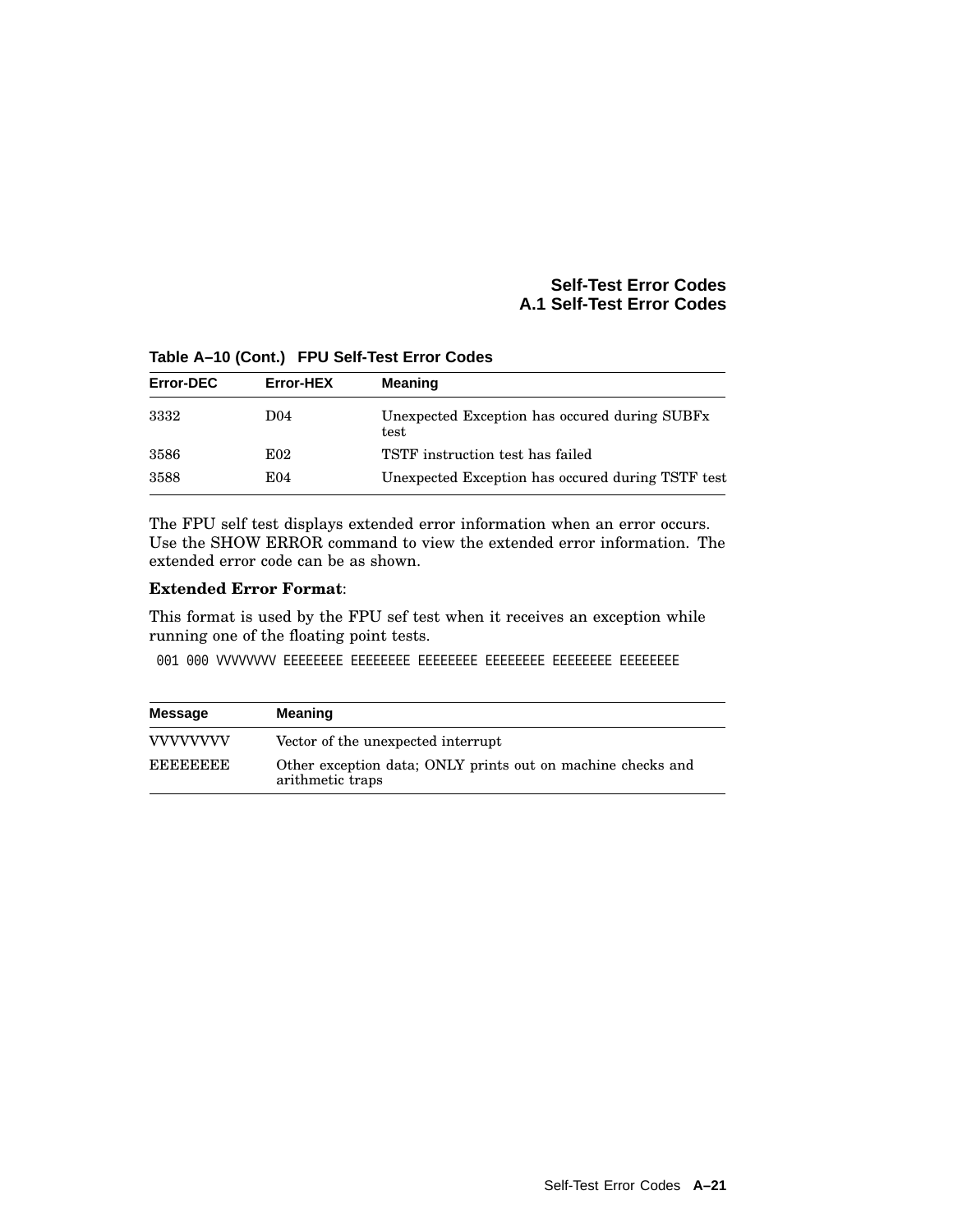# **A.1.10 Cache Self-Test Error Codes**

Table A–11 lists the Cache self-test error codes.

| <b>Error-DEC</b> | Error-HEX    | <b>Meaning</b>                                                                              |
|------------------|--------------|---------------------------------------------------------------------------------------------|
| 512              | 200          | Error in write/read to the DATA store                                                       |
| 768              | 300          | Error in write/read to the TAG store                                                        |
| 1024             | 400          | Valid bit is not set when it should be                                                      |
| 1280             | 500          | TAG does not contain TAG for Diagnostic space                                               |
| 1536             | 600          | Unexpected TAG parity error                                                                 |
| 1792             | 700          | Cache did not provide expected data during a cache<br>hit                                   |
| 2048             | 800          | Cache Data parity error                                                                     |
| 2304             | 900          | Tag not valid during cache hit testing                                                      |
| 2560             | a00          | Data not valid during cache hit testing                                                     |
| 2816             | <b>B00</b>   | cache data write through test has failed because of<br>invalid data in the cache data store |
| 3072             | $_{\rm CO0}$ | cache data write throught test has failed because of<br>invalid data in memory              |

**Table A–11 Cache Self-Test Error Codes**

The Cache self test displays extended error information when an error occurs. Use the SHOW ERROR command to view the extended error information. The extended error can be as shown.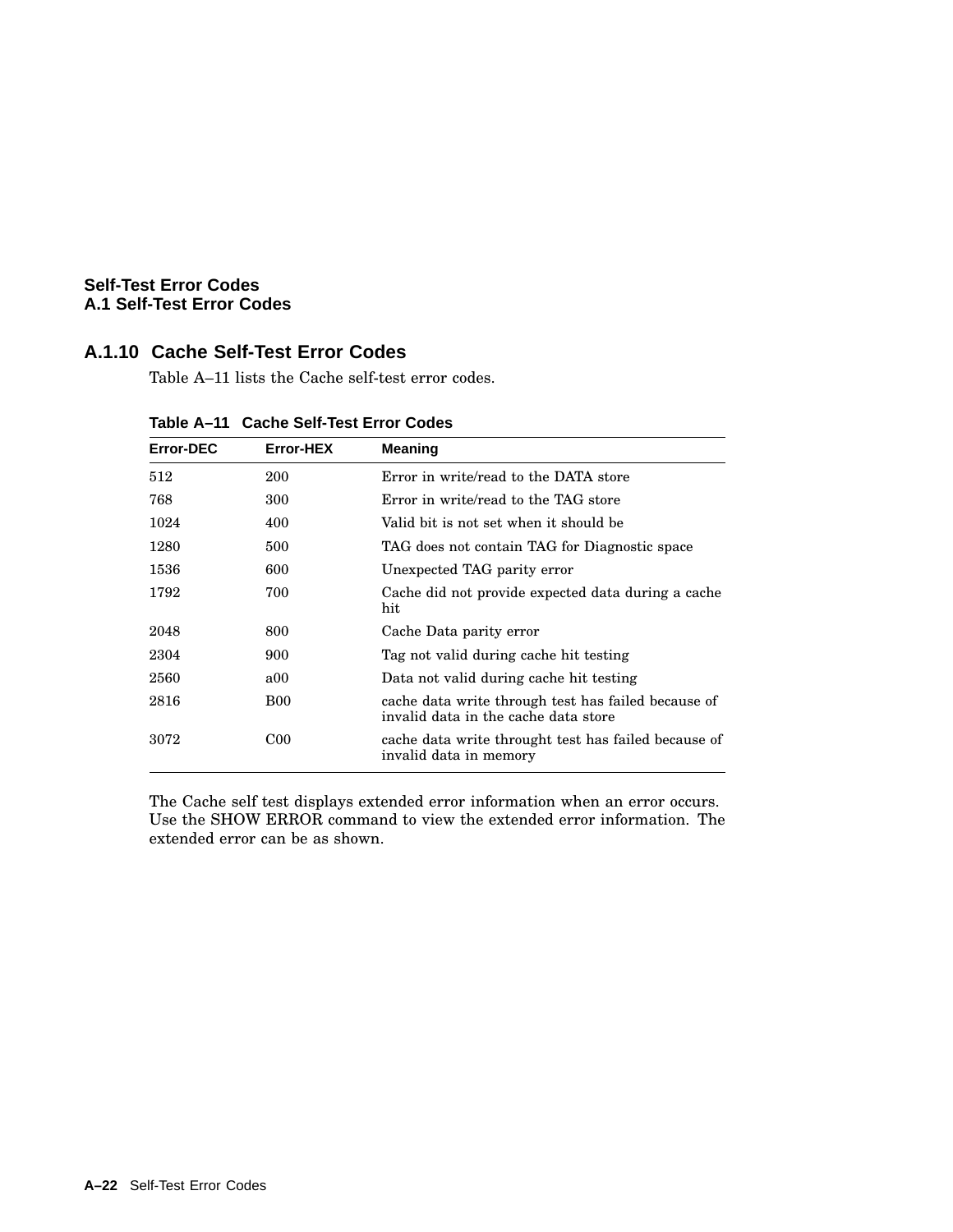## **Extended Error Format 000a :**

This format is use by Cache test.

001 000a aaaaaaaa eeeeeeee rrrrrrrr

| Message  | <b>Meaning</b>                                   |  |
|----------|--------------------------------------------------|--|
| aaaaaaaa | Address within the DATA or TAG store that failed |  |
| eeeeeeee | Expected value of the data pattern               |  |
| rrrrrrr  | Data that was read from the failing address      |  |

# **A.1.11 LCG Self-Test Error Codes**

Table A–12 lists the LCG self-test error codes.

| Error-DEC      | Error-HEX      | <b>Meaning</b>                  |
|----------------|----------------|---------------------------------|
| $\overline{2}$ | $\overline{2}$ | LCG register test has failed    |
|                |                | <b>LCG Fifo Test Failures</b>   |
| 16             | 10             | Fifo status bits error          |
| 18             | 12             | Fifo setup packet error         |
| 20             | 14             | Fifo interrupt status bit error |
| 22             | 16             | Fifo control status bit error   |
| 24             | 18             | Fifo memory pointers error      |
| 26             | 1A             | Fifo data flow error            |
| 28             | 1 <sub>C</sub> | Fifo clip list pointers error   |
|                |                | (continued on next page)        |

| Table A-12 LCG Self-Test Error Codes |  |  |  |
|--------------------------------------|--|--|--|
|--------------------------------------|--|--|--|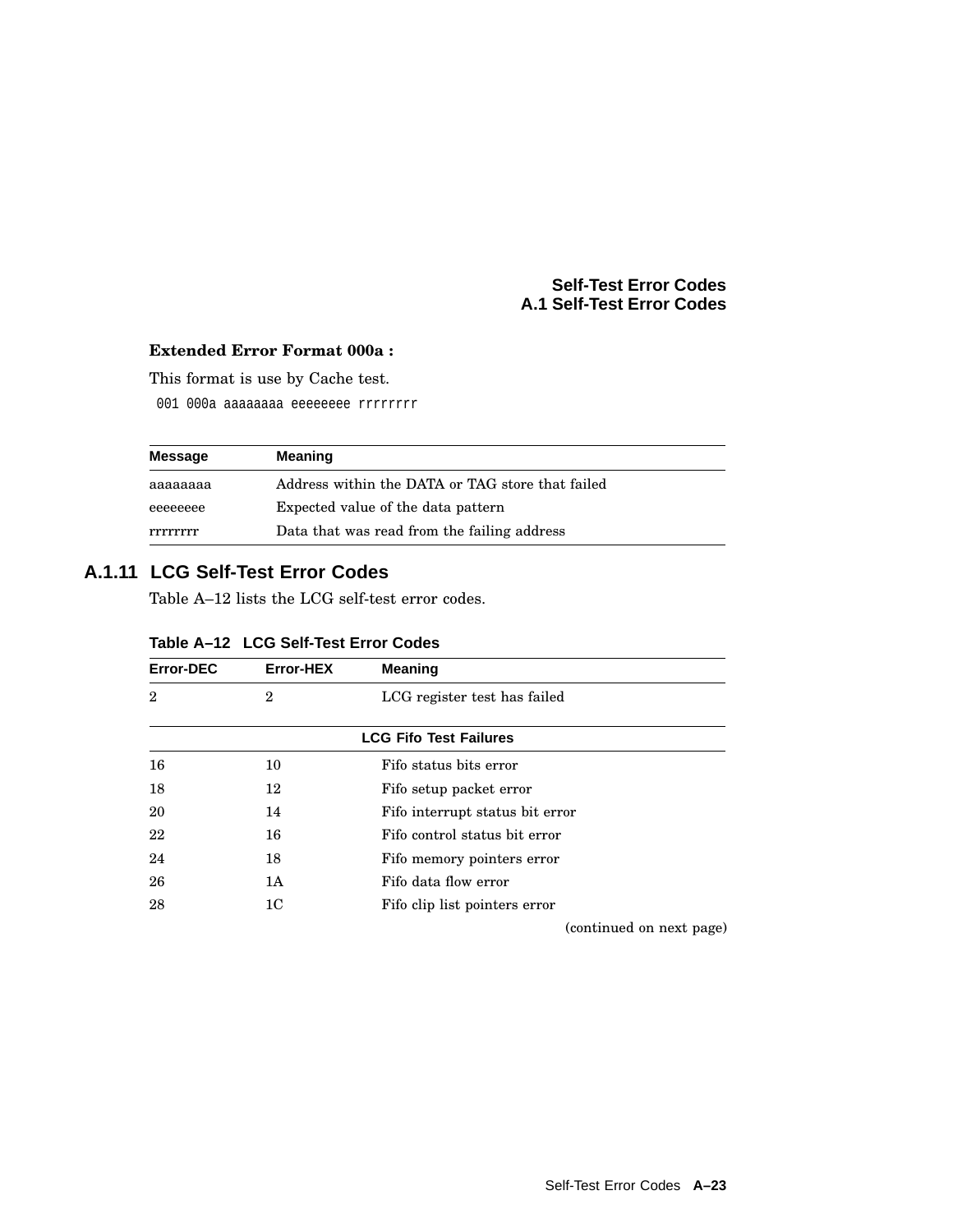| <b>Error-DEC</b>                   | <b>Error-HEX</b> | <b>Meaning</b>                          |  |
|------------------------------------|------------------|-----------------------------------------|--|
| <b>LCG Interrupt Test Failures</b> |                  |                                         |  |
| 32                                 | 20               | Write protect not set                   |  |
| 34                                 | 22               | Write protect not cleared               |  |
| 36                                 | 24               | Bad opcode interrupt not set            |  |
| 38                                 | 26               | Bad opcode interrupt not cleared        |  |
| 40                                 | 28               | Clip list wrap interrupt not set        |  |
| 42                                 | 2A               | Clip list wrap interrupt not cleared    |  |
| 44                                 | 2C               | Packet breakpoint interrupt not set     |  |
| 46                                 | 2E               | Packet breakpoint interrupt not cleared |  |
| 48                                 | 30               | Packet breakpoint single step           |  |
| 50                                 | 32               | Address breakpoint not set              |  |
| 52                                 | 34               | Address breakpoint not cleared          |  |
| 54                                 | 36               | Address breakpoint not cancelled        |  |
| 56                                 | 38               | Access breakpoint not set               |  |
| 58                                 | 3A               | Access breakpoint not cleared           |  |
| 60                                 | 3 <sub>C</sub>   | Access breakpoint single step           |  |
| 62                                 | 3E               | Nop interrupt not set                   |  |
| 64                                 | 40               | Nop interrupt not cleared               |  |
| 66                                 | 42               | Halt interrupt not set                  |  |
| 68                                 | 44               | Halt interrupt not cleared              |  |
| 70                                 | 46               | LCG interrupt line                      |  |
| 72                                 | 48               | LCG memory error interrupt              |  |
|                                    |                  |                                         |  |

# **Table A–12 (Cont.) LCG Self-Test Error Codes**

(continued on next page)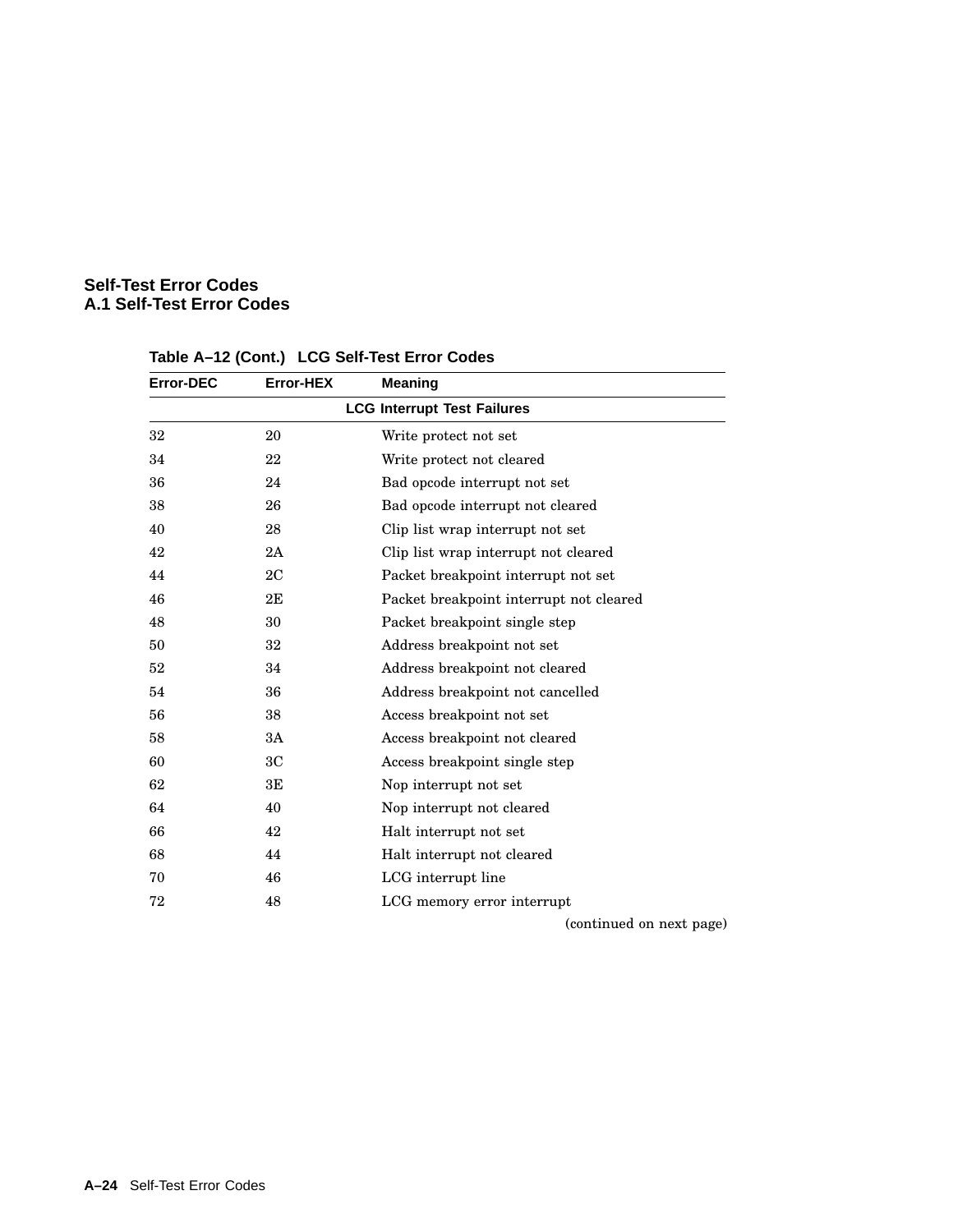| <b>Error-DEC</b> | Error-HEX                                         | <b>Meaning</b>                                |  |  |  |
|------------------|---------------------------------------------------|-----------------------------------------------|--|--|--|
|                  | <b>Video Option Board VRAM Test Failures</b>      |                                               |  |  |  |
| 80               | 50                                                | Pass 1 failed                                 |  |  |  |
| 82               | 52                                                | Pass 2 failed                                 |  |  |  |
| 84               | 54                                                | Pass 3 failed                                 |  |  |  |
| 86               | 56                                                | Address pass test failed                      |  |  |  |
|                  | <b>Video Option Board Brooktree Test Failures</b> |                                               |  |  |  |
| 88               | 58                                                | BT read mask register                         |  |  |  |
| 90               | 5A                                                | BT blink mask register                        |  |  |  |
| 92               | 5C                                                | BT command register                           |  |  |  |
| 94               | 5E                                                | BT test register                              |  |  |  |
| 96               | 60                                                | BT pallette red entry                         |  |  |  |
| 98               | 62                                                | BT pallette green entry                       |  |  |  |
| 100              | 64                                                | BT pallette blue entry                        |  |  |  |
| 102              | 66                                                | BT overlay red entry                          |  |  |  |
| 104              | 68                                                | BT overlay green entry                        |  |  |  |
| 106              | 6A                                                | BT overlay blue entry                         |  |  |  |
| 108              | 6C                                                | Video option board of unknown type            |  |  |  |
| 110              | 6E                                                | Video option board video readback test failed |  |  |  |
|                  | <b>LCG Video Timing Test Failures</b>             |                                               |  |  |  |
| 112              | 70                                                | Verticle retrace never detected               |  |  |  |
| 114              | 72                                                | LCG video counters not counting               |  |  |  |
| 116              | 74                                                | Active video never detected                   |  |  |  |
| 118              | 76                                                | LCG plane mask error                          |  |  |  |
|                  |                                                   | (continued on next page)                      |  |  |  |

## **Table A–12 (Cont.) LCG Self-Test Error Codes**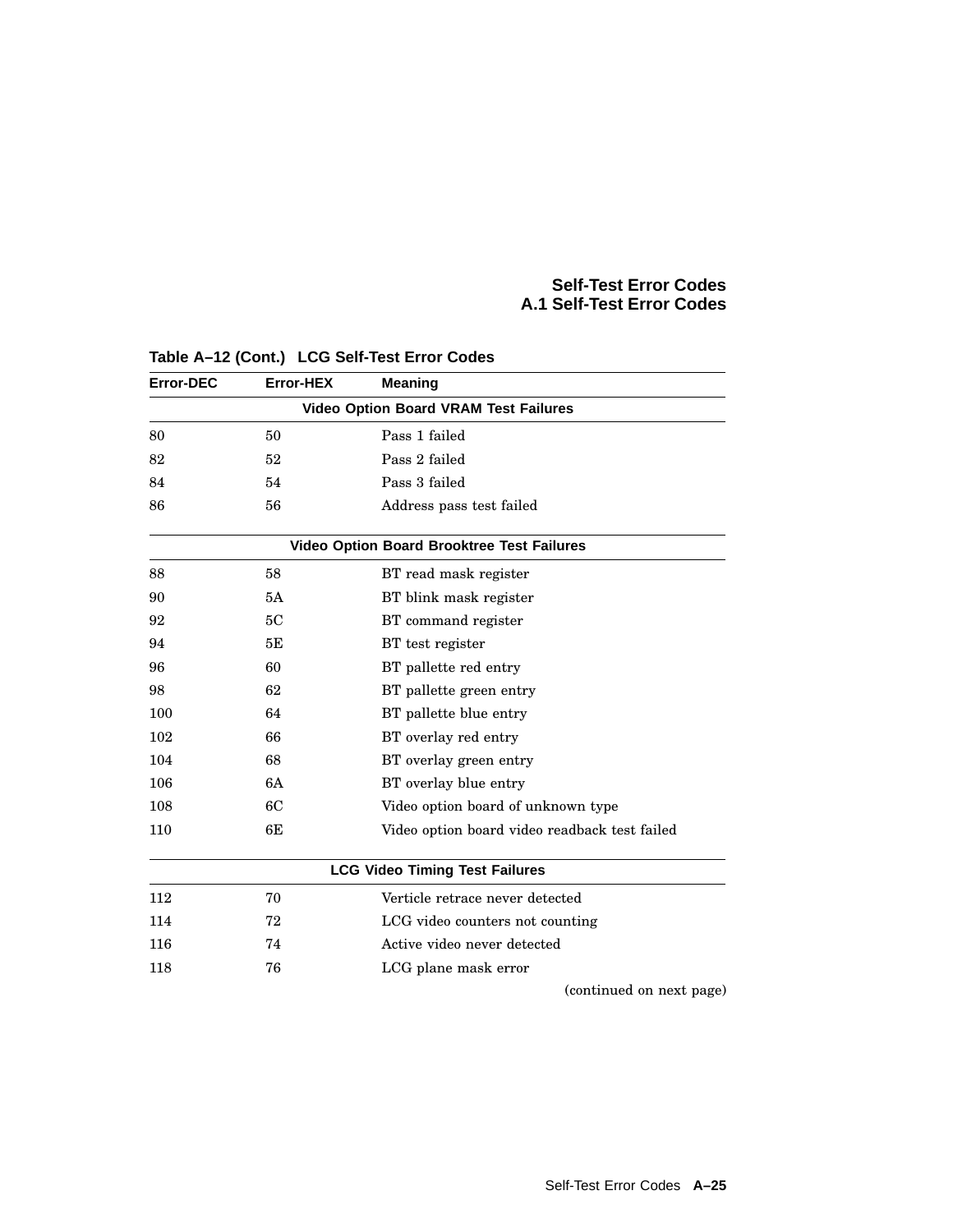| Error-DEC                                | Error-HEX | <b>Meaning</b>                            |  |  |
|------------------------------------------|-----------|-------------------------------------------|--|--|
| <b>LCG Virtual Drawing Test Failures</b> |           |                                           |  |  |
| 128                                      | 80        | Virtual status bits error                 |  |  |
| 130                                      | 82        | Virtual translation error                 |  |  |
| 132                                      | 84        | Virtual rasterop error                    |  |  |
| 134                                      | 86        | Virtual falut error                       |  |  |
| 136                                      | 88        | Virtual invalidate error                  |  |  |
|                                          |           | <b>LCG Physical Drawing Test Failures</b> |  |  |
| 144                                      | 90        | Physical resterop error                   |  |  |
| 146                                      | 92        | Logical function error                    |  |  |
| 148                                      | 94        | Action code error                         |  |  |

**Table A–12 (Cont.) LCG Self-Test Error Codes**

The LCG self test displays extended error information when an error occurs. Use the SHOW ERROR command to view the extended error information. The extended error codes can be of several types as shown.

#### **Extended Error Format 0001 :**

This format is used by the LCG register test, LCG fifo test, LCG video test, and the LCG virtual test.

xxx 0001 aaaaaaaa bbbbbbbb cccccccc dddddddd

| <b>Message</b> | <b>Meaning</b>                                     |
|----------------|----------------------------------------------------|
| <b>XXX</b>     | The FRU                                            |
| аааааааа       | Error code                                         |
| bbbbbbbb       | Address of the register or location being accessed |
| cccccccc       | Expected data or data written                      |
| qqqqqqqqq      | Actual data or data read                           |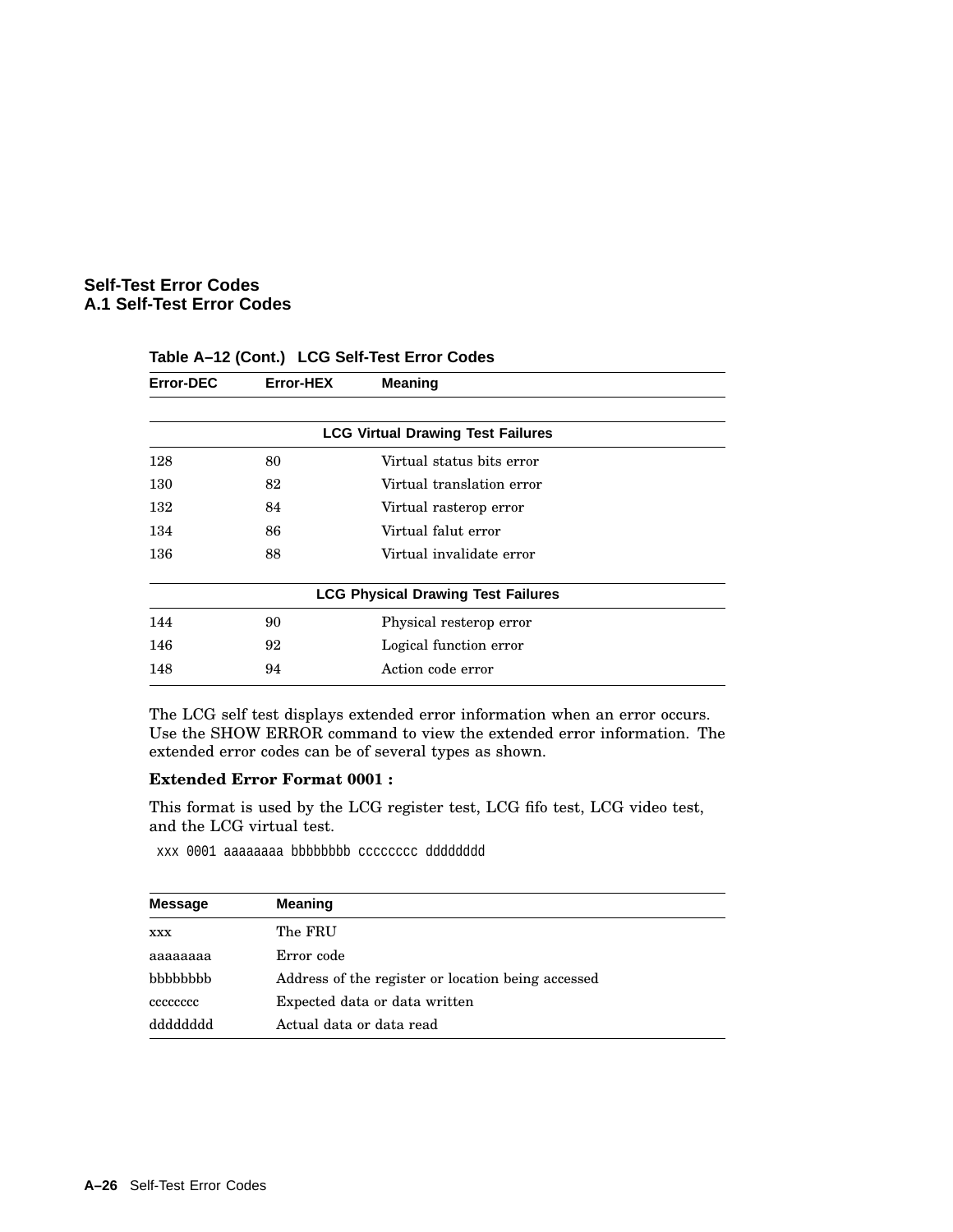### **Extended Error Format 000B :**

This format is used by the LCG fifo test.

010 000B aaaaaaaa bbbbbbbb cccccccc dddddddd eeeeeeee

| <b>Message</b> | <b>Meaning</b>                 |
|----------------|--------------------------------|
| aaaaaaaa       | The error code                 |
| bbbbbbb        | Fifo control flag being tested |
| cccccccc       | Address of the register        |
| dddddddd       | Expected register content      |
| eeeeeeee       | Register content               |

## **Extended Error Format 000C :**

This format is used by the LCG fifo test.

010 000C aaaaaaaa bbbbbbbb cccccccc dddddddd eeeeeeee

| <b>Message</b> | Meaning                         |
|----------------|---------------------------------|
| аааааааа       | Error code                      |
| bbbbbbb        | LCG command packet being tested |
| cececcec       | Address of the register         |
| dddddddd       | The expected register content   |
| eeeeeeee       | Register content                |

### **Extended Error Format 000D :**

This format is used by the LCG fifo test, LCG interrupt test, LCG video test and the LCG virtual drawing test.

xxx 000D aaaaaaaa bbbbbbbb cccccccc dddddddd

| <b>Message</b> | <b>Meaning</b>                              |
|----------------|---------------------------------------------|
| <b>XXX</b>     | The FRU                                     |
| aaaaaaaa       | Error code                                  |
| bbbbbbb        | LCG status bit of interest                  |
| cececcec       | Address of the register LCG status register |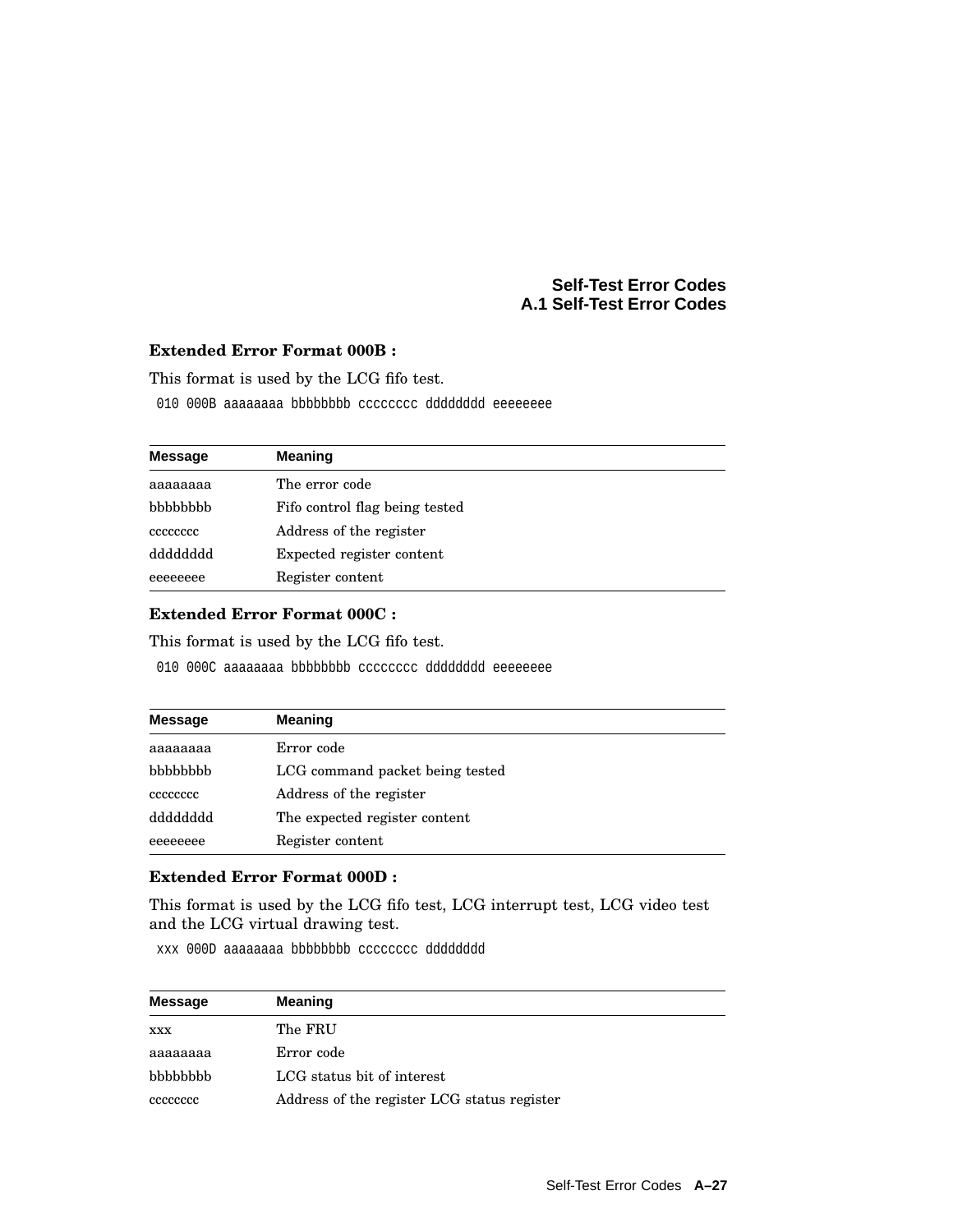| Message  | Meaning                     |
|----------|-----------------------------|
| dddddddd | LCG status register content |

#### **Extended Error Format 000E :**

This format is used by the LCG fifo test and the LCG virtual drawing test.

010 000E aaaaaaaa bbbbbbbb cccccccc dddddddd eeeeeeee ffffffff

| <b>Message</b> | <b>Meaning</b>                |
|----------------|-------------------------------|
| aaaaaaaa       | Error code                    |
| bbbbbbb        | LCG fifo control flag         |
| cececcec       | LCG status bit                |
| dddddddd       | LCG status register address   |
| eeeeeeee       | LCG status register contents  |
| ffffffff       | Expected state of status bits |

## **Extended Error Format 000F :**

This format is used by the video option board readback test.

xxx 000F aaaaaaaa bbbbbbbb cccccccc dddddddd

| Message    | <b>Meaning</b>                                      |
|------------|-----------------------------------------------------|
| <b>XXX</b> | The FRU                                             |
| aaaaaaaa   | Error code                                          |
| bbbbbbb    | Color the Brooktree is programmed                   |
| cececcec   | Value of the video option board readback register   |
| dddddddd   | Expected value of the video board readback register |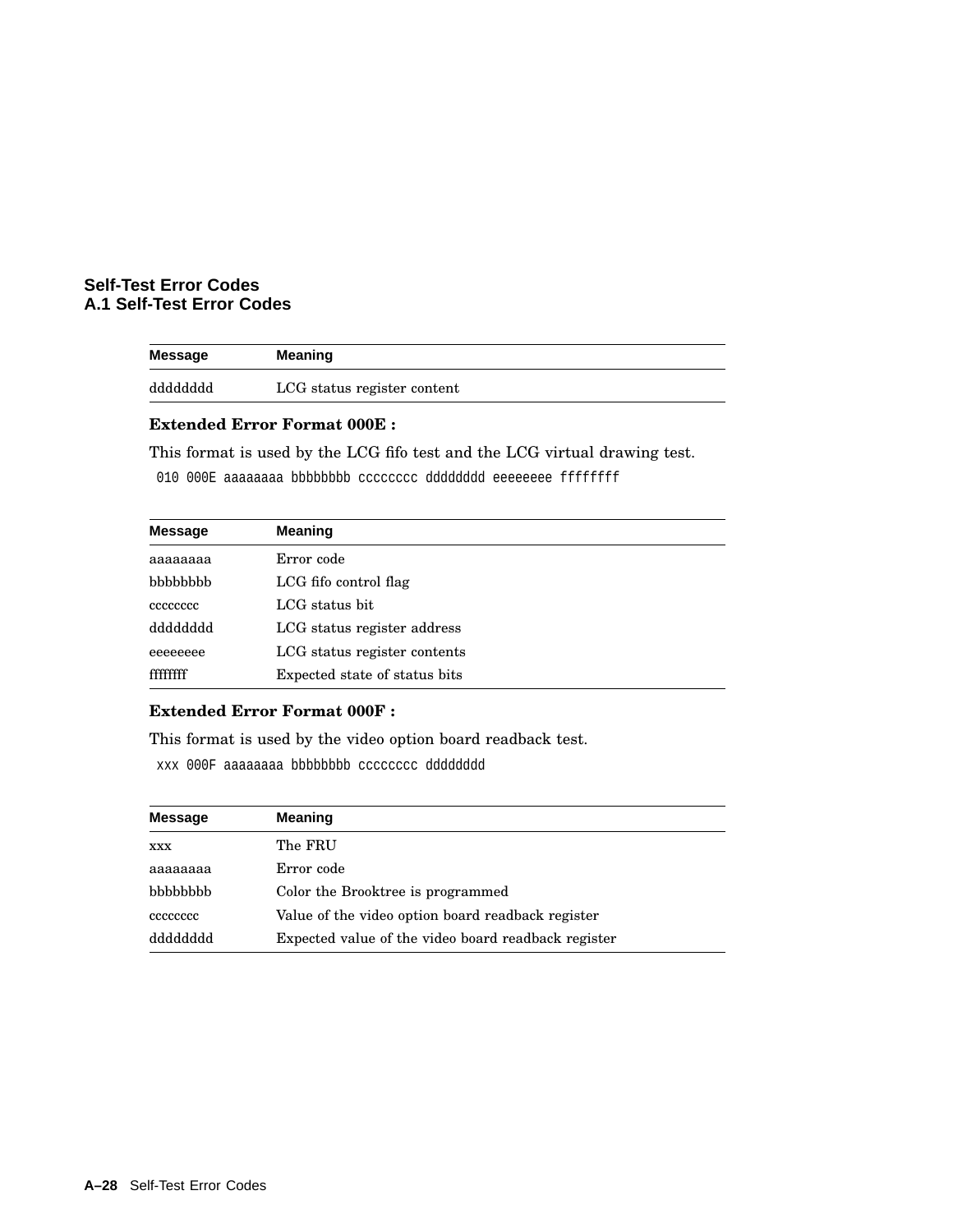## **Extended Error Format 0010 :**

This format is used by the LCG virtual drawing test and the LCG physical drawing test.

001 0010 aaaaaaaa bbbbbbbb cccccccc dddddddd eeeeeeee ffffffff gggggggg

| <b>Message</b>  | <b>Meaning</b>                      |  |  |
|-----------------|-------------------------------------|--|--|
| аааааааа        | Error code                          |  |  |
| <b>bbbbbbbb</b> | LCG-drawing opcode and opcode flags |  |  |
| cececcec        | Physical address for operation      |  |  |
| dddddddd        | Expected pixel value                |  |  |
| eeeeeeee        | Pixel value read                    |  |  |
| ffffffff        | LCG-LU function                     |  |  |
| gggggggg        | LCG-action code                     |  |  |

## **A.1.12 NI Self-Test Error Codes**

Table A–13 lists the NI self-test error codes for the system.

| <b>Error-DEC</b> | Error-HEX                               | <b>Meaning</b>     |                          |  |  |
|------------------|-----------------------------------------|--------------------|--------------------------|--|--|
|                  | <b>Network Address ROM Test Failure</b> |                    |                          |  |  |
| 16               | 10                                      | read access failed |                          |  |  |
| 18               | 12                                      | null address       |                          |  |  |
| 20               | 14                                      | bad group address  |                          |  |  |
| 22               | 16                                      | bad checksum       |                          |  |  |
| 24               | 18                                      | bad group 2        |                          |  |  |
| 26               | 1A                                      | bad group 3        |                          |  |  |
| 28               | 1 <sub>C</sub>                          | bad test patterns  |                          |  |  |
|                  |                                         |                    | (continued on next page) |  |  |

| Table A-13 NI Self-Test Error Codes |  |  |
|-------------------------------------|--|--|
|-------------------------------------|--|--|

Self-Test Error Codes **A–29**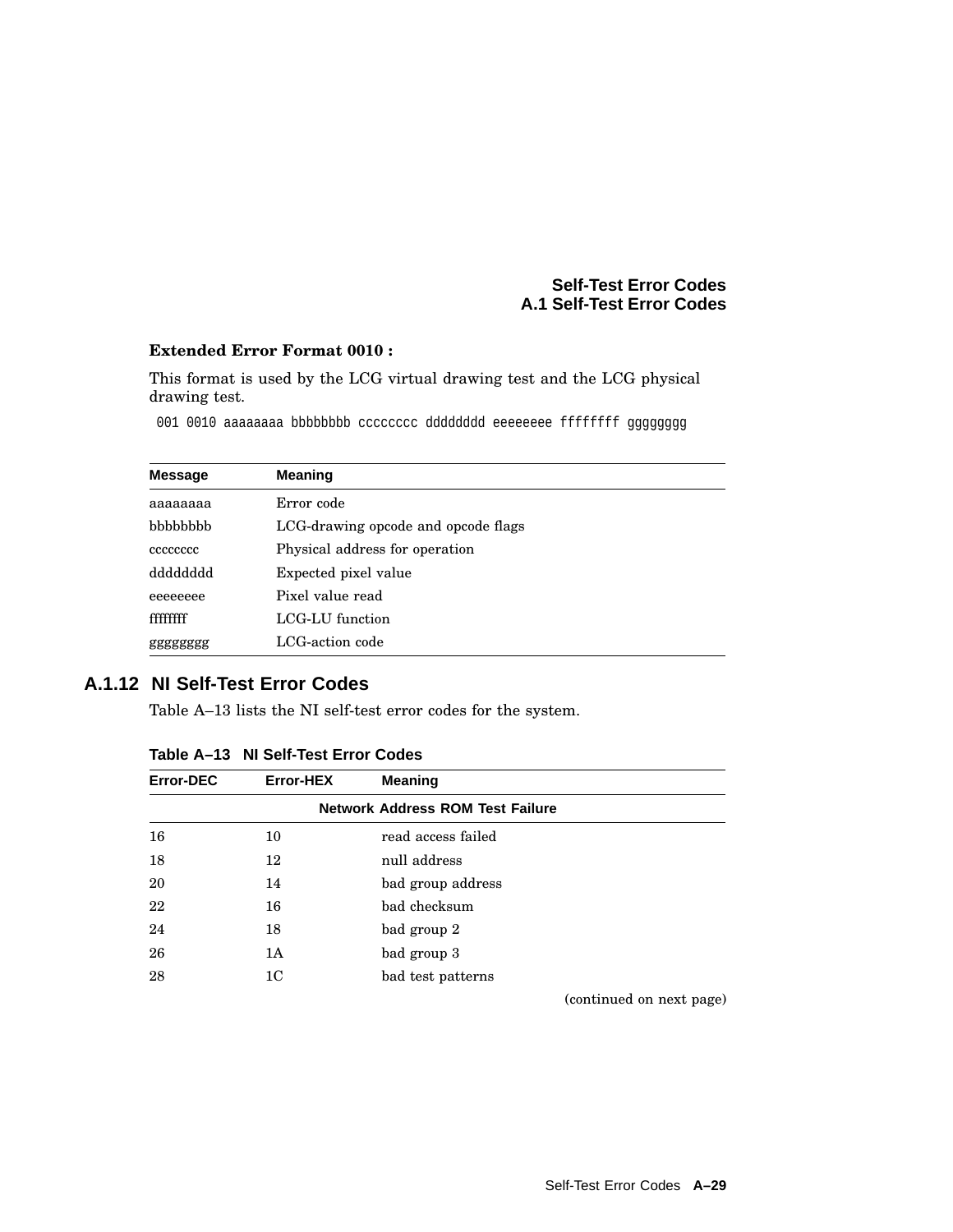| Error-DEC | <b>Error-HEX</b> | <b>Meaning</b>                            |
|-----------|------------------|-------------------------------------------|
|           |                  | <b>Lance CSR Test Failures</b>            |
| 32        | 20               | LANCE Register Address Port R/W error     |
| 34        | 22               | Lance CSR0 r/w error                      |
| 36        | 24               | Lance CSR1 r/w error                      |
| 38        | 26               | Lance CSR2 r/w error                      |
| 40        | 28               | Lance CSR3 r/w error                      |
|           |                  | <b>Lance Initialization Test Failures</b> |
| 48        | 30               | Initialization failed                     |
| 50        | 32               | Receiver disabled                         |
| 52        | 34               | Transmitter disabled                      |
| 54        | 36               | Receiver enabled                          |
| 56        | 38               | Transmitter enabled                       |
|           |                  | Lance Internal Loopback/DMA Test Failures |
| 64        | 40               | Initialization failed                     |
| 66        | 42               | Transmit failed                           |
| 68        | 44               | Receive failed                            |
| 70        | 46               | Packet comparsion failed                  |
| 72        | 48               | Initialization DMA error                  |
| 74        | 4A               | Transmit DMA error                        |
| 76        | 4C               | Receive DMA error                         |
| 78        | 4E               | Unknown tx of rx error                    |

## **Table A–13 (Cont.) NI Self-Test Error Codes**

(continued on next page)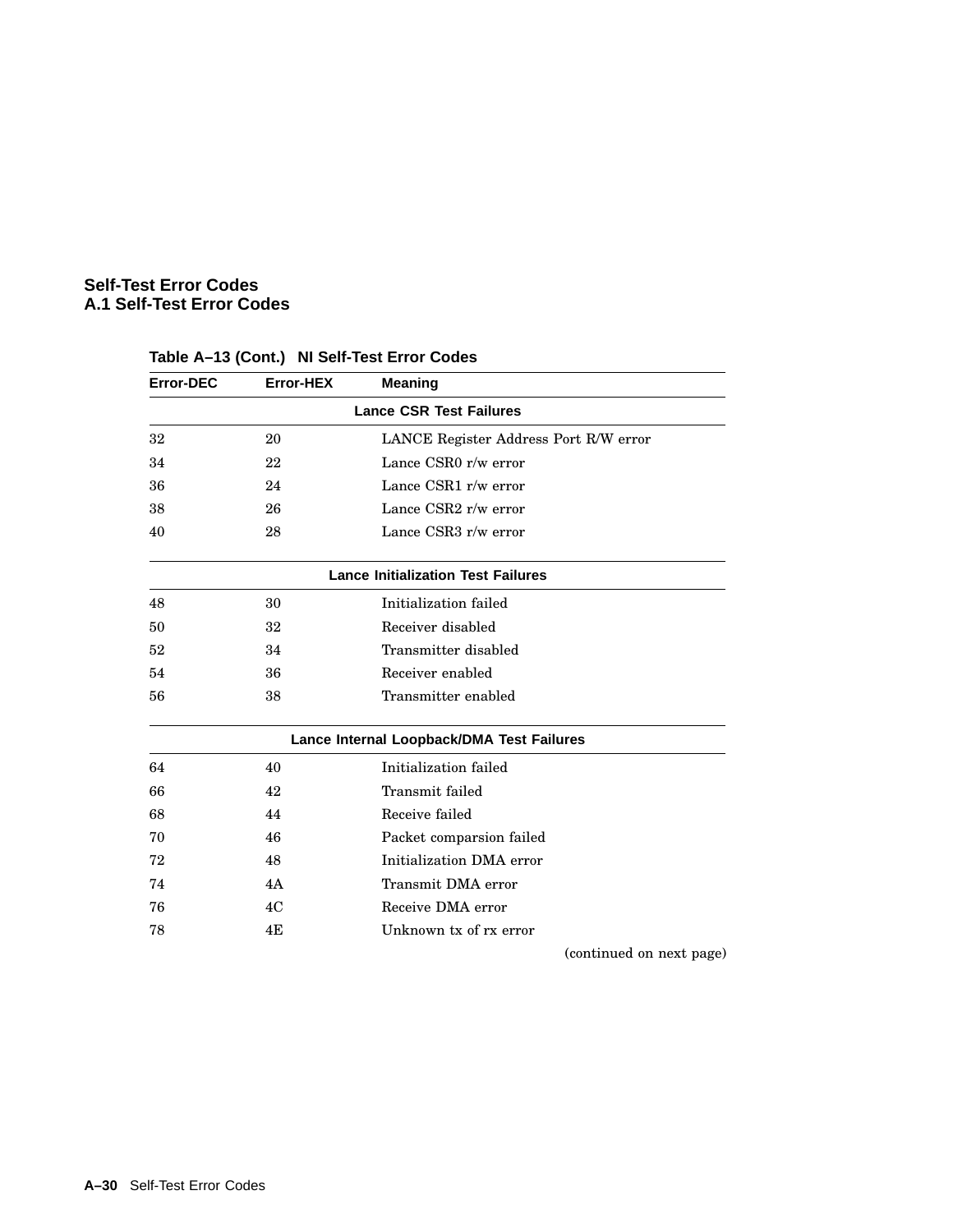| <b>Error-DEC</b> | Error-HEX | <b>Meaning</b>                          |
|------------------|-----------|-----------------------------------------|
|                  |           | <b>Lance Interrupt Test Failures</b>    |
| 80               | 50        | Initialization failed                   |
| 82               | 52        | Transmit failed                         |
| 84               | 54        | Receive failed                          |
| 86               | 56        | Packet comparison failed                |
| 88               | 58        | NI bit in INT_REQ register not set      |
| 90               | 5A        | NI bit in INT_REQ register not clear    |
| 92               | 5C        | NI ISR not entered                      |
| 94               | 5Е        | NI ISR entered multiple times           |
|                  |           | <b>Lance CRC Test Failures</b>          |
| 96               | 60        | Initialization failed                   |
| 98               | 62        | Transmit failed                         |
| 100              | 64        | Receive failed                          |
| 102              | 66        | Packet comparison failed                |
| 104              | 68        | Lance generated bad CRC                 |
| 106              | 6A        | Lance rejected good CRC                 |
| 108              | 6C        | Lance accepted bad CRC                  |
| 110              | 6E        | Other error                             |
|                  |           | <b>Lance rx MISS/BUFF Test Failures</b> |
| 112              | 70        | Initialization failed                   |
| 114              | 72        | Transmit failed                         |
| 116              | 74        | Unknown receive error                   |
| 118              | 76        | MISS error not flagged                  |
| 120              | 78        | BUFF error not flagged                  |
|                  |           | (continued on next page)                |

## **Table A–13 (Cont.) NI Self-Test Error Codes**

Self-Test Error Codes **A–31**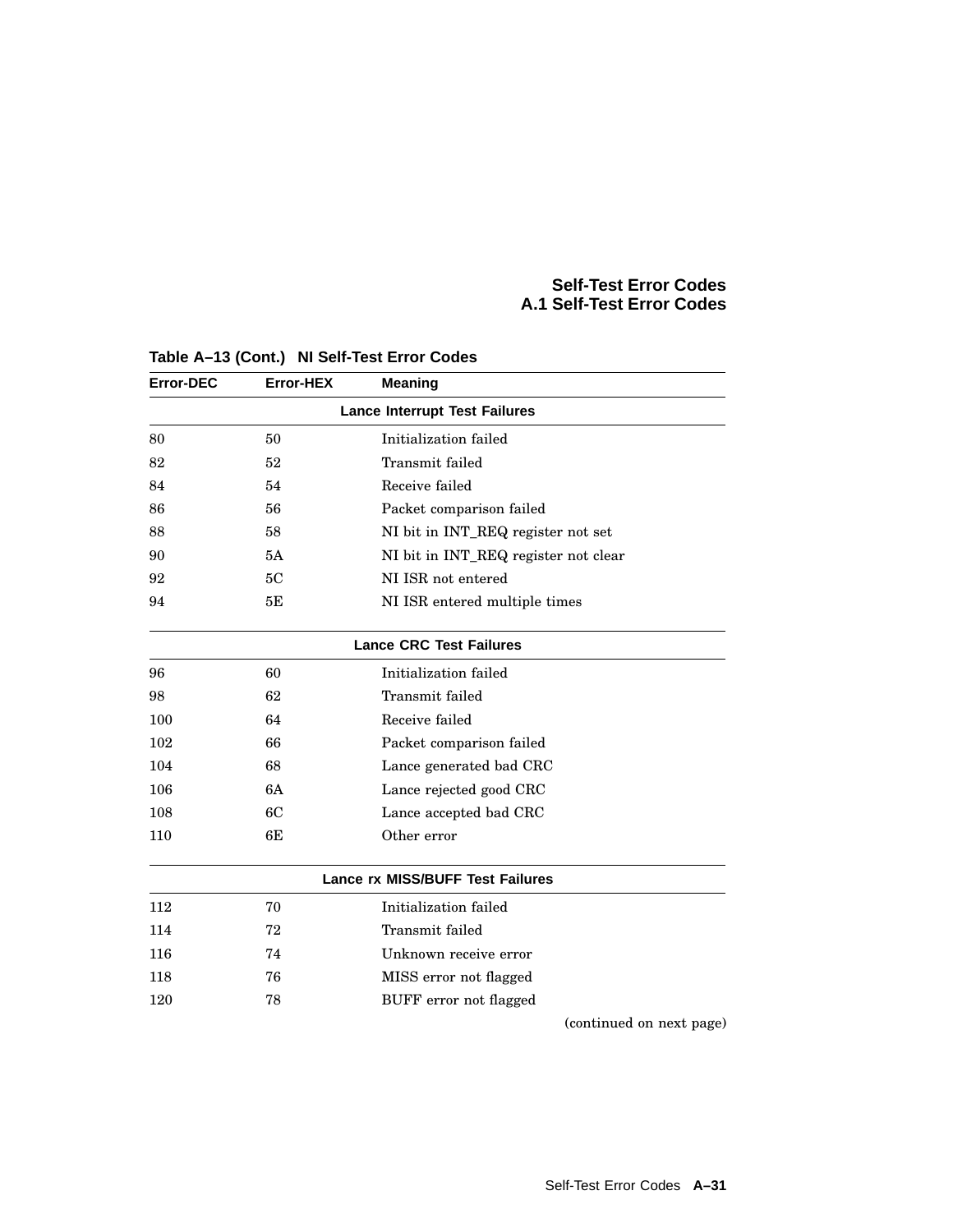| Error-DEC | Error-HEX      | <b>Meaning</b>                               |
|-----------|----------------|----------------------------------------------|
|           |                | <b>Lance Collision Test Failures</b>         |
| 128       | 80             | Initialization failed                        |
| 130       | 82             | Unknown transmit error                       |
| 132       | 84             | RETRY not flagged                            |
| 134       | 86             | Transmitter disabled                         |
|           |                | <b>Lance Address Filtering Test Failures</b> |
| 144       | 90             | Initialization failed                        |
| 146       | 92             | Transmit failed                              |
| 148       | 94             | Receive failed                               |
| 150       | 96             | Packet comparison failed                     |
| 152       | 98             | Broadcast filtering failed                   |
| 154       | 9Α             | Promiscuous mode failed                      |
| 156       | 9C             | Null destination accepted                    |
| 158       | 9Ε             | Good logical address rejected                |
|           |                | Lance External Loopback Test Failures        |
| 160       | A <sub>0</sub> | Initialization failed                        |
| 162       | A <sub>2</sub> | Transmit failed                              |
| 164       | A <sub>4</sub> | Receive failed                               |
| 166       | A6             | Packet comparison failed                     |
| 168       | A8             | Unknown transmit error                       |
| 170       | AA             | Unknown receive error                        |
| 172       | AC             | Check NI port lpbk connector                 |
|           |                | (continued on next page)                     |

## **Table A–13 (Cont.) NI Self-Test Error Codes**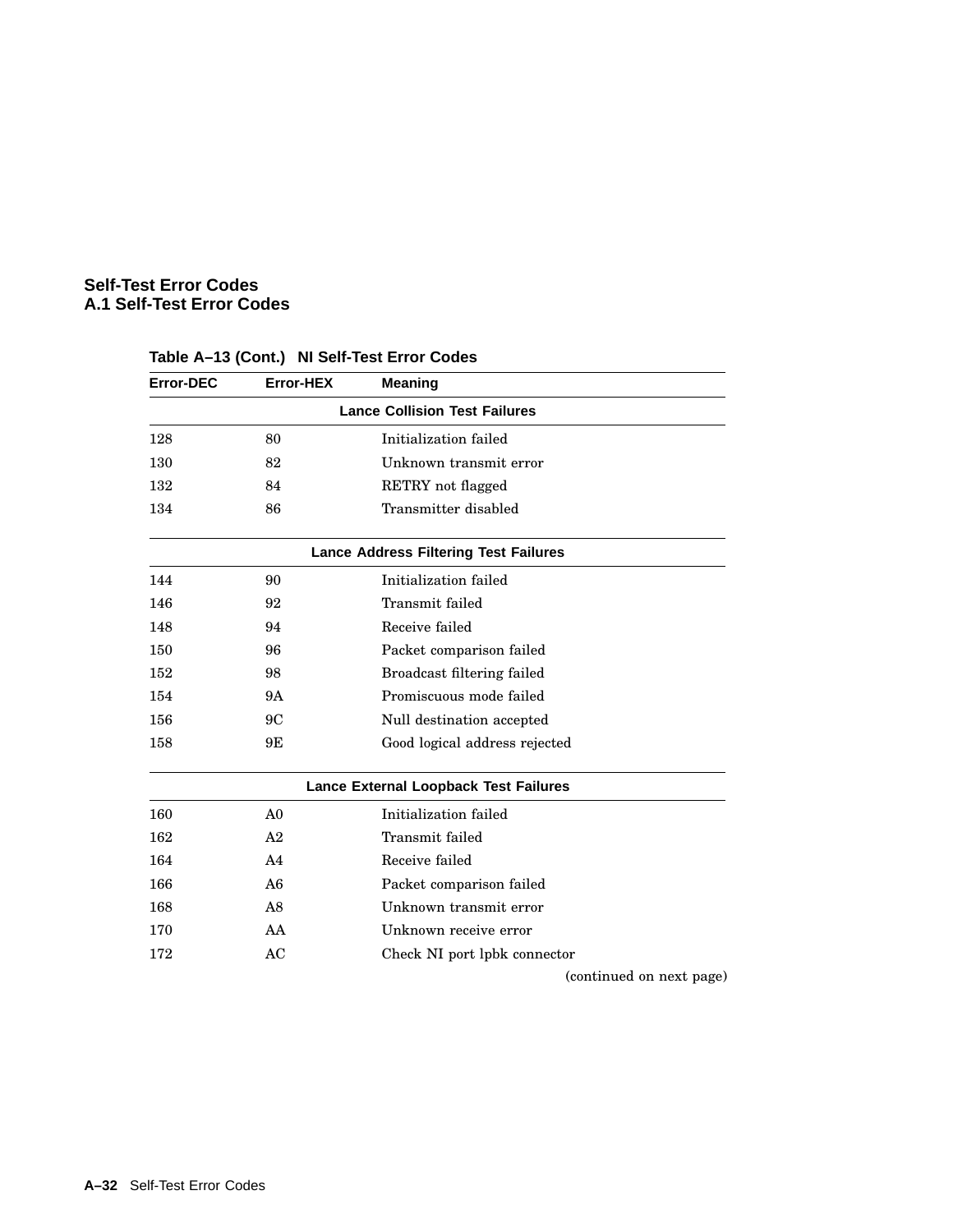| <b>Error-DEC</b> | Error-HEX      | <b>Meaning</b>                           |
|------------------|----------------|------------------------------------------|
|                  |                | <b>Lance tx BUFF Test Failures</b>       |
| 176              | B <sub>0</sub> | Initialization failed                    |
| 178              | B <sub>2</sub> | BUFF error mot flagged                   |
| 180              | B <sub>4</sub> | Transmitter enabled                      |
| 182              | B <sub>6</sub> | Unknown transmit error                   |
|                  |                | <b>DMA Registers Test Failures</b>       |
| 208              | D <sub>0</sub> | MAP_BASE register error                  |
| 210              | D <sub>2</sub> | I/O write access to map registers failed |
| 212              | D <sub>4</sub> | I/O read access to map registers failed  |
| 214              | D <sub>6</sub> | Parity error not flagged                 |
|                  |                | <b>Lance DMA Test Failures</b>           |
| 224              | E <sub>0</sub> | Non-existant DMA not flagged             |
| 226              | E2             | Invalid DMA not flagged                  |
| 228              | E4             | Valid DMA failed                         |
| 230              | E6             | DMA failed during initialization         |
| 232              | E8             | DMA failed during transmit               |
| 234              | EA             | DMA failed during receive                |

## **Table A–13 (Cont.) NI Self-Test Error Codes**

The NI self test displays extended error information when an error occurs. Use the SHOW ERROR command to view the extended error information. The extended error code can be as shown.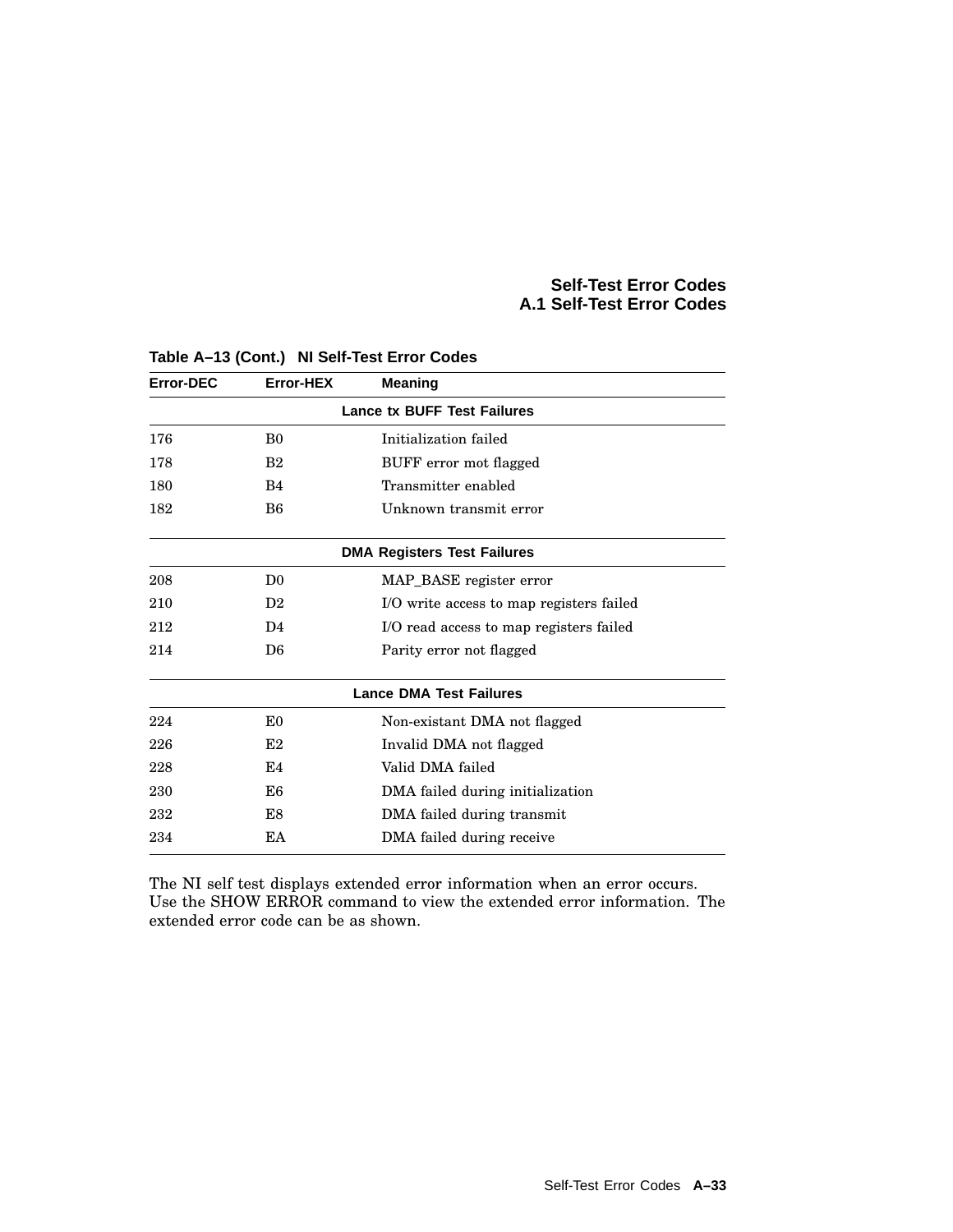## **Extended Error Format 0001 :**

This format is used by the register test.

0001 0001 aaaaaaaa bbbbbbbb cccccccc

| Message         | <b>Meaning</b>                |
|-----------------|-------------------------------|
| aaaaaaaa        | Register address              |
| <b>bbbbbbbb</b> | Expected data or data written |
| cececcec        | Actual data or data read      |

#### **Extended Error Format 0002 :**

This format is used when there is a DMA error.

0001 0002 0000aaaa bbbbbbbb cccccccc dddddddd eeeeeeee

| <b>Message</b> | <b>Meaning</b>                          |
|----------------|-----------------------------------------|
| aaaa           | Actual value of the Lance CSR0          |
| bbbbbbb        | Contents of the parity control register |
| cccccccc       | Device DMA address (24 bits)            |
| dddddddd       | Map register physical address           |
| eeeeeeee       | Map register contents                   |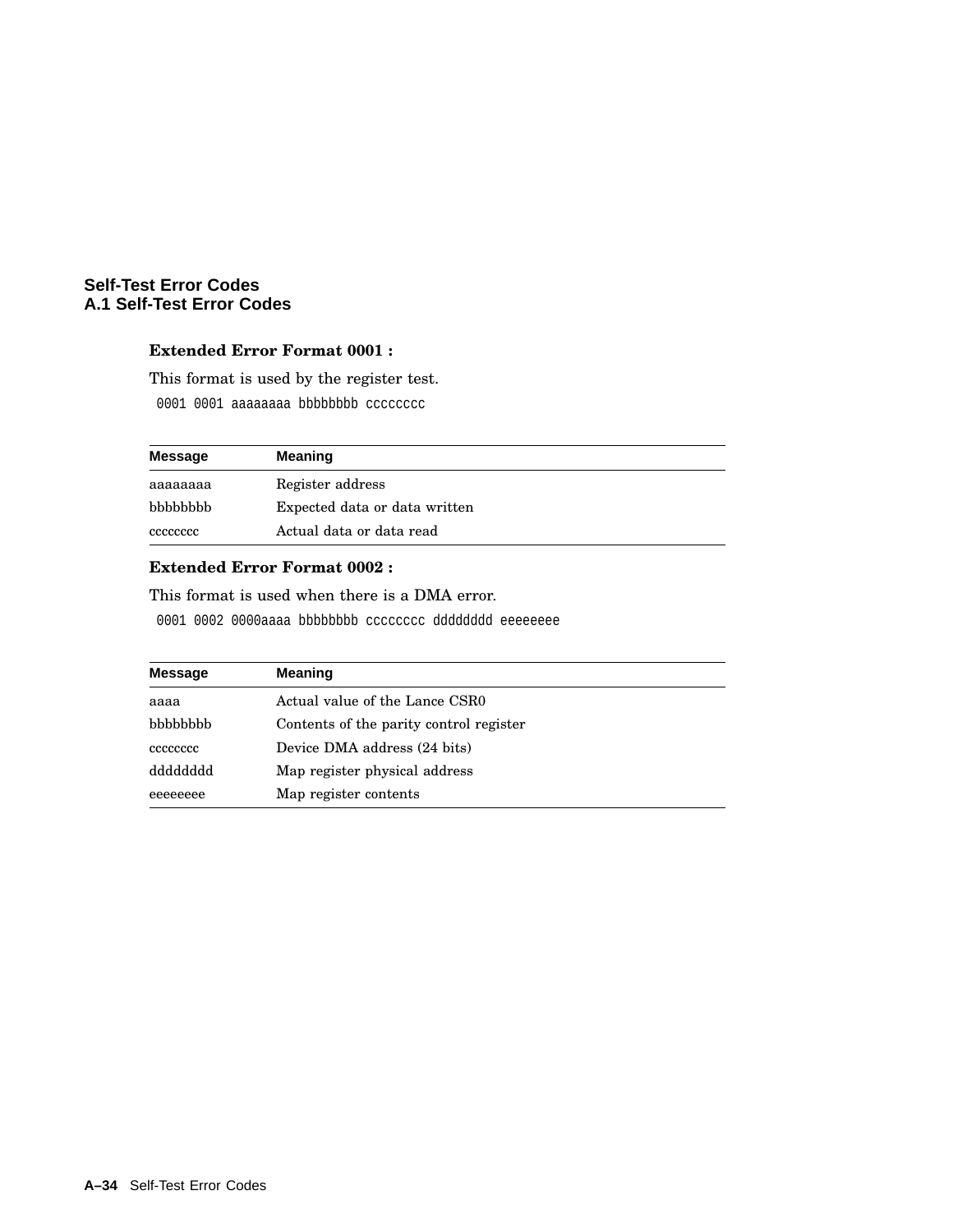## **Extended Error Format 000B :**

This format is used when there is a network address ROM address group error. 0001 000B aaaaaaaa bbbbbbbb cccccccc 0000dddd

| Message  | <b>Meaning</b>                                                  |
|----------|-----------------------------------------------------------------|
| аааааааа | Base address of the network address ROM                         |
| bbbbbbbb | First four bytes of the network address                         |
| cccccccc | Next two bytes of the network address and the two byte checksum |
| dddd     | Calculated checksum                                             |

## **Extended Error Format 000C :**

This format is used when there is a network address ROM test pattern error. 0001 000C aaaaaaaa bbbbbbbbb cccccccc

| Message  | <b>Meaning</b>                                       |  |
|----------|------------------------------------------------------|--|
| aaaaaaaa | Base address of the network address ROM test pattern |  |
| bbbbbbbb | First four bytes of the test patterns                |  |
| cececcec | Last four bytes of the test paktterns                |  |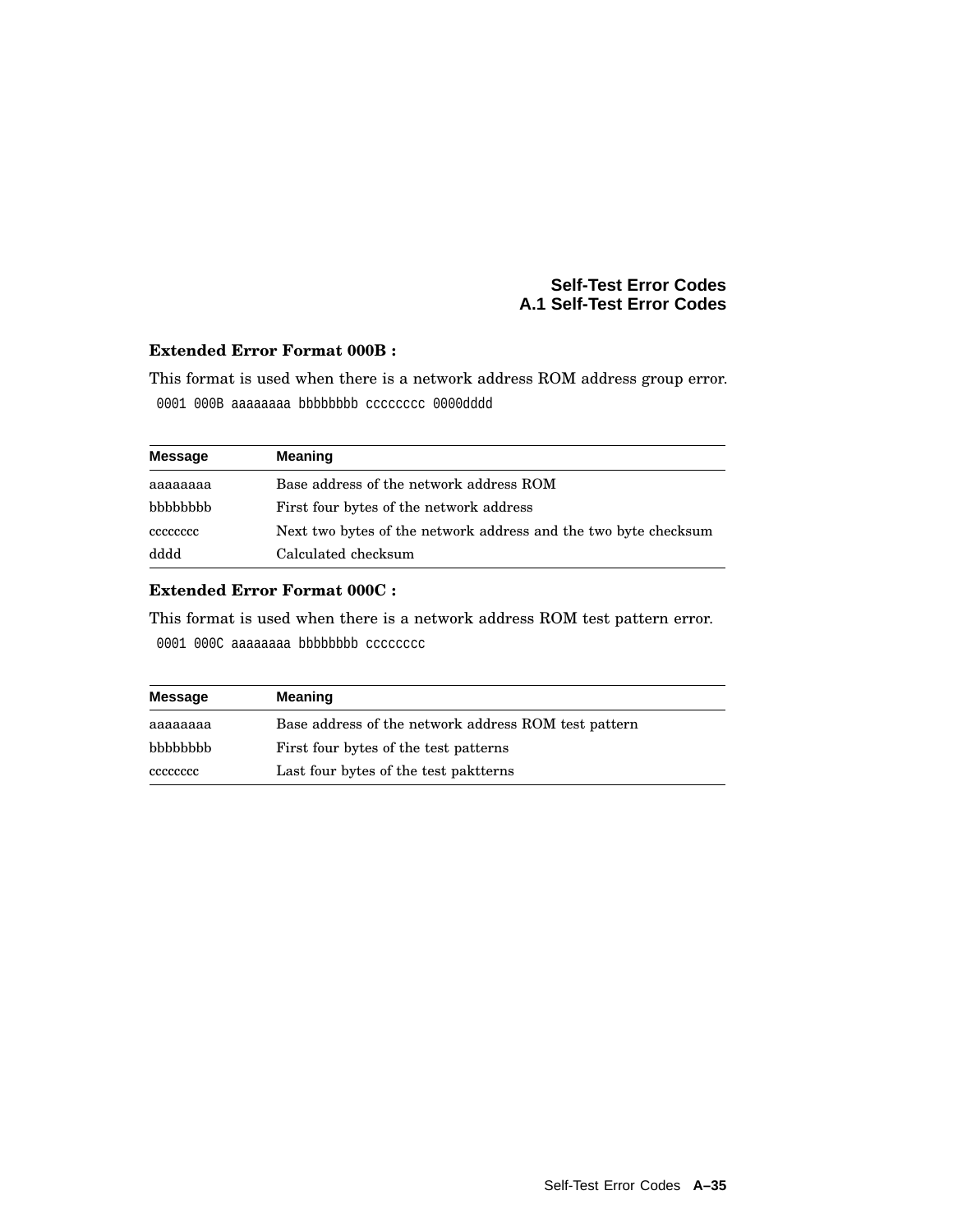#### **Extended Error Format 000D :**

This format is used when there is an initialization error.

0001 000D 0000aaaa bbbbbbbb 0000cccc dddddddd eeeeeeee

| <b>Message</b> | <b>Meaning</b>                               |
|----------------|----------------------------------------------|
| aaaa           | Actual value of the Lance CSR0               |
| bbbbbbbb       | Physical address of the initialization block |
| cccc           | Initialization block mode                    |
| dddddddd       | Upper longword of the logical address filter |
| eeeeeeee       | Lower longword of the logical address filter |

## **Extended Error Format 000E :**

This format is used when there is a transmit error.

0001 000E 0000aaaa bbbbbbbb cccccccc dddddddd

| Message   | <b>Meaning</b>                                      |
|-----------|-----------------------------------------------------|
| aaaa      | The actual value of Lance CSR0                      |
| bbbbbbb   | Physical address of the current transmit descriptor |
| cececcec  | First longword of the transmit descriptor           |
| qqqqqqqqq | Second longword of the transmit descriptor          |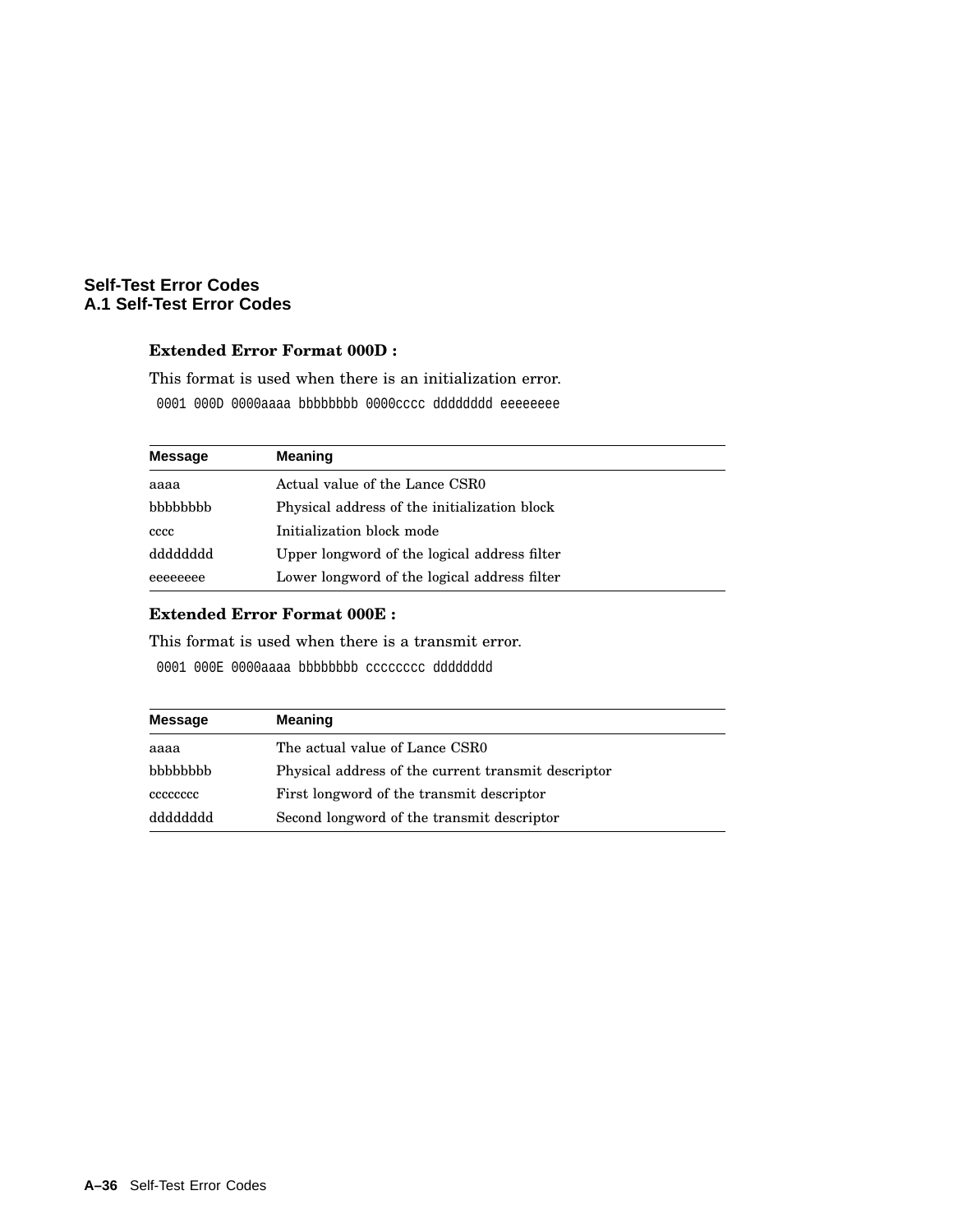## **Extended Error Format 000F :**

This format is used when there is a receive error.

0001 000F 0000aaaa bbbbbbbb cccccccc dddddddd

| <b>Message</b> | <b>Meaning</b>                                     |
|----------------|----------------------------------------------------|
| aaaa           | Actual value of Lance CSR0                         |
| bbbbbbbb       | Physical address of the current receive descriptor |
| cececcec       | First longword of the receive descriptor           |
| dddddddd       | second longword of the receive descriptor          |

## **Extended Error Format 0010 :**

This format is used when there is a packet error.

0001 0010 0000aaaa bbbbbbbb cccccccc dddddddd

| <b>Message</b> | <b>Meaning</b>                 |
|----------------|--------------------------------|
| aaaa           | Actual value of Lance CSR0     |
| bbbbbbb        | Packet length                  |
| cececcec       | Packet pattern or packet index |
| dddddddd       | Packet CRC                     |

## **Extended Error Format 0011 :**

This format is used when there is an interrupt error.

0001 0011 0000aaaa bbbbbbbbb cccccccc

| <b>Message</b> | <b>Meaning</b>                             |
|----------------|--------------------------------------------|
| aaaa           | Actual value of Lance CSR0                 |
| bbbbbbb        | Contents of the interrupt mask register    |
| cccccccc       | Contents of the interrupt request register |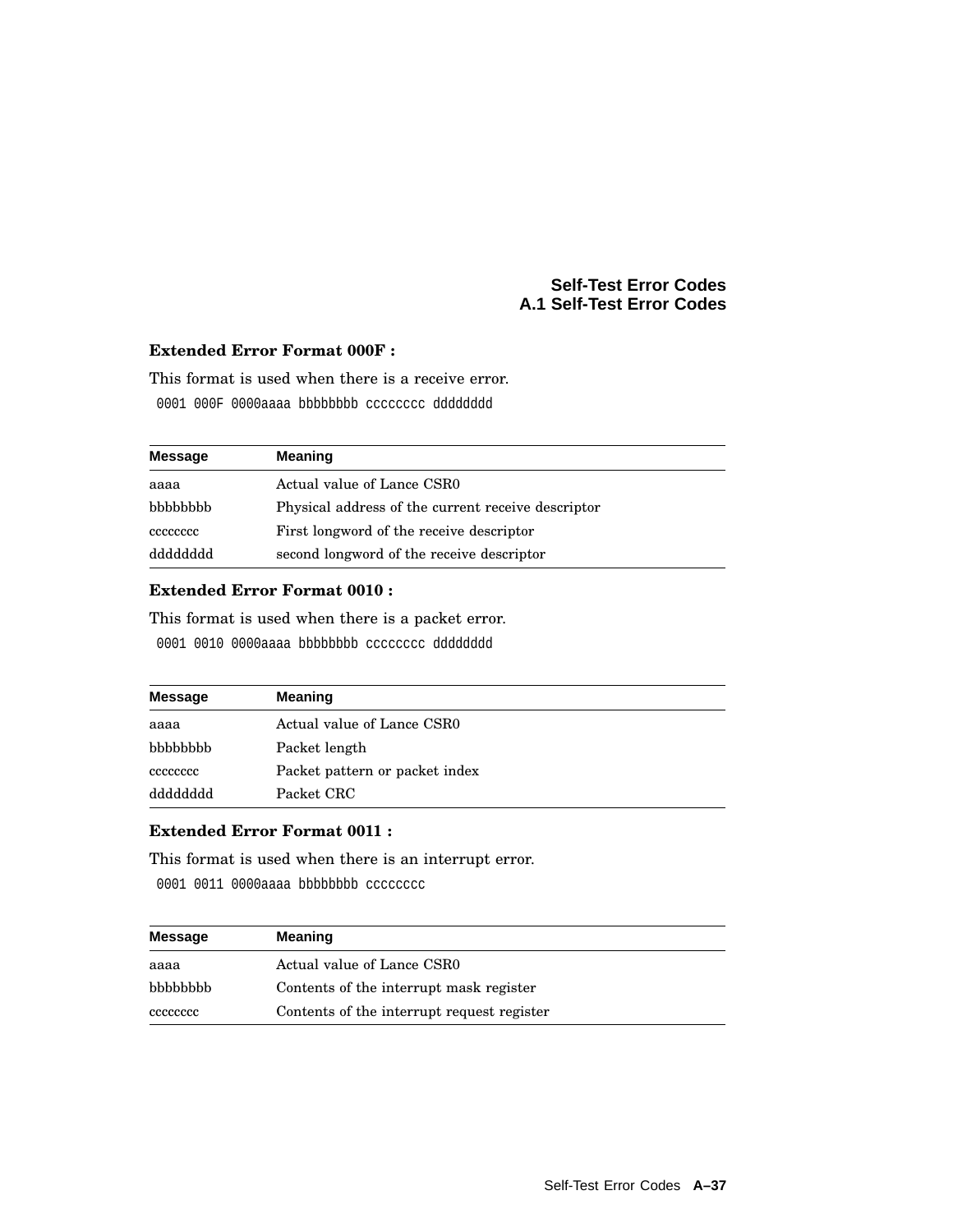# **B**

## **Diagnostic LED Error Codes**

## **B.1 Reading Diagnostic LED Codes**

The system uses the eight LEDs on the control panel to indicate the current executing test. At power-up, all the LEDs turn on (LED code is FF(h)), and then display different codes as the devices are tested.

The LED codes are broken into two fields. The left most four LEDs represent the function pointer to the LED error table that should be referenced when interepreting the second (right most) field of LEDs, which represents a particular test category. LED codes E0h - FFh are reserved for the console.

Each LED error table is preceeded by a section header that includes the LED code pointing to that table. Each table header includes the column titled *LED Depiction*. In the description, field X indicates that the LED is on, the letter O indicates the LED is off, and Z is either.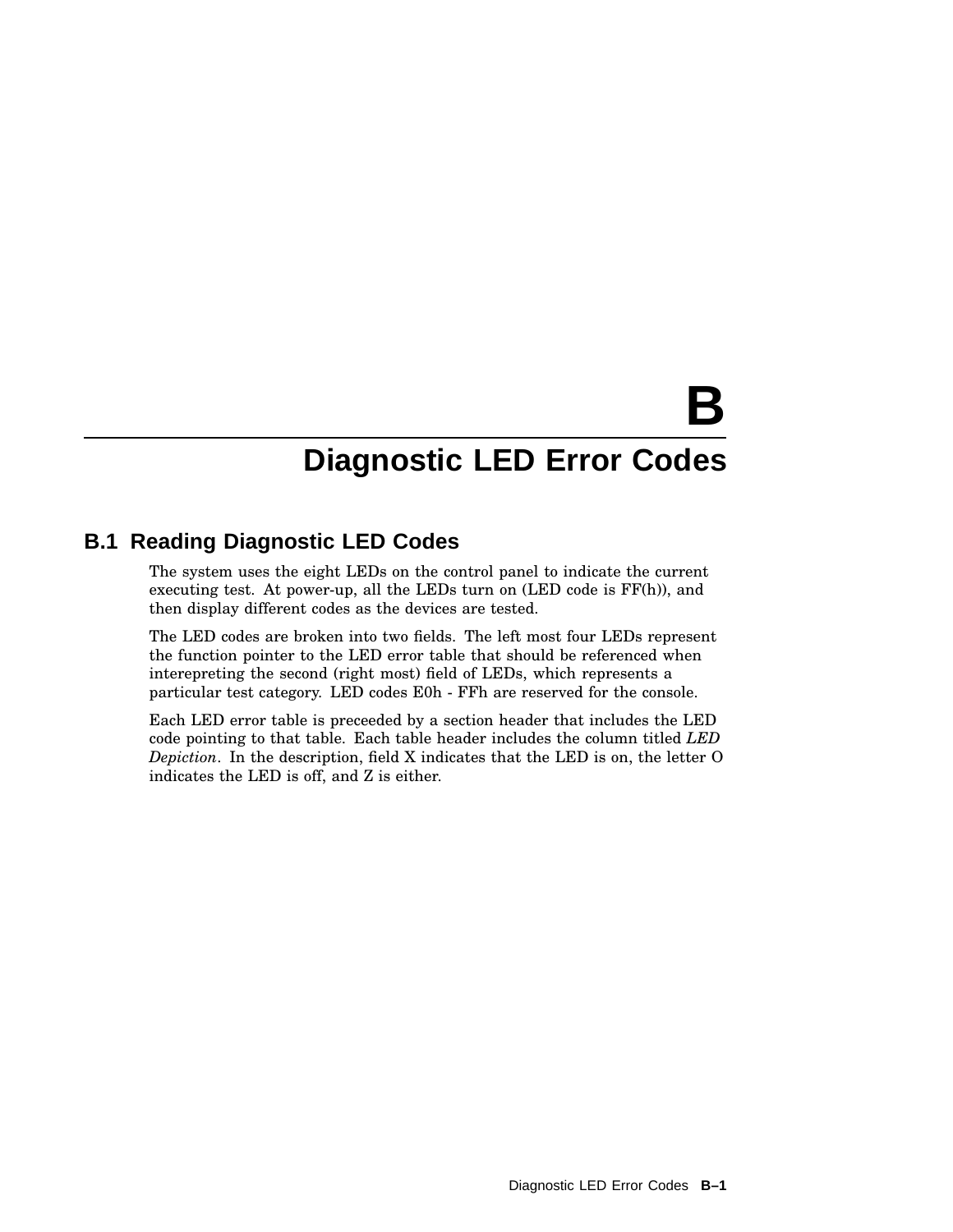## **B.1.1 Powerup/Initialization LED Codes, XXXX zzzz**

Table B–1 lists the system powerup and initialization LED codes.

| <b>LED Depiction<sup>1</sup></b> | <b>LED</b><br>Code | <b>Description</b>                                                                                     | <b>FRU</b>                    |
|----------------------------------|--------------------|--------------------------------------------------------------------------------------------------------|-------------------------------|
| XXXX XXXX                        | FFh                | Power has been applied but no<br>instruction has been run                                              | CPU                           |
| XXXX XXXO                        | FEh                | ROM has been entered and initializa-<br>tion and testing have started                                  | CPU                           |
| XXXX XXOX                        | <b>FDh</b>         | Waiting for memory to initialize.                                                                      | CPU,<br>memory<br>modules     |
| XXXX XX00                        | <b>FCh</b>         | Sizing memory in the system                                                                            | CPU,<br>memory<br>modules     |
| XXXX XOXX                        | FBh                | Running a byte mask test on the<br>memory needed by the console                                        | CPU,<br>memory<br>modules     |
| XXXX XOXO                        | FAh                | A full memory data path test is being<br>performed on the memory needed by<br>the console              | CPU,<br>memory<br>modules     |
| XXXX XOOX                        | F9h                | Initializing the console data structures                                                               | <b>CPU</b>                    |
| XXXX X000                        | F8h                | Performing auto configuration on the<br>machine                                                        | <b>CPU</b>                    |
| XXXX OXXX                        | F7h                | Testing the NVR device                                                                                 | <b>CPU</b>                    |
| XXXX OXXO                        | F6h                | Testing the DZ device                                                                                  | System,<br>mouse,<br>keyboard |
| XXXX OXOX                        | F <sub>5</sub> h   | Testing the graphic output device                                                                      | System,<br>graphics           |
| XXXX 0X00                        | F4h                | Initializing the console device                                                                        | System,<br>graphics           |
| XXXX OOXX                        | F <sub>3</sub> h   | Entering the console program                                                                           | System                        |
|                                  |                    | ${}^{1}$ In this column, x indicates the LED is on; o indicates the LED is off and z indicates either. |                               |

**Table B–1 Powerup and Initialization LED Codes**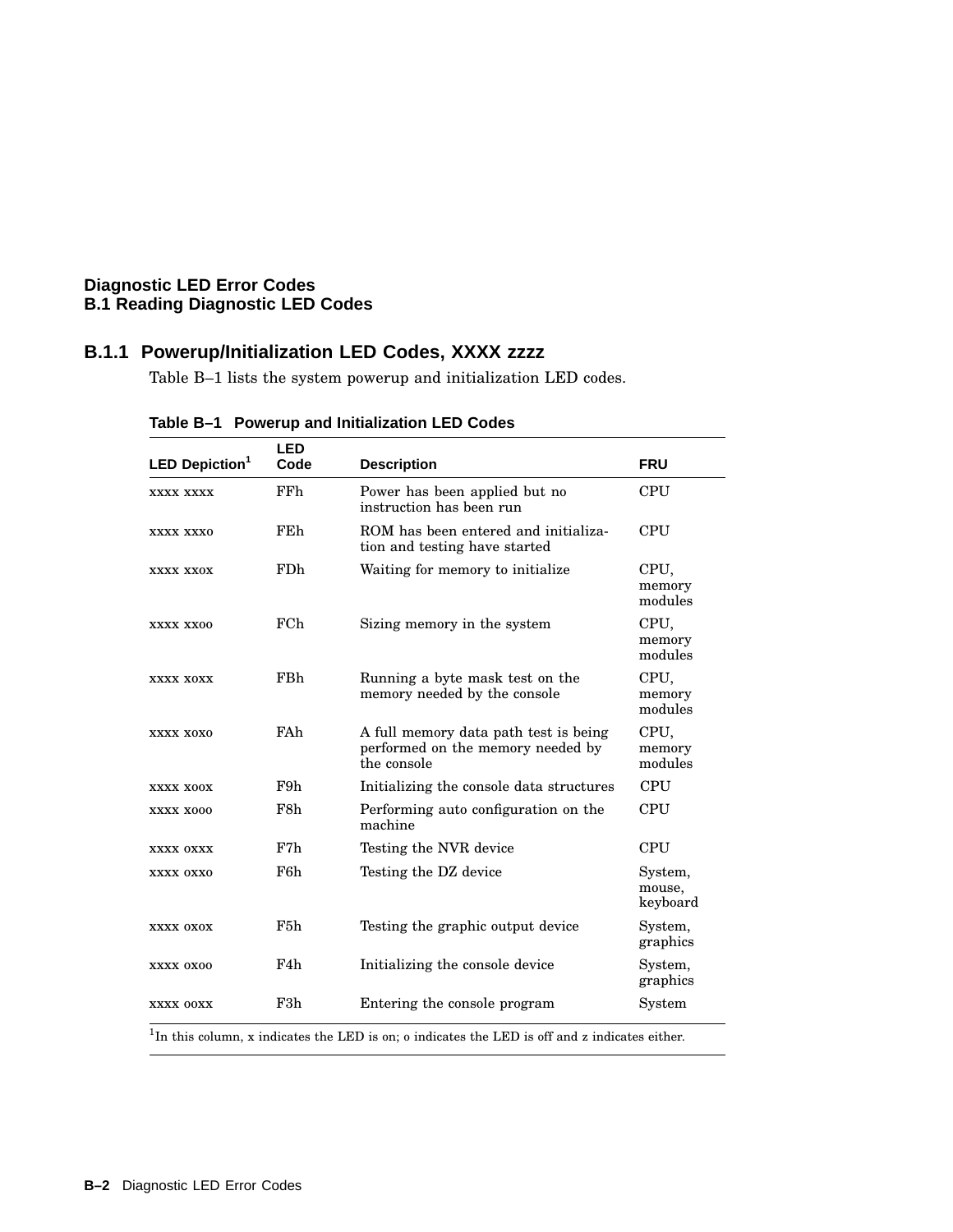## **B.1.2 TOY/NVR LED Codes, OOOX zzzz**

Table B–2 lists the TOY and NVR LED codes.

| <b>LED Depiction</b> | <b>LED Code</b> | <b>Description</b>                   | <b>FRU</b> |
|----------------------|-----------------|--------------------------------------|------------|
| 000X 0000            | 10h             | TOY and NVR clock test has<br>failed | System     |
| 000X 000X            | 11 h            | TOY and NVR test has failed          | System     |

## **Table B–2 TOY and NVR LED Codes**

## **B.1.3 DZ LED Codes, OOXX zzzz**

Table B–3 lists the DZ LED codes.

| Table B-3 DZ LED Codes |
|------------------------|
|                        |

| <b>LED Depiction</b> | <b>LED Code</b> | <b>Description</b>           | <b>FRU</b>          |
|----------------------|-----------------|------------------------------|---------------------|
| 00XX 0000            | 30h             | DZ test has been entered     | System              |
| 00XX 000X            | 31h             | DZ reset test has failed     | System              |
| $00XX$ $00X0$        | 32h             | DZ modem test has failed     | System              |
| <b>OOXX OOXX</b>     | 33h             | DZ polled test has failed    | System              |
| $00XX$ $00X0$        | 34h             | DZ interrupt test has failed | System              |
| OOXX OXOX            | 35h             | LK401 test has failed        | Keyboard,<br>system |
| 00XX 0XX0            | 36h             | Mouse test has failed        | Keyboard,<br>system |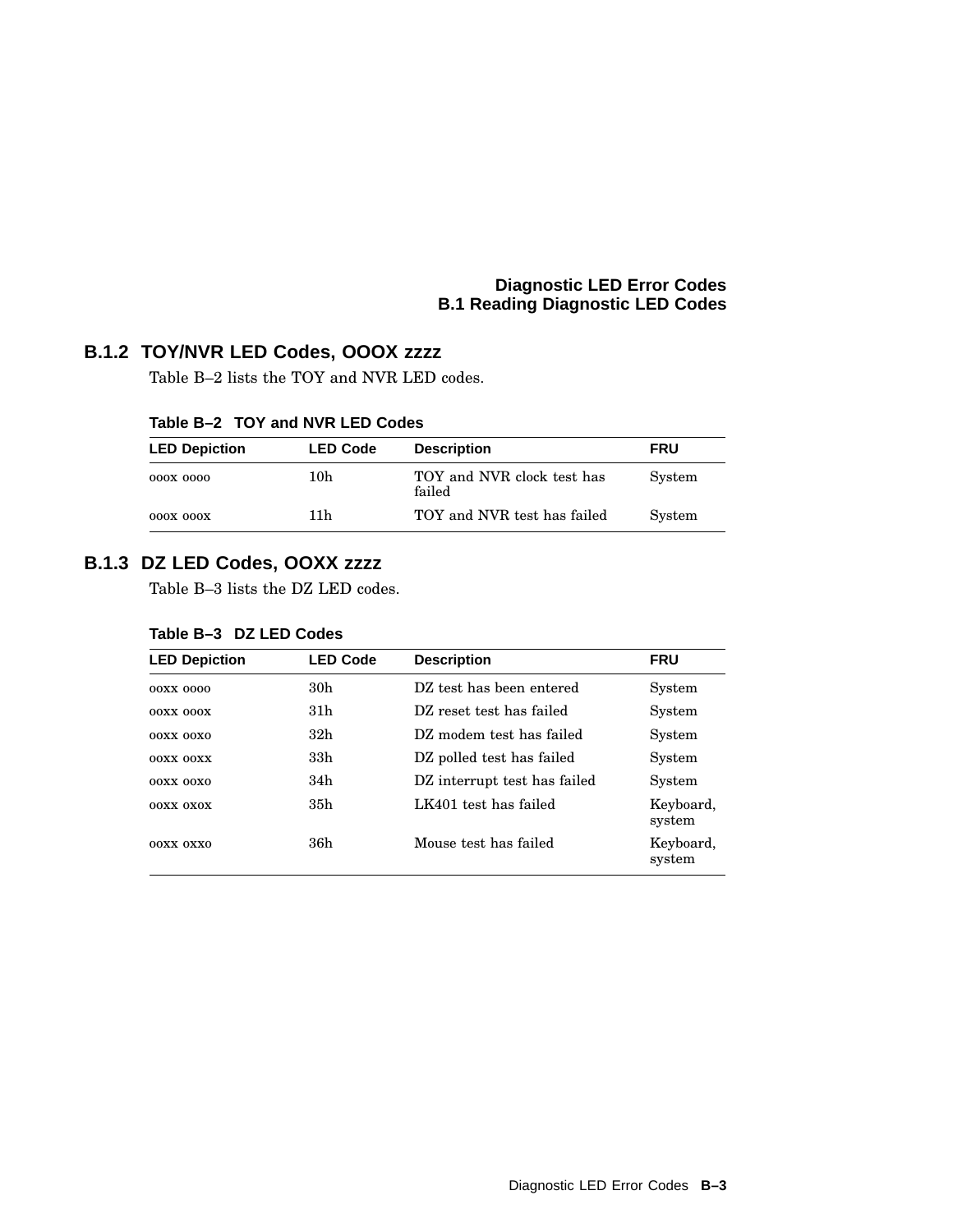## **B.1.4 Memory LED Codes, OXOX zzzz**

Table B–4 lists the memory LED codes.

| <b>LED Depiction</b> | <b>LED Code</b> | <b>Description</b>                           | <b>FRU</b>                  |
|----------------------|-----------------|----------------------------------------------|-----------------------------|
| 0X0X 0000            | 50h             | Memory byte mask<br>test has failed          | System or memory<br>modules |
| OXOX 000X            | 51 <sub>h</sub> | Memory error occurred<br>in the forward pass | System or memory<br>modules |
| OXOX OOXO            | 52h             | Memory error occurred<br>in the reverse pass | System or memory<br>modules |
| OXOX OOXX            | 53h             | Memory error in parity<br>test 1             | System or memory<br>modules |
| OXOX OXOO            | 54h             | Memory error in parity<br>test 2             | System or memory<br>modules |

**Table B–4 Memory LED Codes**

## **B.1.5 System Device LED Codes, XOOO zzzz**

Table B–5 lists the system device LED codes.

| Table B-5 System Device LED Codes |  |  |  |  |
|-----------------------------------|--|--|--|--|
|-----------------------------------|--|--|--|--|

| <b>LED Depiction</b> | <b>LED Code</b> | <b>Description</b>                      | <b>FRU</b> |
|----------------------|-----------------|-----------------------------------------|------------|
| X000 0000            | 80 <sub>h</sub> | ROM verify test has failed              | System     |
| <b>X000 000X</b>     | 81h             | Interrupt controller test has<br>failed | System     |
| X000 00X0            | 82h             | Invalidate filter test has failed       | System     |

## **B.1.6 SCSI Device LED Codes, XOXO zzzz**

Table B–6 lists the SCSI device LED codes.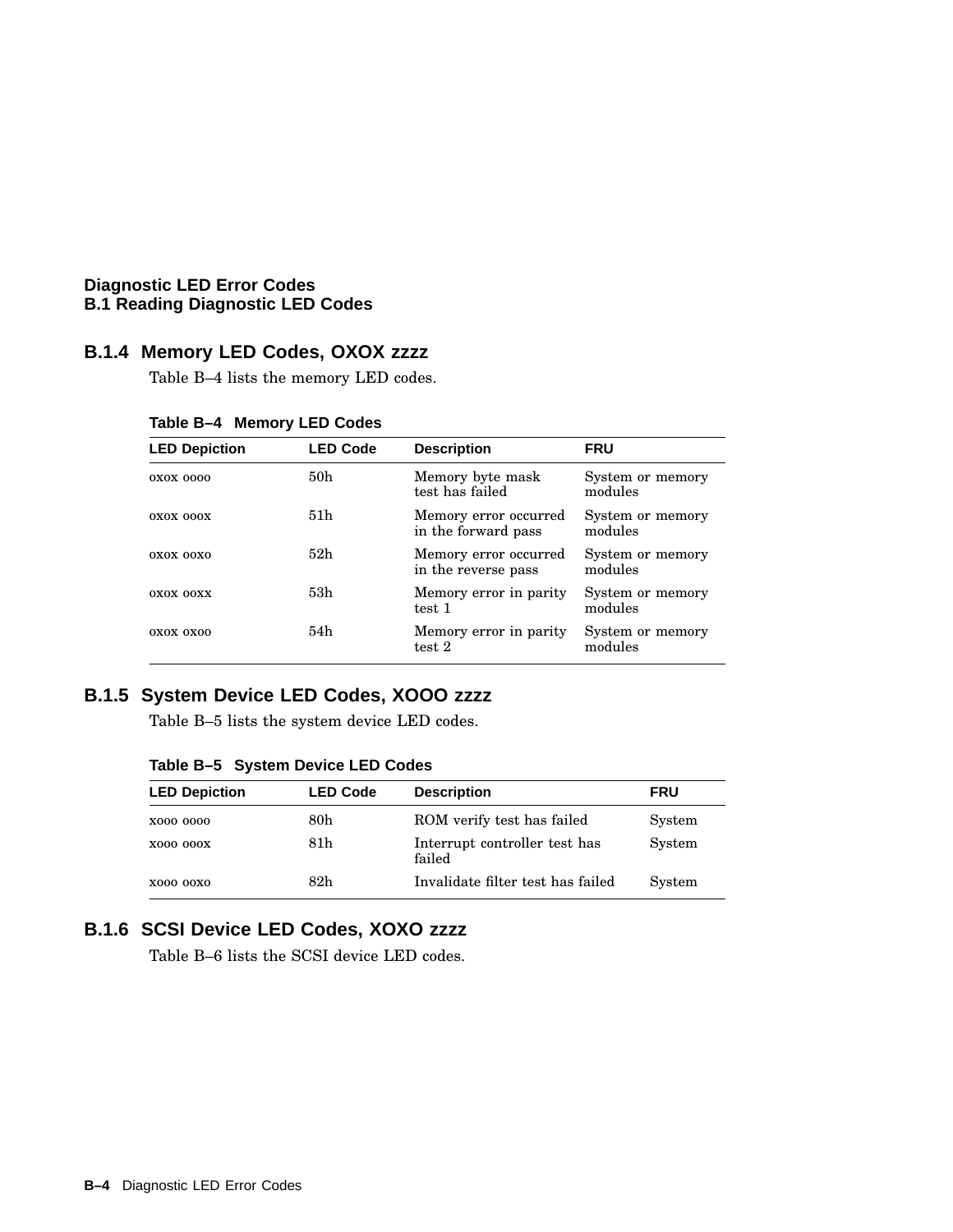| <b>LED Depiction</b> | <b>LED Code</b> | <b>Description</b>                     | <b>FRU</b>        |
|----------------------|-----------------|----------------------------------------|-------------------|
| X0X0 0000            | A0h             | SCSI test has been entered             | System            |
| <b>XOXO 000X</b>     | A1h             | SCSI register test has failed          | System            |
| X0X0 00X0            | A2h             | SCSI interrupt test has failed         | System            |
| XOXO OOXX            | A3h             | SCSI data transfer test has<br>failed  | System            |
| XOXO OXOO            | A4h             | SCSI map error test has failed         | System            |
| xoxo oxox            | A5h             | SCSI minimal device test has<br>failed | Device.<br>system |

**Table B–6 SCSI Device LED Codes**

## **B.1.7 LCG LED Codes, OOXO zzzz**

Table B–7 lists the LCG LED codes.

| <b>LED Depiction</b> | <b>LED Code</b> | <b>Description</b>                       | <b>FRU</b>          |
|----------------------|-----------------|------------------------------------------|---------------------|
| 00X0 0000            | 20 <sub>h</sub> | LCG self test has been entered           | System,<br>graphics |
| 00X0 000X            | 21 <sub>h</sub> | LCG video RAM test has failed            | System,<br>graphics |
| 00X0 00X0            | 22h             | LCG register test has failed             | System,<br>graphics |
| 00X0 00XX            | 23h             | LCG FIFO test has failed                 | System,<br>graphics |
| 00X0 0X00            | 24h             | LCG interrupt test has failed            | System,<br>graphics |
| 00X0 0X0X            | 25h             | LCG address generator test has<br>failed | System,<br>graphics |
| 00X0 0XX0            | 26h             | LCG virtual test has failed              | System,<br>graphics |

## **Table B–7 LCG LED Codes**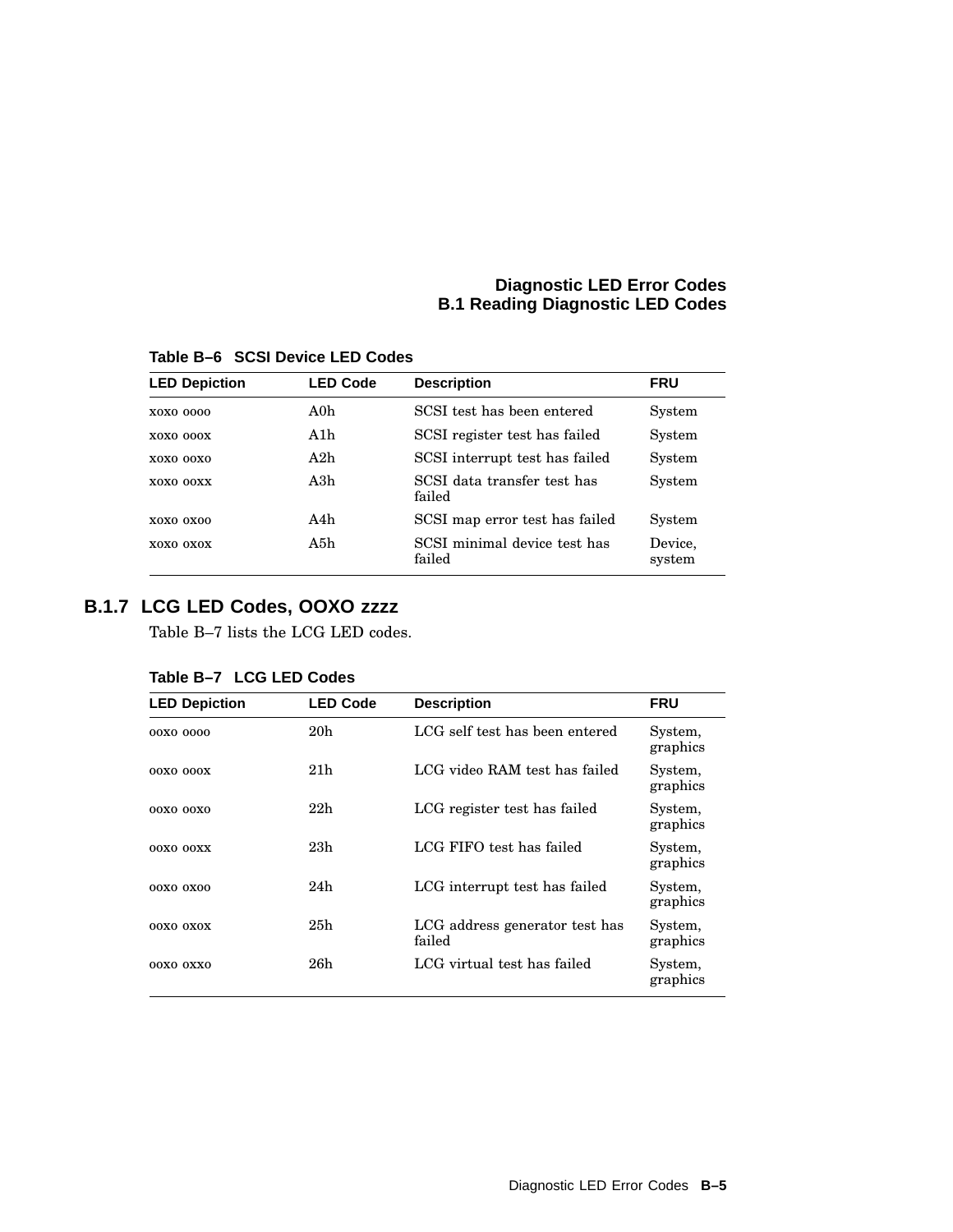## **B.1.8 NI Device LED Codes, XOOX zzzz**

Table B–8 lists the NI LED codes.

| <b>LED Depiction</b> | <b>LED Code</b> | <b>Description</b>                              | <b>FRU</b>                   |
|----------------------|-----------------|-------------------------------------------------|------------------------------|
| X00X 0000            | 90h             | NI self test has been<br>entered                | System                       |
| X00X 000X            | 91h             | Network address test<br>has failed              | System                       |
| XOOX OOXO            | 92 <sub>h</sub> | NI register test has<br>failed                  | System                       |
| XOOX OOXX            | 93h             | NI initialization test<br>has failed            | System                       |
| XOOX OXOO            | 94h             | NI internal loopback<br>/DMA test has failed    | System                       |
| XOOX OXOX            | 95h             | NI interrupt test has<br>failed                 | System                       |
| XOOX OXXO            | 96h             | NI CRC test has failed                          | System                       |
| XOOX OXXX            | 97h             | NI receive MIS?BUFFER System<br>test has failed |                              |
| X00X X000            | 98h             | NI collision test has<br>failed                 | System                       |
| XOOX XOOX            | 99h             | NI external loopback<br>test has failed         | Network, loopback,<br>system |
| XOOX XOXO            | 9Ah             | NI address filtering<br>test has failed         | System                       |
| XOOX XOXX            | 9Bh             | NI transmit buffer test<br>has failed           | System                       |

## **Table B–8 NI LED Codes**

## **B.1.9 Synchronous Communication Device LED Codes, XXOO zzzz**

Table B–9 lists the synchronous communication device LED codes.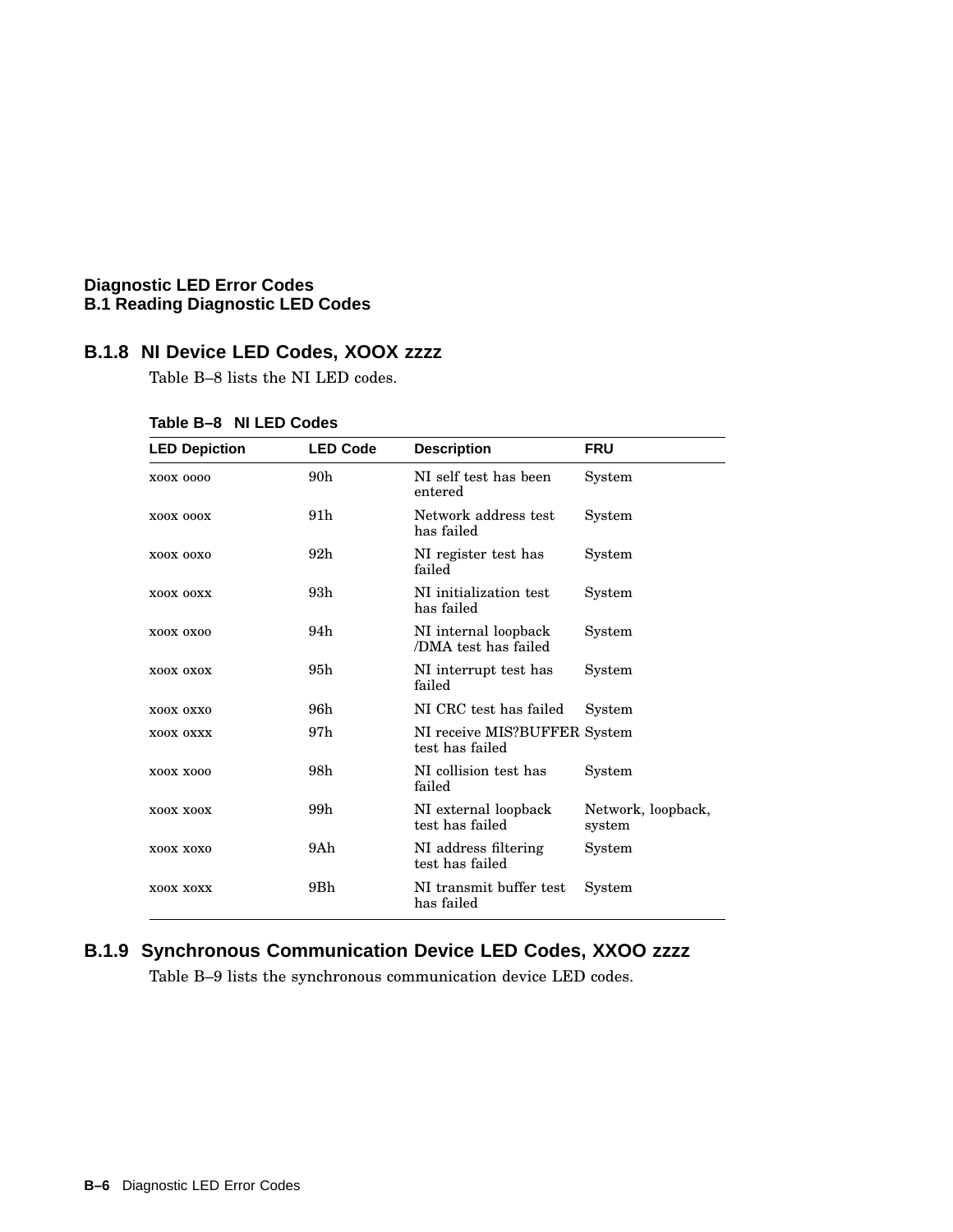| <b>LED Depiction</b> | <b>LED Code</b> | <b>Description</b>                                    | <b>FRU</b>          |
|----------------------|-----------------|-------------------------------------------------------|---------------------|
| XX00 0000            | $\rm{C0h}$      | Comm option code<br>entered                           | Sync. comm., system |
| <b>XX00 000X</b>     | C1h             | Comm option ROM<br>test has failed                    | Sync. comm., system |
| <b>XX00 00X0</b>     | C2h             | Comm option RAM<br>test has failed                    | Sync. comm., system |
| XX00 OOXX            | C3h             | Comm option self test<br>has failed                   | Sync. comm., system |
| <b>XX00 0X00</b>     | C4h             | Comm option dual<br>RAM access test has<br>failed     | Sync. comm., system |
| XX00 OXOX            | C5h             | Comm option dual<br>ROM RAM access test<br>has failed | Sync. comm., system |
| XX00 OXX0            | C6h             | Comm option interrupt<br>test has failed              | Sync. comm., system |
| XX00 OXXX            | C7h             | Comm option<br>integrated loopback<br>test has failed | Sync. comm., system |
| <b>XX00 X000</b>     | C8h             | Comm option reset test<br>has failed                  | Sync. comm., system |

**Table B–9 Synchronous Communication Device LED Codes**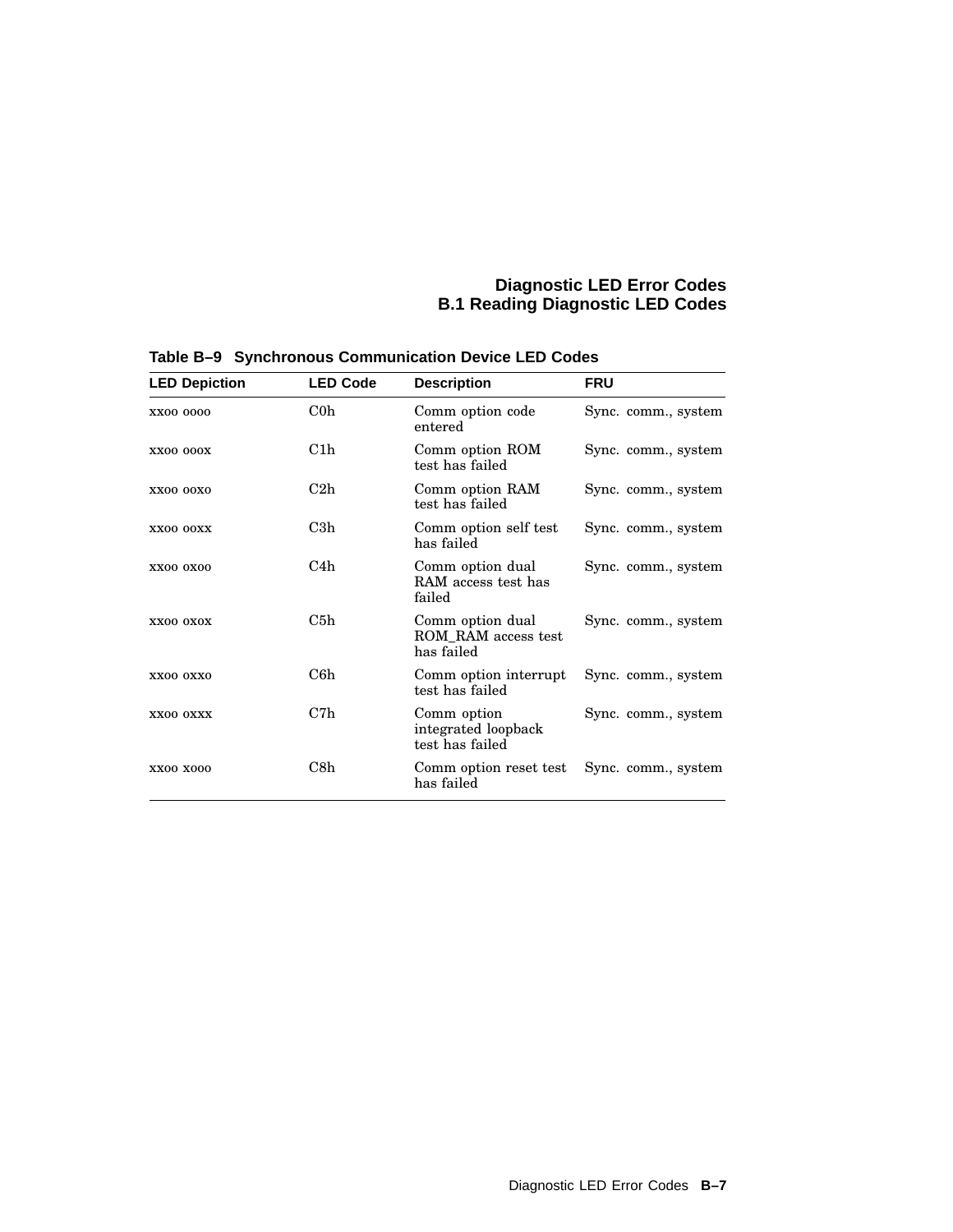## **B.1.10 Cache LED Code, OXOO zzzz**

Table B–10 lists the cache LED codes.

| <b>LED Depiction</b> | <b>LED Code</b> | <b>Description</b>                                                                                                                | <b>FRU</b> |
|----------------------|-----------------|-----------------------------------------------------------------------------------------------------------------------------------|------------|
| 0X00 000X            | 41h             | Error in the data store read<br>/write                                                                                            | System     |
| 0X00 00X0            | 42h             | Error in the read/write to the tag<br>area                                                                                        | System     |
| 0X00 00XX            | 43h             | The cache did not contain the<br>proper state of the valid bit                                                                    | System     |
| 0X00 0X00            | 44h             | Error during the cache tag<br>validation                                                                                          | System     |
| OXOO OXOX            | 45h             | Unexpected TAG parity error                                                                                                       | System     |
| 0X00 0XX0            | 46h             | Cache did not provide the<br>expected data during cache<br>hit testing                                                            | System     |
| OXOO OXXX            | 47h             | Parity not what was expected                                                                                                      | System     |
| 0X00 X000            | 48h             | Tag not valid during cache hit<br>test                                                                                            | System     |
| OXOO XOOX            | 49h             | Data not expected during cache<br>hit test                                                                                        | System     |
| 0X00 X0X0            | 4Ah             | Cache write through test failed.<br>The information in the data<br>store did not agree with the<br>information it was to receive. | System     |
| 0X00 X0XX            | 4Bh             | Cache write through test<br>failed. The information in the<br>memory did not agree with the<br>information it was to receive.     | System     |
| 0X00 X0XX            | 4Ch             | Write miss failed                                                                                                                 | System     |

| Table B-10 Cache LED Codes |  |
|----------------------------|--|
|                            |  |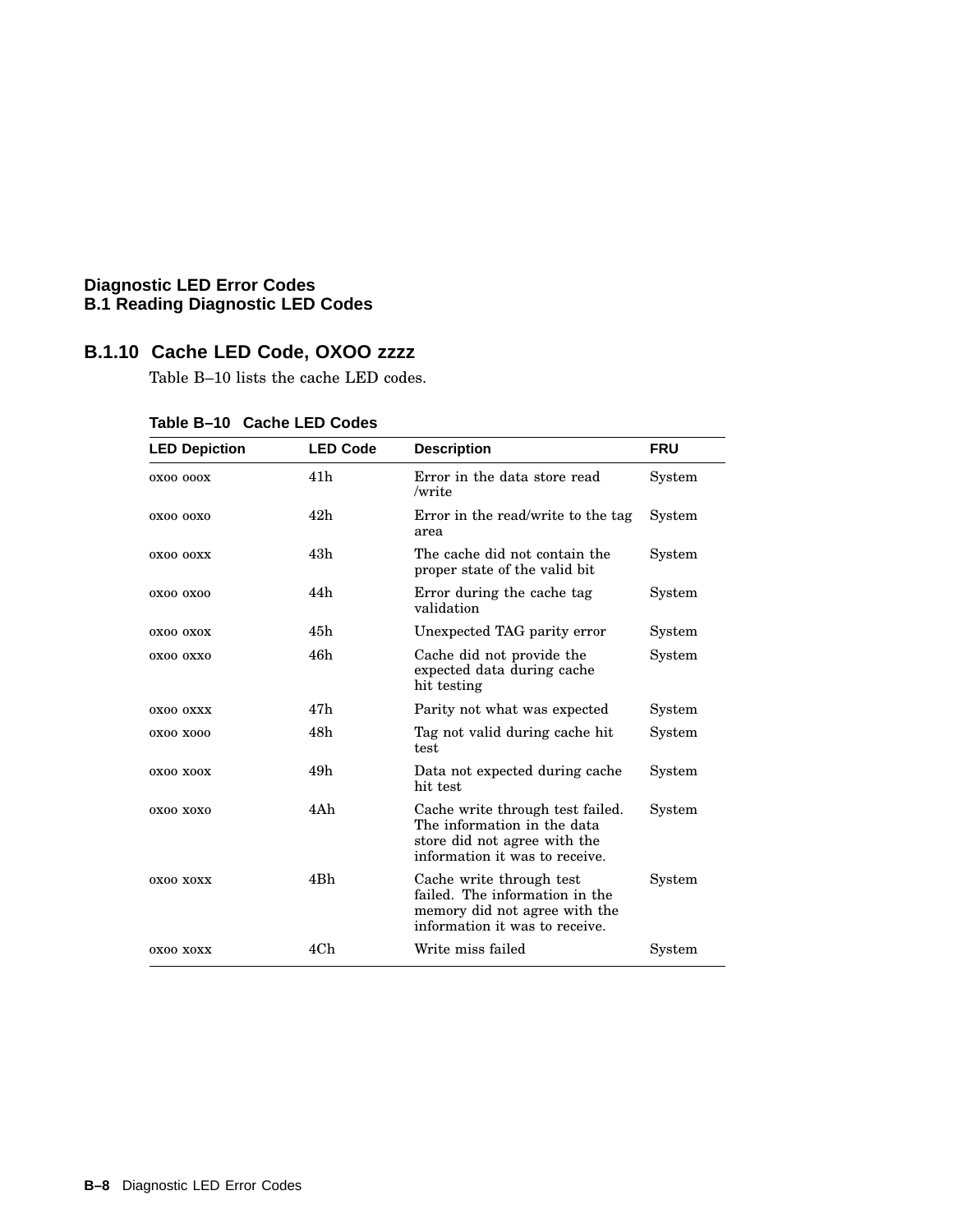# **C Troubleshooting**

The troubleshooting techniques described in Appendix C do not identify all possible problems that may occur nor do the actions suggested remedy all problems. If the powerup tests complete, the error message displayed on the console can be used to identify a failed FRU, or you can run the self test, system test, or utility tests in Customer Service mode to help isolate failing FRUs. Information on interpreting self test error messages is in Appendix A.

Use the diagnostic LEDs on the front of the system to help diagnose problems where the system is unable to setup the console. Information on interpreting diagnostic LED codes is in Appendix B.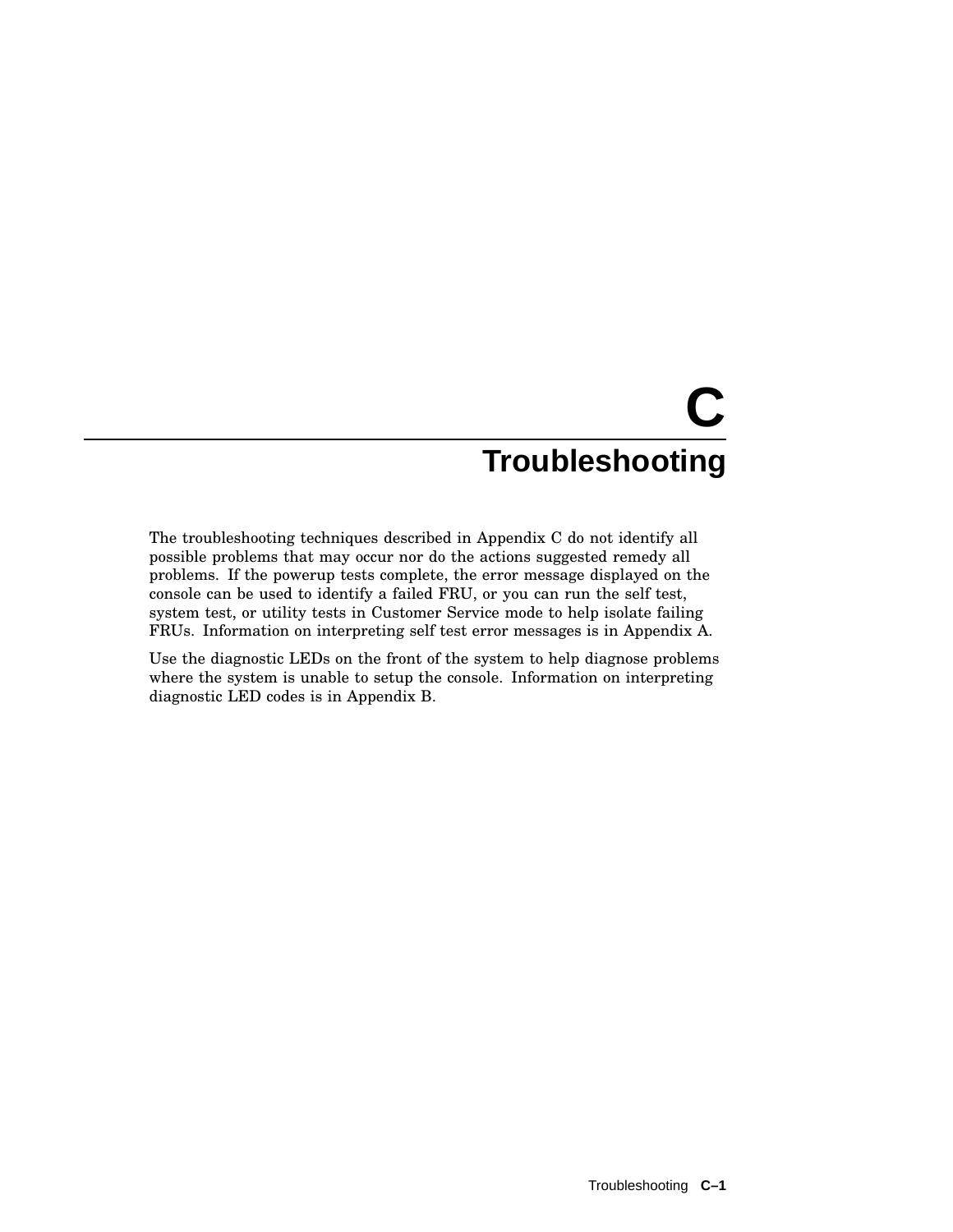## **C.1 Troubleshooting Symptoms and Corrective Actions**

This section provides problem isolation and repair recommendations. The VAXstation 4000 VLC system is broken down into the following operating areas and troubleshooting tables for each area are provided.

- System problems
- Monitor problems
- Mouse/Tablet problems
- Keyboard problems
- Drive problems
- Network problems
- Audio Problems
- Expansion box problems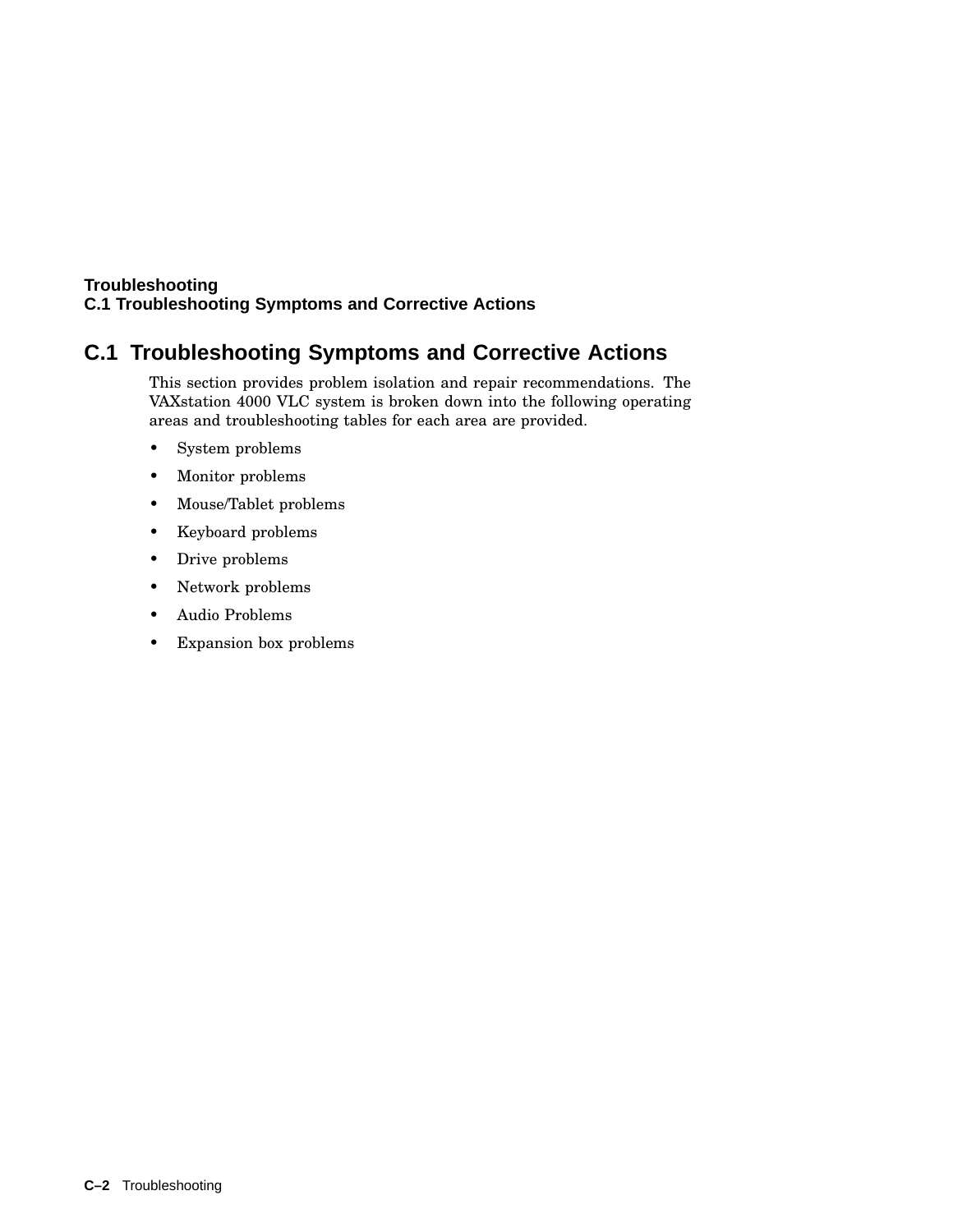Use the following tables to help isolate a failing FRU in the VAXstation 4000 VLC system. Examin the possiable symptoms in each table and review the possiable causes. When you have found a match to the symptoms demonstrated by the problem system, implement the recomended corrective action.

| Symptom                                               | <b>Possible Cause</b>                               | <b>Corrective Action</b>                                                                                                                                                                                                        |
|-------------------------------------------------------|-----------------------------------------------------|---------------------------------------------------------------------------------------------------------------------------------------------------------------------------------------------------------------------------------|
| System fan is off                                     | Power cord is not<br>connected.                     | Ensure that the power cord is connected<br>correctly.                                                                                                                                                                           |
|                                                       | Faulty power cord.                                  | Replace the power cord.                                                                                                                                                                                                         |
|                                                       | Power supply fan has<br>failed.                     | Replace the power supply.                                                                                                                                                                                                       |
| Power light is off.                                   | Power cord is not<br>connected.                     | Ensure that the power cord is connected<br>correctly.                                                                                                                                                                           |
|                                                       | Wall socket may not be<br>operative.                | Try a different wall socket, or try an<br>electrical device that you know works in<br>the wall socket.                                                                                                                          |
|                                                       |                                                     | Turn power to the system off for 10<br>seconds and then back on. Turn the<br>system off. Unplug the video cable,<br>communication cable, and printer. Then<br>plug all cables back in and turn power to<br>the system on again. |
|                                                       | Defective power supply                              | Replace the power supply.                                                                                                                                                                                                       |
| Power-up display<br>does not show after 2<br>minutes. | Power to the monitor is<br>not on.                  | Turn power to the monitor on.                                                                                                                                                                                                   |
|                                                       | Brightness and contrast<br>settings need adjusting. | Adjust the monitor brightness and<br>contrast controls. Verify that the monitor<br>power switch is on $(1)$ .                                                                                                                   |
|                                                       | Monitor cable or video<br>cable is not connected.   | Ensure that the monitor cable and video<br>cable are connected correctly.                                                                                                                                                       |
|                                                       | Alternate console switch<br>is in wrong position.   | Turn the power off. Change alternate<br>console switch to down (off) position. Use<br>a small pointed object. Do NOT use a<br>pencil to set the switch. Turn the power<br>back on.                                              |
|                                                       |                                                     | (continued on next page)                                                                                                                                                                                                        |

**Table C–1 System Problems**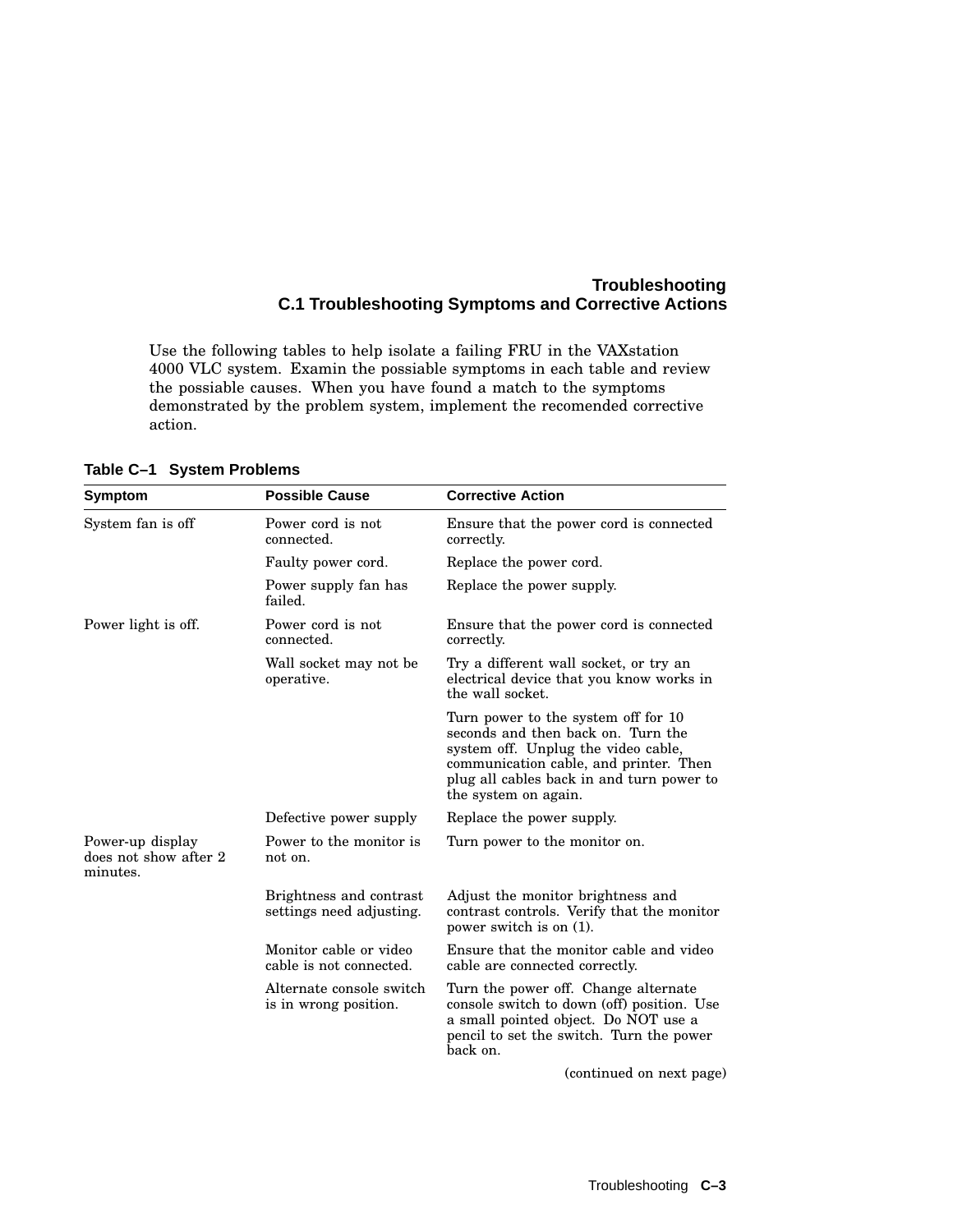| <b>Symptom</b>                                    | <b>Possible Cause</b>                                      | <b>Corrective Action</b>                                                                                                                                                                                             |
|---------------------------------------------------|------------------------------------------------------------|----------------------------------------------------------------------------------------------------------------------------------------------------------------------------------------------------------------------|
|                                                   | Monitor fuse is blown.                                     | See the monitor guide for fuse replace-<br>ment instructions.                                                                                                                                                        |
|                                                   | Wall outlet may not be<br>operative.                       | Try a different wall outlet or try an<br>electrical device that you know works<br>in the same wall outlet.                                                                                                           |
|                                                   |                                                            | Check the diagnostic LED code. Compare<br>the code to the LED error code tables in<br>Appendix B. Replace monitor failed FRU.<br>Reference the monitor service manual for<br>instructions on how to replace the FRU. |
|                                                   | VRC 16 is powered up<br>before system.                     | Power down both VRC 16 and the system,<br>then re-apply power, turning power to the<br>system on first.                                                                                                              |
| Power-up display<br>contains an error<br>message. | Possible system error.                                     | Enter the SHOW ERROR command.<br>Refer to Section 4.1.3 for information on<br>interpreting the error code.                                                                                                           |
|                                                   |                                                            | Interpret the diagnostic LEDs at the front<br>of the system. Refer to Appendix B for the<br>diagnostic LED error code meanings.                                                                                      |
| System does not boot on<br>power-up.              | Software is not installed.                                 | Install the system software. Refer to the<br>software documentation for installation<br>instructions.                                                                                                                |
|                                                   | Default recovery action<br>is set to halt                  | Change the default recovery action to boot<br>the system from the system disk.                                                                                                                                       |
|                                                   | Incorrect boot device<br>was specified.                    | Change the default recovery action to boot<br>the system from the system disk.                                                                                                                                       |
|                                                   | Power to the expansion<br>boxes was not supplied<br>first. | Turn power to the system box off, ensuring<br>that power to the expansion boxes is on,<br>and then turn power to the system box on<br>again                                                                          |
|                                                   | Boot device is not<br>properly configured                  | Enter the SHOW DEVICE command and<br>ensure that all devices are configured<br>properly. If not, check the SCSI IDs and<br>SCSI cables.                                                                              |
|                                                   | Faulty boot device                                         | Run the system exerciser and replace the<br>drive if defective.                                                                                                                                                      |
|                                                   |                                                            | (continued on next page)                                                                                                                                                                                             |

## **Table C–1 (Cont.) System Problems**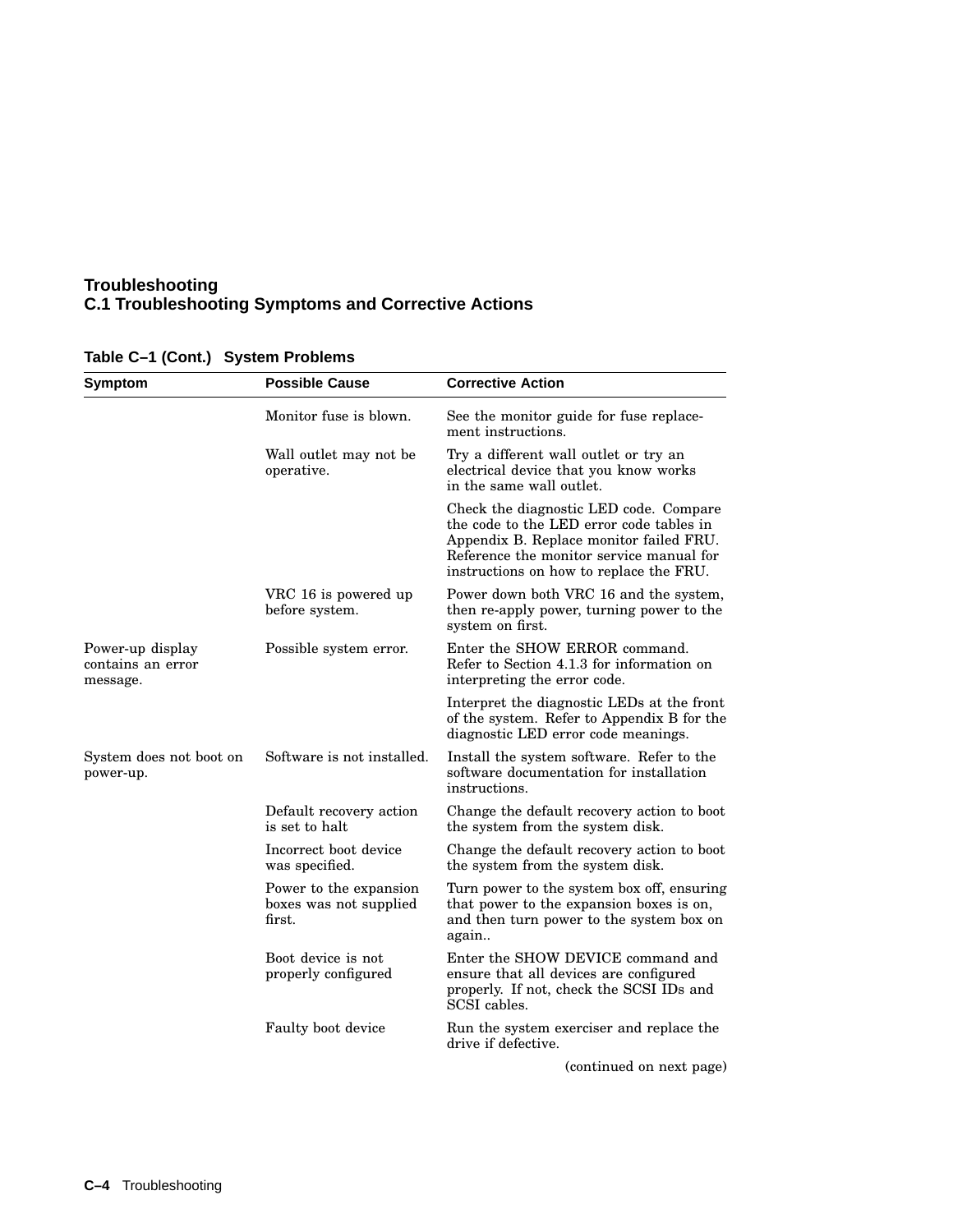| Table C-1 (Cont.) System Problems |                                           |                          |  |
|-----------------------------------|-------------------------------------------|--------------------------|--|
| Symptom                           | <b>Possible Cause</b>                     | <b>Corrective Action</b> |  |
|                                   | Unable to boot off the<br>network (ESA0). | See Table C–6            |  |

**Table C–1 (Cont.) System Problems**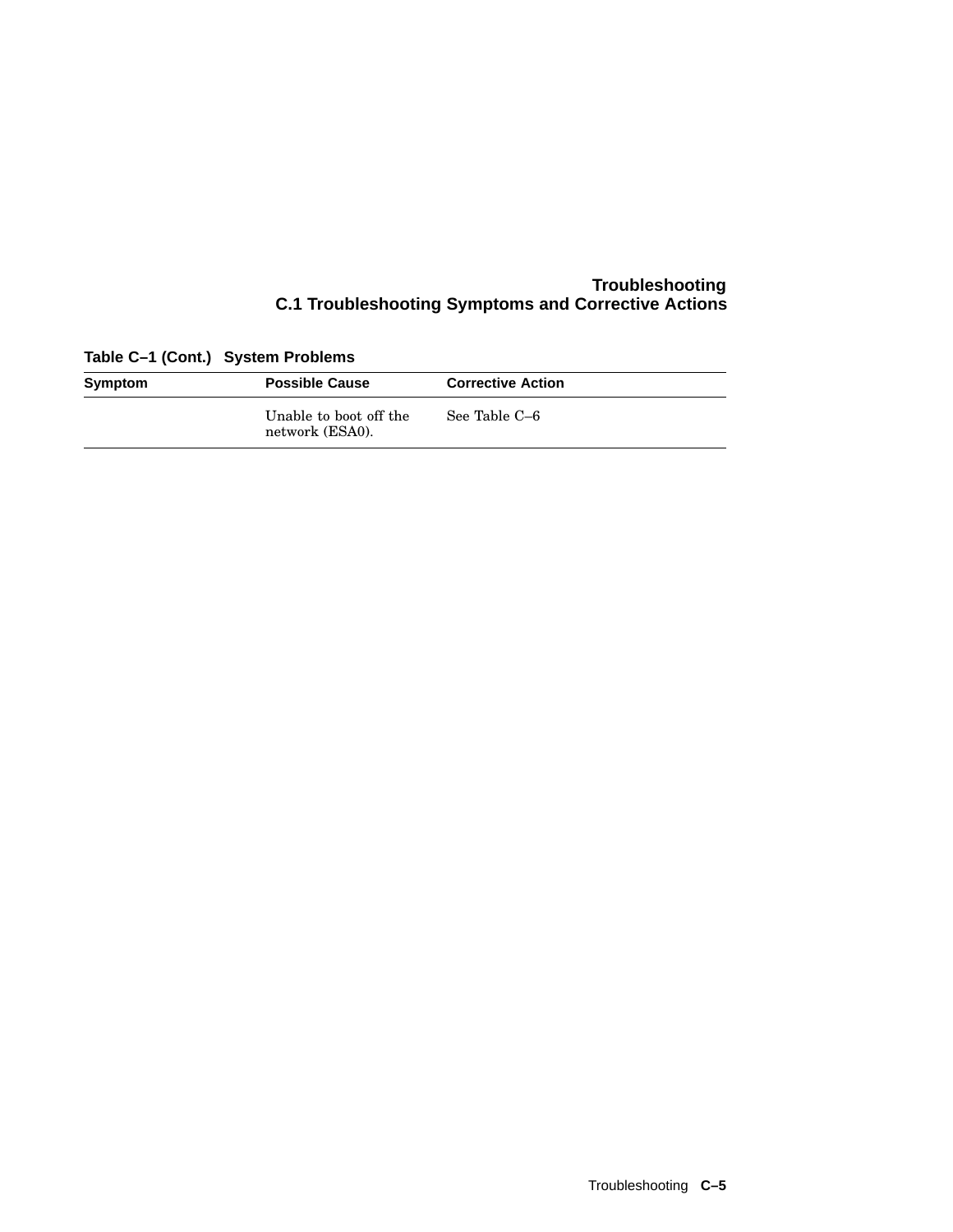| Symptom                                      | <b>Possible Cause</b>                                           | <b>Corrective Action</b>                                                                                                                                                                   |
|----------------------------------------------|-----------------------------------------------------------------|--------------------------------------------------------------------------------------------------------------------------------------------------------------------------------------------|
| No display appears on the<br>monitor screen. | Monitor is not turned on.                                       | Check the monitor on/off<br>switch. Ensure that the<br>monitor power cord is<br>connected correctly at<br>both ends.                                                                       |
|                                              | Contrast and brightness controls<br>are not adjusted correctly. | Adjust the contrast and<br>brightness controls. Refer<br>to the monitor guide for<br>more information.                                                                                     |
|                                              | Alternate console switch is not<br>set correctly.               | Turn the power off. Using<br>a small, pointed object,<br>change the alternate<br>console switch to the off<br>(down) position. Do not<br>use pencil. Turn power to<br>the system on again. |
|                                              | System board or graphics board<br>failure.                      | Use the diagnostics<br>LEDs on the front to<br>interpret the error code<br>and identify the failed<br>FRU.                                                                                 |
|                                              | VRC 16 is powered up before<br>system.                          | Turn power to VRC 16<br>and the system off, then<br>re-apply power, powering<br>up the system first.                                                                                       |

## **Table C–2 Monitor Problems**

## **Table C–3 Mouse and Tablet Problems**

| Symptom                                                                                                                                               | <b>Possible Cause</b>                                          | <b>Corrective Action</b>                                                                                                 |
|-------------------------------------------------------------------------------------------------------------------------------------------------------|----------------------------------------------------------------|--------------------------------------------------------------------------------------------------------------------------|
| System boots but mouse or<br>optional tablet pointer does not<br>appear on the screen, or monitor<br>does not respond to pointing<br>device commands. | Pointing device cable is installed<br>incorrectly or is loose. | Turn off the system.<br>Unplug and then replug<br>the cable to rest the<br>device. Turn power to the<br>system on again. |
|                                                                                                                                                       | The system is halted; no pointer<br>appears on the screen.     | Reboot the system.                                                                                                       |
|                                                                                                                                                       | Pointing device is faulty.                                     | Replace the pointing<br>device.                                                                                          |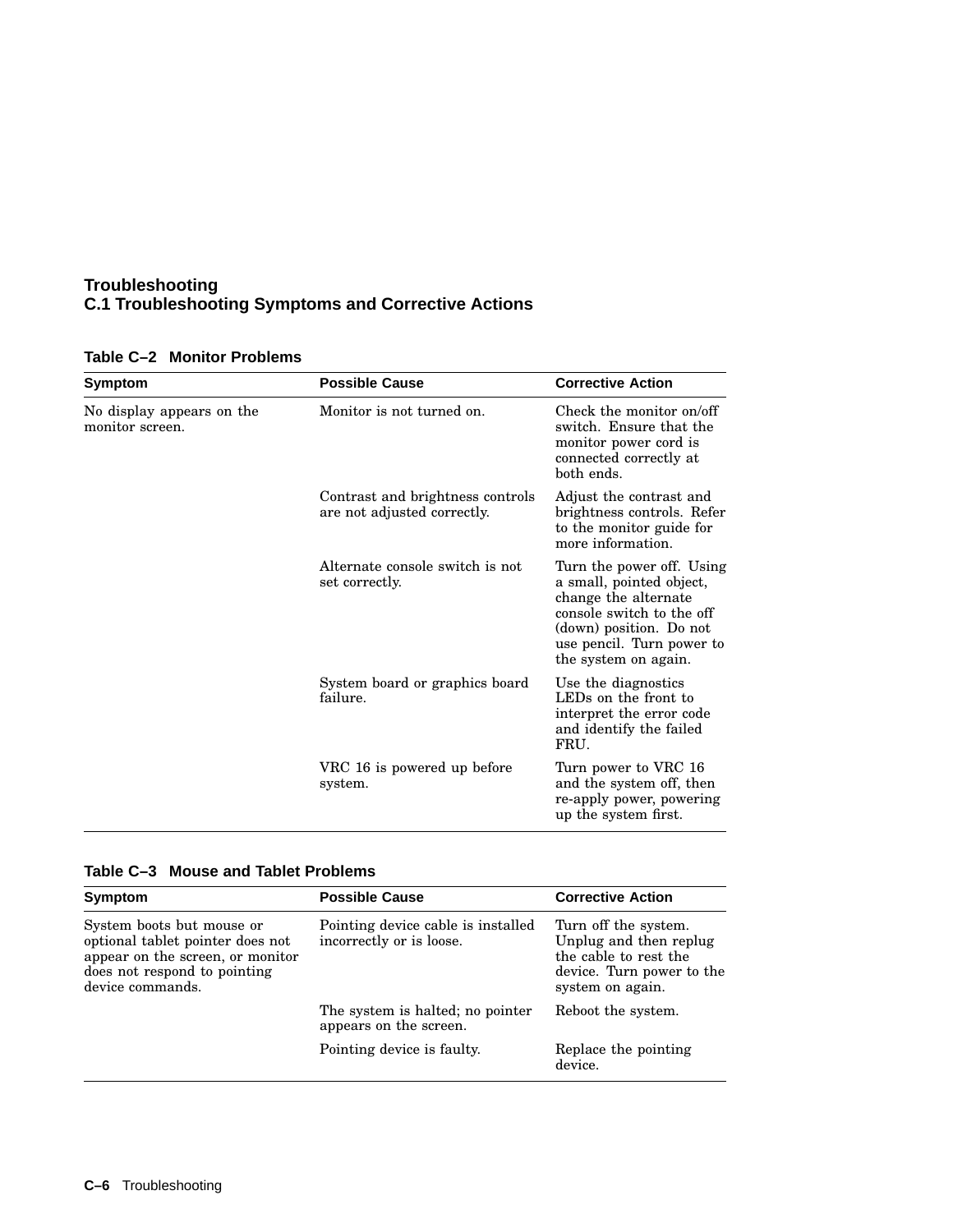| <b>Possible Cause</b>                                                         | <b>Corrective Action</b>                                     |
|-------------------------------------------------------------------------------|--------------------------------------------------------------|
| The hold screen key function is<br>active and the hold screen light<br>is on. | Press the hold screen key<br>to release the function.        |
| Keyboard cable is loose or not<br>connected.                                  | Ensure that the keyboard<br>cable is connected<br>correctly. |
| Keyboard has failed.                                                          | Replace the keyboard.                                        |
|                                                                               |                                                              |

## **Table C–4 Keyboard Problems**

## **Table C–5 Drive Problems**

| Symptom                       | <b>Possible Cause</b>                                  | <b>Corrective Action</b>                                          |
|-------------------------------|--------------------------------------------------------|-------------------------------------------------------------------|
| Internal drive does not work. | Two SCSI identifiers are set to<br>the same ID number. | Reset the SCSI IDs to a<br>unique number.                         |
|                               | Loose cables.                                          | Ensure that all cables are<br>connected correctly.                |
|                               | Defective drive.                                       | Run thje diagnostics to<br>isolate the fault. Replace<br>the FRU. |

## **Table C–6 Network Problems**

| Symptom                                              | <b>Possible Cause</b>                                             | <b>Corrective Action</b>                                                                               |
|------------------------------------------------------|-------------------------------------------------------------------|--------------------------------------------------------------------------------------------------------|
| NI error message displays when<br>verifing Ethernet. | No ThinWire or ThickWire<br>terminator or cable was<br>installed. | Attach a ThinWire or<br>Standard Ethernet<br>terminator.                                               |
|                                                      | Network switch is not set<br>properly.                            | If Ethernet is not being<br>used, move the network<br>switch to the left, toward<br>standard Ethernet. |
|                                                      | Terminator is missing from<br>network.                            | If a ThinWire cable was<br>removed, replace the<br>cable with a terminator.                            |
|                                                      |                                                                   | (continued on next page)                                                                               |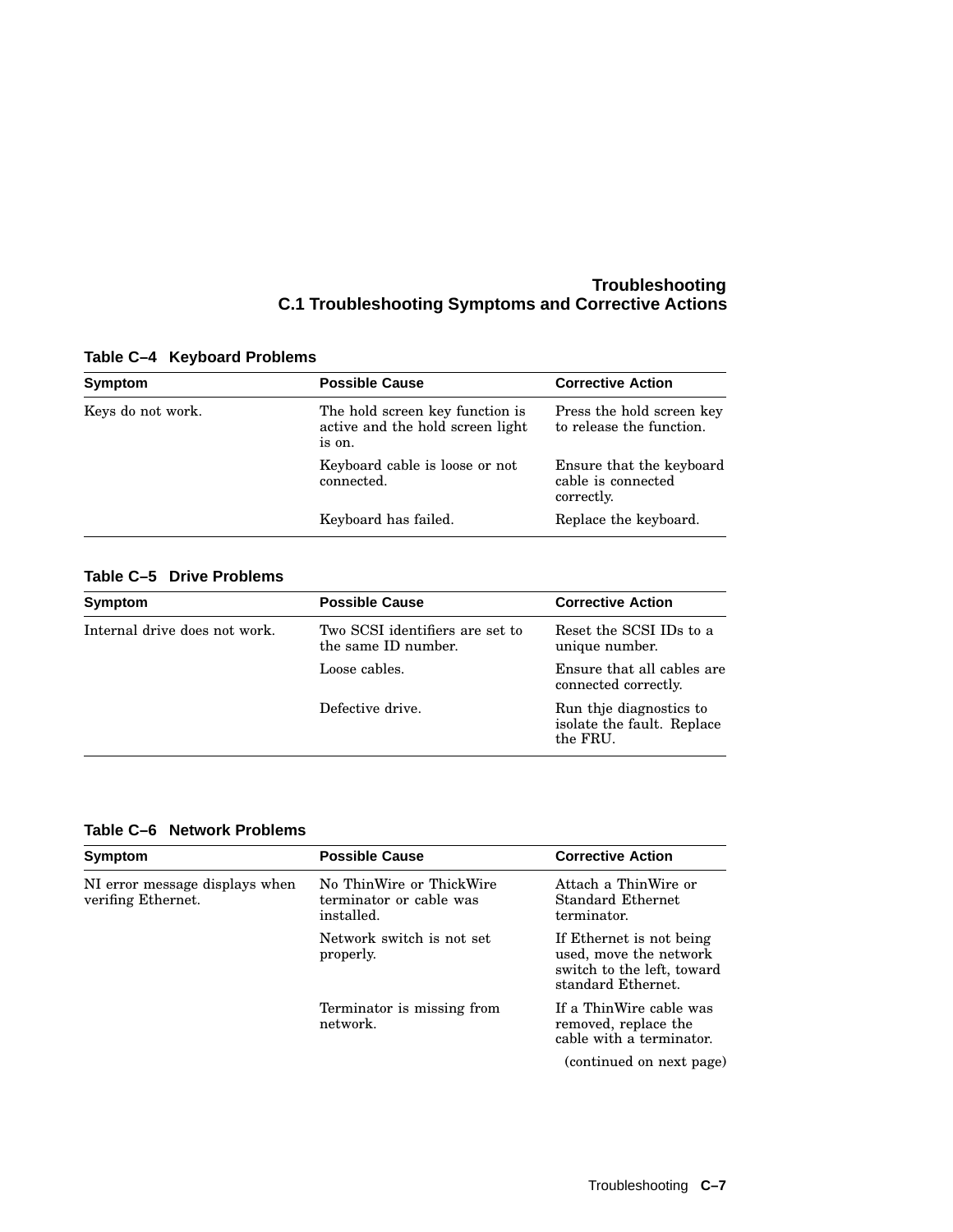| Symptom                                                   | <b>Possible Cause</b>        | <b>Corrective Action</b>                                                                                    |
|-----------------------------------------------------------|------------------------------|-------------------------------------------------------------------------------------------------------------|
|                                                           | Cable connection is loose.   | Check that all connec-<br>tions on the Ethernet<br>segment are secure.                                      |
|                                                           | Power supply failure.        | Replace the power supply.                                                                                   |
| LEDs $7,4,3$ , and 0 on the back of<br>the system are on. | T-connector is disconnected. | Make sure that the T-<br>connector is disconnected<br>to an operating Thin Wire<br>Ethernet segment.        |
| Can not boot from the network.                            | Local network problem.       | Problem is most likely<br>caused by the customer<br>server system or the<br>network                         |
|                                                           | Defective NI interface       | Run diagnostics (TEST)<br>NI command) with<br>terminators attached.<br>Replace faulty FRU if test<br>fails. |

## **Table C–6 (Cont.) Network Problems**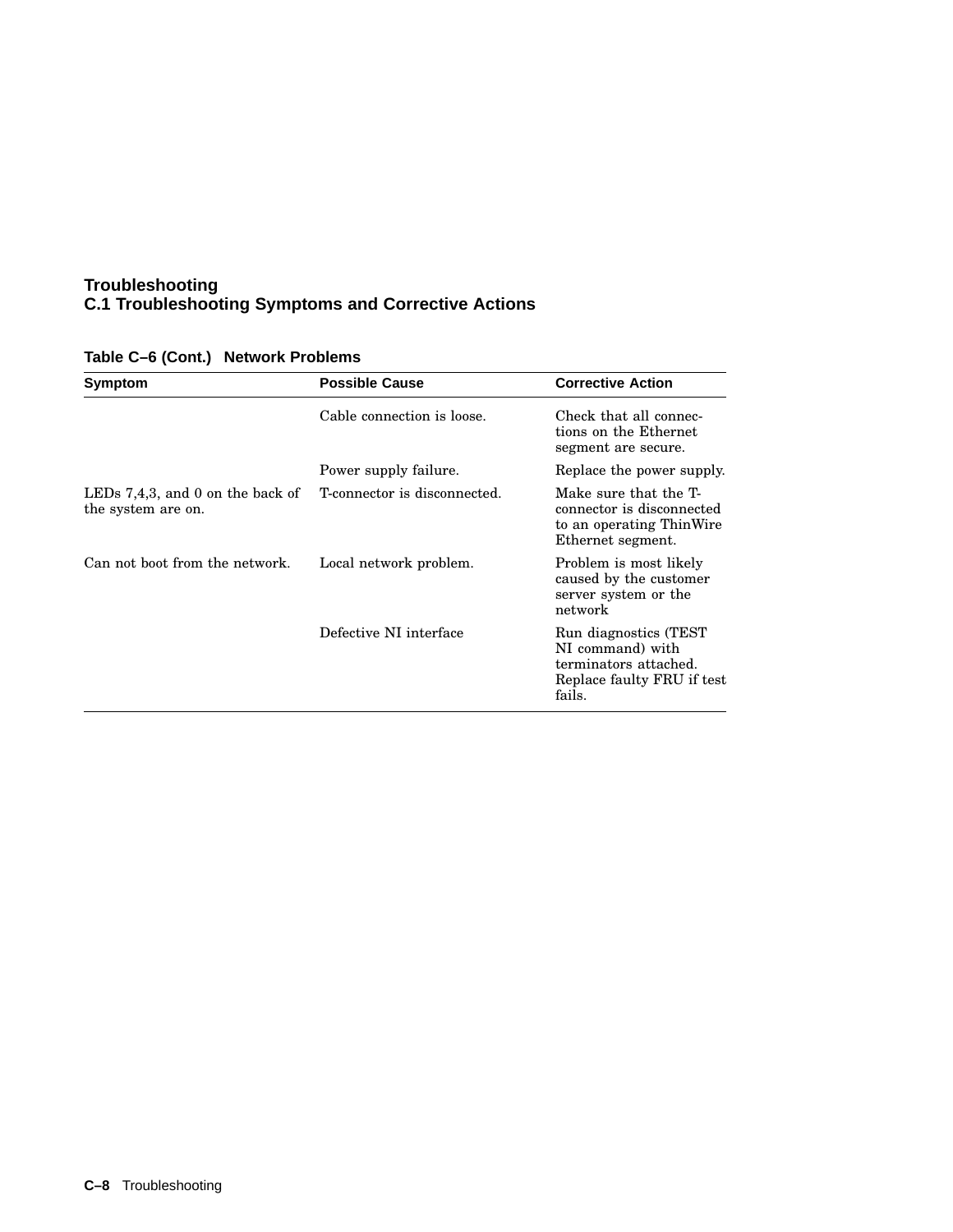| Symptom                                                                                                   | <b>Possible Cause</b>                                  | <b>Corrective Action</b>                                                                                                                      |
|-----------------------------------------------------------------------------------------------------------|--------------------------------------------------------|-----------------------------------------------------------------------------------------------------------------------------------------------|
| Expansion box fan is off                                                                                  | Power cord is not connected.                           | Ensure that the power<br>cord is connected<br>correctly.                                                                                      |
|                                                                                                           | Faulty power cord.                                     | Replace power cord.                                                                                                                           |
|                                                                                                           | Power supply fan has failed.                           | Replace the power supply.                                                                                                                     |
| Power light is off.                                                                                       | Power cord is not connected.                           | Ensure that the power<br>cord is connected<br>correctly.                                                                                      |
|                                                                                                           | Wall socket may not be<br>operative.                   | Try a different wall<br>socket, or try an electrical<br>device that you know<br>works in the wall socket.                                     |
|                                                                                                           |                                                        | Turn power to the system<br>off for about 10 seconds<br>and then back on. Turn<br>the system off again.                                       |
|                                                                                                           | Defective power supply                                 | Replace the power supply.                                                                                                                     |
| Drive does not work.                                                                                      | Loose cables.                                          | Ensure that all cables are<br>connected.                                                                                                      |
|                                                                                                           | Two SCSI identifiers are set to<br>the same ID number. | Reset the SCSI IDs to<br>an unique number. (See<br><b>BA46</b> Storage Expansion<br>Box Owner's Guide for<br>SCSI settings.)                  |
|                                                                                                           | Defective drive.                                       | Run the diagnostics to<br>isolate the fault. Replace<br>the FRU.                                                                              |
| Software does not work from the<br>diskette drive, or a diskette read<br>or write error message displays. | No diskette is in the diskette<br>drive.               | Insert a diskette with<br>software following<br>the instructions in the<br>software documentation.                                            |
|                                                                                                           | Diskette was inserted incorrectly.                     | Ensure that the write-<br>protect notch on the<br>dsikette is to your left<br>when you insert the<br>diskette and that the<br>label faces up. |
|                                                                                                           |                                                        | (continued on next page)                                                                                                                      |

## **Table C–7 Expansion Box Problems**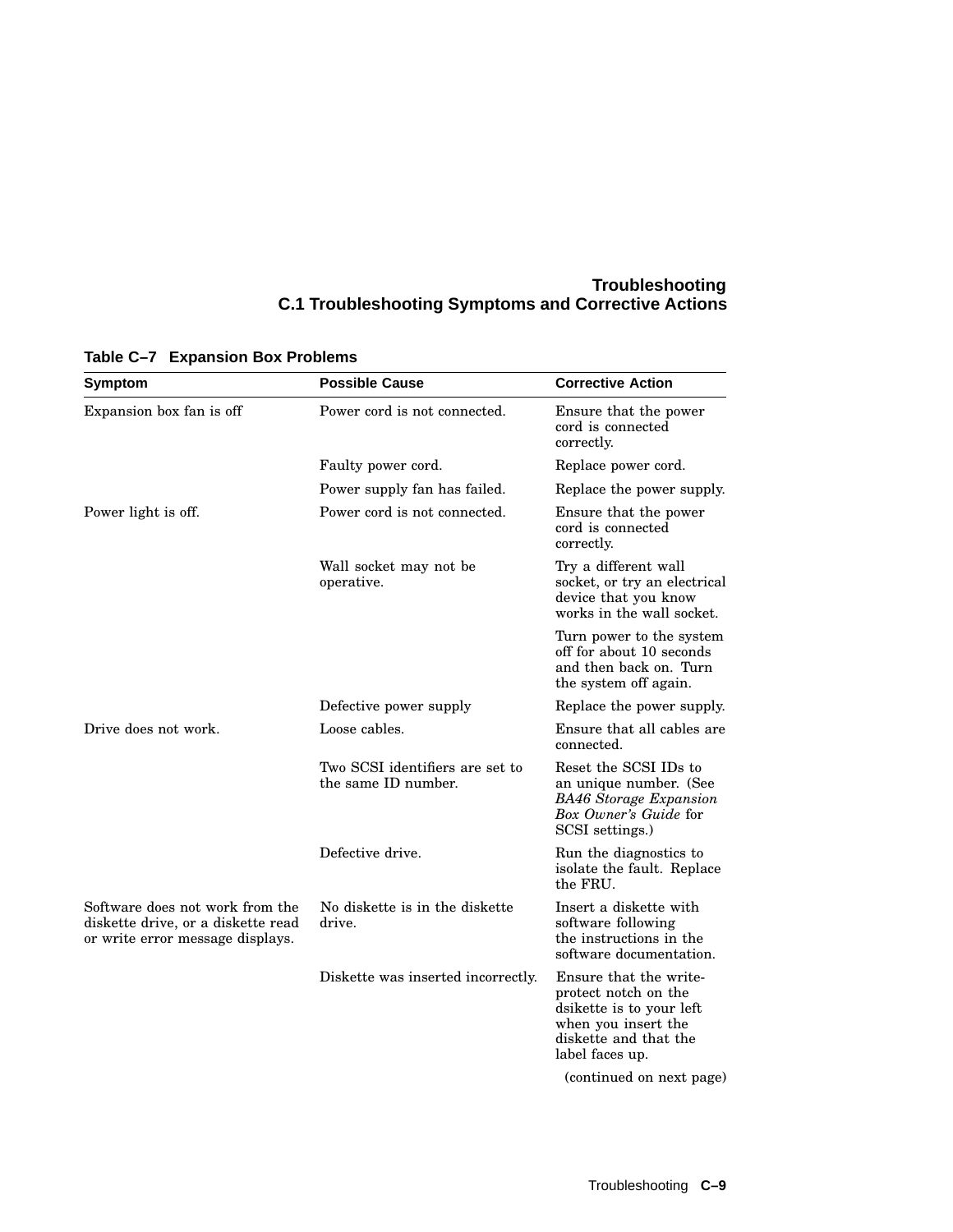| <b>Possible Cause</b>                                  | <b>Corrective Action</b>                          |
|--------------------------------------------------------|---------------------------------------------------|
| Diskette is damaged or does not<br>contain software.   | Try another diskette that<br>contains software.   |
| Two SCSI identifiers are set to<br>the same ID number. | Reset the SCSI IDs to an<br>unique number.        |
| Loose cables.                                          | Check to make sure all<br>cables are connected.   |
| Defective drive.                                       | Run diagnostics to isolate<br>fault. Replace FRU. |
|                                                        |                                                   |

**Table C–7 (Cont.) Expansion Box Problems**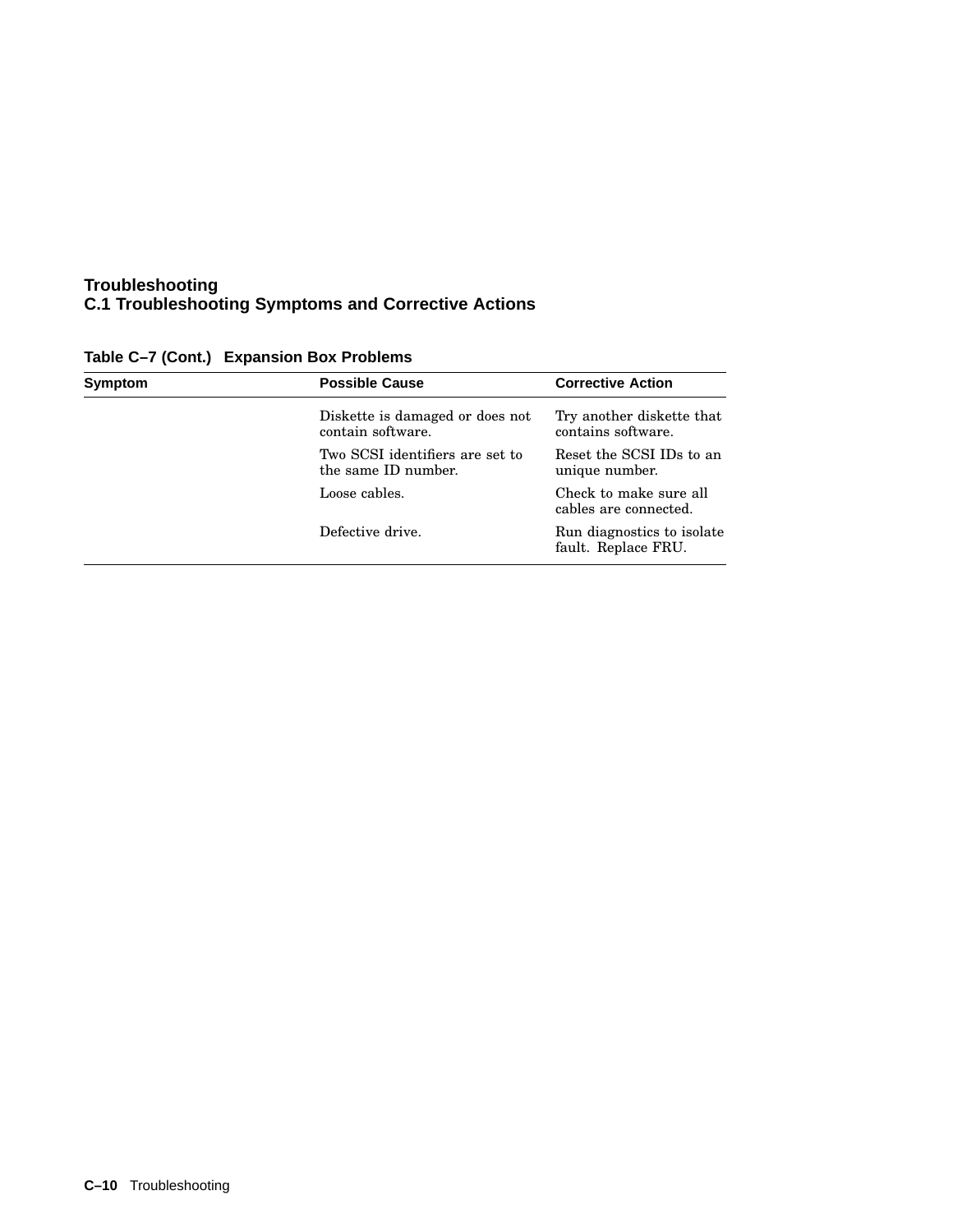# **D**

## **VAXstation 4000 VLC Part Numbers**

## **D.1 Part Numbers**

Table D–1 contains the part numbers for the VAXstation 4000 VLC workstation field replaceable units. These FRUs can be ordered through Digital Services.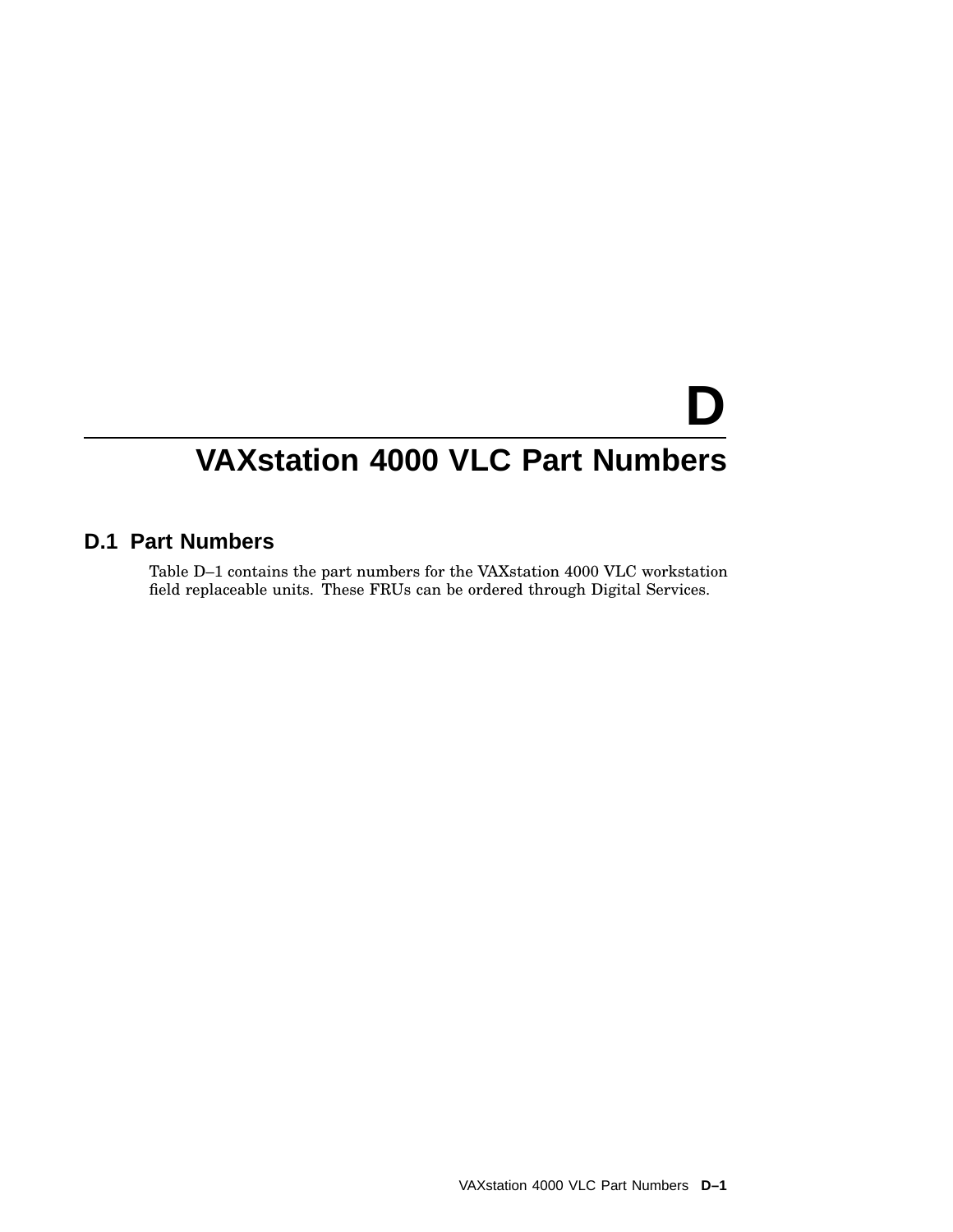| Table D-1 FRU Part Numbers |  |  |
|----------------------------|--|--|
|----------------------------|--|--|

| <b>FRU</b>                                                                    | <b>Part Number</b> |
|-------------------------------------------------------------------------------|--------------------|
| Power supply                                                                  | H7109-00           |
| Internal power cable                                                          | 17-02876-01        |
| VS4000 VLC System module                                                      | 54-20768-01        |
| Graphics module $11024 \times 768$ @ 60 Hz                                    | 54-20772-01        |
| Graphics module 1 1024 x 864 @ 72 Hz                                          | 54-20772-01        |
| Graphics module $21024 \text{ X } 786 \text{ } \textcircled{6} 60 \text{ Hz}$ | 54-20774-01        |
| Graphics module $2640 \times 480$ @ 60 Hz                                     | 54-20774-01        |
| Graphics module $3\ 1280 \times 1024 \otimes 72$ Hz                           | 54-20776-01        |
| Graphics module $4\,1280 \times 1024 \otimes 66$ Hz                           | 54-20776-02        |
| Graphics Module 5 10245 x 788 @ 66 Hz                                         | 54-20776-03        |
| Internal SCSI data cable                                                      | 17-03191-01        |
| RZ23L 121MB drive                                                             | $RZ23L-E$          |
| Memory module $4MEG (20-36110-05)$                                            | MS40-AA            |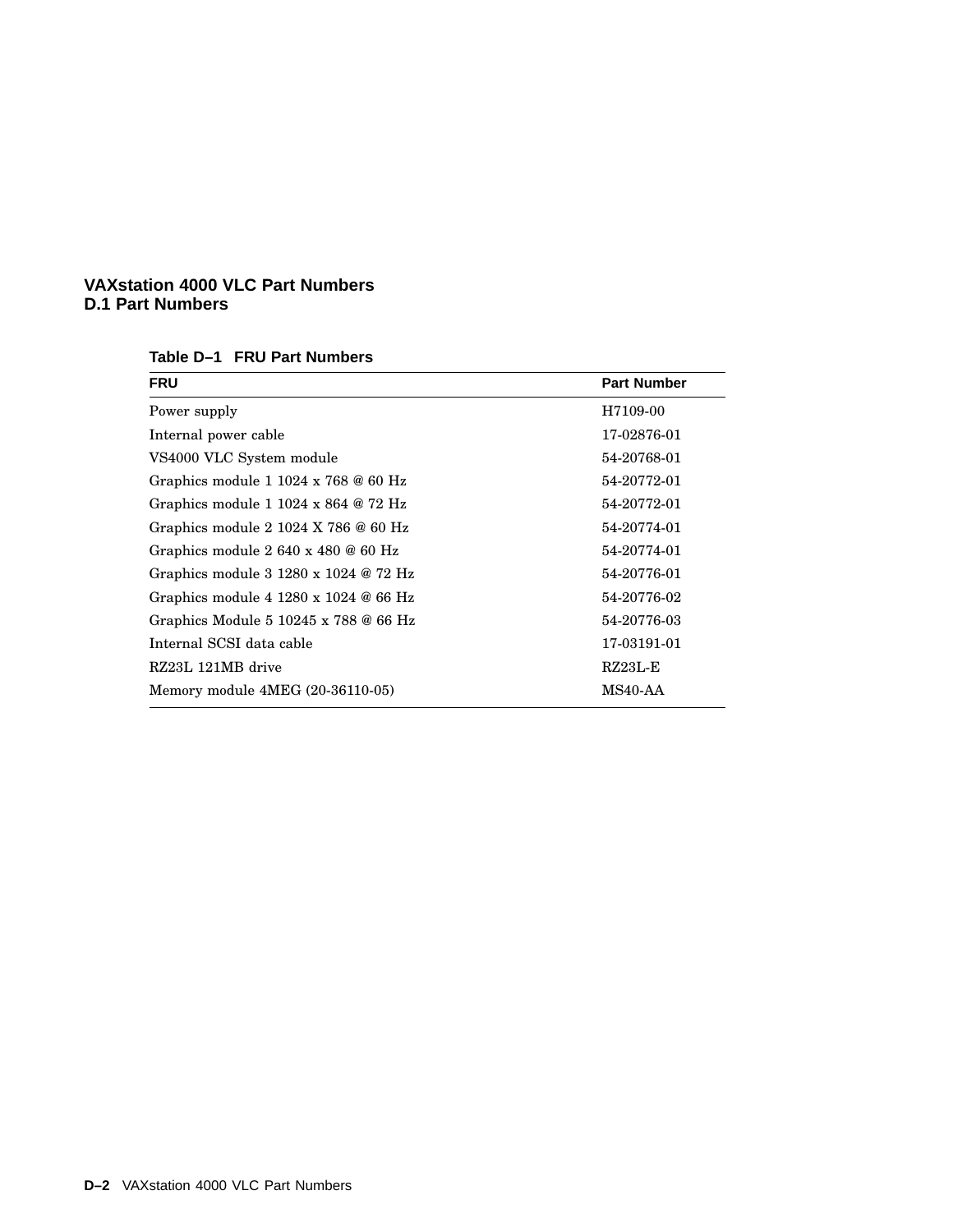Table D–2 and Table D–3 contain miscellaneous VAXstation 4000 VLC workstation FRUs. These FRUs can be ordered through manufacturing.

| <b>FRU</b>        | <b>Part Number</b> |
|-------------------|--------------------|
| LK401-AA Keyboard | LK401-AA           |
| LKXXX-AA Tablet   | <b>LKXXX-AB</b>    |
| VSXXX-AA Mouse    | <b>VSXXX-AA</b>    |
| Hanging device    | BA10X-AA           |
| Metal enclosure   | 70-29792-01        |
| Cricket clip      | 74-43478-01        |
| Plastic rivet     | 12-36064-01        |
|                   |                    |

**Table D–2 Miscellaneous FRU Part Numbers**

**Table D–3 System and Expansion Box Cables and Terminators**

| <b>FRU</b>                      | <b>Part Number</b> |  |
|---------------------------------|--------------------|--|
| Ethernet terminator (Thickwire) | 12-22196-01/02     |  |
| Ethernet terminator (ThinWire)  | 12-25869-01        |  |
| Thick/Thin Wire Ethernet Kit    | 70-26209-01        |  |
| Printer port                    | H3103              |  |
| External SCSI port              | H8574A             |  |
| Cable, high resolution 10'      | 17-02720-01        |  |
| Cable, high resolution 3'       | 17-02720-02        |  |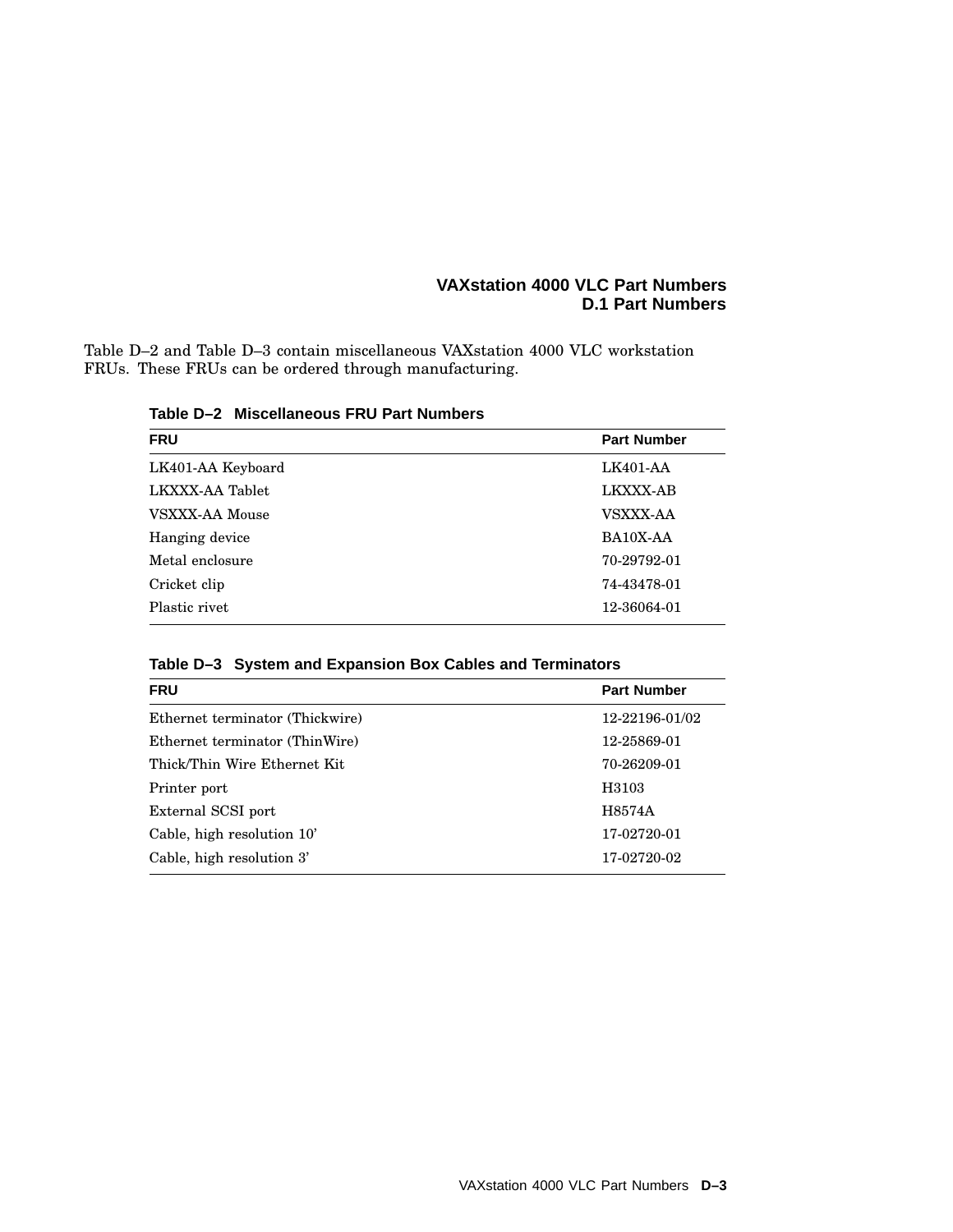## **Table D–4 Expansion Box (SZ03) FRU Part Numbers**

| <b>FRU</b>                         | <b>Part Number</b> |
|------------------------------------|--------------------|
| SCSI-FDI Controller W/RX26 Support | 54-20764-03        |
| RX26 Diskette drive                | $RX26-AA$          |
| RZ225                              | RZ225-E            |
| RZ03 Chassie and power supply      | 30-36532-01        |
| RZ26 Ribbon cable                  | 17-00285-00        |

## **Table D–5 Expansion Box (SZ16) FRU Part Numbers**

| Expansion box wire harness power cable     | 17-02876-02              |
|--------------------------------------------|--------------------------|
| Expansion box internal SCSI data cable     | 70-28109-01              |
| Expansion box SCSI ID select cable         | 17-02445-01              |
| Expansion box SCSI ID select switch module | 54-19325-02              |
| Expansion box load module                  | 54-20422-01              |
| H7819-AA Power supply                      | 30-34690-01              |
| TZK10 QIC Tape drive                       | TZK10-AA                 |
| RX33-A Floppy drive                        | $RX33-A$                 |
| RX26 Floppy drive @ 5% D.C.                | 70-28100-01              |
| SCSI-FDI Control module                    | 54-20764-01              |
| TL204 Tape drive                           | <b>TL204-AA</b>          |
| RZ55 Whole drive                           | $RZ55-E$                 |
| RZ56 PCB                                   | 29-27889-01              |
| RZ56 HDA                                   | 29-27890-01              |
| RZ57 PCB                                   | 29-28159-01              |
| RZ57 HDA                                   | 70-28158-01              |
| Vertical stand                             | BA46X-AA                 |
| Multiple box stand                         | H9855-AA                 |
| SCSI bracket assembly                      | 70-28097-01              |
| Front bezel blank                          | 70-28099-01              |
| Front bezel opening for 5 1/4" drive       | 70-28099-02              |
|                                            | (continued on next page) |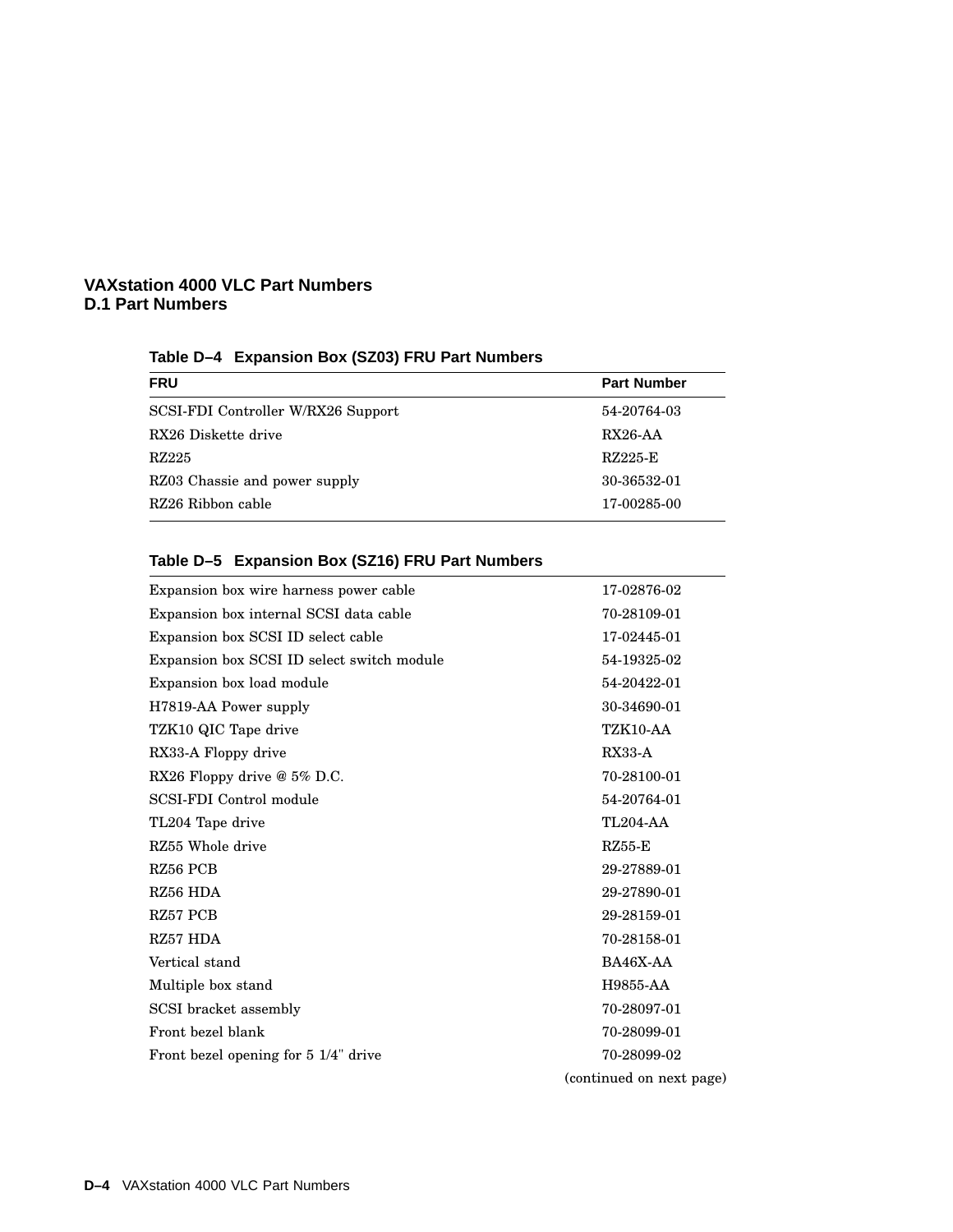| Front bezel opening for $3\frac{1}{2}$ drive | 70-28099-03 |
|----------------------------------------------|-------------|
| Base plastic assemblyy                       | 70-28096-01 |
| Top plastic cover                            | 70-28107-01 |
| Internal SCSI data cable assembly            | 70-28109-01 |
| Half-hight 3 1/2" drive mounting bracket     | 74-40429-01 |
| 5 1/4" Drive mounting bracket                | 74-40430-01 |
| Various drive mounting bracket               | 74-40431-01 |
| Rear opening filler                          | 74-41472-01 |
| Rear opening RFI shield filler               | 74-41473-01 |
|                                              |             |

#### **Table D–5 (Cont.) Expansion Box (SZ16) FRU Part Numbers**

Table D–6 list the available VAXstation 4000 VLC workstation monitors and part numbers.

| <b>FRU</b>     | <b>Part Number</b>       |
|----------------|--------------------------|
| 14" Monochrome | PC4XV-A2                 |
| 19" Monochrome | <b>VR262</b>             |
| 19" Color      | VR299                    |
| 13" Color      | VRT13-DA, D3, D4         |
| 16" Color      | VRT16-DA, D4, HA, H4     |
| 19" Monochrome | VR319-DA,D4              |
| 19" Color      | <b>VR320-CA,C4</b>       |
| 19" Color      | VRT19-DA, D3, D4, HA, H4 |
| 17" Color      | <b>VRM17-AA,A3,A4</b>    |

**Table D–6 VAXstation 4000 VLC Monitors**

Table D–7 is a cross reference of each monitor and graphic module available with the VAXstation 4000 VLC workstation.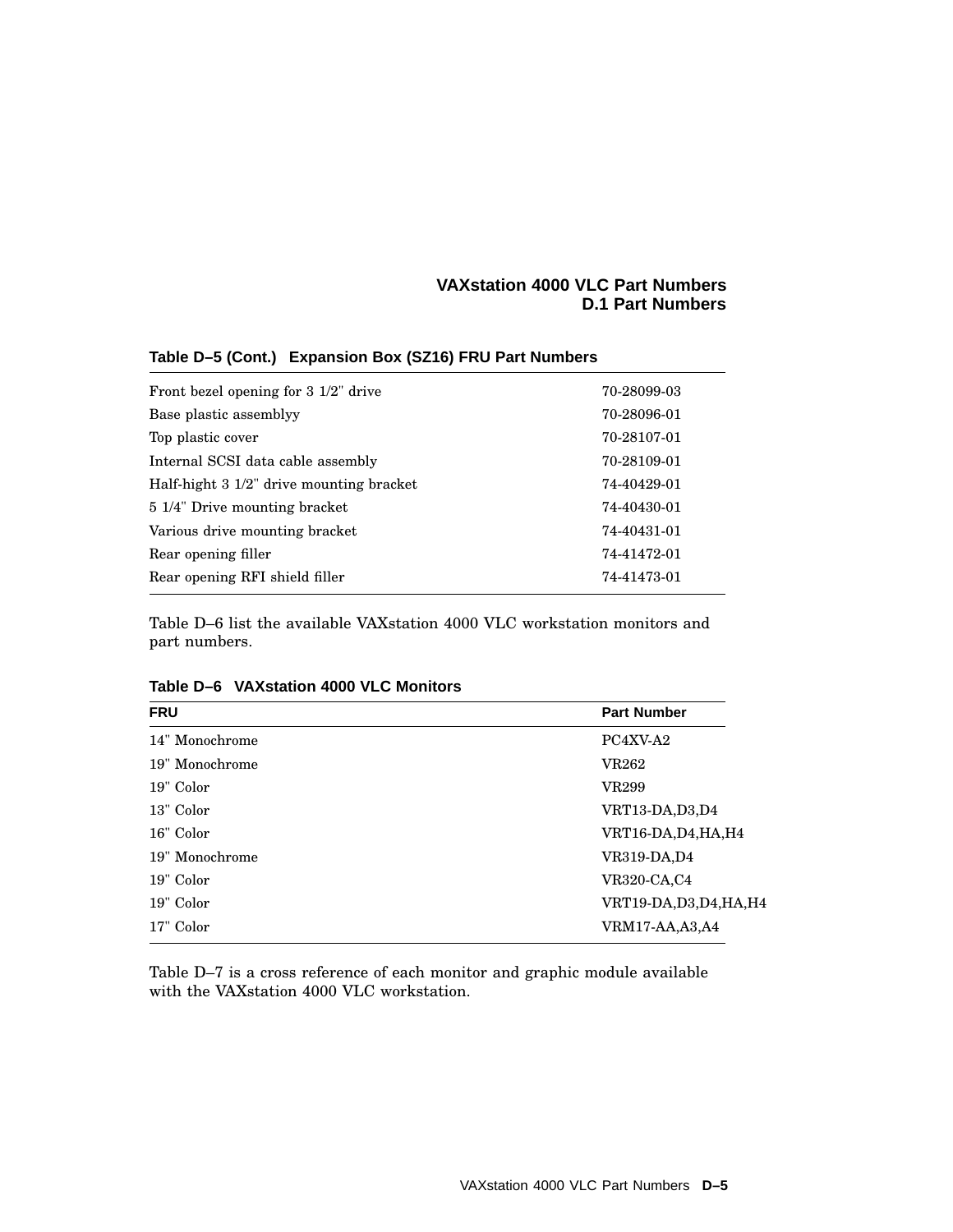#### **VAXstation 4000 VLC Part Numbers D.1 Part Numbers**

| Table D-7 Monitor and Graphic Module Cross Reference |  |
|------------------------------------------------------|--|

| MONITOR                                                                                                                          | Graphic Module                                       |  |
|----------------------------------------------------------------------------------------------------------------------------------|------------------------------------------------------|--|
| Monochrome 8-plane greyscale graphic systems<br>17" Monitor (VRM17)<br>19" Monitor (VR319)                                       | PV200-BA/BB/BC<br>PV211-B3/BD/BE                     |  |
| Color 8-plane graphic systems<br>13" Trinitron monitor (VRT13)<br>16" Trinitron monitor (VRT16)                                  | PV211-DN/DP/DR<br>PV200-CF/CH/CJ                     |  |
| Monochrome 8-plane greyscale graphic systems<br>17" Monitor (VRM17)<br>19" Monitor (VR319)                                       | PV21A-AE/AF/AH<br>PV21A-AB/AC/AD                     |  |
| Color 8-plane graphic systems<br>13" Trinitron Monitor (VRT13)<br>16" Trinitron Monitor (VRT16)<br>19" Trinitron Monitor (VRT19) | $PV21A-AJ/AK/AL$<br>PV21A-AM/AN/AP<br>PV21A-AR/AS/AT |  |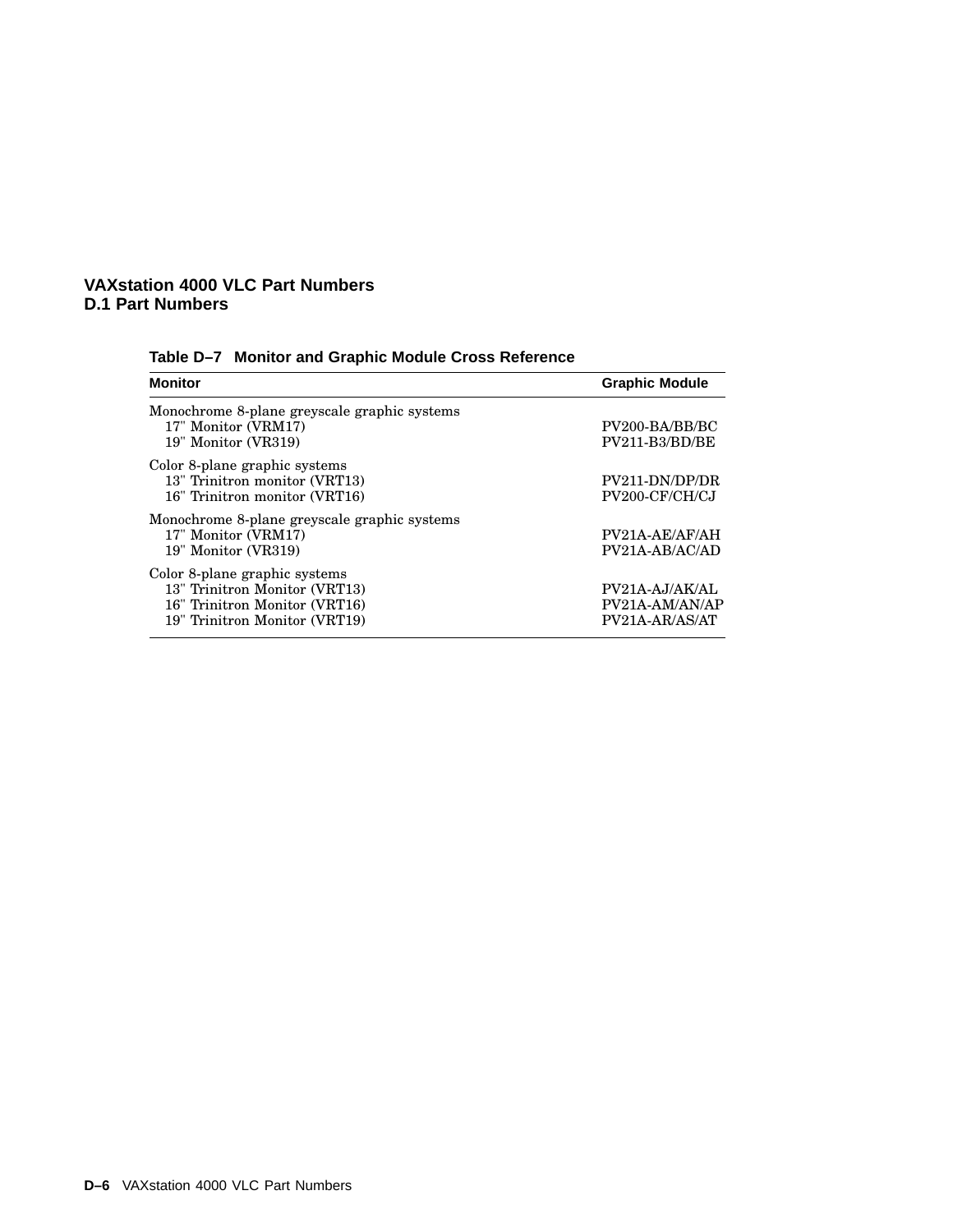# **Index**

## **A**

Audio Self Test, 4–14 AUD Self Test see audio self test, 4–14 AVS see voltage select, 2–4

# **B**

Battery Backup, 1–18 Broadcast Address, 1–21

## **C**

Cache Self Test, 4–1 1 Configuration Table, 3–9 device, 3–1 1 main, 3–10 Console Driver Interface, 3–19 Console Mode, 3–3 Console Overview, 3–3 Console Port Driver, 3–22 CPU, 1–6 Cricket Clip, 2–3

# **D**

Diagnostic LED Codes, B–1 cache, B–8 DZ, B–3 LCG, B–5 memory, B–4 NI, B–6 SCSI device, B–4

Diagnostic LED Codes (cont'd ) sysn c comm device, B–6 system device, B–4 TOY and NVR, B–3 Diagnostic LEDs Codes powerup/initialization, B–2 Diagnostic Test, 4–1 DMA Mapping, 1–13 Driver Descriptor, 3–15 Drive Removal, 5–7 DZ Self Test, 4–10

# **E**

Error Codes, A–1 audio, A–17 audio extended codes, A–17 cache, A–22 cache extended codes, A–22 DZ, A–2 DZ suberror, A–3 floating point unit (FPU), A–19 FPU extended code, A–21 interval timer, A–7 LCG, A–23 LCG extended codes, A–26 memory, A–5 memory extended code, A–5 memory management unit (MMU), A–6 NI, A–29 NI extended code, A–33 SCSI, A–8 SCSI extended code, A–9 SYS self-test extended code, A–7 system device, A–7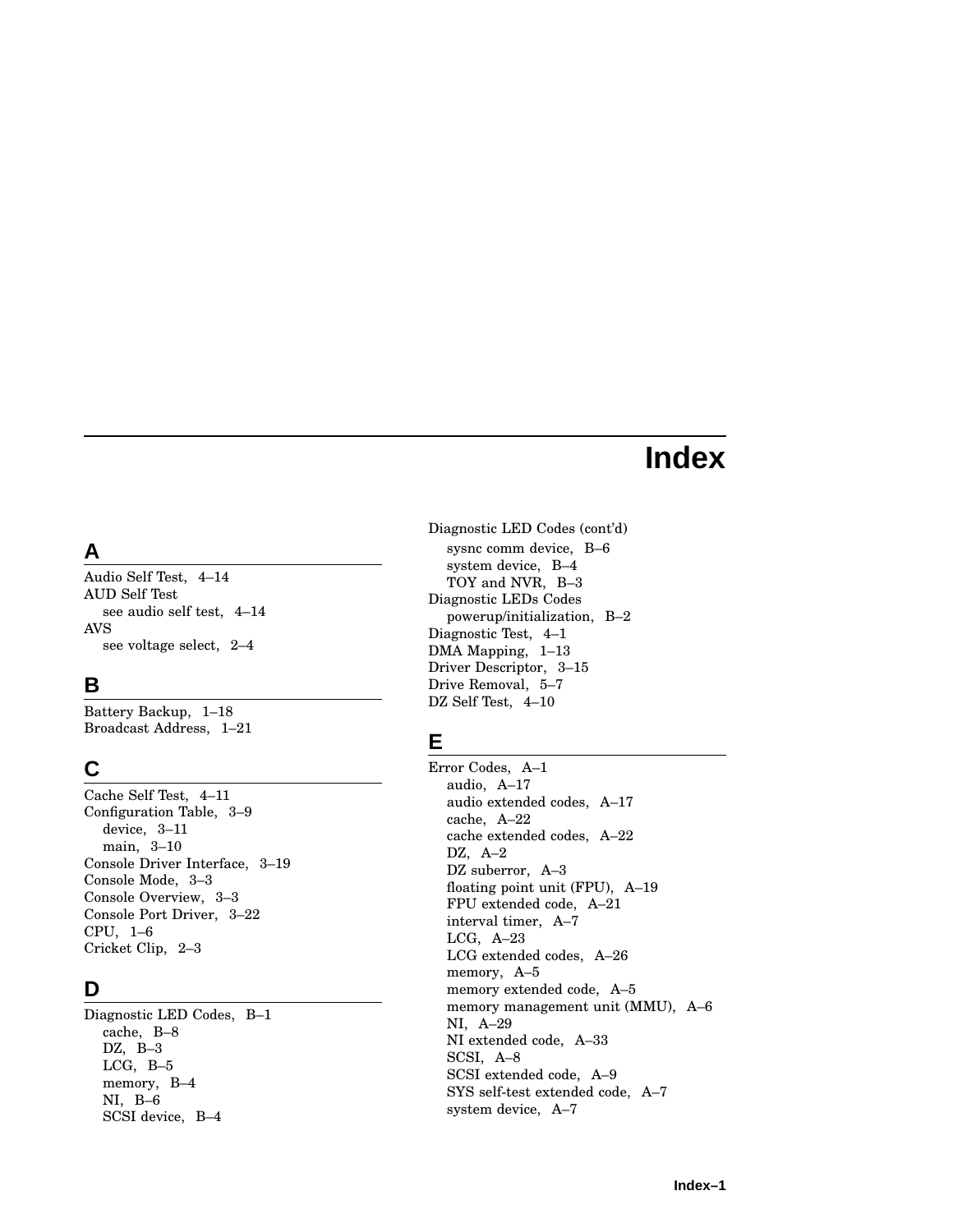Error Codes (cont'd) TOY/NVR, A–1 Extended Self Test, 3–4, 4–1

#### **F**

Field Replaceable Units, 5–1 firmware, 3–1 Floating Point Unit Self Test, 4–11 FPU Self Test see floating point unit self test, 4–11 FRUs see field replaceable units, 5–1

## **G**

Graphics Controller, 1–15

## **H**

Halt, 3–3 Hard Disk Drive Replacement, 5–9

## **I**

I/O Panel, 2–7, 2–8 Interfacing Diagnostic Drivers, 3–17 Internal Cabling, 2–7 Interrupt Sources, 1–10 Interrupt Vector, 1–10 Interval Timer Self Test, 4–12 IT Self Test see interval timer self test, 4–12

#### **L**

LCG Removal, 5–13 LCG Self Test, 4–9

#### **M**

Main Memory, 1–11 Main Memory Requests, 1–12 Mass Storage, 2–3 Memorr Module Identification, 5–16 Memory Self Test, 4–12 Module Removal MS44 memory module, 5–14 Multicast Address, 1–21 Multicast-group Address, 1–21

## **N**

Network Addresses, 1–21 Network Controller, 1–20 Network Interconnect Self Test, 4–13 NI Self Test see network interconnect self test, 4–13 NVR Self Test, 4–8

## **P**

Packet Format, 1–20 Physical Address, 1–21 Power Supply, 2–3, 5–11 removal, 5–11 Power Supply Specifications, 2–4 Power-Up Initialization Code power-up sequence, 3–2 Power-Up Initialization Code Overview, 3–2 Power-UP Self Test, 4–1

## **R**

Removing and Replacing, 5–1

## **S**

Screen Formats graphics controller, 1–16 SCSI Bus Signals, 1–22 SCSI Self Test, 4–14 Serial Line Controller, 1–17 Shared Console Interface Area, 3–20 SYS Self Test see system self test, 4–11 System Box, 2–1, 2–2 System Box right side, 2–6 System Console Commands Memory, 4–28 DEPOSIT, 4–28